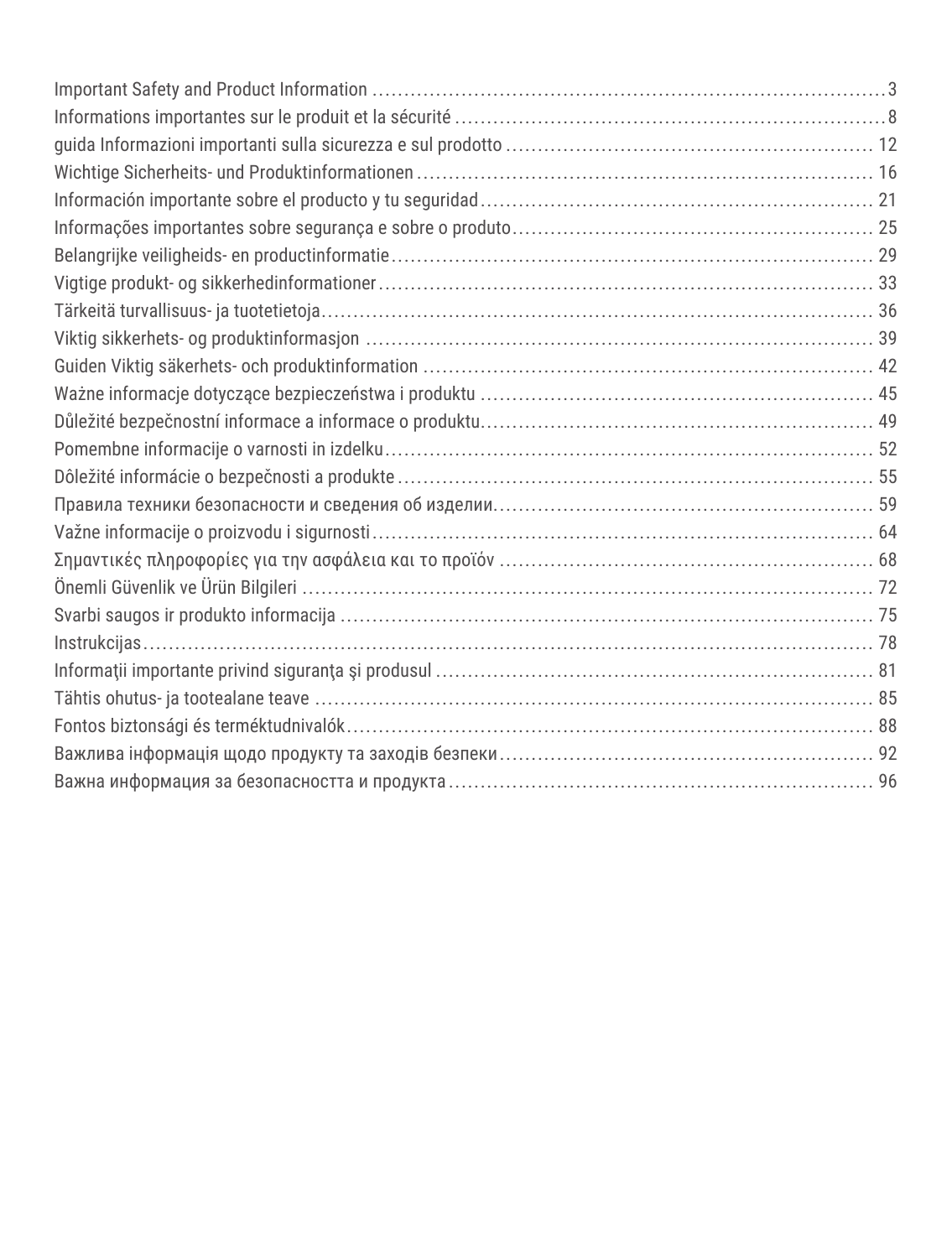# **Important Safety and Product Information**

# **WARNING**

<span id="page-2-0"></span>Failure to heed the following warnings could result in an accident or medical event resulting in death or serious injury.

#### **Battery Warnings**

A lithium-ion battery is used in this device.

If these guidelines are not followed, batteries may experience a shortened life span or may present a risk of damage to the device, fire, chemical burn, electrolyte leak, and/or injury.

- Do not expose the device or batteries to fire, explosion, or other hazard.
- Do not disassemble, modify, remanufacture, puncture or damage the device or batteries.
- Do not remove or attempt to remove the non-userreplaceable battery.

# **Health Warnings**

- If you have a pacemaker or other internal electronic device, consult your physician before using a heart rate monitor.
- The Garmin® optical wrist heart rate monitor and pulse oximeter sensor emit green, red, and infrared light and flash occasionally. Consult your physician if you have epilepsy or are sensitive to bright or flashing lights.
- Always consult your physician before beginning or modifying any exercise program.
- The Garmin device, accessories, heart rate monitor, pulse oximeter sensor, and related data are intended to be used only for recreational purposes and not for medical purposes, and are not intended to diagnose, monitor, treat, cure, or prevent any disease or condition.
- The heart rate and blood oxygen saturation readings are for reference only, and no responsibility is accepted for the consequences of any erroneous readings.
- While the Garmin optical wrist heart rate monitor technology typically provides an accurate estimate of a user's heart rate, there are inherent limitations with the technology that may cause some of the heart rate readings to be inaccurate under certain circumstances, including the user's physical characteristics, fit of the device, and type and intensity of activity.
- While the Garmin pulse oximeter sensor technology typically provides an accurate estimate of a user's blood oxygen saturation, there are inherent limitations with the technology that may cause some of the oxygen saturation readings to be inaccurate under certain circumstances, including the user's physical characteristics, fit of the device, position of the device, and movement.
- Garmin activity trackers rely on sensors that track your movement and other metrics. The data and information provided by these devices is intended to be a close estimation of your activity and metrics tracked, but may not be completely accurate, including step, sleep, distance, heart rate, oxygen saturation, and calorie data.

#### **Device Warnings**

- Do not leave the device exposed to a heat source or in a high-temperature location, such as in the sun in an unattended vehicle. To prevent the possibility of damage, remove the device from the vehicle or store it out of direct sunlight, such as in the glove box.
- Do not operate the device outside of the temperature ranges specified in the printed manual in the product packaging.
- When storing the device for an extended time period, store within the temperature ranges specified in the printed manual in the product packaging.
- Do not use a power cable, data cable and/or power adapter that is not approved or supplied by Garmin.

# **Safety and Tracking Warning**

The assistance feature allows you to send your location to an emergency contact. This is a supplemental feature and should not be relied upon as a primary method to obtain emergency assistance. The Garmin Connect™ app does not contact emergency services on your behalf.

The incident detection feature is only available while you are tracking a walk, run, hike, or bike activity on your Garmin device. For more information, see the device owner's manual.

#### **Bicycle Warnings**

- Always use your best judgement, and operate the bicycle in a safe manner.
- Make sure your bicycle and hardware are properly maintained and that all parts are correctly installed.

#### **Navigation Warnings**

If your Garmin device uses or accepts map data, follow these guidelines to ensure safe navigating.

- Always carefully compare information displayed on the device to all available navigation sources, including information from visual sightings, local waterway rules and restrictions, and maps. For safety, always resolve any discrepancies or questions before continuing navigation, and defer to posted signs and conditions.
- Use this device only as a navigational aid. Do not attempt to use the device for any purpose requiring precise measurement of direction, distance, location, or topography.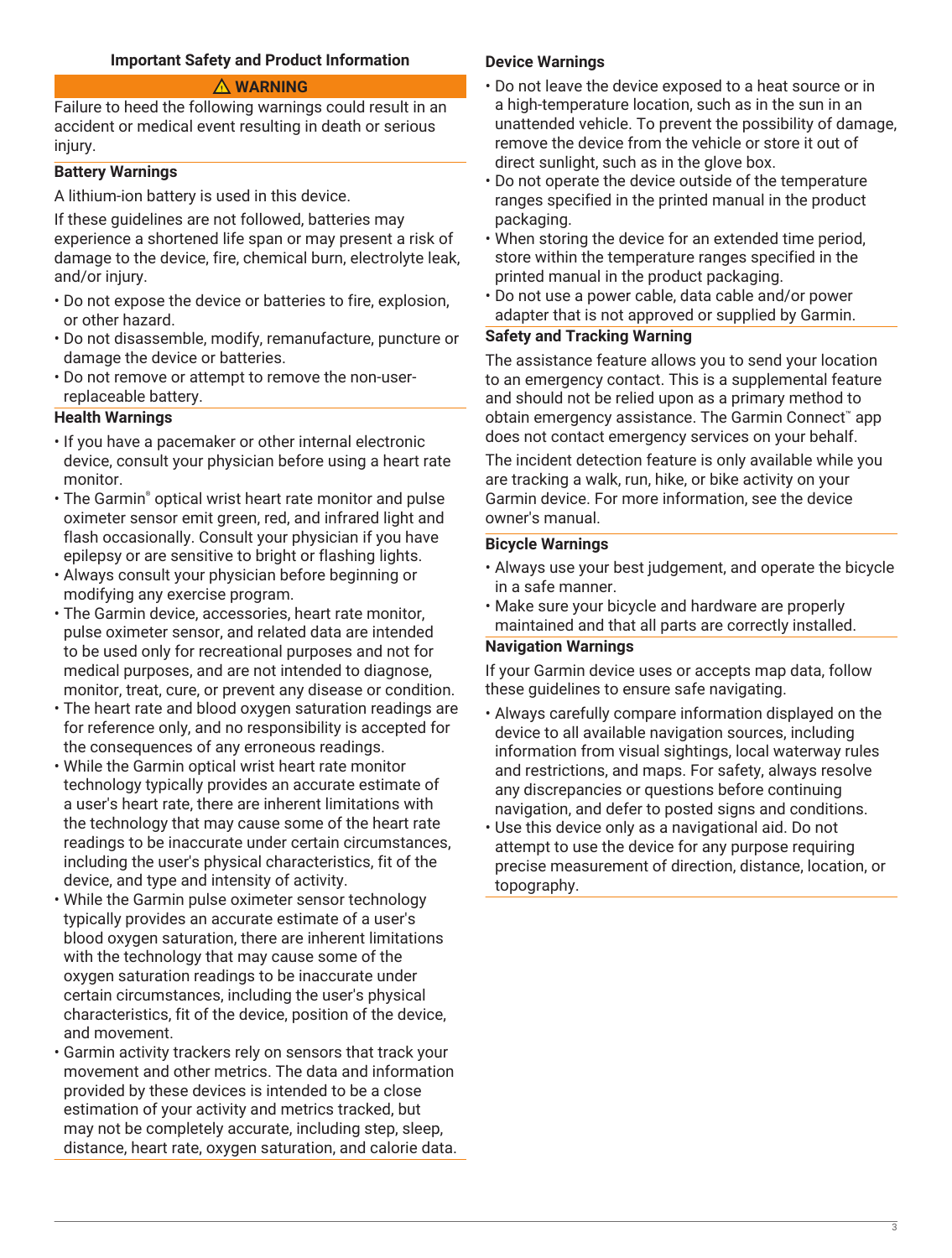# **Off-Road Navigation Warnings**

If your Garmin device is able to suggest off-road routes for various outdoor activities, such as biking, hiking, and all-terrain vehicles, follow these guidelines to ensure safe off-road navigation.

- Always use your best judgment and exercise common sense when making off-road navigational decisions. The Garmin device is designed to provide route suggestions only. It is not a replacement for attentiveness and proper preparation for outdoor activities. Do not follow the route suggestions if they suggest an illegal course or would put you in an unsafe situation.
- Always carefully compare information displayed on the device to all available navigation sources, including trail signs, trail conditions, weather conditions, and other factors that may affect safety while navigating. For safety, always resolve any discrepancies before continuing navigation, and defer to posted signs and conditions.
- Always be mindful of the effects of the environment and the inherent risks of the activity before embarking on offroad activities, especially the impact that weather and weather-related trail conditions can have on the safety of your activity. Ensure that you have the proper gear and supplies for your activity before navigating along unfamiliar paths and trails.

# **CAUTION**

Failure to heed the following cautions could result in minor or moderate injury, or property damage.

# **Skin Irritation**

Some users may experience skin irritation after prolonged use of the watch, especially if the user has sensitive skin or allergies. If you notice any skin irritation, remove the watch and give your skin time to heal. To help prevent skin irritation, ensure the watch is clean and dry, and do not overtighten the watch on your wrist. For more information, go to [garmin.com/fitandcare.](http://www.garmin.com/fitandcare)

# *NOTICE*

Failure to heed the following notices could result in personal or property damage, or negatively impact the device functionality.

# **Battery Notice**

Contact your local waste disposal department to dispose of the device/batteries in accordance with applicable local laws and regulations.

# **GPS Notice**

The navigation device may experience degraded performance if you use it in proximity to any device that uses a terrestrial broadband network operating close to the frequencies used by any Global Navigation Satellite System (GNSS), such as the Global Positioning Service (GPS). Use of such devices may impair reception of GNSS signals.

# **Product Environmental Programs**

Information about the Garmin product recycling program and WEEE, RoHS, REACH, and other compliance programs can be found at [garmin.com/aboutGarmin/environment.](http://www.garmin.com/aboutGarmin/environment)

# **Declaration of Conformity**

Hereby, Garmin declares that this product is in compliance with the Directive 2014/53/EU. The full text of the EU declaration of conformity is available at the following internet address: [garmin.com/compliance](http://www.garmin.com/compliance).

# **UK Declaration of Conformity**

Hereby, Garmin declares that this product is in compliance with the relevant statutory requirements. The full text of the declaration of conformity is available at the following internet address: [garmin.com/compliance](http://www.garmin.com/compliance).

# **Innovation, Science and Economic Development Canada Compliance**

This device contains licence-exempt transmitter(s)/ receiver(s) that comply with Innovation, Science and Economic Development Canada's licence-exempt RSS(s). Operation is subject to the following two conditions: (1) this device may not cause interference, and (2) this device must accept any interference, including interference that may cause undesired operation of the device.

# **Radio Frequency Radiation Exposure**

This device is a portable transmitter and receiver that uses an internal antenna to send and receive low levels of radio frequency (RF) energy for data communications. The device emits RF energy below the published limits for portable use when operating in its maximum output power mode and when used with Garmin authorized accessories. To comply with RF exposure compliance requirements, the device should be used as described in the manual. The device should not be used in other configurations.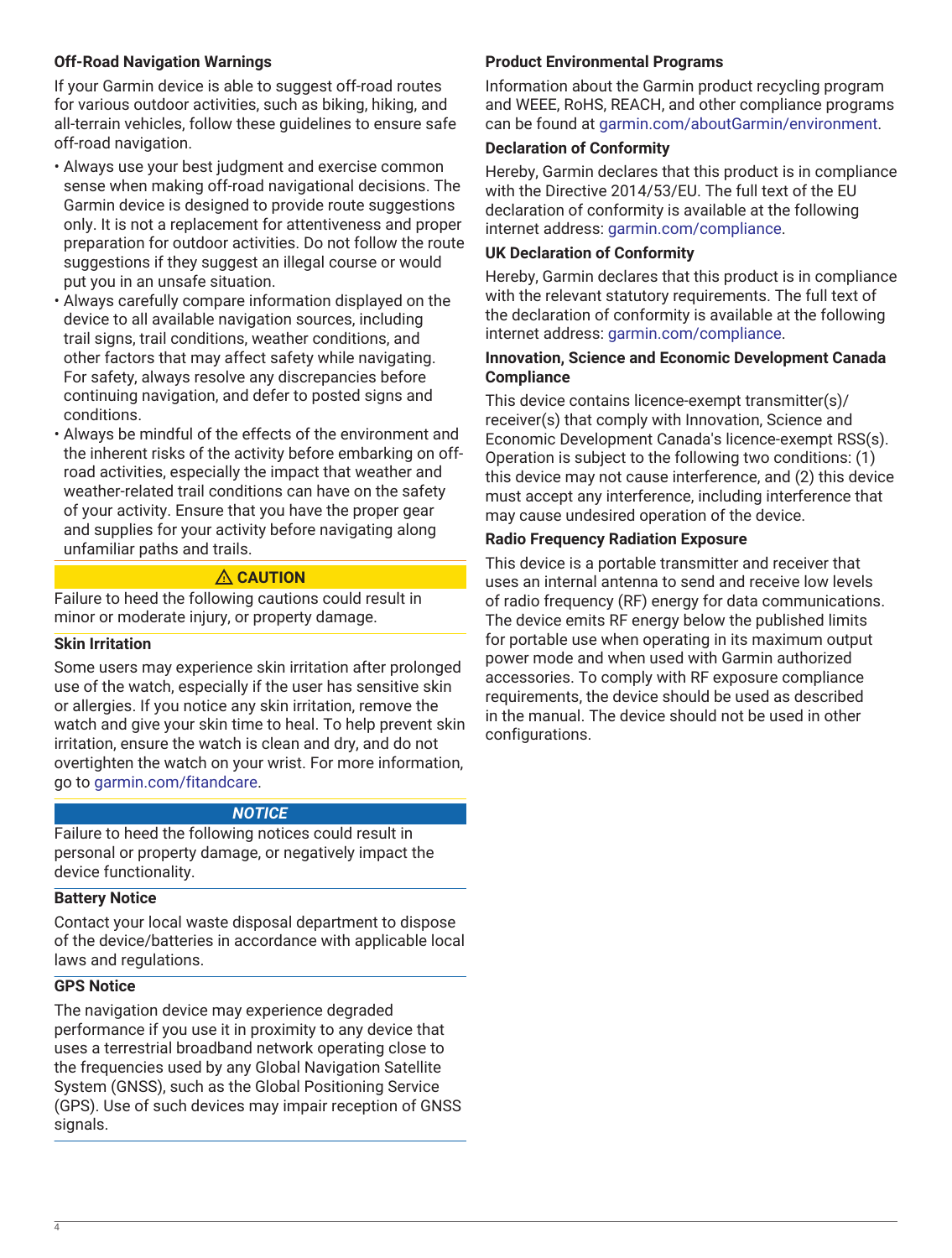# **FCC Compliance**

This device complies with part 15 of the FCC Rules. Operation is subject to the following two conditions: (1) this device may not cause harmful interference, and (2) this device must accept any interference received, including interference that may cause undesired operation.

This equipment has been tested and found to comply with the limits for a Class B digital device, pursuant to part 15 of the FCC rules. These limits are designed to provide reasonable protection against harmful interference in a residential installation. This equipment generates, uses, and can radiate radio frequency energy and may cause harmful interference to radio communications if not installed and used in accordance with the instructions. However, there is no guarantee that interference will not occur in a particular installation. If this equipment does cause harmful interference to radio or television reception, which can be determined by turning the equipment off and on, the user is encouraged to try to correct the interference by one of the following measures:

- Reorient or relocate the receiving antenna.
- Increase the separation between the equipment and the receiver.
- Connect the equipment into an outlet on a circuit different from that to which the receiver is connected.
- Consult the dealer or an experienced radio/TV technician for help.

This product does not contain any user-serviceable parts. Repairs should only be made by an authorized Garmin service center. Unauthorized repairs or modifications could result in permanent damage to the equipment, and void your warranty and your authority to operate this device under Part 15 regulations.

# **Software License Agreement**

BY USING THE DEVICE, YOU AGREE TO BE BOUND BY THE TERMS AND CONDITIONS OF THE FOLLOWING SOFTWARE LICENSE AGREEMENT. PLEASE READ THIS AGREEMENT CAREFULLY.

Garmin Ltd. and its subsidiaries ("Garmin") grant you a limited license to use the software embedded in this device (the "Software") in binary executable form in the normal operation of the product. Title, ownership rights, and intellectual property rights in and to the Software remain in Garmin and/or its third-party providers.

You acknowledge that the Software is the property of Garmin and/or its third-party providers and is protected under the United States of America copyright laws and international copyright treaties. You further acknowledge that the structure, organization, and code of the Software, for which source code is not provided, are valuable trade secrets of Garmin and/or its third-party providers and that the Software in source code form remains a valuable trade secret of Garmin and/or its third-party providers. You agree not to decompile, disassemble, modify, reverse assemble, reverse engineer, or reduce to human readable form the Software or any part thereof or create any derivative works based on the Software. You agree not to export or re-export the Software to any country in violation of the export control laws of the United States of America or the export control laws of any other applicable country.

#### **Map Data Information**

Garmin uses a combination of governmental and private data sources. Virtually all data sources contain some inaccurate or incomplete data. In some countries, complete and accurate map information is either not available or is prohibitively expensive.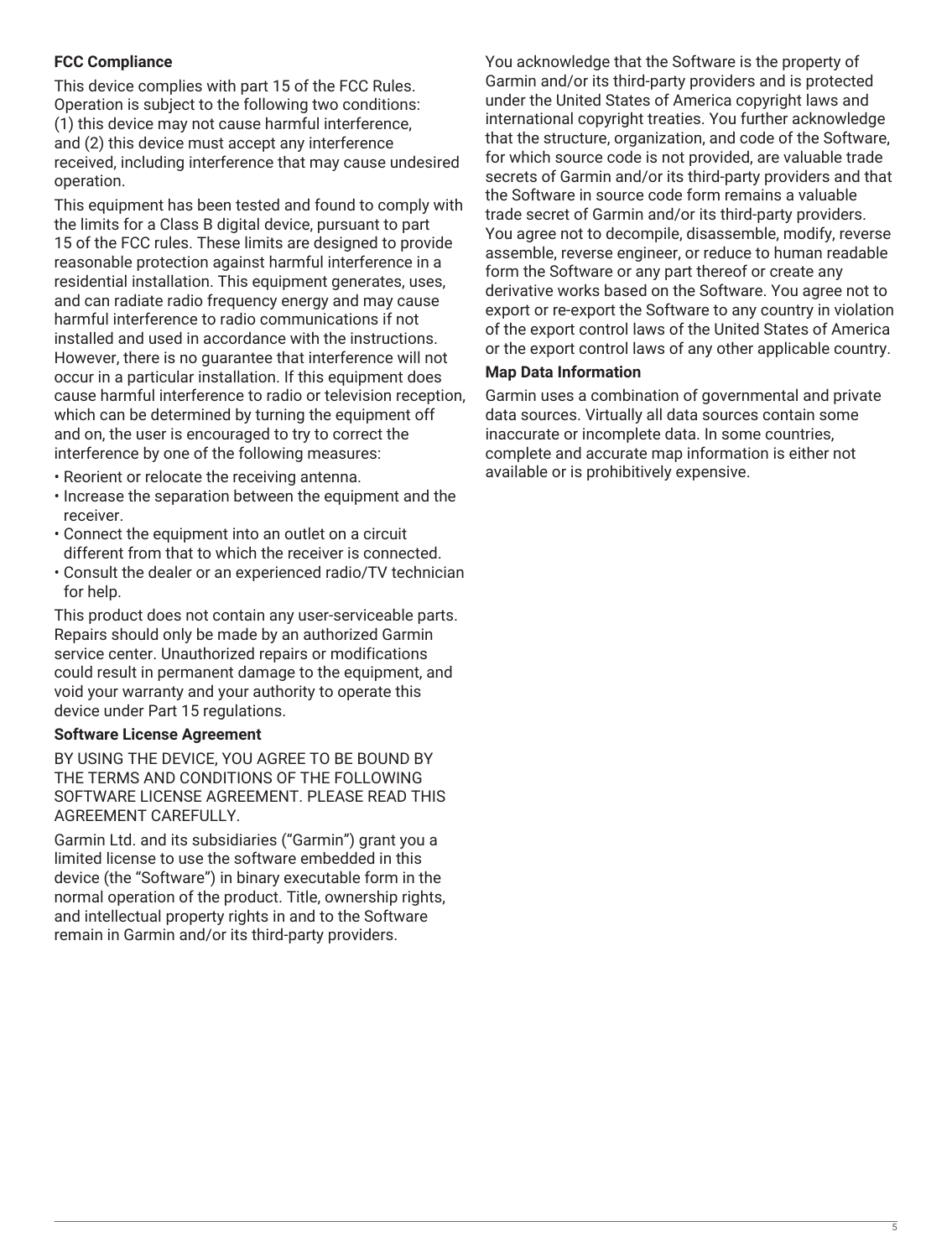# **Limited Warranty**

THIS LIMITED WARRANTY GIVES YOU SPECIFIC LEGAL RIGHTS, AND YOU MAY HAVE OTHER LEGAL RIGHTS, WHICH VARY FROM STATE TO STATE (OR BY COUNTRY OR PROVINCE). GARMIN DOES NOT EXCLUDE, LIMIT OR SUSPEND OTHER LEGAL RIGHTS YOU MAY HAVE UNDER THE LAWS OF YOUR STATE (OR COUNTRY OR PROVINCE). FOR A FULL UNDERSTANDING OF YOUR RIGHTS YOU SHOULD CONSULT THE LAWS OF YOUR STATE, COUNTRY OR PROVINCE.

Non-aviation products are warranted to be free from defects in materials or workmanship for one year from the date of purchase. Within this period, Garmin will, at its sole option, repair or replace any components that fail in normal use. Such repairs or replacement will be made at no charge to the customer for parts or labor, provided that the customer shall be responsible for any transportation cost. This Limited Warranty does not apply to: (i) cosmetic damage, such as scratches, nicks and dents; (ii) consumable parts, such as batteries, unless product damage has occurred due to a defect in materials or workmanship; (iii) damage caused by accident, abuse, misuse, water, flood, fire, or other acts of nature or external causes; (iv) damage caused by service performed by anyone who is not an authorized service provider of Garmin; (v) damage to a product that has been modified or altered without the written permission of Garmin, or (vi) damage to a product that has been connected to power and/or data cables that are not supplied by Garmin. In addition, Garmin reserves the right to refuse warranty claims against products or services that are obtained and/or used in contravention of the laws of any country. Garmin products are intended to be used only as an aid and must not be used for any purpose requiring precise measurement of direction, distance, location or topography. For navigation products, Garmin makes no warranty as to the accuracy or completeness of the map data.

This Limited Warranty also does not apply to, and Garmin is not responsible for, any degradation in the performance of any Garmin navigation product resulting from its use in proximity to any handset or other device that utilizes a terrestrial broadband network operating on frequencies that are close to the frequencies used by any Global Navigation Satellite System (GNSS) such as the Global Positioning Service (GPS). Use of such devices may impair reception of GNSS signals.

TO THE MAXIMUM EXTENT PERMITTED BY APPLICABLE LAW, THE WARRANTIES AND REMEDIES CONTAINED IN THIS LIMITED WARRANTY ARE EXCLUSIVE AND IN LIEU OF, AND GARMIN EXPRESSLY DISCLAIMS, ALL OTHER WARRANTIES AND REMEDIES, WHETHER EXPRESS, IMPLIED, STATUTORY, OR OTHERWISE, INCLUDING WITHOUT LIMITATION ANY IMPLIED WARRANTY OF MERCHANTABILITY OR FITNESS FOR A PARTICULAR PURPOSE, STATUTORY REMEDY OR OTHERWISE. THIS LIMITED WARRANTY GIVES YOU SPECIFIC LEGAL RIGHTS, AND YOU MAY HAVE OTHER LEGAL RIGHTS, WHICH VARY FROM STATE TO STATE AND FROM COUNTRY TO COUNTRY. IF IMPLIED WARRANTIES CANNOT BE DISCLAIMED UNDER THE LAWS OF YOUR STATE OR COUNTRY, THEN SUCH WARRANTIES ARE LIMITED IN DURATION TO THE DURATION OF THIS LIMITED WARRANTY. SOME STATES (AND COUNTRIES AND PROVINCES) DO NOT ALLOW LIMITATIONS ON HOW LONG AN IMPLIED WARRANTY LASTS, SO THE ABOVE LIMITATION MAY NOT APPLY TO YOU.

IN NO EVENT SHALL GARMIN BE LIABLE IN A CLAIM FOR BREACH OF WARRANTY FOR ANY INCIDENTAL, SPECIAL, INDIRECT OR CONSEQUENTIAL DAMAGES, WHETHER RESULTING FROM THE USE, MISUSE OR INABILITY TO USE THIS PRODUCT OR FROM DEFECTS IN THE PRODUCT. SOME STATES (AND COUNTRIES AND PROVINCES) DO NOT ALLOW THE EXCLUSION OF INCIDENTAL OR CONSEQUENTIAL DAMAGES, SO THE ABOVE LIMITATIONS MAY NOT APPLY TO YOU.

If during the warranty period you submit a claim for warranty service in accordance with this Limited Warranty, then Garmin will, at its option: (i) repair the device using new parts or previously used parts that satisfy Garmin's quality standards, (ii) replace the device with a new device or a refurbished device that meets Garmin's quality standards, or (iii) exchange the device for a full refund of your purchase price. SUCH REMEDY SHALL BE YOUR SOLE AND EXCLUSIVE REMEDY FOR ANY BREACH OF WARRANTY. Repaired or replaced devices have a 90 day warranty. If the unit sent in is still under its original warranty, then the new warranty is 90 days or to the end of the original 1 year warranty, whichever is longer.

Before seeking warranty service, please access and review the online help resources available on [support](http://www.support.garmin.com) [.garmin.com](http://www.support.garmin.com). If your device is still not functioning properly after making use of these resources, contact a Garmin Authorized service facility in the original country of purchase or follow the instructions on [support.garmin](http://www.support.garmin.com) [.com](http://www.support.garmin.com) to obtain warranty service. If you are in the United States, you can also call 1-800-800-1020.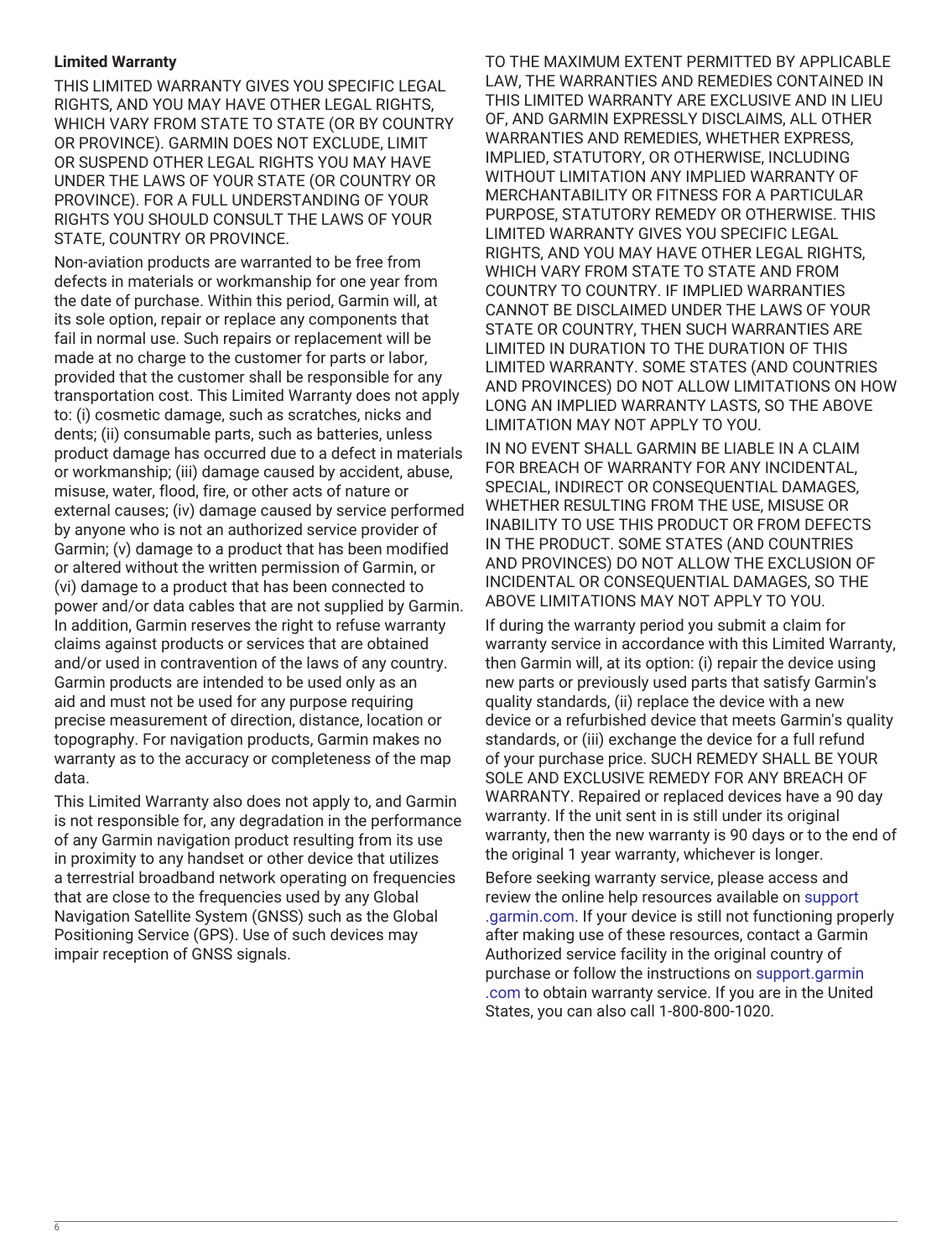If you seek warranty service outside of the original country of purchase, Garmin cannot guarantee that the parts and products needed to repair or replace your product will be available due to differences in product offerings and applicable standards, laws and regulations. In that case, Garmin may, in its sole discretion and subject to applicable laws, repair or replace your product with comparable Garmin products and parts, or require you to ship your product to a Garmin Authorized service facility in the country of original purchase or to a Garmin Authorized service facility in another country that can service your product, in which case you will be responsible for complying with all applicable import and export laws and regulations and for paying all custom duties, V.A.T., shipping fees and other associated taxes and charges. In some cases, Garmin and its dealers may be unable to service your product in a country outside of the original country of purchase or return a repaired or replaced product to you in that country due to applicable standards, laws or regulations in that country.

**Online Auction Purchases**: Online auction confirmations are not accepted for warranty verification. To obtain warranty service, an original or copy of the sales receipt from the original retailer is required. Garmin will not replace missing components from any package purchased through an online auction.

**International Purchases**: A separate warranty may be provided by international distributors for devices purchased outside the United States depending on the country. If applicable, this warranty is provided by the local in-country distributor and this distributor provides local service for your device. Distributor warranties are only valid in the area of intended distribution.

**Australian Purchases**: Our goods come with guarantees that cannot be excluded under the Australian Consumer Law. You are entitled to a replacement or refund for a major failure and for compensation for any other reasonably foreseeable loss or damage. You are also entitled to have the goods repaired or replaced if the goods fail to be of acceptable quality and the failure does not amount to a major failure. The benefits under our Limited Warranty are in addition to other rights and remedies under applicable law in relation to the products. Garmin Australasia, 30 Clay Place, Eastern Creek, NSW 2766, Australia. Phone: 1800 235 822.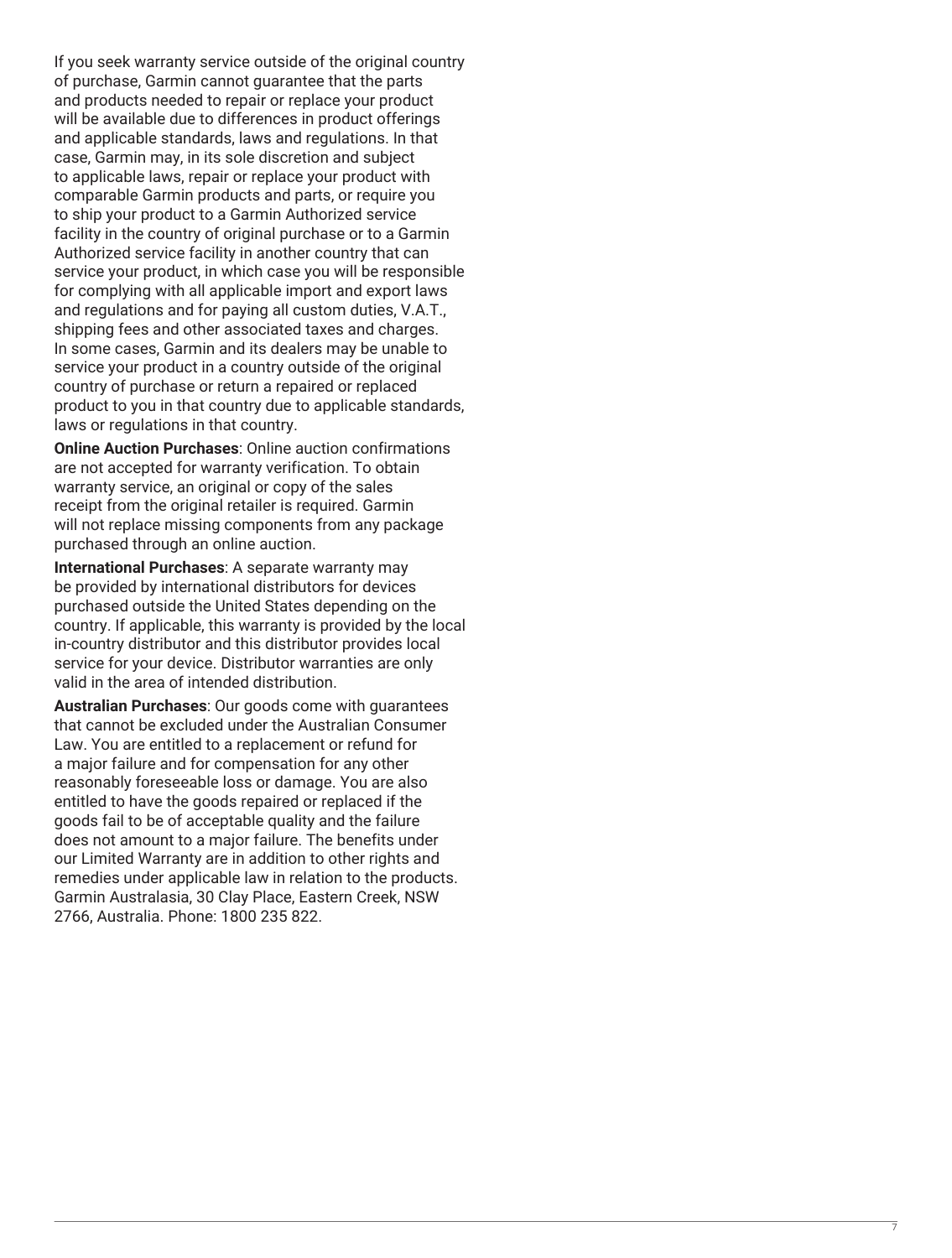# <span id="page-7-0"></span>**Informations importantes sur le produit et la sécurité**

#### **AVERTISSEMENT**

Si vous ne respectez pas les avertissements suivants, vous risquez un accident ou un problème médical pouvant entraîner des blessures graves, voire mortelles.

#### **Avertissements relatifs à la batterie**

Une batterie lithium-ion est utilisée dans cet appareil.

Le non-respect de ces consignes peut causer une diminution de la durée de vie des batteries, endommager l'appareil ou présenter un risque d'incendie, de brûlure chimique, de fuite d'électrolyte et/ou de blessure.

- N'exposez pas l'appareil ou les batteries au feu, à une explosion ou à d'autres dangers.
- Ne démontez pas l'appareil ni les batteries, ne les modifiez pas, ne les refabriquez pas, ne les percez pas, ne les endommagez pas.
- N'essayez pas de retirer la batterie non remplaçable par l'utilisateur.

#### **Avertissements relatifs à la santé**

- Si vous êtes porteur d'un stimulateur cardiaque ou autre dispositif électronique implanté, consultez votre médecin avant d'utiliser un moniteur de fréquence cardiaque.
- Le moniteur de fréquence cardiaque optique au poignet et le capteur de l'oxymètre de pouls Garmin émettent des flashs et de la lumière verts, rouges et infrarouges occasionnellement. Consultez votre médecin si vous souffrez d'épilepsie ou si vous êtes sensible à la lumière vive ou aux flashs lumineux.
- Consultez toujours votre médecin avant de commencer ou de modifier tout programme d'exercice physique.
- Les appareils, les accessoires, les moniteurs de fréquence cardiaque et les oxymètres de pouls Garmin ainsi que les données qui y sont associées ne doivent être utilisés qu'à des fins indicatives. Ils ne doivent pas être utilisés à des fins médicales, ni pour poser un diagnostic, surveiller, soigner, traiter ou éviter quelque maladie que ce soit.
- Les relevés de fréquence cardiaque et de taux d'oxygène dans le sang sont uniquement fournis à titre indicatif et nul ne saurait être tenu responsable des dommages résultant d'un relevé erroné.
- Bien que la technologie de moniteur de fréquence cardiaque optique au poignet Garmin fournisse en général une bonne estimation de la fréquence cardiaque de l'utilisateur, elle présente quelques limitations inhérentes qui faussent certaines données de fréquence cardiaque dans certaines circonstances. Ces circonstances comprennent notamment les caractéristiques physiques de l'utilisateur, l'adéquation de l'appareil et le type ainsi que l'intensité des activités pratiquées.

8

- Bien que la technologie de l'oxymètre de pouls Garmin fournisse en général une bonne estimation du taux d'oxygène dans le sang de l'utilisateur, elle présente quelques limitations inhérentes qui faussent certaines données liées à la saturation de l'oxygène dans le sang dans certaines circonstances. Ces circonstances comprennent notamment les caractéristiques physiques de l'utilisateur, l'adéquation de l'appareil, la position de l'appareil ainsi que les mouvements.
- Les trackers d'activité Garmin s'appuient sur des capteurs qui enregistrent vos mouvements ainsi que d'autres métriques. Si les données fournies par ces appareils donnent une estimation fiable de votre activité et de vos métriques, vous ne devez pas vous y fier entièrement. Cela vaut notamment pour les données de pas, de sommeil, de distance, de fréquence cardiaque, de taux d'oxygène dans le sang et de calories.

#### **Avertissements sur l'appareil**

- Ne laissez pas l'appareil à proximité d'une source de chaleur ou dans un lieu où la température est très élevée, par exemple dans un véhicule sans surveillance stationné en plein soleil. Pour éviter tout dommage, sortez l'appareil de votre véhicule ou placez-le à l'abri du soleil, par exemple dans la boîte à gants.
- N'utilisez pas l'appareil si la température n'est pas comprise entre les plages de température indiquées dans le manuel imprimé fourni avec le produit.
- Si vous devez ranger l'appareil pour une période prolongée, assurez-vous que la température ambiante du lieu de stockage est toujours comprise entre les plages de température indiquées dans le manuel imprimé fourni avec le produit.
- N'utilisez pas de câble d'alimentation, de données et/ou d'adaptateur d'alimentation non approuvé ou fourni par Garmin.

# **Avertissement concernant le suivi et la sécurité**

La fonction d'assistance vous permet d'envoyer votre position à un contact d'urgence. Il s'agit d'une fonction complémentaire qui ne doit pas être utilisée en premier pour solliciter une aide d'urgence. L'application Garmin Connect ne contacte aucun service d'urgence à votre place.

La fonction de détection des incidents n'est disponible que lorsque vous suivez une activité de marche, de course ou de vélo sur votre appareil Garmin. Pour plus d'informations, reportez-vous au manuel d'utilisation de l'appareil.

#### **Avertissements relatifs au vélo**

- Faites preuve de bon sens et conduisez toujours de la manière la plus sûre possible.
- Assurez-vous que votre vélo et votre matériel sont en bon état et que tous les composants sont correctement installés.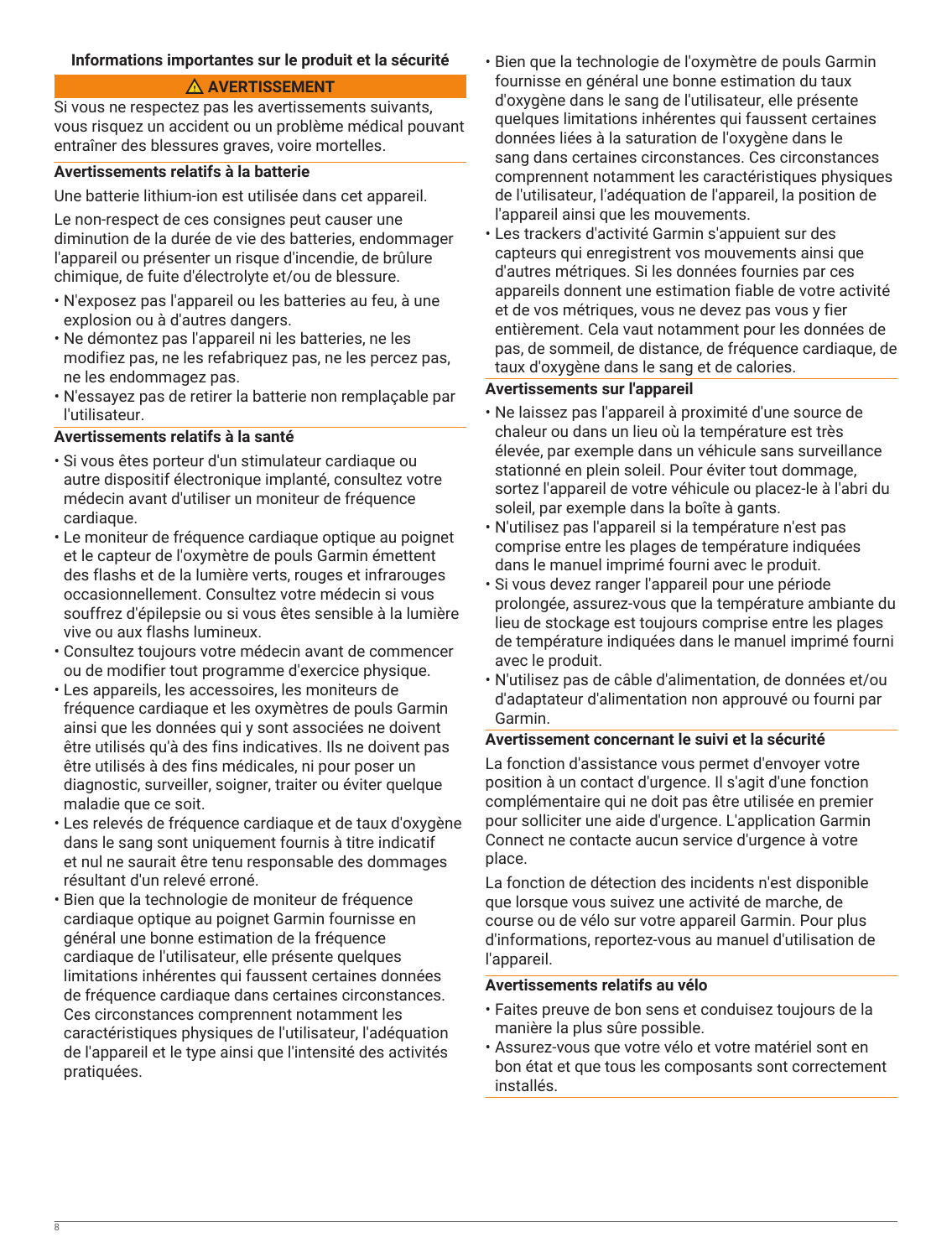# **Avertissements relatifs à la navigation**

Si votre appareil Garmin utilise ou accepte les données cartographiques, suivez ces recommandations pour naviguer en toute sécurité.

- En toutes circonstances, comparez attentivement les informations affichées par l'appareil à toutes les autres sources d'information disponibles, notamment les repères visuels, les règles et restrictions locales relatives aux voies navigables, ainsi que les cartes. Pour votre sécurité, cherchez à résoudre tout dysfonctionnement ou problème avant de poursuivre la navigation, respectez les panneaux de signalisation et adaptez-vous aux conditions extérieures.
- L'appareil doit être utilisé uniquement comme une aide à la navigation. Ne tentez pas d'utiliser l'appareil à des fins exigeant une mesure précise de l'orientation, de la distance, de la position ou de la topographie.

# **Avertissements relatifs à la navigation à vol d'oiseau**

Si votre appareil Garmin est capable de vous suggérer des itinéraires à vol d'oiseau pour diverses activités de plein air, comme le cyclisme, la randonnée ou la conduite de véhicules tout-terrain, suivez ces recommandations pour garantir une navigation à vol d'oiseau en toute sécurité.

- Faites preuve de bon sens et soyez toujours raisonnable lorsque vous prenez des décisions relatives à la navigation à vol d'oiseau. L'appareil Garmin est uniquement conçu pour vous proposer des suggestions d'itinéraires. Il ne vous dispense pas de faire preuve de vigilance et de vous préparer correctement pour les activités de plein air. Ne suivez pas les suggestions d'itinéraires si elles vous indiquent un parcours illégal ou pourraient vous mettre en danger.
- Comparez toujours attentivement les informations affichées sur l'appareil aux autres sources d'informations, notamment les indications présentes sur les pistes de randonnée, l'état des pistes, les conditions météorologiques et tous les autres facteurs susceptibles de nuire à votre sécurité lors de la navigation. Pour votre sécurité, cherchez à résoudre tout problème avant de poursuivre la navigation. Respectez les panneaux de signalisation et adaptez-vous aux conditions extérieures.
- Tenez toujours compte des effets de l'environnement et des risques liés à l'activité avant de vous lancer dans des activités de plein air. Notamment, la météo et ses conséquences sur l'état des pistes de randonnée peuvent compromettre la sécurité de votre activité. Assurez-vous que vous disposez de l'équipement et du ravitaillement adaptés avant de naviguer sur des chemins et des pistes de randonnée.

# **ATTENTION**

Si vous ne respectez pas les précautions suivantes, vous risquez de provoquer des dégâts matériels ou des blessures légères à modérées.

# **Irritation de la peau**

Certains utilisateurs peuvent ressentir une irritation de la peau après avoir porté la montre pendant une longue période, surtout ceux qui ont la peau sensible ou qui souffrent d'allergies. Si votre peau est irritée, retirez la montre et laissez à votre peau le temps de guérir. Pour éviter toute irritation de la peau, assurez-vous que votre montre est propre et sèche. Évitez de trop la serrer à votre poignet. Pour plus d'informations, rendez-vous sur [garmin](http://www.garmin.com/fitandcare) [.com/fitandcare.](http://www.garmin.com/fitandcare)

# *AVIS*

Si vous ignorez les consignes fournies dans le présent document, vous risquez de vous blesser, d'endommager votre bien ou d'affecter négativement les fonctionnalités de l'appareil.

#### **Avis concernant la batterie**

Contactez la déchetterie locale pour plus d'informations sur la mise au rebut de l'appareil ou des batteries dans le respect des lois et réglementations locales applicables.

#### **Avertissement concernant le GPS**

Les performances de l'appareil de navigation peuvent être réduites si vous utilisez l'appareil à proximité d'un autre appareil utilisant un réseau terrestre à large bande fonctionnant sur des fréquences proches de celles utilisées par les systèmes de positionnement par satellites (GNSS), comme le GPS. L'utilisation de tels appareils peut altérer la réception des signaux GNSS.

# **Programmes environnementaux**

Des informations relatives au programme Garmin de recyclage des produits ainsi qu'aux directives DEEE et RoHS, à la réglementation REACH et aux autres programmes de conformité sont disponibles à l'adresse [garmin.com/aboutGarmin/environment](http://www.garmin.com/aboutGarmin/environment).

#### **Déclaration de conformité**

Par la présente, Garmin déclare que son produit est conforme à la Directive 2014/53/EU. Le texte de la déclaration de conformité UE dans sa version intégrale est disponible sur la page Web suivante : [garmin.com](http://www.garmin.com/compliance) [/compliance.](http://www.garmin.com/compliance)

# **Innovation, Sciences et Développement économique Canada - Conformité**

L'émetteur/récepteur exempt de licence contenu dans le présent appareil est conforme aux CNR d'Innovation, Sciences et Développement économique Canada applicables aux appareils radio exempts de licence. L'exploitation est autorisée aux deux conditions suivantes : 1) L'appareil ne doit pas produire de brouillage ; 2) L'appareil doit accepter tout brouillage radioélectrique subi, même si le brouillage est susceptible d'en compromettre le fonctionnement.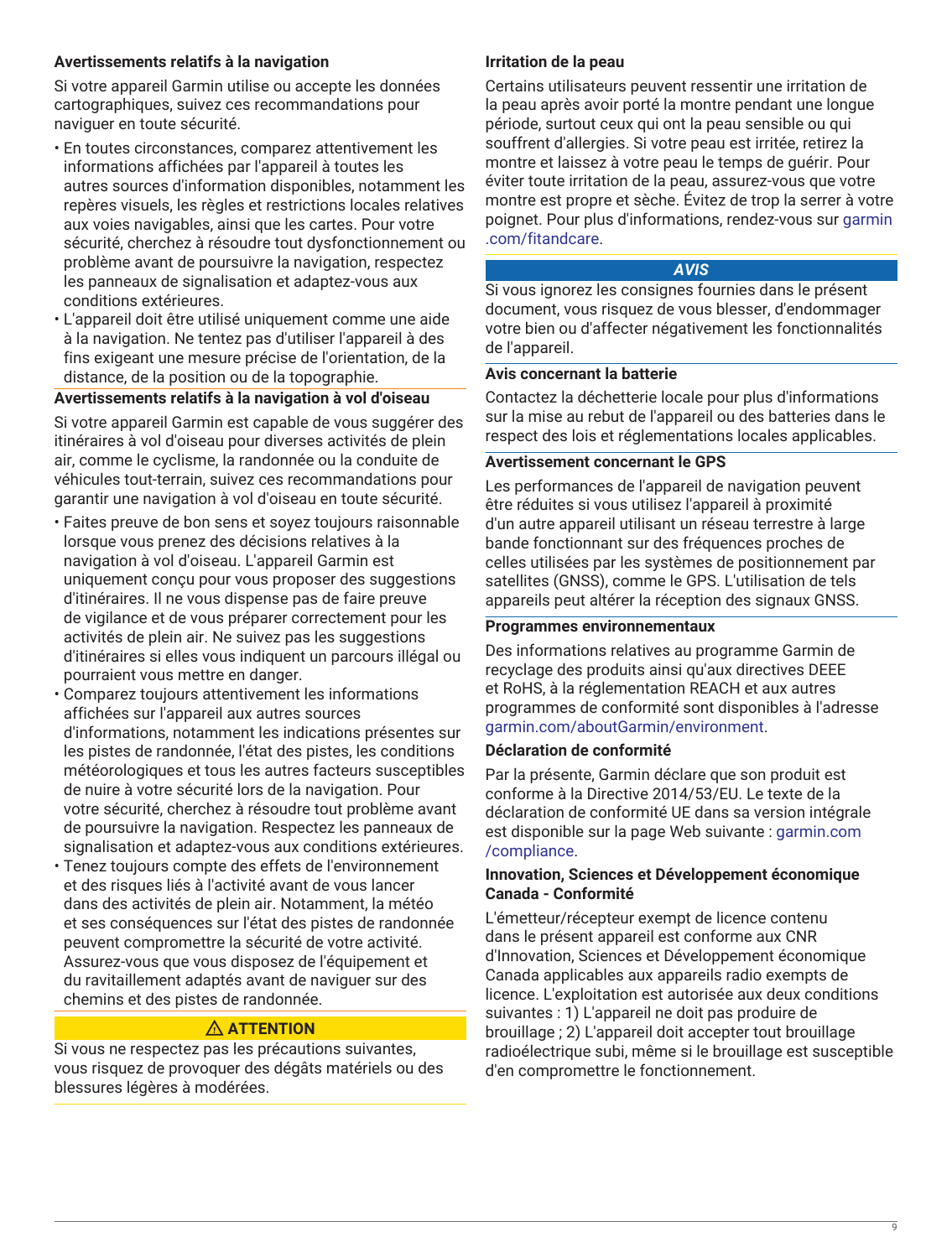# **Exposition aux rayonnements à fréquence radioélectrique**

Cet appareil est un émetteur/récepteur portable qui utilise une antenne interne pour envoyer et recevoir des radiofréquences de faible puissance lors des communications de données. Les champs de radiofréquences émis par l'appareil lorsqu'il fonctionne au maximum de sa puissance et qu'il est utilisé avec des accessoires approuvés par Garmin ne dépassent pas les limites fixées par la réglementation pour un appareil portable. Pour être conforme aux exigences d'exposition aux radiofréquences, l'appareil doit être utilisé conformément aux instructions du manuel. L'appareil ne doit être utilisé dans aucune autre configuration.

#### **Contrat de licence du logiciel**

EN UTILISANT CE PRODUIT, VOUS RECONNAISSEZ ETRE LIE PAR LES TERMES DU PRESENT CONTRAT DE LICENCE DE LOGICIEL. LISEZ ATTENTIVEMENT CE CONTRAT DE LICENCE.

Garmin Ltd. et ses filiales (« Garmin ») vous concèdent une licence limitée pour l'utilisation du logiciel intégré à cet appareil (le « Logiciel ») sous la forme d'un programme binaire exécutable, dans le cadre du fonctionnement normal du produit. Tout titre, droit de propriété ou droit de propriété intellectuelle dans le Logiciel ou concernant le Logiciel est la propriété de Garmin et/ou de ses fournisseurs tiers.

Vous reconnaissez que le Logiciel est la propriété de Garmin et/ou de ses fournisseurs tiers et qu'il est protégé par les lois en vigueur aux Etats-Unis d'Amérique et par les traités internationaux relatifs aux droits d'auteur. Vous reconnaissez également que la structure, l'organisation et le code du Logiciel, dont le code source n'est pas fourni, constituent d'importants secrets de fabrication de Garmin et/ou de ses fournisseurs tiers, et que le code source du Logiciel demeure un important secret de fabrication de Garmin et/ou de ses fournisseurs tiers. Vous acceptez de ne pas décompiler, désassembler, modifier, assembler à rebours, étudier par rétro-ingénierie ou transcrire en langage humain intelligible le Logiciel ou toute partie du Logiciel, ou créer toute œuvre dérivée du Logiciel. Vous acceptez de ne pas exporter ni de réexporter le Logiciel vers un pays contrevenant aux lois de contrôle à l'exportation des Etats-Unis d'Amérique ou à celles de tout autre pays concerné.

#### **Informations sur les données cartographiques**

Les données de Garmin proviennent à la fois de sources publiques et privées. La quasi-totalité des sources de données contient une part d'informations inexactes ou incomplètes. Dans certains pays, des informations cartographiques complètes et exactes sont soit indisponibles, soit proposées à un coût prohibitif.

#### **Garantie limitée**

LA PRÉSENTE GARANTIE VOUS OCTROIE DES DROITS PARTICULIERS ET VOUS BÉNÉFICIEZ PEUT-ÊTRE D'AUTRES DROITS QUI PEUVENT VARIER D'UN ÉTAT, PAYS, OU PROVINCE À L'AUTRE. GARMIN N'EXCLUT PAS, NI NE LIMITE OU SUSPEND, LES AUTRES DROITS LÉGAUX DONT VOUS BÉNÉFICIEZ EN VERTU DU DROIT DE VOTRE ÉTAT, PAYS OU PROVINCE. POUR BIEN COMPRENDRE VOS DROITS, CONSULTEZ LE DROIT APPLICABLE DANS VOTRE ÉTAT, PAYS OU PROVINCE.

Les produits non aéronautiques sont garantis contre tout défaut de matériel et de fabrication pendant un an à compter de leur date d'achat. Durant cette période, Garmin pourra, à son entière discrétion, réparer ou remplacer tout composant qui s'avérerait défectueux dans le cadre d'un usage normal. Ce type de réparation ou de remplacement ne sera pas facturé au client, qu'il s'agisse des composants ou de la main-d'œuvre, à condition que le client prenne en charge les frais de port. La présente garantie limitée ne couvre pas : (i) les dommages esthétiques, tels que les éraflures, les rayures et les bosses ; (ii) les consommables, comme les piles, à moins que le dommage ne soit dû à un défaut matériel ou de fabrication ; (iii) les dommages provoqués par un accident, une utilisation abusive, une mauvaise utilisation, l'eau, une inondation, un incendie ou toute autre catastrophe naturelle ou cause extérieure ; (iv) les dommages provoqués par des fournisseurs de services non agréés par Garmin ; ou (v) les dommages sur un produit ayant été modifié sans l'autorisation écrite de Garmin ; ou (vi) les dommages sur un produit raccordé à des câbles d'alimentation et/ou des câbles de données non fournis par Garmin. En outre, Garmin se réserve le droit de refuser toute demande de service sous garantie relative à un produit ou service obtenu et/ou utilisé en violation des lois de tout pays.Les produits Garmin constituent uniquement une aide et ne doivent pas être utilisés à des fins exigeant l'évaluation précise de la direction, de la distance, de la position ou de la topographie. Pour les produits de navigation, Garmin n'offre aucune garantie quant à l'exactitude ou à l'exhaustivité des données cartographiques.

La présente garantie limitée ne couvre pas, et Garmin n'est pas responsable de, toute dégradation des performances d'un produit de navigation Garmin si celui-ci a été utilisé près d'un appareil portable ou de tout autre appareil utilisant un réseau terrestre à large bande fonctionnant sur des fréquences proches de celles utilisées par tout système de positionnement par satellites (GNSS), comme le GPS. L'utilisation de tels appareils peut altérer la réception des signaux GNSS.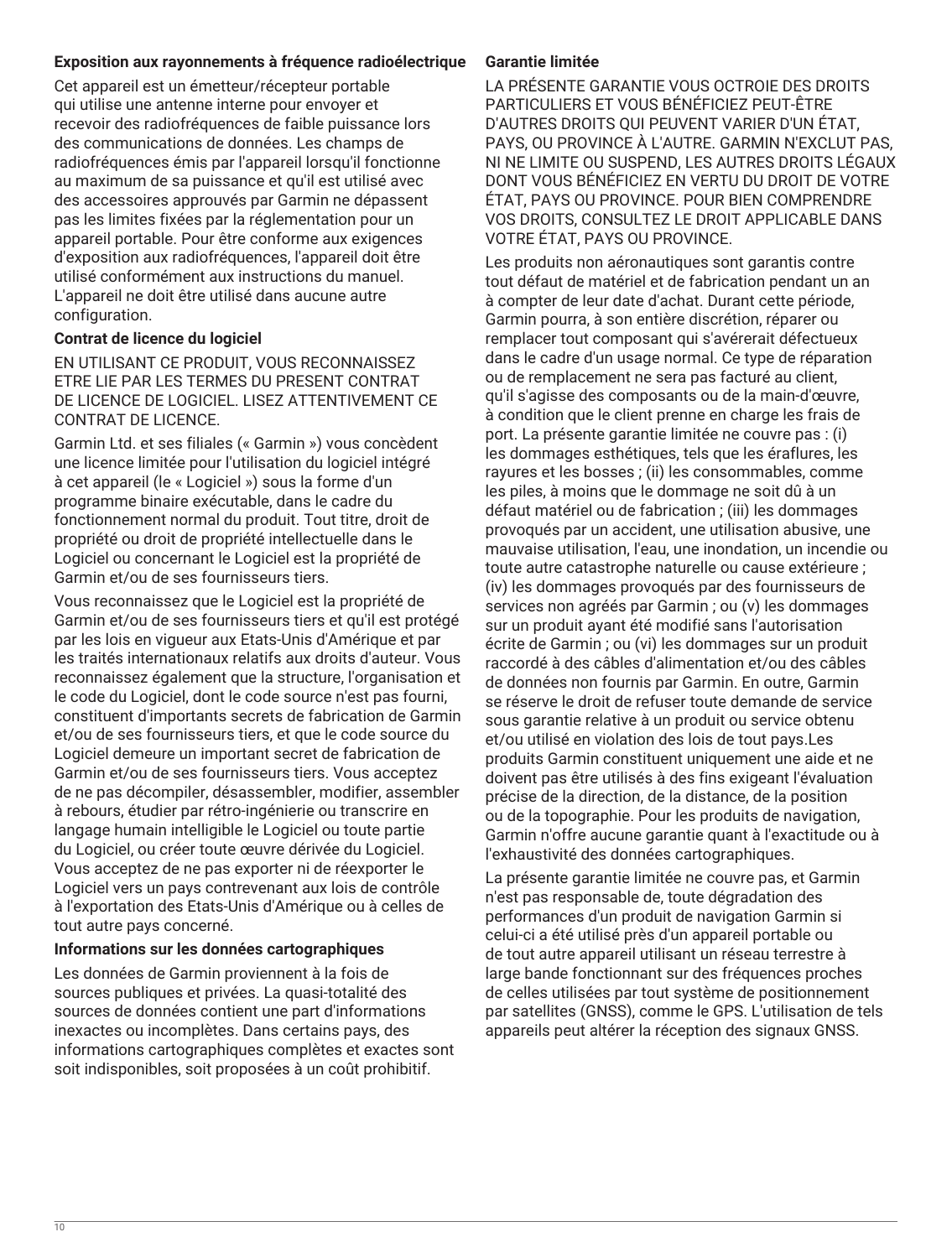DANS LES LIMITES PRÉVUES PAR LA LOI, LES GARANTIES ET RECOURS CONTENUS DANS LA PRÉSENTE GARANTIE LIMITÉE SONT EXCLUSIFS ET REMPLACENT, ET GARMIN EXCLUT EXPLICITEMENT, TOUTE AUTRE GARANTIE ET RECOURS EXPRÈS, IMPLICITES, LÉGAUX OU AUTRES, Y COMPRIS, MAIS DE MANIÈRE NON LIMITATIVE, TOUTE GARANTIE IMPLICITE MARCHANDE OU D'ADÉQUATION À UN USAGE PARTICULIER, TOUT RECOURS LÉGAL OU AUTRES. LA PRÉSENTE GARANTIE VOUS OCTROIE DES DROITS PARTICULIERS ET VOUS BÉNÉFICIEZ PEUT-ÊTRE D'AUTRES DROITS QUI PEUVENT VARIER D'UN ÉTAT OU PAYS À UN AUTRE. SI LES GARANTIES IMPLICITES NE PEUVENT PAS ÊTRE EXCLUES EN VERTU DU DROIT DE VOTRE ÉTAT OU PAYS, ALORS LESDITES GARANTIES SONT LIMITÉES À LA DURÉE DE LA PRÉSENTE GARANTIE LIMITÉE. CERTAINS ÉTATS, PAYS ET PROVINCES INTERDISANT LA RESTRICTION DE LA DURÉE D'UNE GARANTIE IMPLICITE, LES RESTRICTIONS SUSMENTIONNÉES PEUVENT NE PAS VOUS CONCERNER.

EN AUCUN CAS, LA SOCIÉTÉ GARMIN NE SAURAIT ÊTRE TENUE POUR RESPONSABLE EN CAS DE RUPTURE DE LA GARANTIE DE TOUT DOMMAGE ACCESSOIRE, SPÉCIAL, INDIRECT OU CONSÉCUTIF RÉSULTANT DE L'UTILISATION, DE LA MAUVAISE UTILISATION OU DE L'IMPOSSIBILITÉ D'UTILISER CE PRODUIT, OU RÉSULTANT DE DÉFAUTS DU PRODUIT. CERTAINS ÉTATS, PAYS ET PROVINCES INTERDISANT L'EXCLUSION OU LA RESTRICTION DES DOMMAGES PARTICULIERS OU ACCESSOIRES, LES RESTRICTIONS SUSMENTIONNÉES PEUVENT NE PAS VOUS CONCERNER.

Si, pendant la durée de la garantie, vous faites une demande de services de garantie conformément à la présente Garantie limitée, Garmin peut, à sa discrétion : (i) réparer l'appareil à l'aide de pièces neuves ou déjà utilisées, si celles-ci remplissent les critères de qualité de Garmin, (ii) remplacer l'appareil par un appareil neuf ou par un appareil remis à neuf qui remplit les critères de qualité de Garmin ou (iii) rembourser l'appareil au prix où vous l'avez acheté. CE TYPE DE RECOURS SERA VOTRE RECOURS UNIQUE ET EXCLUSIF POUR TOUTE RUPTURE DE GARANTIE. Les appareils réparés ou remplacés bénéficient d'une garantie de 90 jours. Si l'unité envoyée est toujours couverte par la garantie d'origine, cette nouvelle garantie dure 90 jours ou jusqu'à la fin de la période de garantie d'origine qui est d'un an ; la période ayant la date de fin la plus éloignée prévaut.

Avant de demander des services de garantie, merci de consulter les ressources d'aide en ligne disponibles sur [support.garmin.com.](http://www.support.garmin.com) Si votre appareil ne fonctionne toujours pas correctement après avoir appliqué les consignes indiquées en ligne, contactez un centre de service autorisé par Garmin dans le pays où vous avez acheté l'appareil ou suivez les instructions disponibles sur le site [support.garmin.com](http://www.support.garmin.com) pour obtenir des services de garantie. Si vous vous trouvez aux États-Unis, vous pouvez aussi appeler le 1-800-800-1020.

Si vous demandez des services de garantie en dehors du pays où vous avez acheté l'appareil, Garmin ne peut pas garantir que les pièces et produits nécessaires à la réparation ou au remplacement de votre produit seront disponibles, car les offres, les normes, les lois et les réglementations diffèrent selon les pays. Dans ce cas, Garmin peut, à sa seule discrétion et conformément au droit applicable, réparer votre produit à l'aide de pièces comparables ou remplacer votre produit par un produit Garmin comparable, ou vous demander d'envoyer votre produit vers un centre de service autorisé par Garmin dans le pays où vous avez acheté le produit ou vers un centre de service autorisé par Garmin d'un autre pays où votre produit pourra être réparé ou remplacé, et, dans ce cas, vous devrez respecter le droit et les réglementations en matière d'importation et d'exportation et vous acquitter seul des droits de douane, de la TVA, des frais d'expédition ainsi que de tous autres taxes et frais. Dans certains cas, Garmin et ses revendeurs ne peuvent ni réparer votre produit dans un autre pays que celui où vous avez acheté le produit, ni envoyer un produit de remplacement neuf ou réparé dans ce pays, à cause des normes, lois et réglementations du pays en question.

**Achats dans le cadre d'enchères en ligne** : les confirmations de vente aux enchères en ligne ne sont pas acceptées dans le cadre d'une vérification sous garantie. Pour bénéficier d'un service sous garantie, l'original ou une copie de la facture dressée par le premier revendeur doit être présenté. Garmin ne procédera à aucun remplacement de composant manquant sur tout produit acheté dans le cadre d'enchères en ligne.

**Achats internationaux** : selon les pays, une garantie distincte peut être accordée par les distributeurs internationaux pour les appareils achetés hors des Etats-Unis. Le cas échéant, cette garantie est fournie par le distributeur du pays d'achat et ledit distributeur prend en charge les services locaux nécessaires pour votre appareil. Les garanties distributeur sont valides uniquement dans les zones de distribution visées.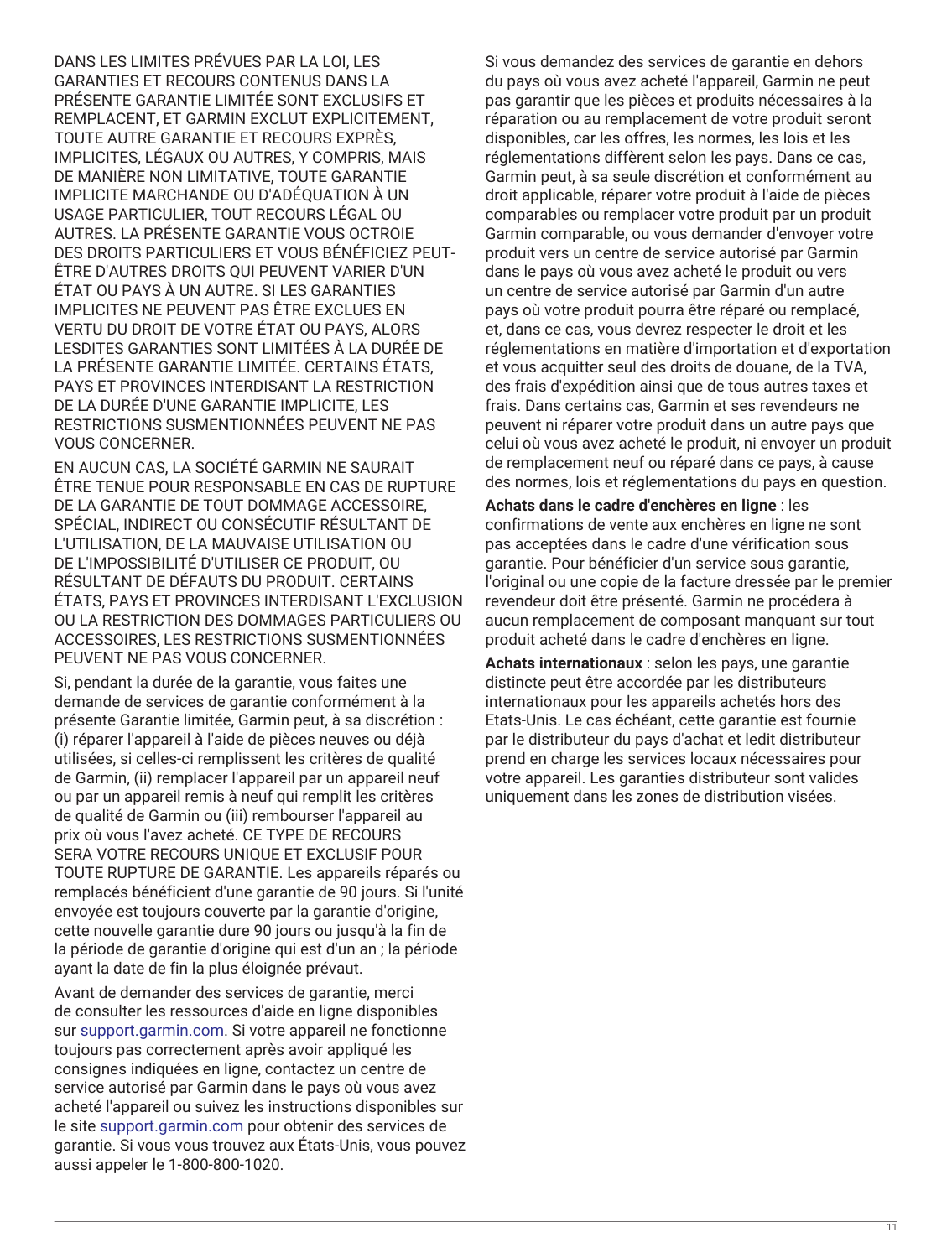# <span id="page-11-0"></span>**Informazioni importanti sulla sicurezza e sul prodotto**

# **AVVERTENZA**

Il mancato rispetto delle indicazioni fornite di seguito potrebbe causare incidenti e lesioni gravi o mortali.

#### **Avvertenze sulla batteria**

In questo dispositivo è utilizzata una batteria agli ioni di litio.

Il mancato rispetto delle seguenti linee guida potrebbe compromettere la durata delle batterie, danneggiare il dispositivo e causare incendi, combustioni chimiche, perdita di elettroliti e/o lesioni.

- Non esporre il dispositivo o le batterie al fuoco, alle esplosioni o ad altri pericoli.
- Non disassemblare, modificare, riprodurre, forare o danneggiare il dispositivo o le batterie.
- Non rimuovere o cercare di rimuovere la batteria presente all'interno dello strumento.

# **Avvertenze sulla salute**

- In presenza di pacemaker o di altri dispositivi elettronici interni, consultare il medico prima di utilizzare la fascia cardio.
- La fascia cardio da polso ottica Garmin e il sensore del pulsossimetro emettono una luce verde, rossa e infrarossa e lampeggiano di tanto in tanto. Consultare il proprio medico se si soffre di epilessia o si è sensibili alle luci intense o lampeggianti.
- Consultare sempre il medico prima di iniziare o modificare un programma di allenamento.
- Il dispositivo Garmin, gli accessori, la fascia cardio, il sensore del pulsossimetro e i dati correlati sono concepiti ai soli scopi ricreativi e non devono essere utilizzati per scopi medici, né per diagnosticare, monitorare, trattare, curare o prevenire malattie.
- I dati sulla frequenza cardiaca e sulla saturazione dell'ossigeno nel sangue hanno valore puramente indicativo, per cui non viene ammessa alcuna responsabilità in caso di eventuali letture errate.
- Sebbene la tecnologia di monitoraggio ottico della frequenza cardiaca Garmin fornisca solitamente una stima precisa della frequenza cardiaca dell'utente, in alcuni casi sussistono dei limiti alla tecnologia che possono causare letture della frequenza cardiaca imprecise. Tali casi includono le caratteristiche fisiche dell'utente, l'idoneità del dispositivo e il tipo e l'intensità dell'attività.
- Mentre la tecnologia del sensore del pulsossimetro Garmin fornisce una stima accurata della saturazione dell'ossigeno nel sangue, in alcuni casi sussitono delle limitazioni inerenti alla tecnologia che possono causare la lettura imprecisa della saturazione dell'ossigeno, incluse le caratteristiche fisiche dell'utente, l'idoneità del dispositivo, la posizione del dispositivo e il movimento.
- I rilevatori di attività Garmin si basano su sensori che rilevano i movimenti e altre metriche. I dati e le informazioni fornite da questi dispositivi rappresentano una stima realistica dell'attività e delle metriche rilevate, ma non sono precisi al 100% e includono i dati sul sonno, i passi, la distanza, la frequenza cardiaca e le calorie.

# **Avvertenze relative al dispositivo**

- Evitare l'esposizione del dispositivo a fonti di calore o temperature elevate, ad esempio in un veicolo incustodito parcheggiato al sole. Per evitare possibili danni, rimuovere il dispositivo dal veicolo o riporlo lontano dai raggi diretti del sole, ad esempio nella custodia.
- Non utilizzare il dispositivo a temperature fuori dall'intervallo specificato nel manuale stampato nella confezione del prodotto.
- Quando non si utilizza il dispositivo per un periodo di tempo prolungato, conservarlo nell'intervallo di temperature specificato nel manuale stampato nella confezione del prodotto.
- Non utilizzare un cavo di alimentazione, un cavo dati e/o un adattatore di alimentazione non approvato o fornito da Garmin.

# **Avvertenza relativa alle funzioni di sicurezza e rilevamento**

La funzione di assistenza consente di inviare la propria posizione a un contatto di emergenza. Si tratta di una funzione supplementare e non deve essere utilizzata come metodo principale per richiedere assistenza di emergenza. L'app Garmin Connect non contatta i servizi di emergenza a nome dell'utente.

La funzione Rilevamento incidente è disponibile esclusivamente durante il monitoraggio di una camminata, corsa, escursione o attività in bici sul dispositivi Garmin. Per ulteriori informazioni, consultare il Manuale Utente del dispositivo.

# **Avvisi sulla bicicletta**

- Seguire sempre il buon senso e utilizzare la bicicletta con prudenza.
- Accertarsi che la bicicletta e l'hardware siano stati conservati integri e che tutti i componenti siano installati correttamente.

#### **Avvisi sulla navigazione**

Se il dispositivo Garmin utilizza o accetta dati mappa, attenersi alle presenti linee guida per usufruire di una navigazione sicura.

- Confrontare attentamente le informazioni visualizzate dal dispositivo con l'ambiente circostante facendo inoltre attenzione alle note ai naviganti, alle carte ufficiali e alle leggi in vigore. Per motivi di sicurezza, risolvere eventuali incongruenze prima di continuare la navigazione e fare riferimento ai cartelli presenti e alle condizioni.
- Utilizzare il dispositivo solo come ausilio alla navigazione. Non utilizzare il dispositivo per ottenere misurazioni precise della direzione, della distanza, della posizione o della topografia.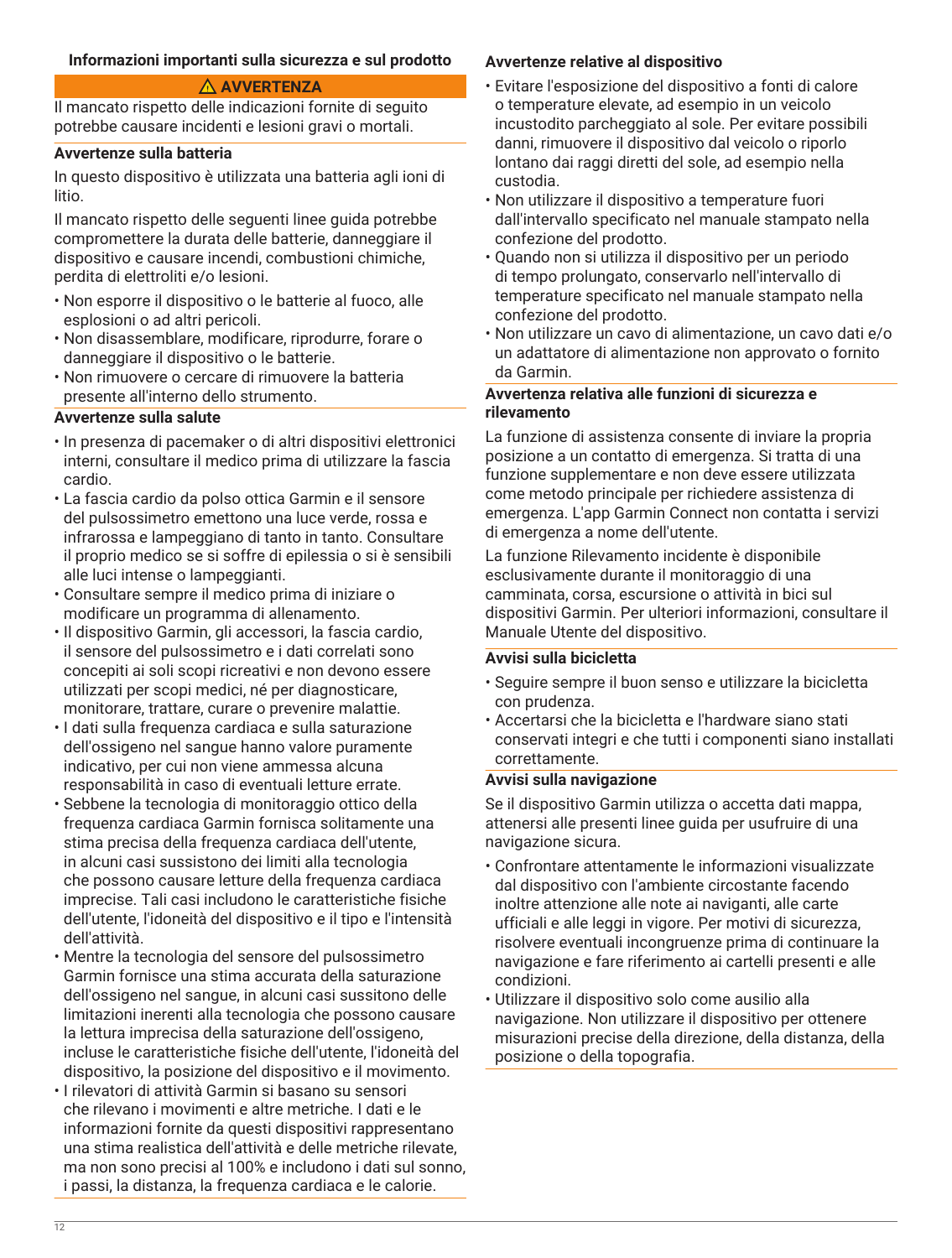# **Avvisi sulla navigazione in linea retta**

Se il dispositivo Garmin è in grado di suggerire percorsi in linea retta per varie attività all'aperto, ad esempio il ciclismo, l'escursionismo e per gli ATV, attenersi alle presenti linee guida per usufruire di una navigazione in linea retta sicura.

- Seguire sempre il buon senso nel prendere decisioni per la navigazione in linea retta. Il dispositivo Garmin è progettato per fornire esclusivamente suggerimenti sui percorsi, ma non esonera il conducente dal prestare la massima attenzione e da una preparazione adeguata durante le attività all'aperto. Non seguire i suggerimenti sul percorso nel caso in cui suggeriscano un'infrazione al codice della strada, oppure nel caso in cui il conducente possa essere messo in una situazione pericolosa.
- Confrontare sempre attentamente le informazioni visualizzate sul dispositivo con tutte le informazioni per la navigazione disponibili, inclusi segnali e condizioni del percorso, condizioni meteo e altri fattori che possono influire sulla sicurezza durante la navigazione. Per motivi di sicurezza, risolvere eventuali incongruenze prima di continuare la navigazione e fare riferimento ai cartelli presenti e alle condizioni.
- Prestare sempre attenzione alle conseguenze per l'ambiente e ai rischi dell'attività prima di praticarla, in particolare all'impatto del meteo e delle condizioni di viaggio correlate al meteo sulla sicurezza dell'attività. Assicurarsi di disporre di tutto l'occorrente necessario per l'attività prima di inoltrarsi in percorsi e sentieri sconosciuti.

# **ATTENZIONE**

La mancata osservanza dei seguenti avvisi può causare lesioni da lievi a moderate o danni alla proprietà.

#### **Irritazione cutanea**

Alcuni utenti potrebbero soffrire di irritazione cutanea a seguito dell'uso prolungato dell'orologio, specialmente se hanno la pelle sensibile o soffrono di allergie. Se si nota un'irritazione cutanea, rimuovere l'orologio e aspettare che la pelle guarisca. Per impedire le irritazioni cutanee, accertarsi che l'orologio sia pulito e asciutto e non allacciarlo troppo stretto al polso. Per ulteriori informazioni, visitare il sito Web [garmin.com/fitandcare](http://www.garmin.com/fitandcare).

#### *AVVISO*

Il mancato rispetto degli avvisi forniti di seguito potrebbe causare danni alla persona o alle proprietà oppure incidere in modo negativo sulla funzionalità del dispositivo.

# **Avviso sulla batteria**

Per un corretto smaltimento del dispositivo/batterie in conformità alle leggi e disposizioni locali, contattare le autorità locali preposte.

# **Avviso GPS**

Le prestazioni del dispositivo di navigazione potrebbero ridursi in prossimità di un altro dispositivo che utilizza una rete a banda larga terrestre vicino alle frequenze utilizzate da un Global Navigation Satellite System (GNSS), ad esempio il Global Positioning Service (GPS). L'utilizzo di tali dispositivi potrebbe impedire la ricezione dei segnali GNSS.

# **Programmi ambientali per i prodotti**

Le informazioni sul programma di riciclo dei prodotti Garmin, sulle direttive WEEE, RoHS, REACH e su altri programmi di conformità sono reperibili sul sito Web [garmin.com/aboutGarmin/environment](http://www.garmin.com/aboutGarmin/environment).

#### **Dichiarazione di conformità**

Con il presente documento, Garmin dichiara che questo prodotto è conforme alla Direttiva 2014/53/UE. Il testo completo della dichiarazione UE di conformità è disponibile al seguente indirizzo Internet: [garmin.com](http://www.garmin.com/compliance) [/compliance.](http://www.garmin.com/compliance)

#### **Contratto di licenza software**

L'USO DEL DISPOSITIVO IMPLICA L'ACCETTAZIONE DEI TERMINI E DELLE CONDIZIONI SPECIFICATI NEL SEGUENTE CONTRATTO DI LICENZA SOFTWARE. LEGGERE ATTENTAMENTE IL PRESENTE CONTRATTO.

Garmin Ltd. e sue affiliate ("Garmin") concedono una licenza limitata per l'utilizzo del software integrato in questo dispositivo (il "Software") in forma binaria eseguibile per il normale funzionamento del prodotto. Il titolo, i diritti di proprietà e di proprietà intellettuale relativi al Software sono esclusivi di Garmin e/o dei rispettivi fornitori di terze parti.

L'utente prende atto che il Software è di proprietà di Garmin e/o dei rispettivi fornitori di terze parti ed è protetto dalle leggi sul copyright in vigore negli Stati Uniti d'America e dai trattati internazionali sul copyright. L'utente riconosce inoltre che la struttura, l'organizzazione e il codice del Software, di cui non viene fornito il codice sorgente, sono considerati segreti commerciali di Garmin e/o dei rispettivi fornitori di terze parti e che il Software in formato sorgente resta un segreto commerciale di Garmin e/o dei rispettivi fornitori di terze parti. L'utente accetta di non decompilare, disassemblare, modificare, decodificare o convertire in formato leggibile il Software o parte di esso né di creare altri prodotti basati sul Software. L'utente accetta di non esportare o riesportare il Software in qualsiasi Paese in violazione delle leggi sul controllo delle esportazioni in vigore negli Stati Uniti d'America o delle norme per il controllo delle esportazioni da qualsiasi altro Paese.

# **Informazioni sui dati mappa**

Garmin utilizza una serie di fonti statali e private. Tutte le fonti di dati possono contenere dati imprecisi e incompleti. In alcuni paesi, le informazioni su mappe complete e precise non sono disponibili o sono proibitive in termini di costi.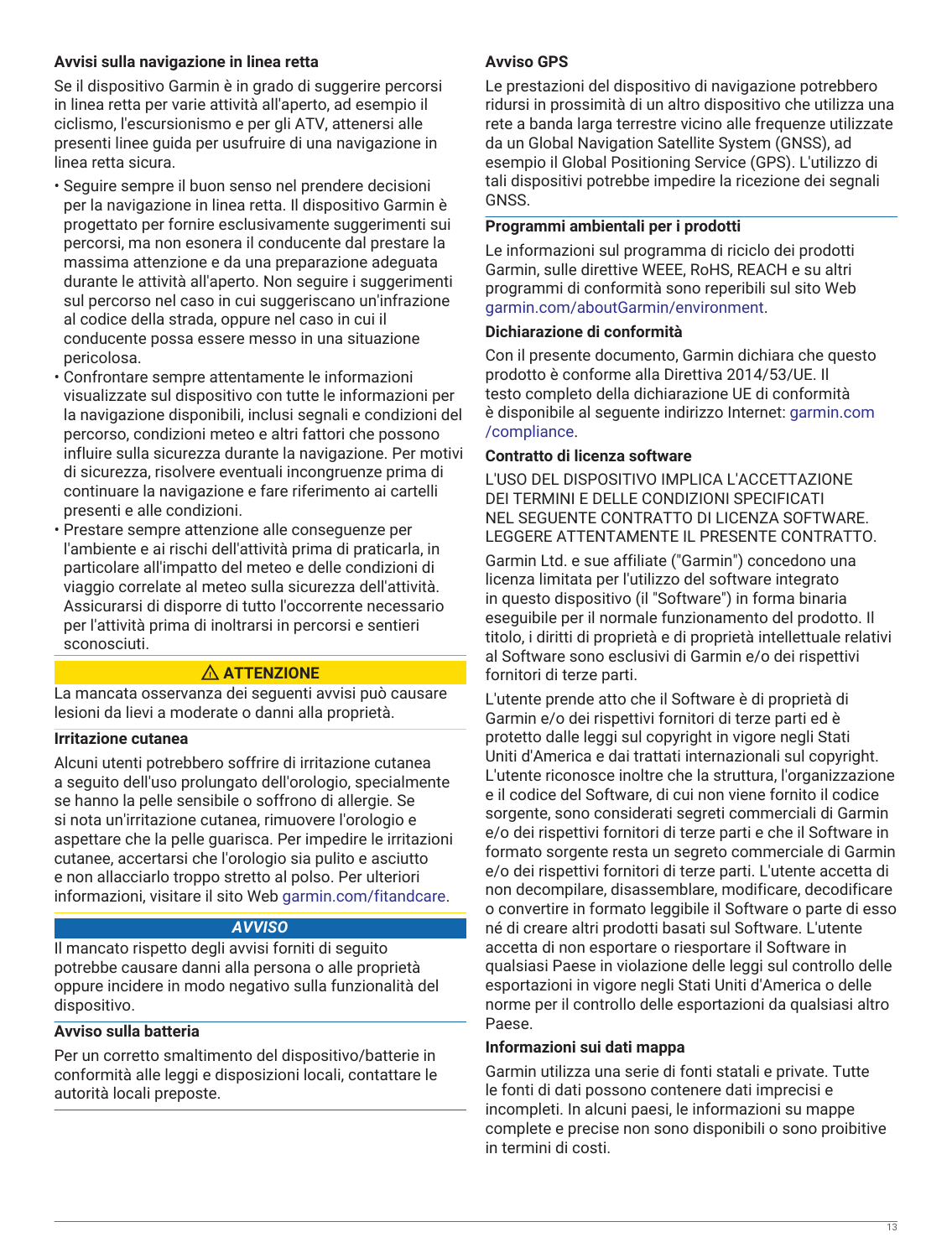# **Garanzia**

#### **La garanzia è prestata dal Venditore:**

• al Consumatore ossia, ai sensi dell'art. 3, D.Lgs. 6 ottobre 2005, alla "persona fisica che agisce per scopi estranei all'attività imprenditoriale o professionale eventualmente svolta", sulla base della medesima norma istitutiva del così detto Codice del consumo. In base a detta legge la durata della garanzia è di 24 mesi decorrenti dalla data di consegna del prodotto al Consumatore. La garanzia copre solo i difetti di conformità o d'origine, cioè preesistenti alla consegna del bene al Consumatore e non copre i difetti legati ad un'errata installazione o ad errato uso dello stesso;

• al Professionista, ossia ai sensi del citato art. 3 206/05, alla "persona fisica o giuridica che agisce nell'esercizio della propria attività imprenditoriale o professionale, ovvero un suo intermediario" nei limiti di quanto previsto dagli artt. 1490 ss c.c. e nei termini di cui all'art. 1495 c.c.

#### **Garanzia Prodotto**

Il Prodotto, a cui è riferita la presente garanzia, è garantito esente da difetti originari di conformità per un periodo di 24 mesi dalla data di consegna all'utente finale, conformemente a quanto previsto dal D.Lgs. 206/05.

La preghiamo, prima di prendere possesso del prodotto, di verificare, assieme al Venditore, se il prodotto è conforme alle Sue aspettative. Laddove il Venditore si occupi anche della installazione del Prodotto, La preghiamo, inoltre, di verificarne il corretto funzionamento, eventualmente eseguendo una prova d'uso reale.

#### **Procedura**

Qualora intenda avvalersi dei diritti di cui alle presenti condizioni di garanzia, la preghiamo di visitare il sito web di Garmin Italia ([www.garmin.it\)](http://www.garmin.it) onde ottenere le informazioni circa l'esatta modalità di consegna o spedizione dei prodotti.

Con le limitazioni specificate in seguito, e qualora sussistano le condizioni per riconoscere la garanzia ai sensi del D.Lgs. 206/05, il prodotto verrà riparato senza nessun costo relativo alle spese strettamente necessarie per la riparazione e quindi rispedito in porto franco al Venditore.

Resta fermo quanto disposto dall'art. 130, D.Lgs. 206/05 in particolare quanto all'oggettiva impossibilità o l'eccessiva onerosità della riparazione.

Per i prodotti in garanzia il Consumatore nulla deve al Venditore a titolo di contributo spese di trasporto o di gestione. Laddove il prodotto dovesse essere inviato nonostante il periodo di garanzia sia scaduto ovvero risulti che trattasi di difetto non coperto dalla Garanzia, ovvero il prodotto sia privo di difetti, Garmin Italia addebiterà al Venditore i costi del trasporto, amministrativi e tecnici sostenuti.

#### **Limiti nel caso di intervento in garanzia**

La garanzia di Garmin Italia non copre i difetti originari manifestatisi oltre il termine di durata della garanzia, i difetti che non preesistevano alla consegna del prodotto, i guasti derivanti da negligenza o trascuratezza nell'uso, da errata installazione o manutenzione, erroneo immagazzinaggio e/o conservazione, da manutenzione effettuata da personale non autorizzato, da danni di trasporto, corrosione o per strumenti in cui il numero di matricola sia stato in qualche modo alterato o cancellato. Garmin Italia non può essere ritenuta responsabile per danni causati durante l'installazione o come conseguenza di un'installazione scorretta. La presente Garanzia non copre i controlli periodici, gli allineamenti e le calibrazioni originarie e successive, prove in mare o su terra, o spiegazioni pratiche sull'uso del prodotto a meno che non siano specificatamente necessari per il ripristino funzionale della parte sostituita coperta dalla garanzia.

La garanzia non copre altresì difetti derivanti da incidenti, calamità naturali od altre cause fra le quali, a titolo meramente esemplificativo, pioggia, grandine o fulmini.

La garanzia non copre i danni conseguenti a sovraccarichi di corrente dovuti alla rete cui il prodotto dovesse essere collegato o causati da altre apparecchiature, sistemi o componenti in occasione di impropria connessione o uso non autorizzato o permesso del prodotto ivi compreso nel caso di eventuale utilizzo di un caricabatteria di modello differente rispetto a quello fornito con il prodotto. I materiali soggetti ad usura (inclusi fusibili, batterie, cinghie, ventole o le parti meccaniche connesse) sono specificata-mente esclusi dalla presente Garanzia.

L'eventuale rottura di sigilli o la precedente manomissione del prodotto escludono la possibilità di avvalersi della Garanzia.

La presente Garanzia non copre le ore di lavoro straordinario. La Garanzia Garmin Italia non copre eventuali differenze di colorazione, di materiale o aspetto sussistenti tra quanto a titolo indicativo, illustrato nella pubblicità, nei cataloghi o su Internet, che non siano state oggetto di specifico reclamo al momento della consegna del prodotto.

Tutti i prodotti Garmin Italia sono considerati ausili allo svolgimento dell'attività a cui sono destinati. È quindi esclusivamente responsabilità dell'utente usare la prudenza e il giudizio necessari durante il loro utilizzo.

Garmin Italia non risponderà dell'eventuale inosservanza delle normali regole di diligenza e prudenza ed altresì, nel caso di utilizzo a bordo di autoveicoli, velivoli, natanti o di altri mezzi di trasporto non risponderà della violazione delle norme, disposizioni delle autorità o regolamenti disciplinanti la loro circolazione e non risponderà dei danni eventualmente causati a terzi ed alla persona del Consumatore.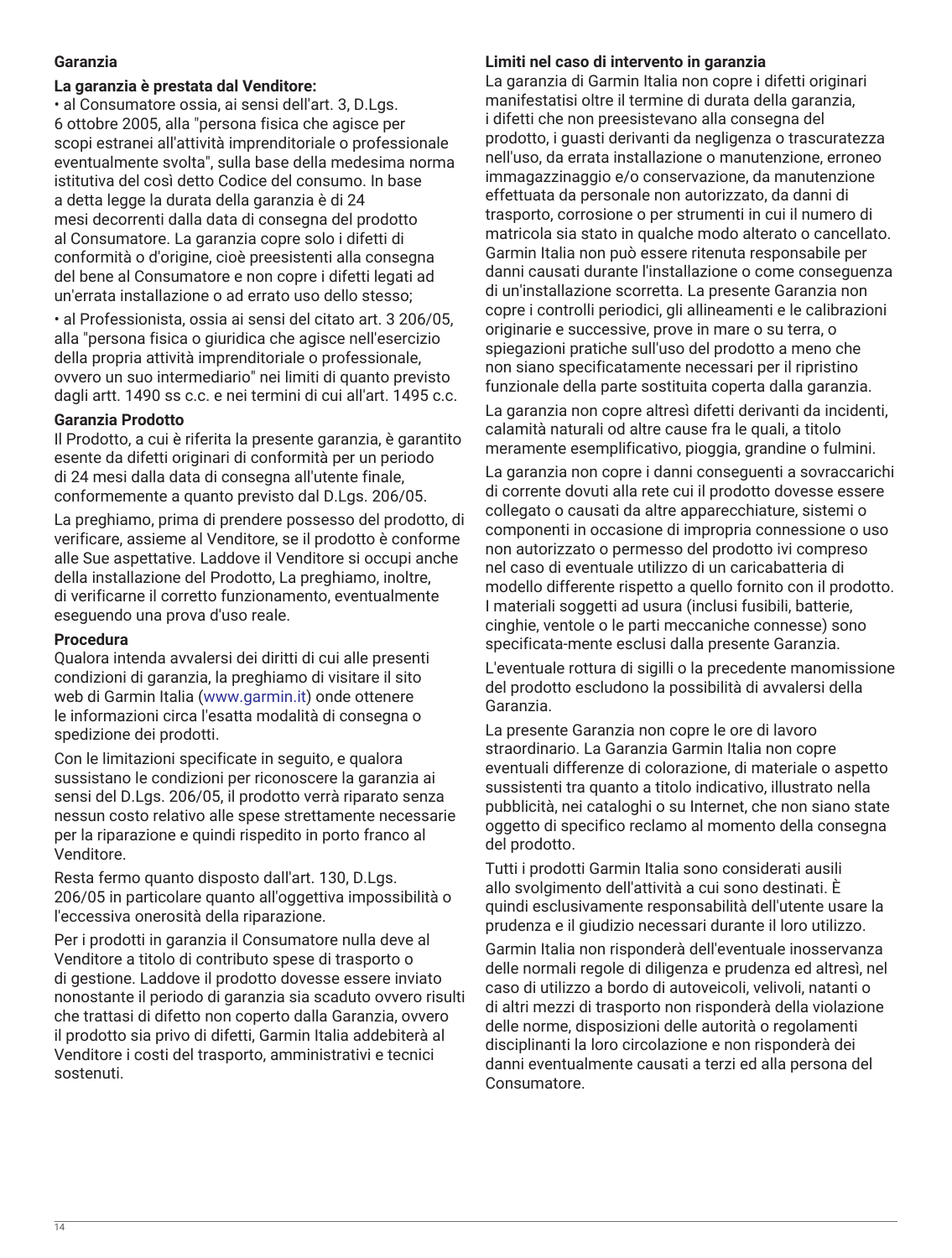# **Assistenza oltre i termini di garanzia**

Qualora il prodotto in Suo possesso manifestasse problemi di funzionamento oltre i termini di garanzia, ovvero per quanto entro i 24 mesi di vita fosse stato danneggiato o abbisognasse comunque di interventi tecnici per cause che non rientrano fra quelle coperte dalla garanzia, La preghiamo di contattare telefonicamente il Customer Care Garmin al numero indicato sul sito [www.garmin.it](http://www.garmin.it) al fine di concordare la modalità di invio dello strumento per riparazione o verifica.

Ricordiamo che in caso di assistenza fuori garanzia le spese di trasporto sono a carico del Consumatore, come pure i costi di riparazione, verifica, aggiornamento software o eventuale reset delle apparecchiature.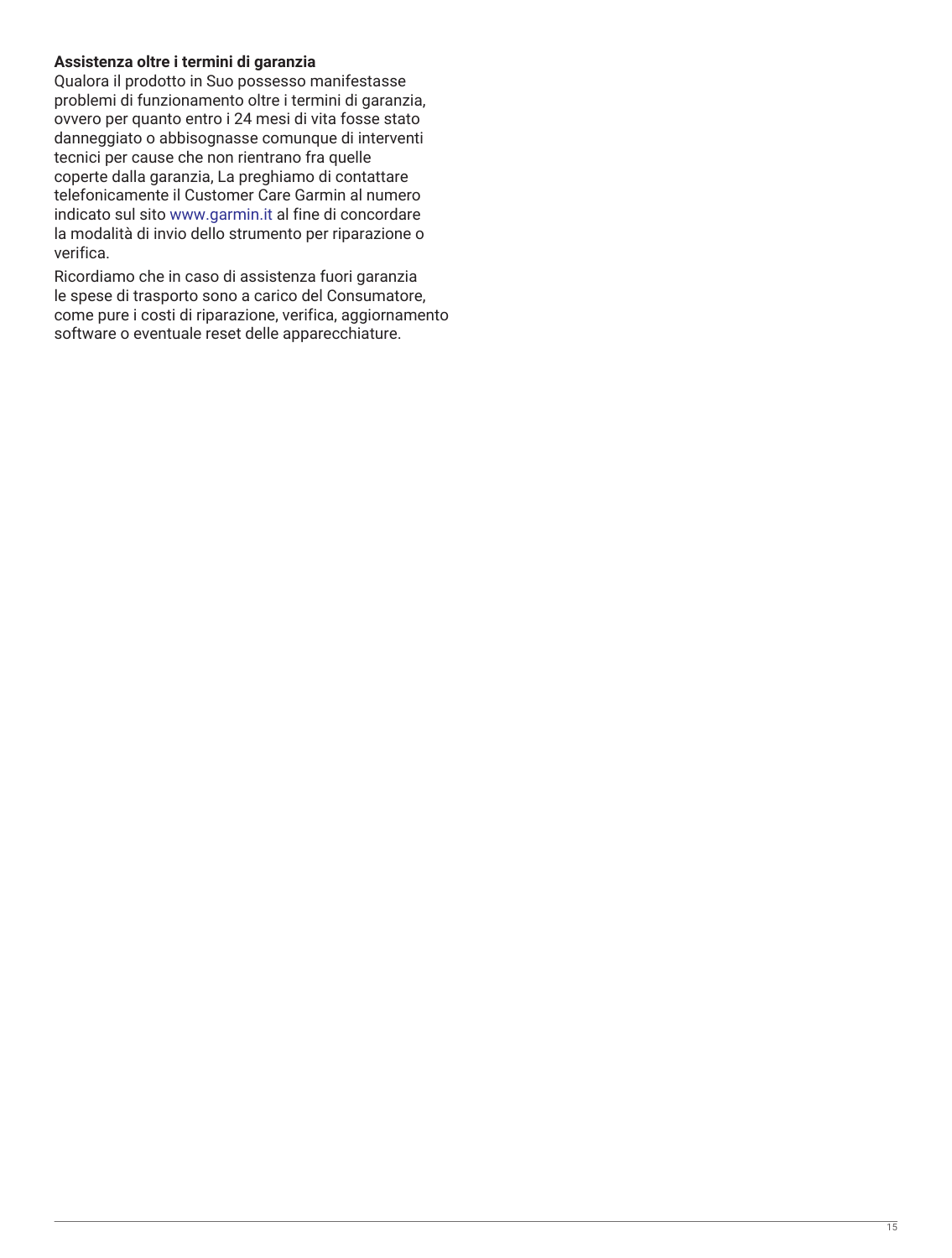#### <span id="page-15-0"></span>**Wichtige Sicherheits- und Produktinformationen**

#### **WARNUNG**

Falls Sie folgende Warnungen nicht beachten, könnte es zu einem Unfall oder medizinischen Notfall mit schweren oder sogar tödlichen Verletzungen kommen.

#### **Akkuwarnungen**

In diesem Gerät wird ein Lithium-Ionen-Akku verwendet.

Ein Missachten dieser Richtlinien kann zur Verkürzung der Betriebsdauer der Batterien oder zu Schäden am Gerät, zu Feuer, chemischen Verätzungen, Auslaufen des Elektrolyts und/oder Verletzungen führen.

- Setzen Sie das Gerät nicht Feuer, Explosionen oder anderen Gefahrenquellen aus.
- Das Gerät oder die Batterien dürfen nicht zerlegt, verändert, zu einem neuen Produkt verarbeitet, durchbohrt oder beschädigt werden.
- Nicht auswechselbare Akkus dürfen nicht entfernt werden.

#### **Gesundheitswarnungen**

- Wenn Sie einen Herzschrittmacher oder sonstige elektronische Geräte implantiert haben, lassen Sie sich vor Anwendung eines Herzfrequenzsensors von Ihrem Arzt beraten.
- Der optische Garmin Sensor für die Herzfrequenzmessung am Handgelenk und für das Pulsoximeter gibt grünes, rotes und Infrarotlicht aus und blinkt gelegentlich. Lassen Sie sich von Ihrem Arzt beraten, falls Sie Epilepsie haben oder empfindlich auf helles Licht oder Blinklicht reagieren.
- Lassen Sie sich stets von Ihrem Arzt beraten, bevor Sie ein Trainingsprogramm beginnen oder ändern.
- Das Garmin Gerät, das Zubehör, der Herzfrequenzsensor, der Pulsoximetersensor und dazugehörige Daten sind nur für Freizeitzwecke und nicht für medizinische Zwecke sowie auch nicht zur Diagnose, Überwachung, Behandlung, Heilung oder Prävention von Krankheiten oder Leiden vorgesehen.
- Die Herzfrequenzmesswerte und die Werte für die Sauerstoffsättigung des Bluts dienen nur als Referenz. Für Folgen, die sich aus falschen Messwerten ergeben, wird keine Haftung übernommen.
- Die Technologie von Garmin für die optische Herzfrequenzmessung am Handgelenk liefert in der Regel genaue Angaben zur Herzfrequenz des Benutzers. Dennoch unterliegt diese Technologie inhärenten Einschränkungen, die unter bestimmten Umständen zu ungenauen Herzfrequenzmessungen führen können. Zu diesen Umständen zählen die körperlichen Merkmale des Benutzers, der Sitz des Geräts sowie der Typ und die Intensität der Aktivität.
- Die Technologie für den Garmin Pulsxoximetersensor liefert in der Regel genaue Angaben zur Sauerstoffsättigung des Bluts des Benutzers. Dennoch unterliegt diese Technologie inhärenten Einschränkungen, die unter bestimmten Umständen zu ungenauen Messwerten für die Sauerstoffsättigung des Bluts führen können. Zu diesen Umständen zählen die körperlichen Merkmale des Benutzers, der Sitz des Geräts, die Position des Geräts und Bewegung.
- Fitness Tracker von Garmin beziehen Informationen von Sensoren, die Ihre Aktivitäten und andere Messwerte verfolgen. Die von diesen Geräten bereitgestellten Daten und Informationen sollen Ihre Aktivitäten und Messwerte möglichst korrekt abschätzen, sind u. U. aber nicht zu 100 % genau. Dies umfasst Daten zu Schrittanzahl, Schlaf, Distanz, Herzfrequenz, Sauerstoffsättigung und Kalorienverbrauch.

#### **Gerätewarnungen**

- Halten Sie das Gerät von Hitzequellen oder Umgebungen mit hohen Temperaturen fern, z. B. direkter Sonneneinstrahlung in einem Fahrzeug. Nehmen Sie den Sensor zur Vermeidung möglicher Schäden aus dem Fahrzeug, oder lagern Sie ihn so, dass er vor direkter Sonneneinstrahlung geschützt ist (beispielsweise im Handschuhfach).
- Das Gerät darf nicht außerhalb des Temperaturbereichs betrieben werden, der im gedruckten Handbuch aus dem Lieferumfang angegeben ist.
- Wenn das Gerät für einen längeren Zeitraum aufbewahrt wird, muss die Lagertemperatur innerhalb des Bereichs liegen, der im gedruckten Handbuch aus dem Lieferumfang angegeben ist.
- Verwenden Sie kein Netzkabel, Datenkabel und/oder Netzteil, das nicht von Garmin zugelassen oder bereitgestellt wurde.

# **Warnung zu Sicherheit und Tracking**

Die Notfallhilfe ermöglicht es Ihnen, Ihre aktuelle Position an einen Notfallkontakt zu senden. Dies ist eine Zusatzfunktion, und Sie sollten sich nicht als Hauptmethode auf diese Funktion verlassen, um Notfallhilfe zu erhalten. Die Garmin Connect App setzt sich nicht für Sie mit Rettungsdiensten in Verbindung.

Die Unfall-Benachrichtigung ist nur verfügbar, während eine Geh-, Lauf-, Wander- oder Radfahraktivität auf dem Garmin-Gerät aufgezeichnet wird. Weitere Informationen finden Sie im Benutzerhandbuch des Geräts.

#### **Fahrradwarnungen**

- Fahren Sie stets aufmerksam, und halten Sie die Regeln für sicheres Fahren ein.
- Vergewissern Sie sich, dass das Fahrrad und die Montageteile ordnungsgemäß gewartet und alle Teile richtig montiert sind.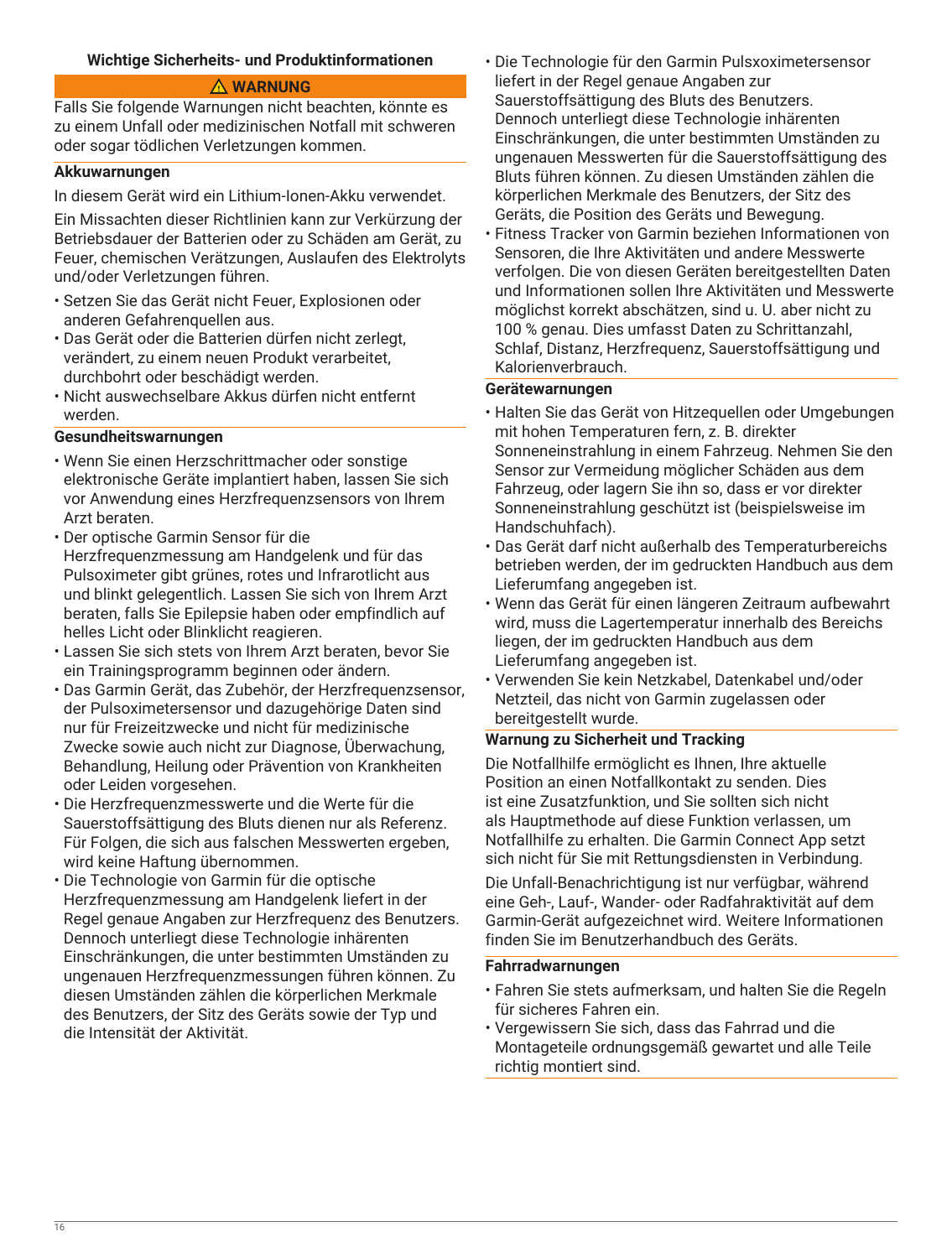# **Warnhinweise für die Navigation**

Falls Ihr Garmin Gerät Kartendaten verwendet oder unterstützt, folgen Sie diesen Richtlinien, um eine sichere Navigation zu gewährleisten.

- Vergleichen Sie stets sorgfältig die auf dem Gerät angezeigten Informationen mit allen anderen verfügbaren Informationsquellen, z. B. visuellen Signalen, lokalen Bestimmungen und Einschränkungen für Schifffahrtswege sowie mit Karten. Aus Sicherheitsgründen sollten Sie Abweichungen oder Fragen klären, bevor Sie die Navigation fortsetzen, und Sie sollten Schilder und Bedingungen beachten.
- Verwenden Sie dieses Gerät lediglich als Navigationshilfe. Verwenden Sie das Gerät nicht, um damit exakte Richtungs-, Entfernungs-, Positions- oder topografische Messungen durchzuführen.

#### **Warnungen zur Luftlinien-Navigation**

Wenn das Garmin Gerät Luftlinien für verschiedene Outdoor-Aktivitäten wie Radfahren, Wandern und für Quads vorschlagen kann, folgen Sie diesen Richtlinien, um eine sichere Luftlinien-Navigation zu gewährleisten.

- Verlassen Sie sich bei Entscheidungen bezüglich der Luftlinien-Navigation auf den gesunden Menschenverstand. Das Garmin Gerät wurde entwickelt, um Routenvorschläge zu unterbreiten. Es soll nicht die Aufmerksamkeit des Benutzers und eine ordnungsgemäße Vorbereitung für Outdoor-Aktivitäten ersetzen. Halten Sie sich nicht an Routenvorschläge, wenn diese eine ungesetzliche Route beinhalten oder Sie in eine gefährliche Situation bringen würden.
- Beachten Sie immer aufmerksam alle verfügbaren Informationen und Navigationshilfen, z. B. Schilder und Schilder und Bedingungen für Wege/Pfade, Wetterbedingungen und andere Faktoren, die sich während der Navigation auf die Sicherheit auswirken können. Aus Sicherheitsgründen sollten Sie Diskrepanzen zwischen dem Gerät und realen Schildern und Bedingungen stets klären, bevor Sie die Fahrt fortsetzen. Im Zweifelsfall müssen Sie immer Schilder und Bedingungen beachten.
- Beachten Sie stets Umweltbedingungen und die jeweiligen Risiken, bevor Sie mit Aktivitäten im Gelände beginnen. Das gilt insbesondere für Auswirkungen, die Wetter und wetterbedingte Bedingungen der Wege/ Pfade auf die Sicherheit der Aktivität haben können. Vergewissern Sie sich, dass Sie über die richtige Ausrüstung und Vorräte für die Aktivität verfügen, bevor Sie auf unbekannten Wegen und Pfaden navigieren.

# **ACHTUNG**

Falls Sie folgende Vorsichtshinweise nicht beachten, könnte es zu leichten bis mittleren Verletzungen oder zu Sachschäden kommen.

# **Hautirritationen**

Bei einigen Benutzern kann es nach einer längeren Verwendung der Uhr zu Hautirritationen kommen. Dies gilt insbesondere für Benutzer mit einer empfindlichen Haut oder Allergien. Falls Sie Hautirritationen bemerken, nehmen Sie die Uhr ab und lassen Sie die Haut abheilen. Stellen Sie zum Vermeiden von Hautirritationen sicher, dass die Uhr sauber und trocken ist, und tragen Sie sie nicht zu fest am Handgelenk. Weitere Informationen finden Sie unter [garmin.com/fitandcare.](http://www.garmin.com/fitandcare)

#### *HINWEIS*

Die Nichteinhaltung der folgenden Hinweise kann zu Personen- oder Sachschäden führen oder die Funktionsweise des Geräts beeinträchtigen.

#### **Hinweis zum Akku**

Wenden Sie sich zur ordnungsgemäßen, im Einklang mit anwendbaren örtlichen Gesetzen und Bestimmungen stehenden Entsorgung von Gerät und/oder Akku an die zuständige Abfallentsorgungsstelle.

# **GPS-Hinweis**

Die Leistung des Navigationsgeräts ist u. U. eingeschränkt, wenn es in der Nähe von Geräten verwendet wird, die ein terrestrisches Breitbandnetz nutzen, dessen Frequenzen nahe der von einem GNSS (Global Navigation Satellite System) wie dem Global Positioning Service (GPS) verwendeten Frequenzen liegen. Die Verwendung dieser Geräte kann den Empfang von GNSS-Signalen beeinträchtigen.

#### **Umweltschutzprogramme für das Produkt**

Informationen zum Produktrecyclingprogramm von Garmin sowie zur WEEE-, RoHS- und REACH-Richtlinie und zu anderen Programmen zur Einhaltung von Richtlinien finden Sie unter [garmin.com/aboutGarmin/environment](http://www.garmin.com/aboutGarmin/environment).

#### **Konformitätserklärung**

Garmin erklärt hiermit, dass dieses Produkt der Direktive 2014/53/EU entspricht. Der vollständige Text der EU-Konformitätserklärung ist unter folgender Internetadresse verfügbar: [garmin.com/compliance.](http://www.garmin.com/compliance)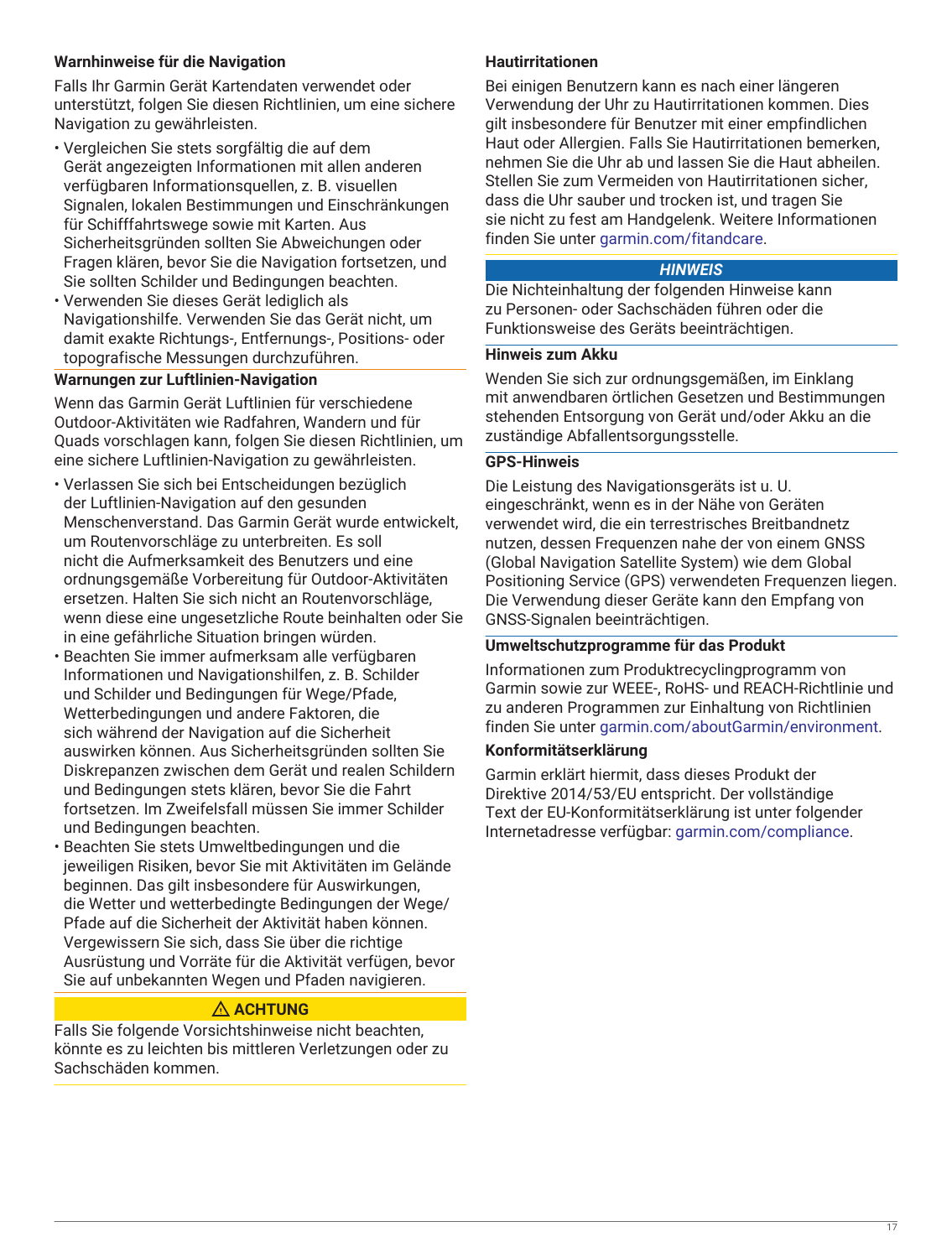# **Software-Lizenzvereinbarung**

DURCH DIE VERWENDUNG DES GERÄTS STIMMEN SIE DEN BEDINGUNGEN DER FOLGENDEN SOFTWARE-LIZENZVEREINBARUNG ZU. LESEN SIE DIE LIZENZVEREINBARUNG AUFMERKSAM DURCH.

Garmin Ltd. und deren Tochtergesellschaften ("Garmin") gewähren Ihnen im Rahmen des normalen Betriebs dieses Geräts eine beschränkte Lizenz zur Verwendung der in diesem Gerät im Binärformat integrierten Software (die "Software"). Verfügungsrechte, Eigentumsrechte und Rechte am geistigen Eigentum an der Software verbleiben bei Garmin und/oder deren Drittanbietern.

Sie erkennen an, dass die Software Eigentum von Garmin und/oder dessen Drittanbietern ist und durch die Urheberrechte der Vereinigten Staaten von Amerika und internationale Urheberrechtsabkommen geschützt ist. Weiterhin erkennen Sie an, dass Struktur, Organisation und Code der Software, für die kein Quellcode zur Verfügung gestellt wird, wertvolle Betriebsgeheimnisse von Garmin und/oder dessen Drittanbietern sind und dass der Quellcode der Software ein wertvolles Betriebsgeheimnis von Garmin und/oder deren Drittanbietern bleibt. Sie verpflichten sich, die Software oder Teile davon nicht zu dekompilieren, zu deassemblieren, zu verändern, zurückzuassemblieren, zurückzuentwickeln, in eine allgemein lesbare Form umzuwandeln oder ein von der Software abgeleitetes Werk zu erstellen. Sie verpflichten sich, die Software nicht in ein Land zu exportieren oder zu reexportieren, das nicht im Einklang mit den Exportkontrollgesetzen der Vereinigten Staaten von Amerika oder den Exportkontrollgesetzen eines anderen, in diesem Zusammenhang relevanten Landes steht.

# **Kartendaten-Informationen**

Garmin verwendet eine Kombination aus öffentlichen und privaten Datenquellen. Nahezu alle Datenquellen enthalten in bestimmtem Ausmaß ungenaue oder unvollständige Daten. In einigen Ländern sind vollständige und genaue Karteninformationen nicht erhältlich oder unverhältnismäßig teuer.

# **Eingeschränkte Gewährleistung**

DIESE EINGESCHRÄNKTE GEWÄHRLEISTUNG GEWÄHRT IHNEN BESTIMMTE GESETZLICHE RECHTE; AUSSERDEM HABEN SIE GGF. ANDERE GESETZLICHE RECHTE, DIE JE NACH BUNDESLAND (BZW. LAND ODER PROVINZ) VARIIEREN. GARMIN SCHRÄNKT ANDERE GESETZLICHE RECHTE, DIE IHNEN GEMÄSS DEN GESETZEN IHRES BUNDESLANDES (BZW. IHRES LANDES ODER IHRER PROVINZ) U. U. ZUSTEHEN, NICHT EIN, UND SETZT DIESE AUCH NICHT AUS. DIE GESETZE IHRES BUNDESLANDES, IHRES LANDES ODER IHRER PROVINZ BIETEN IHNEN EINEN VOLLSTÄNDIGEN EINBLICK IN IHRE RECHTE.

Für nicht für die Luftfahrt vorgesehenen Produkte gilt ab dem Kaufdatum eine einjährige Garantie auf Material- und Verarbeitungsfehler. Innerhalb dieses Zeitraums repariert oder ersetzt Garmin nach eigenem Ermessen alle bei ordnungsgemäßer Verwendung ausgefallenen Komponenten. Diese Reparatur- und Austauscharbeiten sind für den Kunden in Bezug auf Teile und Arbeitszeit unter der Voraussetzung kostenlos, dass dieser die Transportkosten übernimmt. Diese eingeschränkte Gewährleistung findet keinerlei Anwendung auf: (i) kosmetische Schäden, z. B. Kratzer oder Dellen, (ii) Verschleißteile wie Batterien, sofern Produktschäden nicht auf Material- oder Verarbeitungsfehler zurückzuführen sind, (iii) durch Unfälle, Missbrauch, unsachgemäße Verwendung, Wasser, Überschwemmung, Feuer oder andere höhere Gewalt oder äußere Ursachen hervorgerufene Schäden, (iv) Schäden aufgrund einer Wartung durch nicht von Garmin autorisierte Dienstanbieter, (v) Schäden an einem Produkt, das ohne die ausdrückliche schriftliche Genehmigung von Garmin modifiziert oder geändert wurde, oder (vi) Schäden an einem Produkt, das mit Netz- und/oder Datenkabeln verbunden wurde, die nicht von Garmin bereitgestellt wurden. Darüber hinaus behält Garmin sich das Recht vor, Garantieansprüche für Produkte oder Dienstleistungen abzulehnen, die unter Verstoß gegen die Gesetze eines Landes erworben und/oder verwendet werden.Produkte von Garmin sind ausschließlich als Hilfsmittel vorgesehen und dürfen nicht für Zwecke verwendet werden, die präzise Messungen von Richtungen, Distanzen, Positionen oder Topografien erfordern. Für Navigationsprodukte übernimmt Garmin keinerlei Gewährleistungen im Hinblick auf die Richtigkeit oder Vollständigkeit der Kartendaten.

Außerdem findet diese eingeschränkte Gewährleistung keinerlei Anwendung auf Leistungseinschränkungen eines Navigationsprodukts von Garmin, die sich durch die Verwendung des Geräts in der Nähe von Telefonen oder anderen Geräten ergeben, die ein terrestrisches Breitbandnetz nutzen, dessen Frequenzen nahe der von einem GNSS (Global Navigation Satellite System) wie dem Global Positioning Service (GPS) verwendeten Frequenzen liegen, noch ist Garmin für diese Leistungseinschränkungen verantwortlich. Die Verwendung dieser Geräte kann den Empfang von GNSS-Signalen beeinträchtigen.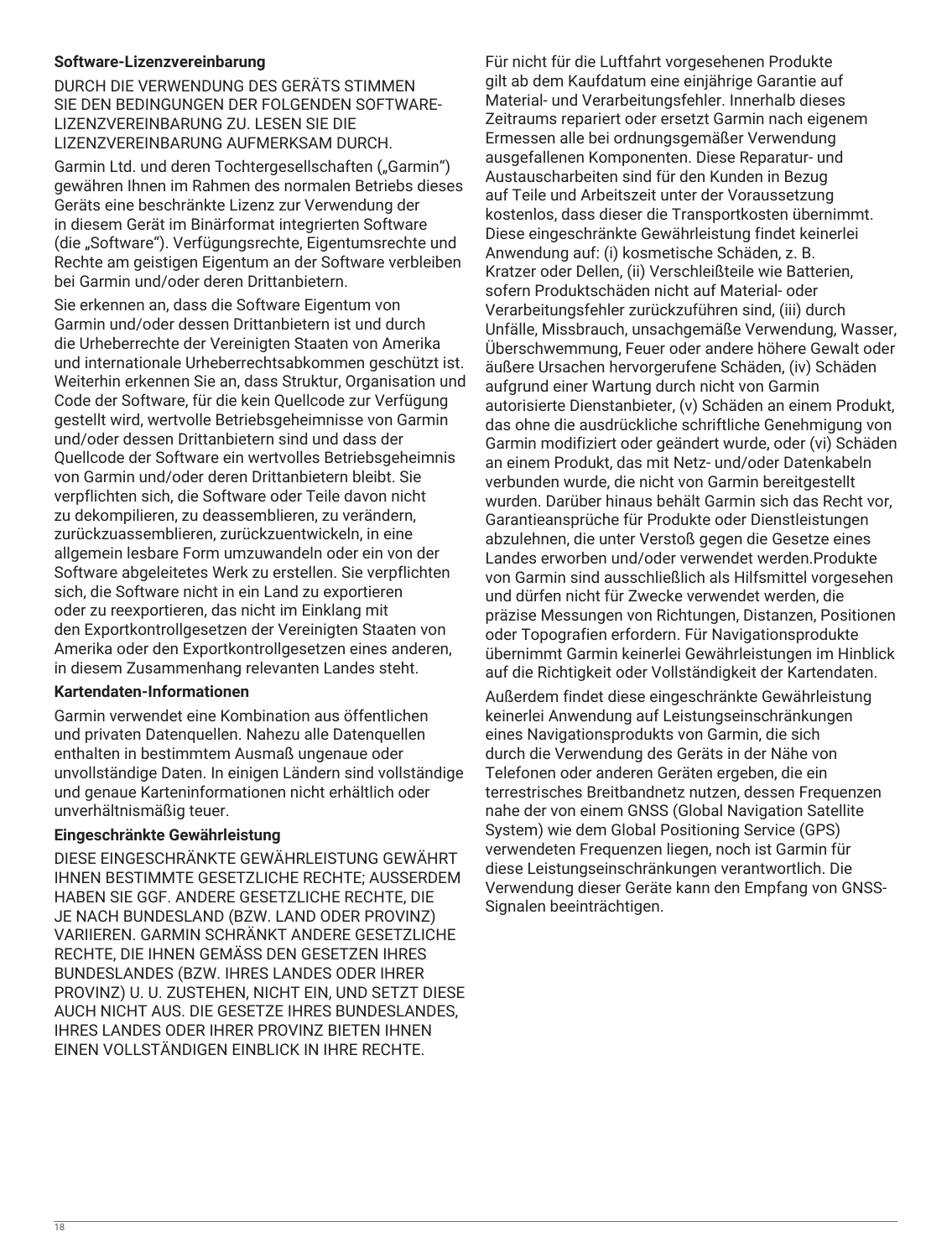IM NACH GELTENDEN RECHT MAXIMAL ZULÄSSIGEN UMFANG GELTEN DIE IN DIESER EINGESCHRÄNKTEN GEWÄHRLEISTUNG AUFGEFÜHRTEN GEWÄHRLEISTUNGEN UND RECHTSMITTEL EXKLUSIV UND SCHLIESSEN JEGLICHE AUSDRÜCKLICHE, STILLSCHWEIGENDE, GESETZLICHE ODER ANDERWEITIGE GEWÄHRLEISTUNGEN UND RECHTSMITTEL AUS, U. A. STILLSCHWEIGENDE GEWÄHRLEISTUNGEN ZU HANDELSTAUGLICHKEIT ODER EIGNUNG FÜR EINEN BESTIMMTEN ZWECK, GESETZLICHE ODER ANDERWEITIGE GEWÄHRLEISTUNGEN, UND GARMIN SCHLIESST DIE VORGENANNTEN GEWÄHRLEISTUNGEN UND RECHTSMITTEL AUSDRÜCKLICH AUS. DIESE EINGESCHRÄNKTE GEWÄHRLEISTUNG GEWÄHRT IHNEN BESTIMMTE GESETZLICHE RECHTE; AUSSERDEM HABEN SIE GGF. ANDERE GESETZLICHE RECHTE, DIE JE NACH BUNDESLAND BZW. LAND VARIIEREN. FALLS STILLSCHWEIGENDE GEWÄHRLEISTUNGEN GEMÄSS DEN GESETZEN IHRES BUNDESLANDES ODER IHRES LANDES NICHT AUSGESCHLOSSEN WERDEN KÖNNEN, IST DIE DAUER DERARTIGER GEWÄHRLEISTUNGEN AUF DIE DAUER DIESER EINGESCHRÄNKTEN GEWÄHRLEISTUNG BESCHRÄNKT. IN EINIGEN BUNDESLÄNDERN (BZW. LÄNDERN UND PROVINZEN) IST DIE EINSCHRÄNKUNG DER DAUER EINER EINGESCHRÄNKTEN GEWÄHRLEISTUNG NICHT GESTATTET; IN EINEM SOLCHEN FALL TRIFFT DER VORSTEHEND GENANNTE AUSSCHLUSS GGF. NICHT AUF SIE ZU.

IN KEINERLEI FALL HAFTET GARMIN BEI EINEM GARANTIEANSPRUCH FÜR BEILÄUFIG ENTSTANDENE, KONKRETE, INDIREKTE SCHÄDEN ODER FOLGESCHÄDEN, DIE DURCH DIE SACH-ODER UNSACHGEMÄSSE VERWENDUNG ODER DIE NICHTVERWENDBARKEIT DIESES PRODUKTS ODER DEFEKTE DES PRODUKTS ENTSTEHEN. IN EINIGEN BUNDESLÄNDERN (SOWIE LÄNDERN UND PROVINZEN) IST DER AUSSCHLUSS VON BEILÄUFIG ENTSTANDENEN ODER FOLGESCHÄDEN NICHT GESTATTET; IN EINEM SOLCHEN FALL TREFFEN DIE VORGENANNTEN AUSSCHLÜSSE NICHT AUF SIE ZU.

Falls Sie während des Gewährleistungszeitraums gemäß dieser eingeschränkten Gewährleistung einen Garantieanspruch geltend machen, geht Garmin nach eigenem Ermessen folgendermaßen vor und (i) repariert das Gerät mit neuen Teilen oder mit gebrauchten Teilen, die die Qualitätsstandards von Garmin erfüllen, (ii) ersetzt das Gerät durch ein neues oder überarbeitetes Gerät, das die Qualitätsstandards von Garmin erfüllt, oder (iii) tauscht das Gerät aus, wobei der volle Kaufpreis erstattet wird. DIESE RECHTSMITTEL SIND DIE EINZIGEN IHNEN IM FALLE EINES GARANTIEANSPRUCHS ZUR VERFÜGUNG STEHENDEN RECHTSMITTEL. Für reparierte oder ersetzte Geräte gilt eine Gewährleistung von 90 Tagen. Falls für das eingesendete Gerät weiterhin die ursprüngliche Gewährleistung gilt, beträgt die neue Gewährleistung 90 Tage oder bis zum Ende der ursprünglichen einjährigen Garantie, wobei der jeweils längere Zeitraum Anwendung findet.

Bevor Sie einen Garantieanspruch geltend machen, sehen Sie sich die unter [support.garmin.com](http://www.support.garmin.com) verfügbaren Online-Hilferessourcen an. Falls Sie diese Ressourcen verwenden und das Gerät weiterhin nicht ordnungsgemäß funktioniert, wenden Sie sich an eine von Garmin autorisierte Serviceeinrichtung in dem Land, in dem Sie das Produkt ursprünglich erworben haben, oder folgen Sie den Anweisungen unter [support.garmin.com](http://www.support.garmin.com), um einen Garantieanspruch geltend zu machen. Falls Sie sich in den USA befinden, können Sie sich auch telefonisch an 1-800-800-1020 wenden.

Falls Sie einen Garantieanspruch außerhalb des Landes geltend machen, in dem Sie das Produkt ursprünglich erworben haben, kann Garmin nicht garantieren, dass die zum Reparieren oder Ersetzen des Produkts erforderlichen Teile und Produkte verfügbar sein werden; dies ist auf unterschiedliche Produktangebote und geltende Standards, Gesetze und Vorschriften zurückzuführen. In diesem Fall kann Garmin nach eigenem Ermessen und gemäß anwendbaren Gesetzen das Produkt reparieren oder ersetzen, wobei vergleichbare Garmin Produkte und Teile verwendet werden, oder verlangen, dass Sie das Produkt an eine von Garmin autorisierte Serviceeinrichtung in dem Land schicken, in dem Sie das Produkt ursprünglich erworben haben, oder an eine von Garmin autorisierte Serviceeinrichtung in einem anderen Land, die den Service des Produkts durchführen kann; in diesem Fall unterliegt es Ihrer Verantwortung, alle anwendbaren Gesetze und Vorschriften bezüglich Import und Export einzuhalten und für alle Zollgebühren, die Mehrwertsteuer, Versandkosten und andere damit verbundene Steuern und Gebühren aufzukommen. In einigen Fällen können Garmin und seine Händler Ihr Produkt nicht in einem anderen Land als dem Land warten, in dem Sie das Produkt nicht ursprünglich erworben haben, oder das reparierte oder ersetzte Produkt in dieses Land zurückschicken; dies ist auf geltende Standards, Gesetze und Vorschriften zurückzuführen.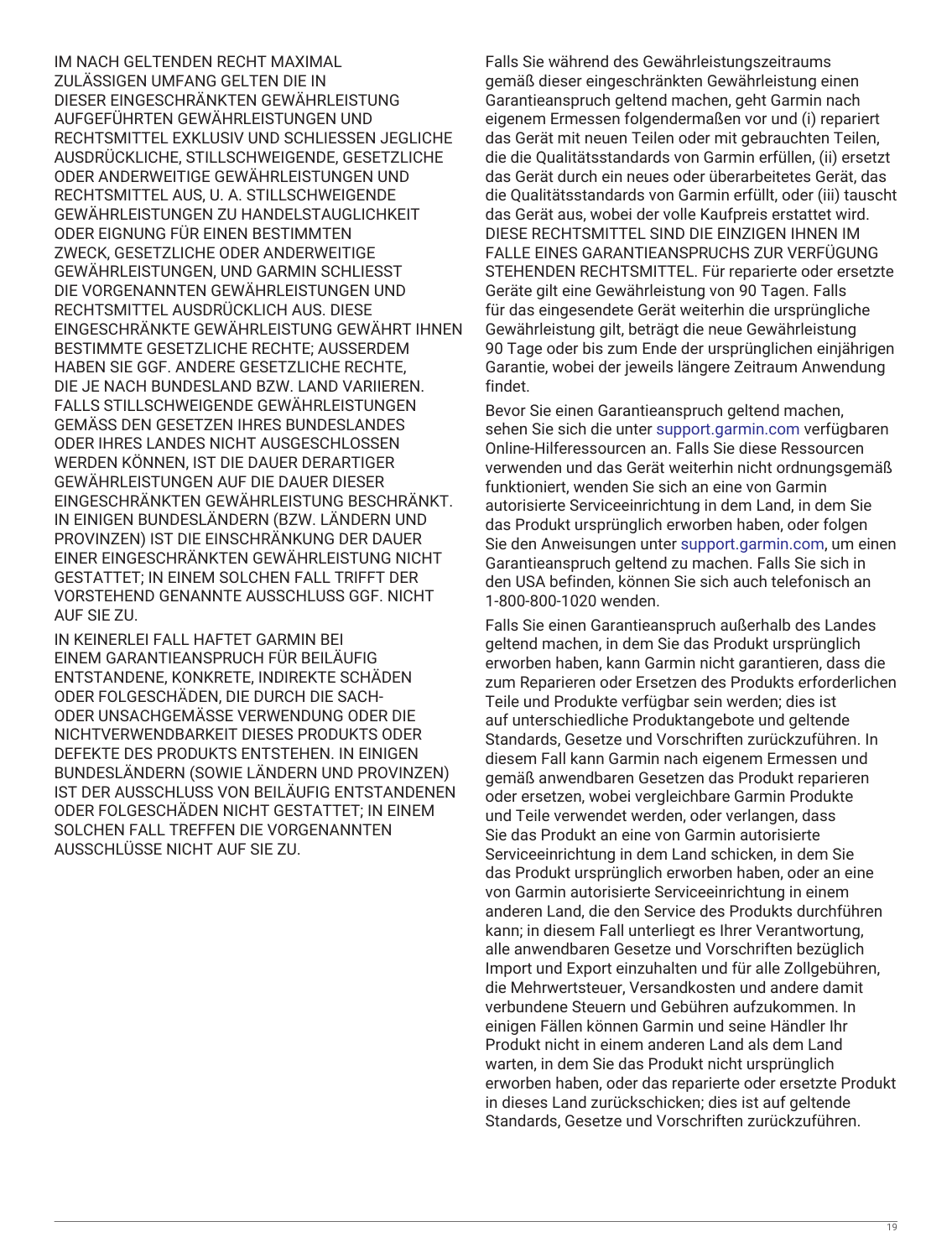# **Käufe über Online-Auktionen:** Online-

Auktionsbestätigungen werden für Garantieansprüche nicht akzeptiert. Hierfür ist das Original oder eine Kopie des Kaufbelegs des ursprünglichen Einzelhändlers erforderlich. Garmin ersetzt keine fehlenden Komponenten bei Paketsendungen, die über Online-Auktionen erworben wurden.

**Internationale Käufe:** Für über internationale Vertriebspartner außerhalb der USA erworbene Geräte gilt möglicherweise abhängig vom jeweiligen Land eine separate Garantie. Sofern zutreffend wird diese Garantie von dem Vertriebspartner im jeweiligen Land angeboten, der auch den lokalen Service für das Gerät durchführt. Garantien von Vertriebspartnern gelten nur in dem für den Vertrieb vorgesehenen Gebiet.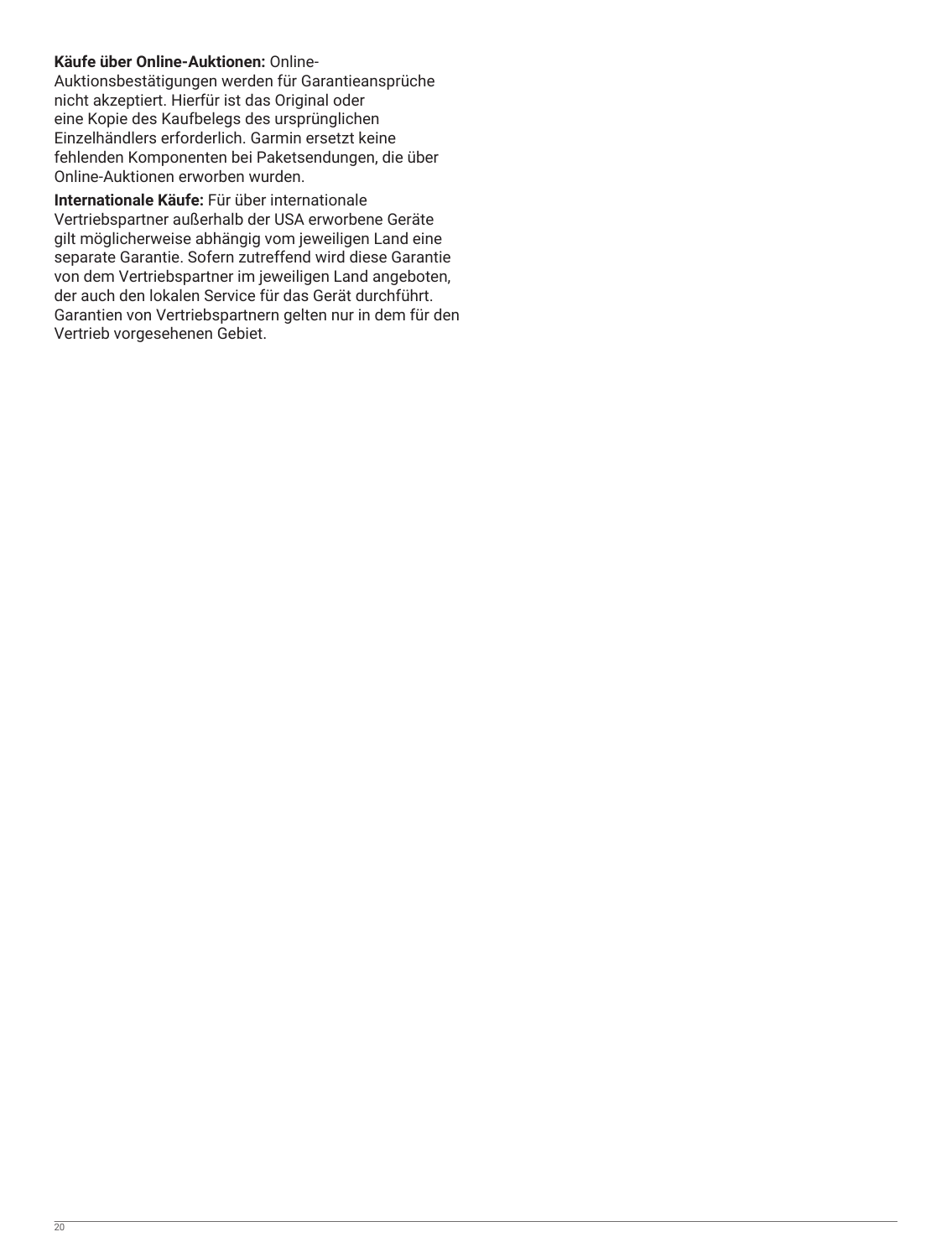#### <span id="page-20-0"></span>**Información importante sobre el producto y tu seguridad**

#### **ADVERTENCIA**

Si no se cumplen las siguientes advertencias, se pueden provocar accidentes o acontecimientos médicos que tengan como consecuencia la muerte o lesiones graves.

#### **Advertencias sobre la pila/batería**

Este dispositivo utiliza una batería de ión-litio.

Si no se siguen estas indicaciones, puede reducirse el ciclo vital de las baterías o se pueden producir riesgos de daños al dispositivo, fuego, quemaduras químicas, fuga de electrolitos y heridas.

- No expongas el dispositivo o la batería al fuego, explosiones u otros riesgos.
- No desmontes, modifiques, reacondiciones, perfores ni dañes el dispositivo o las pilas.
- No retires ni intentes retirar la batería no sustituible por el usuario.

# **Avisos sobre la salud**

- Si llevas implantado un marcapasos o cualquier otro dispositivo electrónico interno, consulta con tu médico antes de utilizar un monitor de frecuencia cardiaca.
- El monitor de frecuencia cardiaca óptico a través de la muñeca y el pulsioxímetro de Garmin emiten luz verde, roja e infrarroja y parpadean ocasionalmente. Consulta con tu médico si padeces epilepsia o sensibilidad a las luces brillantes o intermitentes.
- Consulta siempre con tu médico antes de empezar o modificar cualquier programa de ejercicios.
- El dispositivo, los accesorios, el monitor de frecuencia cardiaca, el pulsioxímetro y los datos relacionados de Garmin se deben utilizar únicamente para fines recreativos y no para fines médicos. Asimismo, no deben utilizarse para diagnosticar, controlar, tratar, curar o prevenir ninguna enfermedad o afección.
- Las mediciones de la frecuencia cardiaca y la saturación de oxígeno en sangre son únicamente de referencia y no se acepta ninguna responsabilidad derivada de una medición errónea.
- Aunque la tecnología óptica del monitor de frecuencia cardiaca a través de la muñeca de Garmin ofrece normalmente una estimación precisa de la frecuencia cardiaca del usuario, existen limitaciones inherentes a la tecnología que pueden provocar que algunas de las lecturas de frecuencia cardiaca sean imprecisas en función de ciertas circunstancias, lo que incluye las características físicas del usuario, el ajuste del dispositivo y el tipo y la intensidad de la actividad.
- Aunque la tecnología del pulsioxímetro de Garmin ofrece normalmente una estimación precisa de la saturación de oxígeno en sangre del usuario, existen limitaciones inherentes a la tecnología que pueden provocar que algunas de las lecturas de saturación de oxígeno sean imprecisas en función de determinadas circunstancias, lo que incluye las características físicas del usuario, el ajuste del dispositivo, la colocación del dispositivo y el movimiento.

• Los monitores de actividad de Garmin incorporan sensores que registran el movimiento y otras métricas. La información y los datos proporcionados por estos dispositivos son una estimación aproximada de la actividad y las métricas registradas, pero es posible que no sean completamente precisos, incluidos los datos sobre los pasos, el sueño, la distancia, la frecuencia cardiaca, la saturación de oxígeno y las calorías.

# **Advertencias sobre el dispositivo**

- No dejes el dispositivo expuesto a fuentes de calor o en lugares con altas temperaturas, como pudiera ser un vehículo aparcado al sol. Para evitar la posibilidad de que se dañe, retira el dispositivo del vehículo o guárdalo para que no quede expuesto a la luz solar directa (por ejemplo, colócalo en la guantera).
- No manejes el dispositivo si la temperatura está fuera del intervalo indicado en la versión impresa del manual, incluido en la caja del producto.
- Cuando guardes el dispositivo durante un período de tiempo prolongado, consérvalo respetando el intervalo de temperatura que se indica en la versión impresa del manual, incluido en la caja del producto.
- No utilices cables de alimentación, cables de datos ni adaptadores de alimentación que Garmin no haya aprobado o suministrado.

#### **Advertencia de seguimiento y seguridad**

La función de asistencia permite enviar la ubicación a un contacto de emergencia. Se trata de una función complementaria y no se debe confiar en ella como método principal para obtener ayuda de emergencia. La aplicación Garmin Connect no se pone en contacto con los sistemas de emergencia en tu nombre.

La función de detección de incidentes solo está disponible mientras se realiza el seguimiento de una actividad de caminata, carrera, senderismo o ciclismo en el dispositivo Garmin. Para obtener más información, consulta el manual del usuario del dispositivo.

#### **Advertencias sobre la bicicleta**

- Utiliza siempre tu mejor criterio y maneja la bicicleta de forma segura.
- Asegúrate de que la bicicleta y el hardware se mantienen de manera adecuada y todas las partes están instaladas correctamente.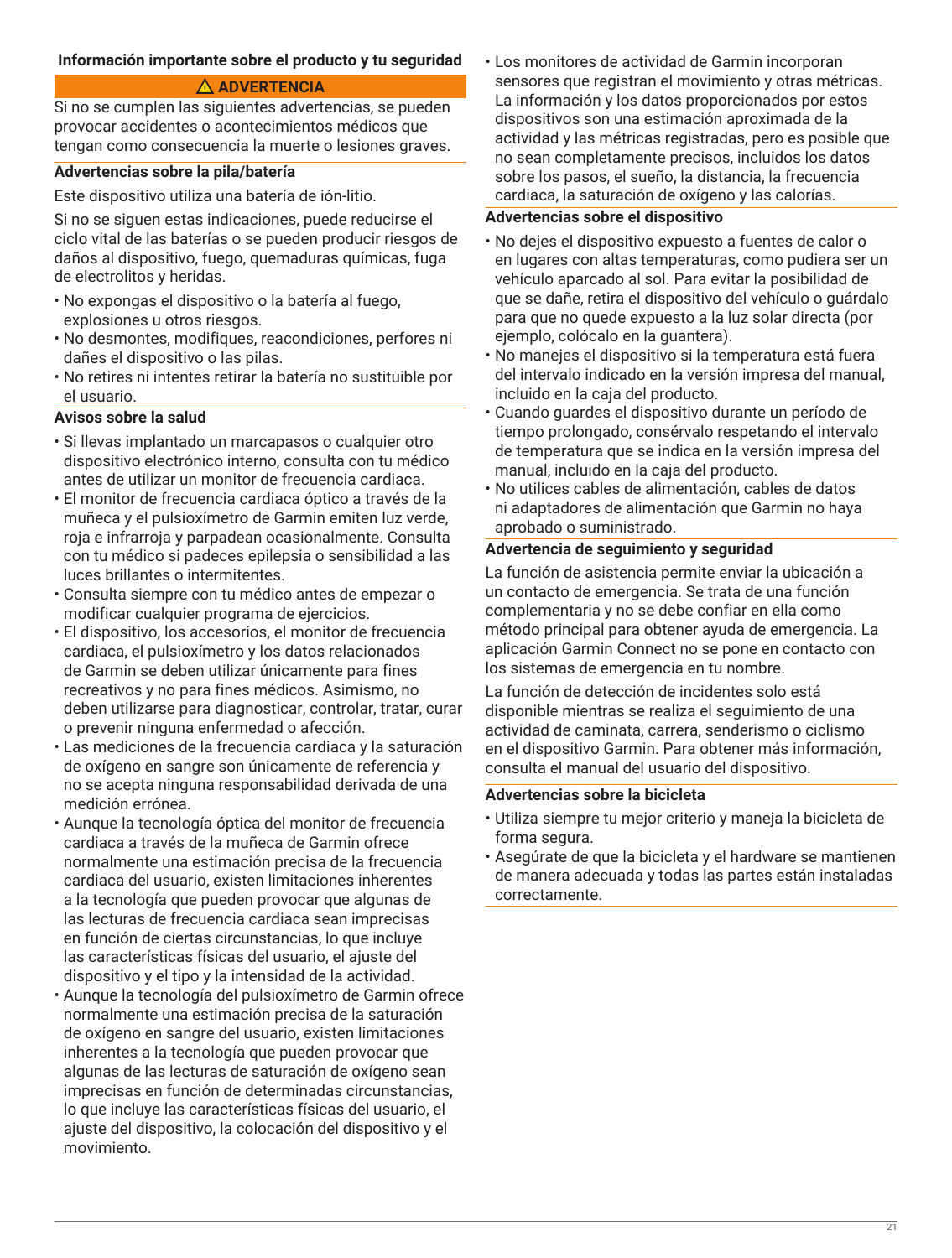# **Avisos sobre navegación**

Si tu dispositivo Garmin utiliza o admite datos de mapas, sigue estas indicaciones para garantizar una navegación segura.

- Compara siempre con atención la información que aparece en el dispositivo con todas las fuentes de navegación disponibles, incluida la información de señales, las regulaciones y restricciones locales de los canales de navegación y los mapas. Para tu seguridad, resuelve siempre cualquier discrepancia o pregunta antes de continuar con la navegación y presta atención a las señales de circulación y a las condiciones existentes.
- Utiliza esta unidad sólo como ayuda para la navegación. No intentes utilizar la unidad para cualquier otro propósito que requiera mediciones precisas de la dirección, la distancia, la ubicación o la topografía.

#### **Avisos sobre navegación fuera de carretera**

Si tu dispositivo Garmin tiene la opción de sugerir rutas fuera de carretera para distintas actividades al aire libre como, por ejemplo, ciclismo, excursionismo o actividades en vehículo todoterreno, sigue estas directrices para garantizar una navegación segura fuera de carretera.

- Utiliza siempre tu mejor criterio y haz uso del sentido común cuando tomes decisiones relacionadas con la navegación fuera de carretera. El dispositivo Garmin se ha diseñado únicamente con el fin de proporcionarte sugerencias para tu ruta. No es un sustituto de la atención y la preparación adecuada para las actividades al aire libre. No sigas las sugerencias de ruta si indican un trayecto ilegal o si implican que te encuentres en una posición no segura.
- Compara siempre atentamente la información que se muestra en el dispositivo con todas las fuentes de navegación disponibles, entre las que se incluyen las señales y condiciones de los senderos, las condiciones meteorológicas y otros factores que puedan afectar a la seguridad durante la navegación. Para tu seguridad, resuelve siempre cualquier discrepancia antes de continuar con la navegación y presta atención a las señales y a las condiciones existentes.
- Ten siempre en cuenta los efectos sobre el medioambiente y los riesgos inherentes de la actividad antes de embarcarte en actividades fuera de carretera. Especialmente, ten en cuenta el impacto que tienen en la seguridad de la actividad que realices, el tiempo y las condiciones de los senderos derivadas de las condiciones meteorológicas. Asegúrate de que dispones del equipo y los suministros apropiados para la actividad antes de navegar por rutas y senderos con los que no estés familiarizado.

# **ATENCIÓN**

De no tenerse en cuenta las siguientes advertencias, podrían producirse lesiones leves o moderadas o daños materiales.

#### **Irritación cutánea**

Algunos usuarios pueden sufrir irritaciones cutáneas tras el uso prolongado del reloj, sobre todo si tienen la piel sensible o alguna alergia. Si notas alguna irritación en la piel, retira el reloj de inmediato y deja que tu piel se cure. Para evitar que se te irrite la piel, asegúrate de que el reloj está limpio y seco, y no te lo ajustes demasiado a la muñeca. Para obtener más información, visita [garmin](http://www.garmin.com/fitandcare) [.com/fitandcare.](http://www.garmin.com/fitandcare)

#### *AVISO*

Si no se tienen en cuenta los siguientes avisos, podrían producirse lesiones personales o daños materiales, y la funcionalidad del dispositivo podría verse afectada negativamente.

#### **Aviso sobre la batería**

Ponte en contacto con el servicio local de eliminación de residuos para desechar el dispositivo o la batería de forma que cumpla todas las leyes y normativas locales aplicables.

#### **Aviso sobre el GPS**

El dispositivo de navegación puede sufrir una degradación en el funcionamiento si se utiliza cerca de cualquier dispositivo que utilice una red de banda ancha terrestre que funcione con frecuencias próximas a las utilizadas por cualquier sistema global de navegación por satélite (GNSS), como el servicio de posicionamiento global (GPS). El uso de dichos dispositivos puede impedir la recepción de señales GNSS.

#### **Programas medioambientales para el producto**

Puedes consultar la información acerca del programa de reciclado de productos de Garmin y la directiva WEEE, RoHS y REACH, así como de otros programas de cumplimiento en [garmin.com/aboutGarmin/environment.](http://www.garmin.com/aboutGarmin/environment)

#### **Declaración de conformidad**

Por la presente, Garmin declara que este producto cumple con la Directiva 2014/53/UE. El texto completo de la declaración de conformidad de la UE está disponible en la siguiente dirección de Internet: [garmin.com/compliance](http://www.garmin.com/compliance).

#### **Conformidad con COFETEL/IFETEL**

La operación de este equipo está sujeta a las siguientes dos condiciones: (1) es posible que este equipo o dispositivo no cause interferencia perjudicial y (2) este equipo o dispositivo debe aceptar cualquier interferencia, incluyendo la que pueda causar su operación no deseada.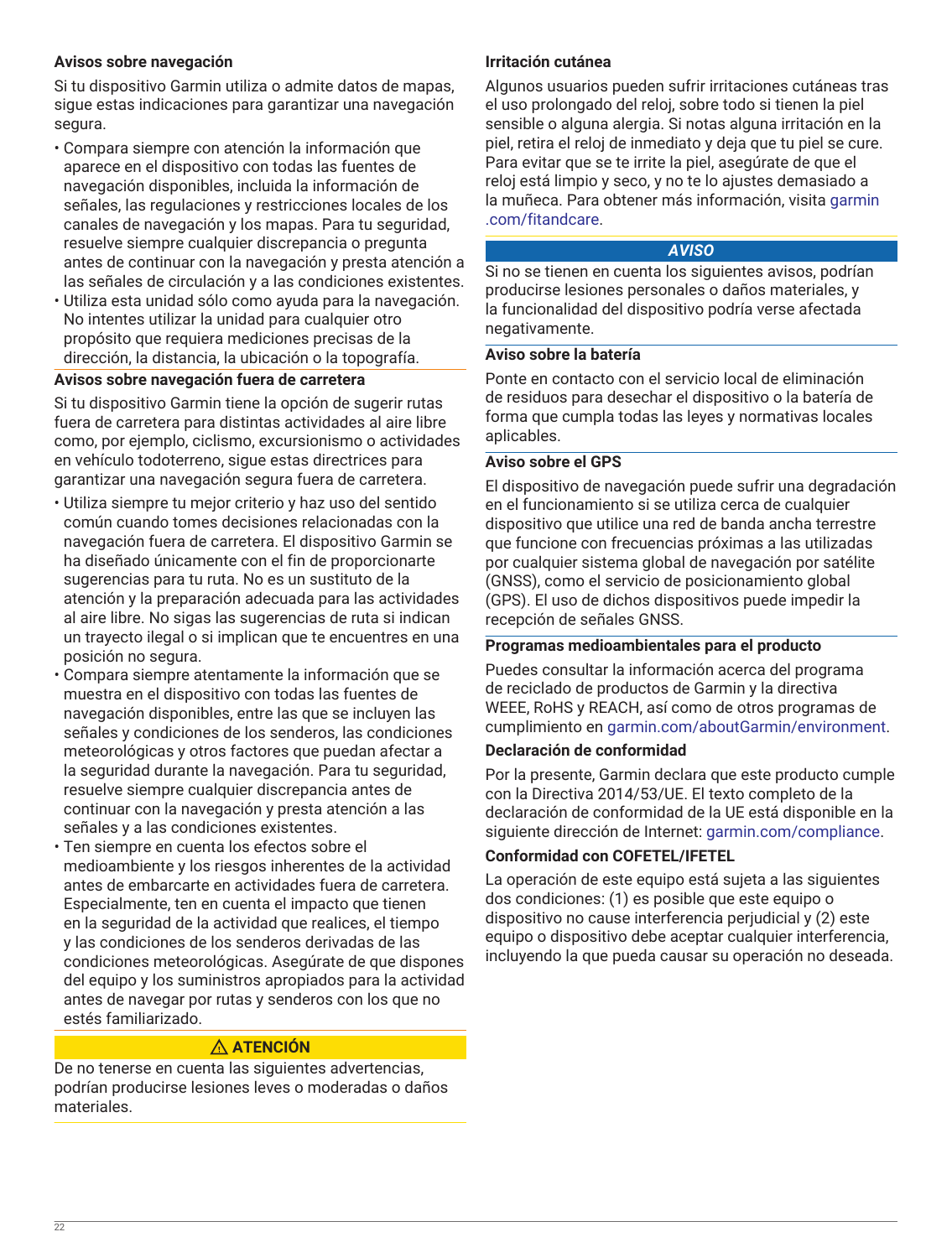# **Acuerdo de licencia del software**

AL UTILIZAR EL DISPOSITIVO, EL USUARIO SE COMPROMETE A RESPETAR LOS TÉRMINOS Y CONDICIONES DEL SIGUIENTE ACUERDO DE LICENCIA DEL SOFTWARE. EL USUARIO DEBERÁ LEER ESTE ACUERDO ATENTAMENTE.

Garmin Ltd. y sus subsidiarias ("Garmin") conceden al usuario una licencia limitada para utilizar el software incluido en este dispositivo (el "Software") en formato binario ejecutable durante el uso normal del producto. La titularidad, los derechos de propiedad y los derechos de propiedad intelectual del Software seguirán perteneciendo a Garmin y/o sus terceros proveedores.

El usuario reconoce que el Software es propiedad de Garmin y/o sus proveedores terceros, y que está protegido por las leyes de propiedad intelectual de Estados Unidos y tratados internacionales de copyright. También reconoce que la estructura, la organización y el código del Software, del que no se facilita el código fuente, son secretos comerciales valiosos de Garmin y/o sus terceros proveedores, y que el Software en su formato de código fuente es un secreto comercial valioso de Garmin y/o sus terceros proveedores. Por la presente, el usuario se compromete a no descompilar, desmontar, modificar, invertir el montaje, utilizar técnicas de ingeniería inversa o reducir a un formato legible para las personas el Software o cualquier parte de éste ni crear cualquier producto derivado a partir del Software. Asimismo, se compromete a no exportar ni reexportar el Software a ningún país que contravenga las leyes de control de las exportaciones de Estados Unidos o de cualquier otro país aplicable.

# **Información sobre datos de mapas**

Garmin utiliza una serie de fuentes de datos privadas y gubernamentales. Prácticamente todas las fuentes de datos contienen algunos datos inexactos o incompletos. En algunos países, la información completa y precisa de mapas no está disponible o lo está a un precio muy elevado.

# **Garantía limitada**

ESTA GARANTÍA LIMITADA PROPORCIONA DERECHOS LEGALES ESPECÍFICOS AL USUARIO, QUIEN PODRÁ TENER OTROS DERECHOS LEGALES QUE PUEDEN VARIAR SEGÚN LA REGIÓN, EL PAÍS O LA PROVINCIA. GARMIN NO EXCLUYE, LIMITA NI SUSPENDE OTROS DERECHOS LEGALES QUE EL USUARIO PUEDA TENER EN VIRTUD DE LAS LEYES DE SU REGIÓN, PAÍS O PROVINCIA. PARA UNA COMPLETA COMPRENSIÓN DE SUS DERECHOS, EL USUARIO DEBERÁ CONSULTAR LAS LEYES VIGENTES EN SU REGIÓN, PAÍS O PROVINCIA.

Los productos no relacionados con la aviación están garantizados frente a defectos de materiales o mano de obra durante un año a partir de la fecha de compra. En este periodo, Garmin puede, según su criterio, reparar o sustituir cualquier componente que no funcione correctamente. Estas reparaciones o sustituciones se realizarán sin coste alguno para el cliente en concepto de piezas o mano de obra, siempre y cuando el cliente se haga responsable de los gastos de envío. Esta garantía limitada no se aplica a: (i) los daños estéticos, tales como arañazos, marcas o abolladuras; (ii) las piezas consumibles, tales como las baterías, a no ser que el daño se haya producido por un defecto de los materiales o de la mano de obra; (iii) los daños provocados por accidentes, uso inadecuado, el agua, inundaciones, fuego, otras causas de fuerza mayor o causas externas; (iv) los daños provocados por reparaciones realizadas por un proveedor de servicio no autorizado por Garmin; (v) los daños ocurridos en productos que hayan sido modificados o alterados sin la autorización por escrito de Garmin; o (vi) los daños ocurridos en productos conectados a la fuente de alimentación y/o cables de datos no suministrados por Garmin. Además, Garmin se reserva el derecho a rechazar reclamaciones de garantía de productos o servicios obtenidos y/o utilizados en contra de las leyes de cualquier país.Los productos de Garmin se han diseñado solamente para proporcionar ayuda durante el viaje y no deberán utilizarse con ningún propósito que requiera el cálculo preciso de una dirección, distancia, ubicación o topografía. Para los productos de navegación, Garmin no garantiza la precisión ni la integridad de los datos de mapas.

Esta garantía limitada tampoco se aplica a, y Garmin no se hace responsable de, la degradación en el funcionamiento de cualquier producto de navegación de Garmin que derive de su uso cerca de cualquier dispositivo de mano u otro dispositivo que utilice una red de banda ancha terrestre que funcione con frecuencias próximas a las frecuencias utilizadas por cualquier sistema global de navegación por satélite (GNSS), como el servicio de posicionamiento global (GPS). El uso de dichos dispositivos puede impedir la recepción de señales GNSS.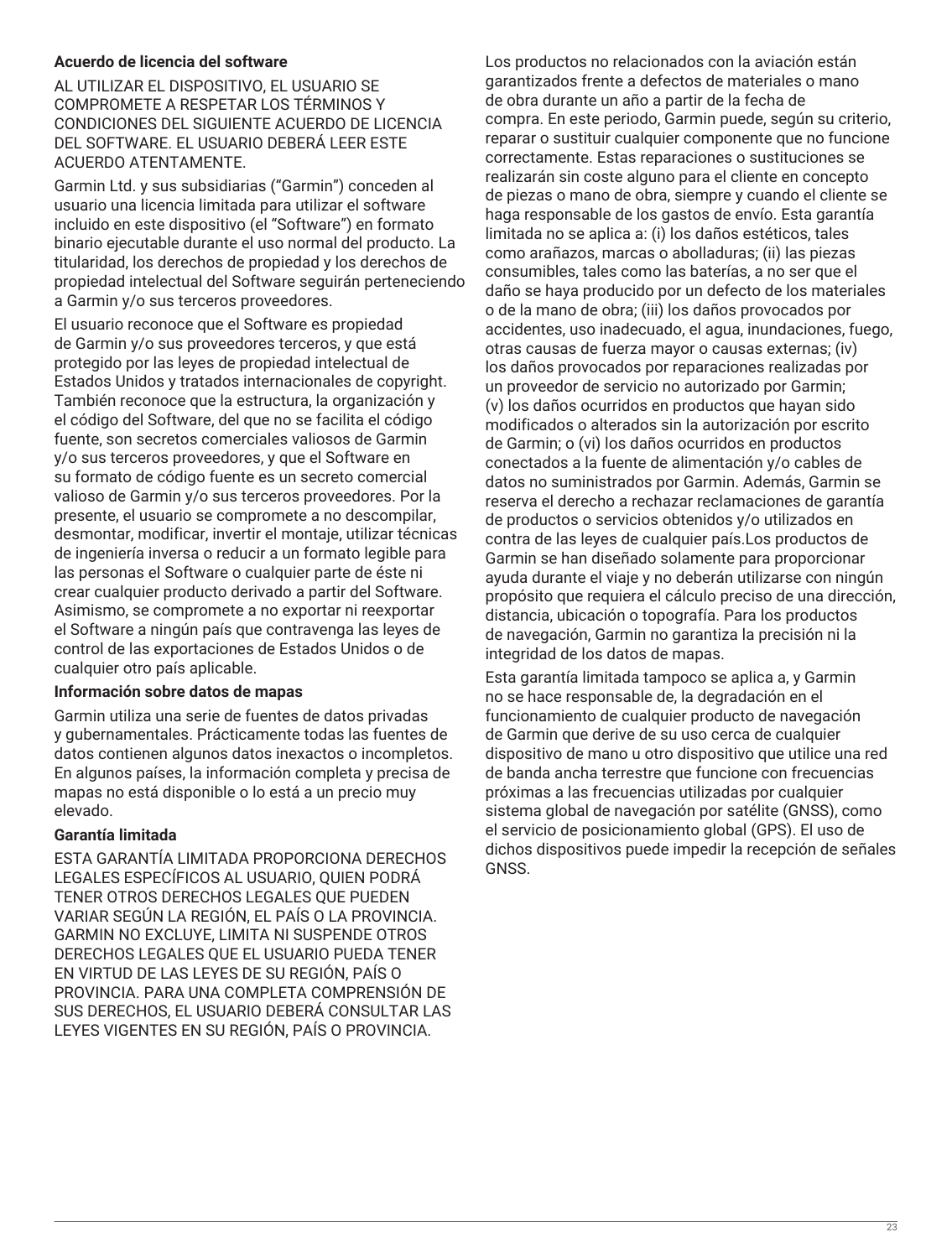HASTA EL LÍMITE MÁXIMO PERMITIDO POR LA LEY EN VIGOR, LAS GARANTÍAS Y RECURSOS EXPRESADOS EN ESTA GARANTÍA LIMITADA SON EXCLUSIVOS Y SUSTITUYEN A CUALESQUIERA OTRAS GARANTÍAS Y RECURSOS, A LAS QUE GARMIN RENUNCIA EXPRESAMENTE, YA SEAN EXPRESAS, IMPLÍCITAS, REGLAMENTARIAS O, POR EL CONTRARIO, INCLUIDAS, ENTRE OTRAS, CUALQUIER GARANTÍA IMPLÍCITA DE COMERCIABILIDAD O IDONEIDAD PARA UN FIN DETERMINADO, YA SEAN REGLAMENTARIAS O DE OTRO TIPO. ESTA GARANTÍA LIMITADA PROPORCIONA DERECHOS LEGALES ESPECÍFICOS AL USUARIO, QUIEN PODRÁ TENER OTROS DERECHOS LEGALES QUE PUEDEN VARIAR SEGÚN LA REGIÓN Y EL PAÍS. SI NO SE PUEDE RENUNCIAR A LAS GARANTÍAS IMPLÍCITAS EN VIRTUD DE LAS LEYES DE LA REGIÓN O PAÍS DEL USUARIO, DICHAS GARANTÍAS SE LIMITAN A LA DURACIÓN DE ESTA GARANTÍA LIMITADA. EN ALGUNAS REGIONES, PAÍSES Y PROVINCIAS, NO SE PERMITEN LIMITACIONES DE DURACIÓN DE LAS GARANTÍAS IMPLÍCITAS, POR LO QUE ES POSIBLE QUE LA LIMITACIÓN ANTERIOR NO SE APLIQUE AL USUARIO.

EN CASO DE INCUMPLIMIENTO DE LA GARANTÍA, GARMIN NO SE HARÁ RESPONSABLE BAJO NINGÚN CONCEPTO DE LOS DAÑOS IMPREVISTOS, ESPECIALES, INDIRECTOS O EMERGENTES, TANTO SI SON RESULTADO DE LA UTILIZACIÓN, MALA UTILIZACIÓN O DESCONOCIMIENTO DEL MANEJO DE ESTE PRODUCTO, COMO SI LO SON POR DEFECTOS EN ESTE. EN ALGUNAS REGIONES, PAÍSES Y PROVINCIAS, NO SE PERMITE LA EXCLUSIÓN DE DAÑOS FORTUITOS O DERIVADOS, POR LO QUE ES POSIBLE QUE ESTA RESTRICCIÓN NO SEA APLICABLE EN EL CASO DEL USUARIO.

Si durante el periodo de garantía, el usuario solicita un servicio de garantía de acuerdo con esta Garantía limitada, Garmin llevará a cabo, según su criterio, una de las siguientes opciones: (i) reparar el dispositivo utilizando piezas nuevas o piezas usadas con anterioridad que cumplan con los estándares de calidad de Garmin; (ii) sustituir el dispositivo por un dispositivo nuevo o un dispositivo restaurado que cumpla con los estándares de calidad de Garmin; (iii) cambiar el dispositivo por un reembolso completo equivalente al precio de compra. ESTE RECURSO SERÁ ÚNICO Y EXCLUSIVO EN CASO DE INCUMPLIMIENTO DE LA GARANTÍA. Los dispositivos reparados o sustituidos tienen una garantía de 90 días. Si la unidad enviada está cubierta por la garantía original, la nueva garantía es de 90 días o hasta el final del periodo de garantía original de un año, siendo aplicable el periodo de mayor duración.

Antes de solicitar el servicio de garantía, el usuario deberá acceder a los recursos de ayuda en línea disponibles en [support.garmin.com](http://www.support.garmin.com) y consultarlos. Si el dispositivo sigue sin funcionar correctamente después de hacer uso de estos recursos, se deberá contactar con un centro de servicio autorizado de Garmin del país donde se realizó la compra, o bien seguir las instrucciones disponibles en [support.garmin.com](http://www.support.garmin.com) para obtener servicio de garantía. Si el usuario se encuentra en Estados Unidos, también puede llamar al 1-800-800-1020.

Si se desea solicitar el servicio de garantía en un país distinto de donde se realizó la compra, Garmin no puede garantizar que las piezas y los productos necesarios para reparar o sustituir el producto estén disponibles debido a las diferencias en las ofertas de productos y los estándares, leyes y normativas de aplicación. En ese caso, Garmin puede, a su entera discreción y según las leyes aplicables, reparar o sustituir el producto con productos y piezas de Garmin equiparables, o solicitar al usuario que envíe su producto a un centro de servicio autorizado de Garmin del país donde se realizó la compra o un centro de servicio autorizado de Garmin de otro país que pueda realizar el mantenimiento de su producto, en cuyo caso el usuario será responsable de cumplir con todas las leyes y normativas de importación y exportación, así como de realizar el pago de todos los impuestos de aduanas, IVA, gastos de envío y otros impuestos y gastos asociados. En algunos casos, es posible que Garmin y sus distribuidores no puedan realizar el mantenimiento del producto del usuario en un país distinto de donde se realizó la compra, o devolver un producto reparado o sustituido en tal país debido a los estándares, leyes o normativas vigentes en el mismo.

**Adquisiciones por subastas online**: no se aceptan las confirmaciones de subastas online como comprobante de garantía. Para recibir asistencia dentro del periodo de garantía, se necesita el original o una copia de la factura del establecimiento de compra original. Garmin no sustituirá componentes que falten de cualquier caja que se compre a través de una subasta online.

**Ventas internacionales:** según el país, los distribuidores internacionales pueden ofrecer una garantía por separado para los dispositivos adquiridos fuera de Estados Unidos. Si corresponde, los distribuidores locales de cada país ofrecen esta garantía y son estos distribuidores los que proporcionan un servicio local para el dispositivo. Las garantías del distribuidor son válidas solamente en el área de distribución proyectada.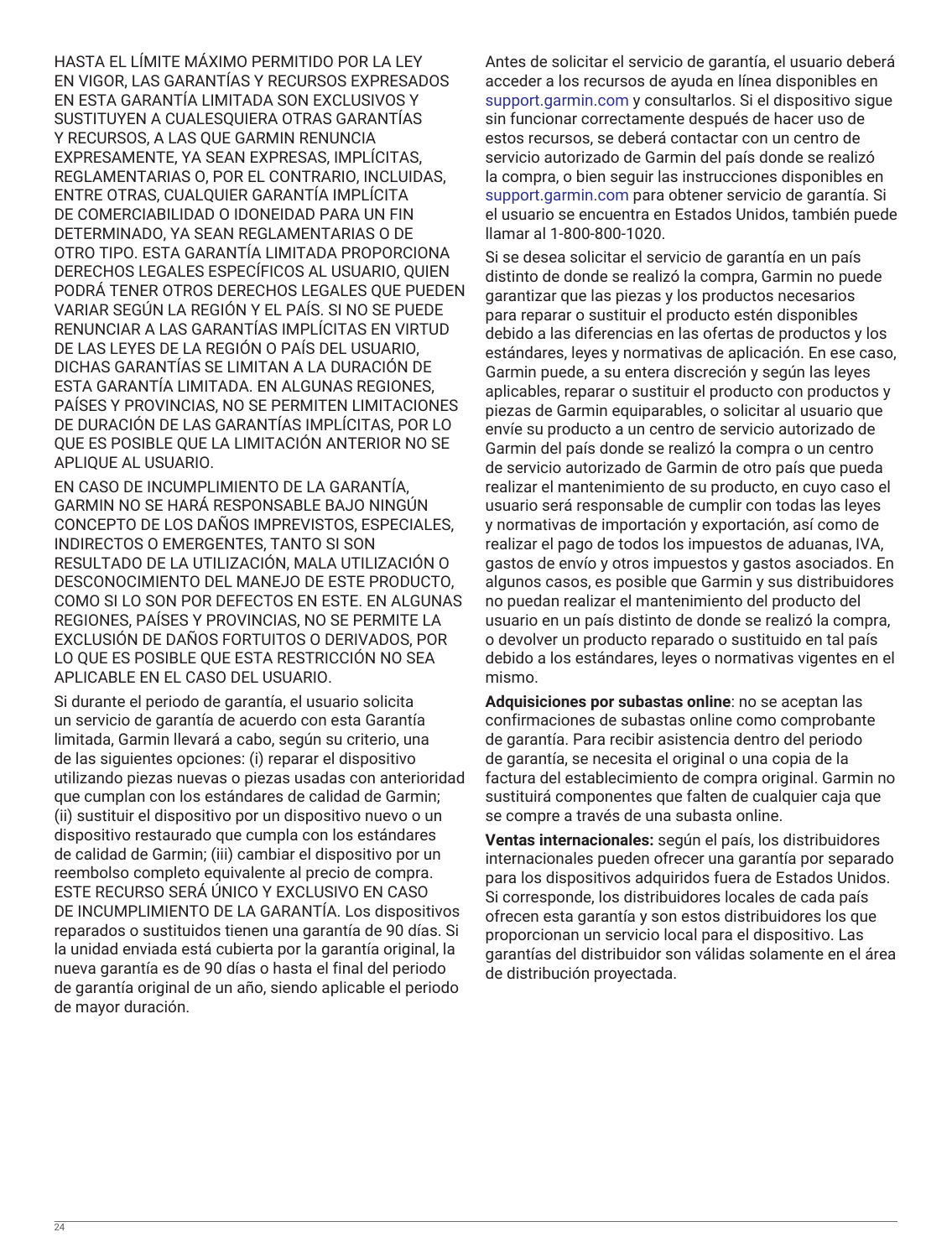#### <span id="page-24-0"></span>**Informações importantes sobre segurança e o produto**

# **ATENÇÃO**

Não seguir estes avisos pode resultar em acidente ou problema médico, resultando em morte ou ferimentos graves.

#### **Avisos sobre a bateria**

Uma bateria de íon de lítio é utilizada neste dispositivo.

Em caso de descumprimento destas instruções, a vida útil das baterias poderá diminuir, ou estas poderão apresentar o risco de danificar o dispositivo, de incêndios, queimaduras químicas, vazamento de eletrólito e/ou ferimentos.

- Não exponha o dispositivo ou as baterias a fogo, explosão ou outros elementos nocivos.
- Não desmonte, modifique, monte novamente, perfure nem danifique o dispositivo ou as baterias.
- Não remova nem tente remover a bateria não substituível pelo usuário.

#### **Avisos relativos à saúde**

- Caso tenha um marca-passo ou outro dispositivo eletrônico interno, consulte o seu médico antes de usar um monitor de ritmo cardíaco.
- O monitor óptico de frequência cardíaca de pulso e o sensor do oxímetro de pulso Garmin emitem uma luz verde, vermelha e infravermelha e piscam ocasionalmente. Consulte seu médico caso tenha epilepsia ou seja sensível a luzes brilhantes ou intermitentes.
- Consulte sempre o seu médico antes de iniciar ou modificar um programa de exercícios.
- O dispositivo Garmin, os acessórios, o monitor de frequência cardíaca, o sensor do oxímetro de pulso e os dados relacionados destinam-se a uso exclusivo para fins recreativos e não para fins médicos, e não foram concebidos para diagnosticar, monitorar, tratar, curar ou prevenir qualquer doença ou condição.
- As leituras da frequência cardíaca e da saturação de oxigênio no sangue são realizadas somente a título de referência; não se aceita responsabilidade por quaisquer leituras erradas.
- Embora a tecnologia do monitor de frequência cardíaca de pulso da Garmin normalmente forneça uma estimativa precisa da frequência cardíaca do usuário, existem limitações inerentes à tecnologia que podem fazer com que algumas leituras de frequência cardíaca sejam imprecisas em determinadas circunstâncias. incluindo características físicas do usuário, encaixe do dispositivo e tipo e intensidade da atividade.
- Embora a tecnologia do sensor do oxímetro de pulso da Garmin normalmente forneça uma estimativa precisa da saturação de oxigênio no sangue do usuário, existem limitações inerentes à tecnologia que podem fazer com que algumas leituras de saturação de oxigênio no sangue sejam imprecisas em determinadas circunstâncias, incluindo características físicas do usuário, encaixe e posição do dispositivo e o movimento.

• Os monitores de atividades da Garmin contam com sensores que monitoram seus movimentos e outras métricas. Os dados e as informações fornecidos por esses dispositivos devem ser usados como uma estimativa bem próxima de suas atividades e métricas monitoradas, mas podem não ser completamente precisos, incluindo os dados sobre passos, sono, distância, frequência cardíaca, saturação de oxigênio e calorias.

#### **Avisos sobre o dispositivo**

- Não deixe o dispositivo exposto a uma fonte de calor ou num local sujeito a temperaturas elevadas, por exemplo, ao sol num veículo abandonado. Para reduzir a possibilidade de danos, retire o dispositivo do veículo ou guarde-o num local afastado da exposição solar, tal como o porta-luvas.
- Não opere o dispositivo fora do intervalo de temperatura especificado no manual impresso incluído na embalagem do produto.
- Ao guardar o dispositivo durante um longo período de tempo, guarde-o dentro do intervalo de temperatura especificado no manual impresso incluído na embalagem do produto.
- Não utilize cabo de alimentação, cabo de dados e/ou adaptador de energia que não seja aprovado ou fornecido pela Garmin.

#### **Aviso de monitoramento e segurança**

O recurso de emergência permite que você envie sua localização para um contato de emergência. Este é um recurso complementar, e não deve ser considerado o método principal de obtenção de assistência de emergência. O aplicativo Garmin Connect não entra em contato com os serviços de emergência em seu nome.

O recurso de detecção de incidentes só está disponível enquanto você estiver monitorando uma atividade de caminhada, corrida, trilha ou ciclismo em seu dispositivo Garmin. Para obter mais informações, consulte o manual do proprietário do dispositivo.

#### **Avisos sobre bicicletas**

- Sempre use o bom senso e opere a bicicleta de maneira segura.
- Certifique-se de que sua bicicleta e os materiais estejam com a manutenção adequada e que todas as peças estejam corretamente instaladas.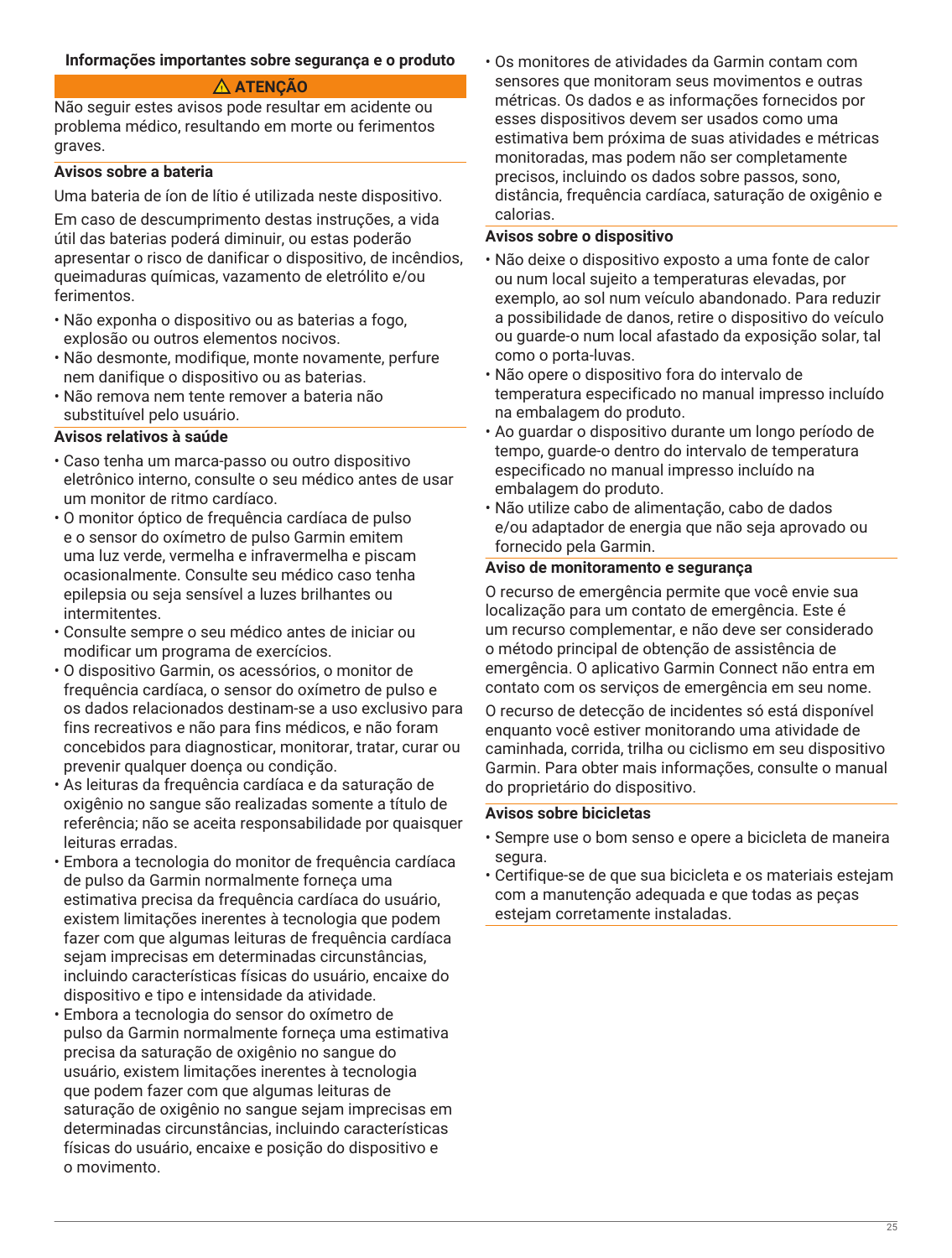# **Avisos de navegação**

Se seu dispositivo Garmin utiliza ou aceita dados do mapa, siga estas diretrizes para garantir uma navegação segura.

- Sempre compare cuidadosamente as informações apresentadas na unidade com todas as fontes de navegação disponíveis, incluindo informações visuais, regras e restrições de cursos de água locais e mapas. Por razões de segurança, sempre esclareça todas as discrepâncias ou dúvidas antes de continuar a navegação e respeite a sinalização e as condições.
- Use este dispositivo somente como assistência à navegação. Não tente usar o dispositivo para qualquer finalidade que exija medição precisa da direção, distância, localização ou topografia.

#### **Avisos de navegação fora da estrada**

Se seu dispositivo Garmin for capaz de sugerir rotas fora da estrada para diversas atividades ao ar livre, como passeios de bicicleta, caminhadas e de quadriciclo, siga estas diretrizes para garantir uma navegação segura fora da estrada.

- Tenha sempre consciência e recorra ao senso comum ao tomar decisões de navegação fora da estrada. O dispositivo Garmin foi desenvolvido para somente oferecer sugestões de rota. Este não substitui a atenção e preparação adequada para as atividades ao ar livre. Não siga as sugestões de rota se estas sugerirem um percurso ilegal ou se o colocarem numa situação perigosa.
- Compare sempre atentamente a informação apresentada no dispositivo com todas as fontes de navegação disponíveis, incluindo a sinalização e condições dos trilhos, as condições meteorológicas e outros fatores que possam afetar a segurança da navegação. Por razões de segurança, esclareça todas as discrepâncias antes de continuar a navegação e respeite a sinalização e as condições.
- Esteja sempre atento aos efeitos do ambiente e aos riscos inerentes da atividade antes de fazer atividades fora da estrada. Tenha especial atenção ao impacto que o tempo e as condições dos trilhos relacionadas com o tempo podem ter na segurança da atividade. Certifique-se de que possui o equipamento e acessórios adequados para a atividade antes de navegar em caminhos e trilhas desconhecidos.

# **CUIDADO**

O desrespeito às precauções a seguir pode resultar em ferimentos leves ou moderados, ou danos materiais.

# **Irritação na pele**

Alguns usuários podem sofrer irritação na pele após o uso prolongado do relógio, especialmente se o usuário tiver pele sensível ou alergias. Se você notar alguma irritação na pele, remova o relógio e dê um tempo para que a pele se cure. Para evitar irritação na pele, certifique-se de que o relógio esteja limpo e seco e não o utilize muito apertado em seu pulso. Para obter mais informações, acesse [garmin.com/fitandcare.](http://www.garmin.com/fitandcare)

#### *AVISO*

O desrespeito aos seguintes avisos pode resultar em danos pessoais ou da propriedade, ou afetar negativamente a funcionalidade do dispositivo.

#### **Aviso da bateria**

Entre em contato com seu departamento de tratamento de resíduos local para eliminar corretamente o dispositivo/baterias de acordo com as leis e os regulamentos locais vigentes.

#### **Aviso do GPS**

O dispositivo de navegação pode ter o desempenho degradado se você usá-lo próximo a qualquer dispositivo que use uma rede de banda larga terrestre funcionando próximo às frequências usadas por quaisquer Dados de posição do sistema de navegação global via satélite (GNSS), como o Global Positioning Service (GPS). O uso dos referidos dispositivos podem prejudicar a recepção de sinais de GNSS.

#### **Programas Ambientais do Produto**

Informações sobre o programa de reciclagem de produtos da Garmin, sobre WEEE, RoHS, REACH e outros programas de conformidade podem ser consultadas em [garmin.com/aboutGarmin/environment](http://www.garmin.com/aboutGarmin/environment).

#### **Declaração de Conformidade**

Pelo presente, a Garmin declara que este produto está em conformidade com a Diretiva 2014/53/EU. O texto completo da declaração de conformidade da EU está disponível no seguinte endereço da Internet: [garmin.com](http://www.garmin.com/compliance) [/compliance.](http://www.garmin.com/compliance)

#### **Informações de Radiocomunicação**

Este equipamento não tem direito à proteção contra interferência prejudicial e não pode causar interferência em sistemas devidamente autorizados.

Para Maiores informações, consulte o site da ANATEL: [www.anatel.gov.br](http://www.anatel.gov.br).

#### **Informações Sobre os Dados do Mapa**

A Garmin recorre a uma combinação de fontes de dados privadas e governamentais. Praticamente todas as fontes de dados contêm alguns dados imprecisos ou incompletos. Em alguns países, informações de mapa completas e precisas não estão disponíveis ou são extremamente caras.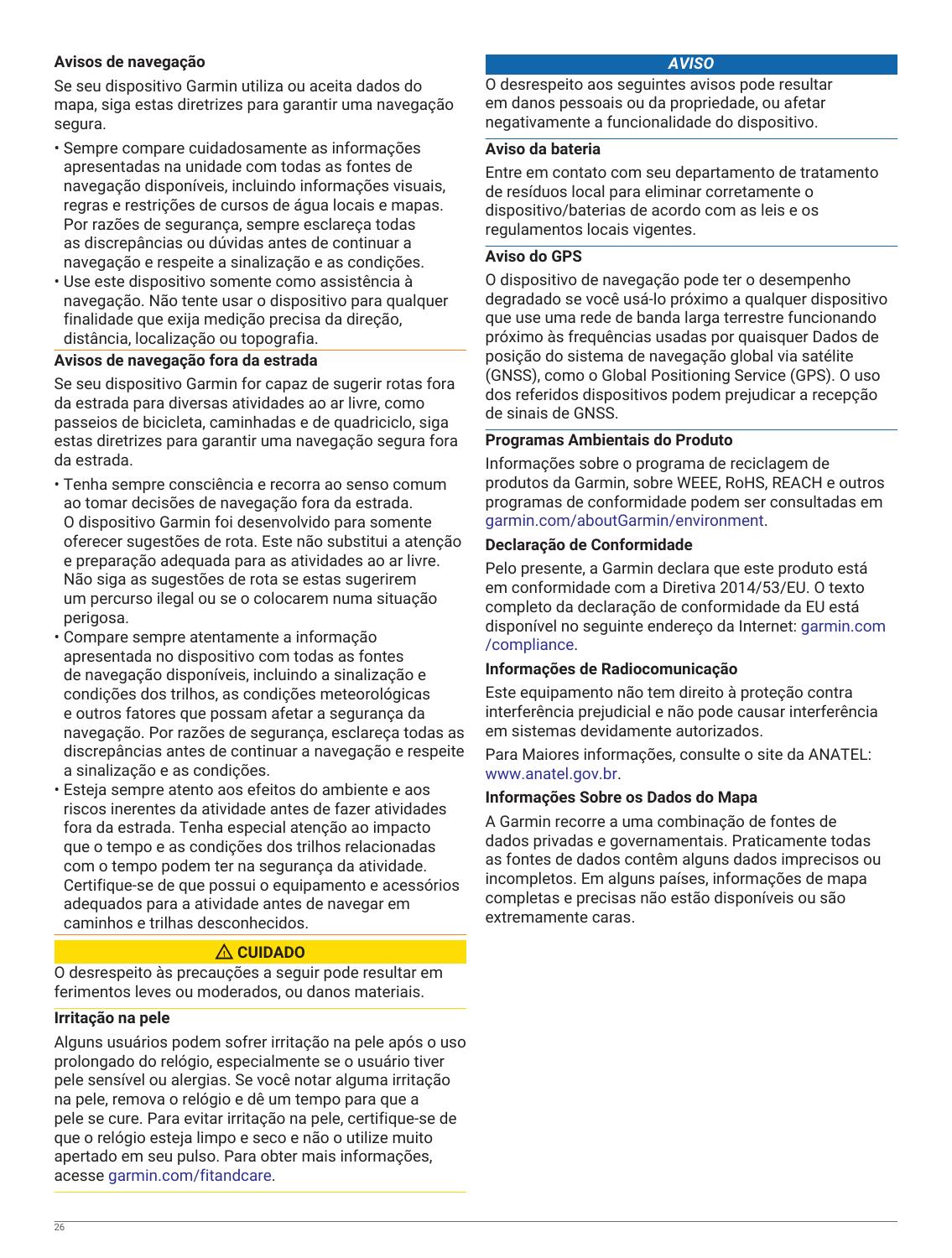# **Garantia limitada**

ESTA GARANTIA LIMITADA LHE CONCEDE DIREITOS LEGAIS ESPECÍFICOS E TAMBÉM OUTROS DIREITOS LEGAIS QUE PODEM VARIAR DE ACORDO COM O ESTADO (OU DE ACORDO COM O PAÍS OU A PROVÍNCIA). A GARMIN NÃO EXCLUI, LIMITA OU SUSPENDE OUTROS DIREITOS LEGAIS QUE VOCÊ POSSA TER EM CONFORMIDADE COM AS LEIS DO SEU ESTADO (OU PAÍS OU PROVÍNCIA). PARA UM ENTENDIMENTO COMPLETO DOS SEUS DIREITOS, VOCÊ DEVE CONSULTAR AS LEIS DO SEU ESTADO, PAÍS OU PROVÍNCIA.

Os produtos não relacionados à aviação têm garantia de ausência de defeitos de material e fabricação por um ano a partir da data da compra. Durante este período, a Garmin reparará ou substituirá, exclusivamente a seu próprio critério, os componentes que não apresentarem o desempenho normal esperado. Tal reparo ou substituição será feito sem custo para o cliente com relação a peças ou trabalho, desde que o cliente se responsabilize por qualquer custo de transporte. Esta Garantia Limitada não se aplica a: (i) danos externos, tais como riscos, cortes e amassados; (ii) peças consumíveis, tais como pilhas, salvo se os danos no produto forem resultantes de um defeito de materiais ou de mão de obra; (iii) danos resultantes de acidentes, uso excessivo ou incorreto, água, inundações, incêndios ou outras causas naturais ou externas; (iv) danos causados por reparos realizados por qualquer pessoa que não seja um fornecedor de serviços autorizado da Garmin; (v) danos em qualquer produto que tenha sido sujeito a modificações ou alterações sem a autorização por escrito da Garmin; ou (vi) danos em qualquer produto que tenha sido ligado a cabos de alimentação/dados não fornecidos pela Garmin. Além disso, a Garmin reserva-se o direito de recusar serviços de garantia de produtos ou reparações obtidos e/ou utilizados em transgressão das leis de qualquer país.Os produtos da Garmin foram concebidos para serem usados exclusivamente como auxílio, não podendo nunca ser utilizados para quaisquer finalidades que requerem medições precisas de direção, distância, localização ou topografia. Para produtos de navegação, a Garmin não oferece quaisquer garantias quanto à exatidão ou precisão dos dados do mapa.

Esta Garantia Limitada também não se aplica a, e a Garmin não é responsável por, qualquer degradação no desempenho de qualquer produto de navegação Garmin resultando do uso próximo a qualquer dispositivo portátil ou outro que utilize uma rede de banda larga terrestre funcionando em frequências que são próximas às frequências usadas por quaisquer Dados de posição do sistema de navegação global via satélite (GNSS), como o Global Positioning Service (GPS). O uso dos referidos dispositivos pode prejudicar a recepção de sinais de GNSS.

ATÉ O LIMITE MÁXIMO PERMITIDO PELA LEI APLICÁVEL, AS GARANTIAS E OS RECURSOS CONTIDOS NESTA GARANTIA LIMITADA SÃO EXCLUSIVOS E SUBSTITUEM QUALQUER OUTRA GARANTIA, E A GARMIN RENUNCIA EXPRESSAMENTE TODAS AS OUTRAS GARANTIAS E RECURSOS, EXPRESSOS OU IMPLÍCITOS, ESTATUTÁRIOS OU DE OUTRA MANEIRA, INCLUINDO, MAS SEM LIMITAÇÃO, QUALQUER OUTRA GARANTIA IMPLÍCITA DE COMERCIABILIDADE OU ADEQUAÇÃO PARA UM DETERMINADO FIM, ESTATUTÁRIO OU DE OUTRA MANEIRA. ESTA GARANTIA LIMITADA LHE CONCEDE DIREITOS LEGAIS ESPECÍFICOS E TAMBÉM OUTROS DIREITOS LEGAIS QUE PODEM VARIAR DE ACORDO COM O ESTADO E DE ACORDO COM O PAÍS OU A PROVÍNCIA. SE GARANTIAS IMPLÍCITAS NÃO PUDEREM SER RENUNCIADAS EM CONFORMIDADE COM AS LEIS DO SEU ESTADO OU PAÍS, AS REFERIDAS GARANTIAS SÃO LIMITADAS DURANTE O PERÍODO DE DURAÇÃO DESTA GARANTIA LIMITADA. ALGUNS ESTADOS (E PAÍSES E PROVÍNCIAS) NÃO PERMITEM LIMITAÇÕES SOBRE A DURAÇÃO DE UMA GARANTIA IMPLÍCITA, PORTANTO AS RESTRIÇÕES ACIMA PODEM NÃO SE APLICAR A VOCÊ.

SOB NENHUMA CIRCUNSTÂNCIA A GARMIN SERÁ RESPONSÁVEL MEDIANTE SOLICITAÇÃO DE VIOLAÇÃO DE GARANTIA POR DANOS INCIDENTAIS, ESPECIAIS, INDIRETOS OU CONSEQUENTES, CAUSADOS PELA UTILIZAÇÃO, MÁ UTILIZAÇÃO OU INCAPACIDADE DE UTILIZAÇÃO DESTE PRODUTO OU POR DEFEITOS NESTE. ALGUNS ESTADOS (E PAÍSES E PROVÍNCIAS) NÃO PERMITEM A EXCLUSÃO DE INDENIZAÇÕES INCIDENTAIS OU CONSEQUENCIAIS, PORTANTO AS RESTRIÇÕES ACIMA PODEM NÃO SE APLICAR A VOCÊ.

Se, durante o período de garantia, você enviar uma solicitação de serviço de garantia de acordo com esta Garantia Limitada, a Garmin, a seu critério: (i) reparará o dispositivo utilizando peças novas ou peças utilizadas anteriormente que atendam aos padrões de qualidade da Garmin; (ii) substituirá o dispositivo por um novo dispositivo ou um dispositivo renovado que atenda aos padrões de qualidade da Garmin ou (iii) trocará o dispositivo por um reembolso total do seu preço de compra. TAL RECURSO CONSTITUIRÁ SEU ÚNICO E EXCLUSIVO RECURSO PARA QUALQUER VIOLAÇÃO DE GARANTIA. Dispositivos reparados ou substituídos têm garantia de 90 dias. Se a unidade enviada ainda estiver coberta pela garantia original, a nova garantia será de 90 dias ou até o final da garantia original de 1 ano, o que tiver uma duração maior.

Antes de procurar o serviço de garantia, acesse e revise os recursos de ajuda on-line disponíveis em [support](http://www.support.garmin.com) [.garmin.com](http://www.support.garmin.com). Se o seu dispositivo ainda não estiver funcionando corretamente depois de usar esses recursos, entre em contato com uma Instalação de serviço autorizada da Garmin no país original da compra ou siga as instruções no site [support.garmin.com](http://www.support.garmin.com) para obter o serviço de garantia. Se estiver localizado nos Estados Unidos, você também pode ligar para 1-800-800-1020.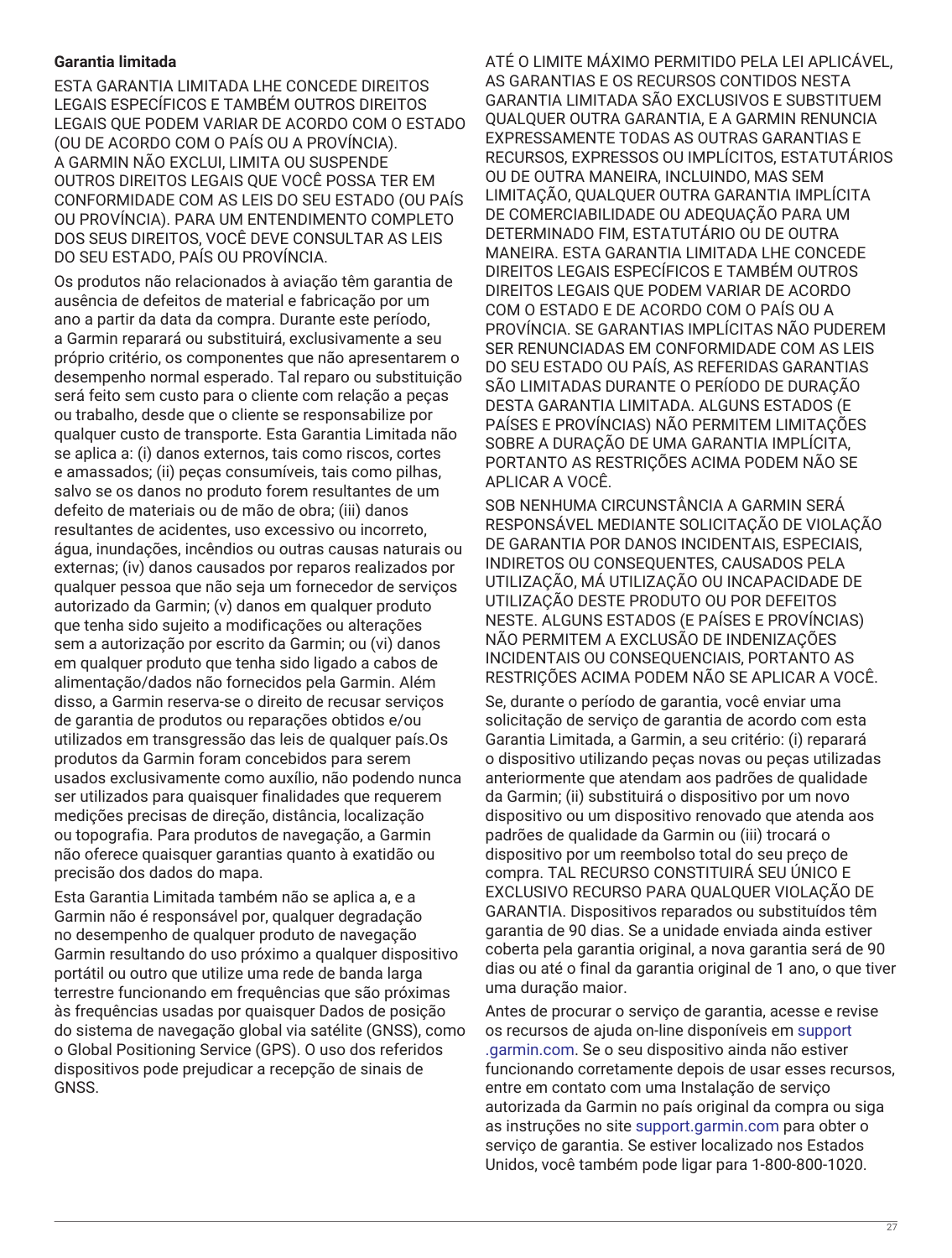Se você procurar o serviço de garantia fora do país original de compra, a Garmin não pode garantir que as peças e os produtos necessários para reparar ou substituir o seu produto estarão disponíveis, devido a diferenças nas ofertas de produtos e nas normas, leis e regulamentos aplicáveis. Nesse caso, a Garmin poderá, a seu exclusivo critério e sujeito às leis aplicáveis, reparar ou substituir o seu produto por produtos e peças comparáveis da Garmin, ou exigir que você envie seu produto para uma Instalação de serviço autorizado da Garmin no país de compra original ou para uma Instalação de serviço autorizado da Garmin em outro país que possa atender seu produto e, nesse caso, você será responsável por cumprir todas as leis e regulamentos aplicáveis de importação e exportação e por pagar todos os impostos alfandegários, IVA, taxas de transporte e outros impostos e taxas associados. Em alguns casos, a Garmin e seus revendedores podem não ser capazes de atender seu produto em um país fora do país original de compra ou de devolver um produto reparado ou substituído para você nesse país, devido às normas, leis ou regulamentos aplicáveis nesse país.

**Compras em leilões on-line**: confirmações de compra em leilões on-line não são aceitas para verificação da garantia. Para obter o serviço de garantia, é necessária a nota de venda original, ou uma cópia, do distribuidor original.A Garmin não substitui componentes em falta de qualquer pacote adquirido através de leilões online.

**Compras Internacionais**: dependendo do país, uma garantia separada deve ser oferecida por distribuidores internacionais para dispositivos adquiridos fora dos Estados Unidos. Se aplicável, essa garantia pode ser providenciada pelo distribuidor local no país, e esse distribuidor oferecerá manutenção local para seu dispositivo. As garantias do distribuidor são válidas apenas na área de distribuição pretendida.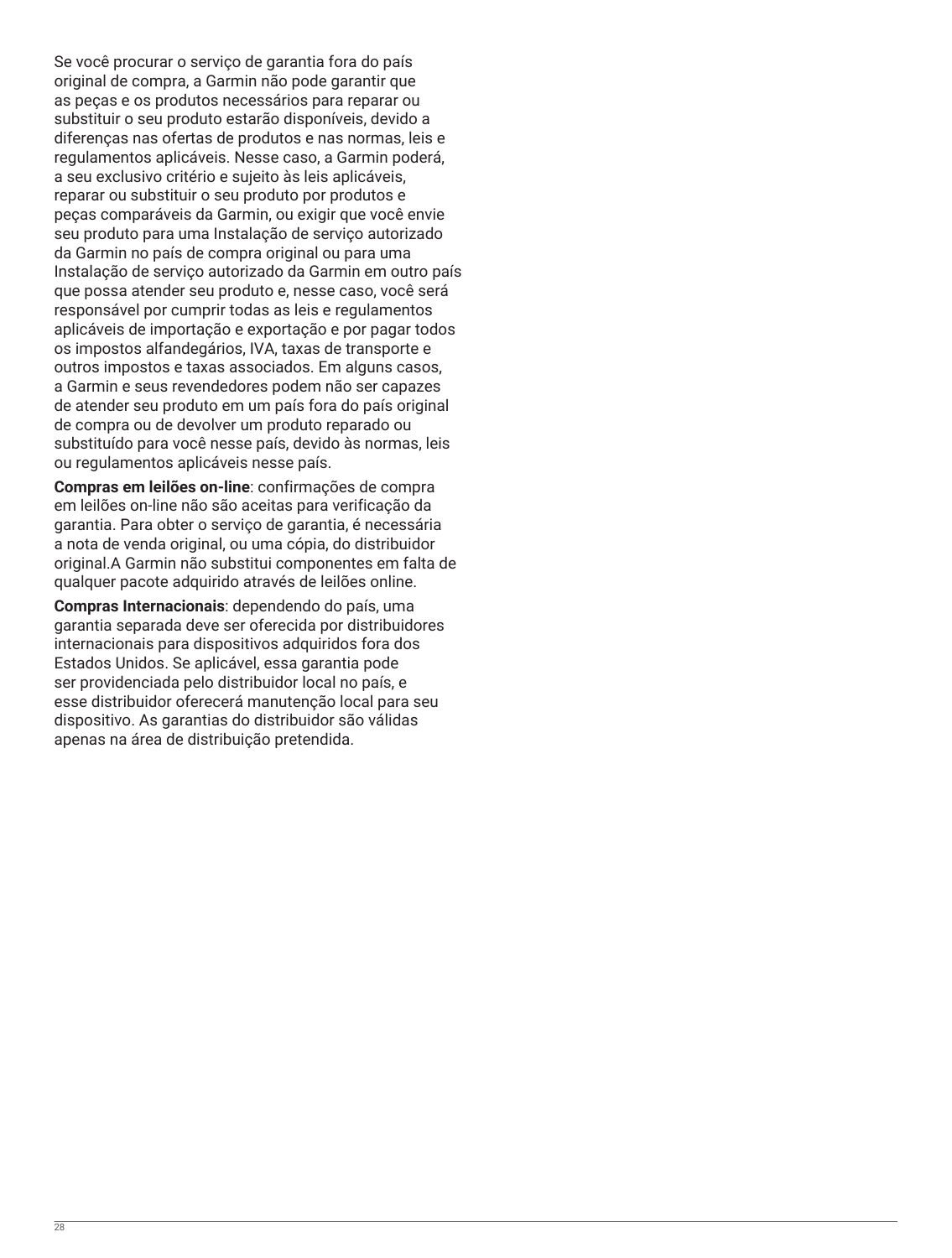# <span id="page-28-0"></span>**Belangrijke veiligheids- en productinformatie**

#### **WAARSCHUWING**

Als u de volgende waarschuwingen negeert, kan dit leiden tot een ongeval of verwondingen, wat de dood of ernstig letsel tot gevolg kan hebben.

#### **Batterijwaarschuwingen**

Gebruik dit toestel met een lithium-ionbatterij.

Het niet opvolgen van deze richtlijnen kan tot gevolg hebben dat de levensduur van de batterij wordt verkort, of dat het risico ontstaat van schade aan het toestel, brand, chemische ontbranding, elektrolytische lekkage en/of letsel.

- Stel het toestel niet bloot aan vuur, explosies of andere gevaren.
- Haal het toestel of de batterijen niet uit elkaar, pas het toestel of de batterijen niet aan, prik er geen gaten in en beschadig het toestel of de batterijen niet.
- Verwijder de niet door de gebruiker te vervangen batterij niet en probeer dit ook niet.

# **Waarschuwingen voor de gezondheid**

- Als u een pacemaker hebt of een ander geïmplanteerd elektronisch toestel, raadpleeg dan uw arts voordat u een hartslagmeter gaat gebruiken.
- De Garmin optische hartslagmeter op de pols en sensor van de pulseoxymeter geven groen, rood en infraroodlicht af en knipperen af en toe. Neem contact op met uw arts als u epilepsie hebt of gevoelig bent voor fel of knipperend licht.
- Neem altijd contact op met uw arts voordat u aan een trainingsprogramma begint of wanneer u een trainingsprogramma wilt aanpassen.
- Het Garmin toestel, de accessoires, hartslagmeter, sensor voor de pulseoxymeter en gerelateerde gegevens zijn bedoeld voor recreatieve doeleinden en niet voor medische doeleinden, en zijn niet bedoeld om medische aandoeningen te diagnosticeren, behandelen, genezen of voorkomen.
- De hartslagmetingen en metingen van de zuurstofsaturatie in het bloed zijn ter referentie. Wij zijn niet verantwoordelijk voor de gevolgen van foutieve metingen.
- De optische Garmin hartslagmetertechnologie voor om de pols geeft een nauwkeurige schatting van de hartslag van de gebruiker, maar de technologie heeft beperkingen waardoor hartslagmetingen onder bepaalde omstandigheden onnauwkeurig kunnen zijn (zoals de fysieke gesteldheid van de gebruiker, het gebruik van het toestel en het type activiteit en de duur ervan).
- De Garmin sensortechnologie van de pulseoxymeter geeft een nauwkeurige schatting van de zuurstofsaturatie in het bloed van de gebruiker, maar de technologie heeft beperkingen waardoor metingen van de zuurstofsaturatie in het bloed onder bepaalde omstandigheden onnauwkeurig kunnen zijn (zoals de fysieke gesteldheid van de gebruiker, het gebruik van het toestel, positie van het toestel en de beweging).

• Garmin activiteiten-trackers maken gebruik van sensors die uw bewegingen volgen en overige gegevens verzamelen. De informatie van zulke toestellen is bedoeld als nauwkeurige schatting van uw activiteit en bijgehouden gegevens, en is mogelijk niet volledig nauwkeurig voor wat betreft stappen-, slaap-, afstand-, hartslag-, zuurstofsaturatie- en caloriegegevens.

#### **Toestelwaarschuwingen**

- Stel het toestel niet bloot aan warmtebronnen of situaties met hoge temperaturen, zoals direct zonlicht in afgesloten voertuigen. Ter voorkoming van beschadigingen raden we u aan het toestel uit het voertuig te verwijderen en niet in direct zonlicht te plaatsen, maar bijvoorbeeld in het handschoenenkastje.
- Gebruik het toestel alleen binnen het temperatuurbereik dat is vermeld in de handleiding in de productverpakking.
- Als u het toestel gedurende langere tijd wilt opbergen, neem dan het temperatuurbereik in acht dat is vermeld in de handleiding in de productverpakking.
- Gebruik geen voedingskabel, gegevenskabel en/of voedingsadapter die niet is goedgekeurd of meegeleverd door Garmin.

#### **Veiligheids- en trackingwaarschuwing**

Met de assistentiefunctie kunt u uw locatie naar een contact voor noodgevallen sturen. Dit is een aanvullende functie en dient niet te worden beschouwd als primaire methode voor het verkrijgen van hulp bij ongelukken. De Garmin Connect app neemt geen contact op met hulpdiensten namens u.

De incidentdetectiefunctie is alleen beschikbaar wanneer u een loop-, hardloop-, wandel- of fietsactiviteit op uw Garmin toestel bijhoudt. Raadpleeg de gebruikershandleiding van het toestel voor meer informatie.

#### **Waarschuwingen voor fietsen**

- Houd rekening met mogelijke gevaren en bedien de fiets op een veilige manier.
- Zorg ervoor dat uw fiets en hardware goed zijn onderhouden en dat alle componenten correct zijn geïnstalleerd.

#### **Waarschuwingen met betrekking tot de navigatie**

Als uw Garmin toestel kaartgegevens gebruikt of accepteert, volgt u deze richtlijnen voor een veilige navigatie.

- Vergelijk de informatie die het toestel weergeeft tijdens het navigeren altijd met alle beschikbare navigatiebronnen, inclusief informatie van visuele waarnemingen, lokale voorschriften en beperkingen voor waterwegen, en kaarten. Los uit veiligheidsoverwegingen eventuele onduidelijkheden of kwesties in de navigatie altijd op voordat u uw route hervat en houd rekening met aanwijzingen en omstandigheden onderweg.
- Gebruik dit toestel uitsluitend als navigatiehulpmiddel. Gebruik het toestel niet voor doeleinden waarbij precieze bepalingen van richting, afstand, locatie of topografie zijn vereist.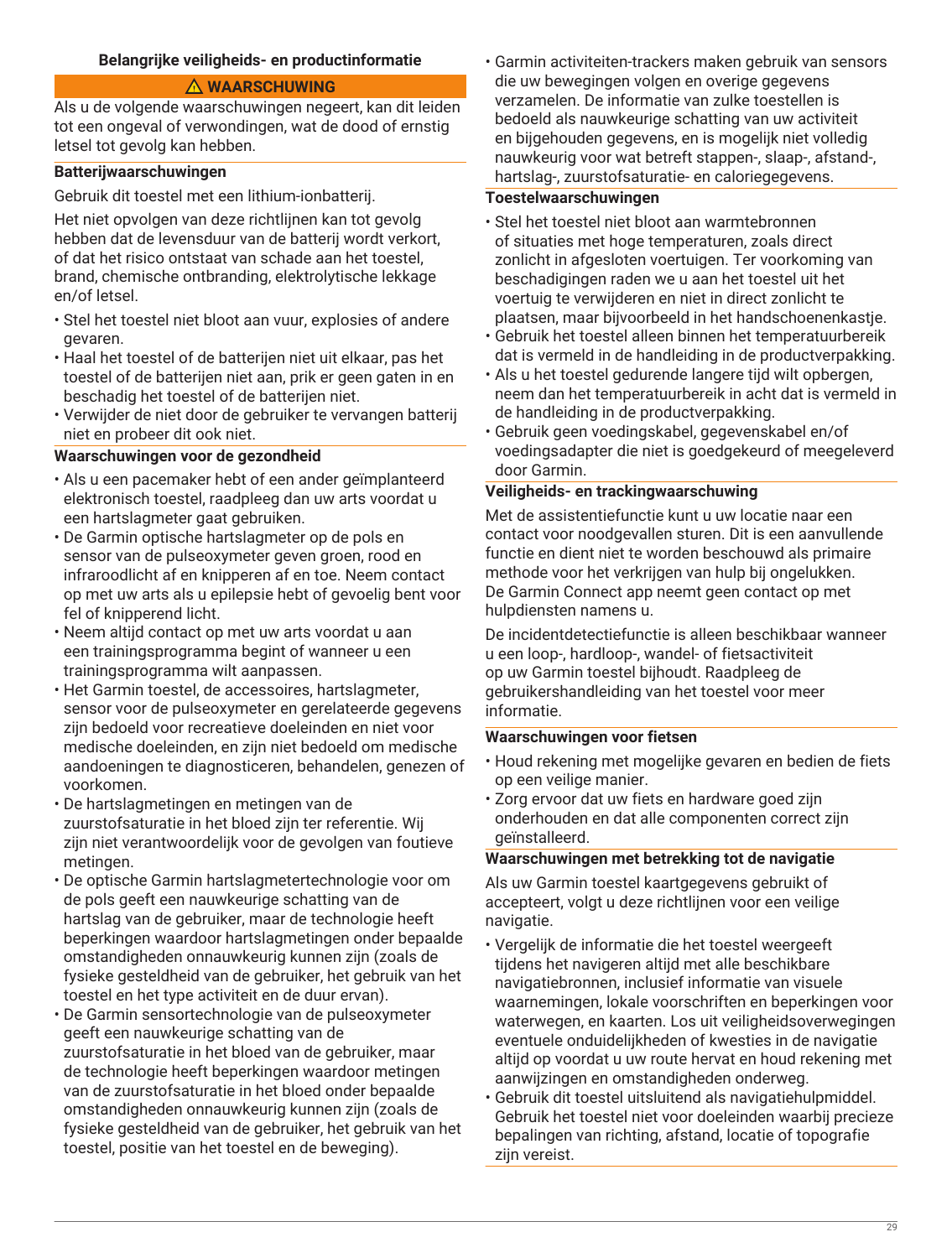# **Waarschuwingen voor offroadnavigatie**

Als uw Garmin toestel offroadroutes voorstelt voor diverse buitenactiviteiten, zoals fietsen, wandelen en terreinvoertuigen, volgt u deze richtlijnen voor een veilige offroadnavigatie.

- Houd altijd rekening met mogelijke gevaren en gebruik uw gezonde verstand als u beslissingen met betrekking tot offroadnavigatie neemt. Het Garmin toestel is ontworpen om alleen aanwijzingen over te volgen routes te geven. Het toestel is geen vervanging voor oplettendheid en een goede voorbereiding op outdooractiviteiten. Volg de routesuggesties niet als deze een niet-toegestane koers voorstellen of u in een onveilige situatie brengen.
- Vergelijk de informatie die op het scherm wordt weergegeven altijd met alle beschikbare navigatiebronnen, waaronder borden, terreinomstandigheden, weersomstandigheden en andere factoren die de veiligheid tijdens het navigeren in gevaar kunnen brengen. Los uit veiligheidsoverwegingen eventuele onduidelijkheden in de navigatie altijd op voordat u uw route hervat en houd rekening met borden en omstandigheden onderweg.
- Houd altijd rekening met de invloed van de omgeving en de bij de activiteit te verwachten gevaren alvorens activiteiten te ondernemen. Let met name op de invloed van het weer en de weersomstandigheden op de veiligheid van uw activiteit. Zorg ervoor dat u de juiste uitrusting en benodigdheden voor uw activiteit hebt alvorens over onbekende routes en paden te navigeren.

# **VOORZICHTIG**

Als u de volgende waarschuwingen negeert, kan dit leiden tot licht of matig letsel of schade aan eigendommen.

# **Huidirritatie**

Sommige gebruikers kunnen last krijgen van huidirritatie na langdurig gebruik van de watch, vooral als de gebruiker een gevoelige huid heeft of allergisch is. Als u merkt dat uw huid geïrriteerd is, verwijder de watch dan en geef uw huid de tijd om te herstellen. Zorg ervoor dat de watch schoon en droog is en draai hem niet te strak aan om huidirritatie te voorkomen. Ga voor meer informatie naar [garmin.com/fitandcare.](http://www.garmin.com/fitandcare)

# *LET OP*

Het negeren van de volgende kennisgeving kan leiden tot persoonlijke of materiële schade of nadelige gevolgen voor de functionaliteit van het toestel.

# **Batterijmelding**

Neem volgens de plaatselijke regelgeving contact op met de afvalverwerker om het toestel/batterijen af te danken.

# **Kennisgeving over GPS**

Het navigatietoestel presteert mogelijk minder goed als u het gebruikt in de buurt van een toestel dat gebruikmaakt van een Terrestrial Broadband Network dat werkt op frequenties die dichtbij de frequenties liggen die door een Global Navigation Satellite System (GNSS), zoals de Global Positioning Service (GPS), worden gebruikt. Het gebruik van dergelijke toestellen kan de ontvangst van GNSS-signalen verstoren.

# **Productmilieuprogramma's**

Informatie over het hergebruikprogramma van Garmin en informatie over naleving van WEEE, RoHS, REACH en andere programma's vindt u op [garmin.com/aboutGarmin](http://www.garmin.com/aboutGarmin/environment) [/environment.](http://www.garmin.com/aboutGarmin/environment)

# **Conformiteitsverklaring**

Hierbij verklaart Garmin dat dit product voldoet aan de richtlijn 2014/53/EU. De volledige tekst van deze EUconformiteitsverklaring is beschikbaar op de volgende website: [garmin.com/compliance.](http://www.garmin.com/compliance)

#### **Informatie over de kaartgegevens**

Garmin gebruikt deels gegevensbronnen van de overheid en deels particuliere gegevensbronnen. Vrijwel alle gegevensbronnen bevatten een bepaalde mate van onnauwkeurigheid. In sommige landen zijn volledige en nauwkeurige kaartgegevens niet beschikbaar of onbetaalbaar.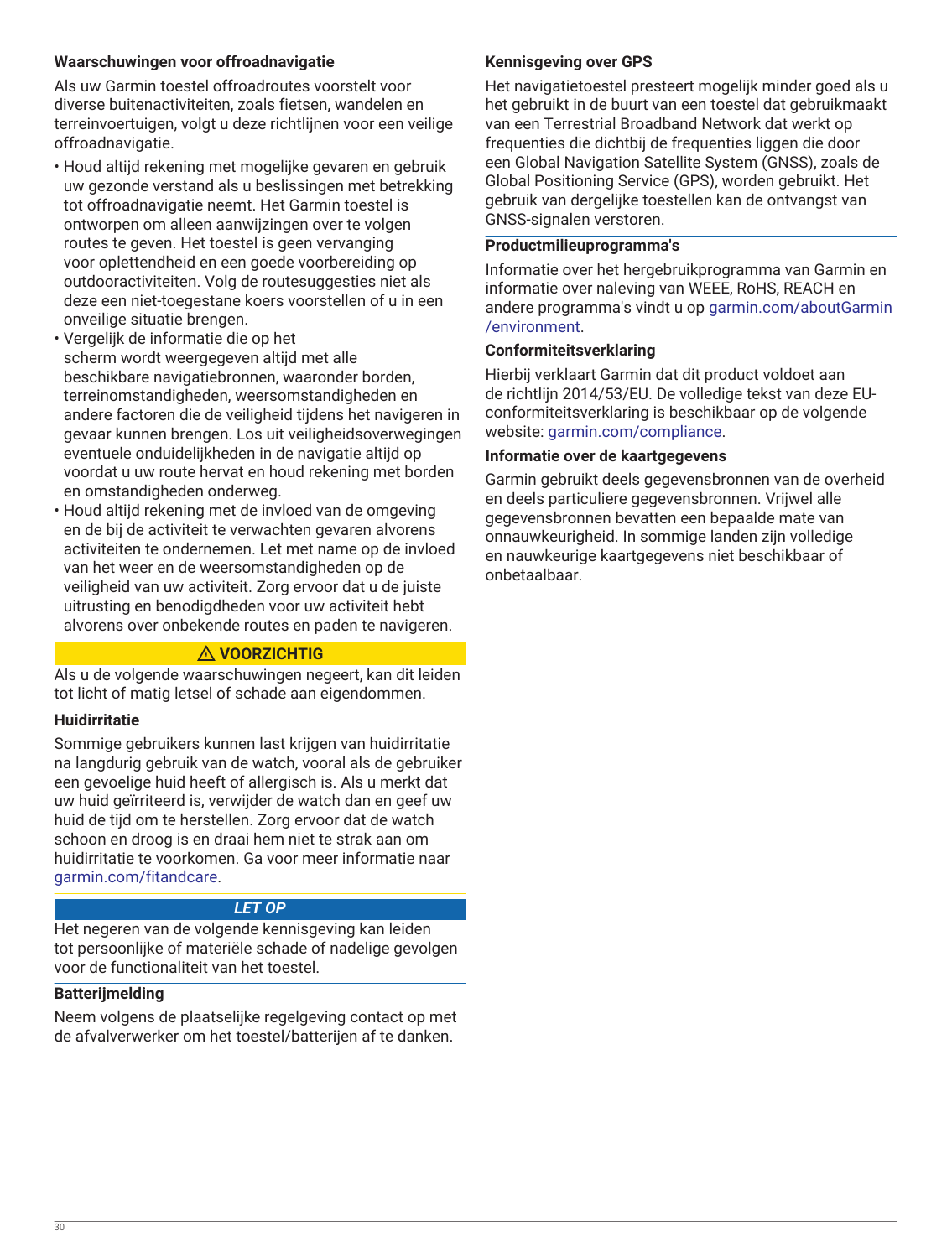#### **Beperkte garantie**

DEZE BEPERKTE GARANTIE VERLEENT U SPECIFIEKE WETTELIJKE RECHTEN EN U HEBT MOGELIJK ANDERE WETTELIJKE RECHTEN DIE PER STAAT (OF PER LAND OF PROVINCIE) KUNNEN VERSCHILLEN. ANDERE WETTELIJKE RECHTEN DIE U HEBT VOLGENS DE WETGEVING VAN UW STAAT (OF LAND OF PROVINCIE) WORDEN DOOR GARMIN NIET UITGESLOTEN, BEPERKT OF OPGESCHORT. VOOR EEN VOLLEDIG INZICHT IN UW RECHTEN DIENT U DE WETGEVING VA UW STAAT, LAND OF PROVINCIE TE RAADPLEGEN.

Producten die niet voor de luchtvaart zijn bestemd, zijn gegarandeerd vrij van defecten in materiaal en techniek gedurende één jaar na de aankoopdatum. Binnen deze periode zal Garmin alle onderdelen waarvan een normaal gebruik niet mogelijk is, naar eigen keuze repareren of vervangen. Voor dergelijke reparaties of vervangingen zullen aan de klant geen kosten worden gefactureerd voor onderdelen of arbeid, op voorwaarde dat de klant verantwoordelijk blijft voor eventuele transportkosten. Deze Beperkte garantie is niet van toepassing op: (i) cosmetische schade, zoals krassen, sneden en deuken; (ii) verbruiksgoederen, zoals batterijen, tenzij productschade het gevolg is van defect materiaal of ondeugdelijk vakmanschap; (iii) schade als gevolg van ongelukken, misbruik, verkeerd gebruik, water, overstroming, brand of andere natuurrampen of externe oorzaken; (iv) schade als gevolg van onderhoud uitgevoerd door personen die niet door Garmin bevoegd zijn verklaard tot het uitvoeren van onderhoud; (v) schade aan een product dat is veranderd zonder de schriftelijke toestemming van Garmin of (vi) schade aan een product dat is aangesloten op voedings- en/of gegevenskabels die niet door Garmin zijn meegeleverd. Bovendien behoudt Garmin zich het recht voor garantieclaims af te wijzen voor producten of diensten die zijn verkregen en/of gebruikt in strijd met de wetten van een land. Garmin producten zijn uitsluitend bestemd voor gebruik als hulp en mogen niet worden gebruikt voor doeleinden waarbij precieze metingen van richting, afstand, locatie of topografie vereist zijn. Voor navigatieproducten geeft Garmin geen enkele garantie op de nauwkeurigheid of volledigheid van de kaartgegevens.

Deze Beperkte garantie is eveneens niet van toepassing op, en Garmin is niet aansprakelijk wegens, verslechtering van de prestaties van een Garmin navigatieproduct als gevolg van het gebruik ervan in de buurt van een handset of ander toestel dat gebruikmaakt van een Terrestrial Broadband Network dat werkt op frequenties die dicht bij de frequenties liggen die door een Global Navigation Satellite System (GNSS), zoals de Global Positioning Service (GPS), worden gebruikt. Het gebruik van dergelijke toestellen kan de ontvangst van GNSS-signalen verstoren. VOOR ZOVER TOEGESTAAN VOLGENS TOEPASSELIJK RECHT, ZIJN DE HIERIN VERVATTE GARANTIES EN VERHAALSMOGELIJKHEDEN EXCLUSIEF EN TREDEN DEZE IN DE PLAATS VAN ALLE OVERIGE GARANTIES EN VERHAALSMOGELIJKHEDEN, EXPLICIET, IMPLICIET, WETTELIJK OF ANDERSZINS, EN WIJST GARMIN DERGELIJKE OVERIGE GARANTIES EN VERHAALSMOGELIJKHEDEN UITDRUKKELIJK AF, MET INBEGRIP VAN, DOCH NIET BEPERKT TOT, IMPLICIETE GARANTIES VAN VERKOOPBAARHEID OF GESCHIKTHEID VOOR EEN BEPAALD DOEL, WETTELIJK VERHAALSRECHT OF ANDERSZINS. DEZE BEPERKTE GARANTIE VERLEENT U SPECIFIEKE WETTELIJKE RECHTEN EN U HEBT MOGELIJK ANDERE WETTELIJKE RECHTEN DIE PER STAAT (OF PER LAND) KUNNEN VERSCHILLEN. ALS IMPLICIETE GARANTIES NIET KUNNEN WORDEN AFGEWEZEN VOLGENS DE WETGEVING VAN UW STAAT OF LAND, ZIJN DERGELIJKE GARANTIES WAT BETREFT DUUR BEPERKT TOT DE DUUR VAN DEZE BEPERKTE GARANTIE. IN SOMMIGE STATEN (EN LANDEN EN PROVINCIES) IS BEPERKING VAN DE DUUR VAN EEN IMPLICIETE GARANTIE NIET TOEGESTAAN, ZODAT DE BOVENGENOEMDE BEPERKING OP U MOGELIJK NIET VAN TOEPASSING IS.

IN GEEN ENKEL GEVAL ZAL GARMIN IN EEN VORDERING WEGENS INBREUK OP DE GARANTIE AANSPRAKELIJK ZIJN VOOR ENIGE INCIDENTELE, SPECIALE, INDIRECTE OF GEVOLGSCHADE, OF DEZE NU HET RESULTAAT IS VAN HET GEBRUIK, MISBRUIK OF ONVERMOGEN OM DIT PRODUCT TE GEBRUIKEN, OF VAN EEN DEFECT VAN HET PRODUCT. IN BEPAALDE STATEN (EN LANDEN EN PROVINCIES) IS DE UITSLUITING VAN INCIDENTELE OF GEVOLGSCHADE NIET TOEGESTAAN. DE BOVENSTAANDE BEPERKINGEN ZIJN MOGELIJK NIET OP U VAN TOEPASSING.

Als u tijdens de garantieperiode een claim voor garantieservice indient in overeenstemming met deze Beperkte garantie, kiest Garmin naar eigen inzicht voor: (i) reparatie van het toestel met nieuwe of gebruikte onderdelen die aan de kwaliteitsnormen van Garmin voldoen, (ii) vervanging van het toestel door een nieuw of gereviseerd toestel dat aan de kwaliteitsnormen van Garmin voldoet of (iii) inruil van het toestel tegen vergoeding van uw volledige aankoopbedrag. EEN DERGELIJKE VERHAALMOGELIJKHEID ZAL UW ENIGE EN EXCLUSIEVE VERHAALMOGELIJKHEID ZIJN INDIEN DE GARANTIE NIET WORDT GERESPECTEERD. U hebt 90 dagen garantie op gerepareerde of vervangen toestellen. Als het toestel ter reparatie wordt opgestuurd tijdens de originele garantieperiode, duurt de nieuwe garantieperiode 90 dagen of tot het einde van de originele garantieperiode van 1 jaar, naargelang welke periode het langst duurt.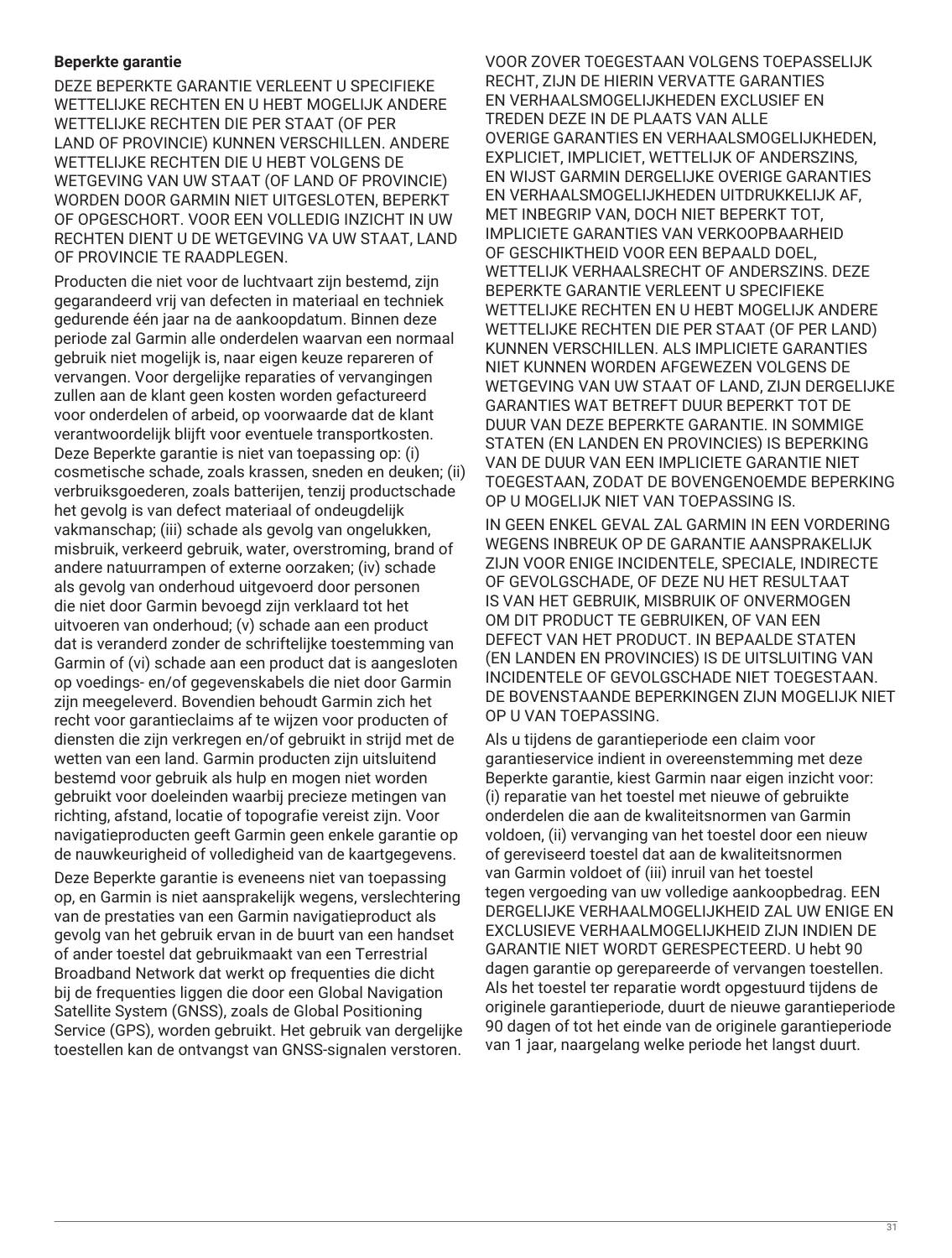Raadpleeg de online hulpbronnen op [support.garmin.com](http://www.support.garmin.com) voordat u garantieservice aanvraagt. Als u deze informatie hebt geraadpleegd en het toestel daarna nog steeds niet naar behoren functioneert, kunt u contact opnemen met een bevoegde servicefaciliteit van Garmin in het land van aankoop of volgt u de instructies op [support.garmin.com](http://www.support.garmin.com)  voor de garantieservice. Als u in de Verenigde Staten bent, kunt u ook 1-800-800-1020 bellen.

Als u gebruik wilt maken van de garantieservice buiten het land van aankoop, kan Garmin niet garanderen dat de onderdelen of producten voor reparatie of vervanging beschikbaar zijn, wegens verschillen in productaanbod en toepasselijke standaarden en wet- en regelgeving. In dat geval repareert of vervangt Garmin naar eigen oordeel en krachtens de geldende wetgeving uw product mogelijk met vergelijkbare Garmin producten en onderdelen, of dient u uw product naar een bevoegde Garmin servicefaciliteit te verzenden in het land van aankoop of naar een bevoegde Garmin servicefaciliteit in een ander land die uw product in behandeling kan nemen. In dat geval draagt u zelf de verantwoordelijkheid voor conformiteit met alle toepasselijke import- en exportweten regelgeving en dient u zelf alle douanekosten, btw, verzendkosten en andere extra belastingen en kosten te betalen. In sommige gevallen kunnen Garmin en haar distributeurs uw toestel niet in behandeling nemen in een ander land dan het land van aankoop of een gerepareerd of vervangen product aan u retourneren in dat land, wegens toepasselijke standaarden en wet- en regelgeving in dat land.

**Aankopen op onlineveilingen**: Aankoopbevestigingen van onlineveilingen worden niet geaccepteerd als garantiebewijs. Om gebruik te kunnen maken van de garantieservice, is de oorspronkelijke of een kopie van de aankoopnota vereist van de winkel waar u het systeem hebt gekocht. Garmin vervangt geen onderdelen van pakketten die zijn aangeschaft via een onlineveiling.

**Internationale aankopen:** Distributeurs buiten de Verenigde Staten verstrekken mogelijk een aparte garantie voor toestellen die buiten de Verenigde Staten zijn aangeschaft. Dit kan per land verschillen. Indien van toepassing wordt deze garantie verstrekt door de lokale binnenlandse distributeur die ook lokaal service voor het toestel verleent. Garanties door distributeurs zijn alleen geldig in het gebied waarvoor de distributie is bedoeld.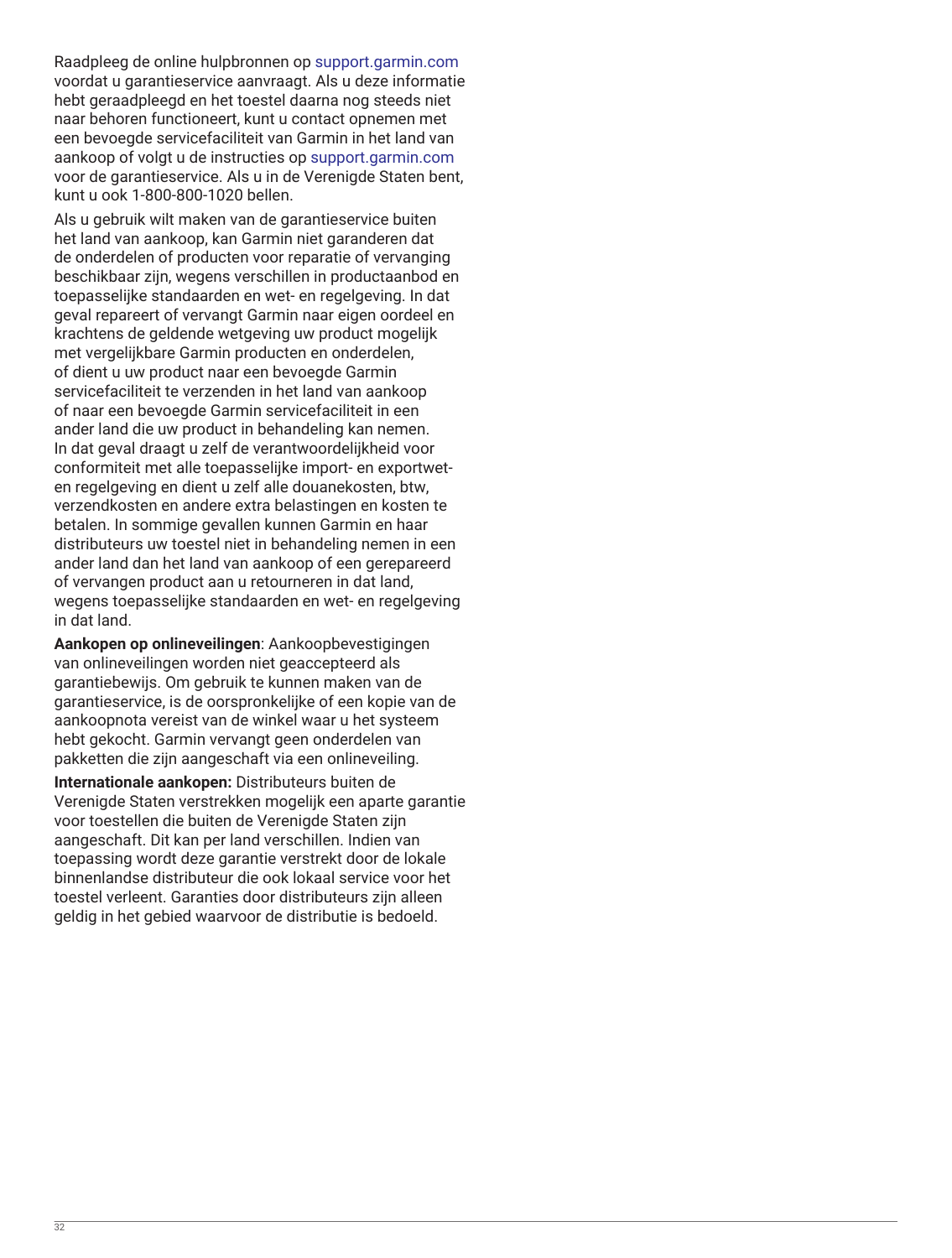# <span id="page-32-0"></span>**Vigtige sikkerheds- og produktinformationer**

# **ADVARSEL**

Hvis de følgende advarsler ignoreres, kan det resultere i ulykker eller sygdomstilfælde med død eller alvorlige personskader til følge.

#### **Batteriadvarsler**

Der bruges et litiumionbatteri i denne enhed.

Hvis disse retningslinjer ikke overholdes, kan batterierne få en kortere levetid eller forårsage beskadigelse af enheden, brand, kemisk forbrænding, elektrolytlækage og/ eller personskade.

- Du må ikke udsætte enheden eller batterierne for ild, eksplosioner eller andre former for fare.
- Du må ikke adskille, ændre, modificere, punktere eller beskadige enheden eller batterierne.
- Du må ikke fjerne eller forsøge at fjerne batteriet, der ikke kan udskiftes af brugeren.

#### **Advarsler vedr. dit helbred**

- Hvis du har en pacemaker eller en anden indopereret elektronisk enhed, skal du konsultere din læge, før du bruger en pulsmåler.
- Garmin optisk håndledsbaseret pulsmåler og sensoren til måling af iltmætnings udsender grønt, rødt og infrarødt lys og blinker med jævne mellemrum. Konsulter din læge, hvis du har epilepsi eller er følsom over for skarpt lys eller blinklys.
- Konsulter altid din læge, inden du starter eller ændrer et træningsprogram.
- Garmin enheden, tilbehør, pulsmåler, iltmætningsmåler og relaterede data er kun beregnet til fritidsformål og ikke til medicinske formål, og de er ikke beregnet til at diagnosticere, overvåge, behandle, helbrede eller forebygge sygdom.
- Målingerne af hjertefrekvens og iltmætning i blodet skal kun ses som en reference, og Garmin påtager sig intet ansvar for konsekvenser af eventuelle fejlagtige målinger.
- Mens Garmin optisk håndledsbaseret pulsmålerteknologi typisk giver en nøjagtig angivelse af en brugers puls, er der naturlige begrænsninger i teknologien, der kan gøre nogle pulsmålinger upræcise under bestemte forhold, herunder brugerens fysiske karakteristika, enhedens pasform og aktivitetens type og intensitet.
- Mens Garmin iltmætningsmålerteknologi typisk giver en nøjagtig angivelse af en brugers iltmætning i blodet, er der naturlige begrænsninger i teknologien, der kan gøre nogle iltmålinger upræcise under bestemte forhold, herunder brugerens fysiske karakteristika, enhedens pasform og enhedens placering og bevægelse.
- Garmin aktivitetstrackere har sensorer, der registrerer dine bevægelser og andre målinger. De data og oplysninger, som disse enheder leverer, er beregnet til at være en tæt vurdering af din aktivitet og de registrerede målinger, men de er muligvis ikke fuldstændig nøjagtige, herunder data om skridt, søvn, distance, puls, iltmætning og kalorier.

# **Advarsler ved brug af enheden**

- Efterlad ikke enheden udsat for en varmekilde eller på et sted med høj temperatur, som f.eks. i solen i et uovervåget køretøj. Du kan undgå at beskadige enheden ved at fjerne den fra køretøjet eller opbevare den uden for direkte sollys, f.eks. i handskerummet.
- Brug ikke enheden uden for de temperaturområder, der er angivet i den trykte brugervejledning i produktets emballage.
- Ved opbevaring af enheden i en længere periode skal den opbevares inden for de temperaturområder, der er angivet i den trykte brugervejledning i produktets emballage.
- Brug ikke strøm- og/eller datakabler eller en strømadapter, der ikke er godkendt af eller leveres af Garmin.

#### **Sikkerheds- og sporingsadvarsel**

Med funktionen Assistance kan du sende din position til en nødkontakt. Dette er en supplerende funktion, som ikke må betragtes som den primære metode til at få hjælp fra nødtjenester. Garmin Connect appen kontakter ikke nødtjenester for dig.

Funktionen til registrering af hændelser er kun tilgængelig, når du sporer en gåtur, løb, vandretur eller cykelaktivitet på din Garmin enhed. Se i brugervejledningen for enheden for at få flere oplysninger.

#### **Cykeladvarsler**

- Brug altid din egen dømmekraft til at betjene cyklen på en sikker måde.
- Sørg for, at cyklen og udstyret vedligeholdes korrekt, og at alle dele er korrekt installeret.

# **Advarsler vedr. navigation**

Hvis din Garmin enhed bruger eller accepterer kortdata, skal du følge disse retningslinjer for at få en sikker navigation.

- Du skal altid omhyggeligt sammenholde de oplysninger, der vises på enheden, med alle tilgængelige navigationskilder, bl.a. oplysninger fra synsindtryk, lokale regler og begrænsninger for vandveje og kort. Af sikkerhedsmæssige grunde skal du altid løse eventuelle uoverensstemmelser, før du fortsætter navigationen, og rette dig efter opstillede skilte og betingelser.
- Brug kun denne enhed som en navigationshjælp. Brug ikke enheden til formål, der kræver præcise målinger af retning, afstand, position eller topografi.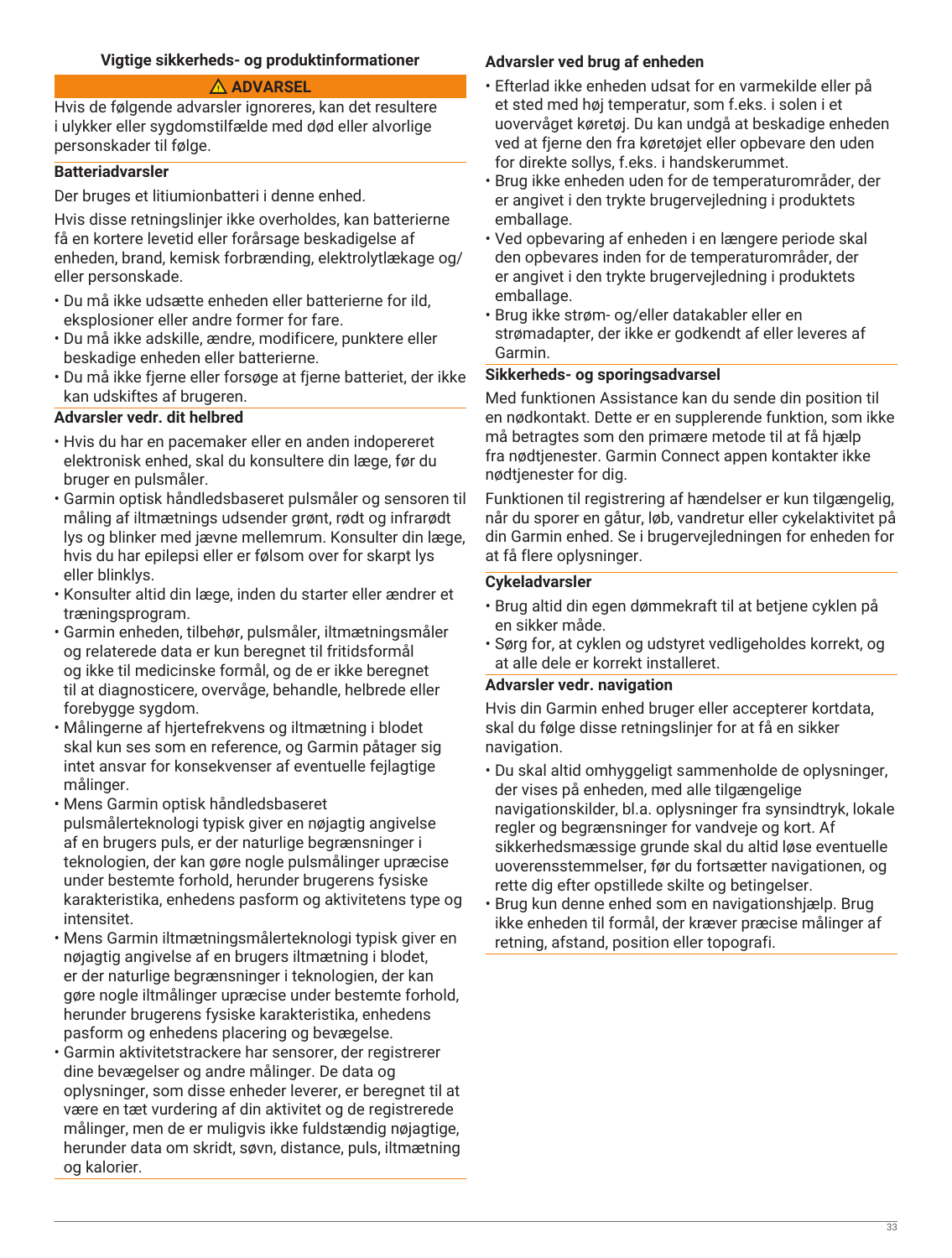# **Advarsler i forbindelse med off-road navigation**

Hvis din Garmin enhed kan forslå off-road ruter til forskellige udendørsaktiviteter, f.eks. cykling, vandring og kørsel med ATV-køretøjer, skal du følge disse retningslinjer for at få en sikker off-road navigation.

- Brug altid din egen dømmekraft, og vær fornuftig, når du træffer beslutninger om off-road navigation. Garmin enheden er kun designet til at komme med forslag til ruter. Det er ikke en erstatning for opmærksomhed og ordentlig forberedelse i forbindelse med udendørsaktiviteter. Følg ikke ruteforslag, hvis de foreslår en ulovlige handling eller bringer dig i en usikker situation.
- Du skal altid sammenholde informationer, der vises på enheden, med alle tilgængelige navigationskilder, bl.a. oplysninger fra skilte om stier, rutens tilstand, vejrforhold og andre faktorer, der kan påvirke sikkerheden under navigationen. Af sikkerhedsmæssige grunde skal du altid finde en løsning på eventuelle uoverensstemmelser, før du fortsætter navigationen, og rette dig efter skilte og forhold.
- Du skal altid være opmærksom på omgivelsernes beskaffenhed og aktivitetens risikoelementer, før du påbegynder off-road aktiviteter. Vær særligt opmærksom på den indvirkning vejret og vejrrelaterede ruteforhold kan have på aktivitetens sikkerhed. Sørg for, at du har det korrekte udstyr og forsyninger til aktiviteten, før du navigerer på stier og ruter, du ikke har kendskab til.

# **FORSIGTIG**

Hvis de følgende advarsler ignoreres, kan det medføre mindre eller moderat person- eller tingsskade.

# **Hudirritation**

Nogle brugere kan opleve hudirritation efter længere tids brug af uret, især hvis brugeren har følsom hud eller allergi. Hvis du bemærker hudirritation, skal du fjerne uret og give huden tid til at hele. For at undgå hudirritation skal du sørge for, at uret er rent og tørt, og at uret ikke overspændes på håndleddet. Du kan finde flere oplysninger på [garmin.com/fitandcare](http://www.garmin.com/fitandcare).

# *BEMÆRK*

Hvis den følgende advarsel ignoreres, kan det resultere i person- eller materielskade, eller det kan forringe enhedens funktionsdygtighed.

# **Bemærkninger vedrørende batteri**

Kontakt din lokale genbrugsstation for at få oplysninger om korrekt bortskaffelse af enheden/batteriet i overensstemmelse med gældende love og regulativer.

# **GPS-meddelelse**

Navigationsenhedens performance kan forringes, hvis du bruger den i nærheden af en enhed, der anvender et terrestrisk bredbåndsnetværk, som opererer i nærheden af de frekvenser, der anvendes af et GNSS-system (Global Navigation Satellite System), for eksempel GPS-tjenesten (Global Positioning Service). Brug af sådanne enheder kan forringe modtagelsen af GNSS-signaler.

# **Miljøvenlige produktprogrammer**

#### Oplysninger om Garmin

produktgenanvendelsesprogrammet og WEEE, RoHS, REACH og andre overvågningsprogrammer kan findes på [garmin.com/aboutGarmin/environment](http://www.garmin.com/aboutGarmin/environment).

#### **Overensstemmelseserklæring**

Garmin erklærer hermed, at dette produkt overholder direktivet 2014/53/EU. Du kan se hele EU-overensstemmelseserklæringen på følgende internetadresse: [garmin.com/compliance.](http://www.garmin.com/compliance)

# **Information om kortdata**

Garmin anvender en kombination af officielle og private datakilder. Næsten alle datakilder indeholder nogle unøjagtige eller ufuldstændige data. I visse lande er fuldstændig og nøjagtig kortinformation enten ikke tilgængelig, eller den er uforholdsmæssigt dyr.

#### **Begrænset garanti**

DENNE BEGRÆNSEDE GARANTI GIVER DIG BESTEMTE JURIDISKE RETTIGHEDER, OG DU KAN HAVE ANDRE JURIDISKE RETTIGHEDER, SOM VARIERER FRA LAND TIL LAND (ELLER FRA DELSTAT TIL DELSTAT ELLER FRA PROVINS TIL PROVINS). GARMIN UDELUKKER, BEGRÆNSER ELLER SUSPENDERER IKKE ANDRE JURIDISKE RETTIGHEDER, SOM DU MÅTTE HAVE I DIT LAND (ELLER DIN DELSTAT ELLER PROVINS). HVIS DU VIL OPNÅ FULDT KENDSKAB TIL DINE RETTIGHEDER, SKAL DU SE LOVENE I DIT LAND, DIN DELSTAT ELLER DIN PROVINS.

Produkter, der ikke er flyverelaterede, garanteres at være fri for fejl og mangler i materialer og udførelse i ét år fra købsdatoen. I denne periode vil Garmin efter eget valg reparere eller udskifte alle komponenter, der ikke fungerer ved normal brug. Sådanne reparationer eller udskiftninger foretages uden beregning for kunden, hvad angår reservedele og arbejdsløn, mens kunden er ansvarlig for eventuelle transportomkostninger. Denne begrænsede garanti dækker ikke: (i) kosmetiske skader som f.eks. ridser, skrammer og buler; (ii) forbrugsartikler som f.eks. batterier, medmindre der er opstået produktskader pga. en defekt i materialer eller udførelse; (iii) skader forårsaget af ulykker, forkert brug, misbrug, vand, oversvømmelse, brand eller andre naturkatastrofer eller udefra kommende årsager; (iv) skader pga. service, der er udført af en person, som ikke er en autoriseret serviceudbyder for Garmin; (v) skader på et produkt, som er blevet modificeret eller ændret uden skriftlig tilladelse fra Garmin; eller (vi) skader på et produkt, som er blevet sluttet til strøm- og/eller datakabler, der ikke kommer fra Garmin. Garmin forbeholder sig desuden ret til at afvise garantikrav angående produkter eller tjenester, der erhverves og/eller bruges i modstrid med lovgivningen i noget land. Garmin produkter er beregnet til kun at blive brugt som et hjælpemiddel og må ikke anvendes til noget formål, som kræver nøjagtig måling af retning, afstand, position eller topografi. For navigationsprodukter udsteder Garmin ingen garanti for, at kortdataene er nøjagtige eller komplette.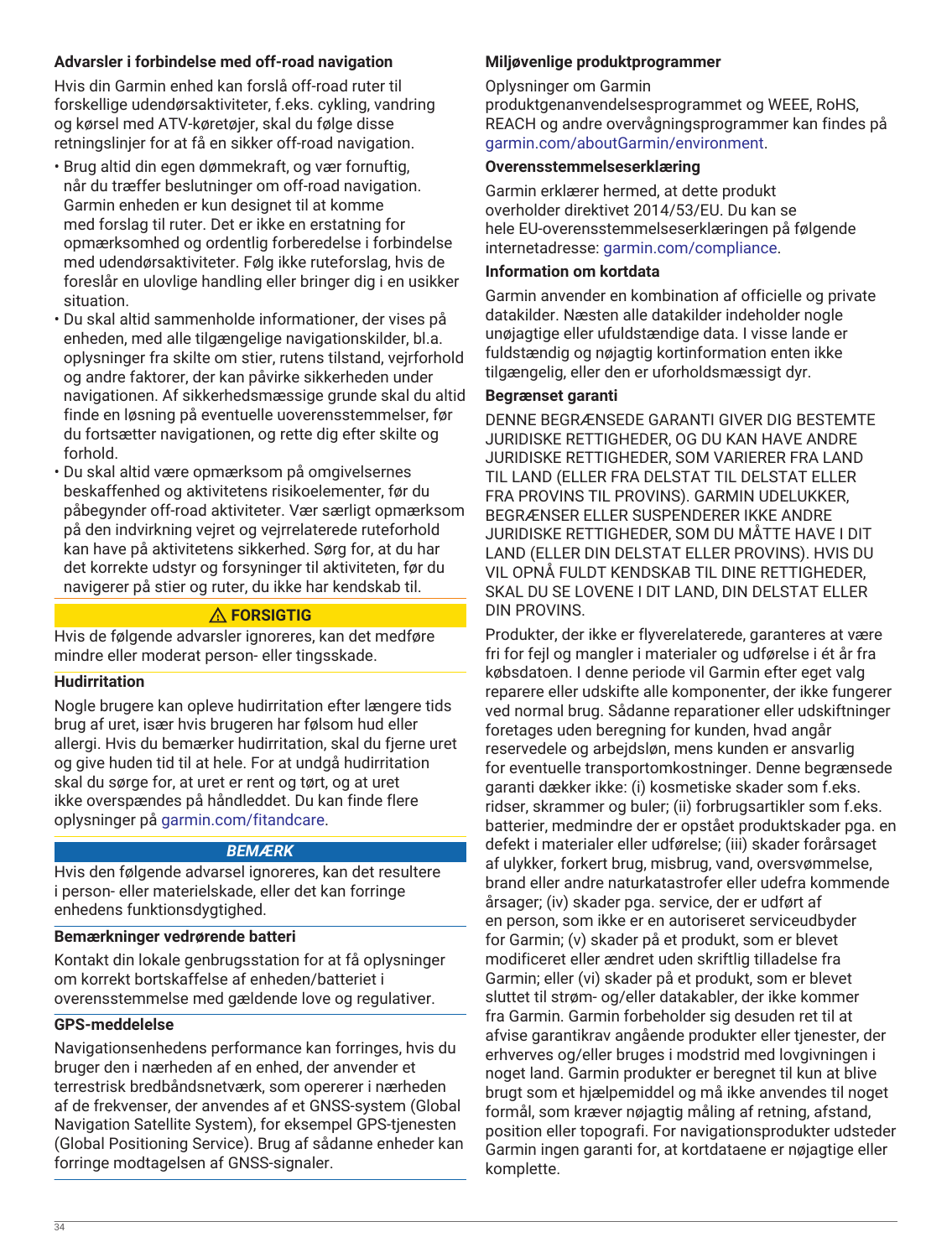Denne begrænsede garanti gælder desuden ikke for, og Garmin påtager sig ikke ansvar for, eventuel forringelse i performance af Garmin navigationsprodukter, der skyldes brug i nærheden af et håndsæt eller en anden enhed, der anvender et terrestrisk bredbåndsnetværk, som opererer på frekvenser i nærheden af dem, der anvendes af et GNSS-system (Global Navigation Satellite System) som f.eks. GPS-tjenesten (Global Positioning Service). Brug af sådanne enheder kan forringe modtagelsen af GNSSsignaler.

I DEN UDSTRÆKNING, DET ER MULIGT I HENHOLD TIL GÆLDENDE LOV, ER GARANTIERNE OG MISLIGHOLDELSESBEFØJELSERNE I DENNE BEGRÆNSEDE GARANTI UDTØMMENDE OG TRÆDER I STEDET FOR, OG GARMIN FRASKRIVER SIG UDTRYKKELIGT, ALLE ANDRE GARANTIER OG MISLIGHOLDELSESBEFØJELSER, UANSET OM DE ER UDTRYKKELIGE, STILTIENDE, FORORDNEDE ELLER OPSTÅR PÅ ANDEN VIS, HERUNDER, MEN IKKE BEGRÆNSET TIL, ENHVER UNDERFORSTÅET GARANTI FOR, AT PRODUKTET ER KURANT ELLER EGNET TIL SÆRLIGE FORMÅL, LOVMÆSSIGE MISLIGHOLDELSESBEFØJELSER ELLER ANDET. DENNE BEGRÆNSEDE GARANTI GIVER DIG BESTEMTE JURIDISKE RETTIGHEDER, OG DU KAN HAVE ANDRE JURIDISKE RETTIGHEDER, SOM VARIERER FRA LAND TIL LAND OG FRA DELSTAT TIL DELSTAT. HVIS UNDERFORSTÅEDE GARANTIER IKKE KAN FRASKRIVES IFØLGE LOVENE I DIT LAND ELLER DIN DELSTAT, ER VARIGHEDEN AF SÅDANNE GARANTIER BEGRÆNSET TIL VARIGHEDEN AF DENNE BEGRÆNSEDE GARANTI. NOGLE LANDE (OG DELSTATER OG PROVINSER) TILLADER IKKE BEGRÆNSNING I VARIGHEDEN AF EN UNDERFORSTÅET GARANTI, HVORFOR OVENSTÅENDE BEGRÆNSNING MULIGVIS IKKE GÆLDER FOR DIG.

UNDER INGEN OMSTÆNDIGHEDER ER GARMIN ANSVARLIG FOR KRAV I FORBINDELSE MED BRUD PÅ GARANTI I FORBINDELSE MED NOGEN EKSTRASKADER, SÆRLIGE SKADER, INDIREKTE SKADER ELLER FØLGESKADER, HVAD ENTEN DE SKYLDES BRUG, MISBRUG ELLER MANGLENDE EVNE TIL BRUG AF DETTE PRODUKT ELLER FEJL OG MANGLER VED PRODUKTET. NOGLE LANDE (OG DELSTATER OG PROVINSER) TILLADER IKKE UDELUKKELSE AF ANSVARET FOR FØLGESKADER OG HÆNDELIGE SKADER, SÅ DET ER IKKE SIKKERT, AT OVENSTÅENDE BEGRÆNSNINGER GÆLDER FOR DIG.

Hvis du i løbet af garantiperioden anmelder et krav om garantiservice i overensstemmelse med denne begrænsede garanti, vil Garmin efter eget valg: (i) reparere enheden ved hjælp af nye dele eller brugte dele, der lever op til Garmins kvalitetsstandarder, (ii) ombytte enheden med en ny enhed eller en renoveret enhed, der overholder Garmins kvalitetsstandarder, eller (iii) ombytte enheden mod fuld refusion af købsprisen. DEN VALGTE LØSNING ER DIN ENESTE LØSNING PÅ ETHVERT BRUD PÅ GARANTIEN. Reparerede eller ombyttede enheder har 90 dages garanti. Hvis den oprindelige garanti for den enhed, der sendes ind, stadig gælder, er den nye garantiperiode på 90 dage eller til slutningen af den oprindelige 1-årige garantiperiode – den længste af disse perioder er gældende.

Før du anmoder om garantiservice, skal du gå til og gennemse de onlineressourcer til hjælp, der er tilgængelige på [support.garmin.com.](http://www.support.garmin.com) Hvis din enhed stadig ikke fungerer korrekt, efter at du har brugt disse ressourcer, skal du kontakte en Garmin autoriseret servicefacilitet i det land, hvor du oprindeligt har købt enheden, eller følge instruktionerne på [support.garmin](http://www.support.garmin.com) [.com](http://www.support.garmin.com) for at få garantiservice. Hvis du befinder dig i USA, kan du også ringe til 1-800-800-1020.

Hvis du anmoder om garantiservice uden for det land, hvor du oprindeligt købte din enhed, kan Garmin ikke garantere, at de dele og produkter, der skal til for at reparere eller ombytte dit produkt, vil være tilgængelige, på grund af forskelle i produkttilbud og gældende standarder, love og regulativer. I så fald kan Garmin efter eget valg og i henhold til gældende love reparere eller ombytte dit produkt med sammenlignelige Garmin produkter og dele eller kræve, at du sender dit produkt til en Garmin autoriseret servicefacilitet i det land, hvor du oprindeligt købte enheden, eller til en Garmin autoriseret servicefacilitet i et andet land, der kan yde service på dit produkt. I så fald vil du være ansvarlig for at overholde alle gældende import- og eksportlove og -regulativer samt for betaling af told, moms, forsendelsesafgifter og andre associerede skatter og afgifter. I nogle tilfælde kan Garmin og dets forhandlere muligvis ikke yde service på dit produkt i et land uden for det land, hvor du oprindeligt købte enheden, eller returnere et repareret eller ombyttet produkt til dig i det pågældende land på grund af gældende standarder, love eller regulativer i det pågældende land.

**Køb på onlineauktioner**: Bekræftelser fra onlineauktioner accepteres ikke som bevis i forbindelse med garanti. Der kræves en original faktura fra forhandleren (eller en kopi af den) for at få garantiservice. Garmin vil ikke erstatte manglende dele fra en pakke, der er købt på en onlineauktion.

**Internationale køb**: Der udstedes muligvis en separat garanti af internationale forhandlere for enheder, som er købt uden for USA afhængigt af landet. Hvis en sådan garanti findes, gives den af den lokale forhandler i landet, og denne forhandler yder lokal service til din enhed. Forhandlergarantier gælder kun i de tilsigtede distributionsområder.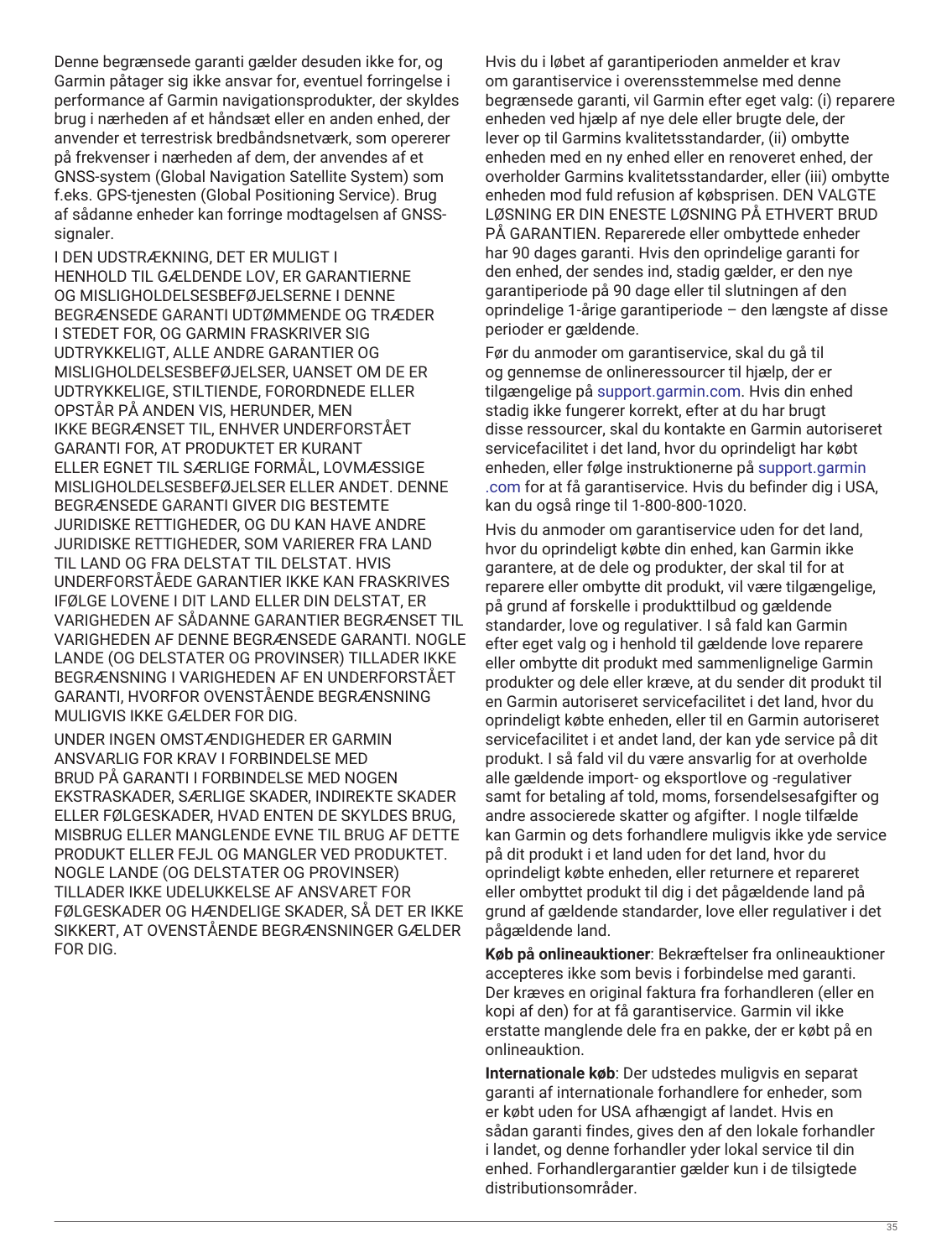# **Tärkeitä turvallisuus- ja tuotetietoja**

# **VAROITUS**

<span id="page-35-0"></span>Seuraavien varoitusten laiminlyönti voi aiheuttaa onnettomuuden tai hätätilanteen, joka voi johtaa kuolemaan tai vakavaan loukkaantumiseen.

#### **Akku- ja paristovaroitukset**

Laitteessa käytetään litiumioniakkua.

Jos näitä ohjeita ei noudateta, akun käyttöikä saattaa lyhentyä tai akku saattaa vahingoittaa laitetta tai aiheuttaa tulipalon, palovammoja, akkunestevuodon ja/tai fyysisiä vammoja.

- Älä altista laitetta, akkuja tai paristoja tulelle, räjähdyksille tai muille vaaroille.
- Älä pura, muuta, muokkaa, lävistä tai vahingoita laitetta, akkuja tai paristoja.
- Älä poista tai yritä poistaa akkua, joka ei ole käyttäjän vaihdettavissa.

# **Terveysvaroitukset**

- Jos käytät sydämentahdistinta tai muuta sisäistä sähkölaitetta, keskustele lääkärin kanssa ennen sykemittarin käyttämistä.
- Optinen Garmin rannesykemittari ja pulssioksimetri hehkuvat vihreää ja punaista valoa sekä infrapunavaloa ja vilkkuvat ajoittain. Keskustele lääkärin kanssa, jos sinulla on epilepsia tai olet herkkä kirkkaille tai vilkkuville valoille.
- Keskustele aina lääkärin kanssa ennen kunto-ohjelman aloittamista tai muuttamista.
- Garmin laite, lisävarusteet, sykemittari, pulssioksimetri ja niihin liittyvät tiedot on tarkoitettu ainoastaan vapaa-ajan tarkoituksiin, ei lääketieteellisiin eikä diagnosointiin tai sairauksien tai oireiden hoitamiseen, parantamiseen tai ehkäisemiseen.
- Syke- ja veren happisaturaatiolukemat ovat ainoastaan viitteellisiä, eikä valmistaja ole vastuussa virheellisten lukemien seurauksista.
- Vaikka optinen Garmin rannesykemittaustekniikka antaa tavallisesti tarkan arvion käyttäjän sykkeestä, siihen liittyy väistämättömiä rajoituksia, joiden vuoksi osa sykelukemista saattaa olla epätarkkoja tietyissä tilanteissa. Rajoitukset liittyvät esimerkiksi käyttäjän fyysisisiin ominaisuuksiin, laitteen istuvuuteen sekä suorituksen tyyppiin ja tehoon.
- Vaikka Garmin pulssioksimetritekniikka antaa tavallisesti tarkan arvion käyttäjän happisaturaatiosta, siihen liittyy väistämättömiä rajoituksia, joiden vuoksi osa happisaturaatiolukemista saattaa olla epätarkkoja tietyissä tilanteissa. Rajoitukset liittyvät esimerkiksi käyttäjän fyysisisiin ominaisuuksiin, laitteen istuvuuteen ja sijaintiin sekä liikkeeseen.
- Garmin aktiivisuusrannekkeiden toiminta perustuu liikkeitäsi ja muita tekijöitä seuraaviin antureihin. Laitteiden tallentamat tiedot askeleista, unesta, matkasta, sykkeestä, happisaturaatiosta ja kaloreista tuottavat hyvän arvion aktiivisuudestasi, mutta ne eivät ole välttämättä sataprosenttisen tarkkoja.

# **Laitteen varoitukset**

- Älä jätä laitetta lähelle lämmönlähdettä tai kuumaan paikkaan, kuten auringossa olevaan valvomattomaan ajoneuvoon. Voit estää vaurioita irrottamalla laitteen ajoneuvosta tai säilyttämällä sitä pois suorasta auringonpaisteesta, esimerkiksi hansikaslokerossa.
- Älä käytä laitetta paikassa, jonka lämpötila on matalampi tai korkeampi kuin tuotteen pakkauksessa olevassa painetussa oppaassa.
- Kun et käytä laitetta pitkään aikaan, säilytä sitä tuotteen pakkauksessa olevan painetun oppaan mukaisessa lämpötilassa.
- Älä käytä muuta kuin yhtiön Garmin hyväksymää tai toimittamaa virta- ja/tai datakaapelia tai muuntajaa.

# **Turvallisuus- ja jäljitysvaroitus**

Hälytysominaisuuden avulla voit lähettää sijaintisi hätäyhteyshenkilölle. Tämä on lisäominaisuus, eikä sitä pidä käyttää ensisijaisena menetelmänä hätäavun saamiseksi. Garmin Connect sovellus ei ota yhteyttä hätäpalveluihin puolestasi.

Tapahtumantunnistusominaisuus on käytettävissä vain silloin, kun seuraat kävelyä, juoksua, patikointia tai pyöräilyä Garmin-laitteella. Lisätietoja on laitteen käyttöoppaassa.

#### **Polkupyörän varoitukset**

- Käytä polkupyörää aina turvallisesti ja harkiten.
- Varmista, että pyörä ja varusteet on huollettu asianmukaisesti ja kaikki osat on asennettu oikein.

# **Navigointivaroitukset**

Jos Garmin laite käyttää karttatietoja tai hyväksyy ne, varmista navigoinnin turvallisuus noudattamalla näitä ohjeita.

- Vertaa laitteen antamia tietoja navigoinnin aikana kaikkiin muihin mahdollisiin navigointikeinoihin, kuten näköhavaintoihin, paikallisiin vesiliikennesääntöihin ja karttoihin. Selvitä turvallisuuden vuoksi kaikki epäselvyydet tai kysymykset aina ennen navigoinnin jatkamista ja noudata liikennemerkkejä ja huomioi olosuhteet.
- Laite on tarkoitettu ainoastaan navigoinnin avuksi. Älä yritä käyttää laitetta mihinkään käyttötarkoitukseen, joka edellyttää tarkkaa suunnan, etäisyyden, paikan tai topografian mittausta.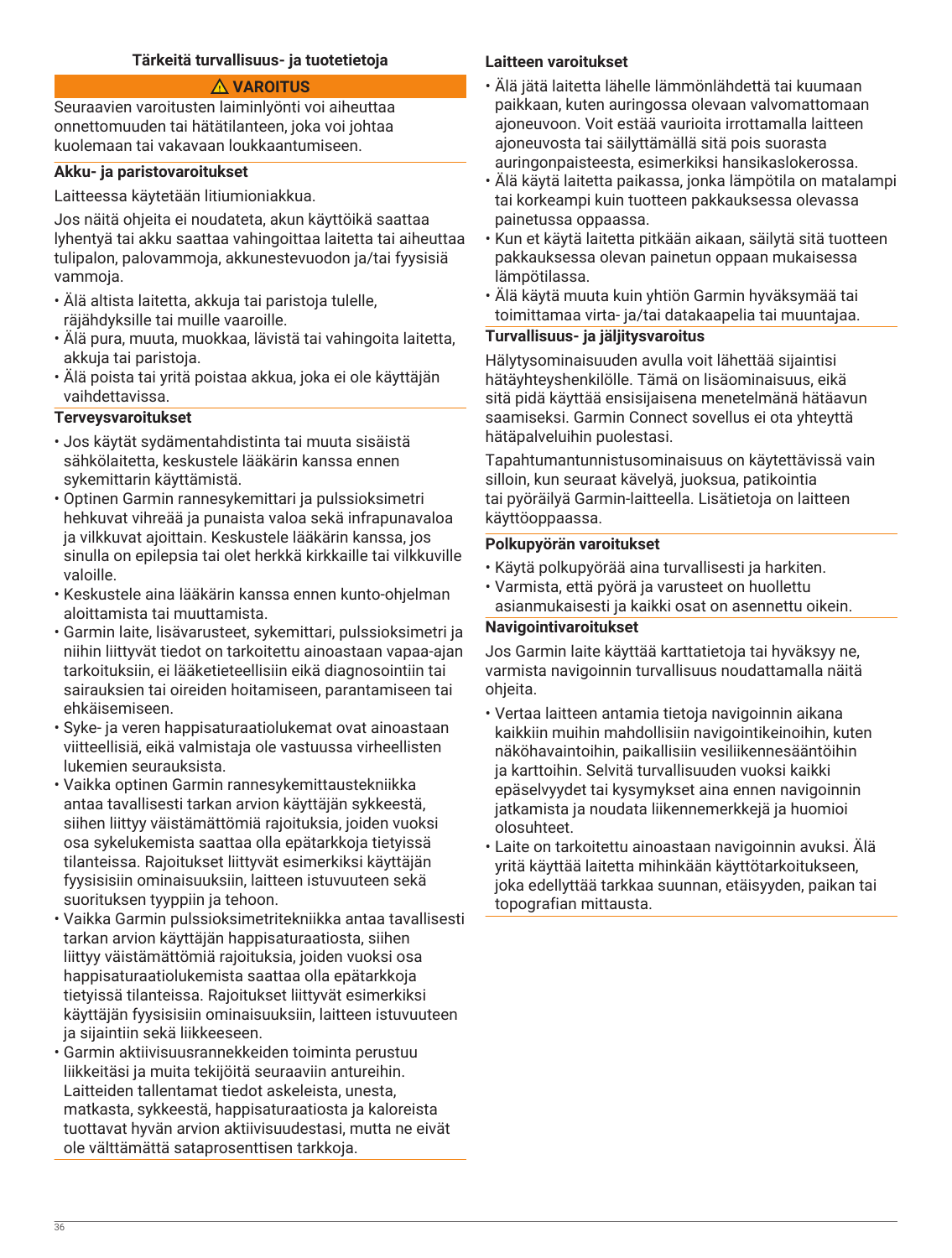## **Maastonavigointivaroitukset**

Jos Garmin laite voi ehdottaa maastoreittejä ulkoiluun, kuten pyöräilyyn, patikointiin ja mönkijöille, varmista maastonavigoinnin turvallisuus noudattamalla näitä ohjeita.

- Käytä aina harkintaa ja tervettä järkeä, kun teet päätöksiä navigoinnista maastossa. Garmin laite antaa ainoastaan reittiehdotuksia. Se ei korvaa tarkkaavaisuutta ja huolellista valmistautumista ulkoiluun. Älä seuraa reittiehdotuksia, jos niissä ehdotetaan laitonta reittiä tai joutuisit vaaralliseen tilanteeseen niitä seuraamalla.
- Vertaa aina laitteessa näkyviä tietoja kaikkiin käytettävissä oleviin navigointilähteisiin, kuten tienviittoihin, polun olosuhteisiin, sääolosuhteisiin ja muihin tekijöihin, jotka voivat vaikuttaa turvallisuuteen navigoitaessa. Selvitä turvallisuuden vuoksi kaikki ristiriitaisuudet aina ennen navigoinnin jatkamista, noudata liikennemerkkejä ja huomioi olosuhteet.
- Huomioi aina ympäristön vaikutukset ja toiminnan luontaiset riskit, ennen kuin lähdet maastoon, erityisesti sään ja siihen liittyvien polun olosuhteiden vaikutukset turvallisuuteen. Varmista, että varusteesi sopivat toimintaan, ennen kuin lähdet navigoimaan vieraille poluille ja teille.

## **HUOMIO**

Seuraavien varoitusten laiminlyönti voi aiheuttaa lieviä tai keskivaikeita vammoja taikka omaisuusvahinkoja.

## **Ihoärsytys**

Joidenkin käyttäjien iho saattaa ärsyyntyä, kun kelloa käytetään pitkään, erityisesti jos käyttäjällä on herkkä iho tai allergioita. Jos havaitset ihoärsytystä, riisu kello ja anna iholle aikaa parantua. Voit estää ihoärsytystä varmistamalla, että kello on puhdas ja kuiva, ja kiinnittämällä kellon ranteeseen sopivan löysälle, ei liian tiukalle. Lisätietoja on osoitteessa [garmin.com/fitandcare](http://www.garmin.com/fitandcare).

## *HUOMAUTUS*

Seuraavien ilmoitusten laiminlyönti voi aiheuttaa vammoja, vaurioittaa omaisuutta tai heikentää laitteen toimintaa.

## **Akkuilmoitus**

Hävitä laite/akut/paristot paikallisten jätehuoltomääräysten mukaisesti.

## **GPS-ilmoitus**

Navigointilaitteen suorituskyky saattaa heiketä, jos laitetta käytetään lähellä laitteita, joiden käyttämät maanpäällisen laajakaistaverkon taajuudet ovat lähellä taajuuksia, joita käytetään maailmanlaajuisissa navigointijärjestelmissä (Global Navigation Satellite System, GNSS), kuten GPS (Global Positioning Service) -järjestelmässä. Näiden laitteiden käyttö saattaa heikentää GNSS-signaalien vastaanottoa.

## **Tuotteiden ympäristöohjelmat**

Tietoja yhtiön Garmin tuotteiden kierrätysohjelmasta sekä WEEE-, RoHS-, REACH-ohjelmista ja muista ohjelmista on osoitteessa [garmin.com/aboutGarmin/environment](http://www.garmin.com/aboutGarmin/environment).

## **Vaatimustenmukaisuusvakuutus**

Garmin vakuuttaa täten, että tämä tuote on direktiivin 2014/53/EU mukainen. EU:n vaatimustenmukaisuusvakuutuksen koko teksti on nähtävissä osoitteessa [garmin.com/compliance](http://www.garmin.com/compliance).

### **Tietoa karttatiedoista**

Garmin käyttää sekä julkishallinnon että yksityisiä tietolähteitä. Lähes kaikissa tietolähteissä on joitakin vääriä tai puutteellisia tietoja. Joistakin maista ei ole saatavissa täydellisiä ja tarkkoja karttatietoja, tai ne ovat erittäin kalliita.

## **Rajoitettu takuu**

TÄMÄ RAJOITETTU TAKUU ANTAA KÄYTTÄJÄLLE TIETTYJÄ LAIN MUKAISIA OIKEUKSIA, JOIDEN LISÄKSI KÄYTTÄJÄLLÄ SAATTAA OLLA MUITA OIKEUKSIA, JOTKA VAIHTELEVAT MAAN JA ALUEEN MUKAAN. GARMIN EI SULJE POIS, RAJOITA EIKÄ KESKEYTÄ MUITA LAIN MUKAISIA OIKEUKSIA, JOITA KÄYTTÄJÄLLÄ SAATTAA OLLA ASUINMAANSA TAI -ALUEENSA MUKAAN. KÄYTTÄJÄ VOI SAADA LISÄTIETOJA ASIASTA TUTKIMALLA MAANSA TAI ALUEENSA LAKEJA.

Muilla kuin ilmailutuotteilla on vuoden materiaalin ja työn virheettömyystakuu ostopäivästä alkaen. Tämän jakson aikana Garmin valintansa mukaan joko korjaa tai vaihtaa osat, jotka vioittuvat normaalissa käytössä. Nämä korjaukset ja vaihdot ovat asiakkaalle maksuttomia osien ja työn osalta. Asiakas on vastuussa kuljetuskuluista. Tämä rajoitettu takuu ei koske (i) kosmeettisia vaurioita, kuten naarmut, kolhut ja lommot, (ii) kuluvia osia, kuten akut, ellei vaurio ole aiheutunut materiaali- tai valmistusviasta, (iii) vahinkoja, jotka aiheutuvat onnettomuudesta, väärinkäytöstä, virheellisestä käytöstä tai veden, tulvan, tulen tai muun luonnonilmiön aiheuttamista vaurioista, (iv) vaurioita, jotka aiheutuvat muun kuin valtuutetun Garmin huoltohenkilön tekemistä huoltotoimenpiteistä, (v) ilman yhtiön Garmin kirjallista lupaa muokattuun tai muutettuun tuotteeseen aiheutuneita vaurioita tai (vi) muilla kuin yhtiön Garmin toimittamilla virtaja/tai datakaapeleilla liitetyn laitteen vaurioita. Lisäksi Garmin pidättää oikeuden hylätä takuuvaatimukset sellaisten tuotteiden tai palvelujen kohdalla, jotka on hankittu ja/tai joita on käytetty minkä tahansa valtion lakien vastaisesti. Garmin tuotteet on tarkoitettu vain apuvälineeksi, eikä niitä tule käyttää mihinkään sellaiseen tarkoitukseen, joka edellyttää tarkkaa suunnan, etäisyyden, sijainnin tai topografian mittausta. Garmin ei takaa navigointituotteiden karttatietojen tarkkuutta tai kattavuutta.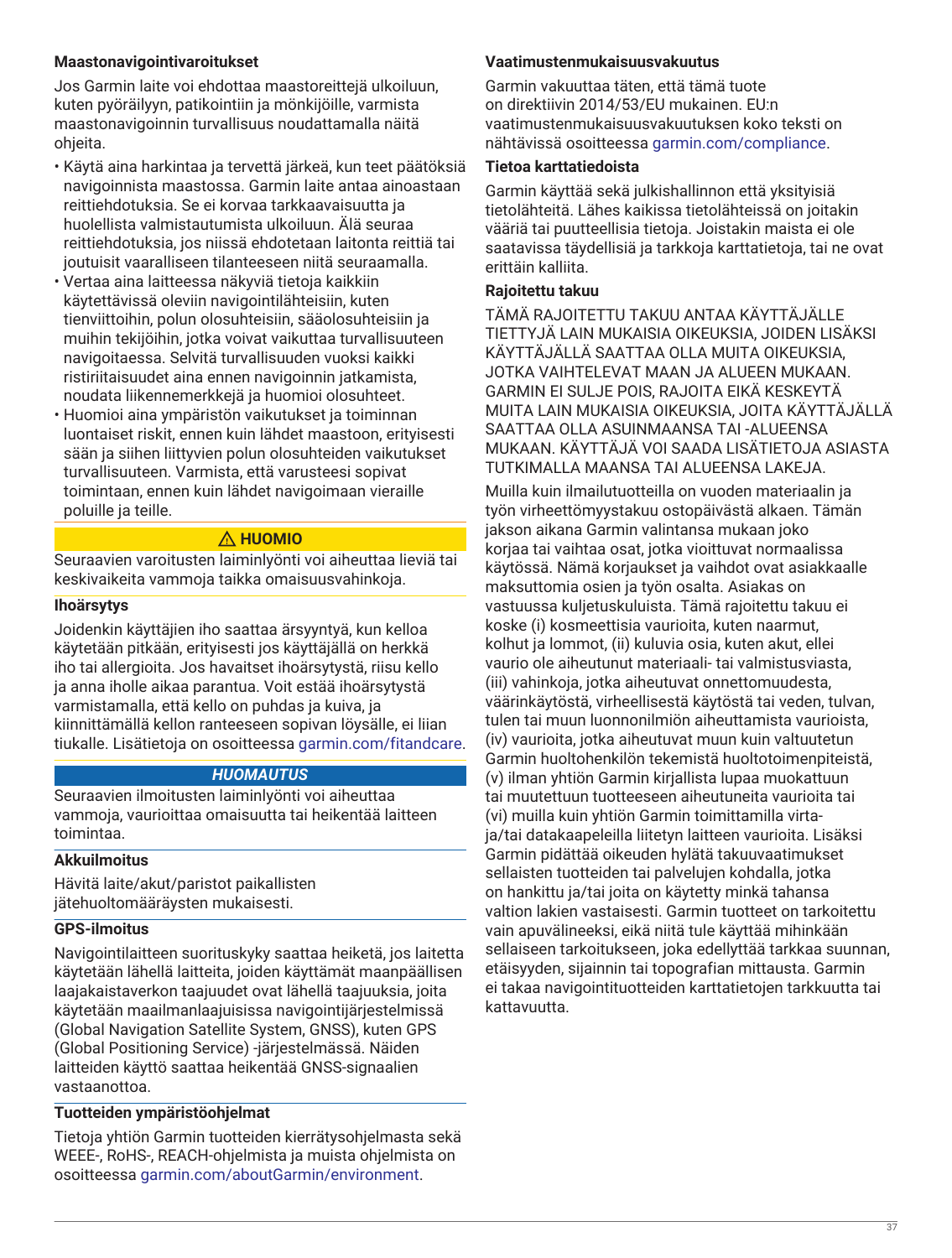Lisäksi tämä rajoitettu takuu ei kata eikä Garmin korvaa Garmin navigointituotteiden suorituskyvyn heikkenemistä, joka johtuu siitä, että tuotetta on käytetty lähellä matkapuhelinta tai muuta laitetta, jonka käyttämät maanpäällisen laajakaistaverkon taajuudet ovat lähellä taajuuksia, joita käytetään maailmanlaajuisissa navigointisatelliittijärjestelmissä (GNSS, Global Navigation Satellite System), kuten GPS (Global Positioning Service) -järjestelmässä. Näiden laitteiden käyttö saattaa heikentää GNSS-signaalien vastaanottoa.

SIINÄ MÄÄRIN KUIN SOVELTUVA LAKI ENIMMILLÄÄN SALLII, TÄSSÄ RAJOITETUSSA TAKUUSSA ESITETYT TAKUUT JA HYVITYKSET OVAT POISSULKEVIA JA NE KORVAAVAT, JA GARMIN NIMENOMAISESTI KIELTÄÄ, KAIKKI MUUT NIMENOMAISET, OLETETUT, LAKISÄÄTEISET JA MUUT TAKUUT JA HYVITYKSET, MUKAAN LUKIEN MUUN MUASSA OLETETUT TAKUUT MYYNTIKELPOISUUDESTA TAI SOPIVUUDESTA TIETTYYN TARKOITUKSEEN SEKÄ LAKISÄÄTEISET HYVITYKSET. TÄMÄ RAJOITETTU TAKUU ANTAA KÄYTTÄJÄLLE TIETTYJÄ LAIN MUKAISIA OIKEUKSIA, JOIDEN LISÄKSI KÄYTTÄJÄLLÄ SAATTAA OLLA MUITA OIKEUKSIA, JOTKA VAIHTELEVAT MAAN JA ALUEEN MUKAAN. JOS SANOUTUMINEN IRTI OLETETUISTA TAKUISTA EI OLE MAAN TAI ALUEEN LAKIEN MUKAAN MAHDOLLISTA, KYSEISTEN TAKUIDEN KESTO RAJOITTUU TÄMÄN RAJOITETUN TAKUUN KESTOON. TIETYILLÄ LAINKÄYTTÖALUEILLA EI SALLITA EPÄSUORIEN TAKUIDEN KESTON RAJOITTAMISTA, JOTEN EDELLÄ MAINITTU RAJOITUS EI EHKÄ KOSKE KAIKKIA KÄYTTÄJIÄ.

GARMIN EI OLE MISSÄÄN TILANTEESSA VASTUUSSA TAKUURIKKOMUKSEEN LIITTYVISSÄ VAATEISSA VÄLILLISISTÄ, ERITYISISTÄ, EPÄSUORISTA TAI SEURANNAISISTA VAHINGOISTA, RIIPPUMATTA SIITÄ, JOHTUVATKO NE TUOTTEEN VÄÄRINKÄYTÖSTÄ, VIRHEELLISESTÄ KÄYTÖSTÄ, TAITAMATTOMASTA KÄYTÖSTÄ VAI TUOTTEEN PUUTTEISTA. JOILLAKIN LAINKÄYTTÖALUEILLA EI SALLITA VÄLILLISTEN TAI SEURANNAISTEN VAHINKOJEN POIS RAJAAMISTA TAI RAJOITTAMISTA, JOTEN YLLÄ OLEVAT RAJOITUKSET EIVÄT EHKÄ KOSKE KAIKKIA KÄYTTÄJIÄ.

Jos käyttäjä toimittaa tämän rajoitetun takuun mukaisen vaatimuksen takuuhuollosta takuuaikana, Garmin harkintansa mukaan: (i) korjaa laitteen käyttäen uusia tai käytettyjä osia, jotka täyttävät yrityksen Garmin laatuvaatimukset, (ii) korvaa laitteen uudella tai kunnostetulla laitteella, joka täyttää yrityksen Garmin laatuvaatimukset, tai (iii) hyvittää laitteen koko ostohinnan. TÄMÄ HYVITYS ON AINOA KÄYTTÄJÄN SAAMA HYVITYS TAKUURIKKOMUKSESTA. Korjatuilla tai vaihdetuilla laitteilla on 90 päivän takuu. Jos laitteen alkuperäinen takuu on vielä voimassa, uusi takuu kestää 90 päivää tai alkuperäisen yhden vuoden takuun loppuun sen mukaan, kumpaan on enemmän aikaa.

Ennen kuin käyttäjä hankkii takuuhuoltoa, hänen kannattaa tutustua ohjeresursseihin osoitteessa [support](http://www.support.garmin.com) [.garmin.com](http://www.support.garmin.com). Jos laite ei toimi oikein, kun käyttäjä on hyödyntänyt mainittuja resursseja, hänen on otettava yhteys yrityksen Garmin valtuuttamaan huoltoon alkuperäisessä ostomaassa tai hankittava takuuhuoltoa osoitteessa [support.garmin.com](http://www.support.garmin.com) olevien ohjeiden mukaisesti. Jos käyttäjä asuu Yhdysvalloissa, hän voi myös soittaa numeroon 1-800-800-1020.

Jos käyttäjä hankkii takuuhuoltoa muualla kuin alkuperäisessä ostomaassa, Garmin ei voi taata, että tuotteen korjaamiseen tai vaihtamiseen tarvittavat osat ja tuotteet ovat saatavilla, koska tuotevalikoima sekä sovellettavat standardit, lait ja säädökset vaihtelevat maittain. Siinä tapauksessa Garmin voi harkintansa ja sovellettavien lakien mukaan korjata tuotteen tai vaihtaa sen vastaaviin Garmin tuotteisiin ja osiin tai edellyttää, että käyttäjä toimittaa tuotteen yrityksen Garmin valtuuttamaan huoltoon alkuperäisessä ostomaassa tai toisessa maassa sijaitsevaan yrityksen Garmin valtuuttamaan huoltoon, joka voi huoltaa tuotteen. Siinä tapauksessa käyttäjä vastaa kaikkien sovellettavien tuonti- ja vientilakien ja -säädösten noudattamisesta sekä kaikista tullimaksuista, veroista, toimitusmaksuista ja muista maksuista. Joissakin tapauksissa Garmin ja sen jälleenmyyjät eivät välttämättä voi huoltaa tuotetta muualla kuin alkuperäisessä ostomaassa tai palauttaa korjattua tai vaihdettua tuotetta käyttäjälle kyseisessä maassa maan sovellettavien standardien, lakien tai säädösten vuoksi.

**Ostokset verkkohuutokaupoista**: Verkkohuutokauppojen vahvistukset eivät käy takuukuitista. Takuupalvelun saamisen ehtona on vähittäismyyjältä saatu alkuperäinen ostokuitti tai sen kopio. Garmin ei korvaa verkkohuutokaupasta hankituista pakkauksista puuttuvia osia.

**Kansainväliset ostot**: Yhdysvaltain ulkopuolella kansainvälisiltä jälleenmyyjiltä ostettuja järjestelmiä varten voi maan mukaan olla erillinen takuu. Mahdollisen takuun myöntää paikallinen maakohtainen jakelija, joka tarjoaa paikallista huoltoa laitteelle. Jakelijan takuut ovat voimassa ainoastaan tarkoitetulla jakelualueella.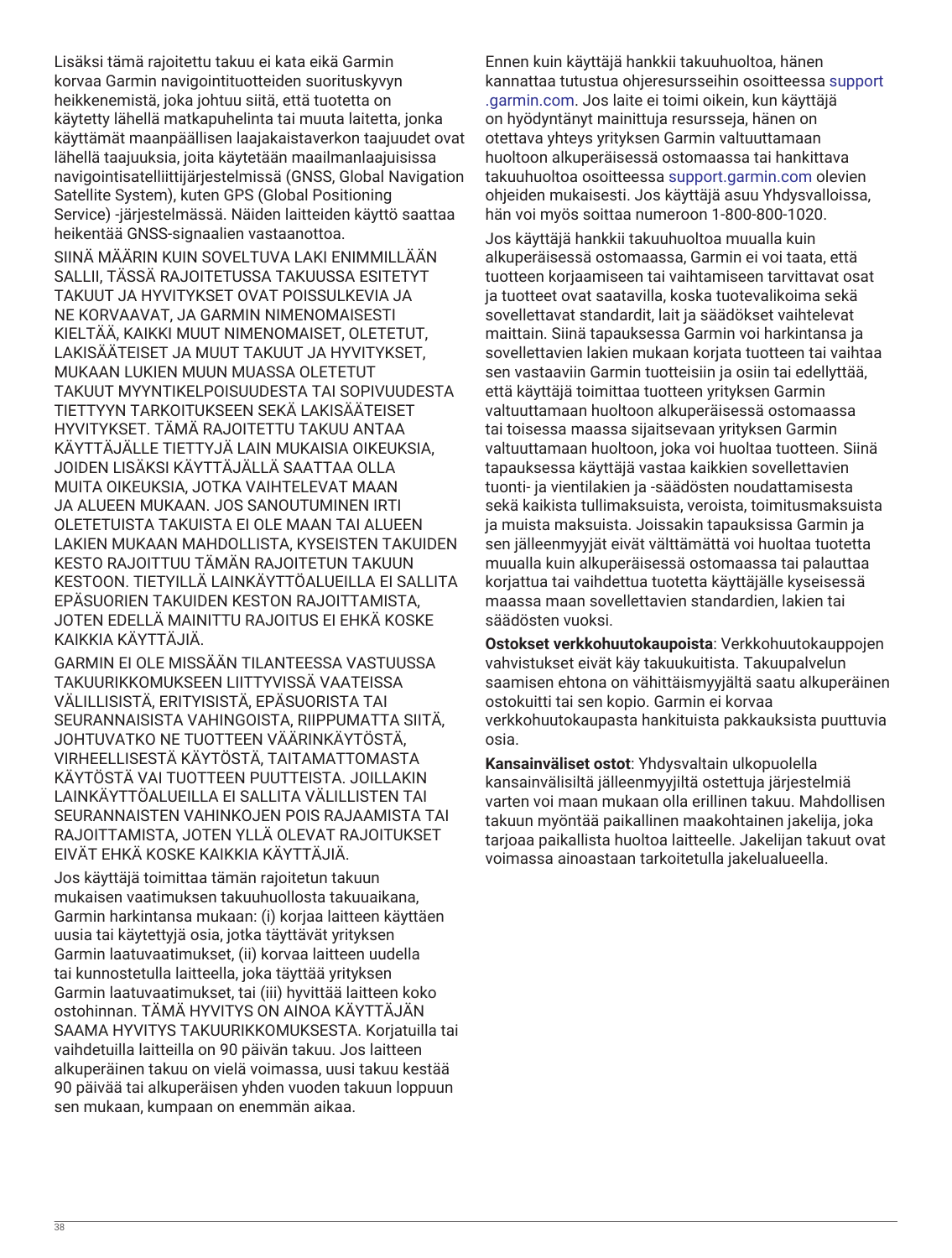## **Viktig sikkerhets- og produktinformasjon**

## **ADVARSEL**

Hvis du ikke tar hensyn til følgende advarsler, kan det føre til ulykke eller medisinsk hendelse med dødsfall eller alvorlig personskade som følge.

#### **Batteriadvarsler**

Et litiumionbatteri brukes i denne enheten.

Hvis disse retningslinjene ikke overholdes, kan levetiden til batteriene bli forkortet, eller det kan oppstå fare for skade på enheten, brann, kjemiske brannsår, elektrolyttlekkasje og/eller personskader.

- Ikke utsett enheten eller batteriene for ild, eksplosjoner eller andre farer.
- Ikke demonter, endre, bearbeid, punkter eller ødelegg enheten eller batteriene.
- Ikke ta ut eller prøv å ta ut batteriet. Det skal ikke byttes ut av bruker.

### **Helseadvarsler**

- Hvis du har en pacemaker eller annen elektronisk enhet i kroppen, må du kontakte legen din før du bruker en pulsmåler.
- Den optiske pulsmåleren Garmin og pulsoksimetersensoren på håndleddet lyser, grønt, rødt og infrarødt og blinker innimellom. Snakk med legen din hvis du har epilepsi eller er følsom for sterkt eller blinkende lys.
- Kontakt alltid legen din før du starter eller endrer et treningsprogram.
- Garmin enheten, tilbehør, pulsmåleren, sensoren for pulsoksimeteret og relaterte data er bare beregnet for å brukes til fritidsaktiviteter, og er ikke egnet til medisinske formål som å stille diagnose eller overvåke, behandle, kurere eller forebygge sykdom eller helsetilstander.
- Avlesningene for puls og oksygennivåer i blodet er bare for referanse, og vi tar ikke ansvar for konsekvensene ved eventuelle feilavlesninger.
- Selv om den optiske pulsmålerteknologien Garmin vanligvis gir en nøyaktig beregning av brukerens puls, har teknologien begrensninger som kan føre til at noen av pulsavlesningene er unøyaktige under visse omstendigheter, inkludert omstendigheter vedrørende brukerens fysiske egenskaper, enhetens passform og aktivitetens karakteristikk og intensitet.
- Selv om sensorteknologien for Garmin pulsoksimeteret vanligvis gir en nøyaktig beregning av oksygennivået i brukerens blod, finnes det iboende begrensninger med teknologien som kan føre til at enkelte avlesninger av oksygennivået er unøyaktige under visse omstendigheter, inkludert brukerens fysiske egenskaper, tilpasningen av enheten, plasseringen av enheten og bevegelse.
- Aktivitetsmålere fra Garmin avhenger av sensorer som måler bevegelsene dine og andre målinger. Dataene og informasjonen fra disse enhetene er ment å være en tilnærmet beregning av aktiviteten din og målingene dine, men de er kanskje ikke fullstendig nøyaktige. Dette inkluderer data om skritt, søvn, avstand, puls, oksygennivå og kalorier.

#### **Enhetsvarsler**

- Ikke la enheten ligge ved en varmekilde eller et sted med høy temperatur, for eksempel i solen i en bil uten tilsyn. Unngå mulighet for skade ved å ta enheten ut av bilen eller oppbevare den i hanskerommet, slik at den ikke utsettes for direkte sollys.
- Ikke bruk enheten hvis temperaturen er utenfor områdene som er angitt i brukerveiledningen i produktesken.
- Når du skal pakke vekk enheten over lengre tid, bør den oppbevares på et sted som er innenfor temperaturområdene som er angitt i brukerveiledningen i produktesken.
- Ikke bruk en strøm-/datakabel og/eller en nettadapter som ikke er godkjent eller levert av Garmin.

## **Sikkerhets- og sporingsadvarsel**

Med assistansefunksjonen kan du sende posisjonen din til en nødkontakt. Dette er en tilleggsfunksjon, og den skal ikke brukes som eneste måte å tilkalle nødhjelp på. Garmin Connect appen kontakter ikke nødtjenester på dine vegne.

Funksjonen for hendelsesregistrering er kun tilgjengelig når du sporer en gåtur-, løpetur-, fjelltur- eller sykkelaktivitet på Garmin-enheten din. Hvis du vil ha mer informasjon, kan du se i enhetens brukerveiledning.

#### **Sykkeladvarsler**

- Bruk alltid sunn fornuft, og betjen sykkelen på en sikker måte.
- Kontroller at sykkelen og festeanordningene vedlikeholdes på riktig måte, og at alle delene er riktig montert.

#### **Navigasjonsadvarsler**

Hvis Garmin enheten bruker eller mottar kartdata, må du følge disse retningslinjene for å sikre trygg navigering.

- Du må alltid sammenligne informasjon som vises på enheten, nøye med alle tilgjengelige navigasjonskilder, inkludert informasjon fra egne observasjoner, lokale bestemmelser og begrensninger for vannveier og kart. For sikkerhets skyld må eventuelle uoverensstemmelser eller spørsmål alltid oppklares før du fortsetter å navigere. Følg skiltene, og ta hensyn til forholdene.
- Bruk denne enheten utelukkende som navigeringshjelp. Ikke bruk enheten til andre formål som krever nøyaktig måling av retning, avstand, beliggenhet eller topografi.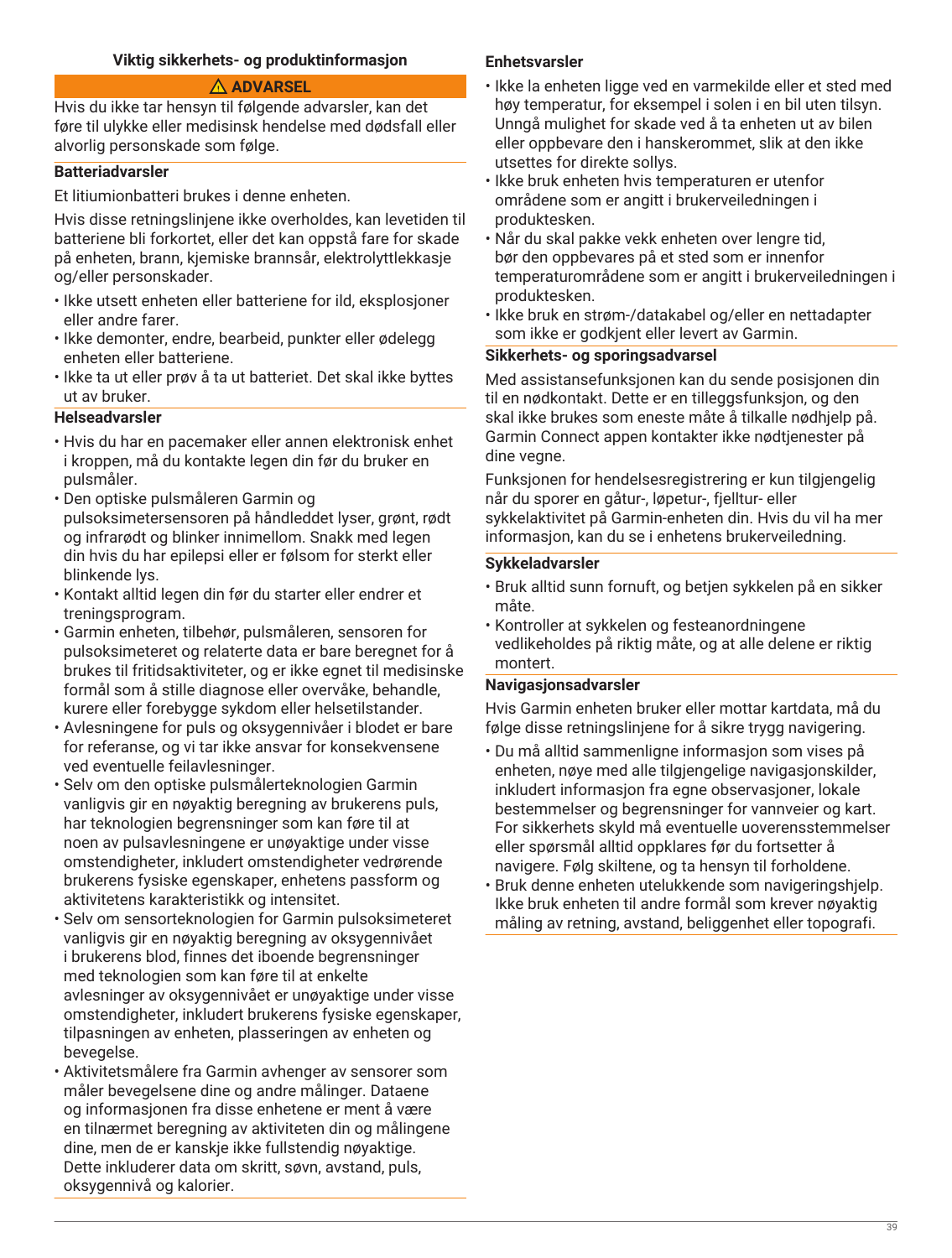## **Advarsler om navigering utenfor vei**

Hvis Garmin enheten kan foreslå ruter utenfor vei til ulike utendørsaktiviteter, for eksempel sykling, fotturer og terrengbilkjøring, må du følge disse retningslinjene for å sikre trygg navigering utenfor vei.

- Bruk alltid sunn fornuft og vis folkevett når du tar avgjørelser om navigering utenfor vei. Garmin enheten kan bare gi forslag til kjøreruter. Den erstatter ikke behovet for å følge med på veien eller riktige forberedelser til utendørsaktiviteter. Ikke følg ruteforslagene hvis de foreslår en ulovlig rute, eller hvis det vil sette deg i en risikabel situasjon.
- Sammenlign alltid informasjonen som vises på enheten, nøye med alle tilgjengelige navigeringskilder, inkludert stiskilt, forholdene på stien, værforhold og andre faktorer som kan påvirke sikkerheten mens du navigerer. For sikkerhets skyld må eventuelle uoverensstemmelser alltid oppklares før du fortsetter å navigere. Følg skilt, og ta hensyn til forholdene.
- Vær alltid oppmerksom på innvirkninger fra miljøet og risikoen forbundet med aktiviteten før du legger ut på aktiviteter utenfor vei, spesielt hva vær og værrelaterte stiforhold kan ha å si for hvor sikkert det er å gjennomføre aktiviteten. Sørg for at du har riktig utstyr og tilbehør for aktiviteten før du navigerer langs spor og stier du ikke kjenner.

## **FORSIKTIG**

Hvis du ikke tar hensyn til følgende merknader, kan det føre til mindre eller moderate personskader, eller eiendomsskade.

## **Hudirritasjon**

Enkelte brukere kan oppleve hudirritasjon etter å ha brukt klokken over en lengre periode, spesielt hvis brukeren har sensitiv hud eller allergier. Hvis du opplever hudirritasjon, må du ta av deg klokken og gi huden tid til å leges. Sørg for at du holder klokken ren og tørr, og at du ikke strammer klokken for hardt på håndleddet, for å unngå hudirritasjon. Du finner mer informasjon på [garmin.com](http://www.garmin.com/fitandcare) [/fitandcare](http://www.garmin.com/fitandcare).

## *LES DETTE*

Hvis du ikke tar hensyn til følgende merknader, kan det føre til personskader eller materielle skader eller påvirke enhetens funksjonalitet.

## **Merknad om batterier**

Kontakt den lokale avfallsstasjonen for å kassere enheten/batteriene i henhold til lokale lover og regler.

## **GPS-merknad**

Hvis du bruker navigasjonsenheten i nærheten av en enhet som bruker et bakkebundet bredbåndnettverk med driftsfrekvenser som likner frekvensene til globale navigasjonssatellittsystemer (GNSS), for eksempel Global Positioning Service (GPS), kan du oppleve at navigasjonsenheten har redusert ytelse. Bruken av slike enheter kan påvirke mottaket av GNSS-signaler.

## **Miljøprogrammer for produkter**

Du finner mer informasjon om

produktresirkuleringsprogrammet til Garmin samt WEEE, RoHS, REACH og andre samsvarsprogrammer på [garmin](http://www.garmin.com/aboutGarmin/environment) [.com/aboutGarmin/environment](http://www.garmin.com/aboutGarmin/environment).

#### **Samsvarserklæring**

Garmin erklærer herved at dette produktet er i samsvar med EU-direktiv 2014/53/EU. EU-samsvarserklæringen er tilgjengelig i sin helhet på følgende nettadresse: [garmin](http://www.garmin.com/compliance) [.com/compliance](http://www.garmin.com/compliance).

#### **Kartdatainformasjon**

Garmin bruker en kombinasjon av offentlige og private datakilder. Så å si alle datakilder inneholder noen uriktige eller ufullstendige data. I noen land er fullstendig og nøyaktig kartinformasjon enten ikke tilgjengelig eller uforholdsmessig dyr.

#### **Begrenset garanti**

DENNE BEGRENSEDE GARANTIEN GIR DEG BESTEMTE JURIDISKE RETTIGHETER, OG DU KAN OGSÅ HA ANDRE RETTIGHETER SOM VARIERER FRA DELSTAT TIL DELSTAT (ELLER ETTER LAND ELLER PROVINS). GARMIN VIL IKKE EKSKLUDERE, BEGRENSE ELLER OPPHEVE ANDRE JURIDISKE RETTIGHETER DU KAN HA I HENHOLD TIL LOVENE I DELSTATEN (ELLER LANDET ELLER PROVINSEN). SE LOVENE I DELSTATEN DIN, LANDET DITT ELLER PROVINSEN DIN FOR Å FÅ EN FULLSTENDIG FORSTÅELSE AV RETTIGHETENE DINE.

Produkter som ikke har med flyteknikk å gjøre, garanteres å være feilfrie med hensyn til materiell og utførelse i ett år fra kjøpsdatoen. I denne perioden vil Garmin, etter eget valg, reparere eller skifte ut enhver komponent som ikke fungerer ved normal bruk. Slike reparasjoner eller utskiftinger utføres kostnadsfritt for kunden, både når det gjelder deler og arbeid, forutsatt at kunden selv dekker eventuelle transportkostnader. Denne begrensede garantien gjelder ikke: (i) kosmetiske skader, for eksempel riper, hakk og bulker; (ii) forbruksdeler, for eksempel batterier, med mindre produktet har blitt skadet på grunn av en defekt i materialet eller utførelsen; (iii) skade som skyldes uhell, misbruk, feil bruk, vann, flom, brann eller andre naturhendelser eller eksterne årsaker; (iv) skade som skyldes service som er utført av personer som ikke er autoriserte serviceleverandører for Garmin; eller (v) skade på et produkt som har blitt endret uten skriftlig tillatelse fra Garmin, eller (vi) skade på et produkt som er koblet til strøm- og/eller datakabler fra andre leverandører enn Garmin. I tillegg forbeholder Garmin seg retten til å nekte garantikrav mot produkter eller tjenester som er innhentet og/eller som brukes i strid med lovene i et hvilket som helst land. Garmin produkter er kun beregnet på bruk som et hjelpemiddel og skal ikke brukes til eventuelle formål som krever nøyaktig måling av retning, avstand, posisjon eller topografi. Garmin gir ingen garantier for nøyaktigheten eller fullstendigheten til kartdataene på navigasjonsprodukter.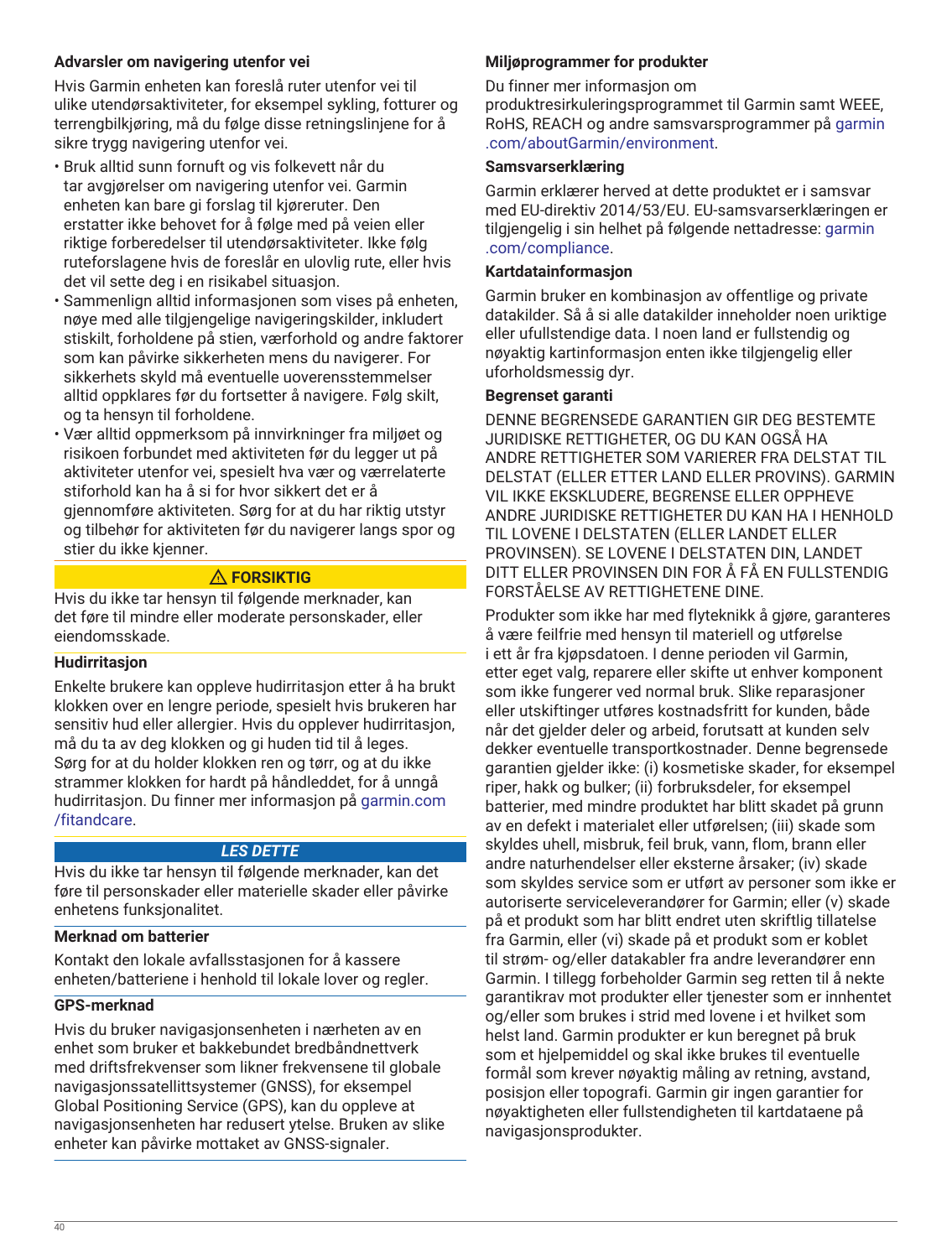Denne begrensede garantien gjelder ikke, og Garmin er ikke ansvarlig for, redusert ytelse på Garmin navigasjonsprodukter som følge av bruk i nærheten av håndsett eller andre enheter som bruker bakkebundne nettverk med driftsfrekvenser som likner frekvenser som brukes av globale navigasjonssatellittsystemer for navigering (GNSS), for eksempel Global Positioning Service (GPS). Bruken av slike enheter kan påvirke mottaket av GNSS-signaler.

I DEN GRAD DET ER TILLATT AV GJELDENDE LOV, ER GARANTIENE OG RETTSMIDLENE SOM BESKRIVES I DENNE BEGRENSEDE GARANTIEN EKSKLUSIVE, OG ERSTATTER ALLE ANDRE GARANTIER OG RETTSMIDLER, OG GARMIN FRASKRIVER SEG UTTRYKKELIG ALLE ANDRE GARANTIER OG RETTSMIDLER, ENTEN DE ER UTTRYKTE, UNDERFORSTÅTTE, LOVPÅLAGTE ELLER ANNET, INKLUDERT, MEN IKKE BEGRENSET TIL, ALLE UNDERFORSTÅTTE GARANTIER FOR SALGBARHET ELLER EGNETHET TIL NOE BESTEMT FORMÅL, LOVPÅLAGT RETTSMIDDEL ELLER ANNET. DENNE BEGRENSEDE GARANTIEN GIR DEG BESTEMTE JURIDISKE RETTIGHETER, OG DU KAN OGSÅ HA ANDRE RETTIGHETER SOM VARIERER FRA DELSTAT TIL DELSTAT OG FRA LAND TIL LAND. HVIS UNDERFORSTÅTTE GARANTIER IKKE KAN FRASKRIVES IFØLGE LOVENE I DELSTATEN ELLER LANDET, ER SLIKE GARANTIER BEGRENSET I VARIGHET TIL DENNE BEGRENSEDE GARANTIEN UTLØPER. NOEN DELSTATER (OG LAND OG PROVINSER) TILLATER IKKE BEGRENSNINGER AV VARIGHETEN TIL EN UNDERFORSTÅTT GARANTI, OG DET ER DERFOR MULIG AT BEGRENSNINGENE OVENFOR IKKE GJELDER FOR DEG.

UNDER INGEN OMSTENDIGHETER SKAL GARMIN HOLDES ANSVARLIG MED HENSYN TIL ET KRAV OM BRUDD PÅ GARANTIEN FOR EVENTUELLE TILFELDIGE, SPESIELLE ELLER INDIREKTE SKADER ELLER FØLGESKADER SOM SKYLDES BRUK, FEILAKTIG BRUK ELLER MANGLENDE EVNE TIL Å BRUKE PRODUKTET ELLER PRODUKTFEIL. NOEN DELSTATER (OG LAND OG PROVINSER) TILLATER IKKE ANSVARSFRASKRIVELSE VED TILFELDIGE SKADER OG FØLGESKADER, OG DET ER DERFOR MULIG AT BEGRENSNINGENE OVENFOR IKKE GJELDER FOR DEG.

Hvis du i garantiperioden sender inn et krav om service som dekkes av garantien i henhold til denne begrensede garantien, vil Garmin etter eget valg: (i) reparere enheten ved hjelp av nye eller brukte deler som møter kvalitetskravene til Garmin, (ii) erstatte enheten med en ny eller utbedret enhet som møter kvalitetskravene til Garmin, eller (iii) bytte enheten mot full refusjon av kjøpesummen. DETTE RETTSMIDDELET VIL VÆRE DITT ENESTE OG EKSKLUSIVE RETTSMIDDEL VED EVENTUELLE GARANTIBRUDD. Reparerte eller erstattede enheter har en garanti på 90 dager. Hvis enheten som sendes inn, fortsatt er dekket av den opprinnelige garantien, gjelder den nye garantien i 90 dager eller til den opprinnelige garantien på ett år utløper, avhengig av hvilken av dem som varer lengst.

Før du ber om service som dekkes av garantien, kan du søke hjelp via de nettbaserte hjelperessursene på [support.garmin.com](http://www.support.garmin.com). Hvis enheten fortsatt ikke fungerer etter at du har søkt hjelp via disse ressursene, kan du kontakte et Garmin autorisert servicested i landet hvor du kjøpte enheten, eller du kan følge instruksjonene på [support.garmin.com](http://www.support.garmin.com) for å få service som dekkes av garantien. Hvis du befinner deg i USA, kan du også ringe 1-800-800-1020.

Hvis du ber om service som dekkes av garantien utenfor landet hvor du kjøpte enheten, kan ikke Garmin garantere at delene og produktene som kreves for å reparere eller erstatte produktet ditt, er tilgjengelig som følge av ulikt produktutvalg og ulike gjeldende standarder, lover og regler. I slike tilfeller kan Garmin etter eget skjønn og i den grad gjeldende lovverk tillater det, reparere eller erstatte produktet ditt med tilsvarende Garmin produkter og deler eller kreve at du sender inn produktet ditt til et Garmin servicested i landet hvor du kjøpte produktet eller til et Garmin autorisert servicested i et annet land som kan tilby deg service. Du blir da ansvarlig for å overholde alle gjeldende lover og regler for import og eksport samt for å betale tollgebyr, MVA, frakt og andre tilknyttede skatter og kostnader. I noen tilfeller kan Garmin og våre forhandlere være ute av stand til å tilby deg service av produktet ditt i et land utenfor landet hvor du kjøpte produktet eller returnere et reparert eller erstattet produkt til deg i det landet som følge av gjeldende lover eller regler i det landet.

**Kjøp på nettauksjoner**: Bekreftelser fra nettauksjoner godtas ikke som dokumentasjon i garantisaker. Det kreves en original eller kopi av kvitteringen fra det opprinnelige utsalgsstedet for at en reparasjon skal dekkes av garantien. Garmin vil ikke erstatte manglende komponenter fra en pakke som er kjøpt gjennom en Internett-auksjon.

**Internasjonale kjøp:** En separat garanti kan gis av internasjonale distributører for enheter som er kjøpt utenfor USA, avhengig av landet. Hvis det er aktuelt, gis denne garantien av den lokale distributøren, og denne distributøren utfører lokal service på enheten. Distributørgarantier er bare gyldige i området for tiltenkt distribusjon.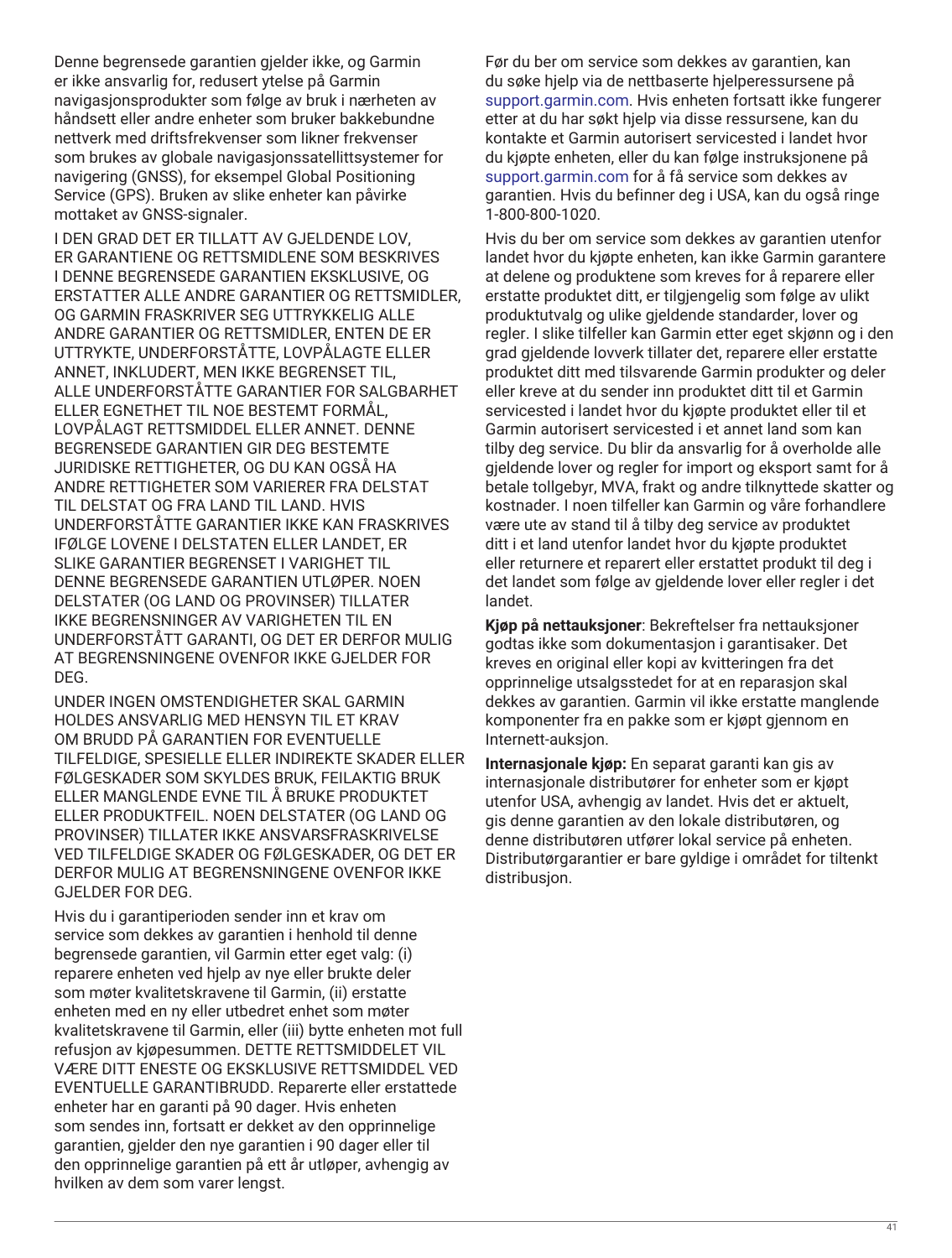### **Viktig säkerhets- och produktinformation**

### **VARNING**

Om du inte uppmärksammar följande varningar kan det resultera i olyckor eller medicinska situationer som kan sluta med dödsfall eller allvarlig personskada.

### **Batterivarningar**

Ett litiumjonbatteri används i enheten.

Om dessa riktlinjer inte följs kan batteriernas livslängd förkortas eller så kan de orsaka skada på enheten, brand, kemisk brännskada, elektrolytläckage och/eller personskada.

- Utsätt inte enheten eller batterierna för brand, explosion eller annan fara.
- Du får inte ta isär, ändra, punktera eller skada enheten eller batterierna.
- Försök inte ta bort ett batteri som inte går att byta ut av användaren.

## **Hälsovarningar**

- Om du har en pacemaker eller något annat elektroniskt implantat ska du rådgöra med din läkare innan du använder en pulsmätare.
- Garmin mätaren för optisk pulsmätning vid handleden och pulsoximetersensorn avger grönt, rött och infrarött ljus och blinkar då och då. Rådgör med din läkare om du har epilepsi eller är känslig för starka eller blinkande ljus.
- Rådgör alltid med din läkare innan du börjar eller ändrar ett träningsprogram.
- Garmin enheten, tillbehör, pulsmätare, pulsoximetersensorn och relaterade data är endast avsedda att användas i rekreationssyfte och inte i medicinskt syfte. De kan inte diagnostisera, övervaka, behandla, bota eller förhindra sjukdom eller sjukdomsliknande tillstånd.
- Mätvärdena för puls och blodsyremättnad fungerar endast som referens och inget ansvar tas för konsekvenserna av eventuella felaktiga mätvärden.
- Även om Garmin tekniken för optisk pulsmätning vid handleden normalt ger en exakt beräkning av användarens puls, har tekniken begränsningar som under vissa omständigheter kan leda till att pulsmätarens värden inte blir exakta. Sådana omständigheter omfattar fysiska kännetecken, enhetens passform och typ samt aktivitetens intensitet.
- Även om Garmin tekniken i pulsoximetersensorn vanligtvis ger en exakt beräkning av användarens blodsyremättnad, har tekniken begränsningar som under vissa omständigheter kan leda till att värdena för blodsyremättnad inte blir exakta. Sådana omständigheter omfattar användarens fysiska kännetecken, enhetens passform och placering, samt användarens rörelser.
- Garmin aktivitetsmätare förlitar sig på sensorer som spårar din rörelse och registrerar mätdata. Data och information som tillhandahålls av dessa enheter är avsedda att utgöra en bra uppskattning av din aktivitet, men är kanske inte 100 % korrekt. Det gäller information om steg, sömn, sträcka, puls, syremättnad och kalorier.

#### **Enhetsvarningar**

- Utsätt inte enheten för värmekällor och lämna den inte på en varm plats, t.ex. i en bil parkerad i solen. För att förhindra att skador uppstår ska enheten tas med från bilen eller skyddas från direkt solljus, till exempel genom att den läggs i handskfacket.
- Använd inte enheten utanför de temperaturområden som anges i den tryckta användarhandboken i produktförpackningen.
- Om du ska förvara enheten under en längre tid ska du förvara den inom de temperaturområden som finns angivna i den tryckta användarhandboken i produktförpackningen.
- Använd inte strömkablar, datakablar eller strömadaptrar som inte godkänts eller levererats av Garmin.

#### **Säkerhets- och spårningsvarning**

Med assistansfunktionen kan du skicka din plats till en nödsituationskontakt. Det här är en extrafunktion och bör inte användas som primär metod för att få hjälp i en nödsituation. Garmin Connect appen kontaktar inte räddningstjänsten å dina vägnar.

Funktionen för händelsedetektering är endast tillgänglig när du spårar en gång-, löpnings-, vandrings- eller cyklingsaktivitet på din Garmin-enhet. Mer information finns i enhetens användarhandbok.

### **Cykelvarningar**

- Använd alltid ditt bästa omdöme och använd cykeln på ett säkert sätt.
- Se till att din cykel och tillhörande material underhålls på rätt sätt och att alla delar är korrekt installerade.

#### **Navigeringsvarningar**

Om din Garmin enhet använder eller accepterar kartdata följer du dessa riktlinjer för säker navigering.

- Jämför alltid noggrant den information som enheten visar med alla tillgängliga navigeringskällor, inklusive information från visuella iakttagelser, lokala farvattensbestämmelser och begränsningar samt kartor. Åtgärda alltid för säkerhets skull alla avvikelser eller frågor innan du fortsätter navigeringen och var uppmärksam på alla skyltar och förhållanden.
- Använd den här enheten endast som navigationshjälp. Försök inte att använda enheten för något ändamål där exakt mätning av riktning, avstånd, plats eller topografi krävs.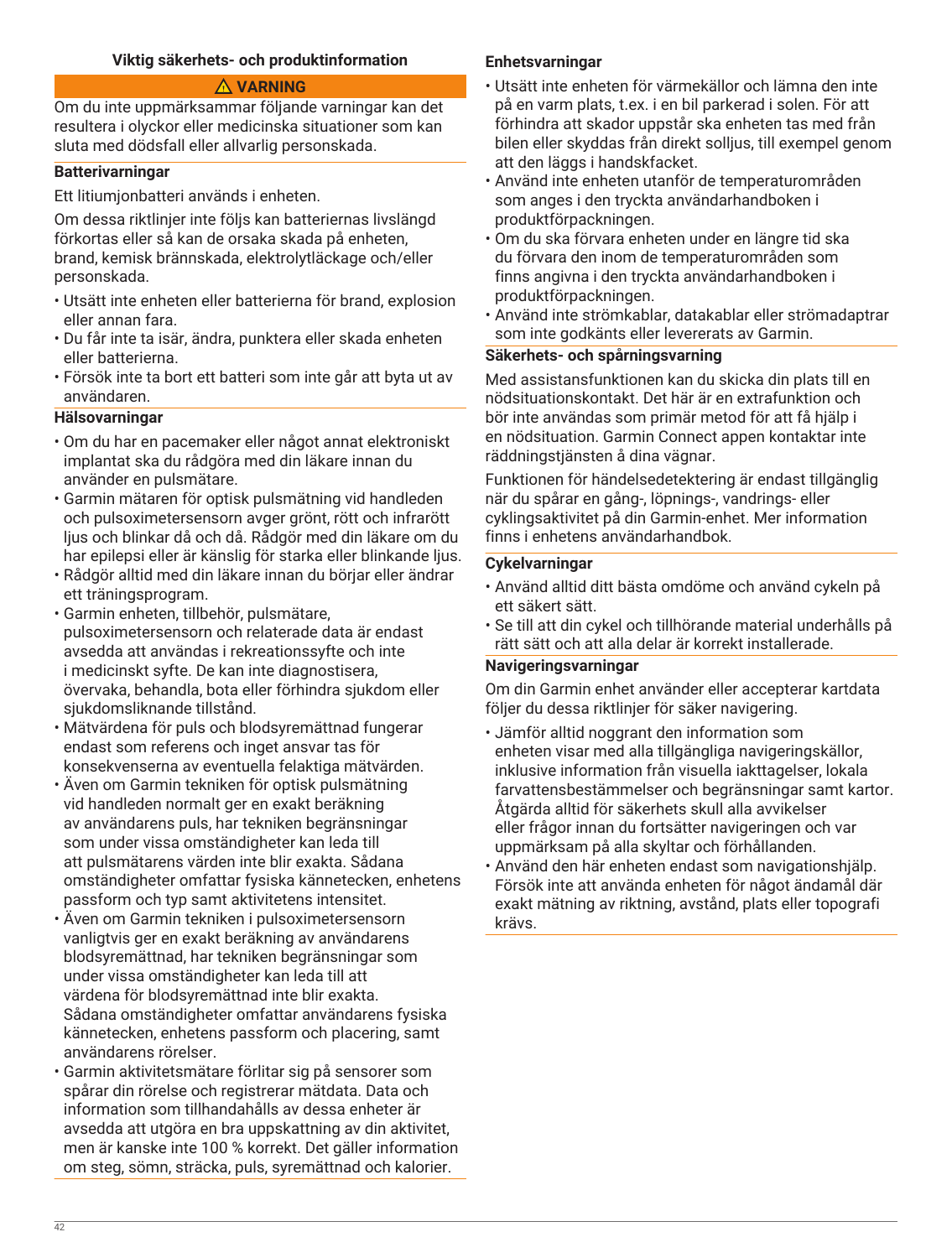## **Terrängnavigeringsvarningar**

Om Garmin enheten kan föreslå terrängrutter för olika utomhusaktiviteter, t.ex. cykling, vandring och fordon för alla terränger följer du dessa riktlinjer för säker terrängnavigering.

- Använd alltid ett gott omdöme och sunt förnuft när du navigerar i terräng. Garmin enheten är utformad för att endast ge ruttförslag. Den kan inte ersätta din egen uppmärksamhet och god förberedelse för friluftsaktiviteter. Följ inte ruttförslagen om de medför en olaglig manöver eller skulle försätta dig i en situation som inte är säker.
- Du ska alltid noggrant jämföra information som enheten visar med alla tillgängliga navigeringskällor inklusive vägskyltar, vägförhållanden, trafikstockning, väderleksförhållanden och andra faktorer som kan påverka säkerheten under körning. Åtgärda alltid för säkerhets skull alla avvikelser innan du fortsätter navigeringen och uppmärksamma alla skyltar och förhållanden.
- Tänk alltid på miljöpåverkan och de risker som kan uppstå innan du utövar terrängaktiviteter, framför allt hur vädret och väderrelaterade förhållanden på terrängleden kan påverka din säkerhet under aktiviteten. Se till att du är lämpligt klädd och har rätt utrustning för din aktivitet innan du navigerar på obekanta stigar och leder.

## **OBSERVERA**

Underlåtenhet att beakta följande försiktighetsåtgärder kan leda till mindre eller medelsvåra personskador eller skada på egendom.

## **Hudirritation**

Vissa användare kan uppleva hudirritation efter långvarig användning av klockan, särskilt om användaren har känslig hud eller allergier. Om du upplever att huden blir irriterad ska du ta av dig klockan och ge huden tid att läka. Se till att klockan är ren och torr och dra inte åt den för hårt för att undvika hudirritation. Mer information finns på [garmin.com/fitandcare.](http://www.garmin.com/fitandcare)

#### *OBS!*

Underlåtenhet att beakta följande meddelande kan leda till personlig skada eller egendomsskada, och påverka enhetens funktionalitet negativt.

#### **Batterimeddelande**

Kontakta lokala avfallsmyndigheter för information om var du kan kasta enheten/batterierna i enlighet med lokala lagar och bestämmelser.

## **GPS-meddelande**

Navigeringsenhetens prestanda kan bli sämre om du använder den i närheten av enheter som använder markbundet bredbandsnätverk nära de frekvenser som används av Global Navigation Satellite System (GNSS), t.ex. Global Positioning Service (GPS). Användning av sådana enheter kan försämra mottagningen av GNSSsignaler.

## **Miljöprogram för produkter**

Information om Garmin produktåtervinningsprogram och WEEE, RoHS, REACH och andra kompabilitetsprogram hittar du på [garmin.com/aboutGarmin/environment](http://www.garmin.com/aboutGarmin/environment).

## **Överensstämmelseförklaring**

Härmed intygar Garmin att denna produkt överensstämmer med kraven i direktivet 2014/53/ EG. Den fullständiga texten i EG-förklaringen om överensstämmelse finns på följande internetadress: [garmin.com/compliance](http://www.garmin.com/compliance).

#### **Information om kartdata**

Garmin använder en kombination av privata datakällor och datakällor från myndigheter. Så gott som alla datakällor innehåller en del felaktiga eller ofullständiga data. I vissa länder är fullständig och exakt kartinformation inte tillgänglig eller oöverkomligt dyr.

### **Begränsad garanti**

DENNA BEGRÄNSADE GARANTI GER DIG SPECIFIKA LAGLIGA RÄTTIGHETER, OCH DU KAN HA ANDRA LAGSTADGADE RÄTTIGHETER SOM KAN VARIERA FRÅN STAT TILL STAT (ELLER LAND ELLER REGION). GARMIN UTESLUTER INTE, BEGRÄNSAR ELLER DRAR IN ANDRA JURIDISKA RÄTTIGHETER DU KAN HA ENLIGT LAGARNA I DITT OMRÅDE (ELLER LAND ELLER REGION). FÖR EN FULLSTÄNDIG FÖRSTÅELSE AV DINA RÄTTIGHETER BÖR DU KONSULTERA LAGARNA I DITT LAND ELLER REGION.

Icke-flygprodukter garanteras vara fria från defekter i material och utförande i ett år från inköpsdatumet. Under denna tid kommer Garmin att efter eget gottfinnande reparera eller ersätta komponenter som inte fungerar vid normal användning. Sådana reparationer eller ersättningar görs utan någon avgift för kunden vad gäller delar eller arbete, förutsatt att kunden står för alla transportkostnader. Den här begränsade garantin gäller inte för: (i) kosmetiska skador, t.ex. repor, hack och bulor, (ii) förbrukningsdelar, t.ex. batterier, såvida inte produktskadan uppstått p.g.a. defekter i material eller arbete, (iii) skada orsakad av olycka, missbruk, vatten, översvämning, brand eller andra naturhändelser eller yttre orsaker, (iv) skada orsakad av service utförd av någon som inte är behörig serviceleverantör åt Garmin, (v) skada på en produkt som har modifierats eller ändrats utan skriftligt tillstånd från Garmin, eller (vi) skada på en produkt som har anslutits till ström- och/eller datakablar som inte tillhandahålls av Garmin. Garmin förbehåller sig dessutom rätten att avslå garantianspråk avseende produkter eller tjänster som anskaffats och/eller använts på något sätt som strider mot något lands lagar. Garmin produkter är endast avsedda att användas som hjälp och får inte användas till något ändamål som kräver exakt mätning av riktning, sträcka, plats eller topografi. Garmin lämnar inga garantier för navigeringsprodukter angående kartuppgifternas riktighet eller fullständighet.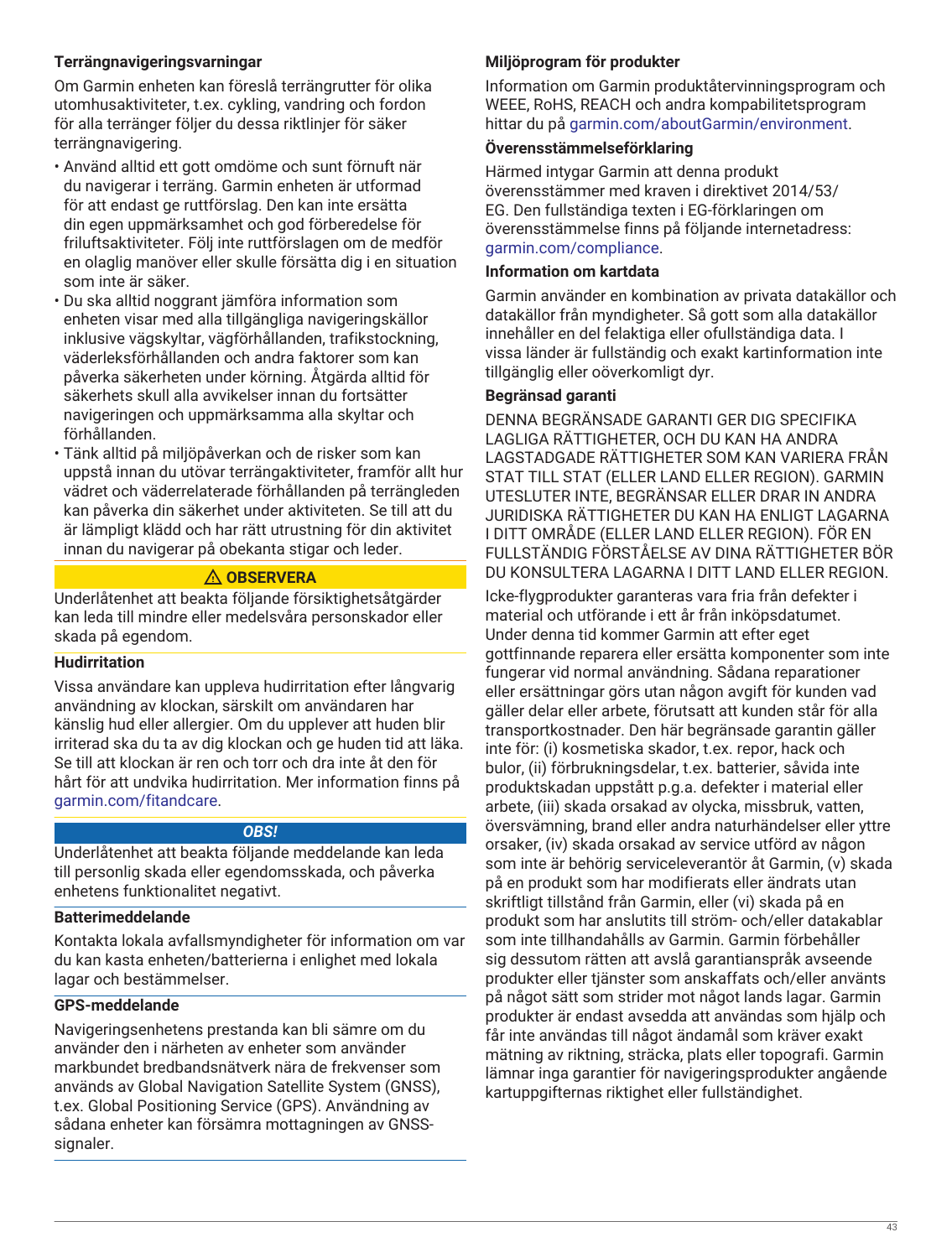Denna begränsade garanti gäller dessutom inte för, och Garmin är inte ansvarig för, någon försämring av prestanda hos någon Garmin navigationsprodukt till följd av dess användning i närheten av mobiltelefon eller annan anordning som utnyttjar markbundet bredbandsnätverk som arbetar på eller nära de frekvenser som används av Global Navigation Satellite System (GNSS), t.ex. Global Positioning Service (GPS). Användning av sådana enheter kan försämra mottagningen av GNSS-signaler.

SÅ LÅNGT SOM ÄR TILLÅTET ENLIGT GÄLLANDE LAG GÄLLER DE GARANTIER OCH KOMPENSATIONER SOM ANGES I DENNA BEGRÄNSADE GARANTI MED ENSAMRÄTT OCH I STÄLLET FÖR, OCH GARMIN FRISKRIVER SIG UTTRYCKLIGEN FRÅN, ALLA ANDRA GARANTIER OCH KOMPENSATIONER, VARE SIG UTTRYCKLIGA, UNDERFÖRSTÅDDA, LAGSTADGADE ELLER PÅ ANNAT SÄTT, INKLUSIVE, UTAN BEGRÄNSNING, UNDERFÖRSTÅDDA GARANTIER OM SÄLJBARHET ELLER LÄMPLIGHET FÖR ETT VISST ÄNDAMÅL, LAGSTIFTAD KOMPENSATION ELLER PÅ ANNAT SÄTT. DENNA BEGRÄNSADE GARANTI GER DIG SPECIFIKA LAGLIGA RÄTTIGHETER, OCH DU KAN HA ANDRA LAGSTADGADE RÄTTIGHETER SOM KAN VARIERA FRÅN STAT TILL STAT OCH FRÅN LAND TILL LAND. OM FRISKRIVNING FRÅN UNDERFÖRSTÅDDA GARANTIER INTE TILLÅTS ENLIGT LAGSTIFTNING I DITT OMRÅDE ELLER LAND, ÄR VARAKTIGHETEN AV SÅDANA GARANTIER BEGRÄNSADE GENOM DENNA BEGRÄNSADE GARANTI. VISSA STATER (OCH LAND OCH REGIONER) TILLÅTER INTE BEGRÄNSNINGAR AV VARAKTIGHETEN AV EN UNDERFÖRSTÅDD GARANTI, SÅ OVANSTÅENDE BEGRÄNSNINGAR KANSKE INTE GÄLLER DIG.

GARMIN SKA UNDER INGA OMSTÄNDIGHETER VID ÖVERTRÄDELSE AV GARANTIN HÅLLAS ANSVARIGT FÖR NÅGRA TILLFÄLLIGA, SÄRSKILDA, INDIREKTA SKADOR ELLER FÖLJDSKADOR, VARE SIG DE ORSAKAS AV ANVÄNDNING, MISSBRUK ELLER OFÖRMÅGA ATT ANVÄNDA PRODUKTEN ELLER AV DEFEKTER I PRODUKTEN. VISSA STATER (OCH LAND OCH REGIONER) TILLÅTER INTE BEGRÄNSNING AV TILLFÄLLIGA SKADOR ELLER FÖLJDSKADOR, SÅ OVANSTÅENDE BEGRÄNSNINGAR GÄLLER KANSKE INTE DIG.

Om du under garantiperioden gör anspråk på garantiservice i enlighet med den här begränsade garantin, kommer Garmin, efter eget val: (i) reparera enheten med nya delar eller tidigare använda delar som uppfyller Garmins kvalitetsstandarder, (ii) ersätta enheten med en ny enhet eller rekonditionerad enhet som uppfyller Garmins kvalitetsstandarder, eller (iii) byta enhet för en fullständig återbetalning av inköpspriset. DENNA KOMPENSATION ÄR DIN ENDA KOMPENSATION FÖR EN ÖVERTRÄDELSE AV GARANTIN. Reparerade eller utbytta enheter har 90 dagars garanti. Om enheten fortfarande omfattas av den ursprungliga garantin gäller den nya garantin i 90 dagar eller till slutet av den ursprungliga ettårsgarantin, beroende på vad som inträffar först.

Innan du söker garantiservice kan du besöka och granska onlinehjälpsresurserna som finns på [support](http://www.support.garmin.com) [.garmin.com](http://www.support.garmin.com). Om enheten fortfarande inte fungerar korrekt efter användning av dessa resurser, kontaktar du en Garmin auktoriserad serviceverkstad i det ursprungliga inköpslandet eller följer instruktionerna på [support.garmin](http://www.support.garmin.com) [.com](http://www.support.garmin.com) för att erhålla garantiservice. Om du är i USA kan du också ringa 1-800-800-1020.

Om du efterfrågar garantiservice utanför det ursprungliga inköpslandet, kan Garmin inte garantera att alla komponenter och produkter som behövs för att reparera eller ersätta produkten finns tillgängliga på grund av skillnader i produktutbud och gällande standarder, lagar och förordningar. I så fall kan Garmin, efter eget gottfinnande och enligt gällande lagar, reparera eller ersätta produkten med jämförbara Garmin produkter och delar eller kräva att du skickar produkten till ett Garmin auktoriserat servicecenter i inköpslandet eller till ett Garmin auktoriserat servicecenter i ett annat land som kan utföra service på produkten, i vilket fall du ansvarar själv för att följa alla tillämpliga importoch exportrestriktioner och för att betala alla tullar, moms, fraktkostnader och andra associerade skatter och avgifter. I vissa fall kan Garmin och dess återförsäljare kanske inte serva produkten i ett land utanför det ursprungliga inköpslandet eller returnera en reparerad eller utbytt produkt till dig i det landet på grund av gällande standarder, lagar eller förordningar i landet.

**Köp från onlineauktion**: Bekräftelser på onlineauktion godkänns inte som garantiverifikation. Om du vill ha garantiservice måste du ha det ursprungliga inköpskvittot, eller en kopia av den, från ursprungsåterförsäljaren. Garmin ersätter inte komponenter som saknas från en förpackning som köpts via en online-auktion.

**Internationella inköp**: En separat garanti kan tillhandahållas av internationella distributörer för enheter som inköpts utanför USA beroende på land. Om tillämpligt tillhandahålls denna garanti av den lokala, inhemska distributören och denna distributör tillhandahåller service lokalt för din enhet. Distributörsgarantier är endast giltiga i det avsedda distributionsområdet.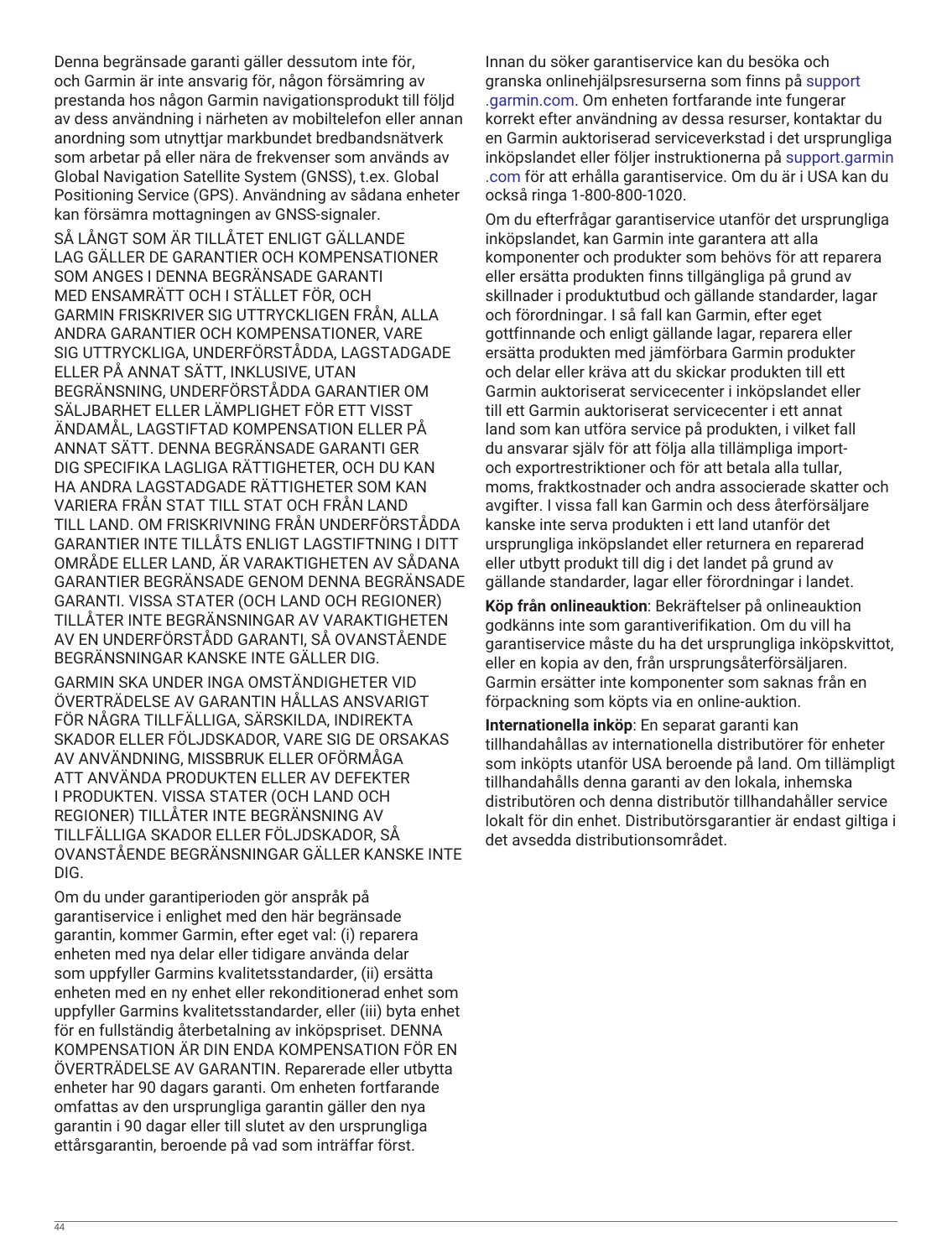## **Ważne informacje dotyczące bezpieczeństwa i produktu**

## **OSTRZEŻENIE**

Zignorowanie poniższych ostrzeżeń może prowadzić do wypadków lub zdarzeń medycznych skutkujących śmiercią lub poważnymi obrażeniami ciała.

## **Ostrzeżenia dotyczące akumulatora**

Urządzenie jest zasilane baterią litowo-jonową.

Nieprzestrzeganie poniższych zaleceń może doprowadzić do skrócenia czasu sprawnego działania akumulatora, a nawet grozić uszkodzeniem urządzenia, pożarem, oparzeniem substancjami chemicznymi, wyciekiem elektrolitu i/lub zranieniem.

- Urządzenie i baterie należy chronić przed ogniem, wybuchami i innymi zagrożeniami.
- Nie wolno rozbierać urządzenia ani baterii na części, modyfikować, odnawiać, przedziurawiać ani w jakikolwiek inny sposób naruszać integralności ich obudowy.
- Podejmowanie jakichkolwiek prób wymontowania tej baterii jest zabronione.

## **Ostrzeżenia dotyczące zdrowia**

- W przypadku rozrusznika serca lub innego wewnętrznego urządzenia elektronicznego przed użyciem czujnika tętna należy skonsultować się z lekarzem.
- Urządzenie z technologią optycznego pomiaru tętna na nadgarstku Garmin i pulsoksymetr emitują światło zielone, czerwone i podczerwone, migając co pewien czas. Skonsultuj się z lekarzem, jeśli cierpisz na epilepsję lub masz zwiększoną wrażliwość na jasne lub migające światło.
- Przed rozpoczęciem lub wprowadzeniem zmian w programie ćwiczeń należy zawsze skonsultować się z lekarzem.
- Urządzenie Garmin, akcesoria, czujnik tętna, pulsoksymetr oraz powiązane dane mogą być wykorzystywane wyłącznie w celach rekreacyjnych, a nie w celach medycznych. Nie należy ich wykorzystywać do diagnozowania, łagodzenia objawów ani leczenia jakichkolwiek chorób lub problemów zdrowotnych, ani do zapobiegania im.
- Odczyty tętna oraz saturacji krwi tlenem służą wyłącznie do celów informacyjnych i mogą być błędne, za co nie ponosimy żadnej odpowiedzialności.
- Chociaż technologia optycznego pomiaru tętna na nadgarstku Garmin zwykle dokładnie mierzy tętno, nie jest pozbawiona pewnych ograniczeń, które mogą powodować niedokładność pomiaru ze względu na m.in. cechy fizyczne użytkownika, dopasowanie urządzenia oraz typ i intensywność aktywności.
- Chociaż technologia zastosowana w pulsoksymetrze Garmin zwykle dokładnie mierzy poziom tlenu we krwi, nie jest pozbawiona pewnych ograniczeń, które mogą powodować niedokładność pomiaru ze względu na m.in. cechy fizyczne użytkownika, dopasowanie urządzenia, jego umiejscowienie oraz ruch wykonywany przez użytkownika.

• Monitory aktywności Garmin wykorzystują czujniki, które śledzą ruch oraz wykonują inne pomiary. Zebrane przez nie dane odzwierciedlają aktywność i rejestrowane parametry jedynie w przybliżeniu informacje o wykonanych krokach, śnie, pokonanej odległości, tętnie, saturacji krwi i kaloriach mogą nie być w pełni dokładne.

#### **Ostrzeżenia dotyczące urządzenia**

- Urządzenia nie należy pozostawiać w pobliżu źródeł ciepła ani w miejscach narażonych na działanie wysokiej temperatury, np. w samochodzie zaparkowanym na słońcu. Aby uniknąć ryzyka uszkodzenia urządzenia, należy je wyjąć z samochodu albo ukryć w miejscu nienarażonym na bezpośrednie działanie promieni słonecznych, np. w schowku w desce rozdzielczej.
- Urządzenia nie wolno używać w temperaturach wykraczających poza zakres podany w wydrukowanym podręczniku użytkownika dołączonym do opakowania produktu.
- Jeśli urządzenie nie będzie używane przez dłuższy czas, należy je przechowywać w temperaturze określonej w wydrukowanym podręczniku użytkownika dołączonym do opakowania produktu.
- Nie używać przewodu zasilającego, przewodu do przesyłu danych ani zasilacza, który nie został zatwierdzony do użytku lub dostarczony przez firmę Garmin.

#### **Ostrzeżenie bezpieczeństwa i śledzenia**

Funkcja pomocy umożliwia przesłanie Twojej lokalizacji do kontaktu alarmowego. Jest to funkcja dodatkowa i nie jest głównym sposobem na uzyskanie pomocy ratunkowej. Aplikacja Garmin Connect nie kontaktuje się ze służbami ratowniczymi w Twoim imieniu.

Funkcja wykrywania zdarzeń jest dostępna wyłącznie w przypadku śledzenia chodu, biegu, wędrówki lub jazdy na rowerze w urządzeniu Garmin. Więcej informacji znajduje się w podręczniku użytkownika urządzenia.

#### **Ostrzeżenia dotyczące rowerów**

- Należy zawsze samemu oceniać sytuację i bezpiecznie kierować rowerem.
- Upewnij się, że rower i urządzenie są w dobrym stanie i wszystkie części zostały prawidłowo zamontowane.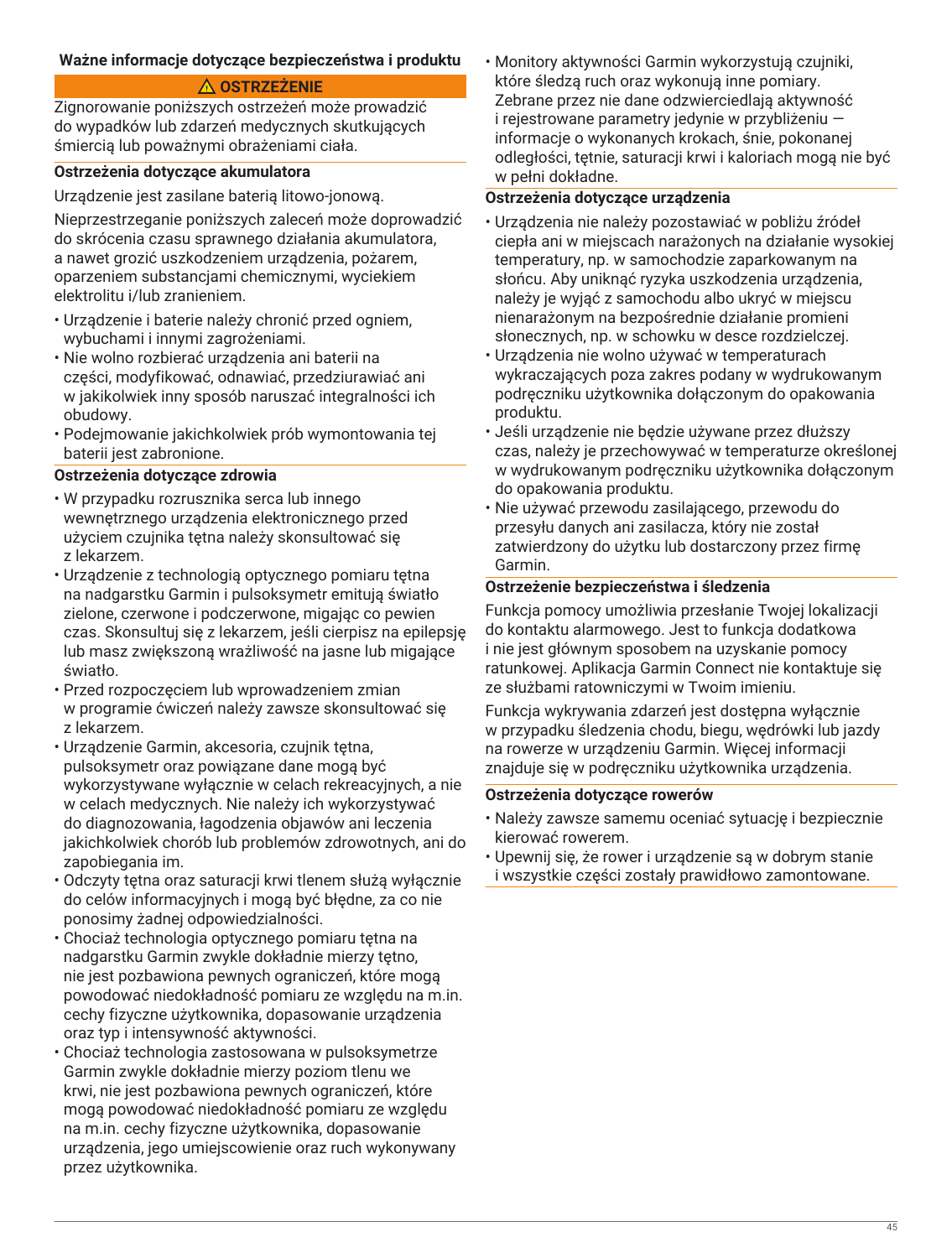## **Ostrzeżenia dotyczące korzystania z funkcji nawigacji**

W przypadku urządzeń firmy Garmin, które zawierają mapy lub mogą ich używać, stosowanie się do ich wskazówek zapewni bezpieczną nawigację.

- Zawsze należy dokładnie porównywać informacje widoczne na wyświetlaczu ze wszystkimi dostępnymi źródłami nawigacji, w tym z oznaczeniami, lokalnymi przepisami i ograniczeniami obowiązującymi na szlaku wodnym oraz mapami. Ze względów bezpieczeństwa przed kontynuowaniem jazdy z użyciem urządzenia należy wyjaśnić wszelkie rozbieżności, rozstrzygnąć wszelkie wątpliwości oraz stosować się do znaków drogowych, dostosowując sposób poruszania się do panujących warunków.
- Urządzenie należy traktować tylko jako pomoc nawigacyjną. Nie należy korzystać z urządzenia do celów wymagających dokładnych pomiarów kierunku, odległości, lokalizacji lub celów topograficznych.

## **Ostrzeżenia dotyczące nawigacji po bezdrożach**

W przypadku urządzeń firmy Garmin z funkcją wyznaczania tras po bezdrożach dla takich aktywności na świeżym powietrzu, jak jazda rowerem, piesze wędrówki czy jazda terenowa, stosowanie się do ich wskazówek zapewni bezpieczną nawigację po bezdrożach.

- Podejmując decyzje dotyczące jazdy po bezdrożach z zastosowaniem urządzeń nawigacyjnych, należy zawsze samemu oceniać sytuację i kierować się rozsądkiem. Jedynym zadaniem urządzenia Garmin jest przekazywanie wskazówek dotyczących trasy przejazdu. Nie zwalnia to jednak z obowiązku zachowania pełnej koncentracji i właściwego przygotowania do aktywnej turystyki w terenie. Ze wskazówek dotyczących trasy przejazdu nie należy korzystać, jeśli sugerują trasę niezgodną z obowiązującymi przepisami lub gdy zastosowanie się do nich może zagrozić bezpieczeństwu użytkownika.
- Należy dokładnie porównywać informacje pokazywane na wyświetlaczu ze wszystkimi innymi dostępnymi źródłami informacji, łącznie z oznakowaniem szlaku, warunkami panującymi na szlaku i warunkami pogodowymi, a także wziąć pod uwagę wszystkie czynniki, które mogłyby wpłynąć na bezpieczeństwo w trakcie podróży. Ze względów bezpieczeństwa przed kontynuowaniem jazdy z użyciem urządzenia nawigacyjnego należy rozstrzygnąć wszelkie wątpliwości oraz stosować się do znaków i warunków na drodze.
- Przed wyruszeniem w trasę po bezdrożach należy rozważyć aspekty środowiskowe oraz związane z tym zagrożenia, a zwłaszcza wpływ jaki mogą mieć na nasze bezpieczeństwo warunki pogodowe na szlaku. Przed wyruszeniem w trasę po nieznanych ścieżkach i szlakach, należy upewnić się, że posiadany sprzęt i zaopatrzenie są adekwatne do podejmowanej wyprawy.

## **PRZESTROGA**

Zignorowanie poniższych przestróg może prowadzić do mniejszych lub średnio poważnych obrażeń ciała, lub zniszczenia mienia.

## **Podrażnienia skóry**

Niektórzy użytkownicy mogą odczuwać podrażnienie skóry po długotrwałym korzystaniu z zegarka, szczególnie jeśli użytkownik ma wrażliwą skórę lub alergie. W razie wystąpienia jakiekolwiek podrażnienia skóry, należy zdjąć zegarek i pozwolić skórze wrócić do normalnego stanu. W celu uniknięcia podrażnień skóry należy pilnować, aby zegarek był czysty i suchy oraz nie zakładać go zbyt ciasno na nadgarstku. Więcej informacji można znaleźć na stronie [garmin.com/fitandcare](http://www.garmin.com/fitandcare).

## *NOTYFIKACJA*

Zignorowanie poniższych ostrzeżeń może prowadzić do uszkodzenia mienia lub obrażeń ciała, a także może negatywnie wpłynąć na działanie urządzenia.

## **Uwaga dotycząca baterii**

Zużyte urządzenie/baterię nienadającą się do dalszego użytku należy przekazać do punktu utylizacji i powtórnego przetwarzania odpadów zgodnie z prawem i przepisami obowiązującymi na danym obszarze.

## **Uwaga dotycząca systemu GPS**

Może dojść do pogorszenia wydajności pracy urządzenia nawigacyjnego, jeśli w jego pobliżu znajdują się jakiekolwiek urządzenia korzystające z naziemnej sieci szerokopasmowej o częstotliwościach zbliżonych do częstotliwości systemu GNSS (globalnego systemu nawigacji satelitarnej), jak na przykład usługi GPS. Korzystanie z takich urządzeń może niekorzystnie wpływać na odbiór sygnałów GNSS.

## **Programy ochrony środowiska dotyczące produktu**

Informacje na temat programu recyklingu produktu firmy Garmin oraz dyrektyw WEEE, RoHS i REACH, a także innych programów można znaleźć na stronie [garmin.com](http://www.garmin.com/aboutGarmin/environment) [/aboutGarmin/environment.](http://www.garmin.com/aboutGarmin/environment)

## **Deklaracja zgodności**

Firma Garmin niniejszym oświadcza, że produkt ten spełnia wymagania dyrektywy 2014/53/UE. Pełny tekst deklaracji zgodności z przepisami unijnymi można znaleźć na stronie: [garmin.com/compliance.](http://www.garmin.com/compliance)

#### **Dane kartograficzne**

Firma Garmin wykorzystujemy różne rządowe i prywatne źródła danych. Praktycznie wszystkie źródła danych zawierają pewne niedokładne lub niepełne informacje. W niektórych krajach pełne i dokładne dane kartograficzne nie są dostępne lub ich cena jest zbyt wysoka.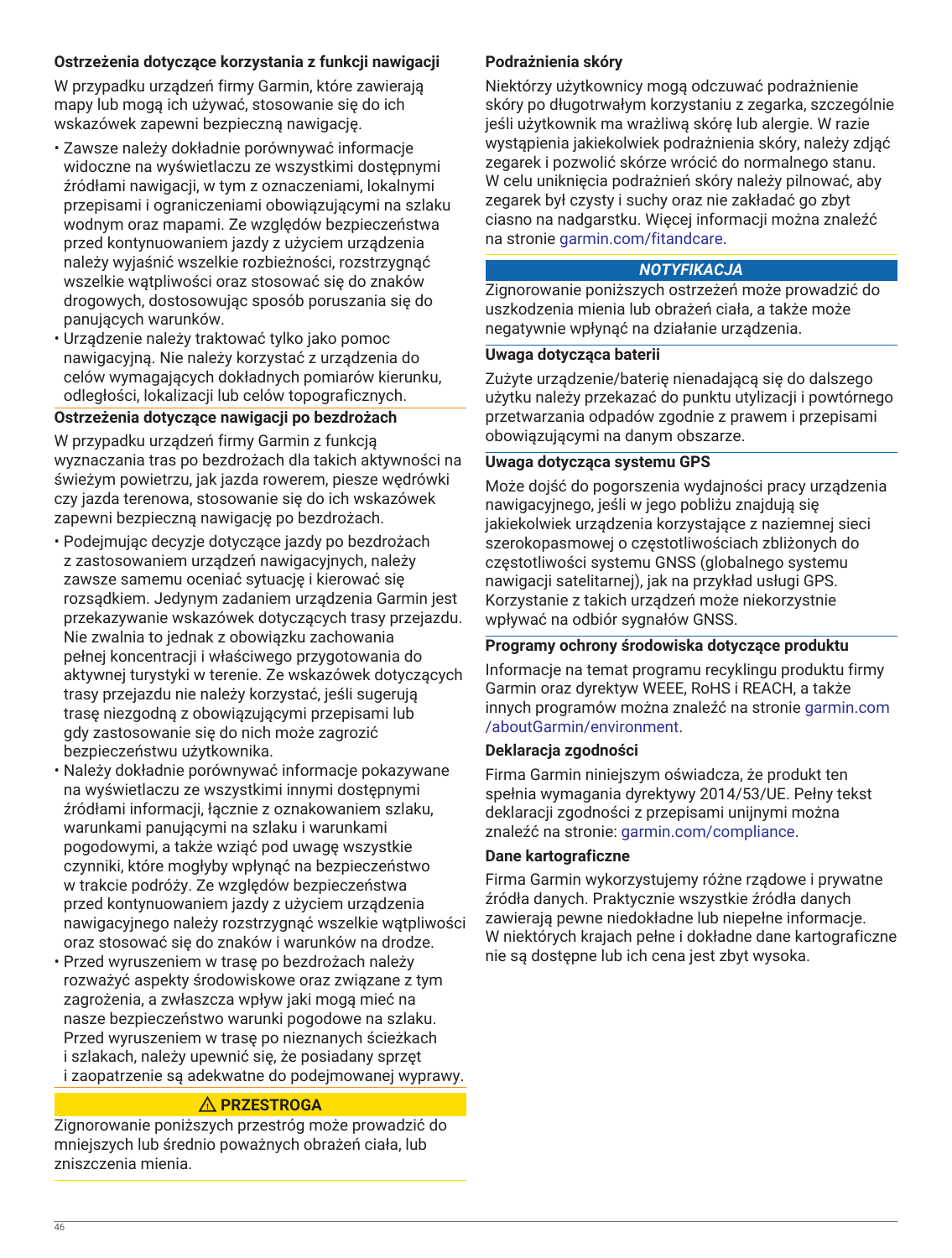## **Ograniczona gwarancja**

Niniejsza gwarancja Garmin jest gwarancją producenta, która przenosi na konsumenta prawa niezależne od praw wynikających z praw ochrony konsumenta (rękojmia), przy czym niniejszy dokument tych ostatnich nie ogranicza ani nie wyklucza. Niniejsza gwarancja pozostaje w mocy przez okres dwóch (2) lat od daty zakupu produktu Garmin w Polsce.

**Prawa ochrony konsumenta:** W razie wykrycia wady produktu Garmin, konsument może skorzystać z praw wynikających z następujących przepisów:

• Ustawa z 23 kwietnia 1964 kodeks cywilny (tekst jednolity Dz.U. poz. 121 z późniejszymi zmianami)

Konsumentowi przysługuje prawo wyboru wnoszenia roszczeń z tytułu Ograniczonej Gwarancji Garmin lub praw ochrony konsumenta.

## **Zakres Gwarancji:**

Niniejsza gwarancja stanowi, że zakupiony produkt Garmin będzie wolny od wszelkich wad produkcyjnych i materiałowych przez okres dwóch lat od daty zakupu. W tym okresie Garmin może wedle własnego uznania naprawić lub wymienić wszelkie komponenty, które zepsują się w warunkach normalnego użytkowania. Rzeczone naprawy lub wymiany zostaną dokonane bez obciążania klienta kosztami części, robocizny i transportu. Niniejsza gwarancja nie ma zastosowania do: (i) uszkodzeń kosmetycznych, np. zadrapań, ubytków i wgnieceń; (ii) elementów eksploatacyjnych, np. baterii, o ile uszkodzenie produktu nie wynika z wady materiałowej lub produkcyjnej; (iii) uszkodzeń spowodowanych wypadkami, nadużyciem, niewłaściwym użytkowaniem, powodzią, pożarem lub innymi zdarzeniami siły wyższej lub czynnikami zewnętrznymi; (iv) uszkodzeń spowodowanych wykonaniem usług przez osoby niebędące autoryzowanymi usługodawcami Garmin; (v) uszkodzeń produktu, który został poddany modyfikacjom lub przeróbkom bez pisemnej zgody Garmin; lub (vi) uszkodzeń produktu, który został podłączony do źródła zasilania i/lub przewodów do transmisji danych, które nie zostały dostarczone przez Garmin. Ponadto Garmin zastrzega sobie prawo do odmowy uznania gwarancji w odniesieniu do produktów lub usług uzyskanych i/lub wykorzystanych z naruszeniem polskiego prawa.

Nasze produkty nawigacyjne stanowią wyłącznie pomoc w planowaniu podróży i nie należy ich wykorzystywać do żadnych celów wymagających precyzyjnego pomiaru kierunku, odległości, położenia ani topografii. Garmin nie udziela żadnej gwarancji w zakresie dokładności ani kompletności danych związanych z wgranymi w niniejszym produkcie mapami.

Aby skorzystać z obsługi gwarancyjnej należy skontaktować się z lokalnym autoryzowanym dealerem Garmin lub zadzwonić do Działu Wsparcia Technicznego Garmin w celu uzyskania wytycznych co do wysyłki oraz otrzymania numeru reklamacji - RMA.

W Polsce usługi Wsparcia Produktu zapewnia Garmin Polska, Adgar Park West I, Al. Jerozolimskie 181, 02-222 Warszawa Polska telefon: 00 800 121 45 63, mail: poland.support@garmin.com

Garmin może wedle własnej decyzji naprawić lub wymienić (na nowy lub nowo naprawiony produkt zastępczy) urządzenie lub oprogramowanie lub zaproponować klientowi zwrot pełnej ceny zakupu w ciągu 14 dni od daty otrzymania wadliwego urządzenia.

Jeżeli w ramach realizacji swoich zobowiązań Garmin dostarczy klientowi wolne od wad urządzenie, wymieni wadliwe urządzenie lub przeprowadzi znaczące naprawy urządzenia w ramach gwarancji, bieg okresu gwarancji rozpocznie się na nowo od momentu dostarczenia pozbawionego wad urządzenia lub zwrotu naprawionego urządzenia do końca oryginalnego okresu gwarancji.

W innych przypadkach okres gwarancji zostanie przedłużony o czas, w którym użytkowanie urządzenia było niemożliwe wskutek wady urządzenia objętej gwarancją.

**Ograniczenie odpowiedzialności wobec osób trzecich i użytkowników komercyjnych:** Garmin w żadnym przypadku nie ponosi odpowiedzialności za żadne straty, które nie zostały spowodowane przez naruszenie niniejszej gwarancji przez Garmin, ani za żadne szkody uboczne, specjalne, pośrednie ani wynikowe, w tym za utratę danych, utratę zysków lub utratę sposobności, niezależnie od tego, czy wynikają one z użycia, niewłaściwego użytkowania lub niemożności użycia niniejszego produktu czy z wad produktu. Niniejsze ograniczenie nie ma zastosowania do (i) zgonu lub szkód cielesnych; (ii) oszustwa; (iii) świadomego wprowadzenia w błąd; lub (iv) innych rodzajów odpowiedzialności, których z mocy prawa nie można ograniczyć ani wykluczyć.

Garmin nie gwarantuje, nie oświadcza i nie zapewnia, że będzie w stanie naprawić lub wymienić każdy produkt Garmin na mocy niniejszej gwarancji bez ryzyka związanego z informacjami i/lub danymi przechowywanymi na urządzeniu Garmin i/lub ich utraty.

**Prywatność:** Wszelkie informacje dotyczące klienta otrzymane w procesie gwarancyjnym będą przechowywane przez Garmin zgodnie z Polityką Prywatności Garmin, z którą można się zapoznać pod adresem [www.garmin.com/pl-PL/legal/privacy-statement](http://www.garmin.com/pl-PL/legal/privacy-statement)

**Istotne ograniczenia usług:** Garmin może ograniczyć świadczenie usług do terytorium EOG i Szwajcarii. Usługi serwisowe w odniesieniu do produktów Garmin może świadczyć wyłącznie Garmin lub autoryzowane Centra Serwisowe Garmin

**Zakupy na aukcjach internetowych:** Produkty zakupione na aukcjach internetowych nie podlegają ochronie gwarancyjnej Garmin. Potwierdzenia zakupu w ramach aukcji internetowych nie będą przyjmowane w celu weryfikacji gwarancji. W większości przypadków w celu skorzystania z usług gwarancyjnych niezbędny jest dowód zakupu od pierwotnego sprzedawcy.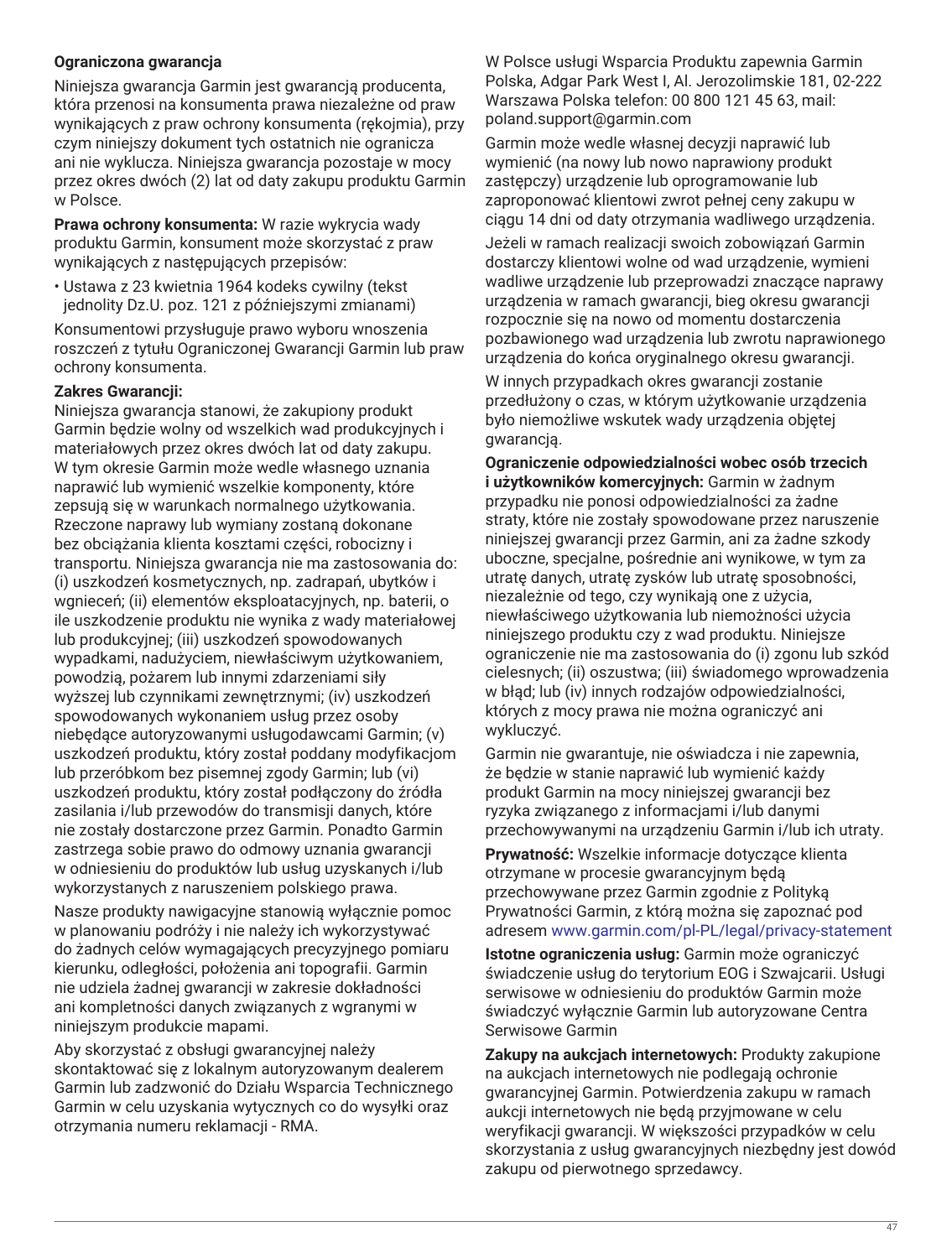**Ogólne:** Jeżeli jakikolwiek zapis niniejszej gwarancji uznany zostanie za niezgodny z prawem lub niewykonalny, zostanie wyłączony z niniejszej gwarancji, co pozostaje bez wpływu dla zgodności z prawem i wykonalności pozostałych warunków gwarancji.

48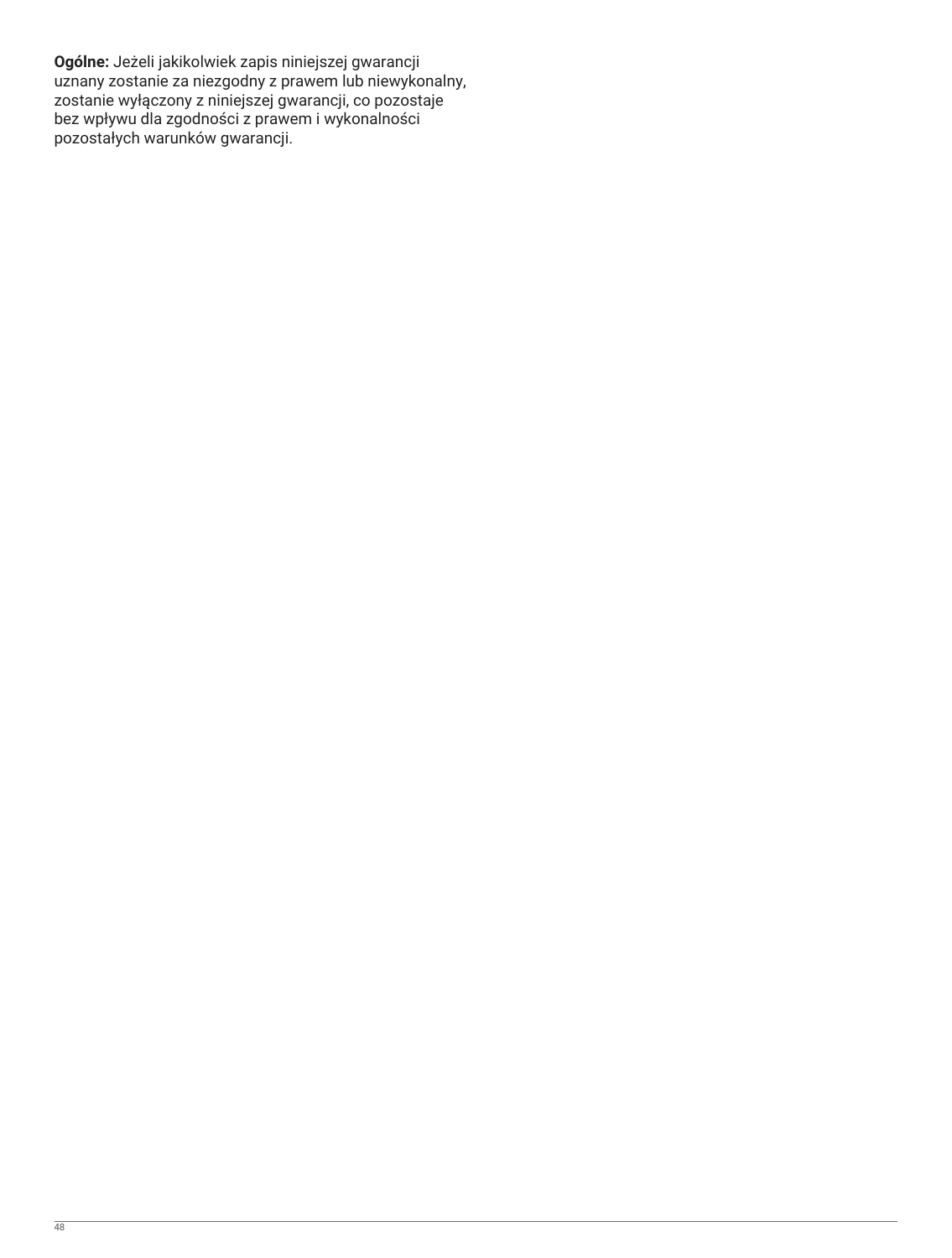## **Důležité bezpečnostní informace a informace o produktu**

## **VAROVÁNÍ**

Pokud nebudete věnovat pozornost následujícím varováním, můžete se vystavit nebezpečí nehody nebo zdravotní události, která může vést ke smrti nebo vážnému zranění.

## **Varování týkající se baterií**

V tomto zařízení se používá lithium-iontová baterie.

Pokud byste se neřídili těmito pokyny, mohlo by dojít ke zkrácení životnosti baterie nebo k nebezpečí poškození zařízení, požáru, chemickému spálení, k vytečení elektrolytu nebo k úrazu.

- Zařízení ani baterie nesmějí přijít do styku s ohněm a nesmějí být vystaveny výbuchu ani jinému riziku.
- Zařízení ani baterie nerozebírejte, neupravujte, znovu nevyrábějte, nepropichujte ani nepoškozujte.
- Neodstraňujte nebo se nepokoušejte odstranit uživatelem nevyměnitelnou baterii.

## **Zdravotní varování**

- Pokud máte kardiostimulátor nebo jiné implantované elektronické zařízení, před zahájením používání snímače srdečního tepu se poraďte se svým lékařem.
- Optický snímač srdečního tepu na zápěstí a pulzní oxymetr společnosti Garmin vyzařují zelené, červené a infračervené světlo a občas blikají. Pokud trpíte epilepsií nebo jste citliví na zářivá či blikající světla, poraďte se svým lékařem.
- Před zahájením nebo úpravou každého cvičebního programu se vždy poraďte se svým lékařem.
- Zařízení Garmin, příslušenství, monitor srdečního tepu, snímač pulzního oxymetru a podobné údaje slouží k rekreačním a nikoli zdravotnickým účelům a nejsou určeny pro diagnózu, monitoring, léčbu, péči nebo prevenci jakéhokoliv onemocnění nebo zdravotního stavu.
- Záznamy o srdečním tepu a nasycení krve kyslíkem slouží pouze pro referenci a nepřijímáme žádnou odpovědnost za důsledky chybných záznamů.
- I když optický snímač srdečního tepu na zápěstí společnosti Garmin obvykle poskytuje přesný odhad srdečního tepu uživatele, jeho technologie má svá omezení, která za určitých okolností mohou způsobit nepřesnost některých měření. Těmito okolnostmi mohou být tělesné parametry uživatele, přiléhavost zařízení a typ a intenzita činnosti.
- I když snímač pulzního oxymetru společnosti Garmin obvykle poskytuje přesný odhad nasycení krve uživatele kyslíkem, jeho technologie má svá omezení, která za určitých okolností mohou způsobit nepřesnost některých měření. Těmito okolnostmi mohou být tělesné parametry uživatele, přiléhavost zařízení, umístění zařízení a pohyb.
- Zařízení Garmin pro sledování aktivity využívají snímače, které sledují váš pohyb a další metriky. Získaná data a informace představují poměrně přesný odhad vaší sledované aktivity a metrik, nemohou však zaručit naprostou spolehlivost, například při počítání kroků, spánku, vzdálenosti, srdečního tepu, nasycení kyslíkem nebo kalorií.

## **Varování týkající se zařízení**

- Nevystavujte zařízení působení tepelného zdroje a nenechávejte ho na místech s vysokou teplotou, například na slunci v opuštěném vozidle. Chcete-li se vyhnout možným škodám, odstraňte zařízení z vozidla a nenechávejte ho na místech vystaveným přímému slunečnímu záření, například na palubní desce.
- Zařízení neprovozujte při teplotách mimo rozmezí, která jsou uvedena v tištěném návodu, který je součástí balení produktu.
- Je-li třeba zařízení uchovávat delší dobu, skladujte ho při teplotách uvedených v tištěném návodu, který je součástí balení produktu.
- Nepoužívejte napájecí kabel, datový kabel a/nebo napájecí adaptér, který není schválen nebo dodán společností Garmin.

## **Varování týkající se bezpečnostních a sledovacích funkcí**

Funkce Asistence umožňuje odeslat informace o vaší poloze nouzovému kontaktu. Jedná se o doplňkovou funkci a nelze na ni spoléhat jako na jediný způsob zajištění pomoci v nouzových situacích. Aplikace Garmin Connect za vás nezajišťuje kontakt se službami první pomoci.

Funkce Detekce nehod je k dispozici pouze při sledování chůze, běhu, turistické nebo cyklistické aktivity se zařízením Garmin. Další informace naleznete v návodu k obsluze.

## **Varování týkající se kola**

- Vždy se řiďte svým nejlepším úsudkem a obsluhujte kolo bezpečným způsobem.
- Ujistěte se, že jsou vaše kolo a technické vybavení správně udržovány a že jsou všechny součástky správně nainstalovány.

## **Varování týkající se navigace**

Pokud vaše zařízení Garmin používá nebo přijímá mapová data, zajistěte bezpečnou navigaci podle těchto pokynů.

- Vždy pečlivě srovnávejte informace zobrazené v zařízení se všemi ostatními zdroji navigace, včetně informací zrakových vjemů, místních pravidel a omezení vodních cest a map. Z bezpečnostních důvodů vždy před pokračováním v navigaci vyřešte veškeré nesrovnalosti nebo otázky a podřiďte se místnímu značení a podmínkám.
- Toto zařízení používejte pouze jako navigační pomůcku. Nepoužívejte toto zařízení pro účely vyžadující přesné měření směru, vzdálenosti, polohy nebo místopisu.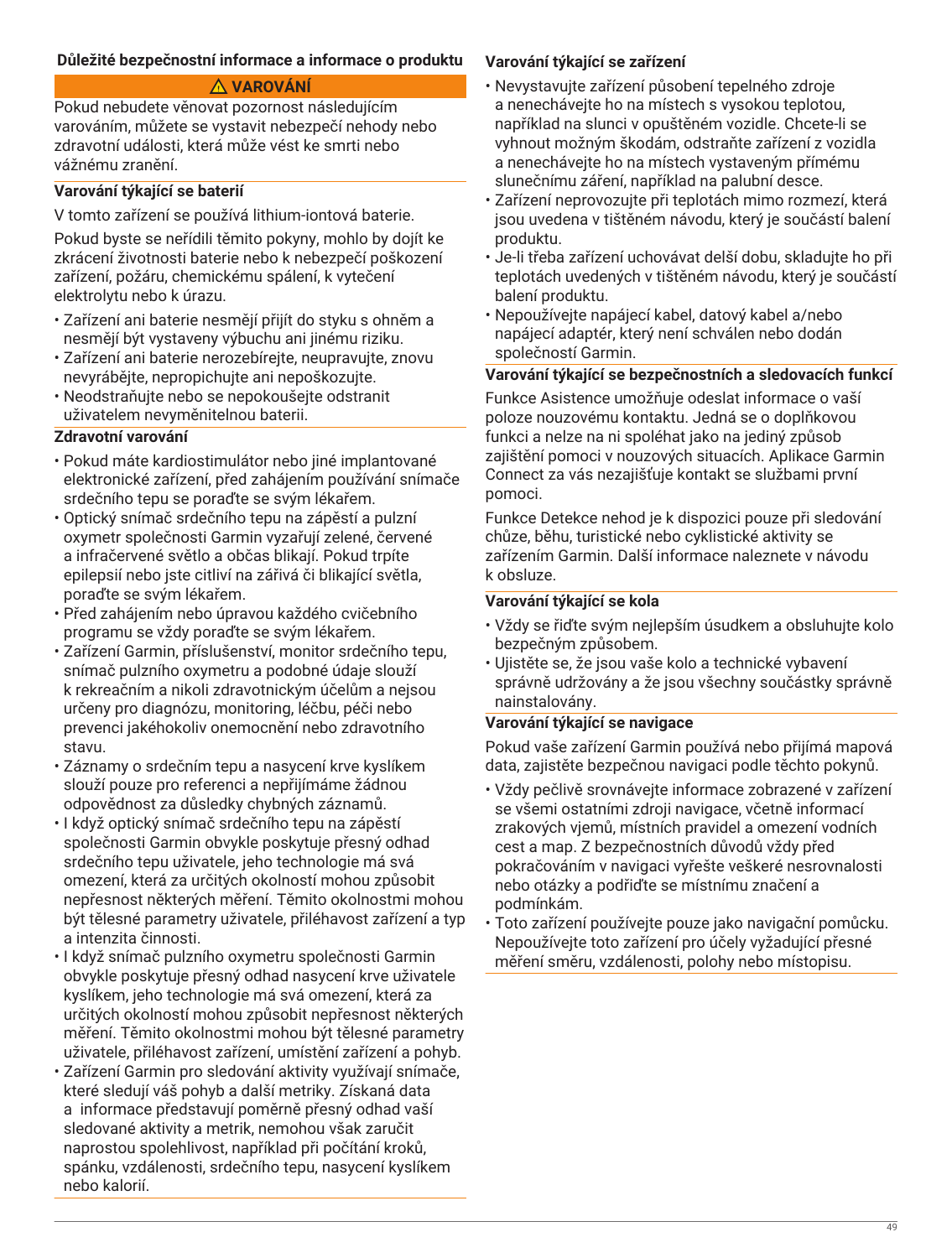## **Varování pro navigaci mimo silnice**

Dokáže-li vaše zařízení Garmin navrhovat trasy mimo silnice pro různé venkovní aktivity, např. cyklistiku, turistiku a univerzální terénní vozidla, zajistěte bezpečnou navigaci mimo silnice podle těchto pokynů.

- Při rozhodování o navigaci mimo silnice vždy spoléhejte na svůj nejlepší úsudek a řiďte se vlastním zdravým rozumem. Zařízení Garmin je sestaveno tak, aby navrhovalo pouze možné trasy. Neslouží jako náhrada pozornosti a pečlivé přípravy na venkovní aktivity. Nesledujte návrhy tras, pokud tyto návrhy obsahují protizákonný kurz, nebo by vás zavedly do nebezpečné situace.
- Vždy pečlivě srovnávejte informace zobrazené v zařízení se všemi ostatními zdroji navigace, včetně turistických značek, situace na cestě, aktuálního počasí a dalších faktorů, které mohou ovlivnit bezpečnost během navigace. Z bezpečnostních důvodů vždy před pokračováním v cestě vyřešte veškeré nesrovnalosti a podřiďte se místnímu značení a situaci.
- Před zahájením aktivit mimo silnice mějte vždy na paměti možné dopady na životní prostředí a vlastní rizika aktivity, především možný vliv počasí a situace na cestě související s počasím na bezpečnost aktivity. Před navigací po neznámých cestách a stezkách se ujistěte, že pro aktivitu máte správnou výbavu a příslušenství.

## **UPOZORNĚNÍ**

Pokud nebudete věnovat pozornost následujícím upozorněním, vystavujete se riziku méně či středně vážného zranění nebo poškození majetku.

## **Podráždění kůže**

Zejména u uživatelů s citlivější pokožkou nebo alergiemi může při dlouhodobějším používání hodinek dojít k podráždění kůže. Pokud došlo k podráždění kůže, sundejte hodinky a nechte pokožku odpočinout, dokud podráždění nezmizí. Abyste podráždění předcházeli, hodinky čistěte, udržujte suché a na zápěstí je příliš neutahujte. Další informace naleznete na adrese [garmin](http://www.garmin.com/fitandcare) [.com/fitandcare.](http://www.garmin.com/fitandcare)

## *OZNÁMENÍ*

Pokud nebudete věnovat pozornost následujícím oznámením, vystavujete se riziku zranění či poškození majetku nebo negativního dopadu na funkci zařízení.

## **Oznámení o bateriích**

Informace o likvidaci zařízení/baterií v souladu s platnými místními zákony a nařízeními získáte u místního střediska pro likvidaci odpadů.

## **Oznámení GPS**

Navigační zařízení může vykazovat snížený výkon v blízkosti zařízení využívajících pozemní širokopásmovou síť na podobných kmitočtech jako globální satelitní navigační systémy GNSS (Global Navigation Satellite System), např. systém GPS (Global Positioning Service). Použití těchto zařízení může narušit příjem signálů GNSS.

## **Produktové ekologické programy**

Informace o programu recyklace produktů Garmin a o programech WEEE, RoHS, REACH a dalších vyhovujících programech naleznete na adrese [garmin.com](http://www.garmin.com/aboutGarmin/environment) [/aboutGarmin/environment.](http://www.garmin.com/aboutGarmin/environment)

## **Prohlášení o shodě**

Společnost Garmin tímto prohlašuje, že produkt odpovídá požadavkům směrnice 2014/53/EU. Úplné znění prohlášení o shodě pro EU je k dispozici na následující internetové adrese: [garmin.com/compliance.](http://www.garmin.com/compliance)

#### **Informace o mapových datech**

Společnost Garmin využívá kombinaci státních a soukromých zdrojů dat. Téměř všechny zdroje dat obsahují určitá nepřesná nebo neúplná data. Kompletní a přesná mapová data nejsou v některých zemích vůbec k dispozici nebo jsou nepřiměřeně nákladná.

## **Omezená záruka**

TATO ZÁRUKA VÁM POSKYTUJE SPECIFICKÁ ZÁKONNÁ PRÁVA. MŮŽETE MÍT I JINÁ ZÁKONNÁ PRÁVA, KTERÁ SE MOHOU V RŮZNÝCH STÁTECH LIŠIT (NEBO ZEMÍCH ČI PROVINCIÍCH). SPOLEČNOST GARMIN NEVYLUČUJE, NEOMEZUJE ANI NEPŘERUŠUJE PLATNOST JINÝCH ZÁKONNÝCH PRÁV, KTERÁ MŮŽETE MÍT NA ZÁKLADĚ ZÁKONŮ VE VAŠEM STÁTĚ (NEBO ZEMI ČI PROVINCII). K PLNÉMU POROZUMĚNÍ SVÝM PRÁVŮM SI PROSTUDUJTE ZÁKONY VAŠEHO STÁTU, ZEMĚ NEBO PROVINCIE.

Na neletecké produkty je poskytována záruka, že budou bez vad materiálu a zpracování po dobu jednoho roku od data zakoupení. Společnost Garmin si vyhrazuje výhradní právo opravit nebo vyměnit jakoukoli součást, která při běžném používání selže. Náklady za práci a opravy a výměnu dílů nebudou účtovány zákazníkovi s výhradou, že zákazník bude zodpovědný za jakékoli přepravní náklady. Tato omezená záruka se nevztahuje na: (i) kosmetické vady jako poškrábání, odření a promáčknutí; (ii) spotřební součásti, jako baterie, pokud nedošlo k poškození v důsledku vady materiálu nebo zpracování; (iii) poškození způsobené nehodou, nedbalostí, nesprávným používáním, vodou, záplavou, ohněm nebo jinými přírodními živly a vnějšími vlivy; (iv) poškození způsobené provozováním služeb poskytovatelem neautorizovaným společností Garmin; (v) poškození produktu, který byl upraven nebo změněn bez písemného svolení společnosti Garmin, nebo (vi) poškození produktu, který byl připojen ke zdroji napájení a/nebo k datovým kabelům, které nejsou dodávány společností Garmin. Společnost Garmin si navíc vyhrazuje právo odmítnout reklamační nároky na produkty nebo služby, které byly získány nebo jsou používány v rozporu se zákony jakékoli země.Produkty společnosti Garmin slouží jako pomůcka a nesmí se používat k jakýmkoli účelům vyžadujícím přesné měření směru, vzdálenosti, pozice nebo místopisu. U navigačních produktů společnost Garmin neposkytuje záruku na přesnost nebo úplnost mapových dat.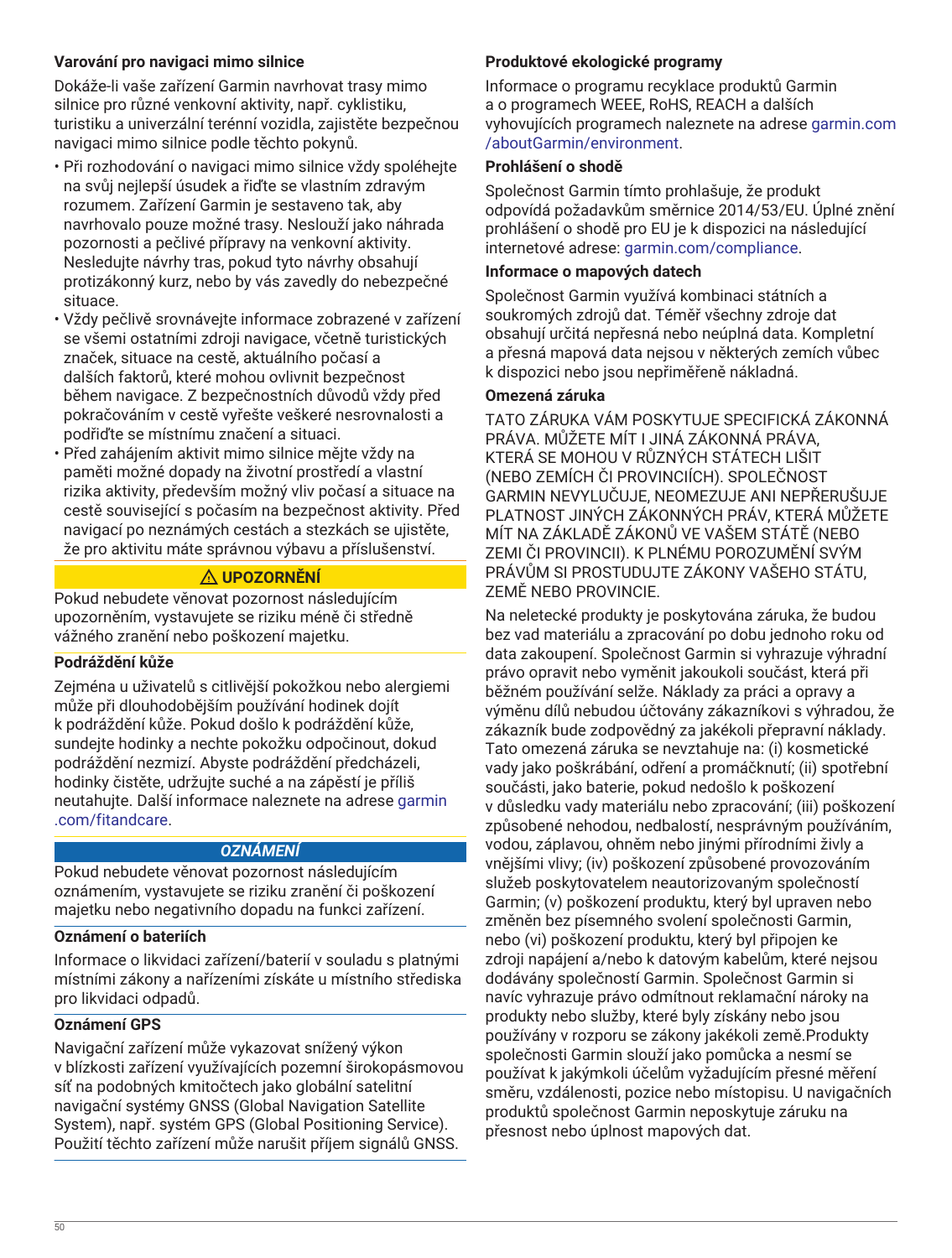Tato omezená záruka se nevztahuje na a společnost Garmin není zodpovědná za jakékoli snížení výkonu navigačního zařízení Garmin způsobené jeho použitím v blízkosti telefonů nebo jiných zařízení využívajících pozemní širokopásmovou síť na podobných kmitočtech jako globální satelitní navigační systémy GNSS (Global Navigation Satellite System), např. systém GPS (Global Positioning Service). Použití těchto zařízení může narušit příjem signálů GNSS.

V MAXIMÁLNÍM ROZSAHU POVOLENÉM PŘÍSLUŠNÝMI ZÁKONY, ZÁRUKY A NÁHRADY UVEDENÉ V TÉTO OMEZENÉ ZÁRUCE JSOU VÝHRADNÍ A NAHRAZUJÍ VŠECHNY OSTATNÍ ZÁRUKY A NÁHRADY. SPOLEČNOST GARMIN SE VÝSLOVNĚ ZŘÍKÁ VŠECH OSTATNÍCH ZÁRUK A NÁHRAD, AŤ JIŽ VYJÁDŘENÝCH, PŘEDPOKLÁDANÝCH, ZÁKONNÝCH NEBO JAKÝCHKOLI JINÝCH ZEJMÉNA VŠECH PŘEDPOKLÁDANÝCH ZÁRUK OBCHODOVATELNOSTI ČI VHODNOSTI PRO URČITÝ ÚČEL, ZÁKONNÝCH NÁHRAD A PODOBNĚ. TATO ZÁRUKA VÁM POSKYTUJE SPECIFICKÁ ZÁKONNÁ PRÁVA. MŮŽETE MÍT I JINÁ ZÁKONNÁ PRÁVA, KTERÁ SE MOHOU V RŮZNÝCH STÁTECH A ZEMÍCH LIŠIT. POKUD NENÍ MOŽNÉ ZŘEKNOUT SE PŘEDPOKLÁDANÝCH ZÁRUK NA ZÁKLADĚ ZÁKONŮ VE VAŠEM STÁTĚ (NEBO ZEMI ČI PROVINCII), JE DOBA TRVÁNÍ TĚCHTO ZÁRUK OMEZENA NA DOBU TRVÁNÍ TÉTO OMEZENÉ ZÁRUKY. V NĚKTERÝCH STÁTECH (NEBO ZEMÍCH ČI PROVINCIÍCH) NENÍ POVOLENO OMEZENÍ DOBY PŘEDPOKLÁDANÝCH ZÁRUK, V TAKOVÉM PŘÍPADĚ SE VÁS VÝŠE UVEDENÉ OMEZENÍ NETÝKÁ.

POKUD JDE O NÁROKY UČINĚNÉ V SOUVISLOSTI S PORUŠENÍM ZÁRUKY, SPOLEČNOST GARMIN NENÍ V ŽÁDNÉM PŘÍPADĚ ODPOVĚDNÁ ZA JAKÉKOLI NÁHODNÉ, ZVLÁŠTNÍ, NEPŘÍMÉ NEBO NÁSLEDNÉ ŠKODY ZPŮSOBENÉ POUŽÍVÁNÍM, NESPRÁVNÝM POUŽÍVÁNÍM NEBO NEMOŽNOSTÍ POUŽÍT TENTO VÝROBEK NEBO ŠKODY ZPŮSOBENÉ VADOU VÝROBKU. V NĚKTERÝCH STÁTECH (A ZEMÍCH NEBO PROVINCIÍCH) NENÍ POVOLENO VYLOUČENÍ ODPOVĚDNOSTI ZA NÁHODNÉ NEBO NÁSLEDNÉ ŠKODY, V TAKOVÉM PŘÍPADĚ SE VÁS VÝŠE UVEDENÉ OMEZENÍ ODPOVĚDNOSTI NETÝKÁ.

Pokud v záruční lhůtě vznesete požadavek na záruční opravu v souladu s touto omezenou zárukou, společnost Garmin dle vlastního uvážení: (i) opraví zařízení s použitím nových nebo dříve použitých dílů splňujících standardy kvality společnosti Garmin, (ii) vymění zařízení za nové nebo opravené zařízení splňující standardy kvality společnosti Garmin, nebo (iii) nabídne plnou náhradu nákupní ceny. TENTO NÁROK BUDE VAŠÍM JEDINÝM A VÝLUČNÝM NÁROKEM PŘI JAKÉMKOLI PORUŠENÍ ZÁRUKY. Na opravená nebo vyměněná zařízení je poskytována 90denní záruka. Pokud odeslaná jednotka stále podléhá původní záruce, poté bude nová záruka 90 dní nebo bude pokračovat do konce původní jednoleté záruky, podle toho, které doba bude delší.

Než požádáte o záruční opravu, vyhledejte prosím nejprve pomoc v naší online nápovědě na webové stránce [support.garmin.com](http://www.support.garmin.com). Jestliže vaše zařízení po využití těchto zdrojů stále nefunguje správně, kontaktujte autorizovaný servis společnosti Garmin v zemi, ve které jste výrobek zakoupili, a požádejte o záruční opravu podle pokynů na webové stránce [support.garmin.com.](http://www.support.garmin.com) Pokud se nacházíte v USA, můžete také zavolat na telefonní číslo 1-800-800-1020.

Pokud chcete požádat o záruční opravu v jiné zemi, než je země, ve které jste výrobek zakoupili, společnost Garmin nemůže zaručit dostupnost dílů a produktů potřebných k opravě nebo výměně vašeho výrobku z důvodu odlišnosti produktových nabídek a příslušných norem, zákonů a předpisů. V takovém případě společnost Garmin může podle svého uvážení a platných zákonů, opravit nebo vyměnit váš výrobek za porovnatelný výrobek nebo díl Garmin nebo vás požádat o odeslání vašeho výrobku do autorizovaného servisu společnosti Garmin v zemi, ve které jste výrobek zakoupili, nebo do autorizovaného servisu společnosti Garmin v jiné zemi, ve které lze provést opravu vašeho výrobku, přičemž nesete odpovědnost za dodržování platných zákonů týkajících se importu a exportu, úhrady celních poplatků, DPH, přepravy a ostatních souvisejících daní a poplatků. Z důvodu platných norem, zákonů a předpisů v dané zemi společnost Garmin a její prodejci nemusí být v některých případech schopni poskytnout servis, výměnu nebo opravu výrobku v jiné zemi, než je země, ve které byl výrobek zakoupen.

**Zakoupení v online aukci**: Potvrzení z online aukce nejsou k ověření záruky přijímány. Chcete-li uznat záruční opravu, je nutný originál nebo kopie původní účtenky od původního prodejce produktů.Společnost Garmin neposkytne náhradu za chybějící součásti z jakéhokoli balení zakoupeného prostřednictvím online aukce.

**Zakoupení v jiném státě**: Na zařízení zakoupená mimo území USA může být poskytnuta samostatná záruka mezinárodními distributory v závislosti na zemi zakoupení. Pokud je to možné, je tato záruka poskytována místním vnitrostátním distributorem a tento distributor také zajišťuje místní servis zařízení. Záruky distributora jsou platné pouze na území předpokládané distribuce.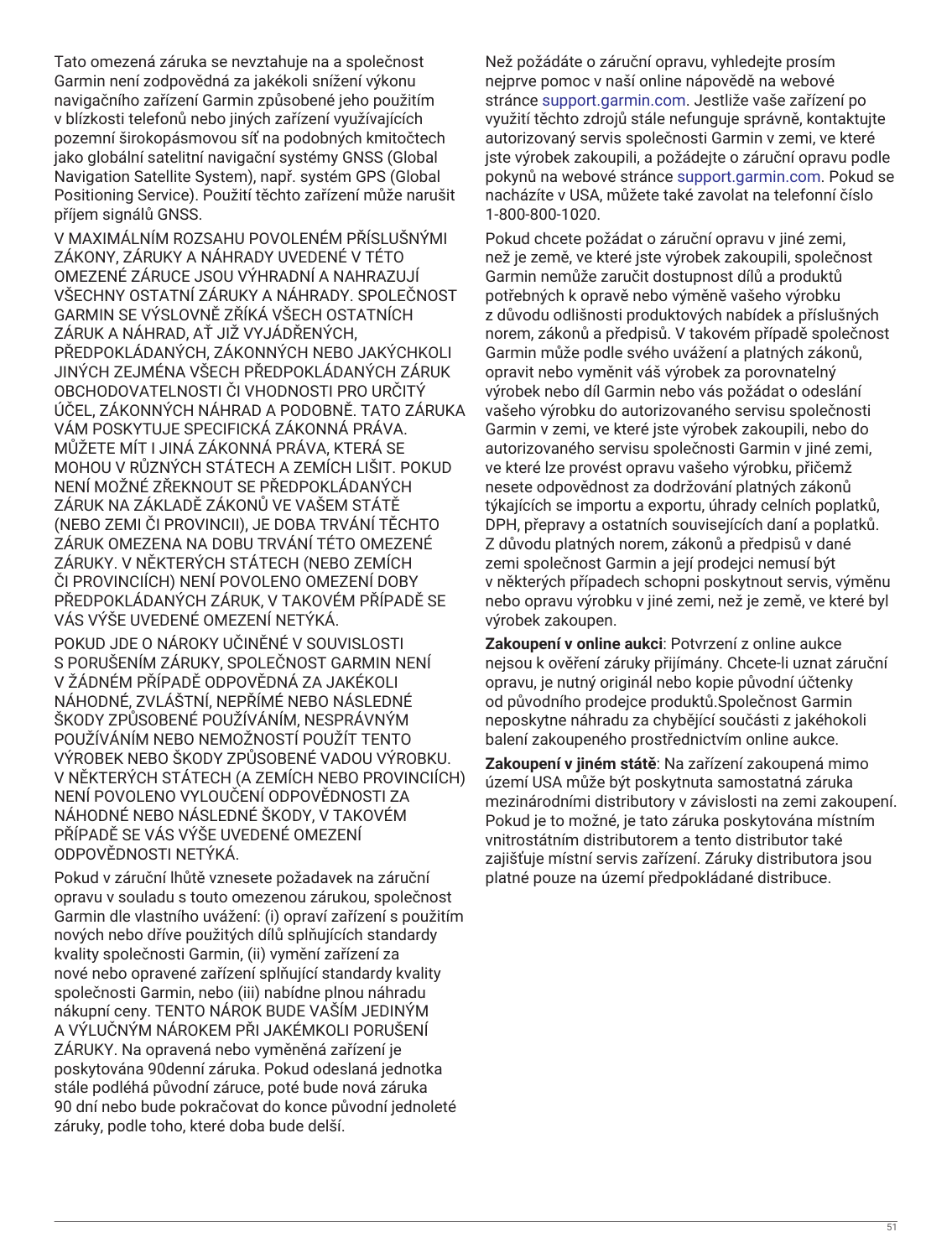### **Pomembne informacije o varnosti in izdelku**

### **OPOZORILO**

Neupoštevanje naslednjih opozoril lahko privede do nesreče ali zdravstvenega zapleta s smrtnim izidom ali hudimi telesnimi poškodbami.

#### **Opozorila o baterijah**

V tej napravi se uporablja litij-ionska baterija.

Če teh smernic ne upoštevate, lahko skrajšate življenjsko dobo baterij ali tvegate poškodbe naprave, požar, kemične opekline, iztekanje elektrolita in/ali telesne poškodbe.

- Naprave ali baterij ne izpostavljajte ognju, eksplozijam ali drugim nevarnostim.
- Naprave ali baterij ne razstavljajte, spreminjajte, predelujte, prebadajte ali poškodujte.
- Ne odstranite ali poskušajte odstraniti baterij, ki jih uporabniki ne morejo zamenjati.

## **Zdravstvena opozorila**

- Če imate srčni spodbujevalnik ali drugo vsajeno elektronsko napravo, se pred uporabo merilnika srčnega utripa posvetujte s svojim zdravnikom.
- Optični merilnik srčnega utripa na zapestju in senzor pulznega oksimetra Garmin oddajata zeleno, rdečo in infrardečo svetlobo ter občasno utripata. Če imate epilepsijo ali ste občutljivi na svetle ali utripajoče luči, se posvetujte z zdravnikom.
- Preden začnete izvajati ali spreminjati kateri koli program vadbe, se obrnite na svojega zdravnika.
- Naprava Garmin, dodatna oprema, merilnik srčnega utripa, senzor pulznega oksimetra in s tem povezani podatki so namenjeni le uporabi za rekreativne namene ter niso namenjeni uporabi za zdravstvene namene in niso namenjeni diagnozi, spremljanju, pregledu, zdravljenju ali preprečevanju bolezni ali zdravstvenih stanj.
- Odčitki srčnega utripa in nasičenosti krvi s kisikom so samo informativni. Za posledice morebitnih napačnih odčitkov ne odgovarjamo.
- Čeprav tehnologija optičnega merilnika srčnega utripa na zapestju Garmin običajno natančno oceni uporabnikov srčni utrip, ima omejitve, zaradi katerih so lahko nekateri odčitki srčnega utripa v določenih razmerah nenatančni, in sicer te razmere vključujejo uporabnikove telesne lastnosti, prileganje naprave ter vrsto in intenzivnost dejavnosti.
- Čeprav tehnologija senzorja pulznega oksimetra Garmin običajno natančno oceni nasičenost uporabnikove krvi s kisikom, ima omejitve, zaradi katerih so lahko nekateri odčitki nasičenosti s kisikom v določenih razmerah nenatančni, in sicer te razmere vključujejo uporabnikove telesne lastnosti, prileganje naprave položaj naprave in premikanje.
- Merilniki aktivnosti Garmin delujejo na podlagi senzorjev, ki spremljajo vaše gibanje in druge parametre. Podatki in informacije, ki jih zagotavljajo te naprave, vključno s podatki o številu korakov, spanju, razdalji, srčnem utripu, nasičenosti s kisikom in kalorijah, naj bi bili natančna ocena vaše aktivnosti in izmerjenih parametrov, vendar se lahko zgodi, da niso popolnoma točni.

### **Opozorila o napravi**

- Naprave ne pustite izpostavljene viru toplote ali na visoki temperaturi, na primer na soncu v nenadzorovanem vozilu. Če želite preprečiti možnost poškodb, ob izstopu odstranite napravo iz vozila ali pa jo postavite izven neposredne sončne svetlobe, na primer v predal za drobnarije.
- Naprave ne uporabljajte izven temperaturnih obsegov, navedenih v tiskanem priročniku v embalaži izdelka.
- Če napravo shranite za dlje časa, jo shranite v temperaturnih obsegih, navedenih v tiskanem priročniku v embalaži izdelka.
- Ne uporabljajte napajalnega kabla, podatkovnega kabla in/ali napajalnika, ki ga ni odobrila ali dobavila družba Garmin.

#### **Opozorilo glede varnosti in sledenja**

Funkcija pomoči omogoča, da pošljete svojo lokacijo stiku v sili. To je dodatna funkcija, na katero se ne smete zanesti kot na glavni način za priklic pomoči v sili. Program Garmin Connect ne stopi v stik z službami za ukrepanje v sili v vašem imenu.

Funkcija zaznavanja dogodkov je na voljo samo, ko v napravi Garmin merite aktivnost hoje, teka, pohodništva ali kolesarjenja. Za dodatne informacije si oglejte priročnik za uporabo naprave.

### **Opozorila o kolesu**

- Vedno ravnajte razumno in kolo upravljajte na varen način.
- Prepričajte se, da svoje kolo in dele ustrezno vzdržujete in da so vsi deli pravilno nameščeni.

#### **Opozorila glede navigacije**

Če naprava Garmin uporablja ali sprejema podatke zemljevidov, upoštevajte te smernice za zagotavljanje varne uporabe navigacije.

- Vedno pazljivo primerjajte informacije, ki so prikazane na napravi, z vsemi razpoložljivimi navigacijskimi viri, vključno z informacijami, ki jih dobite z opazovanjem, lokalnimi pravili in omejitvami za vodne poti ter zemljevidi. Iz varnostnih razlogov pred nadaljnjo uporabo navigacije vedno odpravite neskladja ali razrešite vprašanja ter upoštevajte prometne znake in razmere na poti.
- Napravo uporabljajte samo kot navigacijski pripomoček. Naprave ne poskušajte uporabljati v namene, ki zahtevajo natančno merjenje smeri, razdalje, lokacije ali zemeljskega površja.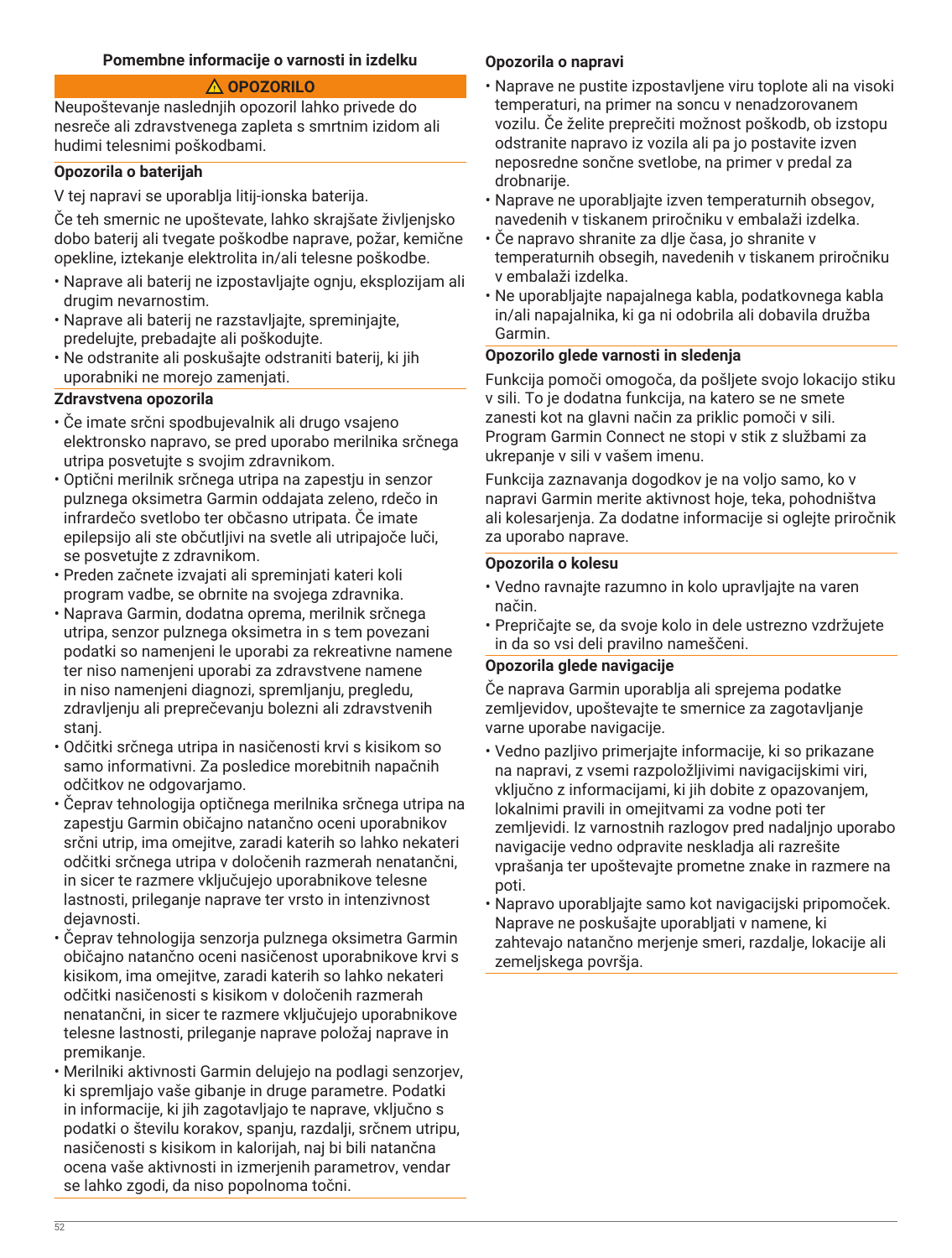## **Opozorila glede navigacije izven cest**

Če lahko vaša naprava Garmin predlaga načrtovane poti izven cest za različne dejavnosti na prostem, na primer kolesarjenje, pohodništvo in vožnjo s terenskimi vozili, sledite tem smernicam, da zagotovite varno navigacijo izven cest.

- Ko sprejemate odločitve pri navigaciji izven cest, bodite vedno previdni in razumni. Naprava Garmin je zasnovana tako, da vam le predlaga pot vožnje, ni pa zamenjava za pozornost in ustrezno pripravo za dejavnosti v naravi. Ne sledite predlogom poti, če ti zahtevajo nezakonit manever ali bi vas postavili v nevarno situacijo.
- Vedno pozorno primerjajte informacije, ki so prikazane na enoti, z vsemi razpoložljivimi viri za navigacijo, vključno z znaki ter razmerami na stezi, vremenskimi razmerami in drugimi dejavniki, ki lahko vplivajo na varno navigacijo. Iz varnostnih razlogov vedno odpravite neskladja, preden nadaljujete z navigacijo, in upoštevajte postavljene znake ter razmere na poti.
- Preden se odpravite na dejavnosti v naravi, bodite vedno pozorni na učinke okolja in privzeta tveganja dejavnosti, še posebej na vpliv, ki ga lahko imajo na varnost vaše dejavnosti vreme in z njim povezani pogoji na stezi. Pred navigacijo po neznanih poteh in stezah se prepričajte, da imate ustrezno opremo in potrebščine.

## **POZOR**

Neupoštevanje naslednjih opozoril lahko privede do manjših ali srednje resnih telesnih poškodb ali materialne škode.

## **Draženje kože**

Po daljši uporabi ure se pri nekaterih uporabnikih lahko pojavi draženje kože, zlasti, če ima uporabnik občutljivo kožo ali alergije. Če opazite draženje kože, odstranite uro in počakajte, da se koža pozdravi. Za preprečitev draženja kože poskrbite, da je ura čista in suha ter da na zapestju ni nameščena pretesno. Za več informacij obiščite spletni naslov [garmin.com/fitandcare](http://www.garmin.com/fitandcare).

## *OBVESTILO*

Neupoštevanje naslednjih obvestil lahko privede do telesnih poškodb ali materialne škode ali pa lahko negativno vpliva na delovanje naprave.

## **Opombe o baterijah**

Za odlaganje naprave ali baterij v skladu z veljavnimi zakoni in predpisi se obrnite na lokalno službo za odstranjevanje odpadkov.

## **Obvestilo o sistemu GPS**

Navigacijska naprava lahko deluje slabše, če jo uporabljate v bližini katere koli naprave, ki uporablja zemeljsko širokopasovno omrežje, ki je blizu frekvencam, ki jih uporablja kateri koli globalni navigacijski satelitski sistem (GNSS), na primer globalna storitev za določanje položaja (GPS). Uporaba takih naprav lahko moti prejemanje signalov GNSS.

## **Okoljski programi za izdelke**

Informacije o programih družbe Garmin za recikliranje izdelkov in programih WEEE, RoHS, REACH ter drugih programih za skladnost si lahko ogledate na [garmin.com](http://www.garmin.com/aboutGarmin/environment) [/aboutGarmin/environment.](http://www.garmin.com/aboutGarmin/environment)

#### **Izjava o skladnosti**

Družba Garmin izjavlja, da je ta izdelek v skladu z Direktivo 2014/53/EU. Celotno besedilo izjave EU o skladnosti je na voljo na naslednjem spletnem naslovu: [garmin.com/compliance](http://www.garmin.com/compliance).

#### **Informacije o podatkih zemljevida**

Garmin uporablja kombinacijo vladnih in zasebnih podatkovnih virov. Skoraj vsi podatkovni viri do neke mere vsebujejo netočne ali nepopolne podatke. V nekaterih državah zemljepisni podatki niso na voljo ali pa so nedopustno dragi.

#### **Omejeno jamstvo**

TO OMEJENO JAMSTVO VAM DODELJUJE DOLOČENE ZAKONSKE PRAVICE, POLEG TEGA PA IMATE MORDA TUDI DRUGE ZAKONSKE PRAVICE, KI SO ODVISNE OD ZVEZNE DRŽAVE (ALI DRŽAVE ALI POKRAJINE). DRUŽBA GARMIN NE IZKLJUČUJE, OMEJUJE ALI ODVZEMA DRUGIH ZAKONSKIH PRAVIC, KI JIH MORDA IMATE V SKLADU Z ZAKONODAJO SVOJE ZVEZNE DRŽAVE (ALI DRŽAVE ALI POKRAJINE). ZA POPOLNO RAZUMEVANJE PRAVIC SI OGLEJTE ZAKONODAJO SVOJE ZVEZNE DRŽAVE, DRŽAVE ALI POKRAJINE.

Izdelki, ki niso namenjeni uporabi v letalih, imajo jamstvo, da bodo brez okvar materiala ali tovarniških napak eno leto od dneva nakupa. V tem obdobju bo Garmin pod lastnimi pogoji popravil ali zamenjal vse sestavne dele, ki so del običajne uporabe. Stroški za nadomestne dele ali delo pri tovrstnih popravilih in zamenjavi se ne zaračunajo stranki, če stranka prevzame stroške transporta. To omejeno jamstvo ne velja za: (i) kozmetične poškodbe, na primer praske, odrgnine in udrtine; (ii) potrošne dele, na primer baterije, razen če je do poškodb prišlo zaradi okvar materiala ali neustrezne izdelave; (iii) poškodbe, ki so posledica nesreč, zlorabe, nepravilne uporabe, vode, poplave, požara ali drugih naravnih ali zunanjih vzrokov; (iv) poškodbe, ki jih je povzročilo servisiranje oseb, ki niso pooblaščeni serviserji družbe Garmin; (v) poškodbe izdelka, ki je bil prilagojen ali spremenjen brez pisnega dovoljenja družbe Garminali (vi) poškodbe izdelka, povezane z napajalnimi in/ali podatkovnimi kabli, ki jih ne dobavi družba Garmin. Poleg tega si Garmin pridržuje pravico do zavrnitve jamstvenih zahtevkov za izdelke ali storitve, ki so bile pridobljene in/ali uporabljane v nasprotju z zakoni katere koli države.Izdelki Garmin so namenjeni le uporabi kot pripomoček in jih ne smete uporabljati v namene, pri katerih je potrebno natančno merjenje smeri, razdalje, lokacije ali zemeljskega površja. Garmin ne jamči za natančnost ali celovitost podatkov zemljevidov za navigacijske izdelke.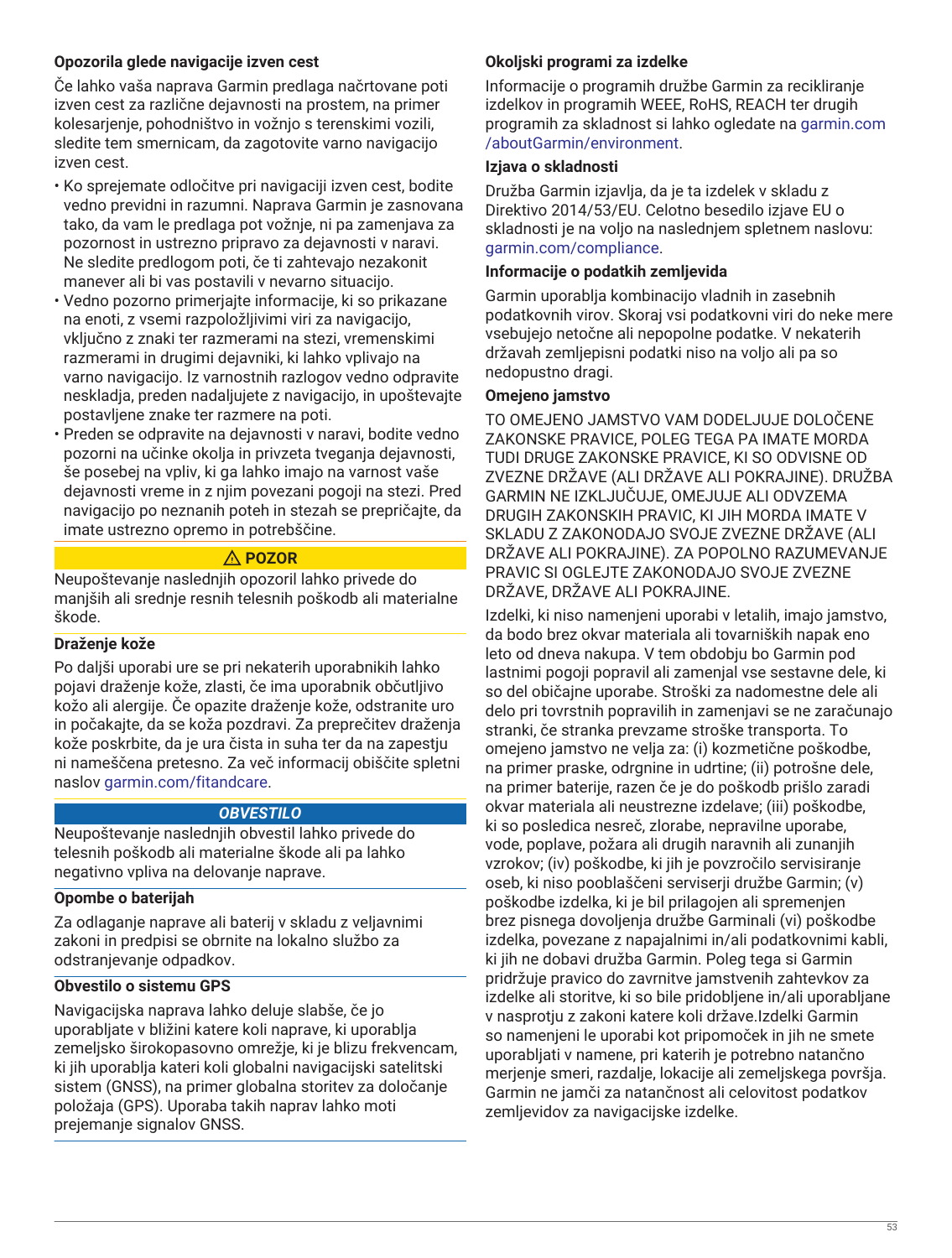To omejeno jamstvo prav tako ne velja za, kakršno koli poslabšanje delovanja katerega koli navigacijskega izdelka Garmin, ki je posledica njegove uporabe v bližini katerega koli telefona ali druge naprave, ki uporablja zemeljsko širokopasovno omrežje, ki je blizu frekvencam, ki jih uporablja kateri koli globalni navigacijski satelitski sistem (GNSS), na primer globalna storitev za določanje položaja (GPS). Prav tako za takšno poslabšanje ni odgovorna družba Garmin. Uporaba takih naprav lahko moti prejemanje signalov GNSS.

JAMSTVA IN PRAVNA SREDSTVA, NAVEDENA V TEM OMEJENEM JAMSTVU, V NAJVEČJEM OBSEGU, KI GA DOVOLJUJE VELJAVNA ZAKONODAJA, IZKLJUČUJEJO IN NADOMEŠČAJO VSA OSTALA JAMSTVA IN PRAVNA SREDSTVA, KI SO IZRAŽENA, NAKAZANA, ZAKONSKO ALI KAKO DRUGAČE DOLOČENA TER JIH DRUŽBA GARMIN IZRECNO ZAVRAČA, KAR MED DRUGIM VKLJUČUJE VSA NAKAZANA JAMSTVA GLEDE PRIMERNOSTI ZA PRODAJO ALI DOLOČEN NAMEN, ZAKONSKA PRAVNA SREDSTVA ALI DRUGE DOLOČBE. TO OMEJENO JAMSTVO VAM DODELJUJE DOLOČENE ZAKONSKE PRAVICE, POLEG TEGA PA IMATE MORDA TUDI DRUGE ZAKONSKE PRAVICE, KI SO ODVISNE OD ZVEZNE DRŽAVE ALI DRŽAVE. ČE NAKAZANIH JAMSTEV NI MOGOČE ZAVRNITI V SKLADU Z ZAKONODAJO VAŠE ZVEZNE DRŽAVE ALI DRŽAVE, JE OBDOBJE VELJAVNOSTI TAKIH JAMSTEV OMEJENO Z OBDOBJEM VELJAVNOSTI TEGA OMEJENEGA JAMSTVA. NEKATERE ZVEZNE DRŽAVE (DRŽAVE IN POKRAJINE) NE DOVOLJUJEJO OMEJITEV OBDOBJA VELJAVNOSTI NAKAZANIH JAMSTEV, ZATO ZGORNJA OMEJITEV ZA VAS MORDA NE VELJA.

DRUŽBA GARMIN V PRIMERU ZAHTEVKA ZARADI KRŠITVE GARANCIJSKIH OBVEZNOSTI V NOBENEM PRIMERU NI ODGOVORNA ZA NAKLJUČNO, POSEBNO, POSREDNO ALI POSLEDIČNO ŠKODO, KI IZHAJA IZ UPORABE, NEPRAVILNE UPORABE ALI NEZMOŽNOSTI UPORABE IZDELKA ALI OKVAR IZDELKA. NEKATERE ZVEZNE DRŽAVE (TER DRŽAVE IN POKRAJINE) NE DOVOLJUJEJO IZKLJUČITVE NAKLJUČNE ALI POSLEDIČNE ŠKODE, ZATO ZGORNJE OMEJITVE ZA VAS MORDA NE VELJAJO.

Če v obdobju veljavnosti jamstva predložite zahtevek za jamstveni servis v skladu s tem omejenim jamstvom, družba Garmin po lastni presoji (i) popravi napravo z novimi ali že uporabljenimi deli, ki izpolnjujejo standarde kakovosti družbe Garmin, (ii) nadomesti napravo z novo ali obnovljeno napravo, ki izpolnjuje standarde kakovosti družbe Garmin, ali (iii) zamenja napravo za celotno povračilo stroškov nakupa. TO JE VAŠE EDINO IN IZKLJUČNO PRAVNO SREDSTVO V PRIMERU KRŠITVE JAMSTVENIH DOLOČIL. Obdobje veljavnosti jamstva za popravljene ali nadomeščene naprave je 90 dni. Če za poslano enoto še vedno velja izvirno jamstvo, novo jamstvo velja 90 dni ali do konca izvirnega enoletnega jamstva, pri čemer se upošteva daljše obdobje.

Preden predložite zahtevek za jamstveni servis, si oglejte spletne vire za pomoč, ki so na voljo na spletnem naslovu [support.garmin.com.](http://www.support.garmin.com) Če naprava po uporabi teh sredstev še vedno ne deluje pravilno, se obrnite na pooblaščeni servis družbe Garmin v državi nakupa ali sledite navodilom na spletnem naslovu [support.garmin](http://www.support.garmin.com) [.com](http://www.support.garmin.com) za uveljavljanje jamstvenega servisa. Če ste v Združenih državah, lahko pokličete tudi telefonsko številko 1-800-800-1020.

Če želite predložiti zahtevek za jamstveni servis zunaj države nakupa, družba Garmin zaradi različnih ponudb izdelka ter veljavnih standardov, zakonov in predpisov ne more zagotoviti, da bodo deli in izdelki, potrebni za popravilo ali nadomestitev izdelka, na voljo. V tem primeru lahko družba Garmin po lastni presoji in v skladu z veljavnimi zakoni popravi ali nadomesti izdelek s primerljivimi izdelki in deli družbe Garmin ali zahteva, da izdelek pošljete pooblaščenemu servisu družbe Garmin v državi nakupa ali pooblaščenemu servisu družbe Garmin v drugi državi, ki lahko opravi servis izdelka, pri čemer ste odgovorni za izpolnitev skladnosti z vsemi veljavnimi zakoni in predpisi o uvozu in izvozu ter plačilo vseh carin, davka na dodano vrednost, stroškov pošiljanja in drugih s tem povezanih davkov in prispevkov. V nekaterih primerih družba Garmin in prodajalci njenih izdelkov morda ne bodo mogli opraviti servisa izdelka v državi, ki ni država nakupa, ali vam vrniti popravljenega ali nadomeščenega izdelka v to državo zaradi standardov, zakonov ali predpisov, ki veljajo v njej.

**Nakupi v spletnih dražbah**: potrdila o spletnih dražbah niso sprejeta kot potrditev jamstva. Da bi pridobili jamstveni servis, potrebujete original ali kopijo računa izvirnega prodajalca. Garmin ne bo nadomestil manjkajočih sestavnih delov iz kompletov, ki ste jih kupili na spletni dražbi.

**Mednarodni nakupi:** za nakupe izven Združenih držav je, odvisno od države, morda na voljo ločeno jamstvo, ki ga zagotovijo mednarodni prodajalci. V tem primeru jamstvo zagotovi lokalni prodajalec v državi nakupa, ki tudi zagotovi lokalni servis za napravo. Jamstva prodajalca veljajo samo na območjih predvidene prodaje.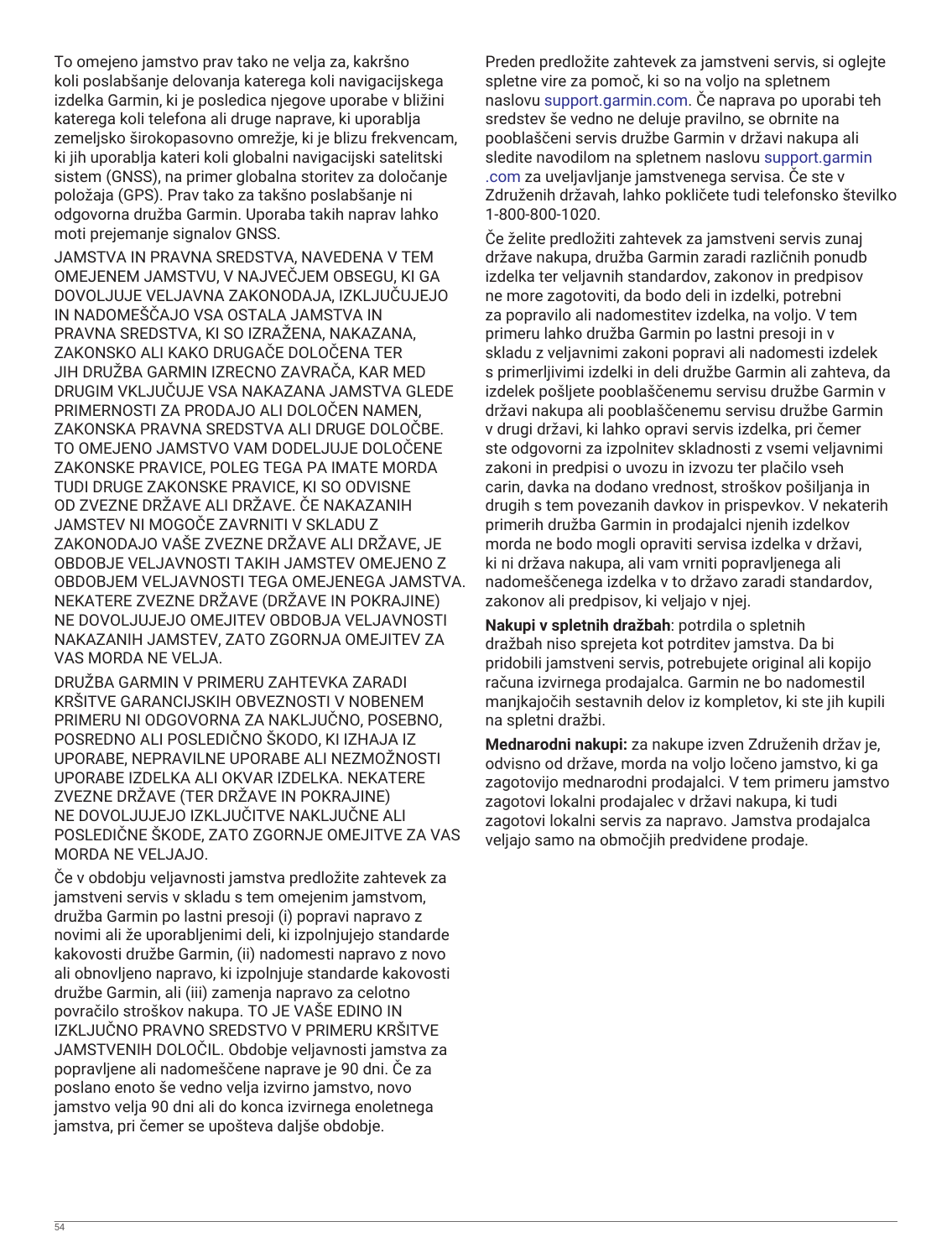## **Dôležité informácie o bezpečnosti a produkte**

## **VAROVANIE**

Nedodržiavanie nasledujúcich upozornení môže viesť k nehode alebo zdravotnej udalosti a následnej smrti alebo vážnemu zraneniu.

#### **Upozornenia v spojitosti s batériami**

V tomto zariadení sa používa lítium-iónová batéria.

Ak tieto usmernenia nebudete dodržiavať, môže dôjsť k skráteniu životnosti batérií alebo to môže predstavovať riziko poškodenia zariadenia, vzniku požiaru, poleptania chemickou látkou, úniku elektrolytu a/alebo zranenia.

- Batérie ani zariadenie nevystavujte ohňu, výbuchu alebo iným nebezpečenstvám.
- Batérie ani zariadenie nerozoberajte, neupravujte, neprerábajte, neperforujte ani nepoškodzujte.
- Batériu, ktorá nie je určená na výmenu používateľom, nevyberajte a ani sa o jej vybratie nepokúšajte.

## **Zdravotné upozornenia**

- Ak máte kardiostimulátor alebo iné implantované elektronické zariadenie, pred použitím monitora srdcového tepu sa poraďte s lekárom.
- Optický merač srdcového tepu na zápästí a snímač pulzného oxymetra Garmin vyžarujú zelené, červené a infračervené svetlo a občas blikajú. Poraďte sa s lekárom, ak máte epilepsiu alebo ste citliví na jasné, či blikajúce svetlá.
- Pred zahájením alebo zmenou každého programu cvičenia sa poraďte s lekárom.
- Zariadenie Garmin, príslušenstvo, monitor tepu pulzový oxymeter a príslušné údaje sa majú využívať len na rekreačné účely, nie na lekárske účely. Nie sú určené na diagnostiku, sledovanie, liečbu ani prevenciu ochorení a symptómov.
- Merania srdcového tepu a saturácie krvi kyslíkom slúžia len ako referencia a nezodpovedáme za dôsledky spôsobené chybnými meraniami.
- Hoci optická technológia merania tepu na zápästí Garmin bežne poskytuje presný odhad hodnoty srdcového tepu používateľa, vyznačuje sa charakteristickými obmedzeniami, ktoré môžu spôsobiť nepresnosť merania tepu za určitých podmienok, medzi ktoré patria telesné vlastnosti používateľa, správne nasadenie zariadenia a typ a intenzita činnosti.
- Hoci technológia pulzového oxymetra Garmin bežne poskytuje presný odhad hodnoty saturácie krvi kyslíkom, vyznačuje sa charakteristickými obmedzeniami, ktoré môžu spôsobiť nepresnosť merania saturácie kyslíkom za určitých podmienok, medzi ktoré patria telesné vlastnosti používateľa, správne nasadenie zariadenia, umiestnenie zariadenia a pohyb.
- Zariadenia Garmin na sledovanie aktivity využívajú snímače, ktoré sledujú váš pohyb a iné údaje. Údaje a informácie získané pomocou týchto zariadení sú určené na presný odhad činnosti a monitorovanej charakteristiky, nemusia však byť úplne presné, čo platí aj o hodnotách počtu krokov, spánku, vzdialenosti, tepu, saturácie krvi kyslíkom a údajoch o kalóriách.

#### **Upozornenia zariadenia**

- Zariadenie neponechávajte v blízkosti tepelných zdrojov ani v oblastiach s vysokou teplotou, ako napr. na priamom slnečnom svetle alebo v opustenom vozidle. Ak chcete predísť riziku poškodenia, vyberte zariadenie z vozidla alebo ho uskladnite mimo dosah priameho slnečného svetla, napr. v príručnej skrinke.
- Neobsluhujte zariadenie mimo teplotného rozsahu uvedeného v príručke, ktorú nájdete v balení produktu.
- Ak chcete zariadenie uskladniť na dlhší čas, skladujte ho v teplotnom rozsahu uvedenom v príručke, ktorú nájdete v balení produktu.
- Nepoužívajte napájacie alebo dátové káble alebo sieťové adaptéry, ktoré nie sú schválené alebo dodávané spoločnosťou Garmin.

#### **Bezpečnostná a monitorovacia výstraha**

Funkcia asistencie vám umožňuje odoslať vašu polohu núdzovému kontaktu. Ide o doplnkovú funkciu a nemali by ste sa na ňu spoliehať ako na primárny spôsob získania pomoci v núdzovej situácii. Aplikácia Garmin Connect vo vašom mene nekontaktuje núdzové služby.

Funkcia rozpoznania udalosti je k dispozícii len vtedy, keď na svojom zariadení Garmin monitorujete chôdzu, beh, turistický výlet alebo cyklistiku. Ďalšie informácie nájdete v príručke používateľa zariadenia.

#### **Upozornenia pre jazdu na bicykli**

- Pri jazde na bicykli sa riaďte svojím úsudkom a snažte sa viesť bicykel bezpečným spôsobom.
- Skontrolujte, či sú bicykel a jeho vybavenie riadne udržiavané a všetky časti správne namontované.

#### **Upozornenia pre navigáciu**

Ak vaše zariadenie Garmin používa alebo akceptuje údaje mapy, dodržujte v záujme bezpečnej navigácie nasledujúce usmernenia.

- Vždy si starostlivo porovnajte informácie zobrazené na zariadení so všetkými dostupnými zdrojmi navigácie vrátane vizuálneho pozorovania, pravidiel a obmedzení miestnych vodných ciest a máp. Z dôvodu bezpečnosti si vždy vyjasnite akékoľvek nezhody alebo otázky skôr, ako budete pokračovať v navigácii, a rešpektujte uvedené značenie a stav terénu.
- Toto zariadenie používajte iba ako pomôcku pri navigácii. Nepokúšajte sa zariadenie používať pre akýkoľvek účel, ktorý by si vyžadoval presné meranie smeru, vzdialenosti, miesta alebo topografie.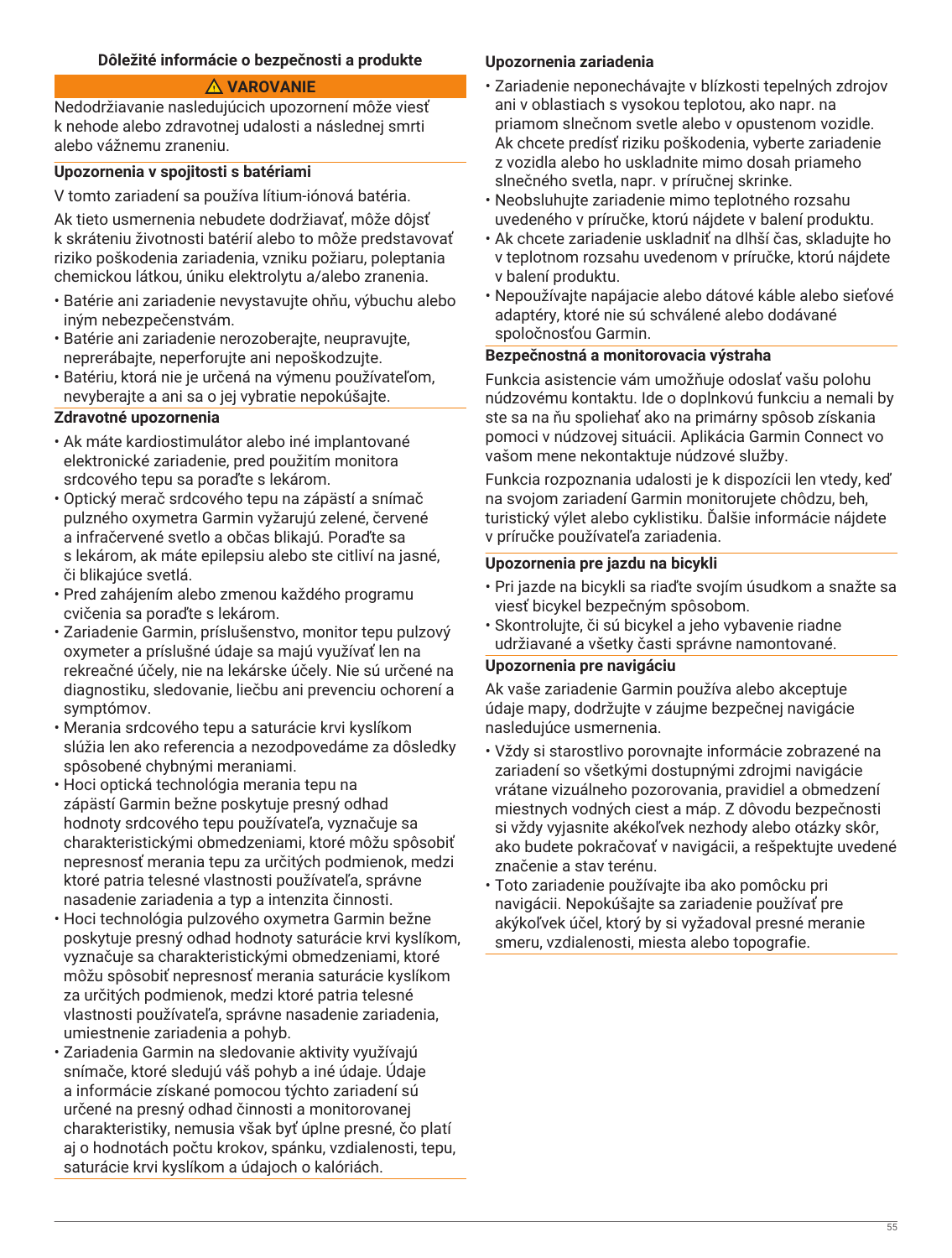## **Upozornenia pre navigáciu mimo cesty**

Ak vaše zariadenie Garmin dokáže navrhnúť trasy mimo cesty pre rôzne exteriérové aktivity ako je bicyklovanie, turistika a jazda terénnym vozidlom, riaďte sa týmito bezpečnostnými usmerneniami pre navigáciu mimo cesty.

- Pri navigácii mimo cesty sa riaďte svojím úsudkom a používajte logiku. Zariadenie Garmin je navrhnuté tak, aby poskytovalo len návrhy trasy. Nedokáže nahradiť pozornosť a náležitú prípravu na exteriérové aktivity. Návrhy trás nedodržiavajte v prípade, ak vám odporúčajú realizáciu protizákonnej trasy alebo by vás vystavili nebezpečnej situácii.
- Vždy pozorne porovnávajte informácie zobrazené na zariadení so všetkými dostupnými zdrojmi navigácie vrátane turistického značenia, stavu turistických ciest, poveternostných vplyvov a iných faktorov, ktoré môžu mať vplyv na bezpečnosť pri navigácii. Z dôvodu bezpečnosti si vždy vyjasnite akékoľvek nezhody skôr, ako budete pokračovať v navigácii, a rešpektujte uvedené značenie a stav terénu.
- Pred tým, ako začnete podnikať aktivity mimo cesty, majte vždy na pamäti vplyvy prostredia a riziká, ktoré so sebou daná aktivita logicky prináša, zvlášť to, aký vplyv môže mať počasie a stav turistických ciest vyplývajúci z počasia na bezpečnosť vašej aktivity. Pred navigáciou po neznámych chodníkoch a turistických cestách sa uistite, že máte správne vybavenie a zásoby pre svoju aktivitu.

## **UPOZORNENIE**

Nedodržiavanie nasledujúcich upozornení môže viesť k menším alebo stredným zraneniam.

## **Podráždenie pokožky**

Niektorí používatelia sa môžu stretnúť s podráždením pokožky po dlhšom používaní hodiniek, hlavne vtedy, ak má používateľ citlivú pokožku alebo alergiu. Ak si všimnete akékoľvek podráždenie pokožky, odstráňte hodinky a poskytnite svojej pokožke čas na uzdravenie. Na zabránenie podráždenia pokožky zaistite, aby boli hodinky čisté a suché, a zároveň hodinky na zápästí príliš neuťahujte. Viac informácií nájdete na adrese [garmin.com](http://www.garmin.com/fitandcare) [/fitandcare](http://www.garmin.com/fitandcare).

## *OZNÁMENIE*

Nedodržiavanie nasledujúcich upozornení môže viesť k ujme na zdraví, škode na majetku alebo môže negatívne ovplyvniť funkčnosť zariadenia.

## **Upozornenie k batérii**

Ak chcete zariadenie/batérie zlikvidovať v súlade s príslušnými miestnymi zákonmi a nariadeniami, obráťte sa na miestne oddelenie likvidácie odpadu.

## **Poznámka GPS**

Ak navigačné zariadenie používate v blízkosti zariadenia, ktoré využíva terestriálnu širokopásmovú sieť pracujúcu na podobných frekvenciách ako Globálny navigačný satelitný systém (GNSS), napr. Globálny lokalizačný systém (GPS), môže dôjsť k zníženiu výkonu navigačného zariadenia. Používanie týchto zariadení môže zoslabiť príjem signálov systému GNSS.

## **Ekologické programy produktu**

Informácie o programe recyklácie produktu od spoločnosti Garmin a WEEE, RoHS, REACH a iných programoch súladu nájdete na stránke [garmin.com](http://www.garmin.com/aboutGarmin/environment) [/aboutGarmin/environment.](http://www.garmin.com/aboutGarmin/environment)

#### **Vyhlásenie o zhode**

Spoločnosť Garmin týmto vyhlasuje, že tento produkt je v súlade so smernicou 2014/53/EÚ. Plné znenie vyhlásenia o zhode EÚ je dostupné na nasledujúcej internetovej adrese: [garmin.com/compliance](http://www.garmin.com/compliance).

### **Informácie o údajoch mapy**

Spoločnosť Garmin využíva kombináciu vládnych a súkromných zdrojov údajov. V podstate všetky zdroje údajov obsahujú nejaké nepresné alebo nekompletné údaje. V niektorých krajinách nie sú kompletné a presné informácie o mapách dostupné alebo sú neúmerne nákladné.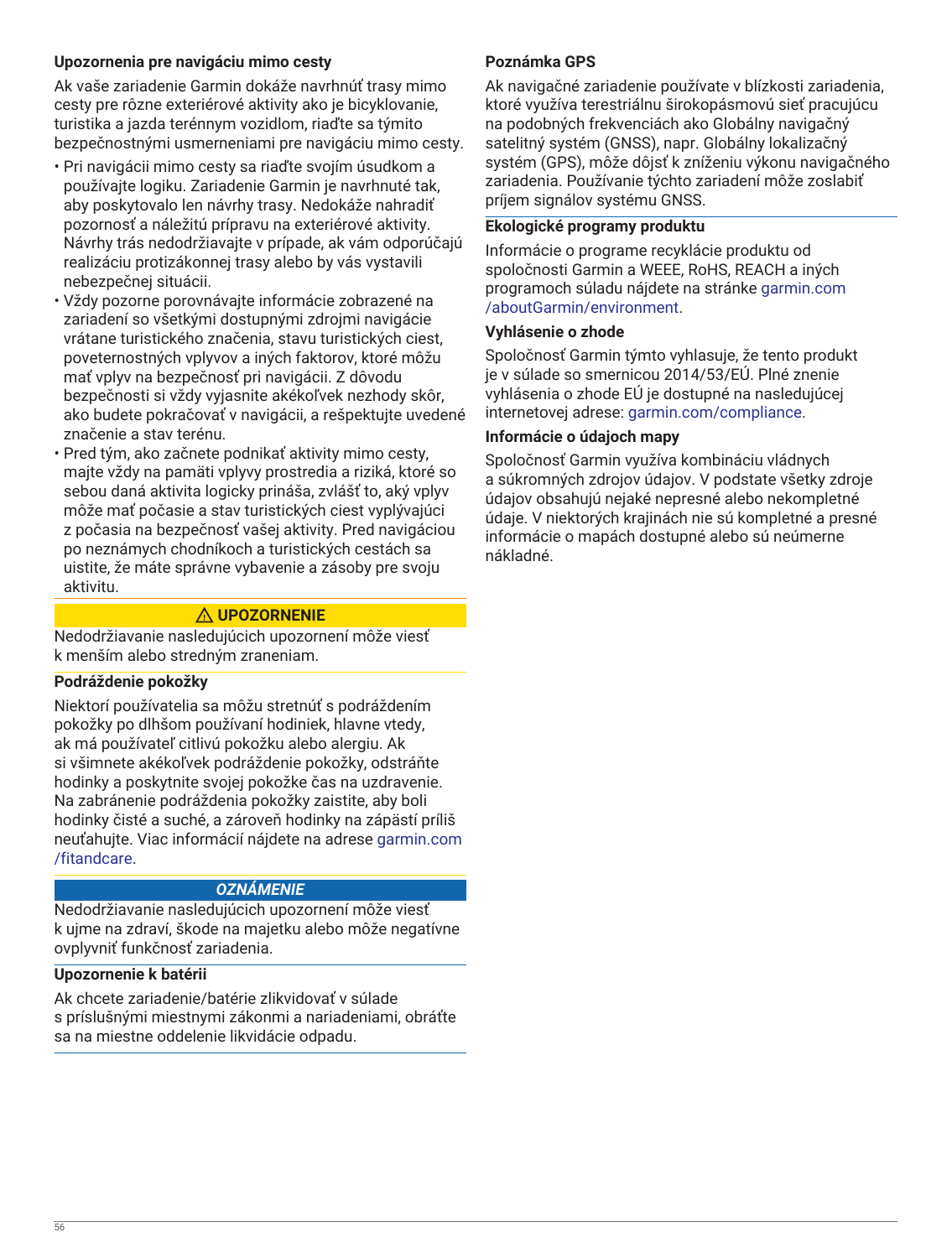## **Obmedzená záruka**

Z TEJTO OBMEDZENEJ ZÁRUKY VÁM VYPLÝVAJÚ ŠPECIFICKÉ ZÁKONNÉ PRÁVA A MÔŽU SA NA VÁS VZŤAHOVAŤ AJ ĎALŠIE ZÁKONNÉ PRÁVA, KTORÉ SA LÍŠIA V ZÁVISLOSTI OD ŠTÁTU (PRÍPADNE KRAJINY ALEBO PROVINCIE). SPOLOČNOSŤ GARMIN NEVYLUČUJE, NEOBMEDZUJE ANI DOČASNE NEVYLUČUJE INÉ ZÁKONNÉ PRÁVA, KTORÉ VÁM MÔŽU VYPLÝVAŤ Z PRÁVNYCH PREDPISOV VÁŠHO ŠTÁTU (PRÍPADNE KRAJINY ALEBO PROVINCIE). AK SA CHCETE DÔKLADNE OBOZNÁMIŤ SO SVOJIMI PRÁVAMI, MALI BY STE SI PREČÍTAŤ PRÁVNE PREDPISY SVOJHO ŠTÁTU, KRAJINY ALEBO PROVINCIE.

Na neletecké produkty sa vzťahuje záruka, že sa na nich neobjavia materiálne poruchy ani nedokonalosti vyhotovenia po obdobie jedného roka odo dňa zakúpenia. V tomto období bude spoločnosť Garmin podľa vlastného uváženia opravovať alebo vymieňať všetky komponenty, ktoré zlyhajú pri bežnom používaní. Zákazníkovi sa za tieto opravy alebo výmeny nebudú účtovať poplatky za prácu ani dielce, pričom zákazník bude uhrádzať len všetky prepravné náklady. Táto obmedzená záruka sa nevzťahuje na: (i) kozmetické poškodenia, ako sú škrabance, vruby a zárezy; (ii) spotrebné súčasti, ako sú batérie, za predpokladu, že nedošlo k poškodeniu výrobku z dôvodu chyby materiálu alebo dielenského vyhotovenia; (iii) škody v dôsledku nehôd, hrubého používania, nenáležitého používania, vody, záplavy, požiaru alebo iných prírodných javov alebo vonkajších príčin; (iv) škody spôsobené servisným zásahom vykonaným osobou, ktorá nie je oprávneným poskytovateľom servisných služieb spoločnosti Garmin; (v) poškodenia výrobku, ktorý bol modifikovaný alebo pozmenený bez písomného súhlasu spoločnosti Garmin ani na (vi) poškodenia výrobku, ktorý bol pripojený k zdroju napájania alebo k dátovým káblom, ktoré nedodáva spoločnosť Garmin. Okrem toho si spoločnosť Garmin vyhradzuje právo zamietnuť záručné nároky voči výrobkom a službám, ktoré boli nadobudnuté alebo sa používajú v rozpore so zákonmi príslušnej krajiny.Produkty Garmin sú určené len na to, aby slúžili ako pomôcka pri cestovaní, a nesmú sa používať na žiadny účel, ktorý by vyžadoval presné meranie smeru, vzdialenosti, polohy alebo topografické merania. Spoločnosť Garmin nezaručuje pre navigačné produkty presnosť ani úplnosť údajov mapy.

Táto obmedzená záruka sa taktiež nevzťahuje na a spoločnosť Garmin nezodpovedá za zníženie výkonu žiadneho navigačného výrobku od spoločnosti Garmin spôsobené v dôsledku používania výrobku v blízkosti telefónu alebo iného zariadenia, ktoré používa terestriálnu širokopásmovú sieť pracujúcu na podobných frekvenciách ako Globálny navigačný satelitný systém (GNSS), napr. Globálny lokalizačný systém (GPS). Používanie týchto zariadení môže zoslabiť príjem signálov systému GNSS.

ZÁRUKY A NÁPRAVY OBSIAHNUTÉ V TEJTO OBMEDZENEJ ZÁRUKE SÚ V MAXIMÁLNOM MOŽNOM ROZSAHU POVOLENOM PLATNÝMI ZÁKONMI VÝHRADNÉ A NAHRÁDZAJÚ AKÉKOĽVEK INÉ ZÁRUKY A NÁPRAVY A SPOLOČNOSŤ GARMIN VÝSLOVNE VYLUČUJE AKÉKOĽVEK INÉ ZÁRUKY A NÁPRAVY, ČI UŽ VÝSLOVNÉ, IMPLIKOVANÉ, ŠTATUTÁRNE ALEBO INÉ, VRÁTANE (NIE VŠAK VÝHRADNE) IMPLIKOVANÝCH ZÁRUK OBCHODOVATEĽNOSTI ALEBO VHODNOSTI NA KONKRÉTNY ÚČEL, ŠTATUTÁRNEJ ALEBO INEJ NÁPRAVY. Z TEJTO OBMEDZENEJ ZÁRUKY VÁM VYPLÝVAJÚ ŠPECIFICKÉ ZÁKONNÉ PRÁVA A MÔŽU SA NA VÁS VZŤAHOVAŤ AJ ĎALŠIE ZÁKONNÉ PRÁVA, KTORÉ SA LÍŠIA V ZÁVISLOSTI OD ŠTÁTU A KRAJINY. IMPLIKOVANÉ ZÁRUKY, KTORÉ NA ZÁKLADE PRÁVNYCH PREDPISOV VÁŠHO ŠTÁTU ALEBO KRAJINY NEMOŽNO VYLÚČIŤ, SÚ ČASOVO OBMEDZENÉ NA DOBU PLATNOSTI TEJTO OBMEDZENEJ ZÁRUKY. V NIEKTORÝCH ŠTÁTOCH (A KRAJINÁCH A PROVINCIÁCH) NIE SÚ POVOLENÉ OBMEDZENIA TÝKAJÚCE SA DOBY PLATNOSTI IMPLIKOVANEJ ZÁRUKY, TAKŽE VYŠŠIE UVEDENÉ USTANOVENIA SA NA VÁS NEMUSIA VZŤAHOVAŤ.

V PRÍPADE SŤAŽNOSTI NA PORUŠENIE ZÁRUKY SPOLOČNOSŤ GARMIN ZA ŽIADNYCH OKOLNOSTÍ NEPONESIE ZODPOVEDNOSŤ ZA ŽIADNE VEDĽAJŠIE, MIMORIADNE, NEPRIAME ANI NÁSLEDNÉ ŠKODY VYPLÝVAJÚCE Z POUŽÍVANIA ALEBO NESPRÁVNEHO POUŽÍVANIA TOHTO PRODUKTU, Z NEMOŽNOSTI POUŽÍVAŤ TENTO PRODUKT ALEBO SPÔSOBENÉ CHYBAMI V PRODUKTE. V NIEKTORÝCH ŠTÁTOCH (A KRAJINÁCH A PROVINCIÁCH) NIE SÚ POVOLENÉ VÝNIMKY TÝKAJÚCE SA VEDĽAJŠÍCH ALEBO NÁSLEDNÝCH ŠKÔD, TAKŽE VYŠŠIE UVEDENÉ USTANOVENIA SA NA VÁS NEMUSIA VZŤAHOVAŤ.

Ak počas záručného obdobia predložíte žiadosť o záručný servis v súlade s touto obmedzenou zárukou, spoločnosť Garmin podľa vlastného uváženia: (i) zariadenie opraví s použitím nových dielov alebo už použitých dielov, ktoré spĺňajú kvalitatívne štandardy spoločnosti Garmin, (ii) vymení zariadenie za nové zariadenie alebo za repasované zariadenie spĺňajúce kvalitatívne štandardy spoločnosti Garmin, alebo (iii) vám za zariadenie vráti plnú výšku nákupnej ceny. TAKÁTO NÁPRAVA BUDE VAŠÍM VÝLUČNÝM A JEDINÝM NÁPRAVNÝM PROSTRIEDKOM V PRÍPADE VÝSKYTU PORUCHY SPADAJÚCEJ DO PÔSOBNOSTI ZÁRUKY. Na opravené alebo náhradné zariadenia sa vzťahuje 90-dňová záruka. Ak sa na zaslanú jednotku stále vzťahuje pôvodná záruka, potom je dĺžka novej záruky 90 dní alebo obdobie do konca pôvodnej jednoročnej záruky (pričom platí dlhšie z uvedených období).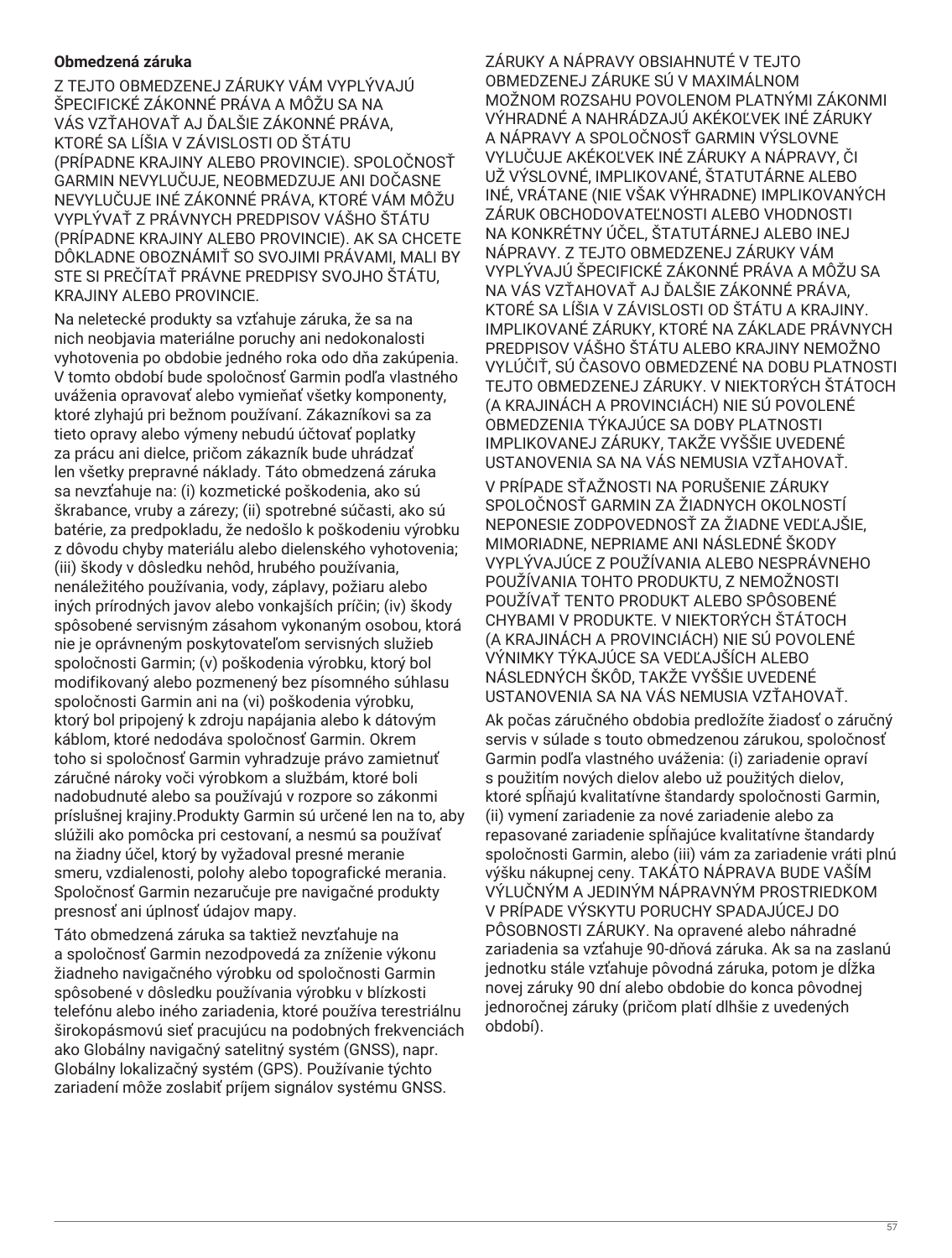Skôr než vyhľadáte záručný servis, prejdite na webové stránky [support.garmin.com](http://www.support.garmin.com) a prečítajte si zdroje online pomocníka. Ak zariadenie nefunguje správne ani po využití týchto zdrojov, obráťte sa na autorizované servisné stredisko spoločnosti Garmin v krajine, kde ste si produkt pôvodne zakúpili, alebo postupujte podľa pokynov na získanie záručného servisu uvedených na webových stránkach [support.garmin.com](http://www.support.garmin.com). Ak sa nachádzate v Spojených štátoch, môžete tiež zavolať na číslo 1-800-800-1020.

Ak hľadáte záručný servis inde než v krajine, kde ste produkt pôvodne zakúpili, pre rozdiely v ponuke produktov a rozdielne platné štandardy, právne predpisy a nariadenia spoločnosť Garmin nemôže zaručiť dostupnosť dielov a produktov potrebných na opravu alebo výmenu produktu. V takom prípade môže spoločnosť Garmin podľa vlastného uváženia a v súlade s platnými právnymi predpismi produkt opraviť s pomocou porovnateľných dielov alebo nahradiť porovnateľným produktom Garmin, alebo vás môže požiadať, aby ste produkt poslali do autorizovaného servisného strediska Garmin v krajine, kde ste produkt pôvodne zakúpili, prípadne do autorizovaného servisného strediska Garmin v inej krajine, kde sa poskytuje servis na váš produkt. Vtedy bude vašou povinnosťou postupovať v súlade s platnými právnymi predpismi a nariadeniami o dovoze a vývoze a zaplatiť všetky colné poplatky, DPH, poplatky za prepravu a ďalšie súvisiace dane a poplatky. V niektorých prípadoch spoločnosť Garmin a jej predajcovia nemusia byť schopní poskytnúť servisné služby na váš produkt, prípadne vám vrátiť opravený alebo náhradný produkt inde než v krajine, kde ste produkt pôvodne zakúpili, a to z dôvodu platných štandardov, právnych predpisov alebo nariadení v danej krajine.

**Nákupy v online akciách**: Potvrdenia z online aukcií nemožno predložiť ako dôkaz potrebný na overenie záruky. Ak si chcete uplatniť nárok na záručný servis, je potrebné predložiť originál alebo kópiu dokladu o zakúpení od pôvodného predajcu.Spoločnosť Garmin nebude poskytovať náhradu za komponenty chýbajúce v akomkoľvek balení zakúpenom prostredníctvom online aukcie.

**Medzinárodné nákupy**: Medzinárodní distribútori môžu na zariadenia zakúpené mimo USA v závislosti od príslušnej krajiny ponúkať samostatnú záruku. V prípade relevantnosti túto záruku poskytuje miestny vnútroštátny distribútor a tento distribútor poskytuje aj lokálny servis na toto zariadenie. Záruky od distribútora sú platné len v oblasti príslušnej distribúcie.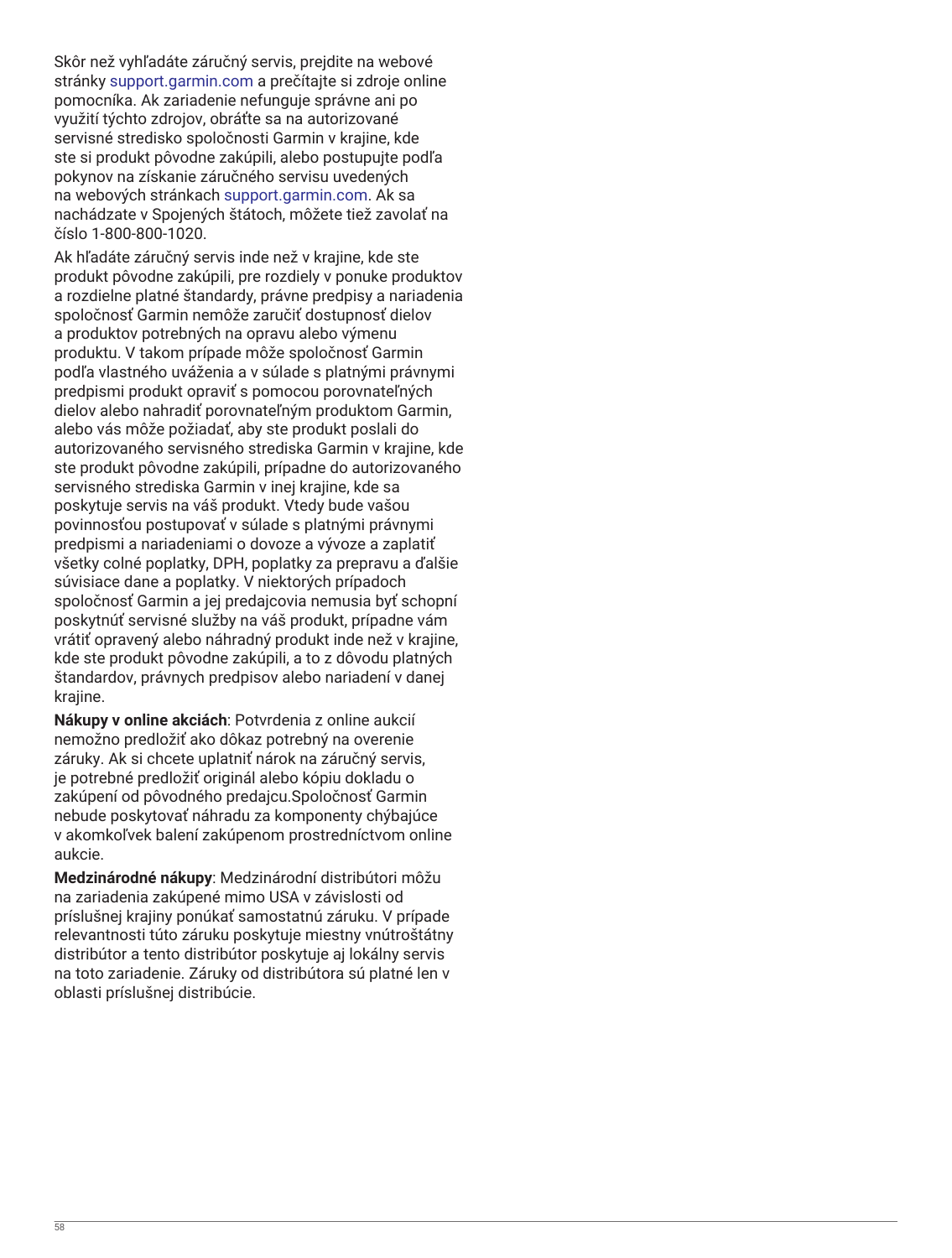#### **Правила техники безопасности и сведения об изделии**

## **ОСТОРОЖНО**

Пренебрежение следующими предупреждениями может привести к несчастному случаю или возникновению риска для здоровья и, как следствие, к получению серьезных травм или летальному исходу.

### **Предупреждения по использованию аккумулятора**

В данном устройстве используется литий-ионный аккумулятор.

Несоблюдение данных указаний может привести к сокращению срока службы элементов питания или стать потенциальной причиной повреждения устройства, возгорания, химического ожога, протекания электролита и/или травмирования.

- Не подвергайте устройство или батареи воздействию огня, взрывов и пр.
- Не разбирайте, не модифицируйте, не модернизируйте, не протыкайте и не повреждайте устройство или элементы питания.
- Не извлекайте и не пытайтесь извлекать батарею, не предназначенную для самостоятельной замены пользователем.

## **Предупреждения об опасности для здоровья**

- Если у вас имеется кардиостимулятор или иное имплантированное электронное устройство, прежде чем использовать пульсометр, проконсультируйтесь с врачом.
- Оптический наручный пульсометр Garmin и датчик пульсоксиметра излучают зеленый, красный и инфракрасный свет и иногда мигают. Проконсультируйтесь со своим лечащим врачом, если вы больны эпилепсией или у вас повышенная чувствительность к яркому или мигающему свету.
- Перед выполнением или изменением программы тренировок проконсультируйтесь со своим лечащим врачом.
- Устройство Garmin, аксессуары, пульсометр, датчик пульсоксиметра и связанные с ними данные предназначены только для использования в рекреационных целях. Они не предназначены для использования в медицинских целях, для диагностики, наблюдения, лечения или профилактики каких-либо заболеваний.
- Точность данных пульсометра и показателей насыщения крови кислородом не гарантируется. Производитель не несет ответственности за последствия неверно считанных данных.
- Технология оптического наручного пульсометра Garmin, как правило, обеспечивает точную оценку частоты пульса пользователя, но этой технологии также свойственны определенные ограничения, из-за которых показания частоты пульса могут быть неточными при определенных условиях, включая физическое состояние пользователя, посадку устройства, тип и интенсивность занятия.
- Технология датчика пульсоксиметра Garmin, как правило, обеспечивает точную оценку насыщения кислородом крови пользователя, но этой технологии также свойственны определенные ограничения, из-за которых показания насыщения крови кислородом могут быть неточными при определенных условиях, включая физическое состояние пользователя, посадку, положение устройства и движение.
- Устройства Garmin для отслеживания активности построены на основе датчиков, фиксирующих перемещение пользователя и другие показатели. Данные и сведения, предоставляемые этими устройствами, могут достаточно точно отражать активность и отслеживаемые показатели, но быть не полностью точными в отношении, в том числе количества шагов, данных о сне, расстояния, частоты пульса, насыщения крови кислородом и калорий.

### **Предупреждения по эксплуатации устройства**

- Не подвергайте устройство воздействию высоких температур, например, не оставляйте его в жаркий солнечный день в припаркованном автомобиле. Во избежание повреждений храните устройство вне зоны воздействия прямых солнечных лучей, например, в бардачке автомобиля.
- Не используйте устройство за пределами допустимого температурного диапазона, указанного в печатном руководстве из упаковки прибора.
- При длительном хранении соблюдайте допустимый температурный диапазон, указанный в печатном руководстве из упаковки прибора.
- Не используйте кабель питания, кабель передачи данных и/или адаптер питания, не одобренный или не поставляемый компанией Garmin.

#### **Предупреждение насчет отслеживания и безопасности**

Функция помощи позволяет отправлять сведения о вашем местоположении контактам для связи в чрезвычайных ситуациях. Это вспомогательная функция, которую не следует использовать в качестве основного средства для получения экстренной помощи. Приложение Garmin Connect не обеспечивает оповещение экстренных служб от вашего лица.

Функция регистрации происшествий доступна только при отслеживании ходьбы, бега, пеших прогулок или велотренировок на устройстве Garmin. За дополнительной информацией обратитесь к руководству пользователя, поставляемому с устройством.

#### **Предупреждения по использованию велосипеда**

- Всегда руководствуйтесь здравым смыслом и управляйте велосипедом аккуратно.
- Обеспечьте надлежащее обслуживание велосипеда и оборудования, а также правильность установки всех деталей.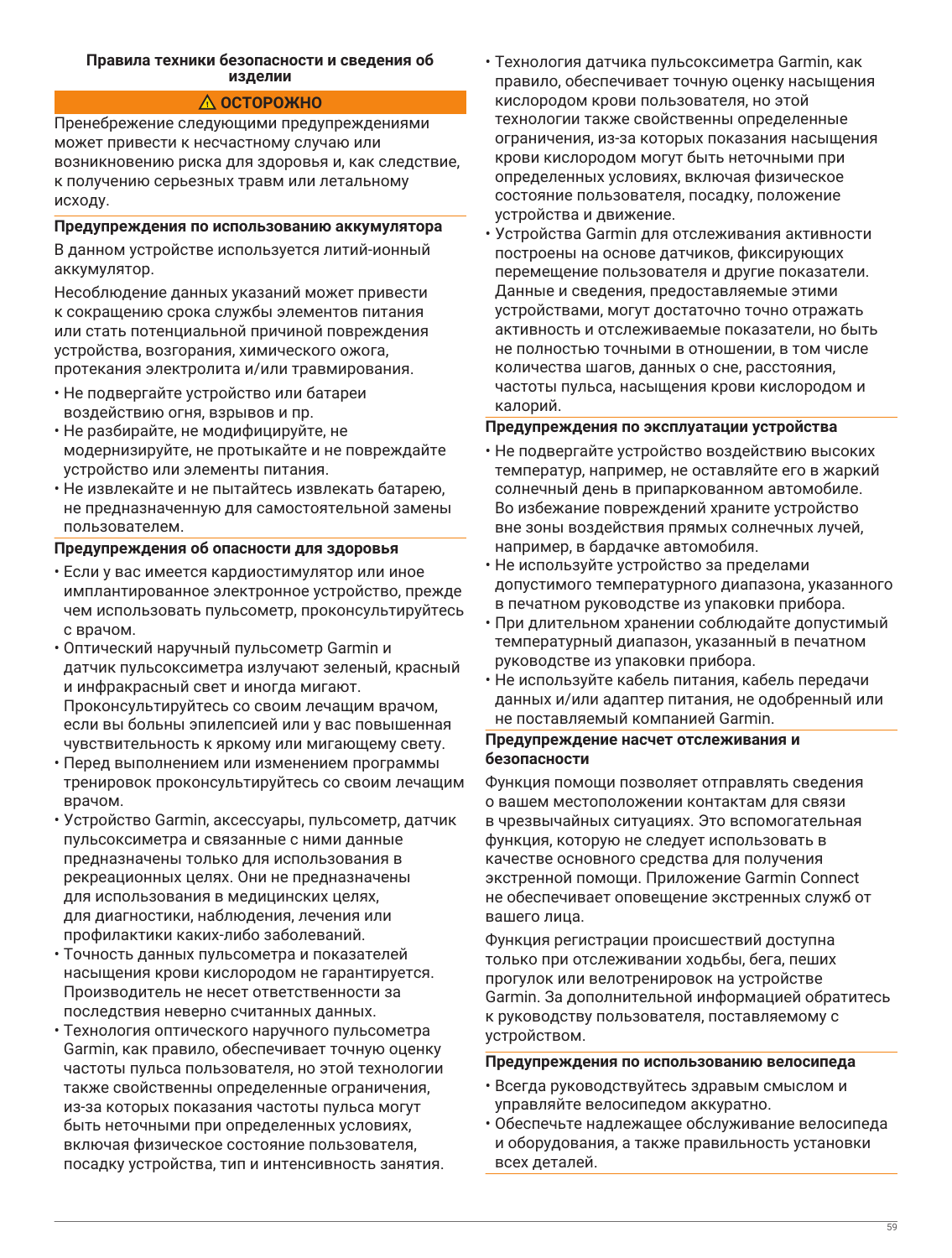#### **Предупреждения относительно навигации**

Если ваше устройство Garmin использует и принимает картографические данные, соблюдайте следующие правила безопасности.

- Всегда внимательно сравнивайте информацию, отображаемую на устройстве, со сведениями всех доступных источников навигационных данных, включая информацию, получаемую в ходе непосредственного осмотра акватории и из морских карт. Для обеспечения безопасности следует прояснить все вопросы и расхождения прежде, чем продолжить движение по маршруту, а также соблюдать требования всех ограничивающих дорожных знаков и следить за дорожными условиями.
- Используйте данное устройство только в качестве вспомогательного средства для навигации. Не используйте его для выполнения задач, требующих точных измерений направления, расстояния, местоположения или иных топографических данных.

#### **Предупреждения относительно внедорожных маршрутов**

Если ваше устройство Garmin может предлагать внедорожные маршруты для пеших походов, поездок на велосипедах и внедорожном транспорте, соблюдайте следующие правила безопасности навигации по внедорожным маршрутам.

- Во время движения по внедорожным маршрутам соблюдайте осторожность и всегда руководствуйтесь здравым смыслом. Устройство Garmin предназначено только для прокладки возможных маршрутов. Оно не способно заменить ваше внимание и должную подготовку к поездке или походу. Не следуйте по маршрутам, предложенным устройством, если такие маршруты предполагают передвижение по запретным зонам или создание опасной ситуации.
- Во время движения по маршруту следует внимательно сравнивать информацию, отображаемую на экране устройства, с данными всех доступных источников навигационных данных, включая дорожные знаки, указатели, погодные условия и другие факторы, которые могут повлиять на безопасность во время путешествия. Для обеспечения безопасности следует прояснить все расхождения, прежде чем продолжать движение по маршруту; при движении следует соблюдать требования дорожных знаков и следить за дорожными условиями.
- Предпринимая поездку или поход по внедорожному маршруту, следует помнить об условиях окружающей среды и связанных рисках, в особенности это касается погоды и влияния погодных условий на состояние тропы/дорожки и, соответственно, вашу безопасность. Перед тем как отправиться в путешествие по незнакомым маршрутам и тропам, убедитесь в наличии соответствующей экипировки и снаряжения.

### **ВНИМАНИЕ**

Несоблюдение следующих мер предосторожности может привести к получению травм легкой или средней степени тяжести и к повреждению имущества.

#### **Раздражение кожи**

Некоторые пользователи могут испытывать раздражение кожи после длительного использования часов, особенно если у пользователя чувствительная кожа или подвержена аллергии. При появлении раздражения кожи снимите часы и дайте коже время на заживление. Во избежание раздражения кожи убедитесь, что часы чистые и сухие, и не затягивайте их на запястье слишком сильно. Для получения дополнительных сведений посетите веб-сайт [garmin](http://www.garmin.com/fitandcare) [.com/fitandcare.](http://www.garmin.com/fitandcare)

#### *УВЕДОМЛЕНИЕ*

Пренебрежение следующими предупреждениями может привести к получению травм или повреждению имущества, либо оказать негативное влияние на функционирование устройства.

#### **Замечание по использованию элемента питания**

По вопросам утилизации устройства и элементов питания в соответствии с применимыми законами и нормативными требованиями обратитесь в местную службу по переработке отходов.

### **Замечание об использовании GPS**

Использование навигационного устройства в непосредственной близости от оборудования наземной широкополосной сети, работающей в диапазоне частот, близком к диапазону частот любой глобальной навигационной спутниковой системы (GNSS), такой как служба глобального позиционирования (GPS), может привести к ухудшению рабочих характеристик данного навигационного устройства. Использование таких устройств может создавать помехи для приема сигналов GNSS.

#### **Программы утилизации продуктов**

Информацию о программе утилизации продуктов Garmin и о соответствии требованиям директив WEEE, RoHS, REACH и др. см. на веб-сайте [garmin.com](http://www.garmin.com/aboutGarmin/environment) [/aboutGarmin/environment.](http://www.garmin.com/aboutGarmin/environment)

#### **Заявление о соответствии**

Компания Garmin заявляет, что данное устройство соответствует всем положениям директивы 2014/53/ EC. Полный текст Декларации о соответствии требованиям ЕС доступен по следующему адресу в Интернете: [garmin.com/compliance](http://www.garmin.com/compliance).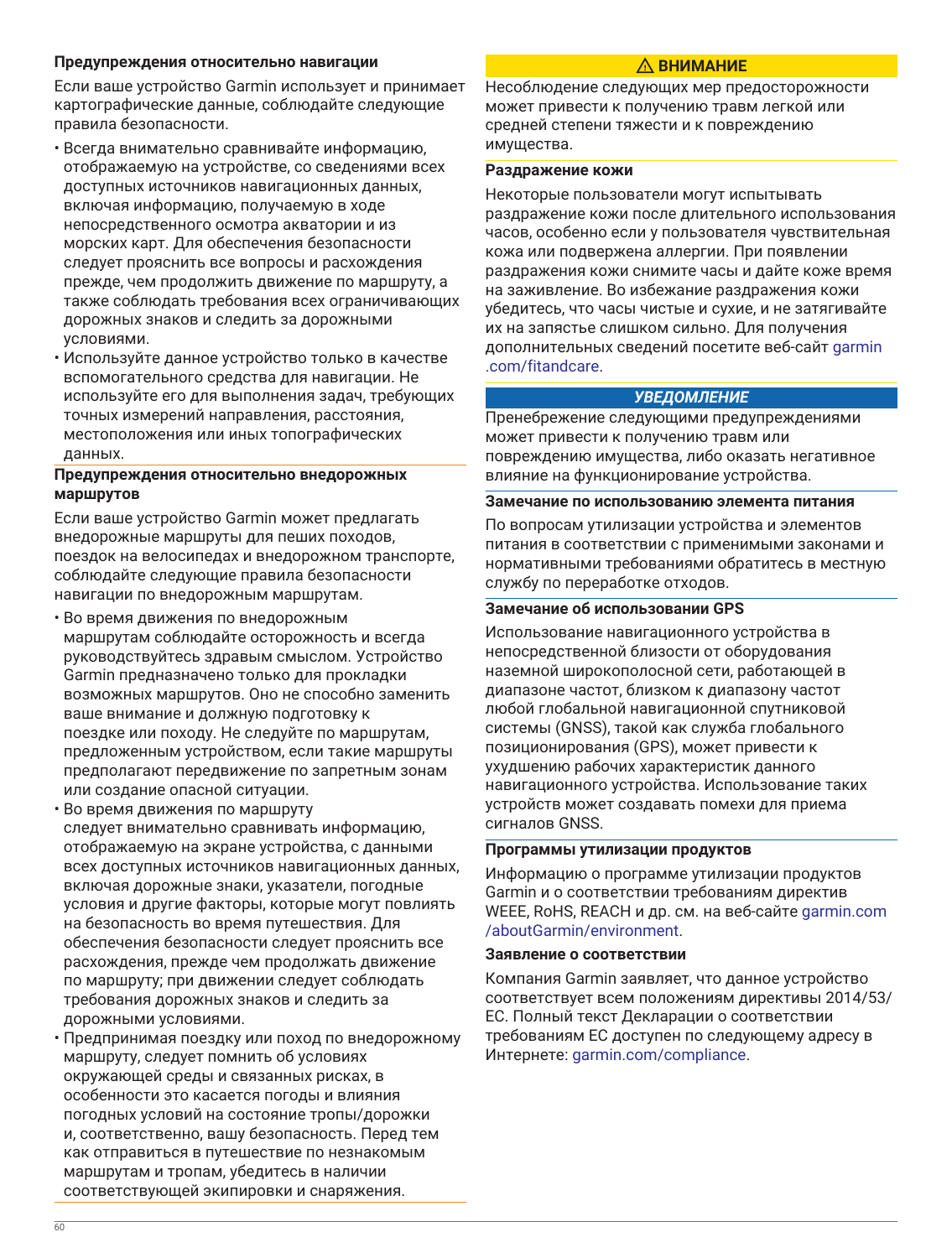### **Картографические данные**

Компания Garmin использует данные, получаемые как из правительственных, так и из частных источников. Практически все источники данных содержат в некоторой степени неточную или неполную информацию. В некоторых странах полная и точная картографическая информация недоступна или чрезмерно дорога.

#### **Ограниченная гарантия**

НАСТОЯЩАЯ ОГРАНИЧЕННАЯ ГАРАНТИЯ ПРЕДОСТАВЛЯЕТ ВАМ ОПРЕДЕЛЕННЫЕ ЮРИДИЧЕСКИЕ ПРАВА; КРОМЕ ТОГО, ВАМ МОГУТ ПРЕДОСТАВЛЯТЬСЯ ДРУГИЕ ЮРИДИЧЕСКИЕ ПРАВА В ЗАВИСИМОСТИ ОТ СТРАНЫ (ИЛИ РЕГИОНА). КОМПАНИЯ GARMIN НЕ ИСКЛЮЧАЕТ, ОГРАНИЧИВАЕТ ИЛИ ПРИОСТАНАВЛИВАЕТ ДРУГИЕ ЮРИДИЧЕСКИЕ ПРАВА, КОТОРЫМИ ВЫ МОЖЕТЕ ОБЛАДАТЬ СОГЛАСНО ПРИМЕНИМОМУ ЗАКОНОДАТЕЛЬСТВУ ВАШЕЙ СТРАНЫ (ИЛИ РЕГИОНА). ДЛЯ ПОЛНОГО ПОНИМАНИЯ СВОИХ ПРАВ НЕОБХОДИМО ОЗНАКОМИТЬСЯ С ЗАКОНОДАТЕЛЬСТВОМ СВОЕЙ СТРАНЫ ИЛИ РЕГИОНА.

В материалах и качестве изготовления изделий, за исключением устройств для авиации, гарантируется отсутствие дефектов в течение одного года с даты приобретения. В течение этого периода компания Garmin будет исключительно по своему усмотрению выполнять ремонт или замену компонентов, вышедших из строя при нормальной эксплуатации. Такой ремонт или замена выполняется без взимания стоимости деталей и работы с покупателя при условии, что он оплатит любые транспортные расходы. Настоящая ограниченная гарантия не распространяется на: (i) косметические дефекты, например царапины, засечки и вмятины; (ii) расходные материалы, например батареи, за исключением случаев, когда повреждение изделия вызвано дефектом материалов или качества изготовления; (iii) повреждения, ставшие следствием аварии, несоблюдения инструкций, неправильного использования, попадания воды, наводнения, пожара и прочих природных бедствий и явлений или внешних факторов; (iv) повреждения, вызванные техническим обслуживанием, выполненным лицами, не уполномоченными компанией Garmin; (v) повреждения изделия, которое было модифицировано или изменено без письменного разрешения компании Garmin, или (vi) повреждения изделия, к которому были подключены кабели питания и/или передачи данных, не поставляемые компанией Garmin. Кроме того, компания Garmin оставляет за собой право не принимать претензии по гарантии в отношении изделий или услуг, которые были приобретены и/или использовались в нарушение законодательства страны.Продукты Garmin предназначены для использования только в качестве вспомогательного средства и не должны использоваться в ситуациях, в которых требуется точное измерение направления, расстояния, местоположения или топографических характеристик местности. Компания Garmin не предоставляет никаких гарантий относительно точности или полноты картографических данных в продуктах для навигации.

Настоящая ограниченная гарантия не распространяется на, а компания Garmin не несет ответственности за любое ухудшение рабочих характеристик любого навигационного устройства Garmin вследствие его использования в непосредственной близости от любого портативного терминала или другого оборудования наземной широкополосной сети, работающей в диапазоне частот, близком к диапазону частот любой глобальной навигационной спутниковой системы (GNSS), такой как служба глобального позиционирования (GPS). Использование таких устройств может создавать помехи для приема сигналов GNSS.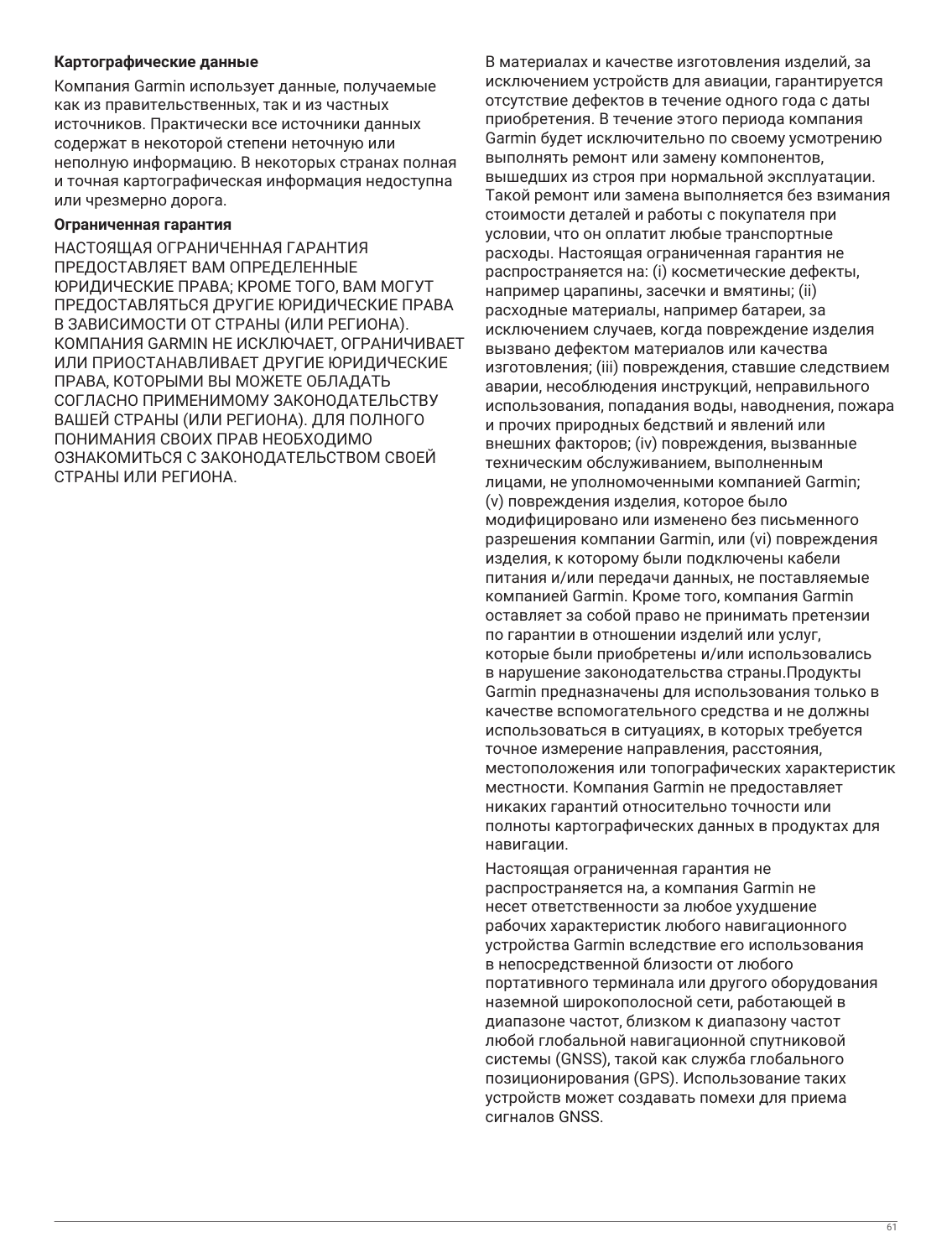В МАКСИМАЛЬНОЙ СТЕПЕНИ, РАЗРЕШЕННОЙ ДЕЙСТВУЮЩИМ ЗАКОНОДАТЕЛЬСТВОМ, ГАРАНТИИ И СРЕДСТВА ПРАВОВОЙ ЗАЩИТЫ, УКАЗАННЫЕ В НАСТОЯЩЕЙ ОГРАНИЧЕННОЙ ГАРАНТИИ, ЯВЛЯЮТСЯ ИСКЛЮЧИТЕЛЬНЫМИ И ЗАМЕНЯЮТ, А КОМПАНИЯ GARMIN ЯВНО ЗАЯВЛЯЕТ ОБ ОТКАЗЕ ОТ ПРЕДОСТАВЛЕНИЯ ЛЮБЫХ ДРУГИХ ГАРАНТИЙ И СРЕДСТВ ПРАВОВОЙ ЗАЩИТЫ, ЯВНЫЕ, ПОДРАЗУМЕВАЕМЫЕ, ПРЕДУСМОТРЕННЫЕ ЗАКОНОМ ИЛИ ИНЫМИ ДОКУМЕНТАМИ, ВКЛЮЧАЯ БЕЗ ОГРАНИЧЕНИЯ ВСЕ ПОДРАЗУМЕВАЕМЫЕ ГАРАНТИИ ОТНОСИТЕЛЬНО ПРИГОДНОСТИ ДЛЯ ПРОДАЖИ ИЛИ СООТВЕТСТВИЯ ОПРЕДЕЛЕННЫМ ЦЕЛЯМ, СТАТУТНО-ПРАВОВЫХ ИЛИ ИНЫХ СРЕДСТВ СУДЕБНОЙ ЗАЩИТЫ. НАСТОЯЩАЯ ОГРАНИЧЕННАЯ ГАРАНТИЯ ПРЕДОСТАВЛЯЕТ ВАМ ОПРЕДЕЛЕННЫЕ ЮРИДИЧЕСКИЕ ПРАВА; КРОМЕ ТОГО, ВАМ МОГУТ ПРЕДОСТАВЛЯТЬСЯ ДРУГИЕ ЮРИДИЧЕСКИЕ ПРАВА В ЗАВИСИМОСТИ ОТ СТРАНЫ ИЛИ РЕГИОНА. ЕСЛИ ОТКАЗ ОТ ПОДРАЗУМЕВАЕМЫХ ГАРАНТИЙ НЕВОЗМОЖЕН СОГЛАСНО ЗАКОНОДАТЕЛЬСТВУ ВАШЕЙ СТРАНЫ ИЛИ РЕГИОНА, ТО ПЕРИОД ПРЕДОСТАВЛЕНИЯ ТАКИХ ГАРАНТИЙ ОГРАНИЧИВАЕТСЯ ПЕРИОДОМ ДЕЙСТВИЯ НАСТОЯЩЕЙ ОГРАНИЧЕННОЙ ГАРАНТИИ. В НЕКОТОРЫХ СТРАНАХ (И РЕГИОНАХ) НЕ ДОПУСКАЕТСЯ ОГРАНИЧЕНИЕ ПЕРИОДА ДЕЙСТВИЯ ПОДРАЗУМЕВАЕМОЙ ГАРАНТИИ, ПОЭТОМУ ВЫШЕУКАЗАННЫЕ ОГРАНИЧЕНИЯ МОГУТ ОКАЗАТЬСЯ НЕПРИМЕНИМЫМИ.

ПРИ ПРЕДЪЯВЛЕНИИ ПРЕТЕНЗИИ О НАРУШЕНИИ ГАРАНТИИ КОМПАНИЯ GARMIN НИ ПРИ КАКИХ ОБСТОЯТЕЛЬСТВАХ НЕ НЕСЕТ ОТВЕТСТВЕННОСТИ ЗА ЛЮБЫЕ ПОБОЧНЫЕ, ФАКТИЧЕСКИЕ, НЕПРЯМЫЕ ИЛИ КОСВЕННЫЕ УБЫТКИ ВНЕ ЗАВИСИМОСТИ ОТ ТОГО, ВЫЗВАНЫ ЛИ ОНИ ИСПОЛЬЗОВАНИЕМ, НЕПРАВИЛЬНЫМ ИСПОЛЬЗОВАНИЕМ ИЛИ НЕВОЗМОЖНОСТЬЮ ИСПОЛЬЗОВАНИЯ ДАННОГО ИЗДЕЛИЯ, ЛИБО ДЕФЕКТАМИ ИЗДЕЛИЯ. В НЕКОТОРЫХ СТРАНАХ И РЕГИОНАХ ЗАПРЕЩЕНО ИСКЛЮЧЕНИЕ ОТВЕТСТВЕННОСТИ ЗА ПОБОЧНЫЙ ИЛИ КОСВЕННЫЙ УЩЕРБ. В ТАКИХ СЛУЧАЯХ ВЫШЕПРИВЕДЕННЫЕ ОГРАНИЧЕНИЯ НЕ МОГУТ БЫТЬ ПРИМЕНЕНЫ.

Если во время гарантийного периода вы отправите заявку на гарантийное обслуживание в соответствии с данной Ограниченной гарантией, то компания Garmin по своему усмотрению: (i) выполнит ремонт устройства, используя новые или бывшие в употреблении запчасти, которые отвечают стандартам качества Garmin, (ii) заменит устройство новым или отремонтированным устройством, которое отвечает стандартам качества Garmin, или (iii) вернет себе устройство в обмен на полное возмещение вам его стоимости. ТАКАЯ МЕРА ЯВЛЯЕТСЯ ЕДИНСТВЕННОЙ И ИСКЛЮЧИТЕЛЬНОЙ ДЛЯ КОМПЕНСАЦИИ ЛЮБОГО НАРУШЕНИЯ ГАРАНТИИ. На отремонтированные или замененные устройства предоставляется 90 дневная гарантия. Если на отправленное устройство еще распространяется исходная гарантия, то новая гарантия действительна в течение 90 дней или до конца исходной 1-летней гарантии, в зависимости от того, какой из указанных периодов длиннее.

Прежде чем искать пункты гарантийного обслуживания, ознакомьтесь с ресурсами справки в Интернете, доступными по адресу: [support.garmin](http://www.support.garmin.com) [.com](http://www.support.garmin.com). Если ваше устройство не функционирует должным образом после применения этих ресурсов, свяжитесь с авторизованным сервисным центром Garmin в стране приобретения или следуйте инструкциям на странице [support.garmin.com](http://www.support.garmin.com) для получения гарантийного обслуживания. Если вы находитесь в Соединенных Штатах Америки, вы также можете позвонить по телефону 1-800-800-1020.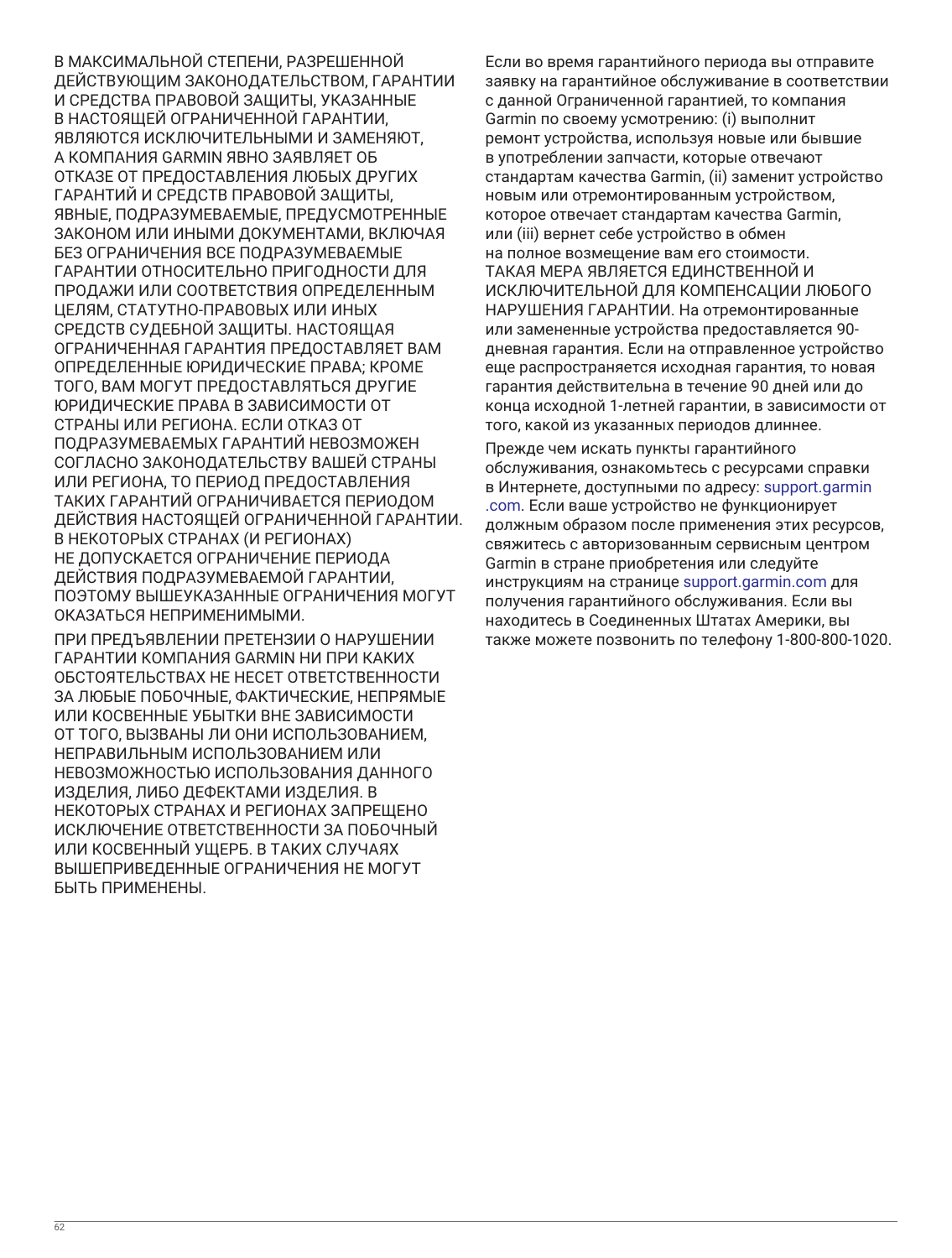Если вам необходимо гарантийное обслуживание устройства не в стране приобретения, компания Garmin не может гарантировать наличие запчастей и устройств, необходимых для ремонта или замены, по причине различий ассортимента товаров и применимых стандартов, требований законодательства и нормативных актов. В таком случае компания Garmin по собственному усмотрению и в соответствии с применимым законодательством может выполнить ремонт с помощью совместимых запчастей или осуществить замену на сопоставимое устройство Garmin или попросить вас отправить устройство в авторизованный сервисный центр Garmin в стране приобретения или в сервисный центр Garmin в другой стране, в которой могут выполнить сервисное обслуживание вашего устройства. В данном случае именно вы будете ответственны за соблюдение всех применимых законов и нормативных актов, касающихся импорта и экспорта, кроме того, оплата всех издержек, а именно: таможенных пошлин, НДС, стоимости доставки и других расходов, полностью ложится на вас. В некоторых случаях компания Garmin и ее дилеры не могут выполнить сервисное обслуживание вашего устройства не в стране приобретения или вернуть отремонтированное или замененное устройство вам в указанную страну по причине стандартов, законов или нормативных актов, применимых в данной стране.

**Покупки на аукционе в Интернете**. Подтверждения аукционов в Интернете не принимаются как подтверждение покупки для целей гарантии. Для получения гарантийного обслуживания необходимо наличие оригинала или копии чека, предоставленного продавцом изделия.Компания Garmin не производит замену отсутствующих компонентов в любых наборах, приобретенных на аукционах в Интернете.

**Приобретение за границей**. На устройства, приобретенные за пределами США, международными дистрибьюторами должна предоставляться отдельная гарантия в зависимости от страны. Если это положение применимо, такая гарантия предоставляется местным дистрибьютором в пределах страны, и обслуживание устройства выполняется этим дистрибьютором. Гарантии дистрибьютора действуют только в регионах предполагаемого распространения.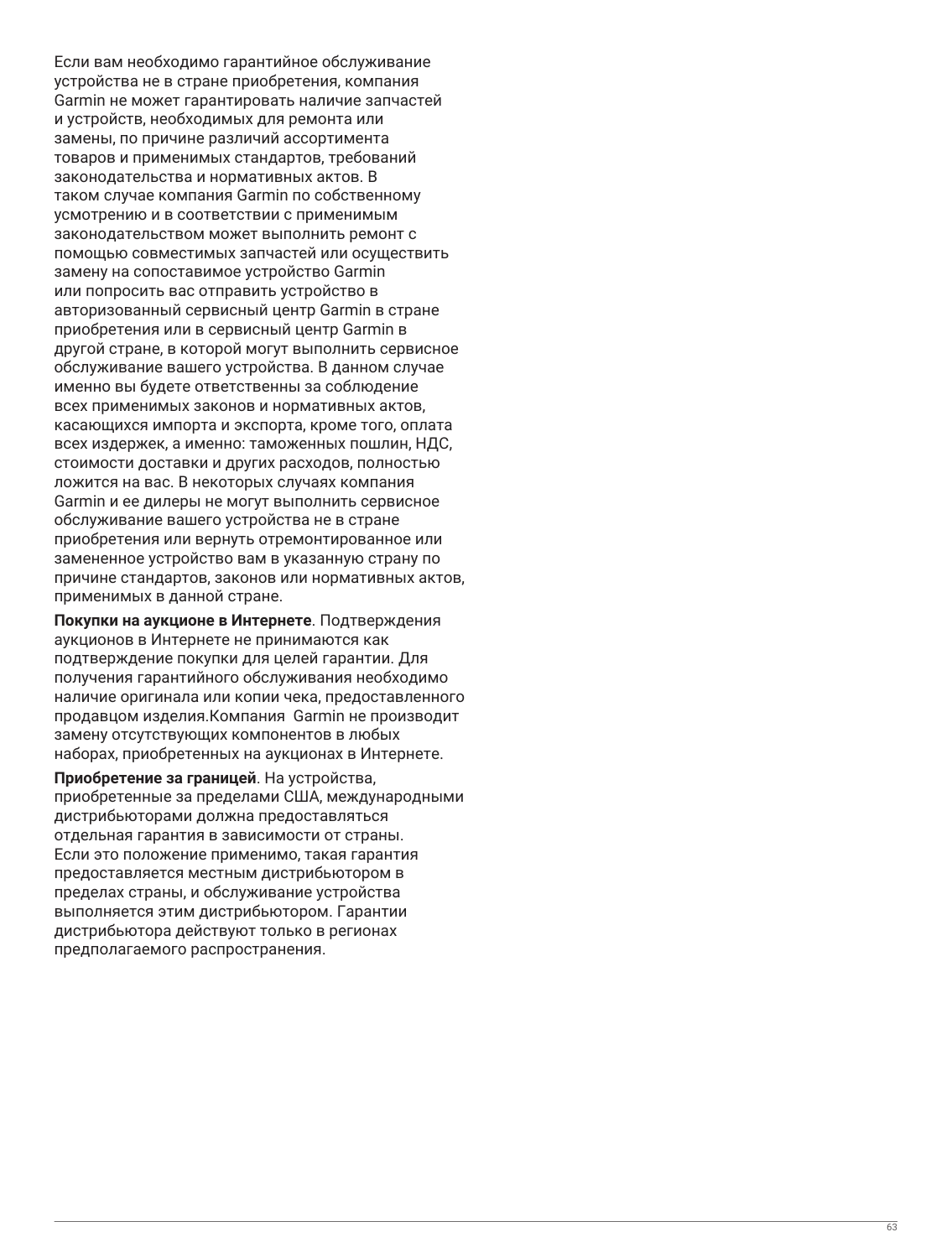## **Važne informacije o sigurnosti i proizvodu**

## **UPOZORENJE**

Ako se ne pridržavate sljedećih upozorenja, može doći do nesreće ili situacije koja zahtijeva liječničku intervenciju, a koje mogu rezultirati smrtnim slučajem ili ozbiljnom ozljedom.

## **Upozorenja za bateriju**

U ovom se uređaju koristi litij-ionska baterija.

Ako ne pratite ove smjernice, mogli biste skratiti vijek trajanja baterije ili riskirati oštećenje uređaja, požar, kemijske opekline, curenje elektrolita i/ili ozljede.

- Uređaj ili baterije nemojte izlagati vatri, eksploziji ili drugim opasnostima.
- Uređaj ili baterije nemojte rastavljati, modificirati, ponovno sastavljati, bušiti niti oštećivati.
- Ne vadite i ne pokušavajte izvaditi bateriju koja nije zamjenjiva.

## **Upozorenja za zdravlje**

- Ako vam je ugrađen elektrostimulator ili neki drugi elektronički uređaj, posavjetujte se s liječnikom prije korištenja senzora pulsa.
- Garmin optički senzor pulsa na zapešću i senzor pulsnog oksimetra emitiraju zeleno, crveno i infracrveno svjetlo koje povremeno treperi. Posavjetujte se s liječnikom ako imate epilepsiju ili ste osjetljivi na jako svjetlo ili bljeskanje svjetla.
- Uvijek se posavjetujte s liječnikom prije no što započnete s programom vježbanja ili ga promijenite.
- Garmin uređaj, dodatna oprema, senzor pulsa, senzor pulsnog oksimetra i povezani podaci namijenjeni su samo za rekreacijske, a ne za medicinske svrhe te kao takvi nisu namijenjeni za dijagnosticiranje, nadzor, tretiranje, liječenje niti prevenciju bilo kojih bolesti ili stanja.
- Očitanja pulsa i zasićenosti krvi kisikom služe samo kao referenca i Garmin ne preuzima nikakvu odgovornost za posljedice bilo kakvih pogrešnih očitanja.
- Iako Garmin optička tehnologija koja se koristi za mjerenje pulsa na zapešću obično pruža precizne procijenjene podatke o pulsu korisnika, postoje određena ograničenja tehnologije zbog kojih u određenim okolnostima može doći do nepreciznog očitanja pulsa, a takve okolnosti uključuju fizičke karakteristike korisnika, kako uređaj pristaje na tijelo, kao i vrstu i intenzitet aktivnosti.
- Iako senzorska tehnologija Garmin pulsnog oksimetra obično pruža precizne procijenjene podatke o zasićenosti krvi kisikom, postoje određena ograničenja tehnologije zbog kojih u određenim okolnostima može doći do nepreciznog očitanja zasićenosti kisikom, a takve okolnosti uključuju fizičke karakteristike korisnika, kako uređaj pristaje na tijelo, položaj uređaja i kretanje.

• Garmin uređaji za praćenje aktivnosti vaše kretanje i ostala mjerenja prate pomoću senzora. Podaci i informacije koje ovi uređaji pružaju približna su procjena vaše aktivnosti i praćenih mjerenja, no ne moraju biti potpuno točni, uključujući podatke o broju koraka, spavanju, udaljenosti, pulsu, zasićenosti kisikom i kalorijama.

#### **Upozorenja o uređaju**

- Uređaj nemojte izlagati izvoru topline ili ga držati na visokim temperaturama, recimo na suncu u vozilu bez nadzora. Kako biste spriječili oštećenja, izvadite uređaj iz vozila ili ga maknite s izravnog sunca, npr. u suvozačev pretinac.
- Uređaj nemojte koristiti izvan raspona temperature naznačenog u tiskanom priručniku koji se nalazi u pakiranju uređaja.
- Prilikom skladištenja uređaja na dulje vremensko razdoblje, skladištite ga u rasponu temperature naznačenom u tiskanom priručniku koji se nalazi u pakiranju uređaja.
- Nemojte koristiti kabel za napajanje, kabel za prijenos podataka i/ili adapter koji nije odobrila ili isporučila tvrtka Garmin.

## **Upozorenje za sigurnost i praćenje**

Funkcija pomoći omogućuje slanje vaše lokacije kontaktu u hitnim slučajevima. Ovo je dodatna funkcija i na nju se ne smije oslanjati kao na primarni način dobivanja hitne pomoći. Aplikacija Garmin Connect neće u vaše ime kontaktirati usluge u hitnim slučajevima.

Funkcija prepoznavanja nezgoda dostupna je samo dok pratite šetnju, trčanje, planinarenje ili bicikliranje na Garmin uređaju. Dodatne informacije potražite u korisničkom priručniku za uređaj.

## **Upozorenja za bicikle**

- Uvijek se vodite najboljom procjenom i biciklom upravljajte na siguran način.
- Pazite da su vaš bicikl i oprema redovno održavani i da su svi dijelovi ispravno montirani.

## **Upozorenja za navigaciju**

Ako vaš uređaj tvrtke Garmin koristi ili prihvaća kartografske podatke, za sigurnu navigaciju slijedite ove smjernice.

- Uvijek pažljivo uspoređujte informacije prikazane na uređaju sa svim dostupnim navigacijskim izvorima, uključujući vizualne informacije, lokalne pravilnike o vodenim putovima i karte. Iz sigurnosnih razloga obavezno riješite sve nejasnoće ili pitanja prije no što nastavite s navigacijom i poštujte postavljene prometne znakove i uvjete.
- Uređaj koristite isključivo kao pomoć u navigaciji. Uređaj ne koristite za postupke u kojima je potrebno precizno mjerenje smjera, udaljenosti, lokacije ili topografije.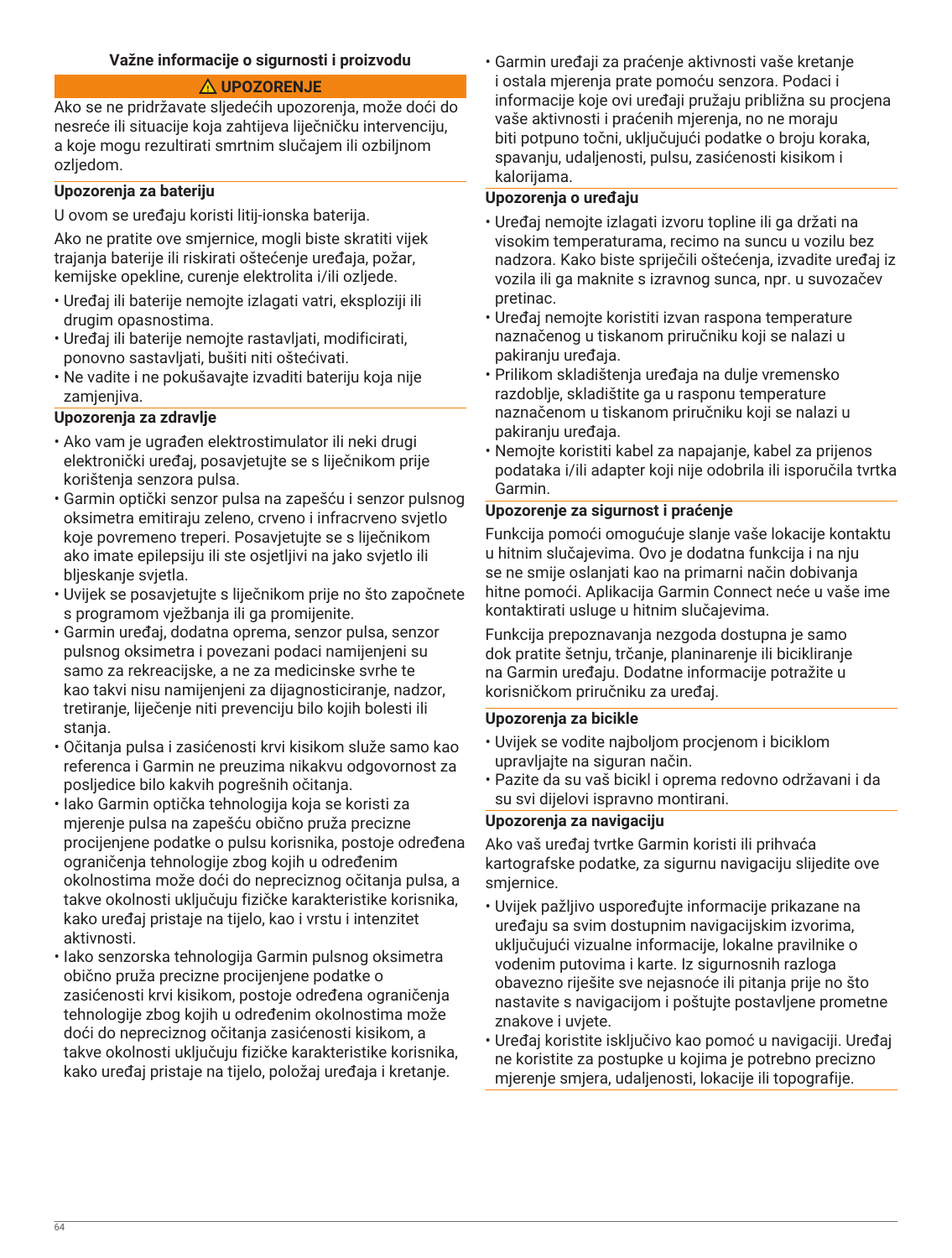## **Upozorenja za navigaciju van ceste**

Ako vaš uređaj tvrtke Garmin može predlagati izvancestovne rute za različite aktivnosti na otvorenom, kao što su biciklizam, planinarenje i vožnja vozila za sve terene, za sigurnu navigaciju van ceste slijedite ove smjernice.

- Prilikom donošenja odluka o navigaciji van ceste uvijek se vodite najboljom procjenom i primijenite zdrav razum. Uređaj tvrtke Garmin dizajniran je samo za pružanje prijedloga prilikom navigacije rutom. Nije zamjena za pozornost i ispravnu pripremljenost za aktivnosti na otvorenom. Nemojte slijediti prijedloge za rute ako je riječ o zabranjenim stazama ili ako bi vas one mogle dovesti u nesigurne situacije.
- Uvijek pažljivo usporedite informacije koje se prikazuju na uređaju sa svim dostupnim izvorima za navigaciju, uključujući znakove i uvjete na stazi, vremenske uvjete i druge čimbenike koji mogu utjecati na sigurnost za vrijeme navigiranja. Iz sigurnosnih razloga obavezno riješite sve nejasnoće ili pitanja prije no što nastavite s navigacijom i poštujte postavljene prometne znakove i uvjete.
- Uvijek vodite brigu o utjecajima okoline i rizicima određene aktivnosti prije no što krenete na aktivnosti van ceste te pazite na vremenske prilike i stanje staze koji bi mogli utjecati na sigurnost vaše aktivnosti. Obavezno provjerite nosite li ispravnu odjeću i opremu za vašu aktivnost prije no što krenete po nepoznatim putovima i stazama.

## **OPREZ**

Nepridržavanje sljedećih mjera opreza može uzrokovati manje ili srednje ozbiljne ozljede ili oštećenje imovine.

## **Iritacija kože**

Kod nekih korisnika može doći do iritacije kože nakon dugotrajne upotrebe sata, osobito ako je osoba sklona alergijama ili ima osjetljivu kožu. Ako primijetite iritaciju kože, skinite sat i dajte koži vremena da se oporavi. Kako biste izbjegli iritaciju kože, pobrinite se da sat bude čist i suh te ga nemojte previše zategnuti na zapešću. Dodatne informacije potražite na web-mjestu [garmin.com](http://www.garmin.com/fitandcare) [/fitandcare](http://www.garmin.com/fitandcare).

## *OBAVIJEST*

Nepridržavanje sljedećih obavijesti može uzrokovati ozljede ili oštećenja imovine ili negativno utjecati na rad uređaja.

## **Napomena o bateriji**

Obratite se lokalnoj jedinici za odlaganje otpada radi odlaganja uređaja/baterija u skladu s važećim lokalnim zakonima i propisima.

## **Obavijest o GPS-u**

Korištenje blizu bilo kojeg uređaja koji koristi zemaljsku širokopojasnu mrežu na frekvencijama koje su blizu frekvencija koje koristi bilo koji sustav za globalnu navigaciju (GNSS), npr. sustav za globalno pozicioniranje (GPS), može negativno utjecati na rad navigacijskog uređaja. Korištenje takvih uređaja može negativno utjecati na prijem GNSS signala.

## **Programi za očuvanje okoliša**

Informacije o programu recikliranja tvrtke Garmin te programima WEEE, RoHS, REACH i drugim programima potražite na adresi [garmin.com/aboutGarmin](http://www.garmin.com/aboutGarmin/environment) [/environment.](http://www.garmin.com/aboutGarmin/environment)

#### **Izjava o usklađenosti**

Tvrtka Garmin ovime izjavljuje da je ovaj proizvod usklađen s Direktivom 2014/53/EU. Cijeli tekst EU Izjave o usklađenosti dostupan je na sljedećoj internetskoj adresi: [garmin.com/compliance](http://www.garmin.com/compliance).

#### **Informacije o podacima karte**

Tvrtka Garmin koristi kombinaciju državnih i privatnih izvora podataka. Gotovo svi izvori podataka sadrže neke netočne ili nepotpune podatke. U nekim državama potpune i precizne informacije na kartama nisu dostupne ili su vrlo skupe.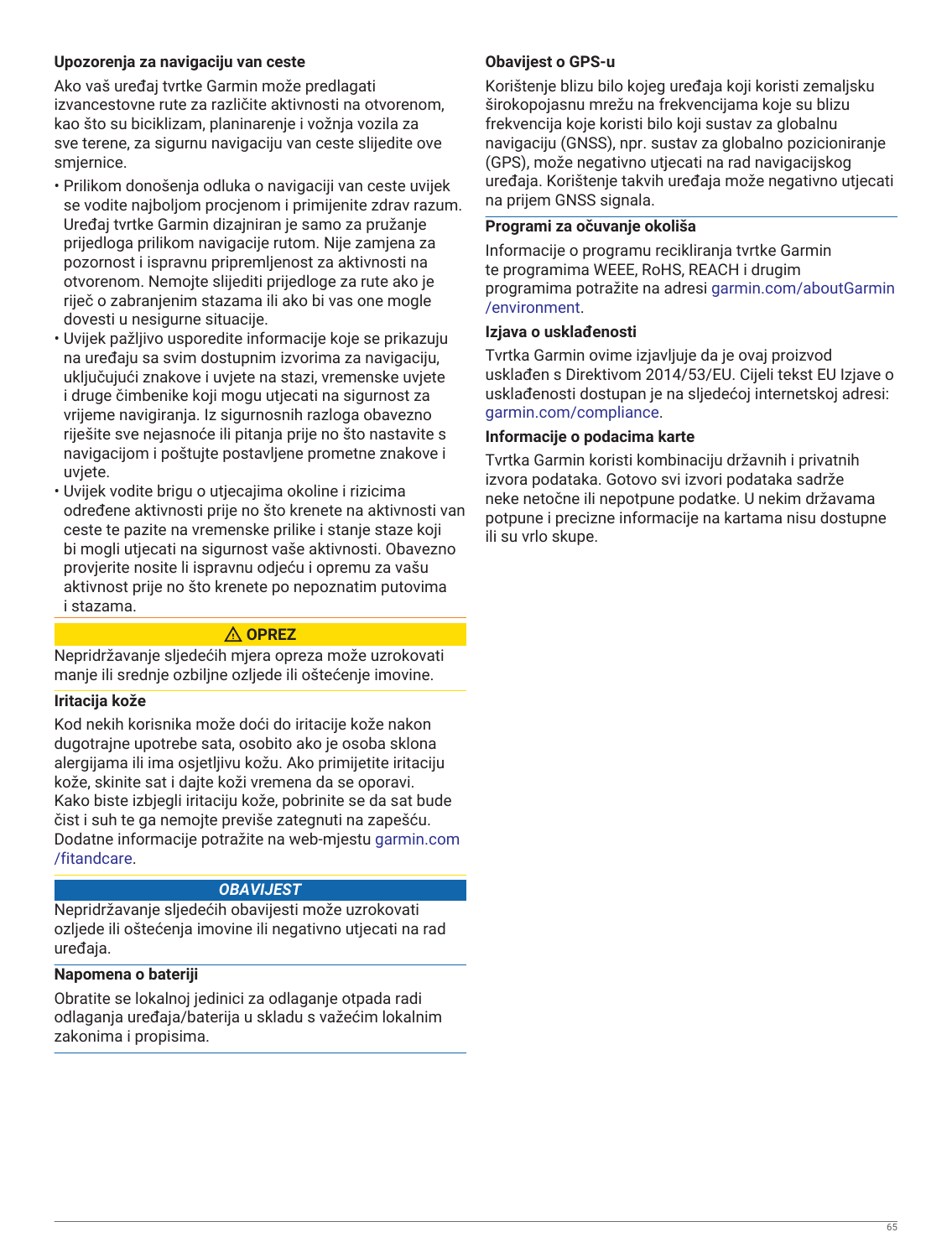## **Ograničeno jamstvo**

OVO VAM OGRANIČENO JAMSTVO DAJE POSEBNA ZAKONSKA PRAVA, A OVISNO OD DRŽAVE DO DRŽAVE (ILI POKRAJINE), MOŽDA IMATE I NEKA DRUGA ZAKONSKA PRAVA. GARMIN NE ISKLJUČUJE, OGRANIČAVA ILI OBUSTAVLJA OSTALA ZAKONSKA PRAVA KOJA MOŽDA IMATE NA TEMELJU ZAKONA VAŠE DRŽAVE (ILI POKRAJINE). KAKO BISTE SE U POTPUNOSTI UPOZNALI SA SVOJIM PRAVIMA, PROUČITE ZAKONE VAŠE DRŽAVE ILI POKRAJINE.

Proizvodi koji nisu namijenjeni zrakoplovstvu imaju jamstvo da neće imati pogrešaka u materijalu ili izradi do godinu dana od datuma kupnje. Unutar tog razdoblja Garmin će, po vlastitoj odluci, popraviti ili zamijeniti komponente koje nisu ispravno radile prilikom uobičajene upotrebe. Takvi popravci ili zamjene bit će besplatni za korisnika za dijelove ili rad, pod uvjetom da korisnik podmiri troškove transporta. Ovo ograničeno jamstvo ne vrijedi za: (i) kozmetička oštećenja kao što su ogrebotine, zarezi i udubljenja; (ii) potrošne dijelove poput baterija, osim ako šteta nije uzrokovana manjkavim materijalima ili izradom; (iii) štetu uzrokovanu nesretnim slučajem, zlouporabom, nepravilnim korištenjem, vodom, poplavom, požarom ili drugim prirodnim nepogodama ili vanjskim uzrocima; (iv) štetu uzrokovanu servisiranjem od strane osobe koja nije ovlašteni serviser tvrtke Garmin; (v) štetu na proizvodima koji su modificirani ili preinačeni bez pisanog dopuštenja tvrtke Garmin ili (vi) štetu na proizvodima koji su priključeni na kabele napajanja i/ili podatkovne kabele koje nije isporučila tvrtka Garmin. Isto tako, Garmin zadržava pravo odbijanja jamstvenih zahtjeva za proizvode ili usluge dobivene i/ili korištene u suprotnosti sa zakonima bilo koje države. Garmin proizvodi namijenjeni su isključivo za upotrebu kao pomagala i ne smiju se koristiti u svrhu gdje su potrebna precizna mjerenja smjera, udaljenosti, lokacije ili topografije. Za navigacijske proizvode Garmin ne jamči preciznost i potpunost kartografskih podataka.

Ovo se ograničeno jamstvo ne odnosi na lošiji rad bilo kojeg Garmin navigacijskog uređaja koji je posljedica korištenja uređaja u blizini bilo kojeg ručnog ili drugog uređaja koji koristi zemaljsku širokopojasnu mrežu na frekvencijama koje su blizu frekvencija koje koristi bilo koji sustav za globalnu navigaciju (GNSS), npr. sustav za globalno pozicioniranje (GPS), niti je tvrtka Garmin za njega odgovorna. Korištenje takvih uređaja može negativno utjecati na prijem GNSS signala.

DO MJERE DO KOJE TO DOPUŠTA PRIMJENJIVI ZAKON, JAMSTVA I PRAVNI LIJEKOVI NAVEDENI U OVOM OGRANIČENOM JAMSTVU ISKLJUČIVI SU I TVRTKA GARMIN IZRIČITO SE ODRIČE SVIH DRUGIH JAMSTAVA I PRAVNIH LIJEKOVA, BILO IZRIČITIH, IMPLICIRANIH, ZAKONSKIH ILI BILO KAKVIH DRUGIH, UKLJUČUJUĆI BEZ OGRANIČENJA BILO KOJE IMPLICIRANO JAMSTVO ZA TRŽIŠNI POTENCIJAL ILI PRIKLADNOSTI ZA ODREĐENU NAMJENU, BILO ONO ZAKONSKO ILI PO NEKOJ DRUGOJ OSNOVI. OVO VAM OGRANIČENO JAMSTVO DAJE POSEBNA ZAKONSKA PRAVA, A OVISNO OD DRŽAVE DO DRŽAVE, MOŽDA IMATE I NEKA DRUGA ZAKONSKA PRAVA. AKO SE IMPLICIRANIH JAMSTAVA NE MOŽE ODREĆI NA TEMELJU ZAKONA VAŠE DRŽAVE, TRAJANJE TAKVIH JAMSTAVA OGRANIČENO JE NA TRAJANJE OVOG OGRANIČENOG JAMSTVA. NEKE DRŽAVE (I POKRAJINE) NE DOPUŠTAJU OGRANIČAVANJE TRAJANJA IMPLICIRANOG JAMSTVA, PA SE GORNJE OGRANIČENJE MOŽDA NEĆE PRIMJENJIVATI NA VAS.

U SLUČAJU NEPOŠTOVANJA JAMSTVA TVRTKA GARMIN NI U KOJEM SLUČAJU NEĆE SNOSITI ODGOVORNOST ZA BILO KAKVA SLUČAJNA, POSEBNA, NEIZRAVNA ILI POSLJEDIČNA OŠTEĆENJA, BEZ OBZIRA JESU LI REZULTAT UPOTREBE, POGREŠNE UPOTREBE ILI NEMOGUĆNOSTI UPOTREBE OVOG PROIZVODA ILI MANJKAVOSTI PROIZVODA. NEKE DRŽAVE (I POKRAJINE) NE DOPUŠTAJU ISKLJUČIVANJE SLUČAJNE ILI POSLJEDIČNE ŠTETE TE SE GORNJA OGRANIČENJA MOŽDA NEĆE PRIMJENJIVATI NA VAS.

Ako tijekom jamstvenog razdoblja podnesete zahtjev za jamstvenim servisom u skladu s ovim Ograničenim jamstvom, Garmin će po vlastitom odabiru: (i) popraviti uređaj pomoću novih dijelova ili rabljenih dijelova koji zadovoljavaju standarde kvalitete tvrtke Garmin, (ii) zamijeniti uređaj novim uređajem ili obnovljenim uređajem koji zadovoljava standarde kvalitete tvrtke Garmin ili (iii) zamijeniti uređaj za puni povrat kupovne cijene koju ste platili. TAKAV PRAVNI LIJEK BIT ĆE VAŠ JEDINI I ISKLJUČIVI PRAVNI LIJEK U SLUČAJU NEPOŠTOVANJA JAMSTVA. Jamstvo na popravljene ili zamijenjene uređaje iznosi 90 dana. Ako je poslana jedinica još uvijek pokrivena izvornim jamstvom, onda novo jamstvo traje 90 dana ili do kraja izvornog jednogodišnjeg jamstva, što god je duže.

Prije slanja zahtjeva za jamstveni servis, pristupite resursima za pomoć na web-mjestu [support.garmin.com](http://www.support.garmin.com) i proučite ih. Ako vaš uređaj i dalje ne radi ispravno i nakon upotrebe tih resursa, obratite se ovlaštenom servisu tvrtke Garmin u državi u kojoj ste kupili uređaj ili slijedite upute na web-mjestu [support.garmin.com](http://www.support.garmin.com) kako biste ostvarili jamstveni servis. Ako se nalazite u SAD-u, možete nazvati broj telefona 1-800-800-1020.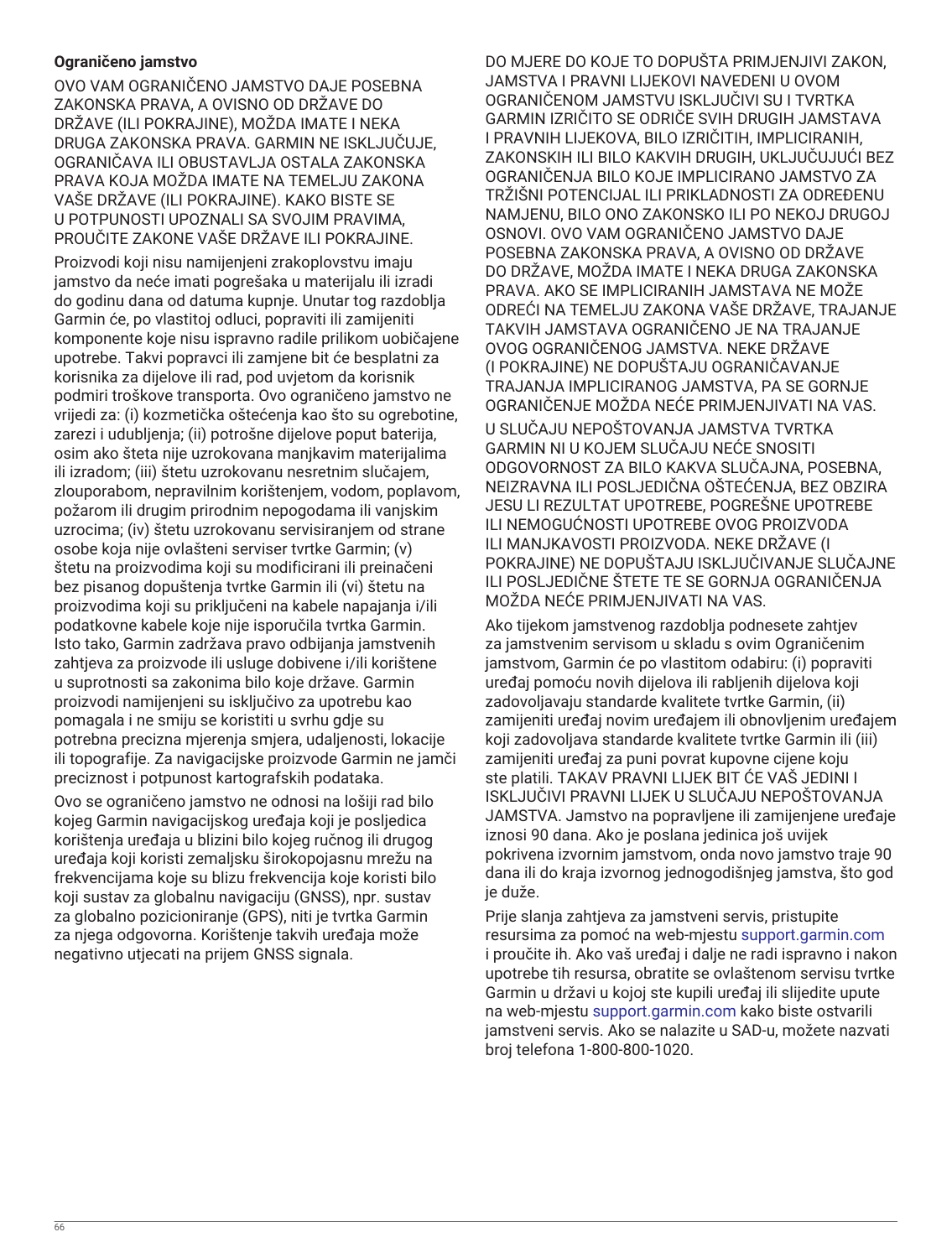Ako vam je jamstveni servis potreban izvan države u kojoj ste kupili proizvod, Garmin ne može jamčiti da će dijelovi i proizvodi potrebni za popravak ili zamjenu vašeg proizvoda biti dostupni zbog različitih ponuda proizvoda i različitih važećih standarda, zakona i propisa. U tom slučaju tvrtka Garmin može po vlastitom nahođenju i u skladu s važećim zakonima popraviti ili zamijeniti vaš proizvod usporedivim Garmin proizvodima i dijelovima ili od vas zatražiti da svoj proizvod pošaljete u ovlašteni servis tvrtke Garmin u državi u kojoj ste kupili proizvod ili u ovlašteni servis tvrtke Garmin u nekoj drugoj državi u kojoj je vaš uređaj moguće servisirati, pri čemu snosite odgovornost za poštivanje svih važećih zakona i propisa o uvozu i izvozu te za plaćanje svih carina, PDV-a, poštarina i ostalih vezanih poreza i naknada. U nekim slučajevima tvrtka Garmin i njezini ovlašteni zastupnici možda neće moći servisirati vaš proizvod u državi izvan države u kojoj ste kupili proizvod ili vam vratiti popravljeni ili zamijenjeni proizvod u tu državu zbog važećih standarda, zakona ili propisa u toj državi.

**Kupovina na online aukcijama**: potvrde online aukcija ne prihvaćaju se kao potvrda jamstva. Za dobivanje jamstvene usluge potreban je izvornik ili kopija računa od ovlaštenog dobavljača. Garmin neće zamijeniti komponente koje nedostaju iz paketa kupljenih putem online aukcije.

**Međunarodna kupovina:** Međunarodni distributeri mogu dati zasebno jamstvo za uređaje koji su kupljeni izvan Sjedinjenih Američkih Država, ovisno o državi. Ako je to primjenjivo, ovo jamstvo daje lokalni distributer koji osigurava i lokalno servisiranje vašeg uređaja. Jamstva distributera valjana su samo u području namijenjene distribucije.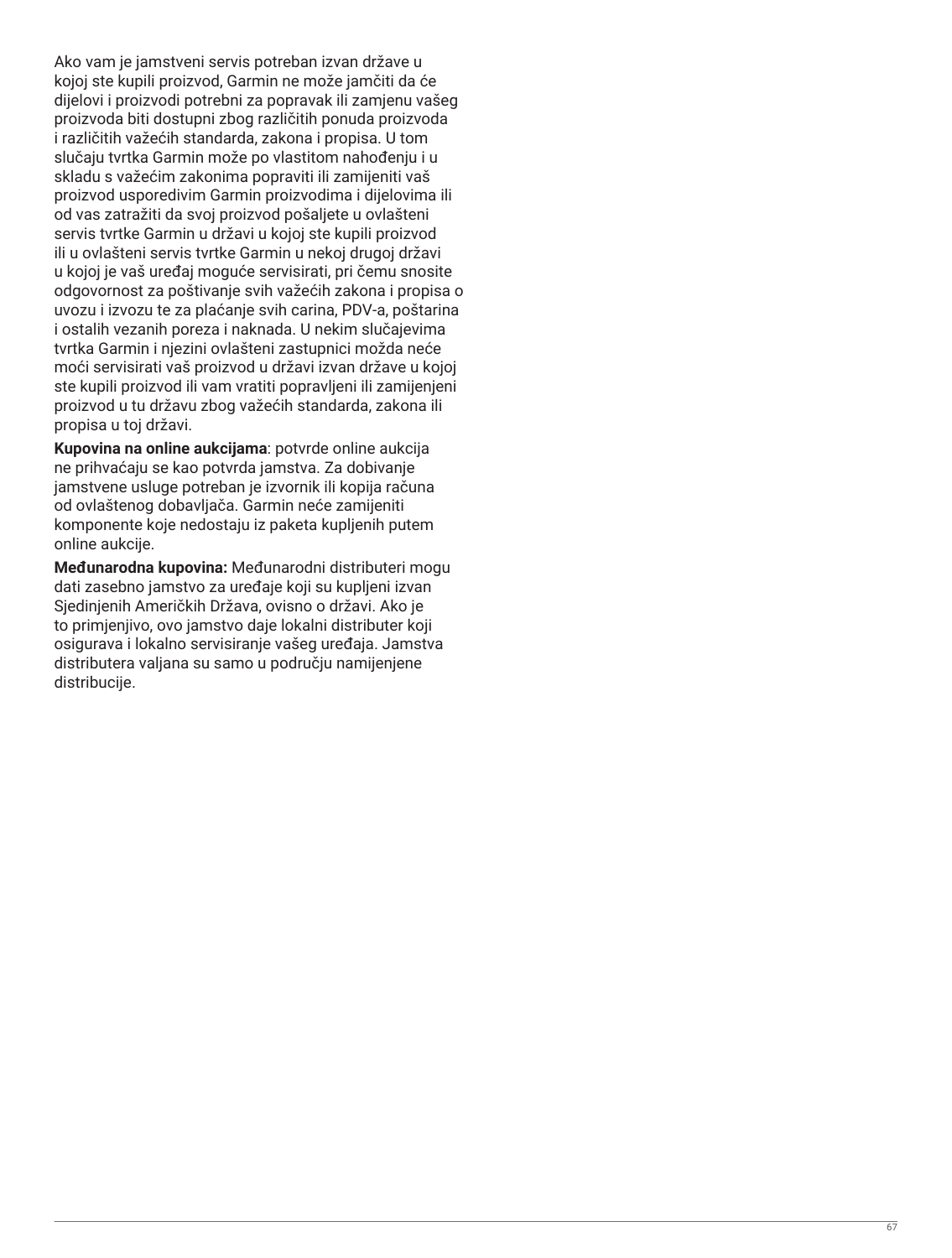### **Σημαντικές πληροφορίες για την ασφάλεια και το προϊόν**

## **ΠΡΟΕΙΔΟΠΟΙΗΣΗ**

Τυχόν αγνόηση των παρακάτω προειδοποιήσεων μπορεί να οδηγήσει σε ατύχημα ή ιατρικό περιστατικό, με πιθανή συνέπεια το θάνατο ή το σοβαρό τραυματισμό.

## **Προειδοποιήσεις μπαταρίας**

Αυτή η συσκευή χρησιμοποιεί μπαταρία ιόντων λιθίου.

Εάν δεν ακολουθήσετε αυτές τις οδηγίες, οι μπαταρίες ενδέχεται να έχουν μειωμένη διάρκεια ζωής ή να προκαλέσουν βλάβη στη συσκευή, φωτιά, χημικό έγκαυμα, διαρροή ηλεκτρολυτών ή/και τραυματισμό.

- Μην εκθέτετε τη συσκευή ή τις μπαταρίες σε φωτιά, έκρηξη ή άλλο κίνδυνο.
- Μην αποσυναρμολογείτε, τροποποιείτε, ανακατασκευάζετε, τρυπάτε ή προκαλείτε ζημιά στη συσκευή ή στις μπαταρίες.
- Μην αφαιρείτε και μην προσπαθήσετε να αφαιρέσετε την μπαταρία χωρίς δυνατότητα αντικατάστασης από το χρήστη.

## **Προειδοποιήσεις σχετικά με την υγεία**

- Εάν χρησιμοποιείτε βηματοδότη ή κάποια άλλη εσωτερική ηλεκτρονική συσκευή, συμβουλευθείτε το γιατρό σας προτού χρησιμοποιήσετε μια συσκευή παρακολούθησης καρδιακών παλμών.
- Η οπτική συσκευή παρακολούθησης καρδιακών παλμών στον καρπό της Garmin και ο αισθητήρας παλμικού οξύμετρου εκπέμπουν πράσινο, κόκκινο φως και υπέρυθρο φως και αναβοσβήνουν περιστασιακά. Εάν πάσχετε από επιληψία ή έχετε ευαισθησία σε έντονα φώτα ή φώτα που αναβοσβήνουν, συμβουλευτείτε τον γιατρό σας.
- Να συμβουλεύεστε πάντα το γιατρό σας πριν ξεκινήσετε ή τροποποιήσετε οποιοδήποτε πρόγραμμα εξάσκησης.
- Η χρήση της συσκευής Garmin, των αξεσουάρ, της συσκευής παρακολούθησης καρδιακών παλμών, του αισθητήρα παλμικού οξύμετρου και των σχετικών δεδομένων προορίζονται αποκλειστικά για αναψυχή και όχι για ιατρικούς σκοπούς, π.χ. διάγνωση, παρακολούθηση, αντιμετώπιση, θεραπεία ή πρόληψη οποιασδήποτε ασθένειας ή πάθησης.
- Οι ενδείξεις των καρδιακών παλμών και του κορεσμού του οξυγόνου στο αίμα προορίζονται μόνο για σκοπούς αναφοράς. Δεν αποδεχόμαστε καμία ευθύνη για τις συνέπειες από τυχόν εσφαλμένες ενδείξεις.
- Αν και η τεχνολογία της οπτικής συσκευής παρακολούθησης καρδιακών παλμών στον καρπό τηςGarmin παρέχει συνήθως εκτιμήσεις ακριβείας σχετικά με τους καρδιακούς παλμούς του χρήστη, οι περιορισμοί της ίδιας της τεχνολογίας μπορεί να επηρεάσουν αρνητικά την ακρίβεια των μετρήσεων σε ορισμένες περιπτώσεις, ανάλογα με τα σωματικά χαρακτηριστικά του χρήστη, τη θέση της συσκευής και τον τύπο και την ένταση της δραστηριότητας.
- Αν και η τεχνολογία του αισθητήρα παλμικού οξύμετρου Garmin παρέχει συνήθως εκτιμήσεις ακριβείας σχετικά με τον κορεσμό του οξυγόνου στο αίμα του χρήστη, οι περιορισμοί της ίδιας της τεχνολογίας μπορεί να επηρεάσουν αρνητικά την ακρίβεια των μετρήσεων σε ορισμένες περιπτώσεις, ανάλογα με τα σωματικά χαρακτηριστικά του χρήστη, την εφαρμογή της συσκευής, τη θέση της συσκευής και την κίνηση.
- Τα συστήματα παρακολούθησης δραστηριότητας της Garmin βασίζονται σε αισθητήρες που καταγράφουν την κίνηση του χρήστη και άλλα στοιχεία μέτρησης. Τα δεδομένα και οι πληροφορίες που συλλέγονται από αυτές τις συσκευές, όπως τα δεδομένα βημάτων, ύπνου, απόστασης, καρδιακών παλμών, κορεσμού του οξυγόνου και θερμίδων, παρέχουν μια όσο το δυνατόν πιο ρεαλιστική εκτίμηση της δραστηριότητάς σας και των καταγεγραμμένων στοιχείων μέτρησης. Ωστόσο ενδέχεται να μην είναι 100% ακριβή.

## **Προειδοποιήσεις σχετικά με τη συσκευή**

- Μην αφήνετε τη συσκευή εκτεθειμένη σε πηγή θερμότητας ή σε χώρο με υψηλή θερμοκρασία, όπως σε ένα όχημα σταθμευμένο στον ήλιο. Για να αποφύγετε την πιθανότητα ενδεχόμενης ζημιάς, αφαιρέστε τη συσκευή από το όχημα ή αποθηκεύστε τη μακριά από άμεσο ηλιακό φως, όπως στο ντουλαπάκι.
- Μην χρησιμοποιείτε τη συσκευή εκτός του εύρους θερμοκρασίας που καθορίζεται στο εκτυπωμένο εγχειρίδιο στη συσκευασία του προϊόντος.
- Όταν αποθηκεύετε τη συσκευή για μεγάλο χρονικό διάστημα, θα πρέπει να την φυλάσσετε εντός του εύρους θερμοκρασίας που καθορίζεται στο εκτυπωμένο εγχειρίδιο στη συσκευή του προϊόντος.
- Μην χρησιμοποιείτε καλώδιο τροφοδοσίας, καλώδιο δεδομένων ή/και τροφοδοτικό που δεν είναι εγκεκριμένο ή δεν παρέχεται από την Garmin.

## **Προειδοποίηση παρακολούθησης και ασφάλειας**

Η λειτουργία υποβοήθησης επιτρέπει την αποστολή της τοποθεσίας σας σε μια επαφή έκτακτης ανάγκης. Πρόκειται για συμπληρωματική λειτουργία και δεν πρέπει να χρησιμοποιείται ως κύρια μέθοδος για τη λήψη βοήθειας σε περιπτώσεις έκτακτης ανάγκης. Η εφαρμογή Garmin Connect δεν επικοινωνεί με υπηρεσίες έκτασης ανάγκης εκ μέρους σας.

Η λειτουργία ανίχνευση συμβάντος είναι διαθέσιμη μόνο όταν καταγράφετε μια δραστηριότητα περπατήματος, τρεξίματος, πεζοπορίας ή ποδηλασίας στη συσκευή Garmin. Για περισσότερες πληροφορίες, ανατρέξτε στο εγχειρίδιο κατόχου της συσκευής.

## **Προειδοποιήσεις για το ποδήλατο**

- Να ενεργείτε βασιζόμενοι στην ορθή κρίση και να χειρίζεστε το ποδήλατο με ασφάλεια.
- Βεβαιωθείτε ότι το ποδήλατο και ο υλικός εξοπλισμός συντηρούνται καταλλήλως και ότι όλα τα εξαρτήματα έχουν τοποθετηθεί σωστά.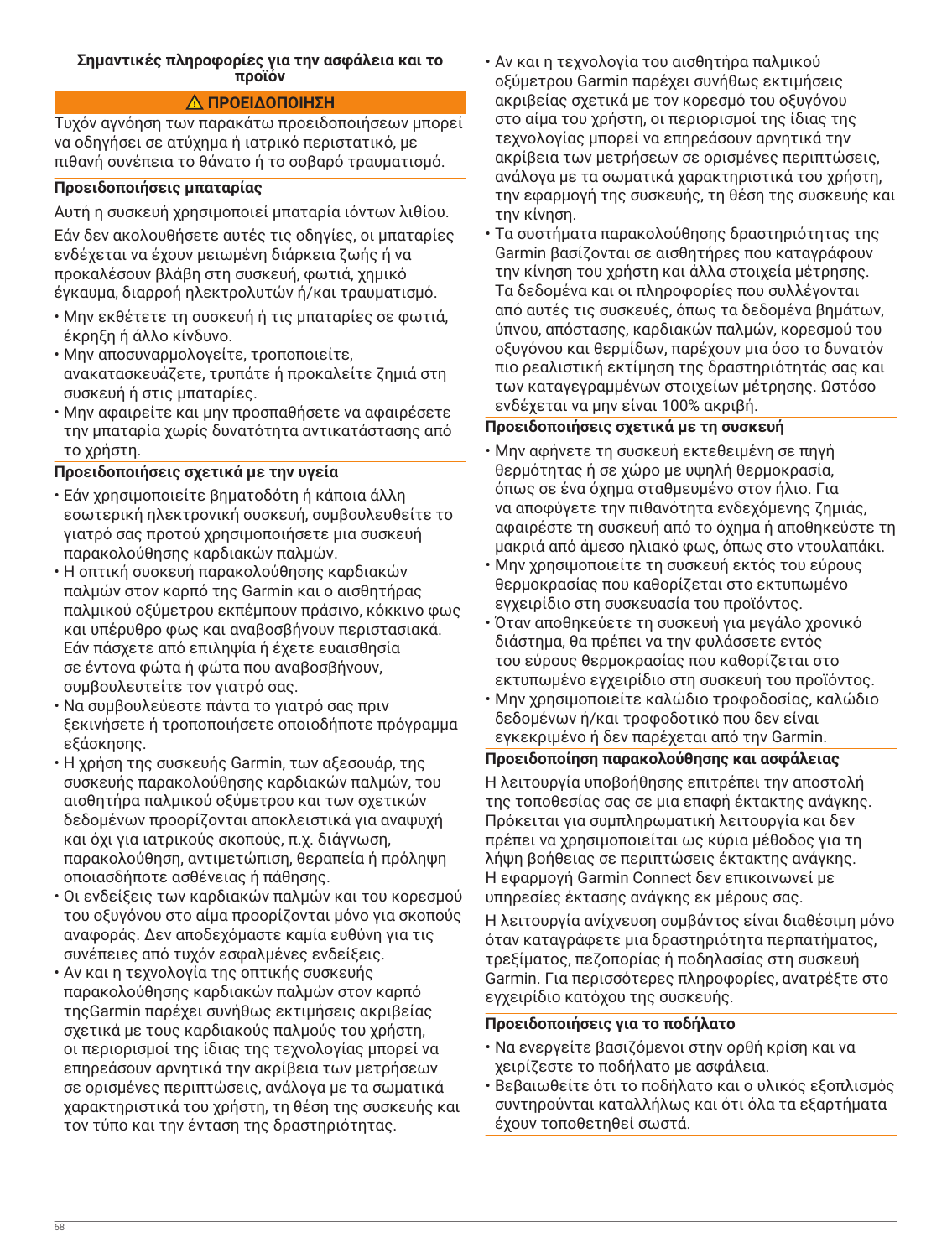## **Προειδοποιήσεις πλοήγησης**

Αν η συσκευή Garmin χρησιμοποιεί ή υποστηρίζει δεδομένα χάρτη, ακολουθήστε τις παρακάτω οδηγίες για ασφαλή πλοήγηση.

- Συγκρίνετε προσεκτικά τις πληροφορίες που εμφανίζονται στη συσκευή με όλες τις διαθέσιμες πηγές πλοήγησης, όπως δεδομένα που προκύπτουν από την απευθείας οπτική επαφή, τους τοπικούς κανόνες και περιορισμούς για τις υδάτινες οδούς και τους χάρτες. Για λόγους ασφαλείας, φροντίζετε πάντα να επιλύετε τυχόν διενέξεις ή ερωτήσεις πριν συνεχίσετε την πλοήγηση, να ακολουθείτε τις οδηγίες των οδικών σημάτων και να προσαρμόζεστε στις συνθήκες του δρόμου.
- Πρέπει να χρησιμοποιείτε αυτήν τη συσκευή μόνο ως βοήθημα πλοήγησης. Μην επιχειρήσετε να χρησιμοποιήσετε τη συσκευή για οποιονδήποτε άλλο σκοπό για τον οποίο απαιτείται ακριβής μέτρηση της κατεύθυνσης, της απόστασης, της θέσης ή της τοπογραφίας.

# **Προειδοποιήσεις πλοήγησης εκτός δρόμου**

Εάν η συσκευή σας Garmin έχει τη δυνατότητα να προτείνει διαδρομές εκτός δρόμου για διάφορες δραστηριότητες εξωτερικού χώρου, όπως η ποδηλασία, η πεζοπορία και οι διαδρομές με οχήματα παντός εδάφους, ακολουθήστε τις παρακάτω οδηγίες για να εξασφαλίσετε ασφαλή οδήγηση εκτός δρόμου.

- Όταν λαμβάνετε αποφάσεις για διαδρομές εκτός δρόμου, σας συνιστούμε να ενεργείτε πάντοτε βασιζόμενοι στην ορθή κρίση και την κοινή λογική. Η συσκευή Garmin έχει σχεδιαστεί ώστε να παρέχει μόνο προτάσεις πορείας. Δεν αντικαθιστά, ωστόσο, την ευθύνη των χρηστών ή την προετοιμασία που απαιτείται για δραστηριότητες εξωτερικού χώρου. Μην ακολουθείτε προτάσεις πορείας που περιλαμβάνουν παράνομες διαδρομές ή θέτουν σε κίνδυνο τη σωματική σας ακεραιότητα.
- Να συγκρίνετε πάντοτε με προσοχή τις πληροφορίες που εμφανίζονται στη συσκευή με όλες τις διαθέσιμες πηγές πλοήγησης, όπως πινακίδες διαδρομής, συνθήκες διαδρομής, καιρικές συνθήκες, καθώς και με άλλους παράγοντες που ενδέχεται να επηρεάσουν την ασφαλή πλοήγηση. Για λόγους ασφαλείας, συνιστούμε να διευθετείτε πάντοτε τυχόν αναντιστοιχίες προτού συνεχίσετε την πλοήγηση, να τηρείτε τις οδηγίες που αναγράφονται στις πινακίδες και να προσαρμόζεστε στις εκάστοτε συνθήκες.
- Να λαμβάνετε πάντοτε υπόψη τους περιβαλλοντικούς παράγοντες καθώς και τους κινδύνους που ενέχει η κάθε δραστηριότητα προτού ξεκινήσετε για μια περιπέτεια εκτός δρόμου. Ειδικότερα, πρέπει να είστε ιδιαίτερα προσεκτικοί όσον αφορά στις καιρικές συνθήκες και την επίπτωση του καιρού στις συνθήκες της διαδρομής σας. Βεβαιωθείτε ότι διαθέτετε τον κατάλληλο εξοπλισμό και εφόδια για τη δραστηριότητα που έχετε επιλέξει προτού αρχίσετε την περιήγηση σε άγνωστα μονοπάτια και διαδρομές.

# **ΠΡΟΣΟΧΗ**

Η μη τήρηση των παρακάτω προειδοποιήσεων μπορεί να προκαλέσει τραυματισμούς, είτε περισσότερο είτε λιγότερο σοβαρούς, ή υλικές ζημιές.

# **Ερεθισμός του δέρματος**

Σε ορισμένους χρήστες μπορεί να παρατηρηθεί ερεθισμός του δέρματος μετά από παρατεταμένη χρήση του ρολογιού, και ειδικότερα αν ο χρήστης έχει ευαίσθητο δέρμα ή πάσχει από αλλεργίες. Αν διαπιστώσετε ότι το δέρμα σας έχει ερεθιστεί, αφαιρέστε το ρολόι και περιμένετε μέχρι να επουλωθεί η ερεθισμένη περιοχή. Για να αποφύγετε τυχόν ερεθισμό του δέρματος, βεβαιωθείτε ότι το ρολόι είναι καθαρό και στεγνό. Επίσης, φροντίζετε να μην σφίγγετε υπερβολικά το ρολόι στον καρπό σας. Για περισσότερες πληροφορίες, επισκεφθείτε τη διεύθυνση [garmin.com](http://www.garmin.com/fitandcare) [/fitandcare](http://www.garmin.com/fitandcare).

## *ΕΙΔΟΠΟΙΗΣΗ*

Η μη τήρηση των παρακάτω ειδοποιήσεων μπορεί να προκαλέσει τραυματισμό ή υλικές ζημιές ή να επηρεάσει αρνητικά τη λειτουργία της συσκευής.

## **Σημείωση μπαταρίας**

Επικοινωνήστε με το τοπικό τμήμα διάθεσης απορριμμάτων για πληροφορίες σχετικά με την απόρριψη της συσκευής/των μπαταριών σύμφωνα με τους ισχύοντες τοπικούς νόμους και κανονισμούς.

## **Ειδοποίηση σχετικά με το GPS**

Η απόδοση της συσκευής πλοήγησης ενδέχεται να επηρεαστεί αρνητικά αν χρησιμοποιείται κοντά σε οποιαδήποτε συσκευή που κάνει χρήση κάποιου επίγειου ευρυζωνικού δικτύου, το οποίο λειτουργεί κοντά στις συχνότητες που χρησιμοποιούνται από οποιοδήποτε Παγκόσμιο σύστημα δορυφορικής πλοήγησης (GNSS), όπως η Παγκόσμια υπηρεσία προσδιορισμού θέσης (GPS). Η χρήση συσκευών αυτού του είδους ενδέχεται να δημιουργήσει προβλήματα στη λήψη των σημάτων GNSS.

## **Περιβαλλοντικά προγράμματα προϊόντων**

Μπορείτε να βρείτε πληροφορίες σχετικά με το πρόγραμμα ανακύκλωσης προϊόντων της Garmin και τους κανονισμούς WEEE, RoHS, REACH, καθώς και άλλα προγράμματα συμμόρφωσης στη διεύθυνση [garmin.com](http://www.garmin.com/aboutGarmin/environment) [/aboutGarmin/environment.](http://www.garmin.com/aboutGarmin/environment)

## **Δήλωση συμμόρφωσης**

Με το παρόν, η Garmin δηλώνει ότι αυτό το προϊόν συμμορφώνεται με την Οδηγία 2014/53/ΕΕ. Ολόκληρο το κείμενο της δήλωσης συμμόρφωσης ΕΕ είναι διαθέσιμο στην ακόλουθη διεύθυνση Internet: [garmin](http://www.garmin.com/compliance) [.com/compliance](http://www.garmin.com/compliance).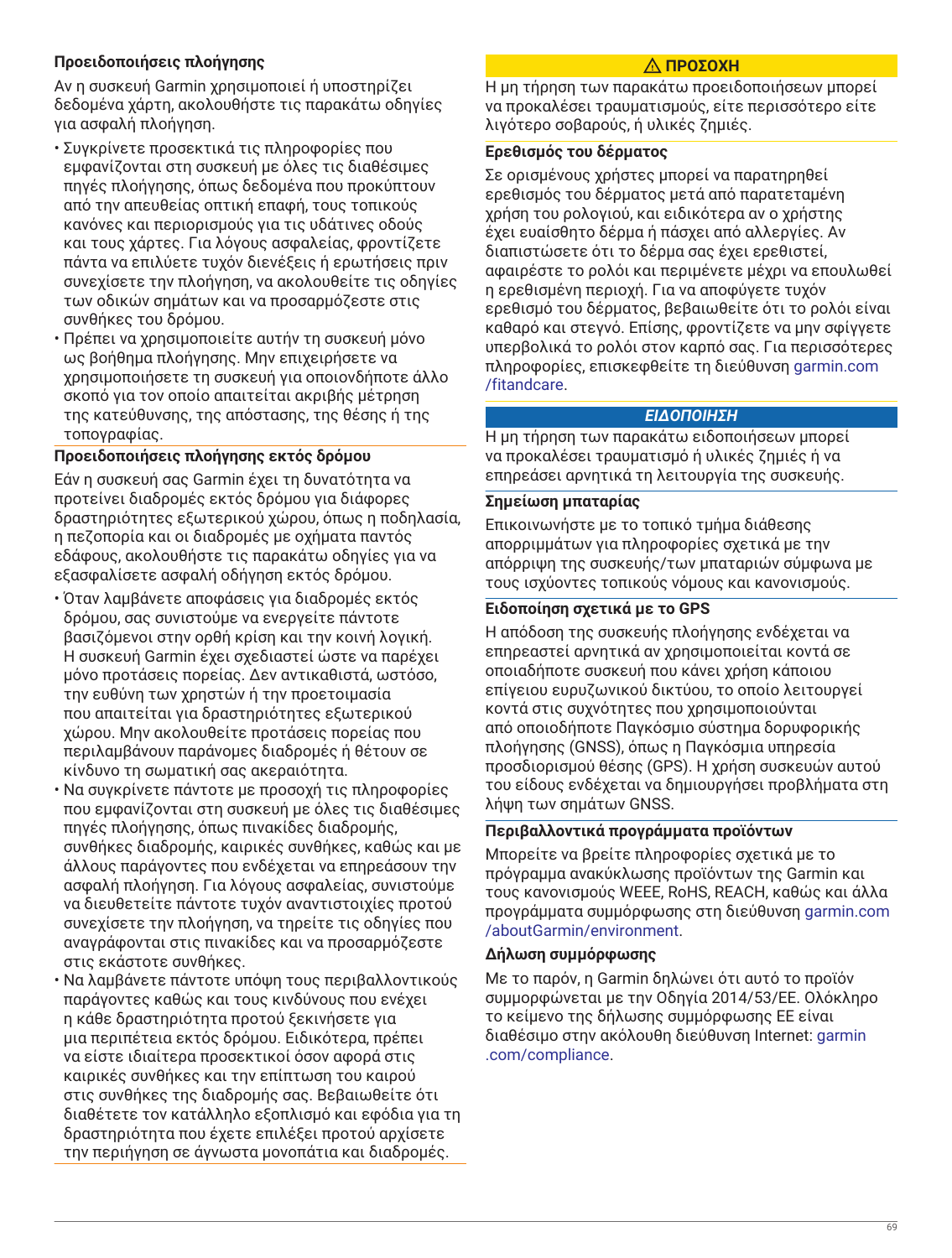## **Πληροφορίες δεδομένων χαρτών**

H Garmin χρησιμοποιεί ένα συνδυασμό κρατικών και ιδιωτικών πηγών δεδομένων. Όλες σχεδόν οι πηγές δεδομένων περιέχουν ορισμένα μη ακριβή ή μη πλήρη δεδομένα. Σε ορισμένες χώρες, πλήρεις και ακριβείς πληροφορίες δεδομένων χάρτη δεν είναι διαθέσιμες ή το κόστος είναι ιδιαίτερα υψηλό.

## **Περιορισμένη εγγύηση**

Η ΠΑΡΟΥΣΑ ΠΕΡΙΟΡΙΣΜΕΝΗ ΕΓΓΥΗΣΗ ΣΑΣ ΠΑΡΕΧΕΙ ΣΥΓΚΕΚΡΙΜΕΝΑ ΝΟΜΙΚΑ ΔΙΚΑΙΩΜΑΤΑ ΚΑΙ ΕΝΔΕΧΕΤΑΙ ΝΑ ΕΧΕΤΕ ΕΠΙΣΗΣ ΑΛΛΑ ΝΟΜΙΚΑ ΔΙΚΑΙΩΜΑΤΑ ΤΑ ΟΠΟΙΑ ΔΙΑΦΕΡΟΥΝ ΑΝΑΛΟΓΑ ΜΕ ΤΗΝ ΠΟΛΙΤΕΙΑ (Ή ΤΗ ΧΩΡΑ Ή ΤΗΝ ΕΠΑΡΧΙΑ). Η GARMIN ΔΕΝ ΑΠΟΚΛΕΙΕΙ, ΠΕΡΙΟΡΙΖΕΙ Ή ΑΝΑΣΤΕΛΛΕΙ ΑΛΛΑ ΝΟΜΙΚΑ ΔΙΚΑΙΩΜΑΤΑ ΠΟΥ ΕΝΔΕΧΕΤΑΙ ΝΑ ΕΧΕΤΕ ΒΑΣΕΙ ΤΗΣ ΝΟΜΟΘΕΣΙΑΣ ΤΗΣ ΠΟΛΙΤΕΙΑΣ ΣΑΣ (Ή ΤΗΣ ΧΩΡΑΣ Ή ΤΗΣ ΕΠΑΡΧΙΑΣ). ΓΙΑ ΝΑ ΚΑΤΑΝΟΗΣΕΤΕ ΠΛΗΡΩΣ ΤΑ ΔΙΚΑΙΩΜΑΤΑ ΣΑΣ, ΘΑ ΠΡΕΠΕΙ ΝΑ ΣΥΜΒΟΥΛΕΥΤΕΙΤΕ ΤΗ ΝΟΜΟΘΕΣΙΑ ΤΗΣ ΠΟΛΙΤΕΙΑΣ, ΤΗΣ ΧΩΡΑΣ Ή ΤΗΣ ΕΠΑΡΧΙΑΣ ΣΑΣ.

Τα προϊόντα που δεν προορίζονται για αεροπορική χρήση φέρουν εγγύηση ότι δεν θα παρουσιάσουν ελαττώματα όσον αφορά το υλικό ή την κατασκευή τους για ένα έτος από την ημερομηνία αγοράς. Κατά τη διάρκεια αυτής της περιόδου, εναπόκειται στη διακριτική ευχέρεια της Garmin να επισκευάσει ή να αντικαταστήσει οποιοδήποτε εξάρτημα, το οποίο δεν λειτουργεί σε συνθήκες κανονικής χρήσης. Τέτοιου είδους επισκευές ή αντικαταστάσεις θα πραγματοποιούνται χωρίς την οικονομική επιβάρυνση του πελάτη για τα ανταλλακτικά ή την εργασία, υπό τον προϋπόθεση ότι ο πελάτης θα είναι αποκλειστικά υπεύθυνος για τυχόν έξοδα μεταφοράς. Η παρούσα Περιορισμένη εγγύηση δεν ισχύει στην περίπτωση: (i) φθορών στην εμφάνιση, όπως γρατσουνιές, εγκοπές και βαθουλώματα, (ii) φθορών σε αναλώσιμα, όπως μπαταρίες, εκτός εάν οι φθορές στο προϊόν οφείλονται σε ελαττωματικό υλικό ή στην κατασκευή, (iii) φθορών λόγω ατυχήματος, κακού χειρισμού, κακής χρήσης, νερού, πλημμύρας, πυρκαγιάς ή άλλης φυσικής καταστροφής ή εξωτερικής αιτίας, (iv) φθορών λόγω σέρβις, το οποίο πραγματοποιήθηκε από μη εξουσιοδοτημένο πάροχο υπηρεσιών της Garmin, (v) φθορών σε προϊόν που έχει τροποποιηθεί ή μεταβληθεί χωρίς την έγγραφη άδεια της Garmin ή (vi) φθορών σε προϊόν που έχει συνδεθεί σε καλώδια τροφοδοσίας ή/και δεδομένων τα οποία δεν έχετε προμηθευτεί από την Garmin. Επιπλέον, η Garmin επιφυλάσσεται του δικαιώματος να αρνηθεί αξιώσεις εγγύησης για προϊόντα ή υπηρεσίες που αποκτήθηκαν ή/και χρησιμοποιήθηκαν κατά παράβαση της νομοθεσίας οποιασδήποτε χώρας.Τα προϊόντα της Garmin προορίζονται για χρήση μόνο ως βοηθήματα ταξιδιού και δεν πρέπει να χρησιμοποιούνται για οποιονδήποτε άλλο σκοπό για τον οποίο απαιτείται ακριβής μέτρηση της κατεύθυνσης, της απόστασης, της θέσης ή της τοπογραφίας. Για τα προϊόντα πλοήγησης, η Garmin δεν παρέχει καμία εγγύηση ως προς την ακρίβεια ή την πληρότητα των δεδομένων χάρτη.

Επίσης, η παρούσα Περιορισμένη εγγύηση δεν ισχύει και η Garmin δεν είναι υπεύθυνη για τυχόν υποβάθμιση της απόδοσης οποιουδήποτε προϊόντος πλοήγησης της Garmin, η οποία προκύπτει από τη χρήση του προϊόντος κοντά σε ακουστικά ή άλλη συσκευή που χρησιμοποιεί επίγειο ευρυζωνικό δίκτυο το οποίο λειτουργεί σε συχνότητες κοντά στις συχνότητες που χρησιμοποιούνται από οποιοδήποτε Παγκόσμιο σύστημα δορυφορικής πλοήγησης (GNSS), όπως η Παγκόσμια υπηρεσία προσδιορισμού θέσης (GPS). Η χρήση συσκευών αυτού του είδους ενδέχεται να δημιουργήσει προβλήματα στη λήψη των σημάτων GNSS.

ΣΤΟΝ ΜΕΓΙΣΤΟ ΒΑΘΜΟ ΠΟΥ ΕΠΙΤΡΕΠΕΤΑΙ ΑΠΟ ΤΗΝ ΙΣΧΥΟΥΣΑ ΝΟΜΟΘΕΣΙΑ, ΟΙ ΕΓΓΥΗΣΕΙΣ ΚΑΙ ΟΙ ΑΠΟΖΗΜΙΩΣΕΙΣ ΠΟΥ ΠΕΡΙΛΑΜΒΑΝΟΝΤΑΙ ΣΤΗΝ ΠΑΡΟΥΣΑ ΠΕΡΙΟΡΙΣΜΕΝΗ ΕΓΓΥΗΣΗ ΕΧΟΥΝ ΑΠΟΚΛΕΙΣΤΙΚΟ ΧΑΡΑΚΤΗΡΑ ΚΑΙ ΥΠΕΡΙΣΧΥΟΥΝ, ΚΑΙ Η GARMIN ΑΠΟΠΟΙΕΙΤΑΙ ΡΗΤΩΣ ΟΠΟΙΑΣΔΗΠΟΤΕ ΑΛΛΗΣ ΕΓΓΥΗΣΗΣ ΚΑΙ ΑΠΟΖΗΜΙΩΣΗΣ ΡΗΤΗΣ, ΣΙΩΠΗΡΗΣ, ΚΑΤΟΧΥΡΩΜΕΝΗΣ Ή ΑΛΛΩΣ, ΣΥΜΠΕΡΙΛΑΜΒΑΝΟΜΕΝΗΣ, ΧΩΡΙΣ ΠΕΡΙΟΡΙΣΜΟ, ΟΠΟΙΑΣΔΗΠΟΤΕ ΣΙΩΠΗΡΗΣ ΕΓΓΥΗΣΗΣ ΠΕΡΙ ΕΜΠΟΡΕΥΣΙΜΟΤΗΤΑΣ Ή ΚΑΤΑΛΛΗΛΟΤΗΤΑΣ ΓΙΑ ΣΥΓΚΕΚΡΙΜΕΝΟ ΣΚΟΠΟ, ΚΑΤΟΧΥΡΩΜΕΝΗΣ ΑΠΟΖΗΜΙΩΣΗΣ Ή ΑΛΛΩΣ. Η ΠΑΡΟΥΣΑ ΠΕΡΙΟΡΙΣΜΕΝΗ ΕΓΓΥΗΣΗ ΣΑΣ ΠΑΡΕΧΕΙ ΣΥΓΚΕΚΡΙΜΕΝΑ ΝΟΜΙΚΑ ΔΙΚΑΙΩΜΑΤΑ ΚΑΙ ΕΝΔΕΧΕΤΑΙ ΝΑ ΕΧΕΤΕ ΑΛΛΑ ΝΟΜΙΚΑ ΔΙΚΑΙΩΜΑΤΑ ΤΑ ΟΠΟΙΑ ΔΙΑΦΕΡΟΥΝ ΑΝΑΛΟΓΑ ΜΕ ΤΗΝ ΠΟΛΙΤΕΙΑ ΚΑΙ ΤΗ ΧΩΡΑ. ΑΝ ΔΕΝ ΕΙΝΑΙ ΔΥΝΑΤΗ Η ΑΠΟΠΟΙΗΣΗ ΟΠΟΙΑΣΔΗΠΟΤΕ ΣΙΩΠΗΡΗΣ ΕΓΓΥΗΣΗΣ ΒΑΣΕΙ ΤΗΣ ΝΟΜΟΘΕΣΙΑΣ ΤΗΣ ΠΟΛΙΤΕΙΑΣ Ή ΤΗΣ ΧΩΡΑΣ ΣΑΣ, ΤΟΤΕ ΟΙ ΕΝ ΛΟΓΩ ΕΓΓΥΗΣΕΙΣ ΕΧΟΥΝ ΠΕΡΙΟΡΙΣΜΕΝΗ ΔΙΑΡΚΕΙΑ ΑΝΑΛΟΓΑ ΜΕ ΤΗ ΔΙΑΡΚΕΙΑ ΤΗΣ ΠΑΡΟΥΣΑΣ ΠΕΡΙΟΡΙΣΜΕΝΗΣ ΕΓΓΥΗΣΗΣ. ΟΡΙΣΜΕΝΕΣ ΠΟΛΙΤΕΙΕΣ (ΚΑΙ ΧΩΡΕΣ ΚΑΙ ΕΠΑΡΧΙΕΣ) ΔΕΝ ΕΠΙΤΡΕΠΟΥΝ ΠΕΡΙΟΡΙΣΜΟΥΣ ΣΤΗ ΧΡΟΝΙΚΗ ΔΙΑΡΚΕΙΑ ΤΩΝ ΣΙΩΠΗΡΩΝ ΕΓΓΥΗΣΕΩΝ. ΕΠΟΜΕΝΩΣ, Ο ΠΑΡΑΠΑΝΩ ΠΕΡΙΟΡΙΣΜΟΣ ΕΝΔΕΧΕΤΑΙ ΝΑ ΜΗΝ ΙΣΧΥΕΙ ΓΙΑ ΕΣΑΣ.

Η GARMIN ΔΕΝ ΘΑ ΘΕΩΡΕΙΤΑΙ, ΣΕ ΚΑΜΙΑ ΠΕΡΙΠΤΩΣΗ, ΥΠΕΥΘΥΝΗ ΓΙΑ ΟΠΟΙΑΔΗΠΟΤΕ ΑΞΙΩΣΗ ΑΝΑΦΟΡΙΚΑ ΜΕ ΤΥΧΟΝ ΕΙΔΙΚΕΣ, ΕΜΜΕΣΕΣ, ΘΕΤΙΚΕΣ Ή ΑΠΟΘΕΤΙΚΕΣ ΖΗΜΙΕΣ ΠΟΥ ΑΠΟΡΡΕΟΥΝ ΑΠΟ ΤΗ ΧΡΗΣΗ, ΤΗΝ ΚΑΚΗ ΧΡΗΣΗ Ή ΤΗΝ ΑΔΥΝΑΜΙΑ ΧΡΗΣΗΣ ΤΟΥ ΠΡΟΪΟΝΤΟΣ, Ή ΑΚΟΜΑ ΑΠΟ ΤΥΧΟΝ ΕΛΑΤΤΩΜΑΤΑ ΤΟΥ ΠΡΟΪΟΝΤΟΣ. ΟΡΙΣΜΕΝΕΣ ΠΟΛΙΤΕΙΕΣ (ΚΑΙ ΧΩΡΕΣ ΚΑΙ ΕΠΑΡΧΙΕΣ) ΔΕΝ ΕΠΙΤΡΕΠΟΥΝ ΤΗΝ ΕΞΑΙΡΕΣΗ ΤΩΝ ΘΕΤΙΚΩΝ Ή ΑΠΟΘΕΤΙΚΩΝ ΖΗΜΙΩΝ ΚΑΙ, ΚΑΤΑ ΣΥΝΕΠΕΙΑ, ΟΙ ΠΑΡΑΠΑΝΩ ΠΕΡΙΟΡΙΣΜΟΙ ΕΝΔΕΧΕΤΑΙ ΝΑ ΜΗΝ ΙΣΧΥΟΥΝ ΓΙΑ ΕΣΑΣ.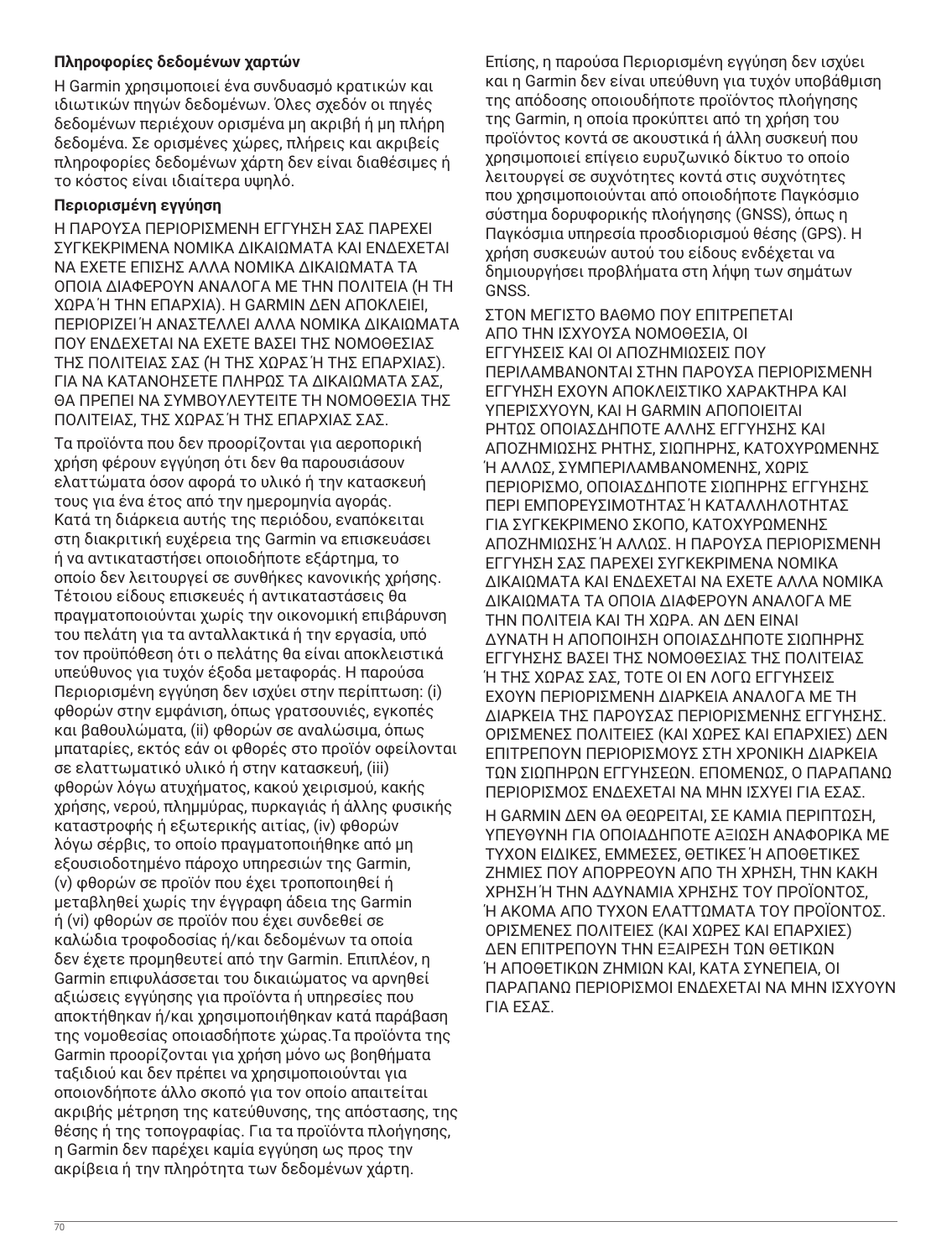Εάν κατά τη διάρκεια της περιόδου εγγύησης, υποβάλετε αξίωση για σέρβις βάσει εγγύησης σύμφωνα με την παρούσα Περιορισμένη εγγύηση, τότε η Garmin κατά τη διακριτική της ευχέρεια: (i) θα επισκευάσει τη συσκευή χρησιμοποιώντας νέα ή χρησιμοποιημένα εξαρτήματα τα οποία ικανοποιούν τα πρότυπα ποιότητας της Garmin, (ii) θα αντικαταστήσει τη συσκευή με νέα ή ανακατασκευασμένη συσκευή που πληροί τα πρότυπα ποιότητας της Garmin, ή (iii) θα ανταλλάξει τη συσκευή επιστρέφοντας το συνολικό ποσό αγοράς της τιμής αγοράς. ΑΥΤΗ ΘΑ ΕΙΝΑΙ Η ΜΟΝΑΔΙΚΗ ΚΑΙ ΑΠΟΚΛΕΙΣΤΙΚΗ ΣΑΣ ΑΠΟΖΗΜΙΩΣΗ ΓΙΑ ΟΠΟΙΑΔΗΠΟΤΕ ΠΑΡΑΒΙΑΣΗ ΤΗΣ ΕΓΓΥΗΣΗΣ. Οι συσκευές που επιδιορθώθηκαν ή αντικαταστάθηκαν έχουν εγγύηση διάρκειας 90 ημερών. Εάν εξακολουθεί να ισχύει η αρχική εγγύηση για τη συσκευή που αποστέλλεται, τότε η νέα εγγύηση θα ισχύει για 90 ημέρες ή μέχρι τη λήξη της αρχικής εγγύησης 1 έτους, ανάλογα με το ποιο διάστημα είναι μεγαλύτερο.

Προτού ζητήσετε σέρβις βάσει εγγύησης, ανατρέξτε και διαβάστε τους ηλεκτρονικούς πόρους για βοήθεια, που διατίθενται στη διεύθυνση [support.garmin.com](http://www.support.garmin.com). Εάν η συσκευή σας εξακολουθεί να μην λειτουργεί σωστά μετά την εφαρμογή αυτών των πόρων, επικοινωνήστε με μια εξουσιοδοτημένη εγκατάσταση σέρβις της Garmin στη χώρα όπου πραγματοποιήθηκε αρχικά η αγορά ή ακολουθήστε τις οδηγίες στη διεύθυνση [support.garmin.com](http://www.support.garmin.com), για να λάβετε σέρβις βάσει εγγύησης. Αν βρίσκεστε στις Ηνωμένες Πολιτείες, μπορείτε επίσης να καλέσετε στο 1-800-800-1020.

Εάν αναζητάτε σέρβις βάσει εγγύησης εκτός της χώρας όπου πραγματοποιήθηκε αρχικά η αγορά, η Garmin δεν μπορεί να εγγυηθεί ότι τα εξαρτήματα και τα προϊόντα που απαιτούνται για την επισκευή ή αντικατάσταση του προϊόντος σας θα είναι διαθέσιμα, λόγω διαφορών στις προσφορές προϊόντων και τα ισχύοντα πρότυπα, την ισχύουσα νομοθεσία και τους κανονισμούς. Στην περίπτωση αυτή, η Garmin μπορεί, κατά την αποκλειστική της ευχέρεια και βάσει της ισχύουσας νομοθεσίας, να επισκευάσει ή να αντικαταστήσει το προϊόν σας με συγκρίσιμα προϊόντα και εξαρτήματα Garmin, ή να απαιτήσει από εσάς να αποστείλετε το προϊόν σας σε μια εξουσιοδοτημένη εγκατάσταση σέρβις της Garmin στη χώρα όπου πραγματοποιήθηκε αρχικά η αγορά ή σε μια εξουσιοδοτημένη εγκατάσταση σέρβις της Garmin σε άλλη χώρα όπου υπάρχει δυνατότητα σέρβις του προϊόντος σας. Σε αυτήν την περίπτωση, θα είστε υπεύθυνοι για τη συμμόρφωση με την ισχύουσα νομοθεσία περί εισαγωγών και εξαγωγών και τους κανονισμούς και για την πληρωμή όλων των τελωνειακών δασμών, του ΦΠΑ, των εξόδων αποστολής και άλλων σχετικών φόρων και χρεώσεων. Σε ορισμένες περιπτώσεις, η Garmin και οι αντιπρόσωποί της ενδέχεται να μην μπορούν να πραγματοποιήσουν σέρβις του προϊόντος σας σε διαφορετική χώρα από τη χώρα όπου πραγματοποιήθηκε αρχικά η αγορά, ή να επιστρέψει σε εσάς προϊόν που επισκευάστηκε ή αντικαταστάθηκε στην εν λόγω χώρα, λόγω των ισχυόντων προτύπων, της ισχύουσας νομοθεσίας ή των κανονισμών στην εν λόγω χώρα.

**Αγορές ηλεκτρονικών δημοπρασιών**: Οι επιβεβαιώσεις ηλεκτρονικών δημοπρασιών δεν γίνονται δεκτές ως επαλήθευση εγγύησης. Για σέρβις βάσει εγγύησης απαιτείται η πρωτότυπη απόδειξη αγοράς από τον αρχικό μεταπωλητή ή αντίγραφο αυτής.Η Garmin δεν θα αντικαταστήσει εξαρτήματα που λείπουν από οποιαδήποτε συσκευασία, της οποίας η αγορά πραγματοποιήθηκε μέσω ηλεκτρονικής δημοπρασίας.

**Διεθνείς αγορές**: Για συσκευές που έχουν αγοραστεί εκτός των Η.Π.Α., οι διεθνείς διανομείς δύνανται να παράσχουν χωριστή εγγύηση, ανάλογα με τη χώρα. Η παρούσα εγγύηση παρέχεται από τον τοπικό διανομέα της εκάστοτε χώρας, εάν υφίσταται. Το σέρβις της συσκευής παρέχεται από τον ίδιο τοπικό διανομέα. Οι εγγυήσεις των διανομέων ισχύουν μόνο για την περιοχή της προβλεπόμενης διανομής.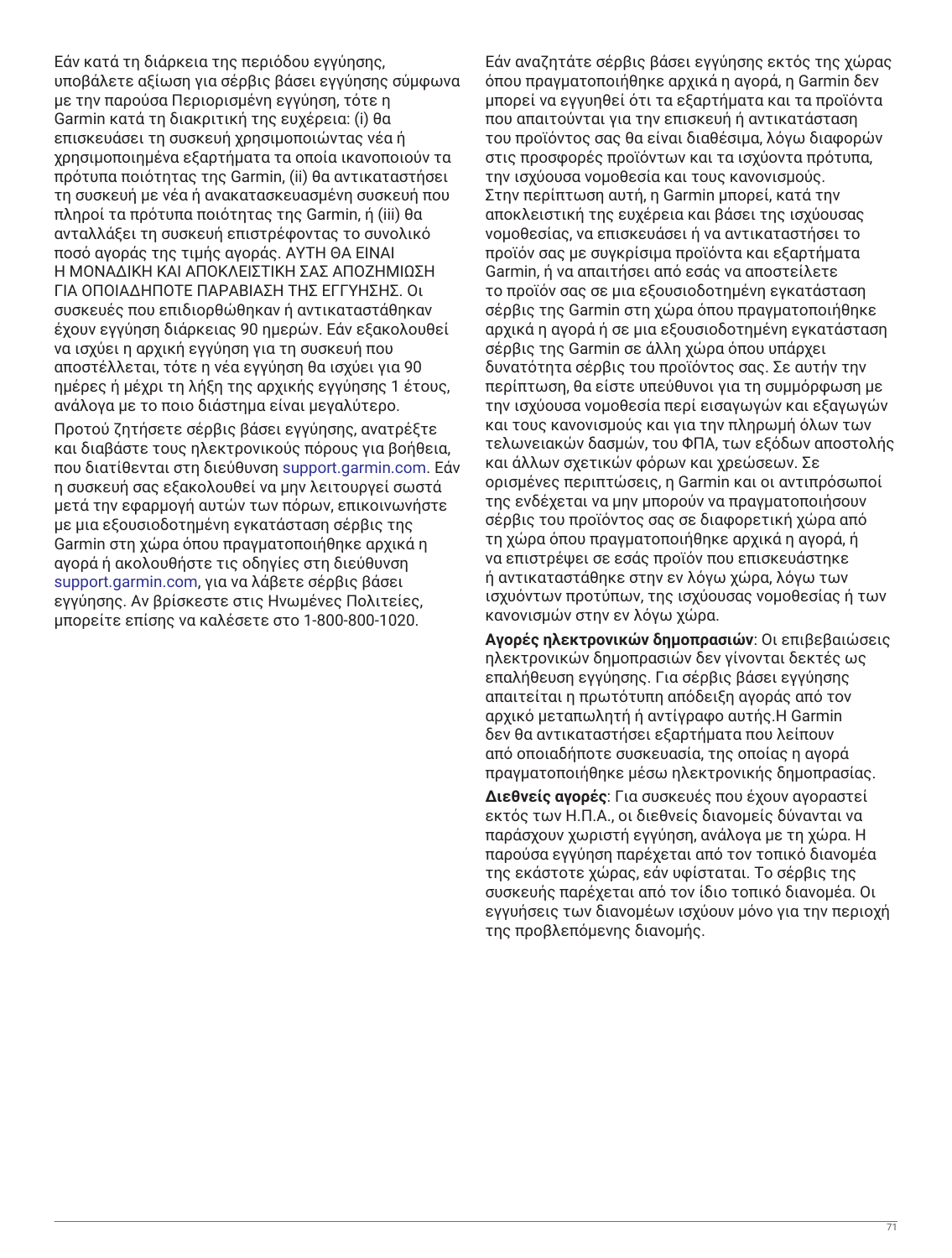## **Önemli Güvenlik ve Ürün Bilgileri**

## **UYARI**

Aşağıdaki uyarıların dikkate alınmaması, ölüm veya ciddi yaralanmaya neden olabilen kaza veya tıbbi olaylarla sonuçlanabilir.

#### **Pil Uyarıları**

Bu cihazda lityum iyon pil kullanılmıştır.

Bu yönergelere uyulmadığı takdirde, pillerin kullanım ömrü azalabilir veya GPS cihazına hasar verme, yangın, kimyasal yanık, elektrolit sızıntısı ve/veya yaralanma tehlikesi yaratabilir.

- Cihazın ya da pillerin yangına, patlamaya veya diğer tehlikeli ortamlara maruz kalmasına izin vermeyin.
- Cihazı ya da pilleri parçalarına ayırmayın, değiştirmeyin, yeniden üretmeyin, delmeyin veya hasara uğratmayın.
- Kullanıcı tarafından değiştirilemeyen pili çıkarmayın veya çıkarmayı denemeyin.

## **Sağlık Uyarıları**

- Kalp pili veya başka dahili elektronik cihaz kullanıyorsanız bir kalp hızı monitörü kullanmadan önce doktorunuza danışın.
- Garmin bilekten kalp hızı ölçen optik monitör ve nabız oksimetresi yeşil, kırmızı ve kızılötesi ışık yayar ve zaman zaman yanıp söner. Epilepsi hastasıysanız ya da parlak veya yanıp sönen ışıklara karşı hassasiyetiniz varsa doktorunuza danışın.
- Herhangi bir egzersiz programına başlamadan ya da herhangi bir egzersiz programını değiştirmeden önce mutlaka doktorunuza danışın.
- Garmin cihazı, aksesuarlar, kalp hızı monitörü, darbe oksimetresi sensörü ve ilgili veriler yalnızca rekreasyonel amaçlı kullanım içindir ve tıbbi amaçlarla veya herhangi bir hastalığı ya da durumu teşhis, izleme, tedavi, iyileştirme veya önleme amaçlı kullanılamaz.
- Kalp hızı ve kandaki oksijen satürasyonu ölçümleri yalnızca referans amaçlı olup herhangi bir yanlış ölçümün sonuçları konusunda sorumluluk kabul edilmemektedir.
- Garmin optik, bilekten kalp hızı ölçme monitörü teknolojisi, genel olarak kullanıcının kalp hızını doğru hesaplar; ancak bu teknolojinin kullanıcının fiziksel özellikleri, cihazın konumu, yapılan etkinliğin türü ve yoğunluğu gibi belirli koşullar altında gerçekleştirilen kalp hızı ölçümlerinin bazılarından yanlış sonuçlar elde edilmesine yol açan kaçınılmaz sınırlamaları vardır.
- Garmin darbe oksimetresi sensörü teknolojisi, genel olarak kullanıcının kanındaki oksijen satürasyonunu doğru hesaplar ancak bu teknolojinin kullanıcının fiziksel özellikleri, cihazın uyumu, cihazın konumu ve hareket gibi belirli koşullar altında gerçekleştirilen oksijen satürasyonu ölçümlerinin bazılarından yanlış sonuçlar elde edilmesine yol açan kaçınılmaz sınırlamaları vardır.

• Garmin etkinlik izleyiciler, hareketlerinizi ve diğer ölçümleri izleyen sensörleri temel alır. Bu cihazlar tarafından sağlanan verilerin ve bilgilerin izlenen etkinliğinize ve ölçümlerinize dair yakın bir tahmin vermesi amaçlanmıştır ancak adım, uyku, mesafe, kalp hızı, oksijen satürasyonu ve kalori verileri gibi bilgiler tamamen doğru olmayabilir.

#### **Cihaz Uyarıları**

- Cihazı ısı kaynağına maruz bırakmayın veya yüksek sıcaklığın olduğu bir konumda, örn. boş bir araçta güneş altında bırakmayın. Hasar görme ihtimalini önlemek için, cihazı taşıttan çıkarın veya torpido gözü gibi, doğrudan güneş ışığına maruz kalmayacağı bir yerde saklayın.
- Cihazı, ürün ambalajındaki basılı kılavuzda belirtilen sıcaklık aralıklarının dışında çalıştırmayın.
- Cihazı uzun süre saklayacaksanız ürün ambalajındaki basılı kılavuzda belirtilen sıcaklık aralıkları dahilinde saklayın.
- Garmin tarafından onaylanmayan ya da verilmeyen bir veri kablosu ve/veya güç adaptörü kullanmayın.

## **Güvenlik ve İzleme Uyarısı**

Yardım özelliği, konumunuzu bir acil durum kişisine göndermenizi sağlar. Bu, ek bir özelliktir ve acil durum yardımı almak için güvendiğiniz tek yöntem bu olmamalıdır. Garmin Connect uygulaması, acil durum hizmetleriyle sizin adınıza iletişim kurmaz.

Kaza algılama özelliği yalnızca Garmin cihazınızda bir yürüyüş, koşu, uzun yürüyüş veya bisiklet etkinliğini izlerken kullanılabilir. Daha fazla bilgi için cihazın kullanım kılavuzuna bakın.

### **Bisiklet Uyarıları**

- Her zaman azami özen gösterin ve bisikletinizi güvenli bir şekilde kullanın.
- Bisikletinizin ve donanımınızın doğru şekilde korunduğundan ve tüm parçaların düzgün şekilde takıldığından emin olun.

#### **Navigasyon Uyarıları**

Garmin cihazınız harita verilerini kullanıyor ya da kabul ediyorsa güvenli navigasyon için aşağıdaki yönergelere uyun.

- Navigasyon sırasında cihazda görüntülenen bilgileri dikkatli bir biçimde görsel veriler, yerel su yolu kuralları ve kısıtlamaları ve haritalar gibi tüm diğer mevcut navigasyon kaynaklarıyla karşılaştırın. Güvenlik için, navigasyona devam etmeden önce tutarsızlıkları veya aklınıza takılan soruları çözümleyin; yol işaretlerine ve koşullarına öncelik tanıyın.
- Bu cihazı sadece navigasyon desteği olarak kullanın. Cihazı yönün, uzaklığın, konumun veya topografyanın kesin olarak ölçülmesini gerektiren herhangi bir amaçla kullanmayın.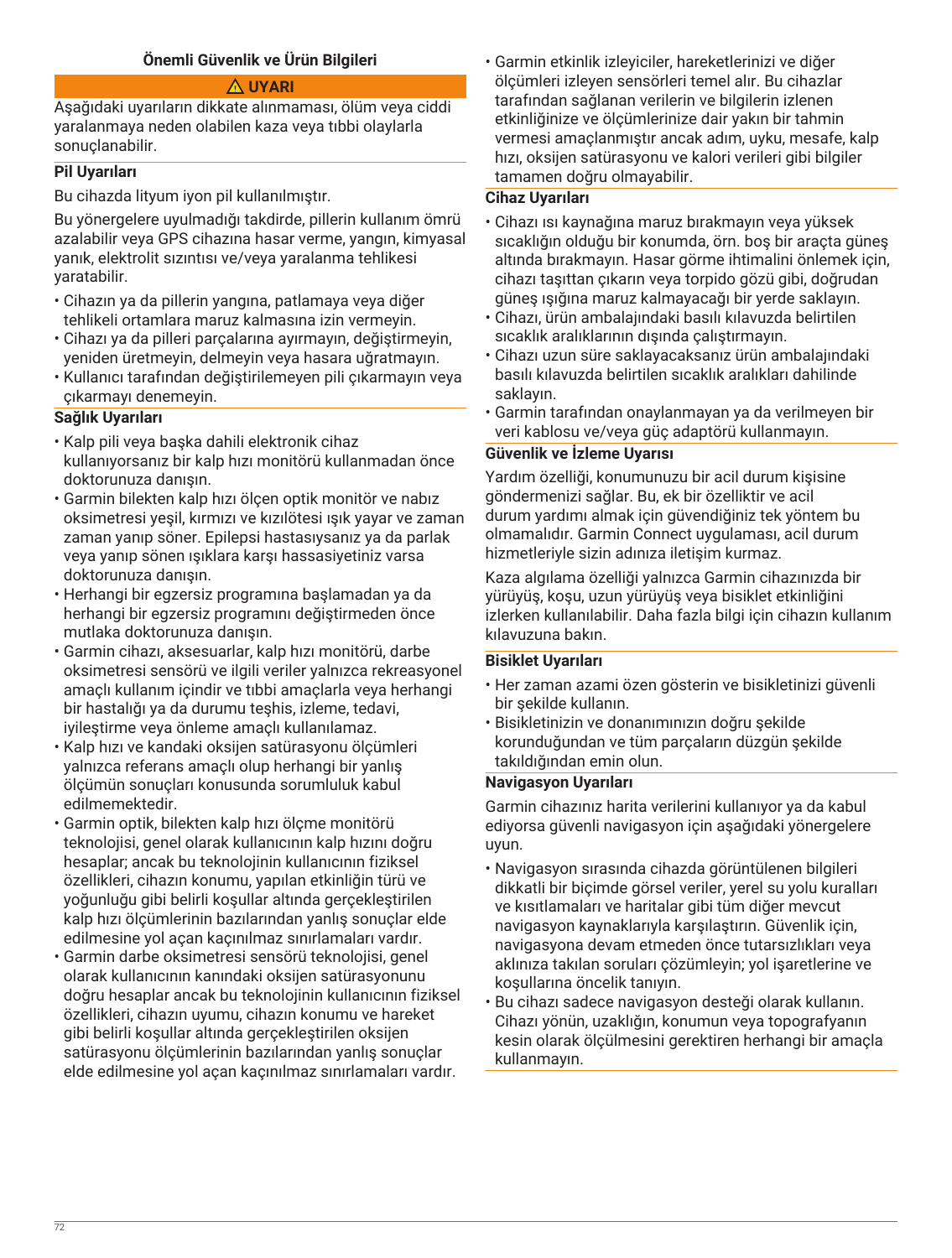# **Yol Dışı Navigasyon Uyarıları**

EğerGarmin cihazınız bisiklet, yürüyüş ve arazi araçları gibi çeşitli doğa aktiviteleri için yol dışı rotalar önerebiliyorsa güvenli yol dışı navigasyon için aşağıdakileri yönergelere uyun.

- Yol dışı navigasyon kararları verirken her zaman en iyi şekilde karar verdiğinizden emin olun ve sağduyulu davranın. Garmin cihazı yalnızca rota önerileri sağlamak üzere tasarlanmıştır. Yine dikkatli olmanız ve doğa sporları için uygun hazırlıkları aynı şekilde yapmanız gerekir. Kurallara uymayan ya da sizi güvensiz bir duruma sokacak bir yol öneren rota önerilerine uymayın.
- Navigasyon sırasında cihazda görüntülenen bilgileri dikkatli bir biçimde iz sürme işaretleri, iz sürme koşulları, hava koşulları ve navigasyon sırasında güvenliği etkileyebilecek diğer faktörlerle karşılaştırın. Güvenlik için, navigasyona devam etmeden önce tutarsızlıkları çözümleyin ve yol işaretlerine ve yol koşullarına öncelik tanıyın.
- Yol dışı aktivitelere başlamadan önce her zaman doğanın etkilerini ve aktivitenin risklerini, özellikle de havanın ve havayla ilgili iz sürme koşullarının aktivitenizin güvenliği üzerindeki muhtemel etkilerini göz önünde bulundurun. Bilmediğiniz yollarda ve alanlarda navigasyon sırasında mutlaka uygun vitese ve kaynaklara sahip olduğunuzdan emin olun.

# **DİKKAT**

Aşağıdaki uyarıların dikkate alınmaması küçük veya orta derecede yaralanmaya ya da mülkiyet üzerinde hasara neden olabilir.

# **Cilt Tahrişi**

Bazı kullanıcılar, özellikle hassas cilde sahiplerse veya alerjileri varsa saati uzun süre kullandıktan sonra cilt tahrişi ile karşılaşabilirler. Cildinizin tahriş olduğunu görürseniz saati çıkarın ve cildinizin iyileşmesi için zaman tanıyın. Cilt tahrişini önlemek için saatin temiz ve kuru olduğundan ve bileğinize çok sıkı takılmamış olduğundan emin olun. Daha fazla bilgi için [garmin.com/fitandcare](http://www.garmin.com/fitandcare) adresine gidin.

# *DUYURU*

Aşağıdaki duyuruların dikkate alınmaması kullanıcılarda yaralanmaya, mülkiyet üzerinde hasara veya cihazın işlevselliğinde olumsuz etkiye neden olabilir.

# **Pil Uyarısı**

Cihazı/pilleri geçerli yasalara ve düzenlemelere uygun olarak elden çıkarmak için yerel atık idaresine başvurun.

# **GPS Duyurusu**

Navigasyon cihazını, Küresel Konumlandırma Servisi (GPS) gibi bir Küresel Navigasyon Uydu Sistemi (GNSS) frekanslarına yakın frekanslarda çalışan bir karasal geniş bant ağ kullanan herhangi bir cihazın yakınında çalıştırırsanız navigasyon cihazının performansı düşebilir. Bu tür cihazların kullanımı, GNSS sinyallerinin alımını etkileyebilir.

# **Ürün Çevre Programları**

Garmin ürün geri dönüşüm programları ile WEEE, RoHS, REACH ve diğer uyumluluk programları hakkında bilgiler şu adreste bulunabilir: [garmin.com/aboutGarmin](http://www.garmin.com/aboutGarmin/environment) [/environment.](http://www.garmin.com/aboutGarmin/environment)

## **Uygunluk Beyanı**

Garmin bu belgeyle, bu ürünün 2014/53/EU numaralı Direktife uygun olduğunu beyan eder. AB uygunluk beyanı metninin tamamına [garmin.com/compliance](http://www.garmin.com/compliance) adresinden ulaşabilirsiniz.

## **Harita Veri Bilgileri**

Garmin resmi ve özel veri kaynaklarının bir bileşimini kullanır. Neredeyse tüm veri kaynakları bazı hatalı ve eksik veriler içerir. Bazı ülkelerde eksiksiz ve doğru harita bilgileri bulunmamaktadır veya elde edilmelerini imkansız kılacak ölçüde pahalıdır.

## **Sınırlı Garanti**

BU SINIRLI GARANTİ SİZE BELİRLİ YASAL HAKLAR TANIR VE EYALETE GÖRE (YA DA ÜLKEYE VEYA BÖLGEYE GÖRE) DEĞİŞİKLİK GÖSTEREBİLEN BAŞKA YASAL HAKLARINIZ DA OLABİLİR. GARMIN, EYALETİNİZİN (YA DA ÜLKENİZİN VEYA BÖLGENİZİN) KANUNLARI ÇERÇEVESİNDE SAHİP OLABİLECEĞİNİZ DİĞER YASAL HAKLARINIZI HARİÇ TUTMAZ, SINIRLANDIRMAZ YA DA ASKIYA ALMAZ. HAKLARINIZI EKSİKSİZ BİR ŞEKİLDE ANLAYABİLMEK İÇİN EYALETİNİZİN, ÜLKENİZİN VEYA BÖLGENİZİN KANUNLARINA BAŞVURUN.

Havacılık için üretilmemiş ürünler, satın alındığı tarihten başlayarak bir yıl süreyle malzeme veya işçilik hatalarına karşı garantilidir. Bu süre içinde Garmin takdiri tamamen kendisine ait olmak kaydıyla, normal kullanımda bozulan her türlü parçayı onaracak ya da değiştirecektir. Bu onarım ve değiştirme işlemleri sırasında, nakliye masraflarının müşteri tarafından karşılanması koşuluyla, müşteriden parça ve işçilik ücreti alınmayacaktır. Sınırlı Garanti şunlar için geçerli değildir: (i) çizik, sıyrık ya da çentik gibi yüzeysel hasarlar; (ii) üründeki hasarın malzeme veya işçilik hatasından kaynaklandığı durumlar hariç pil gibi sarf malzemeleri; (iii) kaza, kötü kullanım, hatalı kullanım, su, sel, yangın veya diğer doğal ya da harici nedenlerden kaynaklanan hasarlar; (iv) Garmin tarafından yetkilendirilmemiş kişiler tarafından yapılan servis işlemlerine bağlı olarak gerçekleşen hasarlar; (v) yazılı Garmin izni olmadan değiştirilmiş üründen kaynaklanan hasarlar veya (vi) Garmin tarafından sağlanmamış güç ve/veya veri kablolarına bağlanmış ürünlerde gerçekleşen hasarlar. Ayrıca, Garmin ülkelerin yasaları ihlal edilerek elde edilen ve/veya kullanılan ürünler veya hizmetlerle ilgili olarak garanti taleplerini reddetme hakkını saklı tutar. Garmin ürünlerinin yalnızca yardımcı olarak kullanılması amaçlanmıştır ve hassas yön, mesafe, konum ve topografi ölçümü gerektiren durumlarda kullanılmamalıdır. Navigasyon ürünleri için Garmin, harita verilerinin doğru veya eksiksiz olduğuna dair hiçbir garanti sağlamamaktadır.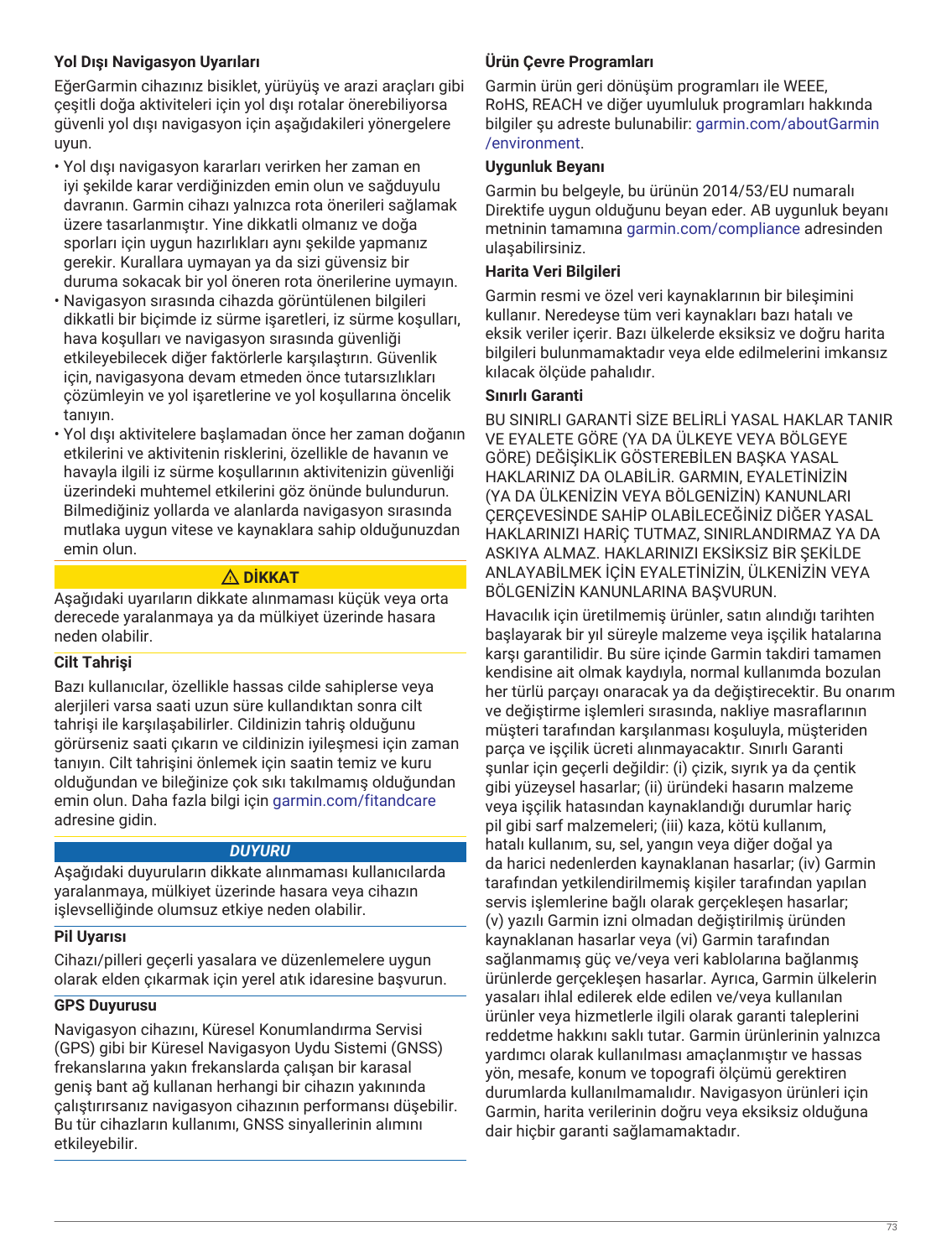Sınırlı Garanti; Garmin navigasyon ürününü, Küresel Konumlandırma Servisi (GPS) gibi bir Küresel Navigasyon Uydu Sistemi (GNSS) frekanslarına yakın frekanslarda çalışan bir karasal geniş bant ağ kullanan ahizenin veya başka cihazın yakınında çalıştırılmasından kaynaklanan performans düşüklüğü için de geçerli değildir ve Garmin bu durumdan sorumlu tutulmaz. Bu tür cihazların kullanımı, GNSS sinyallerinin alımını etkileyebilir.

YÜRÜRLÜKTEKİ KANUNLARIN İZİN VERDİĞİ AZAMİ ÖLÇÜDE, BU SINIRLI GARANTİDE BELİRTİLEN GARANTİ VE TEMİNATLAR MÜNHASIRDIR VE GARMIN, BUNLARIN YERİNE GEÇEBİLECEK TİCARETE ELVERİŞLİLİK VEYA BELİRLİ BİR AMACA UYGUNLUK İLE İLGİLİ TÜM GARANTİLER VE TEMİNATLAR (AÇIK, ZIMNİ VEYA KANUNA DAYANAN) DAHİL ANCAK BUNLARLA SINIRLI OLMAMAK KAYDIYLA DİĞER TÜM GARANTİLERDEN VE TEMİNATLARDAN AÇIKÇA FERAGAT EDER. BU SINIRLI GARANTİ SİZE BELİRLİ YASAL HAKLAR TANIR VE EYALETE GÖRE YA DA ÜLKEYE GÖRE DEĞİŞİKLİK GÖSTEREBİLEN BAŞKA YASAL HAKLARINIZ DA OLABİLİR. ZIMNİ GARANTİLERDEN, EYALETİNİZİN VEYA ÜLKENİZİN KANUNLARI ÇERÇEVESİNDE FERAGAT EDİLEMİYORSA BU GARANTİLER, BU SINIRLI GARANTİNİN SÜRESİYLE SINIRLIDIR. BAZI EYALETLER (VE ÜLKELER VE BÖLGELER), ZIMNİ GARANTİ SÜRESİ KONUSUNDA SINIRLAMALARA İZİN VERMEZ; BU DURUMDA YUKARIDAKİ KISITLAMALAR SİZİN İÇİN GEÇERLİ OLMAYABİLİR.

GARMIN, HİÇBİR DURUMDA ÜRÜNÜN KULLANIMINDAN, YANLIŞ KULLANILMASINDAN VEYA KULLANILAMAMASINDAN YA DA ÜRÜNDEKİ KUSURLARDAN KAYNAKLANAN HİÇBİR ARIZİ, ÖZEL, DOLAYLI VEYA SONUÇ OLARAK ORTAYA ÇIKAN ZARARIN NEDEN OLDUĞU GARANTİ İHLALİNDEN SORUMLU OLMAYACAKTIR. BAZI EYALETLER (VE ÜLKELER VE BÖLGELER) ARIZİ VEYA SONUÇ OLARAK ORTAYA ÇIKAN ZARARIN KAPSAM DIŞI BIRAKILMASINA İZİN VERMEMEKTEDİR; BU DURUMDA YUKARIDAKİ KISITLAMALAR SİZİN İÇİN GEÇERLİ OLMAYABİLİR.

Garanti süresi boyunca bu Sınırlı Garantiye uygun şekilde bir garanti hizmeti talep ederseniz Garmin, seçeneklerine göre: (i) yeni parçalarla veya Garmin kalite standartlarını karşılayan kullanılmış parçalarla cihazı onarır, (ii) cihazı yenisiyle veya Garmin kalite standartlarını karşılayan yenilenmiş bir cihazla değiştirir ya da (iii) cihazı alarak satın aldığınız ücretin tamamını iade eder. BU TAZMİNLER GARANTİ İHLALİ İÇİN TEK VE MÜNHASIR TAZMİN OLACAKTIR. Onarılan veya değiştirilen cihazların garanti süresi 90 gündür. Gönderilen birim hala orijinal garanti kapsamındaysa bu durumda yeni garanti 90 gün veya orijinal 1 yıllık garanti süresinin sonuna kadardır (hangisi daha uzunsa).

Garanti hizmeti almadan önce lütfen [support.garmin.com](http://www.support.garmin.com)  adresindeki çevrimiçi yardım kaynaklarına ulaşın ve bu kaynakları gözden geçirin. Cihazınız, bu kaynaklarda verilen yöntemleri uyguladıktan sonra hala düzgün bir şekilde çalışmıyorsa cihazı satın aldığınız ülkedeki bir Garmin Yetkili servis merkeziyle iletişime geçin veya garanti hizmeti almak için [support.garmin.com](http://www.support.garmin.com) adresinde verilen talimatları izleyin. Amerika Birleşik Devletleri'nde yaşıyorsanız 1-800-800-1020 numaralı telefonu da arayabilirsiniz.

Ürünü satın aldığınız ülkenin dışında garanti hizmeti almak istiyorsanız Garmin, sunulan ürünlerdeki, geçerli standartlardaki, kanunlardaki ve düzenlemelerdeki farklılıklar nedeniyle ürününüzü onarmak veya yenilemek için gereken parça ve ürünlerin mevcudiyetini garanti edemez. Bu durumda Garmin tamamen kendi takdirine ve geçerli kanunlara bağlı olmak üzere, ürününüzü onarabilir veya benzer Garmin ürün ve parçalarıyla değiştirebilir ya da ürününüzü satın aldığınız ülkedeki bir Garmin Yetkili servis merkezine veya ürününüze garanti hizmeti sunabilecek başka bir ülkedeki Garmin Yetkili servis merkezine göndermenizi isteyebilir. Göndermenizin istendiği takdirde geçerli olan tüm ithalat ve ihracat kanun ve düzenlemelerine uymaktan; tüm gümrük vergilerini, KDV'yi, kargo ücretlerini ve diğer ilgili vergi ve ücretleri ödemekten siz sorumlu olursunuz. Bazı durumlarda Garmin ve yetkili satıcıları, satın aldığınız ülkenin dışında ürününüz için garanti hizmeti sunamayabilir ya da o ülkedeki geçerli standartlar, kanunlar ve düzenlemeler nedeniyle onarılmış veya değiştirilmiş bir ürün teslim edemeyebilir.

**Çevrimiçi Müzayede Alımları**: Çevrimiçi müzayede onayları garanti onayı olarak kabul edilmemektedir. Garanti hizmetini almak için, satış belgesinin orijinal satıcıdan alınmış orijinali ya da kopyası gereklidir. Garmin çevrimiçi müzayededen satın alınmış hiçbir paketin eksik parçalarını karşılamaz.

**Uluslararası Alımlar**: Amerika Birleşik Devletleri dışında satın alınan cihazlar için, ülkesine bağlı olarak uluslararası dağıtımcılar tarafından ayrı bir garanti sağlanabilir. Böyle bir garanti varsa, bu garanti ülke içindeki yerel dağıtımcı tarafından sağlanır ve bu dağıtımcı cihazınızın yerel servis hizmetlerini verir. Dağıtımcı garantileri yalnızca dağıtımın söz konusu olduğu bölge için geçerlidir.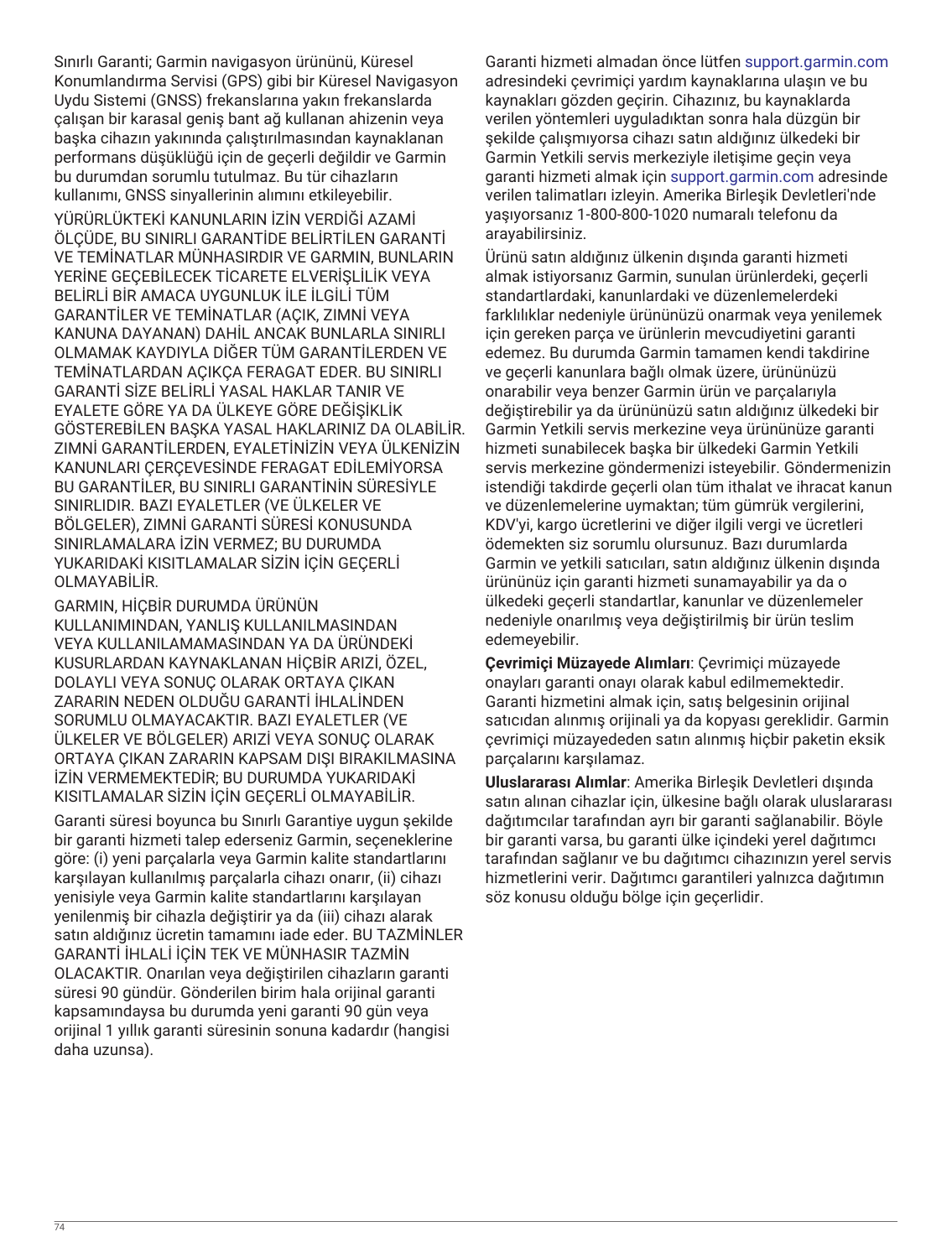## **Svarbi saugos ir produkto informacija**

## **ĮSPĖJIMAS**

Jei nepaisysite šių įspėjimų, gali įvykti avarija ar sveikatai pavojingas įvykis, kurie gali baigtis mirtimi ar sunkiu sužeidimu.

#### **Įspėjimai dėl baterijų**

Šiame įrenginyje naudojama ličio jonų baterija.

Jei nevykdysite toliau pateiktų nurodymų, gali sutrumpėti baterijų eksploatavimo laikas, baterijos gali sugadinti GPS įrenginį, sukelti gaisrą, cheminį nudegimą, elektrolitų nuotėkį ir (arba) sužaloti.

- Įrenginį ir baterijas saugokite nuo ugnies, sprogimų ir kitų pavojų.
- Neardykite, nemodifikuokite, neperdarykite, nebadykite ir nepažeiskite įrenginio ir baterijų.
- Neišimkite ir nebandykite išimti naudotojo nekeičiamų baterijų.

## **Įspėjimai dėl sveikatos**

- Jei jums implantuotas širdies stimuliatorius ar kitas elektroninis įrenginys, prieš naudodami širdies dažnio monitorių pasitarkite su gydytoju.
- Garmin optinis ant riešo tvirtinamas širdies dažnio monitorius ir pulsoksimetro jutiklis skleidžia žalią, raudoną bei infraraudonųjų spindulių šviesą ir kartais mirksi. Jei sergate epilepsija arba esate jautrūs ryškioms ar mirkčiojančioms šviesoms, pasitarkite su gydytoju.
- Prieš pradėdami naudotis bet kokia mokymo programa ar prieš ją koreguodami būtinai pasitarkite su gydytoju.
- Garmin įrenginys, priedai, širdies dažnio monitorius, pulsoksimetro jutiklis ir susiję duomenys yra skirti naudoti tik rekreaciniais tikslais, o ne medicinos reikmėms ir nėra skirti diagnozuoti, stebėti, gydyti ar užkirsti kelią kokiai nors ligai ar būklei.
- Širdies dažnio ir kraujo prisotinimo deguonies duomenys yra tik orientaciniai, už klaidingus duomenis atsakomybė neprisiimama.
- Nors Garmin optinio ant riešo tvirtinamo širdies dažnio monitoriaus technologija paprastai užtikrina tikslų naudotojo širdies plakimo dažnio vertinimą, yra su technologija susijusių būdingų apribojimų, kurie tam tikromis aplinkybėmis, įskaitant naudotojo fizines savybes, įrenginio tinkamumą ir veiklos rūšį bei intensyvumą, gali lemti tam tikrų širdies dažnio rodmenų netikslumą.
- Nors Garmin pulsoksimetro jutiklio technologija paprastai užtikrina tikslų naudotojo kraujo prisotinimo deguonies vertinimą, yra su technologija susijusių būdingų apribojimų, kurie tam tikromis aplinkybėmis, įskaitant naudotojo fizines savybes, įrenginio tinkamumą bei padėtį ir judėjimą, gali lemti tam tikrų kraujo prisotinimo deguonies rodmenų netikslumą.
- Garmin veiklos sekikliai remiasi jutikliais, kurie seka jūsų judėjimą ir kitą metriką. Numatyta, kad šių įrenginių pateikti duomenys ir informacija būtų tikslus jūsų veiklos ir metrikos stebėjimo įvertinimas, tačiau jie gali būti ne visiškai tikslūs, įskaitant žingsnių, miego, atstumo, širdies dažnio, kraujo prisotinimo deguonies ir kalorijų duomenis.

#### **Įspėjimai dėl įrenginio**

- Neleiskite, kad įrenginį paveiktų šilumos šaltinis ir nelaikykite jo vietoje, kurioje temperatūra aukšta, pvz., saulėje be priežiūros paliktoje transporto priemonėje. Kad įrenginys nebūtų sugadintas, išimkite jį iš transporto priemonės ar patraukite jį nuo tiesioginių saulės spindulių, pvz., laikykite transporto priemonės daiktadėžėje.
- Įrenginį eksploatuokite tik tokioje temperatūroje, kuri patenka į intervalą, nurodytą produkto pakuotėje pateiktame spausdintame vadove.
- Jei įrenginį saugote ilgesnį laiką, jį laikykite tik tokioje temperatūroje, kuri patenka į intervalą, nurodytą produkto pakuotėje pateiktame spausdintame vadove.
- Nenaudokite maitinimo kabelio, duomenų kabelio ir (arba) maitinimo adapterio, kuris nėra patvirtintas ar tiekiamas Garmin.

#### **Saugumo ir stebėjimo įspėjimas**

Pagalbos funkcija suteikia galimybę siųsti buvimo vietos informaciją skubios pagalbos kontaktui. Tai tik papildoma funkcija ir neturi būti laikoma pagrindine priemone iškviesti pagalbą eismo įvykio atveju. Garmin Connect programa nesusisiekia su pagalbos tarnybomis jūsų vardu.

Įvykių aptikimo funkcija veikia, tik jei savo "Garmin" įrenginyje esate įjungę ėjimo, bėgimo, žygių ar važiavimo dviračiu stebėjimo funkciją. Daugiau informacijos žr. įrenginio naudojimo vadove.

#### **Įspėjimai dėl dviračio**

- Visada priimkite protingus sprendimus ir dviratį valdykite saugiai.
- Pasirūpinkite, kad jūsų dviratis ir techninė įranga būtų tinkamai eksploatuojami ir kad visos dalys būtų įrengtos tinkamai.

#### **Įspėjimai dėl navigacijos**

Jei jūsų Garmin įrenginyje galima naudoti ar priimti žemėlapių duomenis, vadovaukitės šiais nurodymais, kad užtikrintumėte saugią navigaciją.

- Įrenginio rodomą informaciją visada atidžiai lyginkite su visų galimų navigacijos šaltinių informacija, įskaitant matomus objektus, vietos vandens kelių taisykles ir apribojimus bei žemėlapių informaciją. Prieš tęsdami navigaciją, dėl saugos priežasčių išsiaiškinkite visus neatitikimus ar klausimus ir pirmiausiai atsižvelkite į ženklus ir sąlygas.
- Šį įrenginį naudokite tik kaip pagalbinę navigacijos priemonę. Šio įrenginio nenaudokite tikslais, kuriems reikia tikslių krypties, atstumo, vietos ar topografijos matavimų.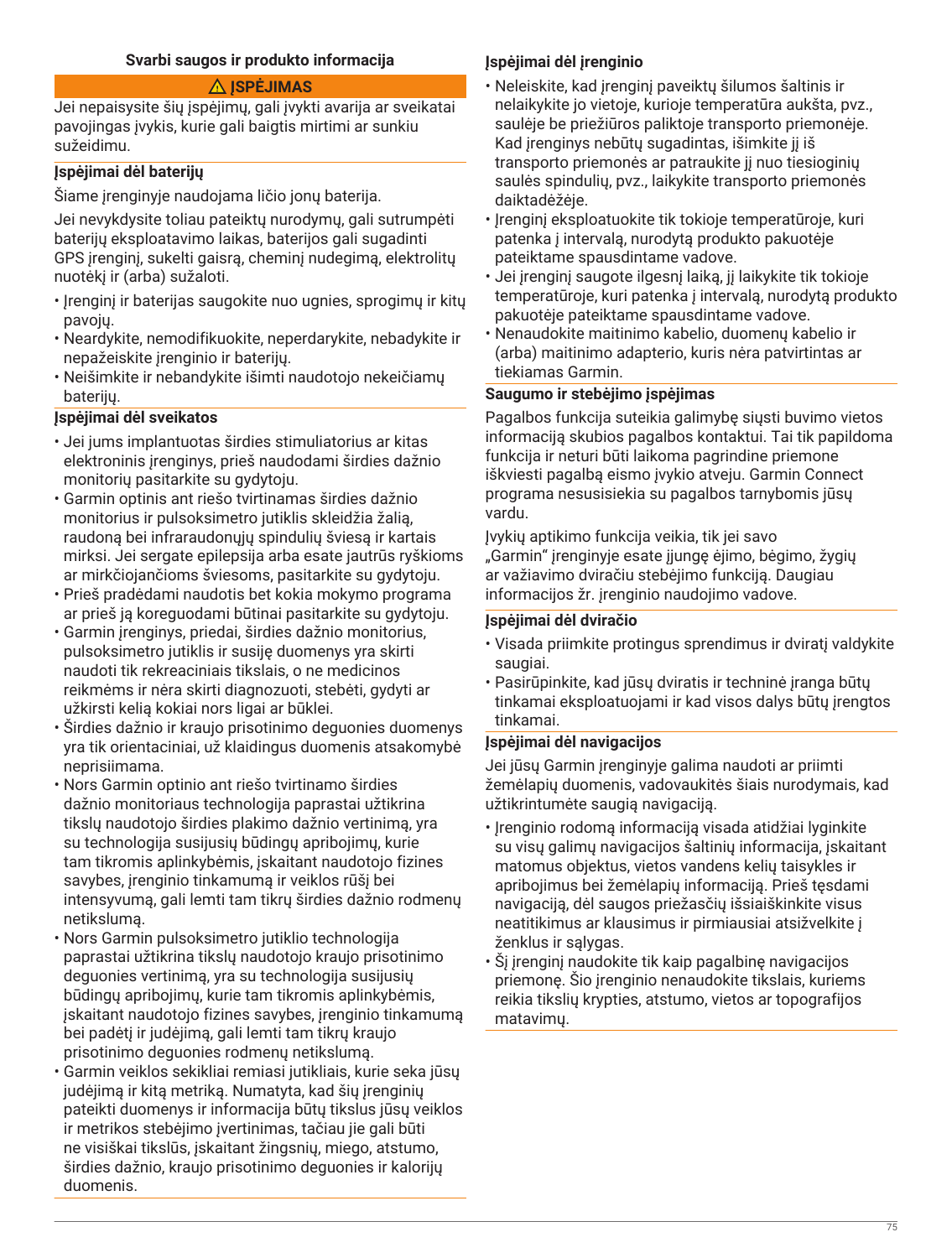# **Bekelės navigacijos įspėjimai**

Jei jūsų Garmin įrenginys gali teikti su įvairiomis aktyvaus poilsio formomis susijusius maršrutus, pvz., dviračių maršrutus, pėsčiųjų maršrutus, visureigių transporto priemonių maršrutus, vadovaukitės šiais nurodymais, kad bekelės navigacija būtų saugi.

- Priimdami su bekelės navigacija susijusius sprendimus visada vadovaukitės sveiku protu. Garmin įrenginys skirtas tik maršrutų pasiūlymams teikti. Jis nėra atidumo ir tinkamo pasirengimo aktyviam poilsiui pakaitalas. Nesivadovaukite maršruto pasiūlymais, jei siūlomas taisyklėms prieštaraujantis maršrutas arba jei dėl jų patektumėte į nesaugią situaciją.
- Įrenginio rodomą informaciją visada atidžiai lyginkite su visų galimų navigacijos šaltinių informacija, įskaitant trasos ženklų, trasos sąlygų ir meteorologinių sąlygų informaciją, taip pat informaciją apie kitus veiksnius, kurie kelionės metu gali neigiamai paveikti saugumą. Kad keliautumėte saugiai, prieš keliaudami maršrutu visada išsiaiškinkite visus neatitikimus ir pirmiausiai atsižvelkite į įrengtus ženklus bei sąlygas.
- Prieš keliaudami bekele visada įvertinkite aplinkos poveikį ir su atitinkama veikla susijusius pavojus, ypač poveikį, kurį gali turėti oro ir nuo oro priklausančios trasos sąlygos. Prieš naviguodami nepažįstamais takais ir trasomis įsitikinkite, kad turite jūsų veiklai būtinus reikmenis ir atsargas.

# **PERSPĖJIMAS**

Jei nepaisysite šių įspėjimų, galite patirti nedidelių ar vidutinių sužeidimų arba turtinę žalą.

## **Sudirginta oda**

Ilgiau naudojus laikrodį, kai kurių naudotojų oda gali sudirgti, ypač jei oda jautri arba jie alergiški. Jei pastebėsite sudirgintą odą, nuimkite laikrodį ir leiskite odai pasveikti. Norėdami išvengti odos dirginimo, pasirūpinkite, kad laikrodis būtų švarus ir sausas, ir nepriveržkite jo prie riešo per stipriai. Daugiau informacijos pateikta adresu [garmin.com/fitandcare](http://www.garmin.com/fitandcare).

# *PRANEŠIMAS*

Jei nepaisysite šių pranešimų, galite būti sužaloti arba gali būti sugadintas turtas ar įrenginys.

## **Pastaba dėl baterijos**

Norėdami utilizuoti įrenginį / baterijas pagal vietos įstatymus ir taisykles, susisiekite su vietos atliekų tvarkymo tarnyba.

## **Įspėjimas dėl GPS**

Navigacijos įrenginio veikimas gali suprastėti, jei jį naudosite netoli bet kokių įrenginių, naudojančių antžeminį plačiajuostį tinklą, kurių dažnis panašus į bet kokios globalinės navigacijos palydovų sistemos (GNSS) naudojamus dažnius, pvz., globalinės padėties nustatymo sistemos (GPS) naudojamus dažnius. Tokių įrenginių naudojimas gali trukdyti priimti GNSS signalus.

# **Su produktu susijusios aplinkos apsaugos programos**

Informacija apie Garmin produktų perdirbimą ir WEEE, RoHS, REACH bei kitas atitikties programas pateikta adresu [garmin.com/aboutGarmin/environment](http://www.garmin.com/aboutGarmin/environment).

## **Atitikties deklaracija**

Šiuo dokumentu Garmin pareiškia, kad šis produktas atitinka Direktyvos 2014/53/ES reikalavimus. Visas ES atitikties deklaracijos tekstas pateiktas šiuo interneto adresu: [garmin.com/compliance.](http://www.garmin.com/compliance)

## **Žemėlapio duomenų informacija**

Garmin naudoja ir valstybinius, ir privačiuosius duomenų šaltinius. Iš esmės visuose duomenų šaltiniuose yra netikslių ar neišsamių duomenų. Kai kuriose šalyse išsami ir tiksli žemėlapių informacija neteikiama arba yra per brangi.

## **Ribotoji garantija**

ŠI RIBOTOJI GARANTIJA JUMS SUTEIKIA KONKREČIŲ JURIDINIŲ TEISIŲ, BE TO, GALITE TURĖTI KITŲ JURIDINIŲ TEISIŲ, KURIOS KIEKVIENOJE VALSTIJOJE (ARBA ŠALYJE AR PROVINCIJOJE) SKIRIASI. "GARMIN" NEPANAIKINA, NERIBOJA IR NESUSTABDO KITŲ JURIDINIŲ TEISIŲ, KURIOS GALI BŪTI TAIKOMOS PAGAL JŪSŲ VALSTIJOS (ARBA ŠALIES AR PROVINCIJOS) ĮSTATYMUS. NORĖDAMI GERAI SUPRASTI SAVO TEISES, TURĖTUMĖTE PERŽIŪRĖTI SAVO VALSTIJOS, ŠALIES AR PROVINCIJOS ĮSTATYMUS.

Ne aviacijos produktams vienerius metus nuo įsigijimo datos suteikiama medžiagų ir gamybos kokybės garantija. Per šį laikotarpį Garmin savo nuožiūra suremontuoja ar pakeičia visus komponentus, kurie sugenda juos įprastai naudojant. Vykdant tokį remontą ar keitimą klientas nemoka už dalis ar darbą, bet sumoka visas transportavimo išlaidas. Ši Ribotoji garantija netaikoma: i) kai žala neesminė, pvz., įbrėžimų, įpjovų ar įlenkimų atveju; ii) eksploatacinėms dalims, pvz., baterijoms, išskyrus atvejus, kai žala produktui padaroma dėl medžiagų ar gamybos defekto; iii) kai žala padaroma eismo įvykio metu, produktą netinkamai naudojant, kai ją padaro vanduo, potvynis, gaisras ar kai jį padaroma dėl kitų su gamta susijusių ar išorinių priežasčių; iv) kai žalą padaro techninę priežiūrą vykdantis asmuo, kuris nėra įgaliotasis techninės priežiūros vykdytojas Garmin; v) kai žala padaroma produktą modifikuojant ar keičiant be Garmin rašytinio leidimo; vi) kai žala padaroma produktą prijungus prie maitinimo ir (arba) duomenų laidų, kuriuos pateikė ne Garmin. Be to, Garmin pasilieka teisę nevykdyti garantinių reikalavimų, susijusių su produktais ir paslaugomis, kurie įsigyti ir (arba) naudojami pažeidžiant atitinkamos šalies įstatymus. Garmin navigacijos produktai skirti naudoti tik kaip pagalbinės priemonės kelionės metu ir neturi būti naudojami jokiu kitu tikslu, kuriam reikia tikslių krypties, atstumo, vietos ar topografijos matavimų. Kalbant apie navigacijos produktus, Garmin neteikia jokių garantijų dėl žemėlapių duomenų tikslumo ar išsamumo.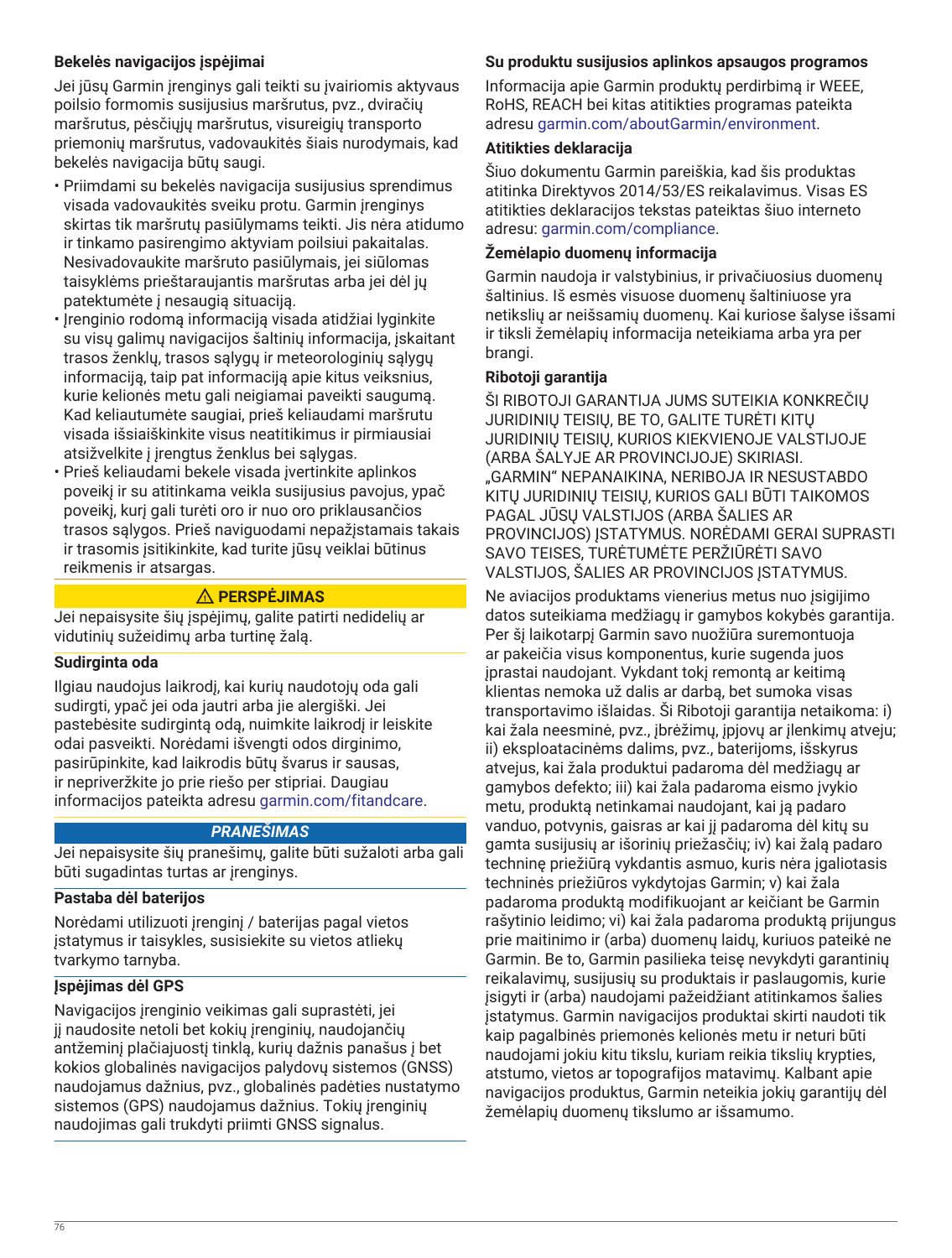Ši Ribotoji garantija taip pat netaikoma ir Garmin nėra atsakinga už bet kurio Garmin navigacijos produkto veikimo pablogėjimą, atsiradusį dėl to, kad jis buvo naudojamas šalia telefono ar kito įrenginio, kuris naudoja antžeminį plačiajuosčio ryšio tinklą, veikiantį dažniais, kurie yra artimi kurios nors pasaulinės palydovinės navigacijos sistemos (GNSS), pvz., Global Positioning Service (GPS), naudojamiems dažniams. Tokių įrenginių naudojimas gali trukdyti priimti GNSS signalus.

TIEK, KIEK TAI LEIDŽIA TAIKOMI ĮSTATYMAI, Į ŠIĄ RIBOTĄJĄ GARANTIJĄ ĮEINANČIOS GARANTIJOS IR TEISIŲ GYNIMO PRIEMONĖS YRA IŠSKIRTINĖS IR PAKEIČIA VISAS KITAS GARANTIJAS IR TEISIŲ GYNIMO PRIEMONES, KURIŲ "GARMIN" AIŠKIAI ATSISAKO, AR JOS BŪTŲ FAKTINĖS, NUMANOMOS, ĮSTATYMINĖS AR KITOKIOS, ĮSKAITANT, BET TUO NEAPSIRIBOJANT, BET KOKIĄ NUMANOMĄ KOMERCINIO TINKAMUMO ARBA TINKAMUMO KONKREČIAM TIKSLUI, ĮSTATYMINĖS TEISIŲ GYNIMO PRIEMONĖS AR KITOKIĄ GARANTIJĄ. ŠI RIBOTOJI GARANTIJA JUMS SUTEIKIA KONKREČIAS JURIDINES TEISES, BE TO, JŪS GALITE TURĖTI KITŲ JURIDINIŲ TEISIŲ, KURIOS KIEKVIENOJE VALSTIJOJE IR ŠALYJE SKIRIASI. JEIGU PAGAL JŪSŲ VALSTIJOS AR ŠALIES ĮSTATYMUS NUMANOMŲ GARANTIJŲ NEGALIMA ATSISAKYTI, TOKIOS GARANTIJOS GALIOJA TIEK LAIKO, KIEK GALIOJA ŠI RIBOTOJI GARANTIJA. KAI KURIOSE VALSTIJOSE (IR ŠALYSE BEI PROVINCIJOSE) NEGALIMI NUMANOMOS GARANTIJOS GALIOJIMO APRIBOJIMAI, TODĖL MINĖTAS APRIBOJIMAS JUMS GALI BŪTI NETAIKOMAS.

"GARMIN" JOKIU ATVEJU NEBUS ATSAKINGA REIKALAVIMO DĖL GARANTIJOS PAŽEIDIMO ATVEJU, ESANT ATSITIKTINEI, SPECIALIAI, NETIESIOGINEI AR PASEKMINEI ŽALAI, ATSIRADUSIAI DĖL ŠIO PRODUKTO NAUDOJIMO, NETINKAMO NAUDOJIMO AR NESUGEBĖJIMO JO NAUDOTI ARBA DĖL PRODUKTO DEFEKTŲ. KAI KURIOSE VALSTIJOSE (IR ŠALYSE BEI PROVINCIJOSE) NELEIDŽIAMA NETAIKYTI NUOSTATŲ DĖL NENUMATYTOS AR ŠALUTINĖS ŽALOS, TAIGI PIRMIAU PATEIKTI APRIBOJIMAI JUMS GALI BŪTI NETAIKOMI.

Jei garantiniu laikotarpiu pateikiate reikalavimą dėl garantinio aptarnavimo pagal šią Ribotąją garantiją, Garmin savo nuožiūra: i) pataisys įrenginį naudodama naujas dalis arba anksčiau naudotas dalis, kurios atitinka Garmin kokybės standartus; ii) pakeis įrenginį nauju arba atnaujintu įrenginiu, atitinkančiu Garmin kokybės standartus; arba iii) grąžins visą įrenginio pirkimo kainą. ŠI TEISĖS GYNIMO PRIEMONĖ YRA VIENINTELĖ IR IŠSKIRTINĖ JŪSŲ TEISIŲ GYNIMO PRIEMONĖ BET KOKIO GARANTIJOS PAŽEIDIMO ATVEJU. Pataisytiems arba pakeistiems įrenginiams suteikiama 90 dienų garantija. Jei atsiųstam įrenginiui vis dar galioja pradinė garantija, naujoji garantija galioja 90 dienų arba iki pradinės 1 metų garantijos pabaigos, priklausomai nuo to, kuris laikotarpis ilgesnis.

Prieš kreipdamiesi dėl garantinio aptarnavimo suraskite ir peržiūrėkite žiniatinklio žinyno išteklius adresu [support](http://www.support.garmin.com) [.garmin.com](http://www.support.garmin.com). Jei pasinaudojus šiais ištekliais įrenginys vis tiek tinkamai neveikia, kreipkitės į Garmin įgaliotąjį techninės priežiūros centrą pirminėje pirkimo šalyje arba vadovaukitės adresu [support.garmin.com](http://www.support.garmin.com) pateiktais nurodymais, kad gautumėte garantinį aptarnavimą. Jei esate JAV, galite skambinti tel. Nr. 1-800-800-1020.

Jei dėl garantinio aptarnavimo kreipiatės už pirminės pirkimo šalies ribų, Garmin negali garantuoti, kad jūsų įrenginio remontui ar pakeitimui reikalingos dalys ir produktai bus prieinami dėl skirtingų produktų pasiūlos ir taikomų standartų, įstatymų bei kitų teisės aktų. Tokiu atveju Garmin gali savo nuožiūra ir laikydamasi galiojančių įstatymų pataisyti arba pakeisti jūsų produktą panašiais Garmin produktais ir dalimis arba pareikalauti, kad savo produktą pristatytumėte į Garmin įgaliotąjį aptarnavimo centrą pirminėje pirkimo šalyje arba į Garmin įgaliotąjį aptarnavimo centrą kitoje šalyje, kuris gali suteikti jūsų produkto techninės priežiūros paslaugas, tačiau tokiu atveju būsite atsakingi už visų taikomų importo ir eksporto įstatymų ir kitų teisės aktų laikymąsi ir visų muitų, PVM, pristatymo mokesčių ir kitų susijusių mokesčių bei rinkliavų mokėjimą. Kai kuriais atvejais Garmin ir jos įgaliotieji atstovai gali negalėti suteikti jūsų produkto techninės priežiūros paslaugų ne pirminėje jo pirkimo šalyje arba grąžinti suremontuotą ar pakeistą produktą toje šalyje dėl joje galiojančių standartų, įstatymų ar kitų teisės aktų.

**Pirkimas interneto aukcione**: interneto aukciono patvirtinimai nėra priimami kaip garantijos įrodymai. Jei norite naudotis garantinėmis paslaugomis, reikia pateikti originalų pirkimo iš pradinio pardavėjo kvitą arba jo kopiją. Garmin nemontuoja trūkstamų komponentų interneto aukcione įsigytuose rinkiniuose.

**Kitose šalyse įsigyti produktai**: priklausomai nuo šalies, ne JAV įsigytiems įrenginiams atskiras garantijas gali teikti tarptautiniai platintojai. Jei taikytina, šias garantijas teikia vietinis šalies platintojas; jis teikia ir įrenginio techninės priežiūros paslaugas. Platintojo garantijos galioja tik numatyto platinimo teritorijoje.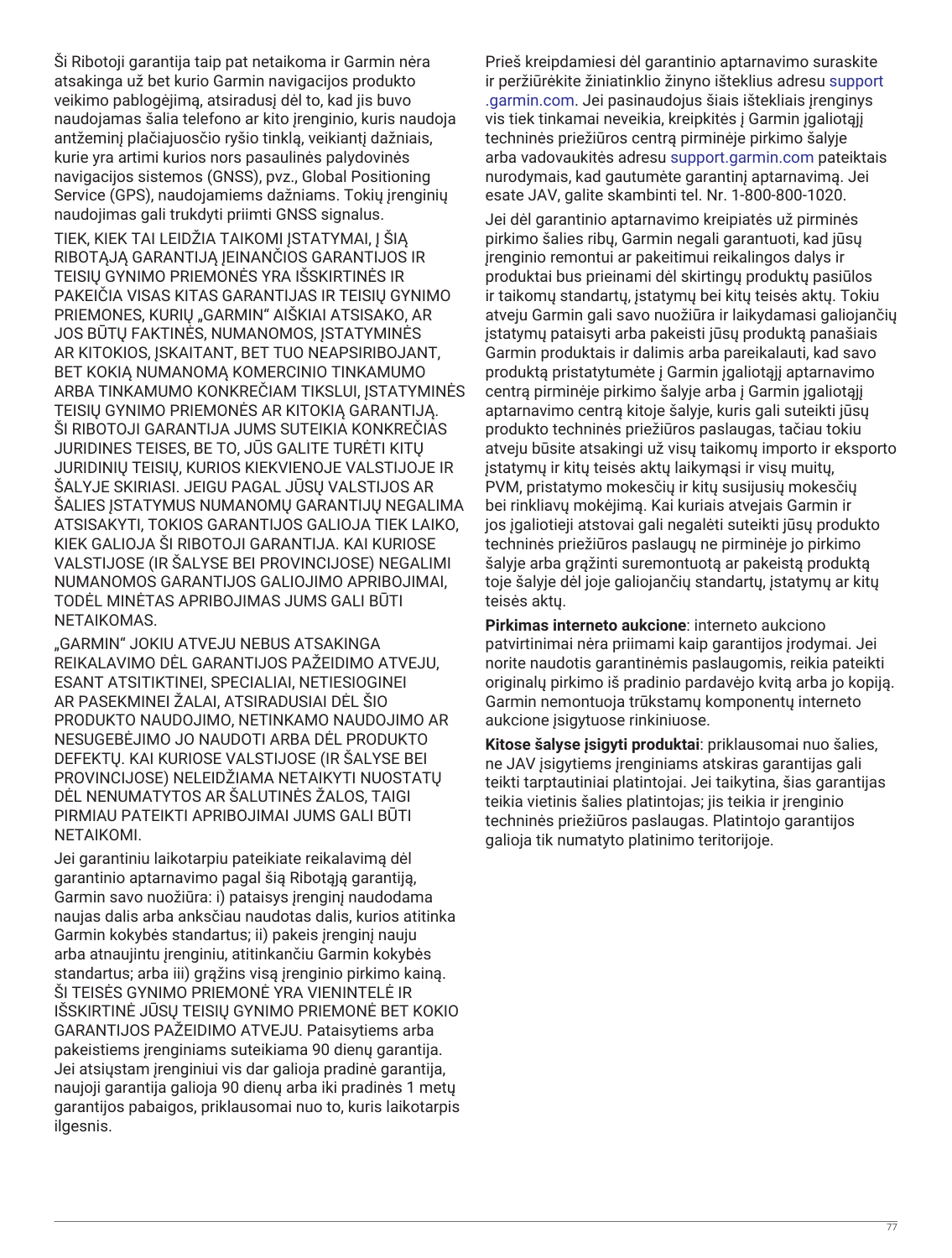#### **Svarīga informācija par drošību un izstrādājumu**

## **BRĪDINĀJUMS**

Lai nepieļautu nelaimes gadījumus vai negadījumus, kas var izraisīt nāvējošas vai nopietnas traumas, jāievēro tālāk norādītie brīdinājumi.

#### **Bateriju brīdinājumi**

Šajā ierīcē tiek izmantots litija jonu akumulators.

Neievērojot noteikumus, bateriju mūžs var tikt saīsināts vai pastāv risks bojāt ierīci, izraisīt aizdegšanos, ķīmisku apdegumu, elektrolīta noplūdi un/vai radīt traumu.

- Nepakļaujiet ierīci vai baterijas liesmām, eksplozijai vai citiem bīstamiem apstākļiem.
- Neizjauciet, nepārveidojiet, neuzlabojiet, nepārduriet vai nebojājiet ierīci vai baterijas.
- Neiznemiet un nemēģiniet iznemt tādu bateriju, kuras mainu lietotājs nevar veikt.

# **Veselības brīdinājumi**

- Ja jums ir elektrokardiostimulators vai cita implantēta elektroniska ierīce, pirms sirdsdarbības uzraudzības ierīces izmantošanas konsultējieties ar ārstu.
- Garmin optiskais plaukstas locītavas sirdsdarbības ritma monitors un pulsa oksimetra sensors izstaro zaļu, sarkanu un infrasarkanu gaismu un brīžiem mirgo. Ja jums ir epilepsija vai paaugstināta jutība pret spilgtu vai mirgojošu gaismu, konsultējieties ar ārstu.
- Pirms jebkuras fizisku nodarbību programmas uzsākšanas vai pārveidošanas konsultējieties ar ārstu.
- Garmin ierīce, piederumi, sirdsdarbības ritma monitors, pulsa oksimetra sensors un saistītie dati ir paredzēti lietošanai vienīgi aktīvas atpūtas nolūkos, bet ne medicīniska rakstura mērķiem, un tie nav paredzēti slimības vai veselības stāvokļa diagnosticēšanai, uzraudzībai, analizēšanai, ārstēšanai vai novēršanai.
- Sirdsdarbības un skābekļa līmeņa asinīs rādījumi ir paredzēti tikai uzziņai, un mēs neuzņemamies atbildību par jebkuru kļūdainu rādījumu izraisītām sekām.
- Lai gan Garmin optiskā plaukstas locītavas sirdsdarbības ritma monitora tehnoloģija parasti nodrošina precīzas lietotāja sirdsdarbības ritma aplēses, pastāv sistēmiski tehnoloģijas ierobežojumi, kas noteiktos apstākļos var izraisīt dažus neprecīzus sirdsdarbības ritma rādījumus, ietverot lietotāja fizisko raksturojumu, ierīces atbilstību un aktivitātes veidu un intensitāti.
- Lai gan Garmin pulsa oksimetra sensora tehnoloģija parasti nodrošina precīzas lietotāja skābekļa līmeņa asinīs aplēses, pastāv sistēmiski tehnoloģijas ierobežojumi, kas noteiktos apstākļos var izraisīt dažus neprecīzus skābekļa līmeņa rādījumus, ietverot lietotāja fizisko raksturojumu, ierīces atbilstību, ierīces pozīciju un kustību.
- Garmin aktivitātes sekotājas ierīces balstās uz sensoriem, kas seko jūsu kustībām un citiem mērījumiem. Šo ierīču nodrošinātie dati un informācija ir paredzēti kā jūsu aktivitātes un mērījumu tuvas aplēses, bet tie var nebūt pilnīgi precīzi, ietverot soļu, miega, attāluma, sirdsdarbības ritma, skābekļa līmeņa un kaloriju datus.

## **Brīdinājumi par ierīces lietošanu**

- Neatstājiet ierīci, pakļautu karstuma avotam vai augstai temperatūrai, piemēram, saulē, kad transportlīdzekli neviens neuzrauga. Lai novērstu iespējamu bojājumu, izņemiet ierīci no transportlīdzekļa vai novietojiet tā, lai to neskar saules stari, piemēram, sīklietu nodalījumā.
- Neizmantojiet ierīci ārpus temperatūras diapazona, kāds ir norādīts produkta iepakojumā pievienotajā instrukcijā.
- Ja ierīce jāuzglabā ilgāku laiku, glabājiet to temperatūras diapazonā, kāds ir norādīts produkta iepakojumā pievienotajā instrukcijā.
- Neizmantojiet tādu strāvas kabeli, datu kabeli un/vai strāvas adapteru, ko nav apstiprinājis vai piegādājis Garmin.

#### **Drošības un izsekošanas brīdinājums**

Palīdzības funkcija ļauj jums nosūtīt savu atrašanās vietu kontaktpersonai ārkārtas gadījumiem. Šī ir papildu funkcija, un uz to nedrīkst paļauties kā uz primāro veidu, kā saņemt palīdzību ārkārtas gadījumā. Lietotne Garmin Connect nesazinās ar avārijas dienestiem jūsu vārdā.

Negadījuma noteikšanas funkcija ir pieejama vienīgi, kamēr jūs izsekojat iešanas, skriešanas, pārgājiena vai riteņbraukšanas aktivitāti savā Garmin ierīcē. Papildu informāciju skatiet ierīces īpašnieka rokasgrāmatā.

#### **Brīdinājumi par velosipēdu**

- Vienmēr pieņemiet saprātīgāko lēmumu un vadiet velosipēdu drošā veidā.
- Pārbaudiet, vai velosipēds un aparatūra tiek pienācīgi uzturēti un visas detaļas ir pareizi uzstādītas.

#### **Navigācijas brīdinājumi**

Ja jūsu Garmin ierīce izmanto vai pieņem kartes datus, drošas navigācijas nolūkā ievērojiet šīs norādes.

- Ierīcē parādīto informāciju vienmēr rūpīgi salīdziniet ar visiem pieejamajiem navigācijas avotiem, tostarp vizuālās meklēšanas rezultātā iegūto informāciju, vietējo ūdensceļu noteikumiem un ierobežojumiem, kā arī kartēm. Drošības labad pirms navigācijas turpināšanas vienmēr noskaidrojiet jebkuras neatbilstības vai neskaidrības un ņemiet vērā izvietotās ceļa zīmes un ceļa apstākļus.
- Izmantojiet šo ierīci tikai kā navigācijas palīglīdzekli. Nemēģiniet ierīci izmantot nolūkā, kad vajadzīgs precīzs virziena, attāluma, atrašanās vietas vai topogrāfijas mērījums.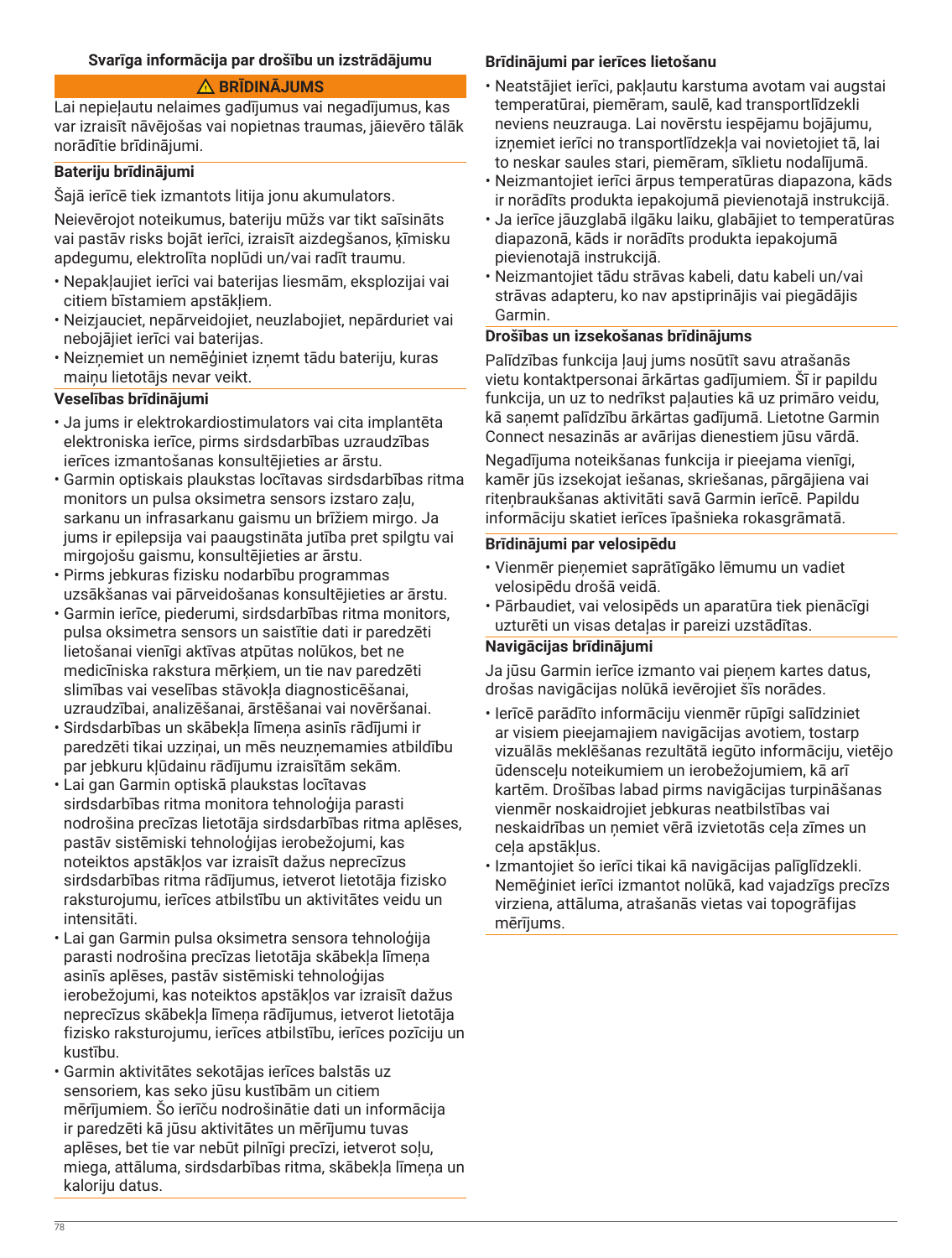# **Bezceļa navigācijas brīdinājumi**

Ja jūsu Garmin ierīce spēj ieteikt bezceļa maršrutus dažādām aktivitātēm brīvā dabā, piemēram, braucieniem ar velosipēdu, pārgājieniem un visurgājējiem, sekojiet šīm norādēm, lai bezceļa navigācija būtu droša.

- Pienemot bezceļa navigācijas lēmumus, vienmēr esiet apdomīgi un rīkojieties pārdomāti. Šī Garmin ierīce ir paredzēta vienīgi maršruta izvēles ieteikumiem. Tos izmantojot, nedrīkst zaudēt vērīgumu, un aktivitātēm brīvā dabā ir pienācīgi jāsagatavojas. Nesekojiet maršruta ieteikumiem, ja tie iesaka neatļautu kustību vai var pakļaut jūs nedrošai situācijai.
- Displejā redzamo informāciju vienmēr salīdziniet ar visiem pieejamajiem navigācijas avotiem, tostarp taku norādēm un to stāvoklim, laikapstākļiem un citiem faktoriem, kas var ietekmēt drošību navigācijas laikā. Drošības labad pirms navigācijas turpināšanas vienmēr noskaidrojiet jebkuras neatbilstības un ņemiet vērā izvietotās ceļazīmes un ceļa apstākļus.
- Pirms uzsākat bezceļa aktivitātes, vienmēr esiet piesardzīgi un ņemiet vērā vides apstākļus un konkrētā pasākuma iespējamos riskus — īpaši laikapstākļi un ar tiem saistītais taku stāvoklis var ietekmēt jūsu aktivitātes drošību. Pirms navigācijas pa nepazīstamiem ceļiem un takām vienmēr pārbaudiet, vai izmantojat plānotajai aktivitātei piemērotu pārnesumu un piederumus.

# **UZMANĪBU**

Neievērojot tālāk norādītos brīdinājumus, varat izraisīt vieglas vai vidējas traumas vai īpašuma bojājumu.

## **Ādas kairinājums**

Dažiem lietotājiem pēc ilgstošas pulksteņa lietošanas var rasties ādas kairinājums, īpaši, ja lietotājam ir jutīga āda vai alerģijas. Ja rodas ādas kairinājums, noņemiet pulksteni un ļaujiet ādai atveseļoties. Lai novērstu ādas kairinājumu, sekojiet, lai pulkstenis ir tīrs un sauss, un nepievelciet pulksteni uz plaukstas locītavas pārāk stingri. Lai iegūtu vairāk informācijas, dodieties uz [garmin.com](http://www.garmin.com/fitandcare) [/fitandcare](http://www.garmin.com/fitandcare).

# *IEVĒRĪBAI*

Neievērojot tālāk izklāstītos paziņojumus, varat izraisīt traumas vai īpašuma bojājumu vai negatīvi ietekmēt ierīces darbību.

## **Paziņojumi par bateriju**

Informāciju par to, kā atbrīvoties no ierīces/baterijām saskaņā ar piemērojamiem tiesību aktiem, vaicājiet vietējam atkritumu apsaimniekotājam.

## **GPS paziņojums**

Ja navigācijas ierīci lieto tādas ierīces tuvumā, kura izmanto virszemes platjoslas tīklu, kas darbojas tādu frekvenču tuvumā, ko izmanto kāda globālā satelītu navigācijas sistēma (GNSS), piemēram, Globālās pozicionēšanas sistēma (GPS), tās darbība var būt traucēta. Šādu ierīču lietošana var pasliktināt GNSS signālu uztveršanu.

## **Ierīces vides programmas**

Informācija par Garmin ierīces pārstrādes programmu un elektrisko un elektronisko iekārtu atkritumu (EEIA), bīstamu vielu izmantošanas (RoHS) direktīvām, REACH regulu un citām atbilstības programmām ir pieejama tīmekļa vietnē [garmin.com/aboutGarmin/environment.](http://www.garmin.com/aboutGarmin/environment)

#### **Atbilstības deklarācija**

Ar šo Garmin paziņo, ka šis produkts atbilst Direktīvas 2014/53/ES prasībām. ES atbilstības deklarācijas pilnīgs teksts ir pieejams šādā tīmekļa vietnē: [garmin.com/compliance](http://www.garmin.com/compliance).

#### **Kartes datu informācija**

Garminizmanto gan valsts, gan privātus datu avotus. Būtībā visi datu avoti ietver kādus neprecīzus vai nepilnīgus datus. Dažās valstīs pilnīga un precīza karšu informācija nav pieejama vai arī ir ārkārtīgi dārga.

## **Ierobežota garantija**

ŠĪ IEROBEŽOTĀ GARANTIJA PIEŠĶIR JUMS NOTEIKTAS JURIDISKAS TIESĪBAS, UN JUMS VAR BŪT ARĪ CITAS JURIDISKAS TIESĪBAS, KAS DAŽĀDĀS PAVALSTĪS (VAI VALSTĪS VAI APGABALOS) ATŠĶIRAS. GARMIN NEIZSLĒDZ, NEIEROBEŽO VAI NEAPTUR CITAS JURIDISKAS TIESĪBAS, KAS JUMS VAR BŪT SASKAŅĀ AR JŪSU PAVALSTS (VAI VALSTS VAI APGABALA) TIESĪBU AKTIEM. LAI PILNĪBĀ IZPRASTU SAVAS TIESĪBAS, JUMS IR JĀIEPAZĪSTAS AR SAVAS PAVALSTS VAI VALSTS, VAI APGABALA TIESĪBU AKTIEM.

Aviācijā neizmantojamo produktu garantija apliecina, ka tiem nav materiālu vai ražošanas trūkumu vienu gadu no produktu iegādes datuma. Šajā laikā Garmin pēc sava ieskata remontēs produktu vai nomainīs jebkuras tā sastāvdaļas, ja produkts normālos ekspluatācijas apstākļos nedarbosies, kā paredzēts. Šādi remonti vai daļu nomaiņa tiks veikti, klientam neprasot maksu par detaļām vai veikto darbu, ar nosacījumu, ka klients sedz jebkuras transportēšanas izmaksas. Šī ierobežotā garantija neattiecas uz: i) kosmētisku bojājumu, piemēram, švīkām, plaisām un iespiedumiem; ii) patēriņa daļām, piemēram, baterijām, ja vien produkta bojājums nav radies materiālu vai ražošanas defekta rezultātā; iii) negadījuma, nepareizas ekspluatācijas, nepareizas lietošanas, ūdens, plūdu, ugunsgrēka vai citu dabas parādību vai ārēju iemeslu izraisītu bojājumu; iv) bojājumu, ko radījis pakalpojums, kuru sniegusi jebkura persona, kas nav pilnvarots Garmin pakalpojumu sniedzējs; vai v) bojājumu produktam, kas ir pārveidots vai izmainīts bez rakstiskas Garmin atļaujas; vai vi) bojājumu produktam, kurš ir bijis pievienots strāvas un/vai datu kabeļiem, kas nav Garmin piegādāti. Turklāt Garmin patur tiesības noraidīt garantijas prasības attiecībā uz produktiem vai pakalpojumiem, kas iegūti un/vai izmantoti, neievērojot jebkuras valsts tiesību aktus. Garmin produkti ir paredzēti, lai tos lietotu tikai kā palīglīdzekli, un tos nedrīkst izmantot tādā nolūkā, kam vajadzīgs precīzs virziena, attāluma, atrašanās vietas vai topogrāfijas mērījums. Navigācijas produktiem Garmin negarantē precīzus vai pilnīgus kartes datus.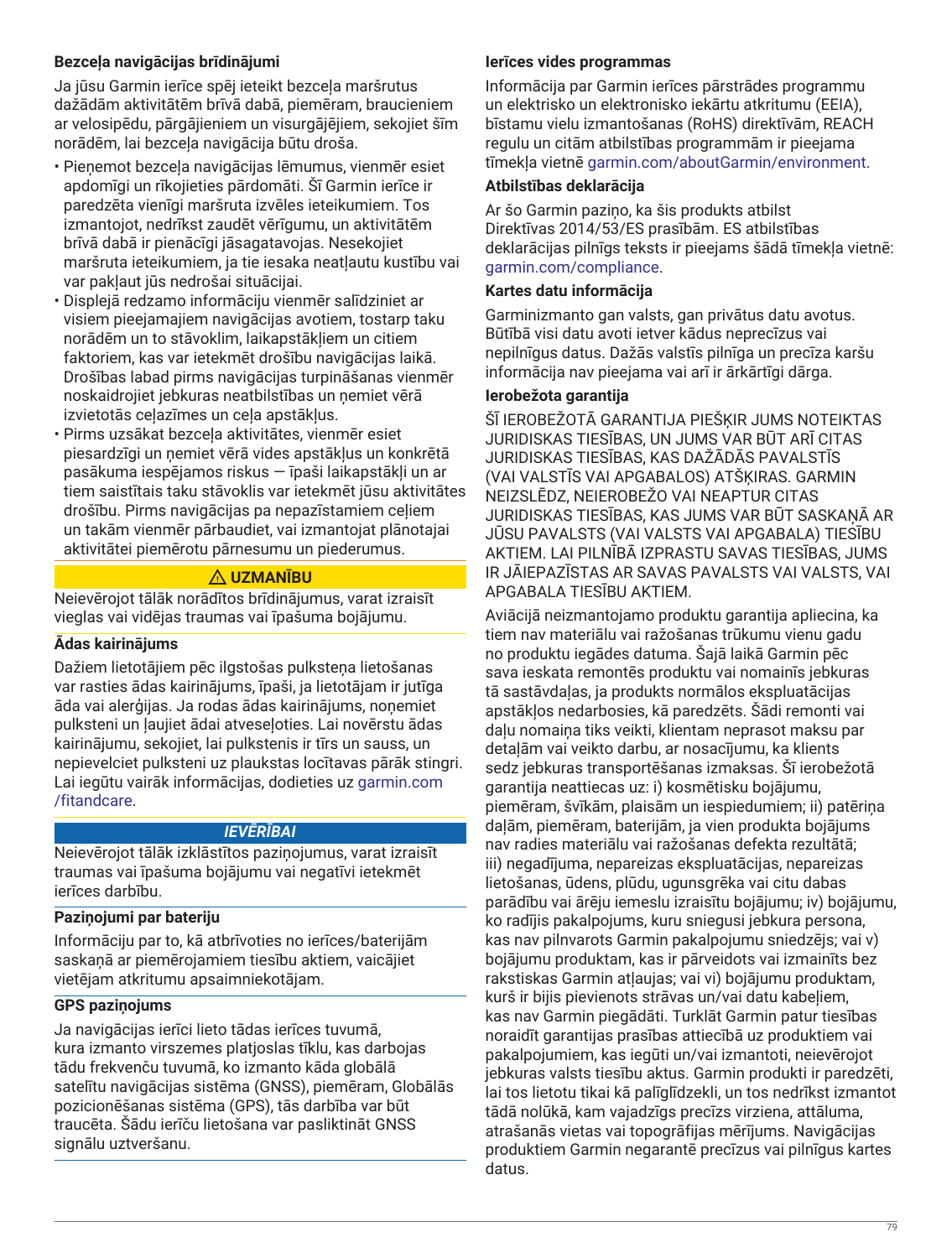Šī ierobežotā garantija neattiecas arī uz jebkādu Garmin navigācijas produktu darbības pasliktināšanos, kas rodas to lietošanas jebkura tāda tālruņa vai citas ierīces tuvumā, kas izmanto virszemes platjoslas tīklu, kurš darbojas tādu frekvenču tuvumā, ko lieto kāda globālā satelītu navigācijas sistēma (GNSS), piemēram, Globālās pozicionēšanas sistēma (GPS), un Garmin neuzņemas attiecīgi par to atbildību. Šādu ierīču lietošana var pasliktināt GNSS signālu uztveršanu.

MAKSIMĀLĀ PIEMĒROJAMO TIESĪBU AKTU ATLAUTAJĀ APMĒRĀ ŠAJĀ IEROBEŽOTAJĀ GARANTIJĀ IEKĻAUTĀS GARANTIJAS UN LĪDZEKĻI IR ĪPAŠI UN AIZSTĀJ VISAS CITAS GARANTIJAS, UN GARMIN NEPĀRPROTAMI ATSAUC VISAS CITAS TIEŠAS, NETIEŠAS VAI AR LIKUMU VAI CITĀDI NOTEIKTAS GARANTIJAS, TOSTARP (BEZ IEROBEŽOJUMA) JEBKURAS SAISTĪBAS, KAS IZRIET IZRIET NO JEBKĀDAS AR LIKUMU VAI CITĀDI NOTEIKTAS GARANTIJAS ATTIECĪBĀ UZ VEIKTSPĒJU VAI NODERĪBU NOTEIKTAM NOLŪKAM. ŠĪ IEROBEŽOTĀ GARANTIJA PIEŠĶIR JUMS NOTEIKTAS JURIDISKAS TIESĪBAS, UN JUMS VAR BŪT ARĪ CITAS JURIDISKAS TIESĪBAS, KAS DAŽĀDĀS PAVALSTĪS UN VALSTĪS ATŠĶIRAS. JA NETIEŠĀS GARANTIJAS SASKAŅĀ AR JŪSU PAVALSTS VAI VALSTS TIESĪBU AKTIEM NEVAR ATSAUKT, ŠĪS GARANTIJAS IR IEROBEŽOTAS DARBĪBAS LAIKA ZIŅĀ LĪDZ ŠĪS IEROBEŽOTĀS GARANTIJAS DARBĪBAS LAIKAM. DAŽAS PAVALSTIS (UN VALSTIS UN APGABALI) NEATĻAUJ IEROBEŽOJUMUS TAM, CIK ILGI NETIEŠA GARANTIJA IR SPĒKĀ, TĀDĒĻ IEPRIEKŠ MINĒTAIS IEROBEŽOJUMS UZ JUMS VAR NEATTIEKTIES..

NEKĀDĀ GADĪJUMĀ GARMIN NEUZNEMAS ATBILDĪBU PAR PRASĪBU GARANTIJAS SAISTĪBU PĀRKĀPUMA GADĪJUMĀ ATTIECĪBĀ UZ JEBKĀDIEM NEJAUŠIEM, SPECIĀLIEM, NETIEŠIEM VAI IZRIETOŠIEM ZAUDĒJUMIEM, KAS RADUŠIES ŠĪ PRODUKTA LIETOŠANAS, NEPAREIZAS LIETOŠANAS VAI NESPĒJAS LIETOT, VAI TĀ TRŪKUMU REZULTĀTĀ. DAŽAS PAVALSTIS (UN VALSTIS UN APGABALI) NEATĻAUJ IZSLĒGT NEJAUŠUS VAI IZRIETOŠUS ZAUDĒJUMUS, TĀDĒĻ IEPRIEKŠMINĒTIE IEROBEŽOJUMI UZ JUMS VAR NEATTIEKTIES.

Ja garantijas perioda laikā jūs iesniedzat garantijas pakalpojuma prasību saistībā ar šo ierobežoto garantiju, Garmin pēc saviem ieskatiem: i) remontēs ierīci, izmantojot jaunas vai iepriekš lietotas detaļas, kas atbilst Garmin kvalitātes standartiem, ii) aizstās ierīci ar jaunu vai atjaunotu ierīci, kas atbilst Garmin kvalitātes standartiem vai iii) apmainīs ierīci pret pilnu jūsu pirkuma cenas atlīdzību. ŠIS BŪS JŪSU VIENĪGAIS UN EKSKLUZĪVAIS LĪDZEKLIS JEBKURA GARANTIJAS PĀRKĀPUMA GADĪJUMĀ. Remontētajām vai aizstātajām ierīcēm ir 90 dienu garantija. Ja atsūtītajai ierīcei joprojām ir spēkā sākotnējā garantija, jaunā garantija ir 90 dienu vai līdz sākotnējā 1 gada garantijas beigām atkarībā no tā, kurš periods ir ilgāks.

Pirms jūs pieprasāt garantijas pakalpojumu, lūdzu, dodieties uz vietni [support.garmin.com](http://www.support.garmin.com) un pārskatiet tiešsaistē pieejamās palīdzības iespējas. Ja pēc šo iespēju izmantošanas jūsu ierīce joprojām nedarbojas pareizi, sazinieties ar Garmin pilnvarotu pakalpojumu sniedzēju ierīces sākotnējā pirkuma valstī vai izpildiet norādes vietnē [support.garmin.com](http://www.support.garmin.com), lai saņemtu garantijas pakalpojumu. Ja esat Amerikas Savienotajās Valstīs, varat zvanīt arī uz tālruņa numuru 1-800-800-1020.

Ja garantijas pakalpojumu vēlaties saņemt ārpus sākotnējā pirkuma valsts, Garmin nevar garantēt, ka jūsu produkta remontam vai aizstāšanai nepieciešamās detaļas vai produkti būs pieejami produktu piedāvājumu un piemērojamo standartu, tiesību aktu un noteikumu atšķirību dēļ. Šādā gadījumā Garmin pēc saviem ieskatiem un saskaņā ar piemērojamajiem tiesību aktiem var remontēt vai aizstāt jūsu produktu ar salīdzināmiem Garmin produktiem vai detaļām vai lūgt jūs nosūtīt savu produktu Garmin pilnvarotam pakalpojumu sniedzējam sākotnējā pirkuma valstī vai Garmin pilnvarotam pakalpojumu sniedzējam citā valstī, kas var sniegt jūsu produktam nepieciešamo pakalpojumu, un šādā gadījumā jūsu pienākums ir ievērot visus piemērojamos importa un eksporta tiesību aktus un noteikumus un samaksāt visas muitas nodevas, PVN maksājumus, piegādes izdevumus un citus saistītos nodokļus un maksas. Dažos gadījumos Garmin un tā izplatītāji var nespēt nodrošināt pakalpojumu jūsu produktam valstī, kas nav sākotnējā pirkuma valsts, vai nodot jums atpakaļ remontētu vai aizstātu produktu šajā valstī piemērojamo standartu, tiesību aktu vai noteikumu dēļ.

**Tiešsaistes izsoles pirkumi**: tiešsaistes izsoles apliecinājumi netiek pieņemti garantijas apstiprinājumam. Lai saņemtu garantijas pakalpojumu, nepieciešama sākotnējā mazumtirgotāja tirdzniecības kvīts oriģināls vai tā kopija. Garmin neaizvietos jebkura tiešsaistes izsolē iegādāta iepakojuma trūkstošās daļas.

**Starptautiski pirkumi**: ierīču, kas pirktas ārpus Amerikas Savienotajām Valstīm, starptautiskie izplatītāji atkarībā no valsts var piedāvāt atsevišķu garantiju. Ja piemērojams, šo garantiju piedāvā vietējais valsts izplatītājs, un šis izplatītājs nodrošina jūsu ierīcei vietēju pakalpojumu. Izplatītāja garantijas ir spēkā vienīgi paredzētajā izplatīšanas teritorijā.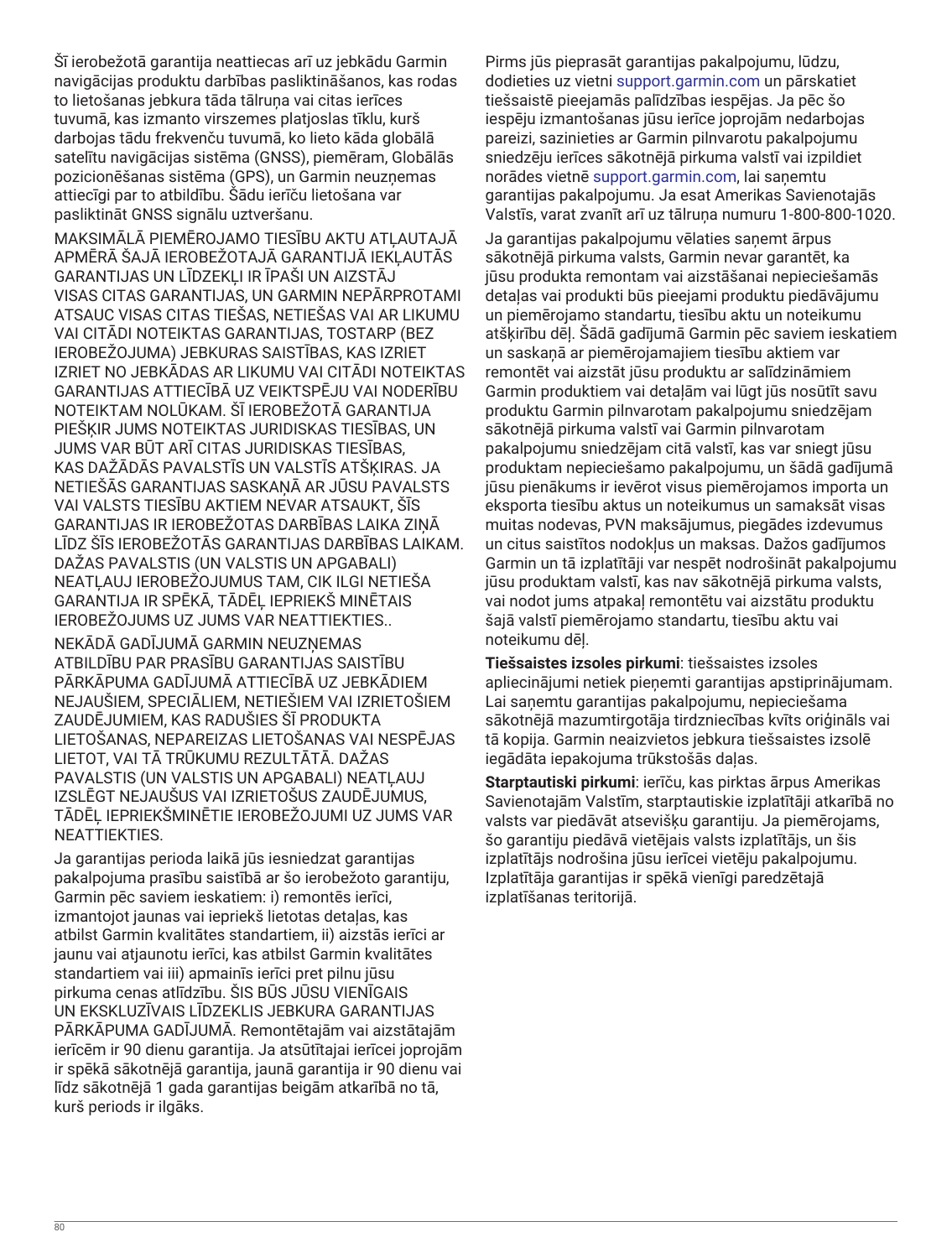## **Informaţii importante privind siguranţa şi produsul**

#### **AVERTISMENT**

Nerespectarea următoarelor avertismente ar putea duce la un accident sau la un incident medical cu leziuni mortale sau grave.

#### **Avertismente referitoare la baterie**

În acest dispozitiv se utilizează o baterie cu litiu-ion.

În cazul nerespectării acestor reguli, bateriile pot avea o durată de funcționare mai scurtă sau pot prezenta risc de deteriorare a dispozitivului, de incendiu, arsuri chimice, scurgeri ale electroliților și/sau de vătămare corporală.

- Nu expuneti dispozitivul sau bateriile la incendii, explozii sau alte pericole.
- Nu dezasamblaţi, modificaţi, refabricaţi, perforaţi sau deteriorați dispozitivul sau bateriile.
- Nu scoateți și nu încercați să scoateți bateria care nu poate fi înlocuită de utilizator.

## **Avertismente privind sănătatea**

- Dacă dispuneţi de un stimulator cardiac sau de alt dispozitiv electronic implantat, consultați-vă cu medicul dvs. înainte de a utiliza un monitor cardiac.
- Monitorul cardiac optic Garmin ataşat la încheietura mâinii şi senzorul pulsoximetrului emit lumină verde, roşie şi cu infraroşu şi luminează uneori intermitent. Consultați medicul dacă aveți epilepsie sau sunteți sensibil la luminile puternice sau intermitente.
- Consultaţi-vă întotdeauna cu medicul dvs. înainte de a începe sau de a modifica orice program de exerciţii.
- Dispozitivul Garmin, accesoriile, monitorul cardiac, senzorul pulsoximetrului şi datele asociate sunt destinate utilizării doar în scopuri de recreere şi nu în scopuri medicale şi nu sunt destinate diagnosticării, monitorizării, tratării, vindecării sau prevenirii vreunei boli sau afectiuni.
- Valorile citite ale pulsului și concentrației de oxigen din sânge au un caracter strict de referință, nefiind acceptată nicio responsabilitate pentru consecințele unor valori citite eronate.
- Deşi tehnologia monitorului cardiac optic Garmin purtat la încheietura mâinii oferă de regulă estimări precise ale pulsului utilizatorului, există limitări inerente ale tehnologiei care pot cauza citiri incorecte ale pulsului în anumite condiţii, inclusiv caracteristicile fizice ale utilizatorului, adecvarea dispozitivului şi tipul şi intensitatea activităţii.
- Deşi tehnologia senzorului pulsoximetrului Garminoferă de regulă estimări precise ale saturației de oxigen din sângele utilizatorului, există limitări inerente ale tehnologiei care pot cauza citiri incorecte ale saturației oxigenului în anumite condiţii, inclusiv caracteristicile fizice ale utilizatorului, adecvarea dispozitivului, poziția dispozitivului şi mişcarea.

• Trackerele de activitate Garmin se bazează pe senzori care vă monitorizează mişcarea şi alte valori. Datele şi informaţiile oferite de aceste dispozitive îşi propun să fie o estimare precisă a activităţii dvs. şi a valorilor monitorizate, dar pot să nu fie extrem de exacte, inclusiv datele privind numărul de pași, somnul, distanța, pulsul, saturația de oxigen și caloriile.

#### **Avertismente dispozitiv**

- Nu expuneţi dispozitivul la surse de căldură sau în locuri cu temperaturi ridicate, cum ar fi la soare, într-un vehicul nesupravegheat. Pentru a preveni deteriorarea, scoateţi dispozitivul din vehicul sau depozitați-l departe de lumina directă a soarelui, de exemplu în torpedo.
- Nu operaţi dispozitivul în afara intervalelor de temperatură specificate în manualul tipărit din ambalajul produsului.
- La depozitarea dispozitivului pentru o perioadă mai lungă de timp, stocaţi-l între limitele de temperatură specificate în manualul tipărit din ambalajul produsului.
- Nu utilizaţi un cablu de alimentare, cablu de date şi/sau adaptor de alimentare care nu este aprobat sau furnizat de Garmin.

#### **Avertisment siguranţă şi monitorizare**

Funcţia de asistenţă vă permite să trimiteţi locaţia către un contact de urgenţă. Aceasta este o funcţie suplimentară și nu trebuie considerată ca o metodă principală de a obţine ajutor de urgenţă. Aplicaţia Garmin Connect nu contactează serviciile de urgenţă în numele dvs.

Funcția de detectare a incidentelor este disponibilă numai atunci când monitorizaţi o activitate de mers pe jos, alergare, drumeţie or mers pe bicicletă pe dispozitivul dvs. Garmin. Pentru mai multe informaţii, consultaţi manualul de utilizare al dispozitivului.

## **Avertismente pentru conducerea bicicletei**

- Luaţi întotdeauna cele mai bune decizii şi conduceţi bicicleta într-o manieră sigură.
- Asiguraţi-vă că bicicleta şi hardware-ul sunt întreţinute corespunzător şi că toate piesele sunt instalate corect.

#### **Avertismente privind navigaţia**

Dacă dispozitivul dvs. Garmin utilizează sau acceptă date pentru hărţi, urmaţi aceste indicaţii pentru a beneficia de o navigaţie în condiţii de siguranţă.

- Comparaţi întotdeauna cu atenţie informaţiile afişate pe dispozitiv cu toate sursele de navigaţie disponibile, inclusiv informaţii provenite din observaţii vizuale, reguli şi restricţii privind calea navigabilă şi hărţi. Din motive de siguranţă, eliminaţi întotdeauna orice nepotriviri şi întrebări înainte de a continua navigarea şi ţineţi cont de semnele rutiere şi de condiţiile de drum.
- Utilizaţi acest dispozitiv numai ca sistem auxiliar pentru navigaţie. Nu încercaţi să utilizaţi dispozitivul în alte scopuri care implică măsurarea cu precizie a direcţiei, a distanței, a locației sau a topografiei.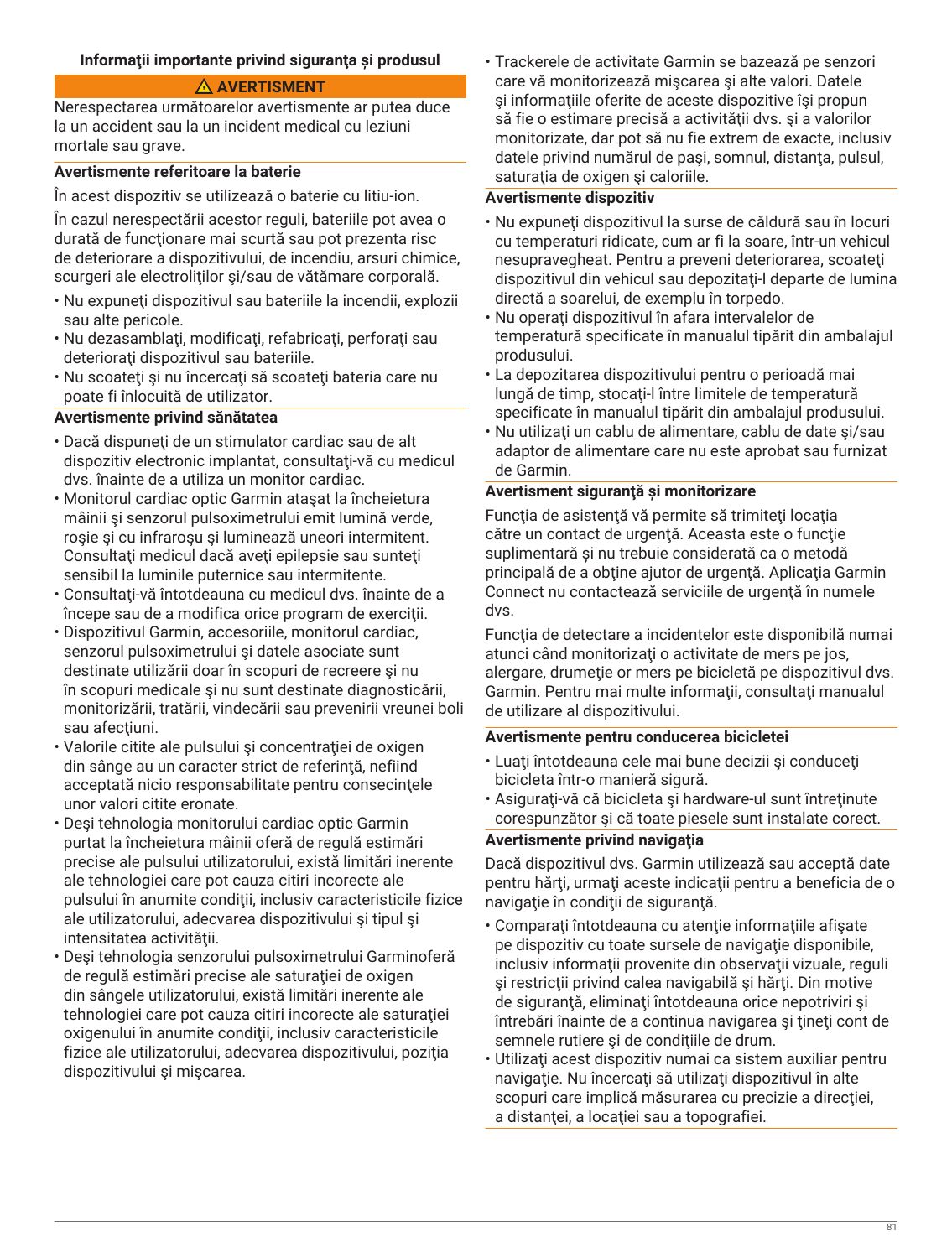# **Avertismente de navigaţie off-road**

Dacă dispozitivul dvs. Garmin este capabil să propună rute off-road pentru diferite activităţi în aer liber, precum ciclismul, excursiile şi utilizarea vehiculelor pentru toate tipurile de teren, urmați aceste indicații pentru a beneficia de o navigaţie sigură în regim off-road .

- Luaţi întotdeauna cele mai bune decizii şi procedaţi cu bun-simţ când luaţi decizii de navigaţie în regim offroad. Dispozitivul Garmin este conceput numai pentru a furniza sugestii pentru rută. Nu are menirea de a reprezenta un substitut pentru atenţie şi pregătirea corespunzătoare a activităţilor în aer liber. Nu urmaţi sugestiile pentru rute dacă acestea recomandă un traseu ilegal sau dacă vă pun într-o situaţie nesigură.
- Comparaţi întotdeauna, cu atenţie, informaţiile afişate de dispozitiv cu toate sursele de navigație disponibile, inclusiv marcajele turistice, starea traseului, condiţiile meteorologice şi cu alţi factori care pot afecta siguranţa în timpul navigării. Din motive de siguranţă, eliminaţi întotdeauna orice nepotriviri înainte de a continua navigarea şi ţineţi cont de semnele rutiere şi de condiţiile de drum.
- Ţineţi întotdeauna cont de efectele mediului şi de riscurile inerente ale activităţii înainte de a vă angaja în activităţi off-road, mai ales de impactul pe care vremea şi starea traseului sub influenţa factorilor meteorologici îl poate avea asupra siguranței activității dvs. Asigurațivă că dispuneţi de echipamentul şi de proviziile adecvate pentru activitatea dvs. înainte de a naviga pe trasee şi poteci necunoscute.

## **ATENŢIE**

Nerespectarea următoarelor atenţionări ar putea conduce la răni minore sau de o gravitate moderată sau la deteriorarea bunurilor.

## **Iritaţii ale pielii**

Anumiţi utilizatori pot experimenta iritaţii ale pielii după o utilizare prelungită a ceasului, în special dacă utilizatorul are o piele sensibilă sau suferă de alergii. Dacă observaţi orice iritaţie a pielii, scoateţi ceasul şi lăsaţi pielea să se vindece. Pentru a preveni iritaţiile pielii, asiguraţi-vă că ceasul este curat şi uscat şi nu strângeţi ceasul prea tare în jurul încheieturii. Pentru mai multe informaţii, accesaţi [garmin.com/fitandcare.](http://www.garmin.com/fitandcare)

# *ATENŢIONARE*

Nerespectarea următoarelor atenţionări poate conduce la leziuni corporale sau la deteriorarea bunurilor sau poate afecta negativ funcţionarea dispozitivului.

## **Atenţionare legată de baterie**

Contactaţi centrul local de reciclare a deşeurilor pentru a elimina dispozitivul/bateriile în conformitate cu legile şi reglementările locale în vigoare.

# **Atenţionare legată de GPS**

Dispozitivul de navigare poate funcționa defectuos dacă îl folosiți în preajma altui dispozitiv care foloseşte o reţea de bandă largă terestră care funcţionează aproape de frecventele folosite de un sistem global de navigare prin satelit (GNSS), cum este Global Positioning Service (GPS). Utilizarea unor astfel de dispozitive poate afecta recepţionarea semnalelor GNSS.

## **Programele de protecţie a mediului privind produsul**

Informaţii despre Garmin programul de reciclare a produsului şi despre WEEE, RoHS, REACH, şi alte programe de conformitate se pot găsi la [garmin.com](http://www.garmin.com/aboutGarmin/environment) [/aboutGarmin/environment.](http://www.garmin.com/aboutGarmin/environment)

#### **Declaraţie de conformitate**

Prin prezenta, Garmin declară că acest produs respectă Directiva 2014/53/UE. Textul integral al declaraţiei de conformitate UE este disponibil la următoarea adresă: [garmin.com/compliance](http://www.garmin.com/compliance).

#### **Informaţii despre datele hărţii**

Garmin utilizează o combinație de surse de date guvernamentale şi private. În principiu, toate sursele de date contin anumite date imprecise sau incomplete. În anumite ţări, informaţiile de pe hartă complete şi precise, fie nu sunt disponibile, fie sunt extrem de costisitoare.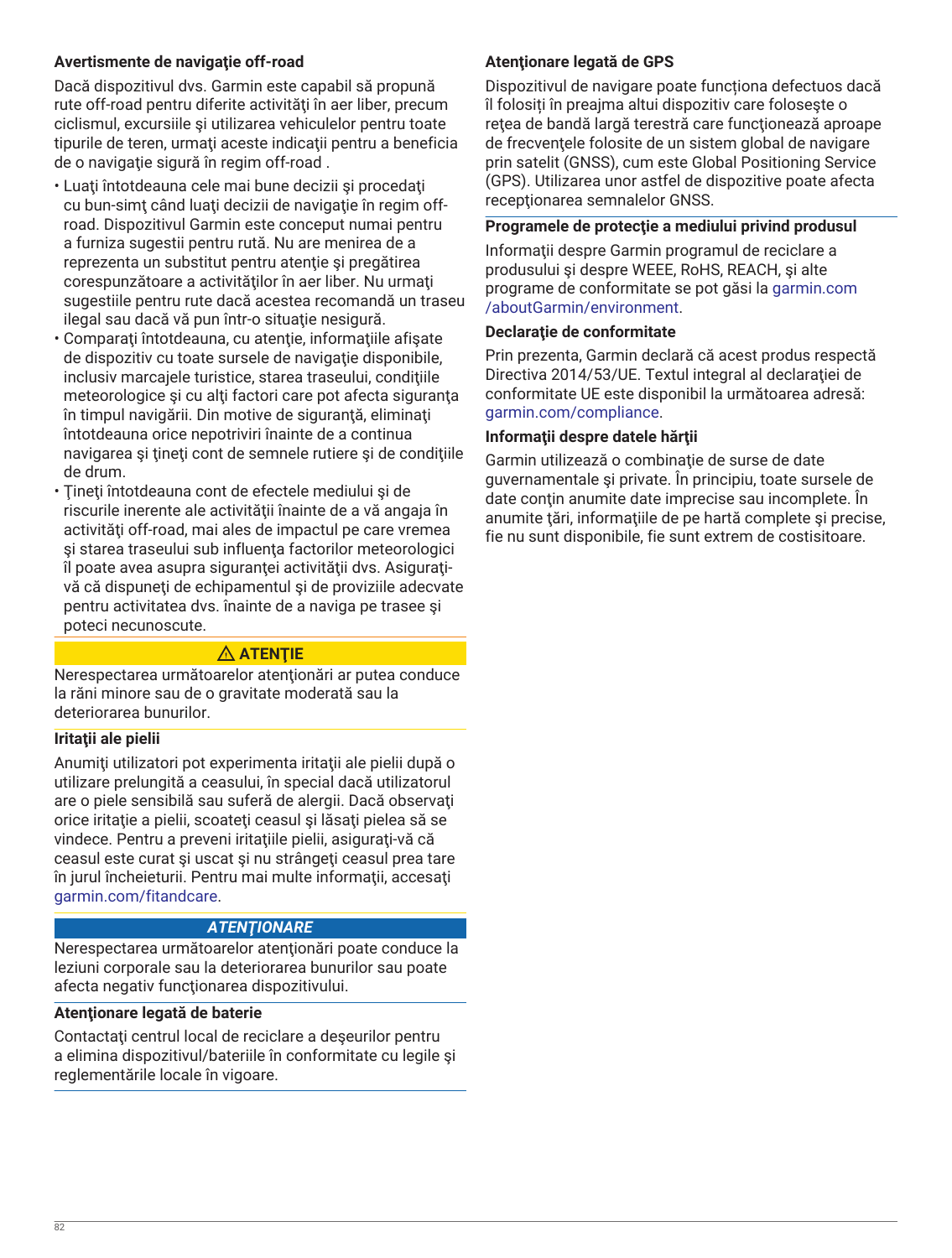## **Garanţia limitată Garmin**

Această garanţie Garmin este o garanţie oferită de producător, care prevede drepturi în plus faţă de cele acordate de legea aplicabilă, mai exact Legea nr. 449/2003 privind vânzarea produselor şi garanţiile asociate acestora ("Legea"), care nu sunt limitate, modificate sau excluse prin prezenta garanţie. Garanţia limitată Garmin este valabilă doi ani de la data cumpărării produsului Garmin în România.

Aveți dreptul de a opta pentru revendicarea garanției în conformitate cu prezenta Garanție limitată Garmin sau a drepturilor rezultând din executarea defectuoasă a contractului de conformitate conform legii.

**Acoperirea garanţiei:** Acest produs Garmin are o garanţie de doi ani de la data cumpărării privind lipsa de defecte ale materialelor sau ale calităţii execuţiei. În această perioadă, Garmin va putea alege, la propria discreţie, să repare sau să înlocuiască orice componente care prezintă defecte la utilizarea în condiţii normale. Reparaţia sau înlocuirea se va realiza fără costuri suplimentare pentru client pentru piese sau manoperă sau transport. Această garanţie nu se aplică pentru: (i) defecte ale aspectului, precum zgârieturi, crăpături şi urme de lovituri pe produsul Garmin; (ii) consumabile, precum bateriile, cu excepția cazului în care deteriorarea a avut loc ca urmare a unui defect al materialelor sau al calității execuției; (iii) deteriorarea cauzată de accidente, utilizarea abuzivă sau eronată, apă, inundaţie, incendiu sau alte cauze naturale sau externe; (iv) deteriorarea cauzată de serviciile efectuate de orice persoană care nu este un furnizor de service autorizat al Garmin; sau (v) deteriorarea produsului Garmin care a fost modificat sau schimbat fără permisiunea scrisă a Garmin; sau (vi) deteriorarea produsului Garmin care a fost conectat la o sursă de alimentare şi/sau cabluri de date care nu sunt furnizate de Garmin. În plus, Garmin îşi rezervă dreptul de a refuza revendicările de garanție pentru produse sau servicii care sunt obținute și/sau utilizate cu nerespectarea legilor din România.

Produsele noastre de navigare sunt destinate doar asistării deplasării şi nu trebuie utilizat în niciun scop care ar necesita măsurarea exactă a direcției, distanței, locației sau topografiei. Garmin nu oferă nicio garanție cu privire la acurateţea sau completitudinea datelor cartografice din acest produs.

Pentru a obţine serviciile prevăzute în prezenta Garanţie limitată Garmin, consumatorul este obligat să contacteze distribuitorul autorizat local Garmin sau să sune la Serviciul de asistență pentru produse Garmin pentru instrucţiunile de expediere şi un număr de monitorizare RMA. Ambalaţi în siguranţă dispozitivul şi o copie a chitanței originale de vânzare necesară ca dovadă de achiziţionare pentru reparaţiile din perioada de garanție. Scrieți numărul de monitorizare clar pe exteriorul ambalajului. Expediaţi produsul Garmin, cu costul transportului plătit în avans, către orice unitate de service Garmin pentru garanție. Garmin vă va restitui costul transportului produsului Garmin defect către unitatea de service Garmin pentru garanție sau vă va trimite un plic plătit în avans.

În România, puteţi contacta Serviciul de asistenţă pentru produse Garmin telefonic la numărul: 08003 600 38, de luni până vineri, între orele 09:30-13:30 şi 14:30-18:30. Acesta este închis în zilele de weekend şi în zilele de sărbătoare legală. De asemenea, puteţi trimite un e-mail la adresa: ProductSupport@garmin.com.

În cazul semnalării unui defect al unui produs Garmin conform prezentei Garanţii limitate Garmin, Garmin va alege, la propria discreţie, să repare sau să înlocuiască (produsul Garmin cu un produs nou sau un produs înlocuitor reparat de curând) produsul Garmin sau software-ul sau să restituie integral preţul de cumpărare în termen de 14 zile de la data primirii produsului Garmin defect.

În cazul în care, în vederea executării obligaţiilor sale, Garmin vă furnizează un produs Garmin lipsit de defecte, înlocuieşte un produs Garmin defect sau efectuează reparaţii importante la produsul Garmin acoperit de Garanția limitată Garmin, perioada de garanție va reîncepe să curgă din momentul în care produsul Garmin lipsit de defecte este furnizat sau produsul Garmin reparat este returnat şi până la finalul perioadei de garanţie iniţiale.

În alte cazuri, perioada de garanţie este prelungită cu perioada de timp în care nu puteţi folosi produsul Garmin, ca urmare a unui defect al acestuia acoperit de Garanţia limitată Garmin.

**Limitarea răspunderii:** Garmin nu va fi răspunzătoare în niciun caz pentru orice pierderi sau daune care nu sunt consecinţele previzibile ale unei încălcări a prezentei garanţii de către Garmin, care nu sunt cauzate de nerespectarea de către Garmin a prezentului document de garanție, pentru orice daune accidentale, speciale, indirecte sau secundare aduse unui utilizator persoană juridică, inclusiv orice pierderi de date, pierderi de profituri sau de oportunităţi, rezultând din utilizarea, utilizarea abuzivă sau incapacitatea de a utiliza acest produs Garmin ca urmare a defectelor prezentate de produs. Această limitare nu se va aplica în cazul (i) decesului sau vătămării corporale; (ii) fraudei; (iii) declaraţiilor înşelătoare sau (iv) oricărei alte răspunderi care nu poate fi limitată sau exclusă conform legii.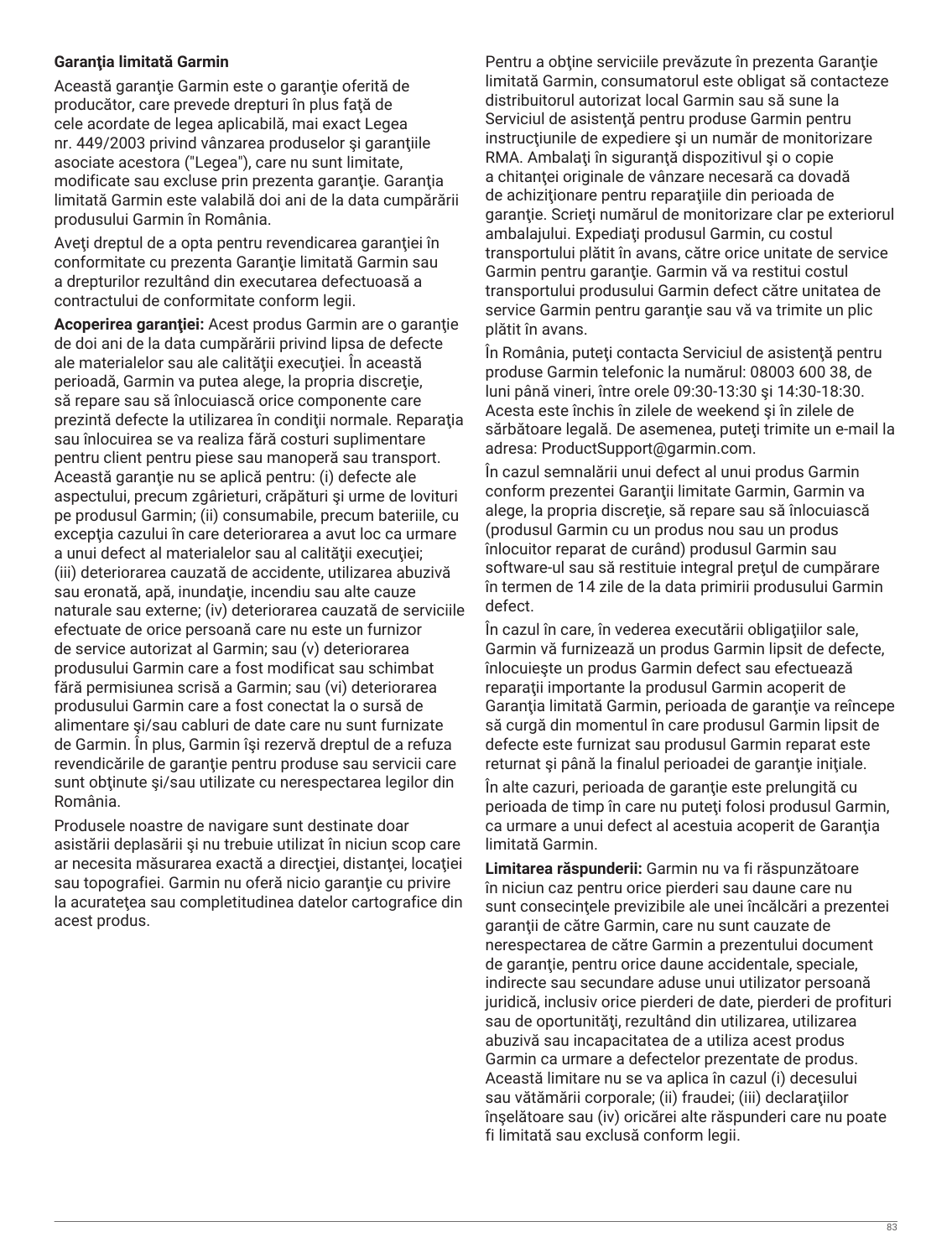Garmin nu garantează, nu declară şi nu se angajează să repare sau să înlocuiască orice produs Garmin în baza prezentei garanții, fără niciun risc la adresa și/sau pierderea informaţiilor şi/sau datelor stocate pe produsul dvs. Garmin.

**Confidenţialitate:** Garmin va păstra şi utiliza orice informaţii ale clienţilor primite în timpul perioadei de garanție în conformitate cu Politica sa de confidențialitate, care poate fi găsită la: [www.garmin.com/ro-RO/privacy](http://www.garmin.com/ro-RO/privacy/global) [/global](http://www.garmin.com/ro-RO/privacy/global).

**Restricţii importante pentru service:** Garmin poate restricționa operațiile de service la SEE și Elveția. Doar Garmin sau centrele de service autorizat Garmin pot efectua lucrări de service pentru produsele Garmin.

**Achiziţii prin licitaţii online:** Este posibil ca produsele achiziționate prin licitații online să nu fie eligibile pentru garanția Garmin. Confirmările licitațiilor online nu sunt acceptate pentru verificarea garanției. Pentru a obține serviciile oferite prin garanție este necesară, în general, dovada vânzării de la comerciantul iniţial.

**Legea aplicabilă:** În cazul în care produsul Garmin a fost cumpărat în România, prezenta Garanție limitată Garmin este reglementată şi interpretată în conformitate cu legile române, iar fiecare parte se va supune competenţei neexclusive a instanţelor de judecată din România.

**Dispoziţii generale:** În cazul în care orice condiţie este considerată a fi ilegală sau neaplicabilă, aceasta va fi eliminată din prezenta garanție, iar legalitatea sau aplicabilitatea celorlalte condiţii nu va fi afectată.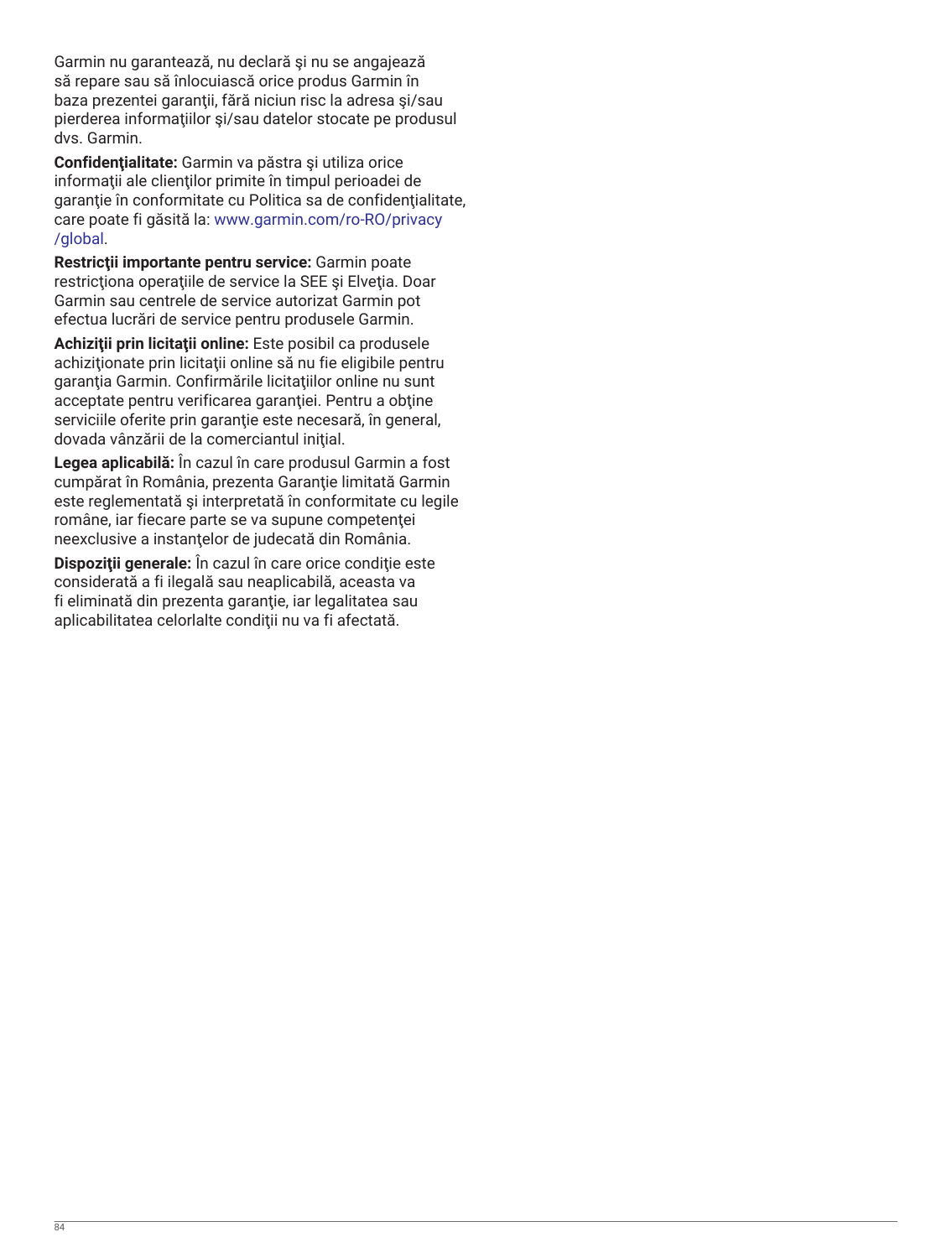#### **Tähtis ohutus- ja tootealane teave**

#### **HOIATUS**

Alltoodud hoiatuste eiramine võib tuua endaga kaasa surma või tõsise kehavigastusega lõppeva õnnetuse või meditsiinijuhtumi.

#### **Akuga seotud hoiatused**

Seadmes kasutatakse liitium-ioonakut.

Siintoodud juhiste eiramisel võib akude eluiga lüheneda, seade viga saada või tekkida tulekahju, kemikaalidest tingitud põletuse, elektrolüüdi lekkimise ja/või kehavigastuste oht.

- Väldi süttimist, plahvatust ja muid ohte.
- Seadet ega akusid ei tohi lahti võtta, muuta, ümbertöödelda, torgata ega kahjustada.
- Kasutaja jaoks mittehooldatavaid akusid ei tohi kasutaja ise eemaldada ega asendada.

## **Tervisega seotud hoiatused**

- Südamestimulaatori või muu implanteeritud elektroonikaseadme olemasolul tuleks enne pulsimõõtja kasutamist pidada nõu arstiga.
- Optiline pulsimõõtja Garmin ja pulssoksümeetri andur eraldavad rohelist, punast ja infrapuna valgust ning aeg-ajalt vilguvad. Kui sul on epilepsia või oled tundlik eredate või vilkuvate tulede suhtes, pea nõu arstiga.
- Enne treeningukava alustamist või muutmist pea alati nõu arstiga.
- Seade Garmin, tarvikud, pulsimõõtja, pulssoksümeetri andur ja seonduvad andmed on mõeldud vaid vabaajakasutuseks, mitte meditsiiniotstarbeks (sh haiguste või häirete diagnoosimine, jälgimine, ravimine või ennetamine).
- Pulsinäit ja vere hapnikuküllastuse näit on toodud üksnes viite eesmärgil ning seetõttu ei vastuta tootja valest näidust tingitud tagajärgede eest.
- Kuigi ettevõtte Garmin optiline pulsimõõtja annab enamasti täpse pulsinäidu, siis on sellel tehnoloogial mõned piirangud, mistõttu võib pulsinäit olla teatud olukordades ebatäpne, sh kasutaja füüsilised iseärasused, seadme paigaldus ning tegevuse tüüp ja intensiivsus.
- Kuigi ettevõtte Garmin pulssoksümeeter annab enamasti vere hapnikuküllastuse täpse näidu, siis on sellel tehnoloogial mõned piirangud, mistõttu võib vere hapnikuküllastuse näit olla teatud olukordades ebatäpne, sh kasutaja füüsilised iseärasused, seadme paigaldus ja asend ning liikumine.
- Ettevõtte Garmin aktiivsusmonitorid kasutavad su liikumise ja muude näitude jälgimiseks andureid. Kõnealuste seadmete esitatud andmed annavad su tegevusest ja näitudest hea ülevaate, kuid need ei pruugi olla 100% täpsed, sh sammud, uni, vahemaa, pulss, vere hapnikuküllastus ja kalorid.

## **Seadet puudutavad hoiatused**

• Ära jätke seadet küttekeha lähedale või palavasse kohta (nt suvel autosalongi). Seadme kahjustamise vältimiseks võta see sõidukist väljudes endaga kaasa või hoia nt kindalaekas.

- Kasuta seadet üksnes trükitud juhendis või pakendil märgitud temperatuurivahemikus.
- Seadme pikaajalisel hoiustamisel järgi trükitud juhendis või pakendil märgitud temperatuurivahemikuga seotud nõudeid.
- Ära kasuta toitejuhet, andmekaablit ja/või toiteadapterit, mida Garmin pole heaks kiitnud või tarninud.

#### **Ohutus- ja jälgimishoiatused**

Abistamisfunktsioon võimaldab saata asukoha päästeteenistusse. See on täiendfunktsioon ning sellele ei tohiks abi saamiseks loota jääda. Rakendus Garmin Connect ei võta sinu eest päästeteenistusega ühendust.

Juhtumi tuvastamise funktsioon on kasutatav vaid siis, kui jälgid oma Garmini seadmega jalutamist, jooksmist, matkamist või rattasõitu. Lisateavet leiad seadme kasutusjuhendist.

#### **Jalgratta hoiatused**

- Tegutse alati oma parema äranägemise järgi ja sõida jalgrattaga ohutult.
- Veendu, et jalgratas ja riistvara on korralikult hooldatud ning kõik osad õigesti ühendatud.

#### **Navigeerimishoiatused**

Kõnealune Garmini seade kasutab või aktsepteerib kaardiandmeid, ohutu navigeerimise tagamiseks järgi neid juhiseid.

- Võrdle seadme ekraanil kuvatavat teavet visuaalsete orientiiride ja teiste kaartidega ning pea kinni veeliikluse eeskirjast ja piirangutest. Ohutuse tagamiseks tuleb võimalikele probleemidele tähelepanu pöörata enne navigeerimise jätkamist ning võtta arvesse ülesseatud hoiatusi ja tingimusi.
- Kasuta seadet üksnes navigeerimisabina. Ära kasuta seda suuna, kauguse, asukoha või topograafia täppismõõtmiseks.

#### **Maastikul navigeerimise hoiatused**

Kui su Garmini seade võimaldab maastikul navigeerimist (nt jalgratturitele, matkajatele või ATV juhtidele), siis järgi ohutuse tagamiseks alltoodud juhiseid.

- Maastikul navigeerides tuleks toimida oma parema äranägemise järgi ja mõelda loogiliselt. Käesolev Garmini seade pakub üksnes marsruudisoovitusi. See ei asenda tähelepanelikku suhtumist ega õiget ettevalmistust. Ära järgi seadme antavaid marsruudisoovitusi, kui need lähevad seadusega vastuollu või on eluohtlikud.
- Lisaks seadme ekraanil kuvatavale teabele arvesta ka kõige muuga, mis võib mõjutada ohutust (sh rajamärgid, raja seisukord, ilmastikuolud jne). Ohutuse tagamiseks tuleb võimalikele probleemidele tähelepanu pöörata enne navigeerimise jätkamist ning arvestada liiklusmärkide ja -oludega.
- Enne maastikul navigeerimist võta arvesse ilmastikuolusid ja hinda muid kaasnevaid riske (eelkõige ilm ja selle mõju radade läbivusele). Enne tundmatutele teeradadele suundumist veendu piisavas koguses õigete matkatarvete olemasolus.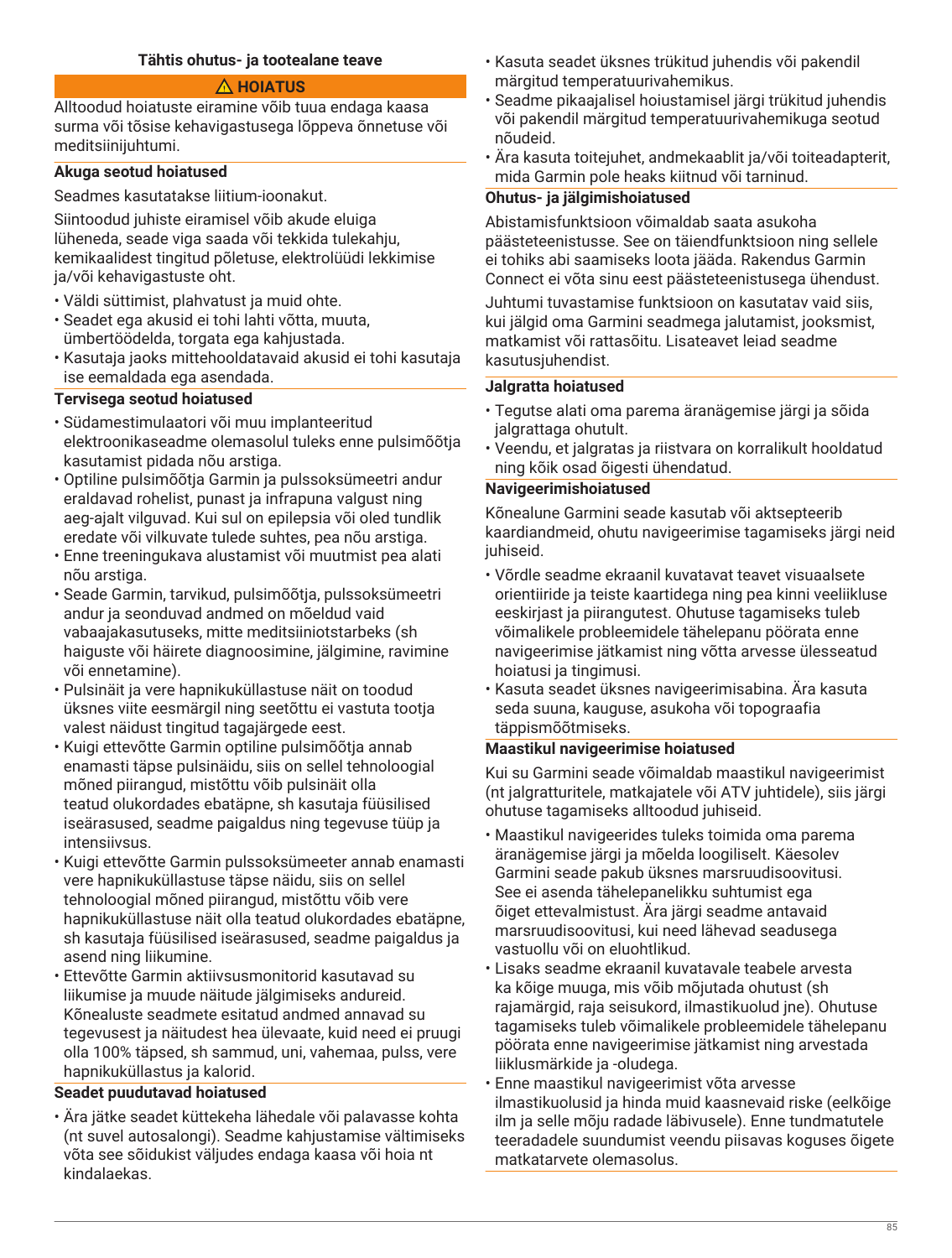# **ETTEVAATUST**

Järgmiste hoiatuste eiramisel võib tagajärjeks olla väike või keskmine kehavigastus või varaline kahju.

#### **Nahaärritus**

Mõnedel kasutajatel, eelkõige tundliku nahaga või allergilistel inimestel, võib pärast pikemaajalist kella kasutamist ilmneda nahaärritus. Kui märkad nahaärritust, võta kell ära ja lase nahal paraneda. Nahaärrituse vältimiseks veendu, et kell oleks puhas ja kuiv, ning ära kella randmele liiga tugevalt kinnita. Lisateavet leiad aadressilt [garmin.com/fitandcare.](http://www.garmin.com/fitandcare)

## *TEATIS*

Alltoodud märkuste eiramisega võib kaasneda kehavigastus, vara kahjustumine või häired seadme töös.

## **Akut puudutav märkus**

Seadme/akude utiliseerimisel võta ühendust kohaliku jäätmekäitlusjaamaga ja järgi kõiki riigis kehtivaid seadusi ja määrusi.

# **GPS-i märkus**

Navigatsiooniseadme jõudlus võib väheneda, kui kasutad seda maismaa lairibavõrku kasutava seadme läheduses, mis omakorda toimib globaalse satelliitnavigatsioonisüsteemi (GNSS), nagu globaalse positsioneerimisteenuse (GPS) sagedusvahemike läheduses. Selliste seadmete kasutamine võib häirida GNSS-signaalide vastuvõttu.

## **Toote keskkonnasäästukavad**

Teavet ettevõtte Garmin toote taaskasutusprogrammi ning WEEE, RoHS-i, REACH-i ja muude vastavusprogrammide kohta vt veebiaadressilt [garmin](http://www.garmin.com/aboutGarmin/environment) [.com/aboutGarmin/environment](http://www.garmin.com/aboutGarmin/environment).

## **Vastavusdeklaratsioon**

Käesolevaga kinnitab Garmin toote vastavust direktiivi 2014/53/EL nõuetele. EL-i vastavusdeklaratsiooni kogu tekst on saadaval Interneti-aadressil: [garmin.com](http://www.garmin.com/compliance) [/compliance.](http://www.garmin.com/compliance)

## **Kaardiandmeid puudutav teave**

Garmin kasutab riigi- ja erasektori andmeallikaid. Peaaegu kõikides andmeallikates on mõned ebatäpsused või puudused. Teatud riikides on täpne ja üksikasjalik kaarditeave kas olematu või väga kallis.

## **Piiratud garantii**

KÕNEALUNE PIIRATUD GARANTII ANNAB TEILE KONKREETSED JURIIDILISED ÕIGUSED JA TEIL VÕIVAD OLLA KA MUUD JURIIDILISED ÕIGUSED, MIS SÕLTUVAD OSARIIGIST, RIIGIST VÕI MAAKONNAST. GARMIN EI VÄLISTA, PIIRA VÕI TAKISTA MUID JURIIDILISI ÕIGUSI, MIS TEIL VÕIVAD OLLA VASTAVALT TEIE OSARIIGI, RIIGI VÕI MAAKONNA SEADUSTELE. OMA ÕIGUSTE TÄIELIKUKS MÕISTMISEKS TUTVUGE OMA OSARIIGI, RIIGI VÕI MAAKONNA SEADUSTEGA.

Lennundusvälistel toodetel ei esine ühe aasta jooksul alates ostukuupäevast puudusi materjali ja töökvaliteedi osas. Selle aja vältel Garmin kas parandab tavakasutusel vigaseks osutunud komponendi või vahetab selle välja. Remont või osade väljavahetus on kliendile tasuta, seda nii materjalide kui ka töö osas; kliendi kanda jääb üksnes transpordikulu. Käesolev piiratud garantii ei hõlma järgmist: (i) tavalist füüsilist kulumist, näiteks kriimustused, kulumine ja deformatsioon; (ii) lisatarvikud, näiteks akud, v.a juhul, kui tootekahjustus on tekkinud puudustest nende materjali ja töökvaliteedi osas; (iii) õnnetuse, väärkasutuse, veekahjustuse, kuumuskahjustuse vms tagajärjel tekkinud vigastused; (iv) kahjustused, mis on tekkinud toote remontimisel Garmin volitamata teenusepakkuja poolt; (v) kahjustused, mis on tekkinud toote ümberehitamise või modifitseerimise tõttu, kui selleks puudus Garmin kirjalik nõusolek; (vi) vigastused, mis on tekkinud selliste toite- ja andmekaablite kasutamisest, mille tootja ei ole Garmin. Lisaks sellele ei ole garantii Garmin poolt jõustatav, kui kasutatud tooted ja teenused ei ole kooskõlas riigis kehtivate seadustega. Ettevõtte Garmin tooted on mõeldud kasutamiseks ainult abivahenditena ja neid ei tohi kasutada mis tahes otstarbel, mille puhul on nõutud täpne suuna, kauguse, asukoha või topograafia mõõtmine. Garmin ei anna mingisugust garantiid navigatsioonitoodete kaardiandmete täpsuse või terviklikkuse kohta.

Käesolev piiratud garantii ei rakendu ka järgmisele ning Garmin ei vastuta Garmin navigatsiooniseadmete jõudlusprobleemide eest, mis on tingitud kasutusest käsiseadme või muu seadme läheduses, millel on globaalse navigatsioonisatelliitide süsteemi (GNSS) (nt globaalse positsioneerimissüsteemi (GPS)) sagedusala lähedale jääv maapealse laivõrgu töösagedus. Selliste seadmete kasutamine võib häirida GNSS-signaalide vastuvõttu.

KOHALDATAVA SEADUSEGA MAKSIMAALSELT LUBATUD ULATUSES ON KÄESOLEVA PIIRATUD GARANTII TAGATISED JA HÜVITISED VÄLISTAVAD JA ASENDAVAD NING GARMIN ÜTLEB SELGESÕNALISELT LAHTI KÕIGIST MUUDEST OTSESTEST, KAUDSETEST, SEADUSJÄRGSETEST VMS GARANTIIDEST JA HÜVITISTEST, SH (KUID MITTE AINULT) KAUDSED GARANTIID TURUSTATAVUSE VÕI KONKREETSEKS EESMÄRGIKS SOBIVUSE KOHTA, SEADUSJÄRGSED HÜVITISED VMS. KÕNEALUNE PIIRATUD GARANTII ANNAB TEILE KONKREETSED JURIIDILISED ÕIGUSED JA TEIL VÕIVAD OLLA KA MUUD JURIIDILISED ÕIGUSED, MIS SÕLTUVAD OSARIIGIST JA RIIGIST. KUI TEIE OSARIIGI VÕI RIIGI SEADUSTE JÄRGI EI SAA KAUDSETEST GARANTIIDEST LOOBUDA, SIIS ON SELLISED GARANTIID PIIRATUD KÄESOLEVA PIIRATUD GARANTII KEHTIVUSAJAGA. MÕNED OSARIIGID (NING RIIGID JA MAAKONNAD) EI LUBA MÄÄRATA KAUDSE GARANTII KESTVUST, MISTÕTTU EI PRUUGI EELTOODUD PIIRANG TEILE RAKENDUDA.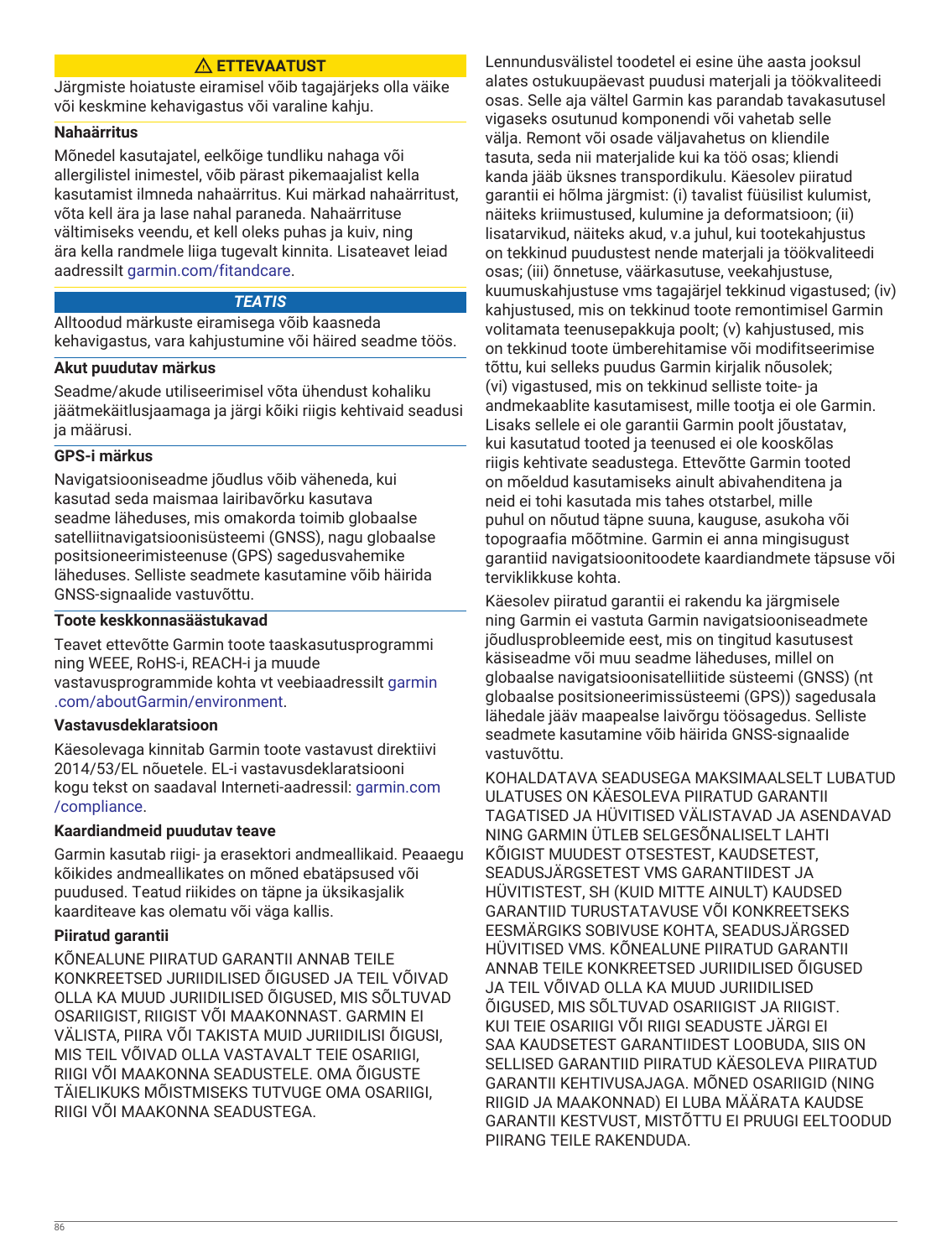ÜHELGI JUHUL EI VASTUTA GARMIN GARANTIITINGIMUSTE RIKKUMISEGA SEOTUD MIS TAHES JUHUSLIKE, ERILISEL ASJAOLUL ILMNENUD, KAUDSETE VÕI MILLEGI TAGAJÄRJEL TEKKINUD KAHJUDE EEST, MIS TEKKISID TOOTE KASUTAMISEST VÕI KASUTAMISE VÕIMATUSEST VÕI TOOTEDEFEKTIDEST. MÕNED OSARIIGID, RIIGID JA MAAKONNAD EI LUBA JUHUSLIKE VÕI TEGEVUSEST TULENEVA KAHJU VÄLJAARVAMIST, SEEGA EI PRUUGI NEED PIIRANGUD TEILE KEHTIDA.

Kui esitate garantiiperioodil garantiiteenuse taotluse vastavalt käesolevale piiratud garantiile, siis Garmin oma äranägemise järgi (i) parandab seadme uute osadega või ettevõtte Garmin kvaliteedistandardile vastavate kasutatud osadega, (ii) asendab seadme uue seadme või ettevõtte Garmin kvaliteedistandardile vastava taastatud seadmega või (iii) vahetab seadme kogu ostusumma vastu. KÄESOLEV GARANTII MOODUSTAB TEIE AINUKESE ÕIGUSKAITSEVAHENDI. Remonditud või asendatud seadmetel on 90-päevane garantii. Kui remonditavale seadmele kehtib veel algne garantii, kehtib uus garantii 90 päeva või kuni algse üheaastase garantiiaja lõpuni, sõltuvalt sellest, kumb kestab kauem.

Enne garantiiteenuse kasutamist vaadake sidusaid abiressursse veebiaadressil [support.garmin.com](http://www.support.garmin.com). Kui pärast kõnealuste ressursside kasutamist seade ei toimi endiselt, siis garantiiteenuse saamiseks võtke ühendust ettevõtte Garmin volitatud hoolduskeskusega algses osturiigis või järgige veebiaadressil [support.garmin.com](http://www.support.garmin.com) olevaid juhiseid. Kui asute USA-s, võite helistada numbril 1-800-800-1020.

Kui vajate garantiiteenust väljaspool algset osturiiki, siis tootepakkumiste, kohaldatavate standardite, seaduste ja määruste erinevuse tõttu ei saa Garmin garanteerida teie toote parandamiseks vajalike osade ja seadmete kättesaadavust. Sellisel juhul võib Garmin oma äranägemise järgi ja kohaldatavatele seadustele vastavalt parandada või asendada teie toote võrreldava Garmin toote või osadega või paluda teil saata toode ettevõtte Garmin volitatud hoolduskeskusesse algses osturiigis või saadaolevasse ettevõtte Garmin hoolduskeskusesse mõnes muus riigis, misjuhul vastutate kõikide kohalduvate impordi- ja ekspordiseaduste ja -määruste järgimise ning tollimaksude, käibemaksu, tarnekulude ja muude seonduvate maksude ja lõivude eest. Teatud juhtudel ei pruugi ettevõtte Garmin ja selle edasimüüjatel olla võimalik hooldada teie toodet väljaspool algset osturiiki või nad peavad tagastama remonditud või asendatud toote sellesse riiki kohalduvate standardite, seaduste või määruste tõttu.

**Sidusoksjonil tehtud ostud**: sidusoksjoni kinnitusi ei aktsepteerita garantii kontrollimiseks. Garantiihoolduse saamiseks on vaja esitada müüjalt saadud ostutšeki originaalkoopia. Garmin ei asenda puuduvaid komponente veebipõhise oksjoni kaudu ostetud saadetistes.

**Rahvusvahelised ostud**: rahvusvahelised müügiesindajad võivad pakkuda väljastpoolt USA-d ostetud seadmetele eraldi garantiid; see sõltub konkreetsest riigist. Kui taoline garantii rakendub, pakub seda kohalik riigisisene müügiesindaja, kes tagab ka seadme remondi. Müügiesindaja garantii kehtib kindlates turunduspiirkondades.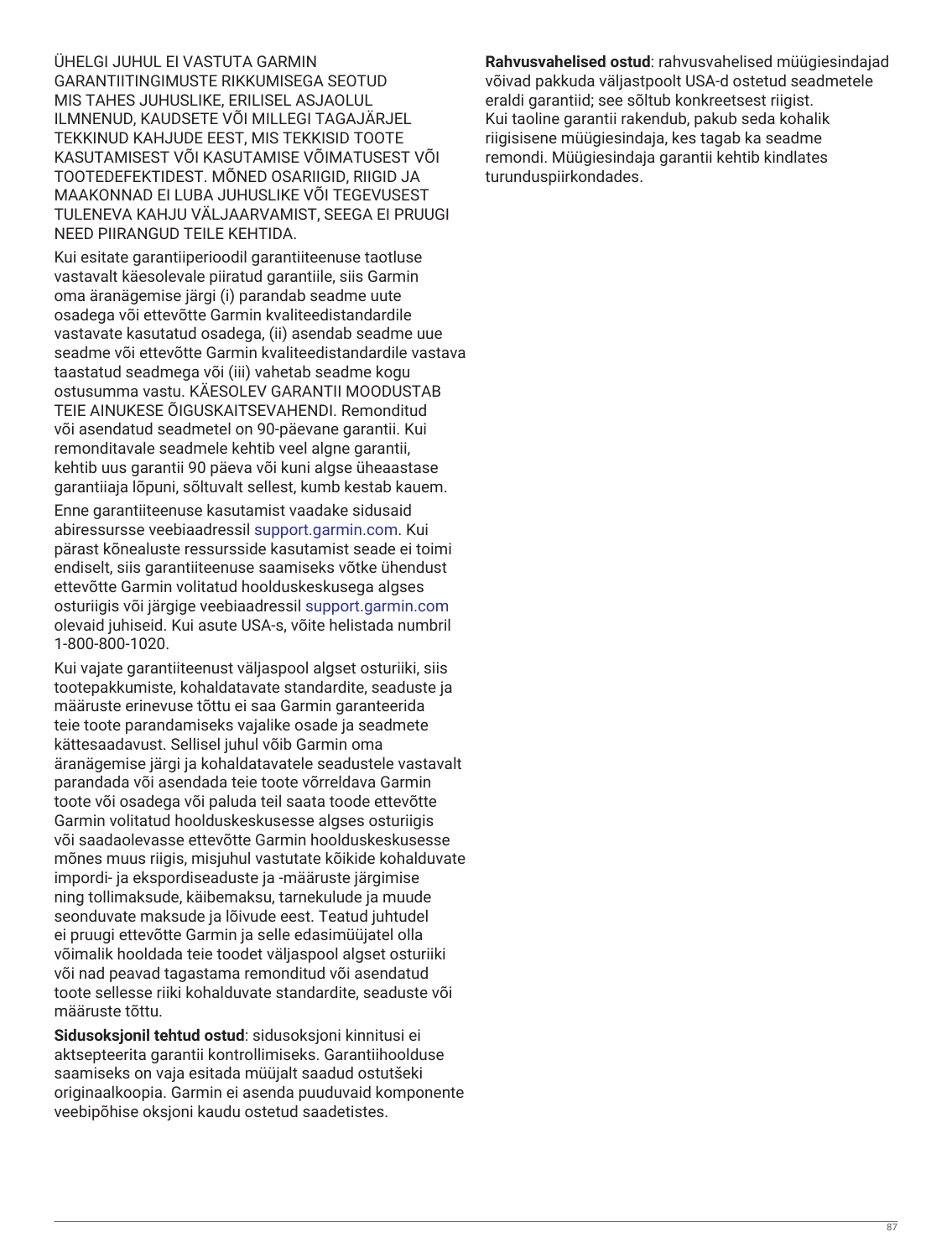## **Fontos biztonsági és terméktudnivalók**

# **FIGYELMEZTETÉS!**

A következő figyelmeztetések figyelmen kívül hagyása halálos vagy súlyos sérüléssel járó balesetet eredményezhet vagy orvosi beavatkozás szükségességéhez vezethet.

## **Figyelmeztetés az akkumulátorral kapcsolatban**

A készülék lítium-ion akkumulátorral használható.

Ezen előírások be nem tartása megrövidítheti az elemek élettartamát, károsíthatja a készüléket, tüzet, vegyszermarást, elektrolitszivárgást és/vagy személyi sérülést okozhat.

- Ne tegye ki a készüléket és az akkumulátorokat tűznek, robbanásnak vagy egyéb veszélyeknek.
- Ne szerelje szét, ne alakítsa át, ne kísérelje meg átépíteni, illetve ne lyukassza ki a készüléket vagy az akkumulátorokat, továbbá ne tegyen kárt azokban.
- Ne próbálja meg eltávolítani a felhasználó által nem cserélhető akkumulátort.

#### **Egészségügyi figyelmeztetések**

- Ha szívritmusszabályzóval vagy más beültetett elektronikus orvosi eszközzel rendelkezik, a szívritmusmonitor használata előtt kérje ki orvosa véleményét.
- A Garmin optikai csukló-pulzusmonitor és véroxigénszint-érzékelő időnként villogó zöld, vörös vagy infravörös fényt bocsát ki. Konzultáljon orvosával, ha Ön epilepsziás vagy érzékeny az éles vagy villogó fényre.
- Az edzésprogram megkezdése vagy módosítása előtt minden esetben kérje ki orvosa véleményét.
- A Garmin készülék, a tartozékok, a pulzusmonitor, a véroxigénszint-érzékelő és a kapcsolódó adatok nem orvosi eszközök, csupán szórakoztatási célra szolgálnak, így nem alkalmasak betegségek diagnosztizálására, kezelésére, gyógyítására és megelőzésére.
- A szívritmus- és a véroxigén-telítettség eredményei csak tájékoztatásul szolgálnak; a téves leolvasások esetleges következményeiért semmilyen felelősséget nem vállalunk.
- Bár a Garmin optikai csukló-pulzusmonitor technológiája jellemzően pontos becslést ad a pulzusszámról, vannak belső korlátai, amik miatt bizonyos körülmények között a becslés pontossága romolhat. Ilyenek például a felhasználó fizikai jellemzői, a készülék illeszkedése, valamint a tevékenység jellege és intenzitása.
- Bár a Garmin véroxigénszint-érzékelő technológiája jellemzően pontos becslést ad a véroxigén-telítettségről, vannak belső korlátai, amelyek miatt bizonyos körülmények között a becslés pontossága romolhat. Ilyenek például a felhasználó fizikai jellemzői, a készülék illeszkedése és elhelyezkedése, vagy éppen a mozgás.

• A Garmin tevékenységkövetők olyan érzékelőket használnak, melyek nyomon követik az Ön mozgását és egyéb adatokat. Az eszközök közeli becslést adnak tevékenységeiről és egyéb adatokról – a megtett lépések számáról, az alvásról, a megtett távolságról, a pulzusszámról, a véroxigén-telítettségről és a kalóriaadatokról –, mely adatok azonban nem teljesen pontosak.

# **A készülékkel kapcsolatos figyelmeztetések**

- Ne hagyja a készüléket hőforrásnak kitett vagy magas hőmérsékletű helyen, például felügyelet nélkül hagyott járműben, napfénynek kitéve. A potenciális sérülés megelőzése érdekében kiszálláskor vegye ki a készüléket a járműből, vagy tárolja közvetlen napfénytől védett helyen, például a kesztyűtartóban.
- Ne használja a terméket a csomagban található, nyomtatott kézikönyvben feltüntetett hőmérséklettartományon kívül.
- A készülék hosszú ideig tartó tárolása esetén a tárolás minden esetben a csomagban található, nyomtatott kézikönyvben feltüntetett hőmérséklet-tartományon belül történjen.
- Soha ne használjon a Garmin által nem jóváhagyott vagy nem a Garmin által biztosított tápkábelt, adatkábelt és/ vagy áramadaptert.

#### **Biztonsági és nyomon követési figyelmeztetés**

A segítségkérési funkcióval elküldheti tartózkodási helyét egy baleset esetén értesítendő személynek. Ez egy kiegészítő funkció, és nem javasolt a segítségkérés elsődleges módszereként hagyatkozni rá. A Garmin Connect alkalmazás nem értesíti a segélyhívó szolgálatokat az Ön nevében.

A balesetészlelési funkció kizárólag akkor áll rendelkezésre, ha sétálási, futási, túrázási vagy kerékpáros tevékenységet követ nyomon Garmin készülékén. További információkért tekintse meg a készülék felhasználói kézikönyvét.

#### **Figyelmeztetések a kerékpárosok számára**

- A kerékpárt legjobb tudása szerint, biztonságosan vezesse.
- Gondoskodjon a kerékpár és az alkatrészek megfelelő karbantartásáról, valamint hogy az alkatrészek megfelelően legyenek felszerelve.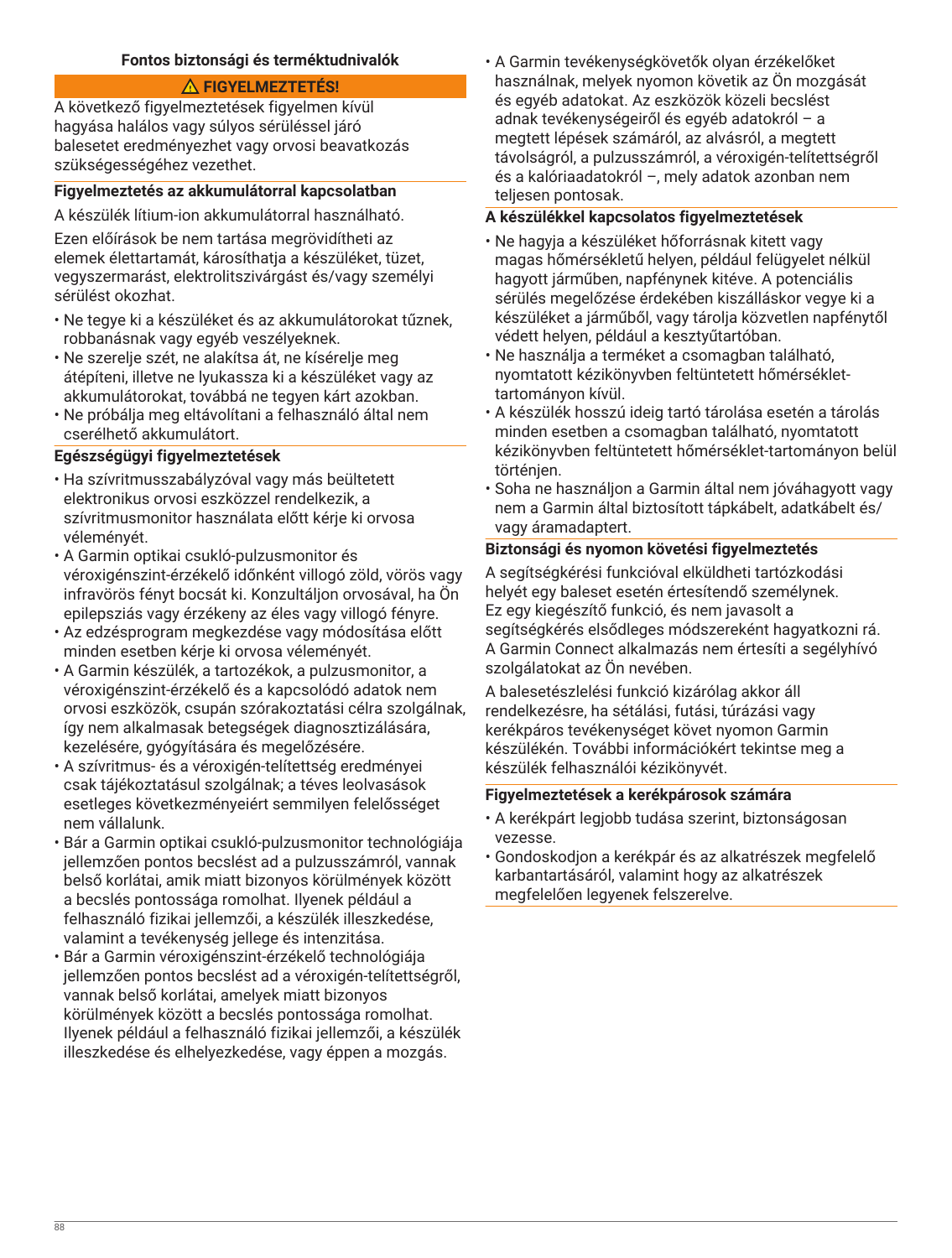# **Navigációs figyelmeztetések**

Amennyiben Garmin készüléke térképadatokat is használ vagy fogad, a biztonságos navigálás érdekében tartsa be a következő irányelveket.

- Minden esetben körültekintően hasonlítsa össze a készüléken megjelenő információkat az összes rendelkezésre álló navigációs forrással, pl. a vizuális jelzésekkel, a vízi utakra vonatkozó helyi szabályokkal és korlátozásokkal és a térképekkel. Biztonsági okokból a navigálás folytatása előtt minden esetben találjon megoldást az ellentmondásokra és a felmerülő kérdésekre, figyeljen oda a közlekedési táblákra és az útviszonyokra.
- A készüléket kizárólag navigációs segédeszközként használja. Ne próbálja a készüléket semmilyen olyan célra használni, amelyhez az irány, a távolság, a hely vagy a topográfia pontos mérése szükséges.

# **Terepen történő navigálásra vonatkozó figyelmeztetések**

Amennyiben Garmin készüléke a terepen történő navigálást is támogatja különböző szabadtéri tevékenységekhez (pl. kerékpározás, túrázás vagy terepjáróval való közlekedés), a biztonságos terepen történő navigálás érdekében tartsa be a következő irányelveket.

- A terepen történő navigáció során minden esetben a legjobb tudása szerint és józan ésszel hozza meg a döntéseket. A Garmin készülék rendeltetése mindössze annyi, hogy útvonaljavaslatokat adjon. Nem helyettesíti az odafigyelést és a szabadtéri tevékenységre történő megfelelő felkészülést. Ne tartsa be az útvonaljavaslatokat, ha az törvénytelen útvonalat javasol, vagy nem biztonságos helyzetet teremtene.
- Navigálás közben figyelmesen hasonlítsa össze a készüléken megjelenő információt az összes rendelkezésre álló navigációs forrás adataival, pl. közúti táblák, útviszonyok, időjárási viszonyok és minden egyéb olyan tényező, melyek hatással lehetnek a biztonságára a navigálás során. Biztonsági okokból a navigálás folytatása előtt minden esetben találjon megoldást az ellentmondásokra, és figyeljen oda a közlekedési táblákra és az útviszonyokra.
- Minden esetben tartsa szem előtt a környezeti hatásokat és a tevékenység kockázatait, mielőtt terepen végzett tevékenységbe kezdene, különös tekintettel arra, hogy az időjárás és az időjárással kapcsolatos útviszonyok milyen hatással lehetnek a biztonságára a tevékenység során. Mielőtt ismeretlen ösvényeken vagy utakon kezdene navigálni, biztosítsa, hogy megfelelő felszereléssel és ellátmánnyal rendelkezzen.

# **VIGYÁZAT!**

A következő óvintézkedések be nem tartása kis- vagy közepes mértékű sérüléseket, vagy anyagi kárt okozhat.

## **Bőrirritáció**

A karóra hosszan tartó használata esetén egyes felhasználók bőrirritációt tapasztalhatnak, különösen abban az esetben, ha érzékeny bőrűek vagy allergiától szenvednek. Amennyiben bármiféle bőrirritációt tapasztal, távolítsa el a karórát, és adjon bőrének időt a gyógyulásra. A bőrirritáció elkerülése érdekében ügyeljen arra, hogy a karóra tiszta és száraz legyen, és ne húzza túl szorosra a csuklóján. További információkért látogasson el a [garmin](http://www.garmin.com/fitandcare) [.com/fitandcare](http://www.garmin.com/fitandcare) weboldalra.

## *ÉRTESÍTÉS*

A következő óvintézkedések be nem tartása személyi sérülést vagy anyagi kárt okozhat, illetve negatívan befolyásolja a készülék működését.

# **Akkumulátorra vonatkozó megjegyzés**

A készülék és az akkumulátor a hatályos törvényeknek és szabályoknak megfelelő leselejtezése érdekében forduljon a helyi hulladékfeldolgozó intézményhez.

## **GPS megjegyzés**

A navigációs eszköz gyengébb teljesítményt mutathat, ha a közelben más, bármely globális navigációs műholdas rendszer (GNSS) által használt frekvenciához közeli frekvenciát használó földfelszíni sugárzású hálózatot használó eszközök találhatók (pl. GPS). Az ilyen eszközök használata gyengítheti a GNSS-jelek vételi minőségét.

## **A termék környezeti programjai**

A Garmin termékek újrahasznosítási programját a WEEE, RoHS, REACH, és más megfelelőségi programokkal együtt a [garmin.com/aboutGarmin/environment](http://www.garmin.com/aboutGarmin/environment) webcímen találja.

## **Megfelelőségi nyilatkozat**

A Garmin ezennel kijelenti, hogy a termék megfelel a 2014/53/EU irányelv előírásainak. Az EU megfelelőségi nyilatkozat teljes szövege a következő webhelyen tekinthető meg: [garmin.com/compliance.](http://www.garmin.com/compliance)

## **Térképadatok**

Garmin kormányzati és magán adatforrásokat egyaránt használ. Gyakorlatilag minden adatforrás tartalmaz pontatlan vagy nem teljes adatot. Egyes országokban a teljes és pontos térképi információ vagy nem áll rendelkezésre, vagy csak riasztóan magas áron.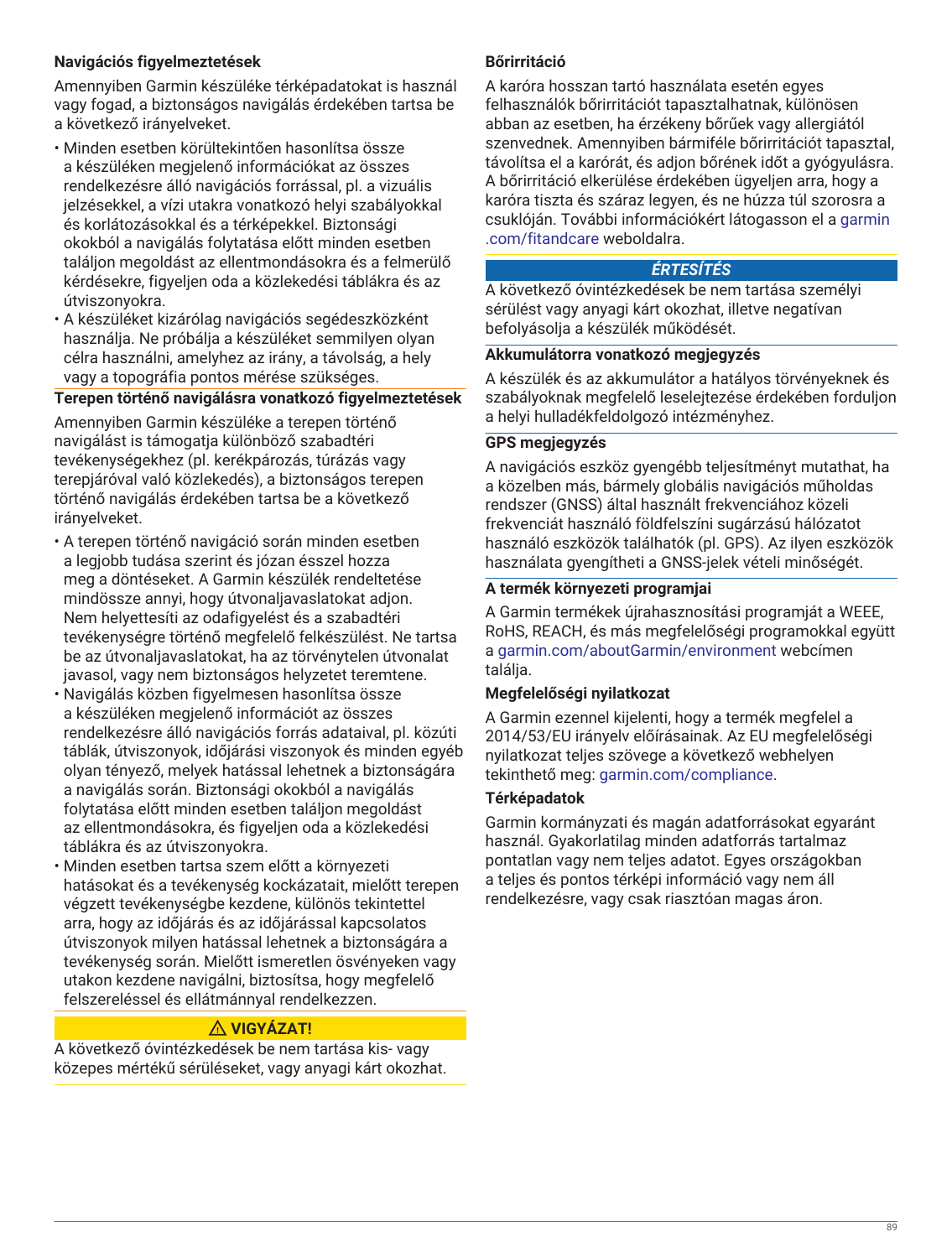## **Korlátozott garancia**

A JELEN KORLÁTOZOTT GARANCIA MEGHATÁROZOTT JOGOKKAL RUHÁZZA FEL ÖNT, MELYEK MELLETT EGYÉB, ÁLLAMONKÉNT (ILLETVE ORSZÁGONKÉNT VAGY MEGYÉNKÉNT) ELTÉRŐ JOGOKKAL IS RENDELKEZHET. A GARMIN NEM ZÁRJA KI, KORLÁTOZZA VAGY FÜGGESZTI FEL AZ ÖN ÁLLAMÁNAK (ORSZÁGÁNAK VAGY MEGYÉJÉNEK) TÖRVÉNYEI ÉRTELMÉBEN ÖNT MEGILLETŐ EGYÉB JOGOKAT. JOGAINAK TELJES KÖRŰ MEGÉRTÉSÉHEZ TÁJÉKOZÓDJON AZ ÁLLAMÁBAN, ORSZÁGÁBAN VAGY MEGYÉJÉBEN ÉRVÉNYES JOGSZABÁLYOKRÓL.

A nem repüléssel kapcsolatos termékek minden anyag- vagy gyártási hiba tekintetében a beszerzés dátumától számított egyéves garanciával rendelkeznek. Ezen időszakon belül a Garmin saját döntése alapján gondoskodik a normál használat során meghibásodott alkatrészek javításáról vagy cseréjéről. Ilyen esetben a vásárlót alkatrész- és munkaköltség nem, kizárólag az esetleges szállítási költségek terhelik. Ez a korlátozott garancia nem vonatkozik a következőkre: (i) esztétikai sérülés, azaz karcolások, bevágások és horpadások; (ii) fogyóeszközök, azaz akkumulátorok és elemek, kivéve ha a termék meghibásodása anyag- vagy kidolgozási hiba következménye; (iii) baleset, rongálás, nem megfelelő használat, vízkár, árvíz, tűzvész vagy egyéb természeti vagy külső ok következtében fellépő károk; (iv) ha a kár oka szervizelés, amelyet nem a Garmin hivatalos szervize végzett; (v) ha a Garmin írásos engedélye nélkül módosított termékben keletkezett kár, vagy (vi) ha a károsodott termék csatlakoztatva volt áramforráshoz és/vagy ha a felhasznált adatkábeleket nem a Garmin biztosította. Ezen felül a Garmin fenntartja a jogot a garanciakövetelés visszautasítására bármely ország törvényeit megsértve beszerzett, illetve használt termékek vagy szolgáltatások esetén.A Garmin termékek kizárólag segédeszközként alkalmazhatók, és nem használhatók irány, távolság, helyek vagy topográfia pontos meghatározására. A navigációs termékek esetében a Garmin nem vállal garanciát a térképadatok pontosságáért és teljességéért.

A korlátozott garancia nem vonatkozik továbbá bármely Garmin navigációs termék teljesítményének gyengülésére, amennyiben az amiatt következett be, hogy a terméket olyan mobil készülék vagy más eszköz közelében használták, amely a globális navigációs műholdas rendszer (GNSS) által használt frekvenciához közeli frekvencián működő (pl. GPS) földfelszíni sugárzású hálózatot használ; ennek megfelelően a Garmin nem vállal felelősséget az ilyen esetekért. Az ilyen eszközök használata gyengítheti a GNSS-jelek vételi minőségét.

A HATÁLYOS TÖRVÉNYEK ÁLTAL MAXIMÁLISAN MEGENGEDETT MÉRTÉKIG A JELEN KORLÁTOZOTT GARANCIA ÁLTAL MAGÁBAN FOGLALT VÁLLALÁSOK KIZÁRÓLAGOSAK ÉS FELÜLÍRNAK MINDEN EGYÉB VÁLLALÁST, ÉS A GARMIN KIFEJEZETTEN KIZÁR MINDEN EGYÉB VÁLLALÁST, LEGYEN SZÓ KIFEJEZETTRŐL, HALLGATÓLAGOSRÓL, A TÖRVÉNY ÁLTAL SZABÁLYOZOTTRÓL VAGY EGYÉBRŐL, IDEÉRTVE, DE NEM KIZÁRÓLAG BÁRMELY, ÉRTÉKESÍTÉSRE VAGY AZ ADOTT FELHASZNÁLÁSI CÉLRA VALÓ ALKALMASSÁGOT, VÁLLALÁST VAGY EGYÉB GARANCIÁT. A JELEN KORLÁTOZOTT GARANCIA MEGHATÁROZOTT JOGOKKAL RUHÁZZA FEL ÖNT, MELYEK MELLETT EGYÉB, ÁLLAMONKÉNT ÉS ORSZÁGONKÉNT ELTÉRŐ JOGOKKAL IS RENDELKEZHET. AMENNYIBEN AZ ÖN ÁLLAMÁNAK VAGY ORSZÁGÁNAK JOGSZABÁLYAI ÉRTELMÉBEN A HALLGATÓLAGOS GARANCIÁKRÓL NEM LEHET LEMONDANI, ÚGY AZ ILYEN GARANCIÁK IDŐTARTAMA A JELEN KORLÁTOZOTT GARANCIA IDŐTARTAMÁRA KORLÁTOZÓDIK. NÉHÁNY ÁLLAMBAN (ÉS ORSZÁGBAN VAGY MEGYÉBEN) NEM MEGENGEDETT A HALLGATÓLAGOS GARANCIÁK IDŐTARTAMÁNAK KORLÁTOZÁSA, ÍGY ELKÉPZELHETŐ, HOGY AZ EMLÍTETT KORLÁTOZÁSOK ÖNRE NEM VONATKOZNAK.

A GARANCIA MEGSÉRTÉSÉVEL KAPCSOLATOS KÖVETELÉSEK ESETÉN A GARMIN SEMMILYEN KÖRÜLMÉNYEK KÖZÖTT SEM FELELŐS A MELLÉKES, KÜLÖNLEGES, KÖZVETETT VAGY KÖVETKEZMÉNYES KÁROKÉRT, AMELYEK OKA AKÁR A HASZNÁLAT, A HELYTELEN HASZNÁLAT VAGY A TERMÉK HASZNÁLATÁRA VALÓ KÉPTELENSÉG, ILLETVE A TERMÉK REJTETT HIBÁI. NÉHÁNY ÁLLAMBAN (ÉS ORSZÁGBAN VAGY MEGYÉBEN) A MELLÉKES VAGY KÖVETKEZMÉNYES KÁROK KIZÁRÁSA NEM LEHETSÉGES, ÍGY ELKÉPZELHETŐ, HOGY AZ EMLÍTETT KORLÁTOZÁSOK ÖNRE NEM VONATKOZNAK.

Amennyiben a jótállási időszak alatt, a jelen korlátozott garanciával összhangban garanciális szolgáltatásra vonatkozó igénylést nyújt be, abban az esetben a Garmin, döntése alapján: (i) megjavítja a készüléket új, vagy a Garmin minőségi szabványainak megfelelő, korábban már használt alkatrészek használatával, (ii) kicseréli a készüléket egy új, vagy a Garmin minőségi szabványainak megfelelő, felújított készülékre, illetve (iii) a készülék ellenében visszatéríti annak teljes beszerzési árát. EZ A MEGOLDÁS EGYEDI ÉS ÖNRE NÉZVE KIZÁRÓLAGOS BÁRMELY GARANCIÁLIS ESEMÉNY BEKÖVETKEZÉSE ESETÉN. A javított vagy kicserélt készülékekre 90 napos garancia vonatkozik. Ha a küldött egység még az eredeti garanciaidő alá esik, akkor az új garancia 90 nap vagy az eredeti egyéves garancia vége, attól függően, hogy melyik hosszabb.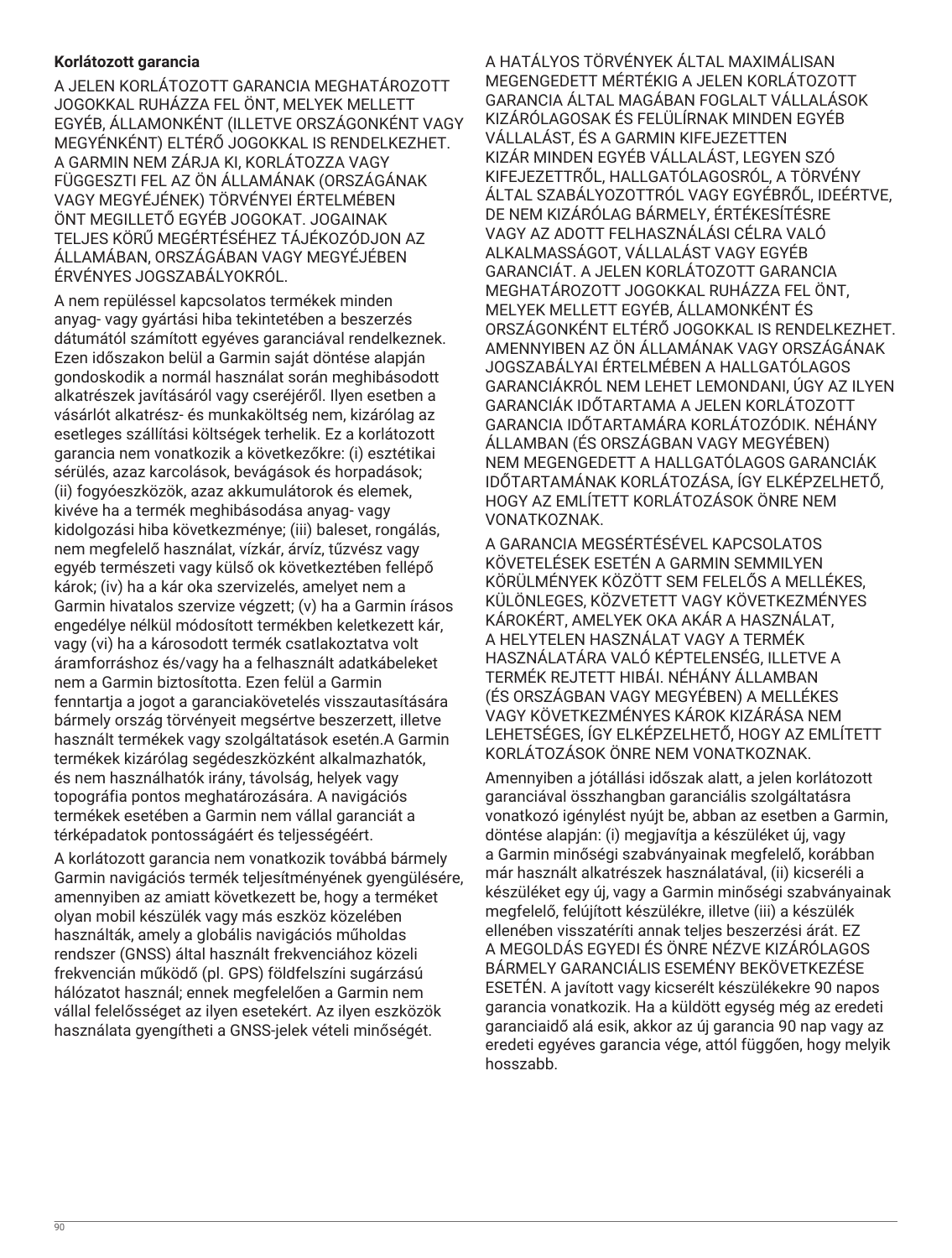Garanciális szolgáltatás keresése előtt kérjük, tekintse át a [support.garmin.com](http://www.support.garmin.com) weboldalon elérhető online súgóforrásokat. Amennyiben az említett források alkalmazása után a készülék továbbra sem működik megfelelően, forduljon a vásárlás eredeti országában található hivatalos Garmin szervizlétesítményhez, illetve kövesse a [support.garmin](http://www.support.garmin.com) [.com](http://www.support.garmin.com) weboldalon található utasításokat a garanciális szolgáltatások igénybevételéhez. Amennyiben Ön az Egyesült Államokban tartózkodik, az 1-800-800-1020 telefonszámot is hívhatja.

A vásárlás eredeti országának területén kívüli garanciális szolgáltatás igénybevétele esetén a termékkínálatokban jelen lévő különbségek, illetve az alkalmazandó szabványok, jogszabályok és előírások miatt a Garmin nem garantálja a termék javításához vagy cseréjéhez szükséges alkatrészek és termékek elérhetőségét. Ebben az esetben a Garmin saját belátása szerint, valamint az alkalmazandó jogszabályok függvényében megjavíthatja vagy kicserélheti a terméket ahhoz hasonló Garmin termékekkel és alkatrészekkel, illetve arra kötelezheti Önt, hogy a terméket elküldje a vásárlás eredeti országában található hivatalos Garmin szervizlétesítménybe, vagy egy másik, a termék szervizelésének elvégzésére alkalmas országban található hivatalos Garmin szervizlétesítménybe. Utóbbi esetben Ön tartozik felelősséggel az összes alkalmazandó importra- és exportra vonatkozó törvény betartásáért, illetve mindennemű vámkezelési illeték, áfa, szállítási költség, valamint egyéb kapcsolódó adóteher és díj megfizetéséért. Bizonyos esetekben előfordulhat, hogy a Garmin és forgalmazói nem képesek a termék szervizelésének elvégzésére egy, a vásárlás eredeti országának területén kívül eső országban, illetve az ezen országban alkalmazandó szabványok, jogszabályok vagy előírások miatt nem képesek visszajuttatni Önnek a megjavított vagy kicserélt készüléket az adott országba.

**Online árverésen vásárolt termékek**: Online árverésről szóló igazolások nem alkalmasak a garanciális jogosultság elbírálásához. Garanciális szolgáltatás igénybevételéhez az eredeti kereskedő által kiadott vásárlási blokk eredeti példánya szükséges. Garmin nem pótolja a hiányzó alkatrészeket online árverés útján megszerzett termék esetében.

**Nemzetközi vásárlás**: Az Egyesült Államok területén kívül vásárolt termékekre – az országtól függően – a nemzetközi viszonteladók külön garanciát adhatnak. Ezt a garanciát (ha van ilyen) az országon belül működő viszonteladó biztosítja, aki helyi szervizelést is nyújt a készülékre. A viszonteladói garancia kizárólag a viszonteladás szándékolt területére érvényes.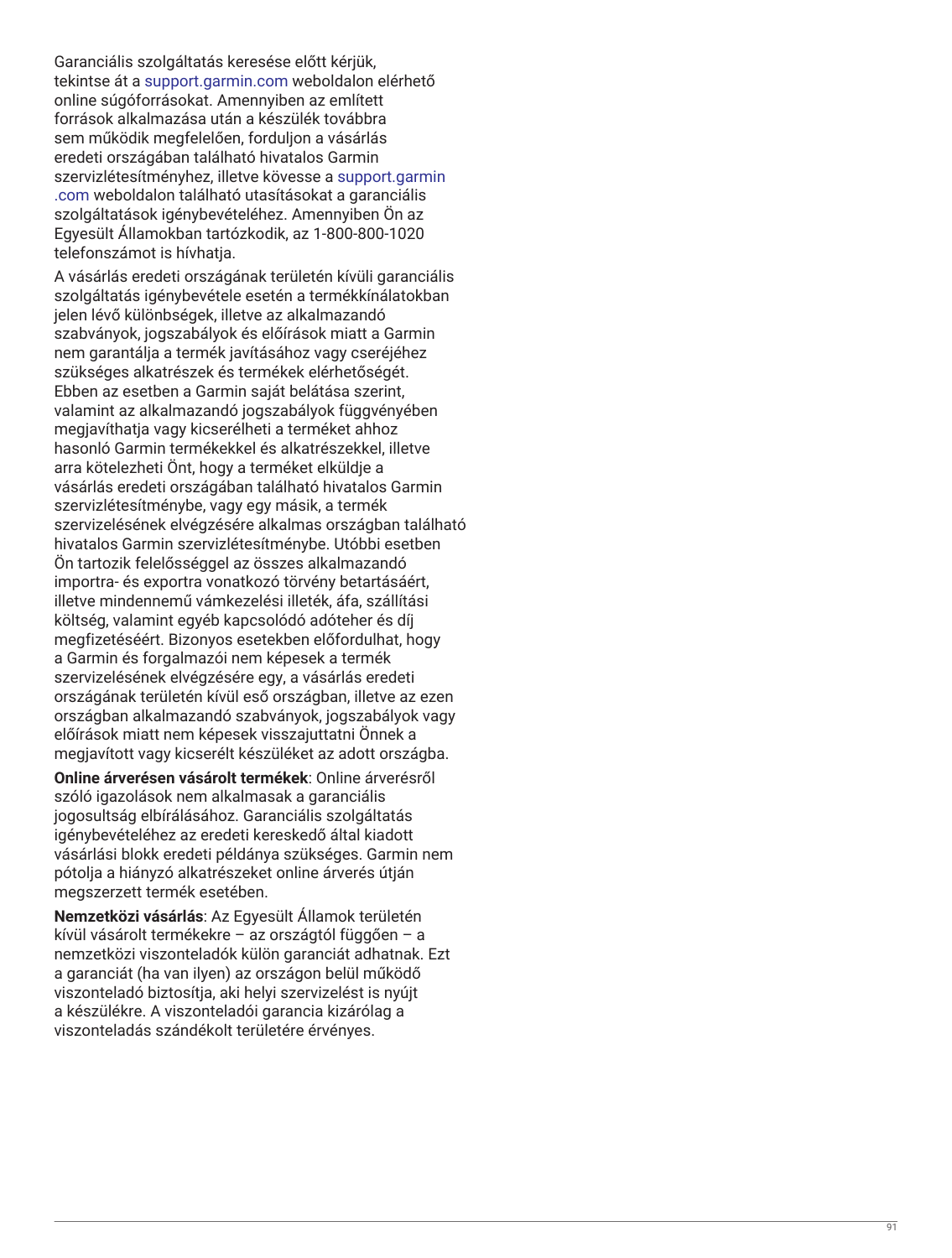#### **Важлива інформація щодо продукту та заходів безпеки**

## **ПОПЕРЕДЖЕННЯ**

Нехтування цими попередженнями може стати причиною ДТП або загрози для здоров'я, що у свою чергу може призвести до загибелі або серйозного травмування.

#### **Техніка безпеки експлуатації акумулятора**

У цьому пристрої використовується літій-іонний елемент живлення.

Недотримання цих вказівок може вплинути на тривалість терміну служби елемента живлення, а також призвести до пошкодження пристрою, пожежі, витоку електроліту, хімічних опіків та інших травм.

- Забороняється піддавати пристрій або елементи живлення дії вогню, вибуху або інших небезпечних чинників.
- Забороняється розбирати, змінювати, переробляти, проколювати або іншим чином пошкоджувати пристрій або елементи живлення.
- Не намагайтеся вийняти акумулятор, заміна якого користувачем не передбачена.

#### **Застереження щодо здоров'я**

- Якщо ви маєте кардіостимулятор або інший внутрішній електронний пристрій, порадьтеся з лікарем, перш ніж використовувати пульсометр.
- Оптичний наручний пульсометр та пульсовий оксиметр Garmin світяться зеленим, червоним й інфрачервоним світлом та інколи блимають. Якщо ви страждаєте від епілепсії чи чутливі до блимаючого або яскравого світла, проконсультуйтеся з лікарем перед використанням пристрою.
- Перш ніж почати будь-яку програму тренувань або змінити таку програму, порадьтеся з лікарем.
- Пристрій Garmin, аксесуари, пульсометр, пульсовий оксиметр і пов'язані з ними дані призначені лише для рекреаційних потреб; вони не призначені для медичних потреб, зокрема для діагностування, моніторингу, лікування чи профілактики будь-яких захворювань і станів.
- Показники серцевого ритму й рівня кисню в крові служать тільки для ознайомлення. Виробник не несе відповідальність за наслідки, пов'язані з помилковими показниками.
- Хоча зазвичай оптичний наручний пульсометр Garmin точно вимірює пульс користувача, застосовувана технологія має певні обмеження, що за певних умов можуть спричинити неточне вимірювання пульсу. Такими чинниками є фізичні характеристики користувача, ступінь прилягання пристрою до тіла й тип та інтенсивність активності користувача.
- Хоча зазвичай пульсовий оксиметр Garmin точно вимірює рівень кисню в крові користувача, застосовувана технологія має певні обмеження, що за певних умов можуть спричинити неточне вимірювання рівня кисню в крові. Такими чинниками є фізичні характеристики користувача, ступінь прилягання пристрою до тіла та тип й інтенсивність активності користувача.
- В основі роботи пристроїв відстеження активності Garmin є датчики, що відстежують рухи й інші показники. Дані, що надаються цими пристроями, у тому числі дані про пройдені кроки та відстань, тривалість сну, кількість спожитих калорій, пульс і рівень кисню в крові, мають слугувати для досить точної оцінки вашої активності, але не претендують на 100 % точність.

#### **Попередження щодо користування пристроєм**

- Запобігайте впливу на пристрій високих температур: не залишайте його поблизу опалювальних приладів або під дією прямого сонячного проміння, наприклад у припаркованому автомобілі. Щоб запобігти можливості пошкодження пристрою, зберігайте його в захищеному від сонячних променів місці, наприклад у відділенні для рукавичок.
- Експлуатація пристрою допускається лише за температур, вказаних у друкованому посібнику, що міститься в упаковці продукту.
- Тривале зберігання пристрою допускається лише за температур, вказаних у друкованому посібнику, що міститься в упаковці продукту.
- Забороняється використовувати кабель живлення, кабель даних та/або адаптер живлення, які не передбачені для вашої моделі пристрою або постачаються не компанією Garmin.

#### **Попередження щодо відстеження й безпеки**

Функція надання допомоги дає змогу надсилати дані про ваше місцезнаходження службам екстреної допомоги. Ця додаткова функція не може вважатися основним засобом виклику служб екстреної допомоги. Програма Garmin Connect не зв'язується зі службами екстреної допомоги від вашого імені.

Функція виявлення інцидентів доступна тільки під час відстеження своїх прогулянок, забігів, пішохідного туризму чи заїздів за допомогою пристрою Garmin. Докладніше див. у посібнику користувача.

#### **Зауваження щодо користування велосипедами**

- У будь-якій ситуації приймайте рішення, виходячи з міркувань безпеки керування велосипедом.
- Переконайтеся, що велосипед та апаратне забезпечення повністю сумісні і що всі деталі правильно встановлено.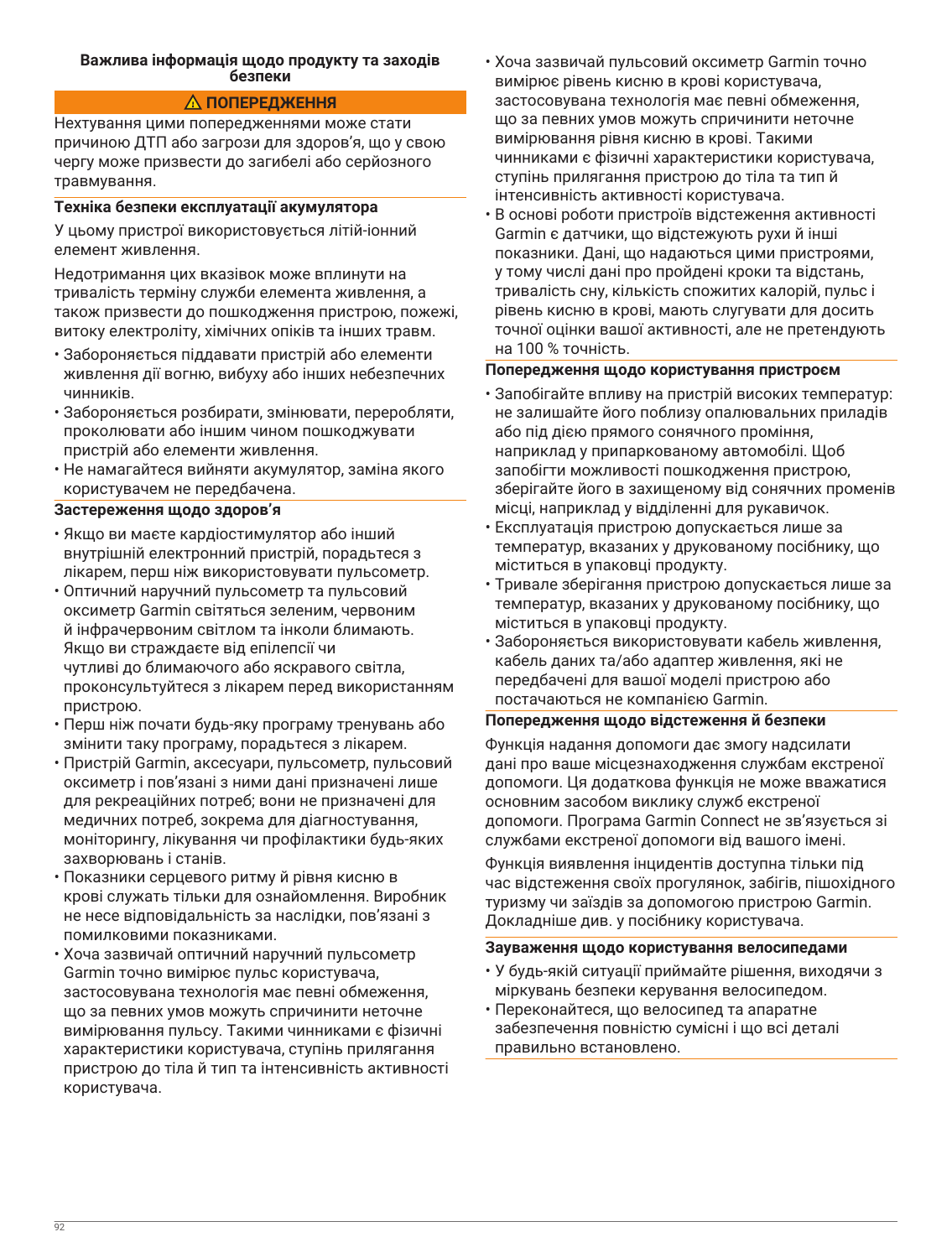## **Попередження щодо навігації за маршрутом**

Якщо пристрій Garmin використовує або приймає дані карт, дотримуйтеся цих указівок для безпечної навігації.

- Завжди уважно звіряйте інформацію на екрані пристрою з усіма доступними джерелами навігації, зокрема візуальними спостереженнями, місцевими правилами плавання водними шляхами й обмеженнями, а також картами. У разі невідповідності даних пристрою фактичним обставинам, перш ніж продовжити рух, з'ясуйте всі суперечності та питання продовжуйте рух з урахуванням знаків та умов.
- Цей пристрій слід розглядати лише як допоміжний засіб. Не намагайтеся використовувати пристрій для точного вимірювання напрямку, відстані, місцезнаходження чи топографії.

#### **Попередження щодо навігації під час руху бездоріжжям**

Якщо ваш пристрій Garmin пропонує маршрути бездоріжжям для активного відпочинку, наприклад для їзди на велосипеді, туризму та їзди на всюдиходах, дотримуйтеся цих указівок для безпечної навігації бездоріжжям.

- У будь-якій ситуації приймайте зважені рішення й дотримуйтеся здорового глузду, приймаючи рішення щодо маршрутів бездоріжжям. Пристрій Garmin розроблено тільки з метою надання водієві підказок щодо маршруту. Пристрій не звільняє водія від необхідності бути уважним і належним чином підготуватися до активного відпочинку. Не дотримуйтеся підказок маршруту, якщо запропонований курс не дозволений у цьому місці або якщо його виконання може бути небезпечним.
- Завжди уважно зіставляйте інформацію, що відображається на пристрої, з іншою наявною інформацією, зокрема знаками на маршруті, умовами на маршруті, погодними умовами й іншими чинниками, що впливають на безпеку під час поїздки. У разі невідповідності даних пристрою фактичним обставинам, перш ніж продовжити рух, з'ясуйте всі суперечності й продовжуйте рух з урахуванням знаків та умов.
- Перш ніж починати подорож бездоріжжям, завжди враховуйте вплив навколишнього середовища й пов'язані з цим ризики, особливо вплив на вашу безпеку під час подорожі, пов'язаний із погодними умовами та умовами на маршруті. Перш ніж прокладати маршрут невідомими шляхами, переконайтесь, що ви маєте відповідне обладнання й припаси для подорожі.

## **УВАГА!**

Недотримання зазначених далі вимог може спричинити травми малої або середньої тяжкості, або пошкодження майна.

#### **Подразнення шкіри**

Після тривалого використання годинника в деяких користувачів може виникнути подразнення шкіри, особливо, якщо в користувача чутлива шкіра або він має алергію. Якщо ви помітили будь-яке подразнення на шкірі, не використовуйте годинник, доки шкіра не загоїться. Щоб запобігти виникненню подразнень, переконайтеся, що поверхня годинника чиста й суха, а сам годинник не надто щільно прилягає до вашого зап'ястка. Детальнішу інформацію дивіться на вебсторінці [garmin.com/fitandcare](http://www.garmin.com/fitandcare).

#### *ПОВІДОМЛЕННЯ*

Недотримання зазначених далі попереджень може призвести до травмування або пошкодження майна, а також може негативно вплинути на роботу пристрою.

#### **Повідомлення щодо акумулятора**

Для утилізації пристрою або елементів живлення згідно з чинними законами та правилами зверніться до місцевої організації з утилізації відходів.

#### **Примітка щодо GPS**

Використання навігаційного пристрою в безпосередній близькості до інших пристроїв, що працюють на частотах наземних широкосмугових мереж (на кшталт глобальної системи навігації GPS), близьких до частот глобальної навігаційної супутникової системи (ГНСС), може негативно вплинути на його функціонування. Робота таких пристроїв може погіршити прийом сигналів ГНСС.

#### **Програми із захисту навколишнього середовища**

Інформацію про програму утилізації виробів Garmin, а також про дотримання вимог Директиви щодо відпрацьованого електричного й електронного обладнання (WEEE), норми обмеження вмісту шкідливих речовин (RoHS), реєстрації, оцінки, дозволу й обмеження використання хімічних речовин (REACH) та інших програм, що забезпечують дотримання норм, можна знайти на сайті [garmin.com/aboutGarmin](http://www.garmin.com/aboutGarmin/environment) [/environment.](http://www.garmin.com/aboutGarmin/environment)

#### **Декларація відповідності**

Цим Garmin заявляє, що даний продукт відповідає вимогам Директиви ЄС 2014/53/EU. Повний текст декларації відповідності ЄС доступний за посиланням: [garmin.com/compliance](http://www.garmin.com/compliance).

#### **Дані карт**

У картах Garmin використано дані з урядових та приватних джерел. Дані практично усіх джерел можуть містити деякі неточності. В окремих країнах повні і точні картографічні дані або взагалі недоступні або їх вартість є непомірно високою.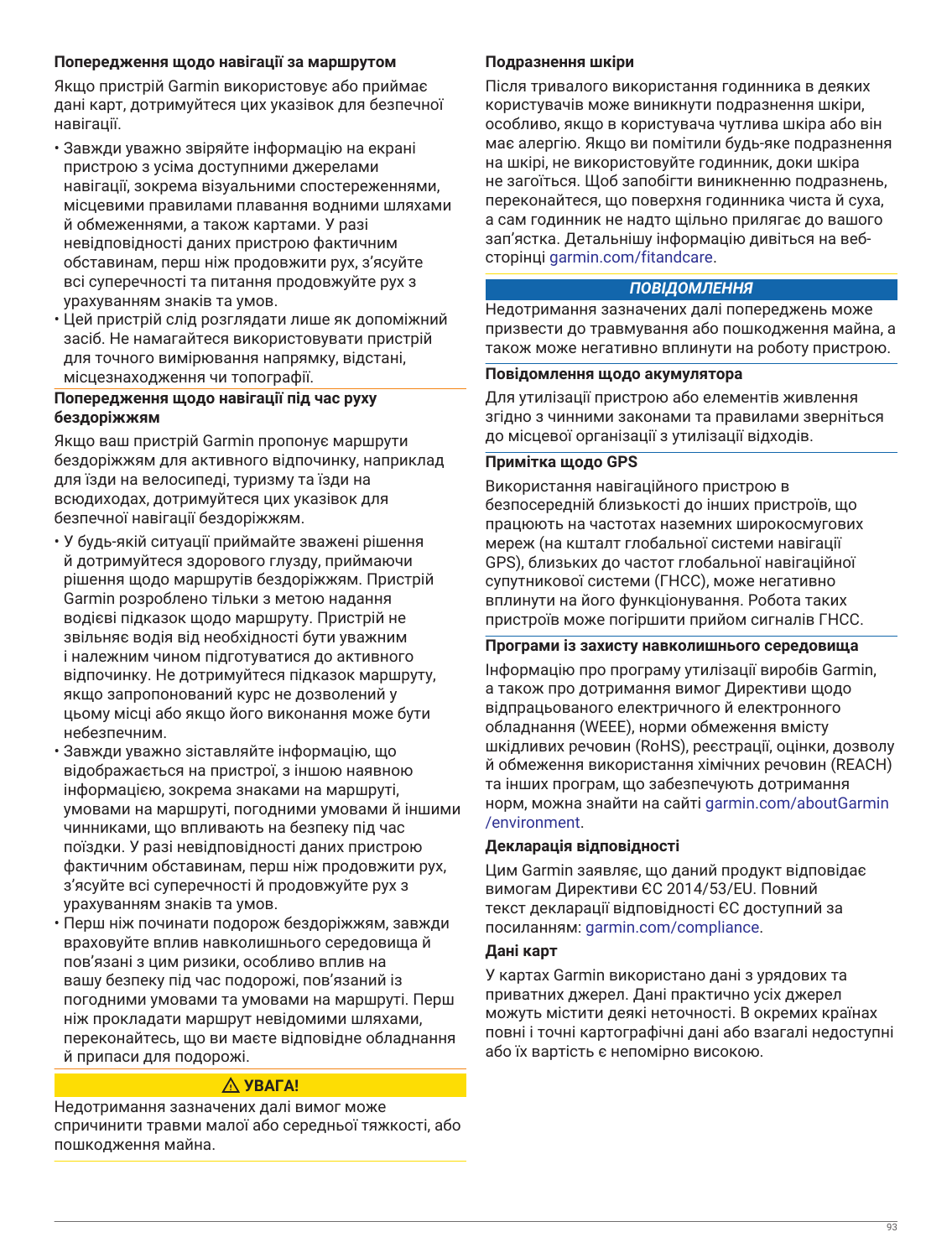#### **Обмежена гарантія**

ЦЯ ГАРАНТІЯ НАДАЄ ОСОБЛИВІ ЗАКОННІ ПРАВА. ВИ ТАКОЖ МОЖЕТЕ МАТИ ІНШІ ПРАВА В ЗАЛЕЖНОСТІ ВІД МІСЦЯ ПРОЖИВАННЯ (КРАЇНИ, ШТАТУ ЧИ РЕГІОНУ). GARMIN НЕ ВИКЛЮЧАЄ, НЕ ОБМЕЖУЄ ТА НЕ ПРИЗУПИНЯЄ ЖОДНИХ ЗАКОННИХ ПРАВ, ЯКІ ВИ МАЄТЕ ЗГІДНО ІЗ МІСЦЕВИМИ ЗАКОНАМИ (КРАЇНИ, ШТАТУ ЧИ РЕГІОНУ). ДЛЯ ПОВНОГО РОЗУМІННЯ СВОЇХ ПРАВ СЛІД ОЗНАЙОМИТИСЬ ІЗ ЗАКОНАМИ, ЩО ДІЮТЬ У МІСЦІ ВАШОГО ПРОЖИВАННЯ (КРАЇНІ, ШТАТІ ЧИ РЕГІОНІ).

На продукти, не призначені для авіації, надається гарантія відсутності дефектів матеріалів і виготовлення, яка діє один рік із дати придбання. Компанія Garmin на власний розсуд ремонтуватиме або замінюватиме компоненти, які вийшли з ладу протягом цього терміну, за умов правильного користування пристроєм. Такі ремонти чи заміни запчастин проводитимуться для користувача безкоштовно, якщо клієнт нестиме відповідальність за витрати на перевезення. Ця обмежена гарантія не поширюється на наступне: (i) косметичні пошкодження, наприклад подряпини, тріщини та вибоїни; (ii) витратні частини, наприклад батареї, якщо пошкодження продукту не сталося внаслідок дефектності матеріалів чи виготовлення; (iii) пошкодження внаслідок нещасного випадку, зловживання, використання не за призначенням, дії води, повені, пожежі чи інших природних явищ або дії зовнішніх причин; (iv) пошкодження внаслідок обслуговування особою, яка не є уповноваженим представником із обслуговування від компанії Garmin; (v) пошкодження продукту внаслідок його модифікації чи зміни без письмового дозволу компанії Garmin; або (vi) пошкодження продукту внаслідок використання кабелів живлення та (або) кабелів даних, виготовлених не компанією Garmin. Крім того, компанія Garmin залишає за собою право відмовити в гарантійному обслуговуванні продуктів і послуг, отриманих і (або) використаних усупереч законодавству певної країни.Продукцію Garmin призначено для використання лише як допоміжного засобу. Її не можна застосовувати для точного вимірювання напрямку, відстані, місцезнаходження чи інших топографічних вимірів. Garmin не надає жодних гарантій щодо точності та повноти даних карт навігаційної продукції.

Компанія Garmin не несе відповідальності за будьякі погіршення функціонування будь-яких навігаційних пристроїв Garmin, спричинених їх використанням у безпосередній близькості до телефонів або інших пристроїв, що працюють на частотах наземних широкосмугових мереж (на кшталт глобальної системи навігації GPS), близьких до частот глобальної навігаційної супутникової системи (ГНСС), і не розповсюджує дію обмеженої гарантії на такі погіршення. Робота таких пристроїв може погіршити прийом сигналів ГНСС.

ДО ТІЄЇ МІРИ, НАСКІЛЬКИ ЦЕ ПЕРЕДБАЧЕНО ЧИННИМ ЗАКОНОДАВСТВОМ, ЗАЗНАЧЕНІ В ЦЬОМУ ДОКУМЕНТІ ГАРАНТІЙНІ УМОВИ ТА ПРАВОВІ ЗАСОБИ Є ВИНЯТКОВИМИ ТА ЗАМІНЮЮТЬ УСІ ІНШІ ГАРАНТІЇ ТА ПРАВОВІ ЗАСОБИ, ВІД ЯКИХ КОМПАНІЯ GARMIN ПРЯМО ВІДМОВЛЯЄТЬСЯ, ЗОКРЕМА ПРЯМІ, НЕПРЯМІ, ПЕРЕДБАЧЕНІ ЗАКОНОМ І БУДЬ-ЯКІ ІНШІ, У ТОМУ ЧИСЛІ ВСІ БЕЗ ВИНЯТКУ НЕПРЯМІ ГАРАНТІЇ ТОВАРНОЇ ПРИДАТНОСТІ ЧИ ПРИДАТНОСТІ ДЛЯ ПЕВНОЇ МЕТИ, ПЕРЕДБАЧЕНІ ЗАКОНОМ ГАРАНТІЇ ТОЩО. ЦЯ ГАРАНТІЯ НАДАЄ ОСОБЛИВІ ЗАКОННІ ПРАВА. ВИ ТАКОЖ МОЖЕТЕ МАТИ ІНШІ ПРАВА В ЗАЛЕЖНОСТІ ВІД МІСЦЯ ПРОЖИВАННЯ (КРАЇНИ, ШТАТУ ЧИ РЕГІОНУ). У СИТУАЦІЯХ, КОЛИ ВІДМОВИТИСЯ ВІД НЕПРЯМИХ ГАРАНТІЙ НЕМОЖЛИВО ВІДПОВІДНО ДО ЗАКОНІВ ВАШОЇ КРАЇНИ, ШТАТУ ЧИ РЕГІОНУ, ТЕРМІН ДІЇ ТАКИХ ГАРАНТІЙ ОБМЕЖУЄТЬСЯ ТЕРМІНОМ ДІЇ ЦІЄЇ ОБМЕЖЕНОЇ ГАРАНТІЇ. У ДЕЯКИХ ШТАТАХ (А ТАКОЖ КРАЇНАХ І РЕГІОНАХ) ЗАБОРОНЕНО ОБМЕЖУВАТИ ТЕРМІН ДІЇ НЕПРЯМИХ ГАРАНТІЙ, ОТЖЕ НАВЕДЕНЕ ВИЩЕ ОБМЕЖЕННЯ МОЖЕ ВАС НЕ СТОСУВАТИСЯ.

КОМПАНІЯ GARMIN У ЖОДНОМУ ВИПАДКУ НЕ НЕСЕ ВІДПОВІДАЛЬНОСТІ ЗА ПОЗОВАМИ ЩОДО ПОРУШЕННЯ ГАРАНТІЙНИХ УМОВ У РАЗІ ВИНИКНЕННЯ БУДЬ-ЯКИХ ВИПАДКОВИХ, УМИСНИХ, НЕПРЯМИХ АБО ПОБІЧНИХ ЗБИТКІВ, СПРИЧИНЕНИХ ВИКОРИСТАННЯМ АБО ВИКОРИСТАННЯМ НЕ ЗА ПРИЗНАЧЕННЯМ, НЕМОЖЛИВІСТЮ ВИКОРИСТОВУВАТИ ПРОДУКТ ЧИ НАЯВНІСТЮ ДЕФЕКТІВ У ПРОДУКТІ. У ДЕЯКИХ ШТАТАХ (А ТАКОЖ КРАЇНАХ І РЕГІОНАХ) ЗАБОРОНЕНО ВИКЛЮЧАТИ ВІДПОВІДАЛЬНІСТЬ ЗА ПОБІЧНІ ЧИ НЕПРЯМІ ЗБИТКИ, ОТЖЕ НАВЕДЕНЕ ВИЩЕ ОБМЕЖЕННЯ МОЖЕ ВАС НЕ СТОСУВАТИСЯ.

Якщо протягом гарантійного терміну ви подасте запит на гарантійну послугу відповідно до умов цієї обмеженої гарантії, компанія Garmin за власним вибором виконає одну з наступних дій: (i) відремонтує пристрій за допомогою нових деталей або деталей, які вже використовувалися раніше й відповідають стандартам якості Garmin, (ii) замінить пристрій на новий або відремонтований пристрій, який відповідає стандартам якості Garmin, або (iii) відшкодує повну вартість пристрою. ТАКИЙ ПРАВОВИЙ ЗАСІБ СКЛАДАЄ ВАШ ЄДИНИЙ ТА ВИНЯТКОВИЙ ПРАВОВИЙ ЗАСІБ ЗАХИСТУ В РАЗІ ПОРУШЕННЯ ГАРАНТІЙНИХ УМОВ. Гарантія на відремонтовані або замінені пристрої діє 90 днів. Якщо надісланий пристрій усе ще підпадає під дію своєї початкової гарантії, тоді нова гарантія надається на 90 днів або триває до кінця початкової гарантії, що діє 1 рік, залежно від того, який період є довшим.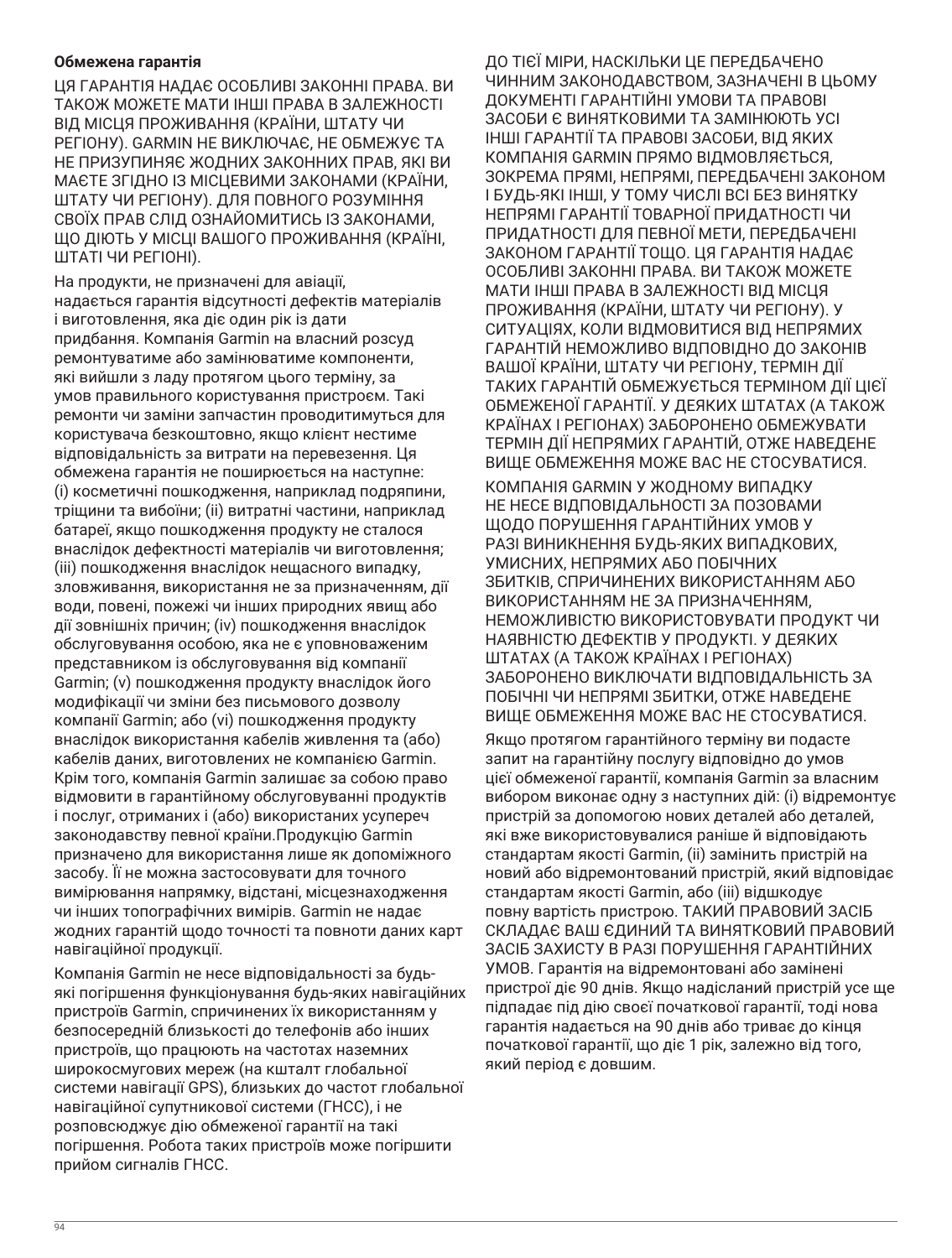Перш ніж звернутися за гарантійною послугою, ознайомтеся з довідковими ресурсами, доступними онлайн на веб-сайті [support.garmin.com](http://www.support.garmin.com). Якщо вам не вдалося налагодити належну роботу пристрою за допомогою цих ресурсів, зверніться до авторизованого центру підтримкиGarmin у країні, де ви здійснили покупку, або дотримуйтеся інструкцій на веб-сайті [support.garmin.com](http://www.support.garmin.com), щоб отримати гарантійну послугу. Якщо ви перебуваєте в США, ви також можете зателефонувати за номером 1-800-800-1020 .

Якщо ви бажаєте отримати гарантійну послугу за межами країни, в якій ви здійснили покупку, компанія Garmin не може гарантувати, що деталі та вироби, необхідні для ремонту чи заміни вашого пристрою, будуть доступні через розбіжності в асортименті запропонованої продукції та в застосовних стандартах, законах і нормах. У такому випадку компанія Garmin може на власний розсуд і відповідно до застосовних законів відремонтувати ваш пристрій або замінити його або його деталі на відповідний пристрій або деталі Garmin або ж попросити вас надіслати ваш пристрій до авторизованого центру підтримки Garmin у країні, де ви здійснили покупку, або до авторизованого центру підтримки Garmin в іншій країні, в якому можуть оглянути ваш пристрій, і в такому разі ви будете відповідальні за дотримання всіх застосовних законів і норм щодо імпорту та експорту, а також за оплату всіх митних зборів, ПДВ, витрат на доставку та інших пов'язаних податків і витрат. У деяких випадках компанія Garmin та її дилери не можуть обслуговувати ваш пристрій у країні, яка не є країною покупки, або повернути вам відремонтований або замінений виріб до цієї країни через застосовні стандарти, закони або норми, чинні в цій країні.

**Покупки на онлайн-аукціонах**: підтвердження з онлайн-аукціону не приймаються для підтвердження гарантії. Для отримання гарантійного обслуговування необхідно надати оригінал або копію чека роздрібного продавця, що вперше продав пристрій. Garmin не надаватиме відсутні компоненти некомплектного пристрою, придбаного через онлайнаукціон.

**Продаж за кордоном**: у певних країнах дистриб'ютори можуть надавати окрему гарантію на пристрої, куплені за межами Сполучених Штатів Америки. Якщо інше не випливає з обставин, за яких придбано продукт, зазначена гарантія вважається наданою місцевим дистриб'ютором, який здійснюватиме сервісне обслуговування пристрою. Гарантії дистриб'ютора діють лише в регіоні, за який даний дистриб'ютор відповідає.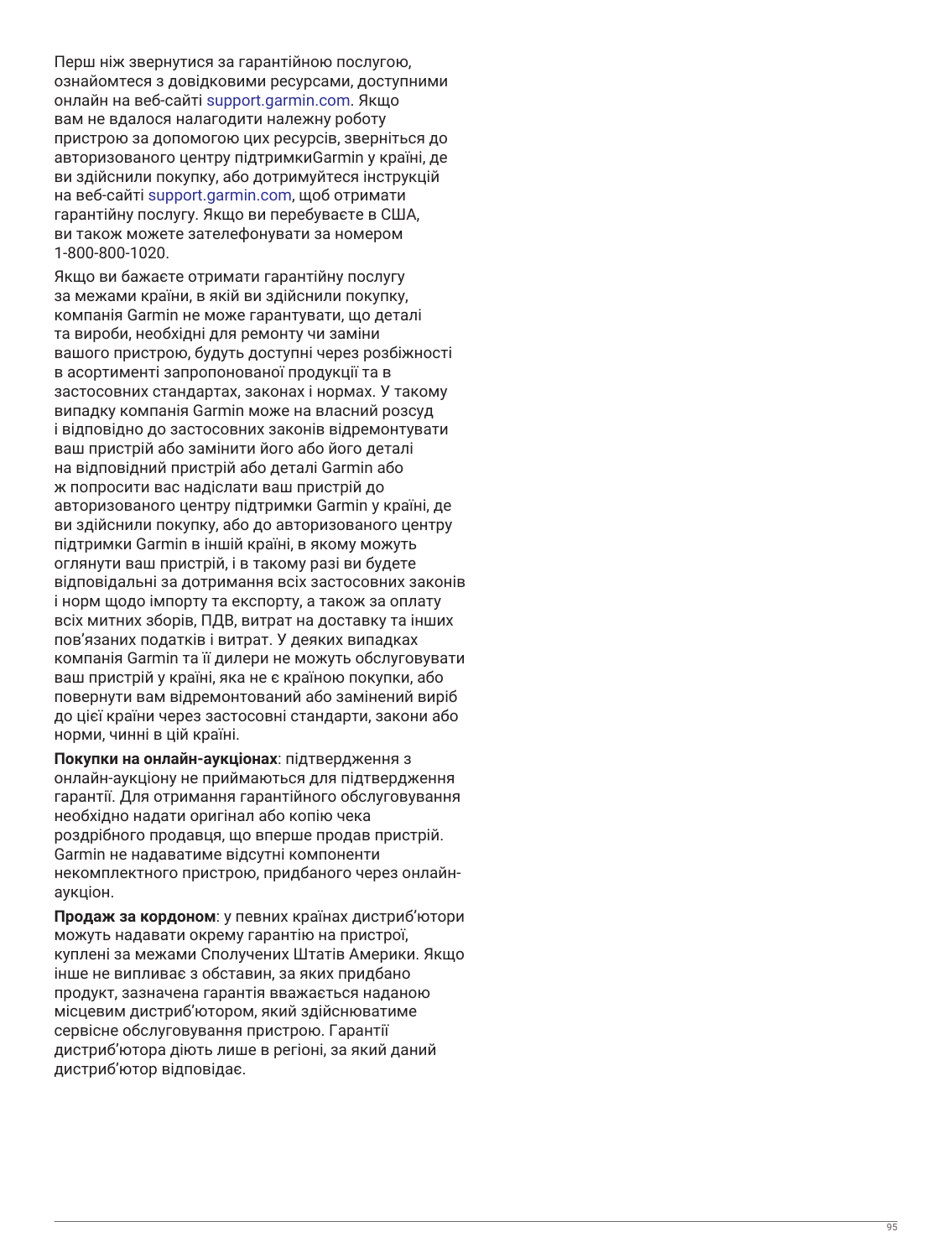#### **Важна информация за безопасността и продукта**

# **ПРЕДУПРЕЖДЕНИЕ**

Ако не се съобразите със следните предупреждения, може да се стигне до злополука или медицинско събитие, което да доведе до смърт или сериозно нараняване.

#### **Предупреждения за батерията**

В това устройство се използва литиево-йонна батерия.

Ако тези напътствия не се спазват, батериите могат да намалят експлоатационния си живот или да представляват опасност от повреда на GPS устройството, пожар, химически изгаряния, течове на електролит и/или наранявания.

- Не излагайте устройството или батериите на пожар, експлозия или друг риск.
- Не разглобявайте, изменяйте, копирайте, пробивайте или повреждайте устройството или батериите.
- Не изваждайте и не се опитвайте да извадите батерия, неподлежаща на подмяна от потребителя.

#### **Предупреждения за здравето**

- Ако имате пейсмейкър или друго имплантирано електронно устройство, се консултирайте със своя лекар, преди да използвате монитор за сърдечния ритъм.
- Оптичното устройство за следене на пулса Garmin за китката и сензорът на пулсовия оксиметър излъчват зелена, червена и инфрачервена светлина и понякога мигат. Консултирайте се с Вашия лекар, ако имате епилепсия или сте чувствителни към ярки или мигащи светлини.
- Винаги се консултирайте със своя лекар, преди да започнете или да променяте тренировъчна програма.
- Устройството Garmin, аксесоарите, устройството за следене на пулса, сензорът на пулсовия оксиметър и свързаните с тях данни са предназначени да се използват само за развлекателни цели, а не за медицински цели, и не са предназначени за диагностика, наблюдение, третиране, лекуване или предотвратяване на заболяване или състояние.
- Отчетените стойности за сърдечния ритъм и кислородното насищане са само за информация и ние не поемаме отговорност за последствия от грешни показания.
- Докато технологията на устройството за следене на пулса за китката на Garmin обикновено осигурява точна оценка на пулса на потребителя, съществуват присъщи ограничения с технологията, които могат да доведат до това някои от показанията за пулса да бъдат неточни при определени обстоятелства, включително физическите характеристики на потребителя, прилягането на устройството, вида и интензивността на дейността.
- Докато технологията на пулсовия оксиметър на Garmin обикновено осигурява точна оценка на кислородното насищане в кръвта на потребителя, съществуват присъщи ограничения с технологията, които могат да доведат до това някои от показанията за кислородното насищане да бъдат неточни при определени обстоятелства, включително физическите характеристики на потребителя, прилягането на устройството, положението на устройството и движението.
- Устройствата за проследяване на дейности на Garmin разчитат на сензори, които проследяват движението Ви и други показатели. Данните и информацията, предоставени от тези устройства, са предназначени да бъдат приблизителна оценка на дейността Ви и проследяваните показатели, но е възможно да не са напълно точни, включително данните за стъпки, сън, разстояние, пулс, кислородно насищане и калории.

#### **Предупреждения относно устройството**

- Не оставяйте устройството изложено на топлинни източници или на място с висока температура, например на слънце в превозно средство без надзор. За да предотвратите възможността за повреда, извадете устройството от превозното средство или го оставете далече от пряка слънчева светлина, например в жабката.
- Не използвайте устройството извън температурните диапазони, посочени на отпечатаното ръководство в опаковката на продукта.
- Ако съхранявате устройството за продължителен период от време, съхранявайте го в температурните диапазони, посочени в отпечатаното ръководство в опаковката на продукта.
- Не използвайте захранващ кабел, кабел за прехвърляне на данни и/или захранващ адаптер, който не е одобрен или доставен от Garmin.

#### **Предупреждение за безопасност и проследяване**

Функцията за помощ позволява да изпратите местоположението си на контакт за спешни случаи. Това е допълнителна функция – не трябва да се разчита на нея като основен метод за помощ при спешни случаи. Приложението Garmin Connect не се свързва вместо Вас със службите за спешна помощ.

Функцията за откриване на инциденти е достъпна само докато проследявате дейности с разходка на открито, бягане, походи сред природата и каране на велосипед на Вашето устройство Garmin. За повече информация вижте ръководството на притежателя на устройството.

#### **Предупреждения за колоездачите**

- Винаги проявявайте здрав разум и управлявайте велосипеда по безопасен начин.
- Уверете се, че велосипедът и хардуерът са добре поддържани и че всички части са правилно монтирани.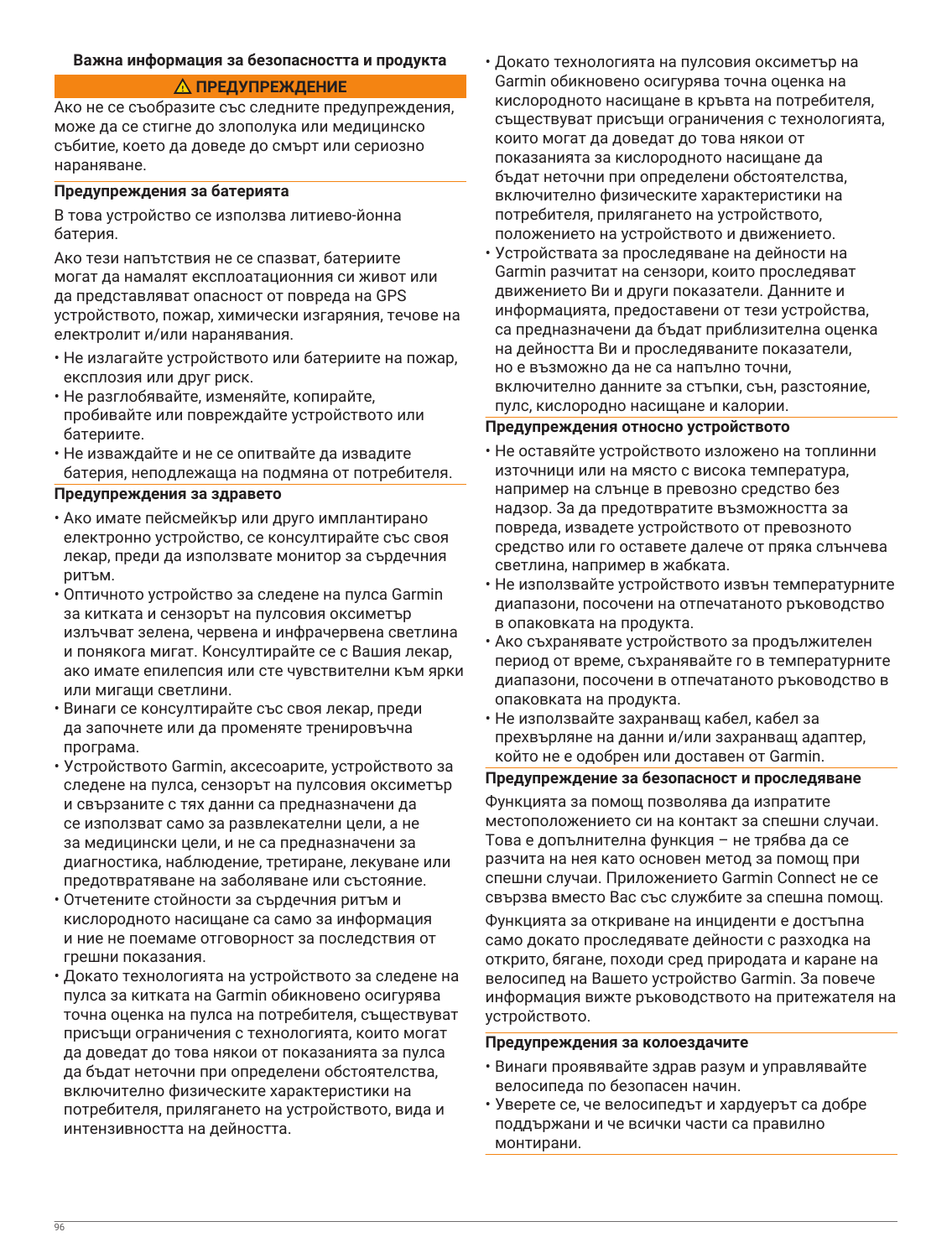#### **Предупреждения за навигация**

Ако Вашето устройство Garmin използва или приема данни за карта, следвайте тези насоки, за да осигурите безопасна навигация.

- Винаги сравнявайте внимателно информацията, показана от устройството, с всички налични източници на навигация, включително информация от визуални обозначения, местните плавила и ограничения за водните пътища и карти. С оглед на безопасност, винаги анализирайте евентуалните несъответствия или въпроси, преди да продължите навигацията и се съобразявайте с поставените знаци и условията на пътя.
- Използвайте това устройство единствено като помощ за навигация. Не се опитвайте да използвате устройството за цели, изискващи прецизно измерване на посоката, разстоянието, местоположението или топографията.

# **Предупреждения за офроуд навигация**

Ако вашето устройство Garmin може да предлага офроуд маршрути за различни дейности на открито, като каране на велосипед, туризъм и високопроходими превозни средства, следвайте тези насоки, за да гарантирате безопасна офроуд навигация.

- Винаги прилагайте най-добрата си преценка и упражнявайте здрав разум при взимане на решения при офроуд навигация. Устройството Garmin е предназначено да осигурява единствено предложения за маршрути. То не заменя вниманието и добрата подготовка за дейностите на открито. Не следвайте предложенията за маршрути, ако те предлагат неразрешен път или биха ви поставили в опасна ситуация.
- Винаги сравнявайте внимателно информацията, показвана от устройството, с всички налични източници на навигация, включително офроуд знаци, офроуд условия, атмосферни условия и други фактори, които могат да повлияят на безопасността по време на навигация. С оглед на безопасност, винаги анализирайте евентуалните несъответствия, преди да продължите навигацията, и се съобразявайте с поставените знаци и условията на пътя.
- Винаги взимайте предвид въздействието на околната среда и рисковете, свързани с дейността, преди да се впусне в офроуд дейности, по-специално въздействието, което атмосферните условия и свързаните с тях офроуд условия могат да имат върху безопасността на вашата дейност. Уверете се, че разполагате с подходящото оборудване и провизии за вашата дейност, преди да започнете навигацията по непознати пътища и пътеки.

# **ВНИМАНИЕ**

Ако не се съобразите със следните предупреждения, може да се стигне до леко или умерено нараняване или имуществени щети.

# **Кожни раздразнения**

Някои потребители могат да изпитат кожни раздразнения след продължителна употреба на часовника, особено ако потребителят има чувствителна кожа или алергии. Ако забележите каквито и да било кожни раздразнения, премахнете часовника и дайте време на кожата да се излекува. За да предотвратите кожни раздразнения, се уверете, че часовникът е чист и сух и не го стягайте прекалено много върху китката си. За повече информация отидете на [garmin.com/fitandcare.](http://www.garmin.com/fitandcare)

# *БЕЛЕЖКА*

Ако не се съобразите със следните бележки, може да се стигне до телесни или материални щети или да повлияе негативно на функционалността на устройството.

# **Бележки за батерията**

Свържете се с местната служба за събиране и обработка на отпадъци, за да изхвърлите устройството/батериите в съответствие с местните закони и нормативи.

## **Бележка на GPS**

Навигационното устройство може да влоши работата си, ако го използвате в близост до всяко устройство, което използва наземна широколентова мрежа, работеща близо до честотите, използвани от всяка Глобална навигационна спътникова система (Global Navigation Satellite System, GNSS), като Глобалната система за позициониране (Global Positioning Service, GPS). Използването на такива устройства може да понижи приема на GNSS сигнали.

#### **Програми за околната среда към продукта**

Информация за програмата за рециклиране на продукти на Garmin и WEEE, RoHS, REACH и други подобни програми може да бъде намерена на адрес [garmin.com/aboutGarmin/environment](http://www.garmin.com/aboutGarmin/environment).

## **Декларация за съответствие**

С настоящето Garmin декларира, че този продукт е в съответствие с Директива 2014/53/ЕС. Пълният текст на декларацията за съответствие на ЕС е достъпен на следния интернет адрес: [garmin.com/compliance](http://www.garmin.com/compliance).

## **Информация за картните данни**

Garmin използва комбинация от държавни и частни източници на данни. Практически всички източници на данни съдържат неточни или непълни данни. В някои държави пълна и точна картна информация или не е достъпна, или е възпрепятстващо скъпа.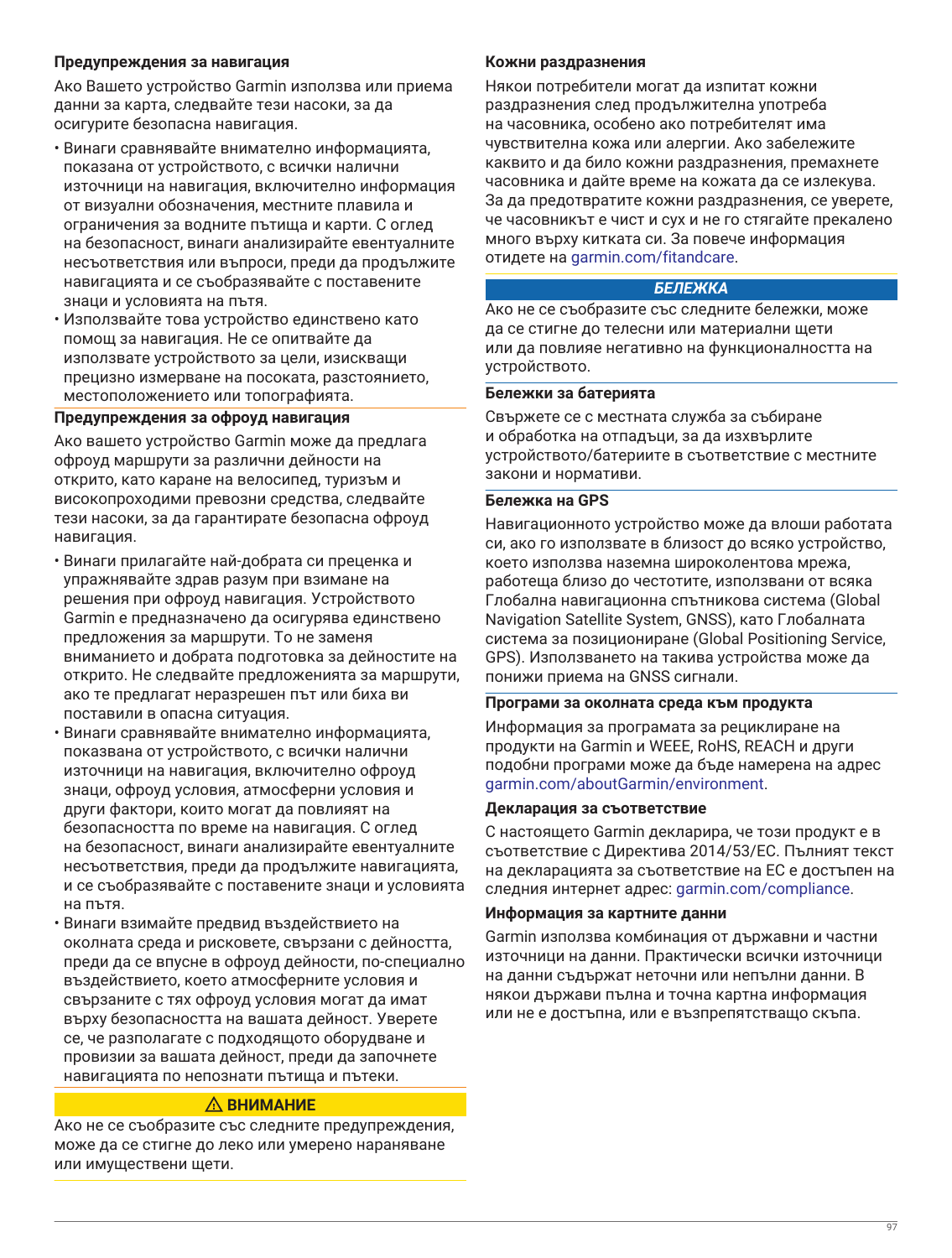#### **Ограничения на гаранцията**

ТАЗИ ОГРАНИЧЕНА ГАРАНЦИЯ ПРЕДОСТАВЯ СПЕЦИФИЧНИ ЗАКОННИ ПРАВА И МОЖЕТЕ ДА ИМАТЕ ДРУГИ ЗАКОННИ ПРАВА, КОИТО ВАРИРАТ СПОРЕД ЩАТА (ДЪРЖАВАТА ИЛИ ПРОВИНЦИЯТА). GARMIN НЕ ИЗКЛЮЧВА, ОГРАНИЧАВА ИЛИ ПРЕКРАТЯВА ДРУГИТЕ ЗАКОННИ ПРАВА, КОИТО МОЖЕТЕ ДА ПРИТЕЖАВАТЕ СПОРЕД ЗАКОНИТЕ ВЪВ ВАШИЯ ЩАТ (ДЪРЖАВА ИЛИ ПРОВИНЦИЯ). ЗА ПЪЛНО РАЗБИРАНЕ НА ВАШИТЕ ПРАВА ТРЯБВА ДА СЕ КОНСУЛТИРАТЕ ОТНОСНО ЗАКОНИТЕ НА ВАШИЯ ЩАТ, ДЪРЖАВА ИЛИ ПРОВИНЦИЯ.

Неавиационните продукти са гарантирани срещу дефекти в материалите и изработката за срок от една година от датата на закупуване. В рамките на този срок, Garmin ще ремонтира или подмени, по свое усмотрение, всеки компонент, който се повреди при нормална употреба. Частите и трудът за такъв ремонт или такава подмяна ще бъдат безплатни за клиента, който поема разходите за транспорт. Тази Ограничена гаранция не се отнася за: (i) козметични повреди, като драскотини, резки и вдлъбнатини; (ii) консумативи, като батерии, освен ако повредата на продукта е възникнала поради дефект в материалите или изработката; (iii) повреди, възникнали вследствие на злополука, злоупотреба, неправилна употреба, вода, наводнение, пожар или други природни бедствия или външни причини; (iv) повреди вследствие на обслужване от лице, което не е упълномощен доставчик на услуги на Garmin; (v) повреди на продукт, който е променен или преправен без писменото съгласие на Garmin, или (vi) повреди на продукт, в който са включвани захранващи кабели и/или кабели за прехвърляне на данни, които не са доставени от Garmin. Също така, Garmin си запазва правото да отхвърли гаранционни рекламации за продукти или услуги, получени и/или използвани в нарушение на законодателството на която и да е държава. Продуктите на Garminса предназначени за използване единствено като допълнителна помощ и не трябва да се използват за каквато и да било друга цел, изискваща прецизно измерване на посока, разстояние, местоположение или топография. За продукти за навигация Garmin не гарантира точността или пълнотата на картографските данни.

Тази Ограничена гаранция не се прилага за и Garmin не носи отговорност за влошаване на работата на който и да било навигационен продукт на Garmin, възникнало от използването му в близост до телефон или друго устройство, което използва наземна широколентова мрежа, работеща на честоти, близки до честоти, използвани от всяка Глобална навигационна спътникова система (Global Navigation Satellite System, GNSS), като Глобалната услуга за позициониране (Global Positioning Service, GPS). Използването на такива устройства може да понижи приема на GNSS сигнали.

В МАКСИМАЛНАТА СТЕПЕН, РАЗРЕШЕНА ОТ ПРИЛОЖИМОТО ЗАКОНОДАТЕЛСТВО, ГАРАНЦИИТЕ И КОМПЕНСАЦИИТЕ, КОИТО СЕ СЪДЪРЖАТ В ТАЗИ ОГРАНИЧЕНА ГАРАНЦИЯ, СА ИЗКЛЮЧИТЕЛНИ И ЗАМЕСТВАТ, И GARMIN ИЗРИЧНО ОТКАЗВА, ВСИЧКИ ДРУГИ ГАРАНЦИИ И КОМПЕНСАЦИИ БЕЗ ЗНАЧЕНИЕ ДАЛИ СА ИЗРИЧНИ, ПОДРАЗБИРАЩИ СЕ, ЗАКОННИ ИЛИ ДРУГИ, ВКЛЮЧИТЕЛНО И БЕЗ ОГРАНИЧЕНИЕ ВСЯКАКВИ ПОДРАЗБИРАЩИ СЕ ГАРАНЦИИ ЗА ПРОДАВАЕМОСТ ИЛИ ПРИГОДНОСТ ЗА ОПРЕДЕЛЕНА ЦЕЛ, ЗАКОННА КОМПЕНСАЦИЯ ИЛИ ДРУГО. ТАЗИ ОГРАНИЧЕНА ГАРАНЦИЯ ПРЕДОСТАВЯ СПЕЦИФИЧНИ ЗАКОННИ ПРАВА И МОЖЕТЕ ДА ИМАТЕ ДРУГИ ЗАКОННИ ПРАВА, КОИТО ВАРИРАТ СПОРЕД ЩАТА И ДЪРЖАВАТА. АКО ПОДРАЗБИРАЩИТЕ СЕ ГАРАНЦИИ НЕ МОГАТ ДА БЪДАТ ОТКАЗАНИ СПОРЕД ЗАКОНА ЗА ВАШИЯ ЩАТ ИЛИ ДЪРЖАВА, ТЕЗИ ГАРАНЦИИ СА ОГРАНИЧЕНИ ПРОДЪЛЖИТЕЛНО ДО ПРОДЪЛЖИТЕЛНОСТТА НА ТАЗИ ОГРАНИЧЕНА ГАРАНЦИЯ. НЯКОИ ЩАТИ (И ДЪРЖАВИ И ПРОВИНЦИИ) НЕ ПОЗВОЛЯВАТ ОГРАНИЧЕНИЯ ВЪРХУ ПРОДЪЛЖИТЕЛНОСТТА НА ПОДРАЗБИРАЩА СЕ ГАРАНЦИЯ, ТАКА ЧЕ ГОРЕПОСОЧЕНОТО ОГРАНИЧЕНИЕ МОЖЕ ДА НЕ СЕ ПРИЛАГА ЗА ВАС.

В НИКАКЪВ СЛУЧАЙ GARMIN НЕ НОСИ ОТГОВОРНОСТ ПРИ ПРЕТЕНЦИЯ ЗА НАРУШАВАНЕ НА ГАРАНЦИЯТА ЗА КАКВИТО И ДА БИЛО СЛУЧАЙНИ, СПЕЦИАЛНИ, НЕПРЕКИ ИЛИ ПОСЛЕДВАЩИ ЩЕТИ, ПРИЧИНЕНИ ОТ УПОТРЕБАТА, ЗЛОУПОТРЕБАТА ИЛИ НЕВЪЗМОЖНОСТТА ЗА УПОТРЕБА НА ПРОДУКТА ИЛИ ОТ ДЕФЕКТИ НА ПРОДУКТА. НЯКОИ ЩАТИ (ДЪРЖАВИ И ПРОВИНЦИИ) НЕ ДОПУСКАТ ИЗКЛЮЧВАНЕТО НА СЛУЧАЙНИ ИЛИ ПОСЛЕДВАЩИ ЩЕТИ, ТАКА ЧЕ ГОРЕПОСОЧЕНИТЕ ОГРАНИЧЕНИЯ МОЖЕ ДА НЕ СЕ ОТНАСЯТ ЗА ВАС.

Ако по време на гаранционния период подадете иск за гаранционно обслужване в съответствие с тази Ограничена гаранция, тогава Garminпо собствено желание ще: (i) поправи устройството, като използва нови части или по-рано използвани части, които отговарят на стандартите за качество на Garmin, (ii) замени устройството с ново устройство или обновено устройство, което отговаря на стандартите за качество на Garmin, или (iii) замени устройството за пълно възстановяване на продажната цена. ТАЗИ КОМПЕНСАЦИЯ Е ВАШАТА ЕДИНСТВЕНА И ИЗКЛЮЧИТЕЛНА КОМПЕНСАЦИЯ ЗА ВСЯКО НАРУШЕНИЕ НА ГАРАНЦИЯТА. Поправените и подменените устройства имат 90-дневна гаранция. Ако изпратеният продукт все още се покрива от първоначалната гаранция, новата гаранция е 90 дни или до края на първоначалния гаранционен срок от 1 година в зависимост от това кой от двата е по-дълъг.